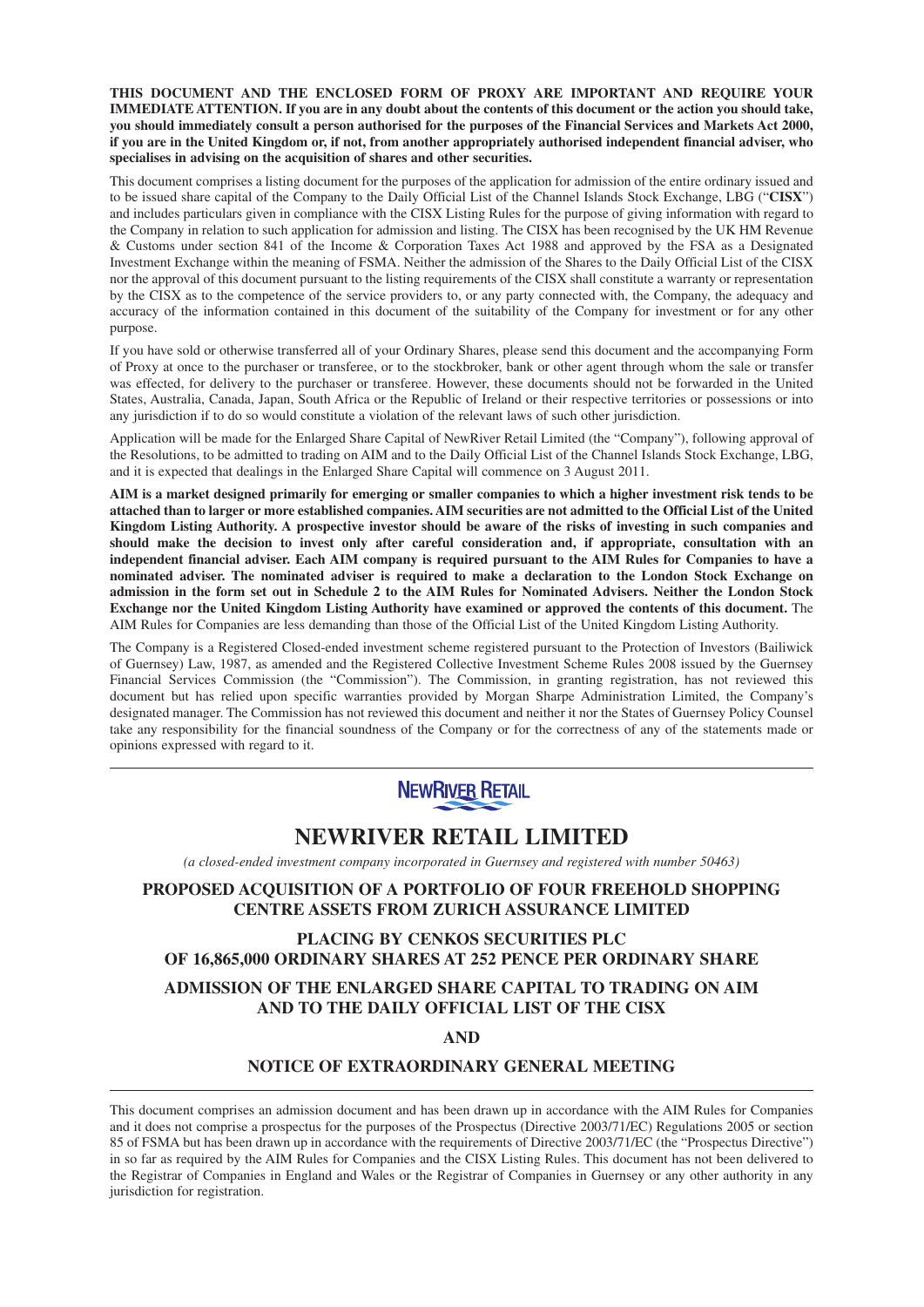This document includes particulars given in compliance with the CISX Listing Rules for the purpose of giving information with regard to the Company. The Directors, whose names appear on page 17 of this document, and the Company, accept individual and collective responsibility for the information contained in this document including individual and collective responsibility for compliance with the AIM Rules for Companies. To the best of the knowledge and belief of the Directors and the Company (having taken all reasonable care to ensure such is the case), the information contained in this document is in accordance with the facts and contains no omission likely to affect the import of such information.

Your attention is drawn to the letter from the Chairman of NewRiver Retail Limited which is set out on pages 17 to 25 of this document and which contains, amongst other matters, your Board's recommendations to vote in favour of the Resolutions to be proposed at the Extraordinary General Meeting referred to below. The proposals described in this document are conditional upon the Resolutions being passed.

A notice convening an Extraordinary General Meeting ("**EGM**") of the Company to be held at 11.00 a.m. on 2 August 2011 at the offices of Eversheds LLP at One Wood Street, London EC2V 7WS is set out at the end of this document. A Form of Proxy for use at the EGM is enclosed. Whether or not you intend to attend the EGM in person, please complete, sign and return the accompanying Form of Proxy in accordance with the instructions printed on it as soon as possible but, in any event, so as to be received by the Company's Registrar (at 34 Beckenham Road, Beckenham BR3 4TU) no later than 11.00 a.m. on 31 July 2011, being 48 hours before the time appointed for the holding of the meeting. If you hold your Ordinary Shares in uncertificated form (i.e. in CREST), you may appoint a proxy by completing and transmitting a CREST Proxy Instruction in accordance with the procedures set out in the CREST Manual so that it is received by the Registrar (under CREST participant RA10) by no later than 11.00 a.m. on 31 July 2011. The time of receipt will be taken to be the time from which the Registrar is able to retrieve the message by enquiry to CREST in the manner prescribed by CREST.

Completion and posting of the Form of Proxy or completing and transmitting a CREST Proxy Instruction will not prevent you from attending and voting in person at the EGM if you wish to do so.

**THE WHOLE OF THIS DOCUMENT SHOULD BE READ BY PROSPECTIVE INVESTORS. AN INVESTMENT IN THE COMPANY INVOLVES A SIGNIFICANT DEGREE OF RISK AND MAY NOT BE SUITABLE FOR ALL RECIPIENTS OF THIS DOCUMENT. A PROSPECTIVE INVESTOR SHOULD CONSIDER CAREFULLY WHETHER AN INVESTMENT IN THE COMPANY IS SUITABLE FOR HIM OR HER IN THE LIGHT OF HIS OR HER PERSONAL CIRCUMSTANCES AND THE FINANCIAL RESOURCES AVAILABLE TO HIM OR HER. YOUR ATTENTION IS SPECIFICALLY DRAWN TO THE DISCUSSION OF CERTAIN RISKS AND OTHER FACTORS THAT SHOULD BE CONSIDERED IN CONNECTION WITH AN INVESTMENT IN THE ORDINARY SHARES, AS SET OUT IN THE SECTION ENTITLED "RISK FACTORS" ON PAGES 26 TO 37 (INCLUSIVE) OF THIS DOCUMENT.**

In making an investment decision, each prospective investor must rely on their own examination, analysis and enquiry of the Company, including the merits and risks involved.

The distribution of this document and the sale of the Ordinary Shares in certain jurisdictions may be restricted by law. No action has been or will be taken by the Company, Cenkos Securities or Kinmont to permit a public offering of the Ordinary Shares or to permit the possession or distribution of this document (or any other offering or publicity materials) in any jurisdiction where action for that purpose may be required. Accordingly, neither this document nor any advertisement or any other offering material may be distributed or published in any jurisdiction except under circumstances that will result in compliance with applicable laws and regulations. Persons into whose possession this document comes should inform themselves about and observe any such restrictions. Any failure to comply with these restrictions could result in a violation of the laws of such jurisdictions. In particular, neither this document nor any copy of it may be distributed, published, reproduced or otherwise made available in whole or in part (directly or indirectly) in or into the United States, Australia, Canada, Japan, South Africa or the Republic of Ireland or any other country outside the United Kingdom where such distribution may lead to a breach of any law or regulatory requirement. Accordingly, subject to certain exemptions, the Ordinary Shares may not be offered or sold directly or indirectly in or into the United States, Australia, Canada, Japan, South Africa or the Republic of Ireland or to or for the account or benefit of any national, resident or citizen of the United States, Australia, Canada, Japan, South Africa or the Republic of Ireland. The Ordinary Shares offered by this document have not been and will not be registered under the Securities Act or under the applicable securities laws of any state of the United States, Australia, Canada, Japan, South Africa or the Republic of Ireland and they may not be offered or sold except pursuant to an available exemption from, or in a transaction not subject to the registration requirements of the Securities Act and applicable US state securities laws.

Cenkos Securities, which is authorised and regulated in the United Kingdom by the Financial Services Authority, is acting as nominated adviser and broker to the Company in connection with the matters described in this document. Persons receiving this document should note that Cenkos Securities will not be responsible to anyone other than the Company for providing the protections afforded to customers of Cenkos Securities or for advising any other person on the arrangements described in this document.

Kinmont, which is authorised and regulated in the United Kingdom by the Financial Services Authority, is acting as financial adviser to the Company in connection with the matters described in this document. Persons receiving this document should note that Kinmont will not be responsible to anyone other than the Company for providing the protections afforded to customers of Kinmont or for advising any other person on the arrangements described in this document.

Cenkos Channel Islands Limited, which is authorised and regulated in the United Kingdom by the Financial Services Authority, is acting as the Company's CISX Listing Sponsor in connection with the matters described in this document. Persons receiving this document should note that Cenkos Channel Islands Limited will not be responsible to anyone other than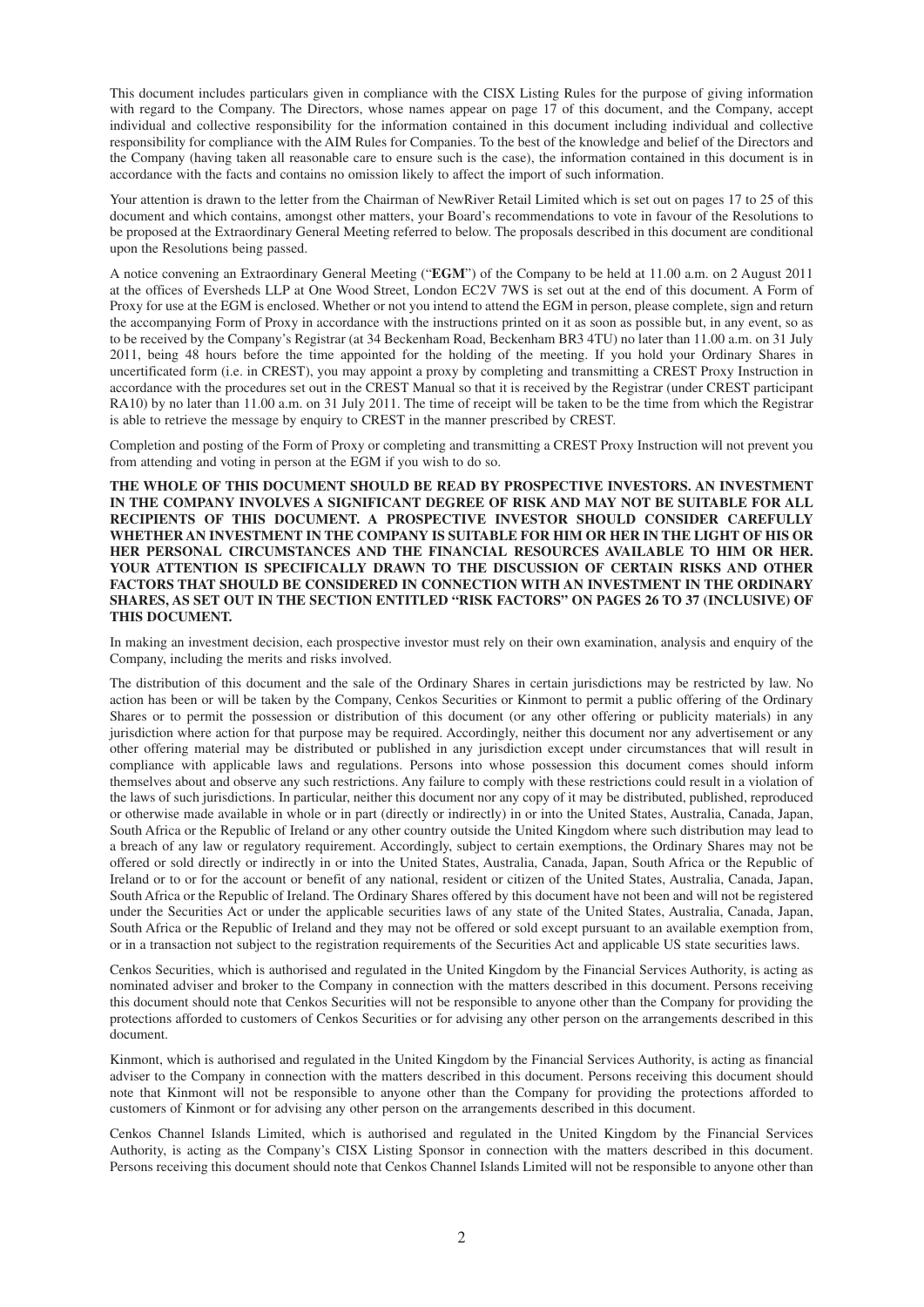the Company for providing the protections afforded to customers of Cenkos Channel Islands Limited or for advising any other person on the arrangements described in this document.

No representation or warranty, express or implied, is made by Cenkos Securities, Kinmont or Cenkos Channel Islands Limited as to the accuracy, completeness or verification of the information set out in this document, and nothing contained in this document is, or shall be relied upon as, a promise or representation in this respect, whether as to the past or the future. Neither Cenkos Securities, Kinmont nor Cenkos Channel Islands Limited assumes any responsibility for its accuracy, completeness or verification and accordingly each disclaims, to the fullest extent permitted by applicable law, any and all liability whether arising in tort, contract or otherwise which they might otherwise be found to have in respect of this document or any such statement.

The investors also acknowledge that: (i) they have not relied on Cenkos Securities or Kinmont or any person affiliated with Cenkos Securities or Kinmont in connection with any investigation of the accuracy of any information contained in this document or their investment decision; and (ii) they have relied only on the information contained in this document, and that no person has been authorised to give any information or to make any representation concerning the Company or its subsidiaries or the Ordinary Shares (other than as contained in this document) and, if given or made, any such other information or representation should not be relied upon as having been authorised by the Company, Cenkos Securities or Kinmont.

If you are in any doubt about the contents of this document you should consult your accountant, legal or professional adviser or financial adviser. It should be remembered that the price of securities and the income from them can go up as well as down.

A registered collective investments scheme is not permitted to be directly offered to the public in Guernsey but may be offered to regulated entities in Guernsey or offered to the public by entities appropriately licensed under the Protection of Investors (Bailiwick of Guernsey) Law (1987), as amended. Ordinary Shares shall not be placed directly with the public in Guernsey.

In relation to the United Kingdom, this document is being distributed only to and is directed only at (a) persons who have professional experience in matters relating to investments falling within Article 19(5) of the Financial Services and Markets Act 2000 (Financial Promotion) Order 2005, as amended (the "Order"); (b) high net worth companies, unincorporated associations and other bodies falling within Article 49(2)(a) to (d) of the Order; and (c) other persons to whom it may otherwise lawfully be communicated (all such persons together with qualified investors (as defined in the Prospectus Directive (directive 2003/71/EC) (the "Prospective Directive")) being referred to as "relevant persons"). Any person who is not a relevant person should not act or rely on this document or any of its contents. Any investment, or investment activity to which this document relates is available only in the United Kingdom to relevant persons and will be engaged in only with relevant persons. By receiving this document and not returning it, you are deemed to warrant to the Company, Cenkos Securities and Kinmont that you fall within the categories of person described above.

This document is only addressed to, and the Placing is only directed at, persons in member states of the European Economic Area ("**EEA**") who are "qualified investors" within the meaning of Article 2(1)(e) of the Prospectus Directive ("**Qualified Investors**"). This document must not be acted on or relied upon in any member state of the EEA, by persons who are not Qualified Investors. Any investment or investment activity to which this document relates is available, in any member state of the EEA, only to Qualified Investors, and will be engaged in only with such persons. This document has been prepared on the basis that all offers of Ordinary Shares will be made pursuant to any exemption under the Prospectus Directive, as implemented in member states of the EEA, from the requirement to produce a prospectus for offers of Ordinary Shares. Accordingly, any person making or intending to make any offer within the EEA of Ordinary Shares which are not the subject of the Placing contemplated in this document should only do so in circumstances in which no obligation arises for the Company, Cenkos Securities or Kinmont to produce a prospectus for such Placing. None of the Company, Cenkos Securities or Kinmont has authorised, nor do they authorise, the making of any offer of Ordinary Shares through any financial intermediary, other than offers made by Cenkos Securities or Kinmont which constitute the final placement of Ordinary Shares contemplated in this document.

Copies of this document are available free of charge from Admission for a period of 1 month at the offices of Eversheds LLP at One Wood Street, London EC2V 7WS during usual business hours on any weekday (public holidays excepted).

#### **Forward-looking statements**

All statements in this document other than statements of historical fact are, or may be deemed to be, "forward-looking statements". In some cases, these forward-looking statements may be identified by the use of forward-looking terminology, including the terms "targets", "believes", "estimates", "anticipates", "expects", "intends", "may", "will" or "should" or, in each case, their negative or other variations or comparable terminology. They appear in a number of places throughout the document and include statements regarding the intentions, beliefs or current expectations of the Company and/or Directors concerning, among other things, the trading performance, results of operations, financial condition, liquidity, prospects and dividend policy of the Company. By their nature, forward-looking statements involve risks and uncertainties because they relate to events and depend on circumstances that may or may not occur in the future. Forward-looking statements are not guarantees of future performance. The Company's actual performance, result of operations, financial condition, liquidity and dividend policy may differ materially from the impression created by the forward-looking statements contained in this document. In addition, even if the performance, results of statements contained in this document, those results or developments may not be indicative of results or developments in subsequent periods. Important factors that may cause these differences include, but are not limited to, changes in economic conditions generally; changes in interest rates and currency fluctuations; impairments in the value of the Company's assets; legislative/regulatory changes; changes in taxation regimes; the availability and cost of capital for future expenditure; the availability of suitable financing; the ability of the NewRiver Group to retain and attract suitably experienced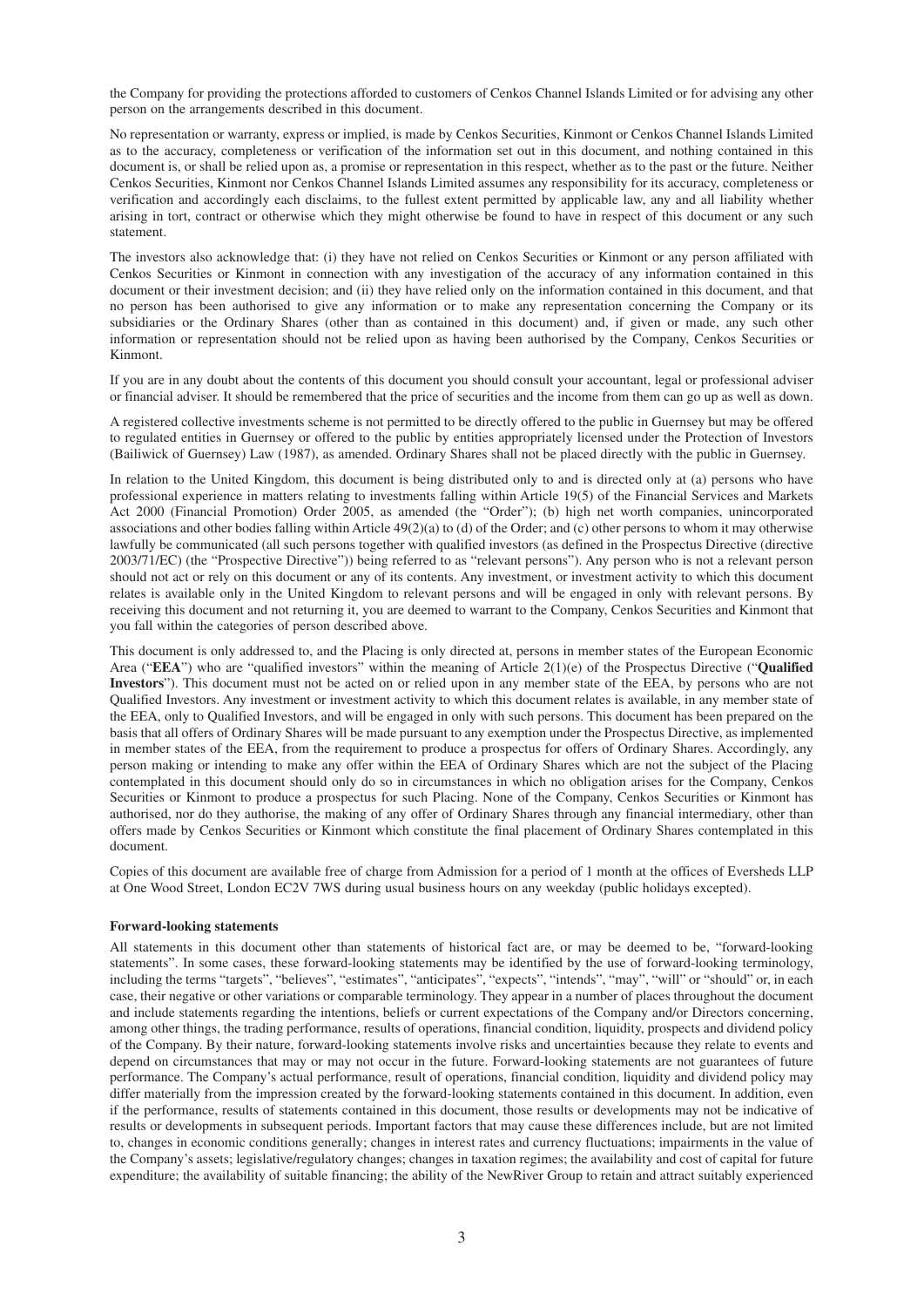personnel and competition within the industry. Prospective investors should specifically consider the factors identified in this document which could cause actual results to differ before making an investment decision.

#### **Industry, market and other data**

Information regarding markets, market size, market share, market position, growth rates and other industry data pertaining to the NewRiver Group's business and the track record of the Executive Directors contained in this document consists of estimates based on data and reports compiled by professional organisations and analysts, information made public by investment vehicles previously managed by the Executive Directors, on data from external sources and on the Company's and the Executive Directors' knowledge of the UK real estate market. Information regarding the macroeconomic environment in the UK has been compiled from publicly available sources. In many cases, there is no readily available external information (whether from trade associations, government bodies or other organisations) to validate market-related analyses and estimates, requiring the Company to rely on internally developed estimates. The Company takes responsibility for compiling, extracting and reproducing market or other industry data from external sources, including third parties or industry or general publications, but none of the Company, Cenkos Securities, Cenkos Channel Islands Limited or Kinmont has independently verified that data. The Company gives no assurance as to the accuracy and completeness of, and takes no further responsibility for, such data. Similarly, while the Company believes its and the Executive Directors' internal estimates to be reasonable, they have not been verified by any independent sources and the Company cannot give any assurances as to their accuracy.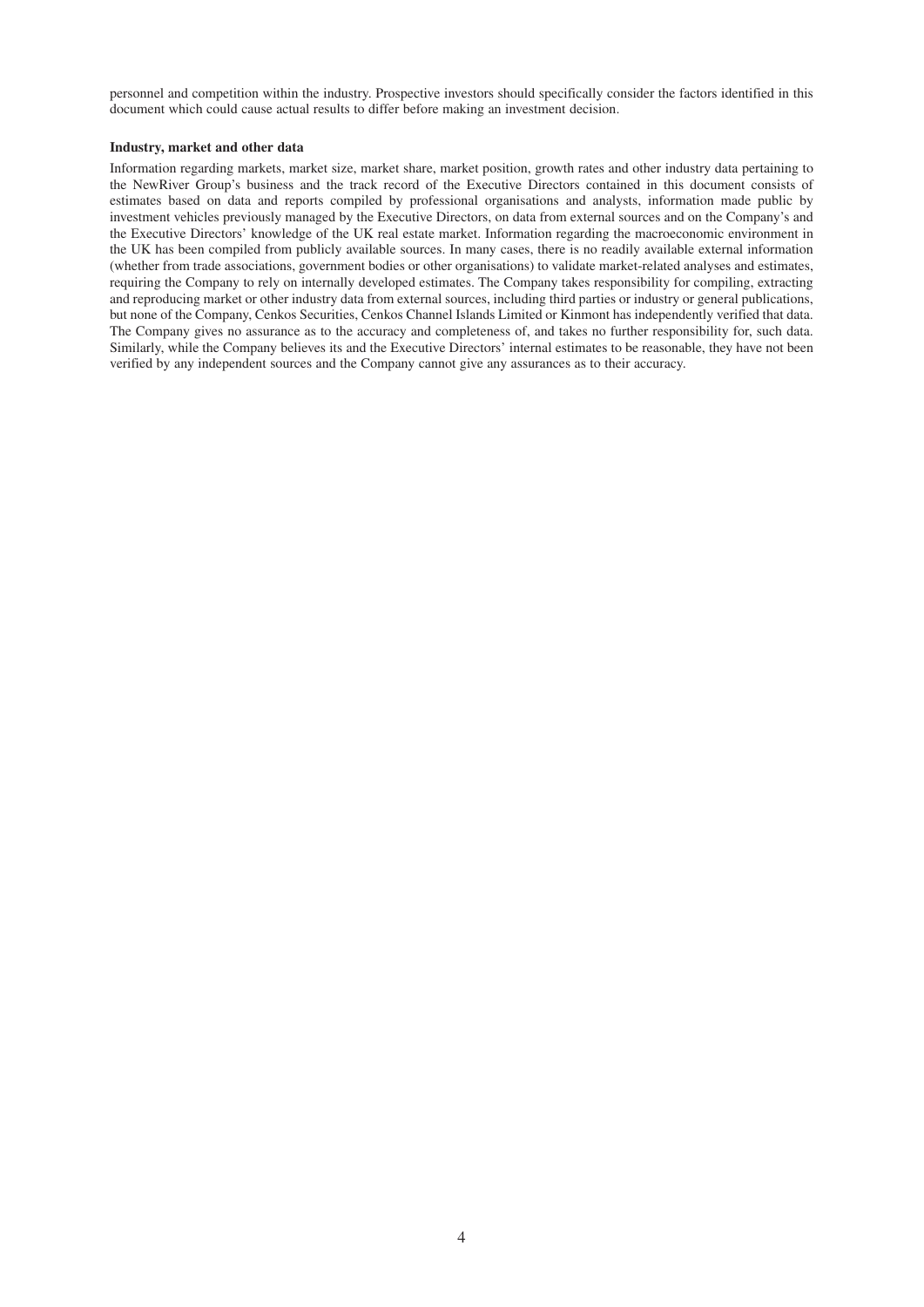# **CONTENTS**

|             |                                                       | Page |
|-------------|-------------------------------------------------------|------|
|             | Directors and advisers                                | 6    |
| Definitions |                                                       | 8    |
|             | Admission statistics                                  | 16   |
|             | Expected timetable of principal events                | 16   |
| Part 1      | Letter from the Chairman                              | 17   |
| Part 2      | <b>Risk Factors</b>                                   | 26   |
| Part 3      | The Investment Opportunity                            | 38   |
| Part 4      | Further Information on the NewRiver Group             | 42   |
| Part 5      | Historical Financial Information on the Company       | 54   |
| Part 6      | Unaudited Pro Forma Net Asset Statement for the Group | 55   |
| Part 7      | Valuation Report                                      | 57   |
| Part 8      | Taxation                                              | 67   |
| Part 9      | Summary of the Warrants                               | 75   |
| Part 10     | Additional Information                                | 85   |
|             | Notice of Extraordinary General Meeting               | 134  |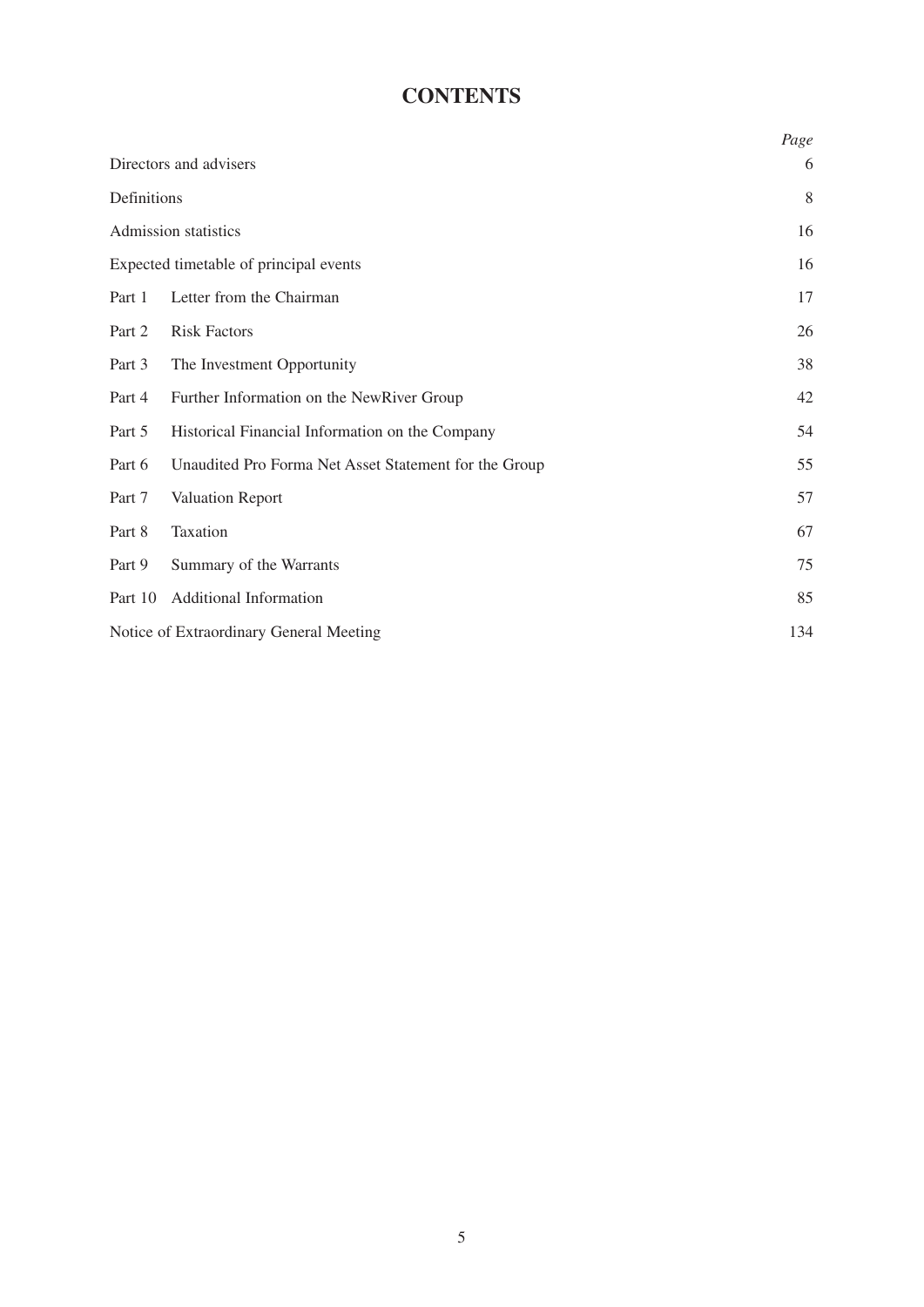# **DIRECTORS AND ADVISERS**

| <b>Directors</b>                                                    | Paul Roy (Non-Executive Chairman)<br>David Lockhart (Chief Executive)<br>Mark Davies (Finance Director)<br>Allan Lockhart (Property Director)<br>Nick Sewell ( <i>Executive Director</i> )<br>Peter Tom CBE (Non-Executive Director)<br>Susie Farnon (Non-Executive Director)<br>Andrew Walker (Non-Executive Director) |
|---------------------------------------------------------------------|-------------------------------------------------------------------------------------------------------------------------------------------------------------------------------------------------------------------------------------------------------------------------------------------------------------------------|
|                                                                     | all of the registered office                                                                                                                                                                                                                                                                                            |
| <b>Registered Office</b>                                            | <b>Isabelle Chambers</b><br>Route Isabelle<br>St. Peter Port<br>Guernsey<br>Channel Islands GY1 3TX                                                                                                                                                                                                                     |
| <b>Business Address</b>                                             | NewRiver Retail (UK) Ltd<br>28 Brook Street<br>London W1K 5DH                                                                                                                                                                                                                                                           |
| <b>Nominated Adviser and Broker</b>                                 | Cenkos Securities plc<br>6.7.8 Tokenhouse Yard<br>London EC2R 7AS                                                                                                                                                                                                                                                       |
| <b>Financial Adviser</b>                                            | Kinmont<br>5 Clifford Street<br>London W1S 2LG                                                                                                                                                                                                                                                                          |
| <b>Legal Advisers to the Company</b><br>as to English Law           | Eversheds LLP<br>One Wood Street<br>London EC2V 7WS                                                                                                                                                                                                                                                                     |
| <b>CISX Listing Sponsor</b>                                         | Cenkos Channel Islands Limited<br>P.O. Box 222<br>16 New Street<br>St. Peter Port<br>Guernsey<br>Channel Islands GY1 4JG                                                                                                                                                                                                |
| <b>Legal Advisers to the Company</b><br>as to Guernsey Law          | <b>Mourant Ozannes</b><br>P.O. Box 186<br>1 Le Marchant Street<br>St. Peter Port<br>Guernsey<br>Channel Islands GY1 4HP                                                                                                                                                                                                 |
| <b>Legal Advisers to the</b><br><b>Nominated Adviser and Broker</b> | Berwin Leighton Paisner LLP<br>Adelaide House<br>London Bridge<br>London EC4R 9HA                                                                                                                                                                                                                                       |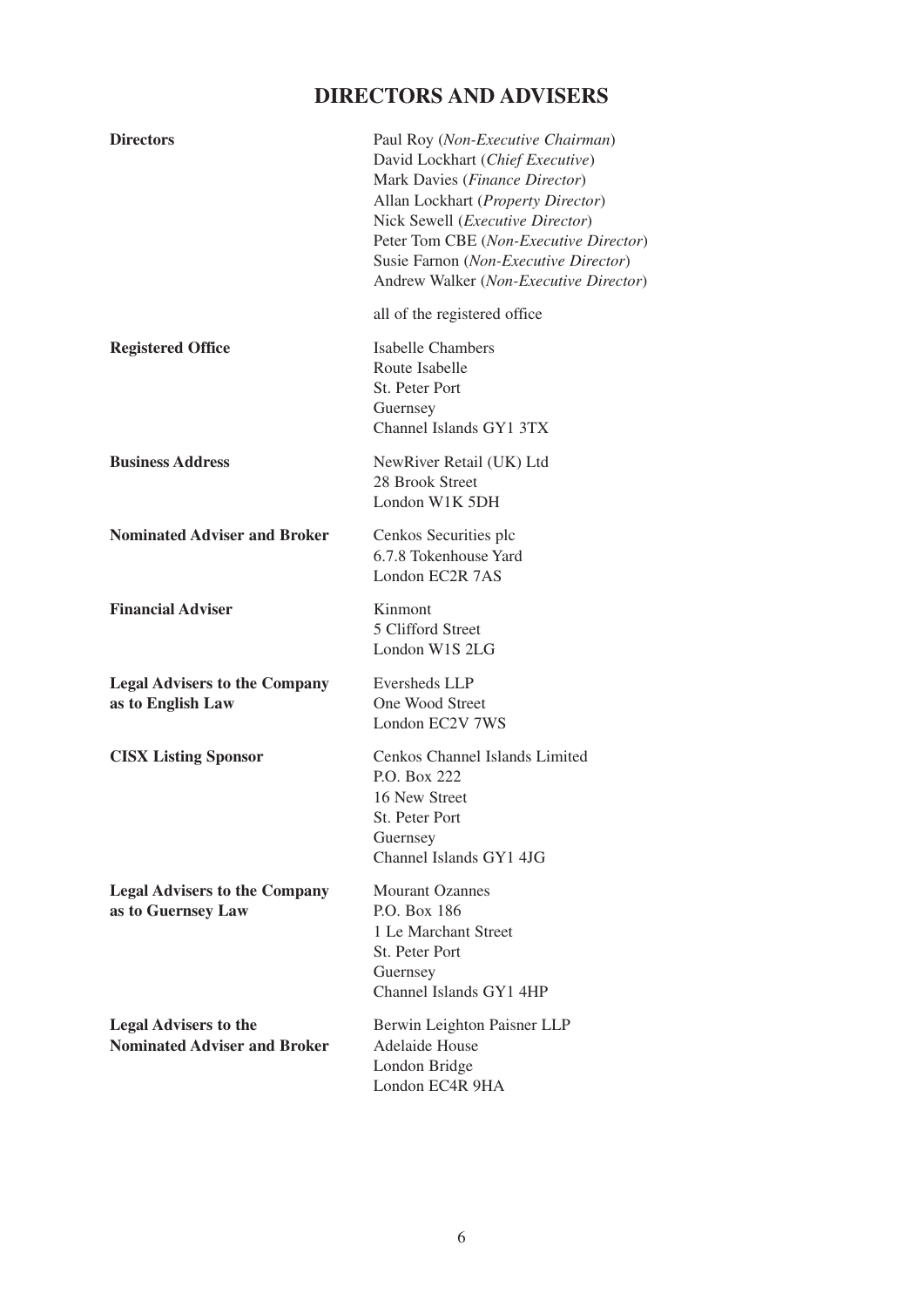| <b>Auditors and Reporting</b><br><b>Accountants</b>    | Deloitte LLP<br><b>Regency Court</b><br><b>Glategny Esplanade</b><br>St. Peter Port<br>Guernsey<br>Channel Islands GY1 3HW                                  |
|--------------------------------------------------------|-------------------------------------------------------------------------------------------------------------------------------------------------------------|
| <b>Tax Advisors</b>                                    | <b>BDO LLP</b><br>55 Baker Street<br>London W1U 7EU                                                                                                         |
| <b>PR</b> Consultants                                  | Pelham Bell Pottinger<br>Corporate & Financial<br>6th Floor, Holborn Gate<br>330 High Holborn<br>London WC1V 7QD                                            |
| <b>Administrator and</b><br><b>Company Secretary</b>   | Morgan Sharpe Administration Limited<br>P.O. Box 327<br><b>Isabelle Chambers</b><br>Route Isabelle<br>St. Peter Port<br>Guernsey<br>Channel Islands GY1 3TX |
| <b>Registrar and CREST Services</b><br><b>Provider</b> | Capita Registrars (Guernsey) Limited<br>Mont Crevett House<br><b>Bulwer Avenue</b><br>St. Sampson<br>Guernsey<br>Channel Islands GY2 4LH                    |
| <b>Principal Bankers</b>                               | <b>Santander Corporate Banking</b><br>2 Triton Square<br><b>Regents Place</b><br>London NW1 3AN                                                             |
|                                                        | <b>HSBC Bank PLC</b><br>70 Pall Mall<br>St. James<br>London SW1Y 5EY                                                                                        |
|                                                        | Clydesdale Bank PLC<br>1 Canada Square<br>London E14 5AA                                                                                                    |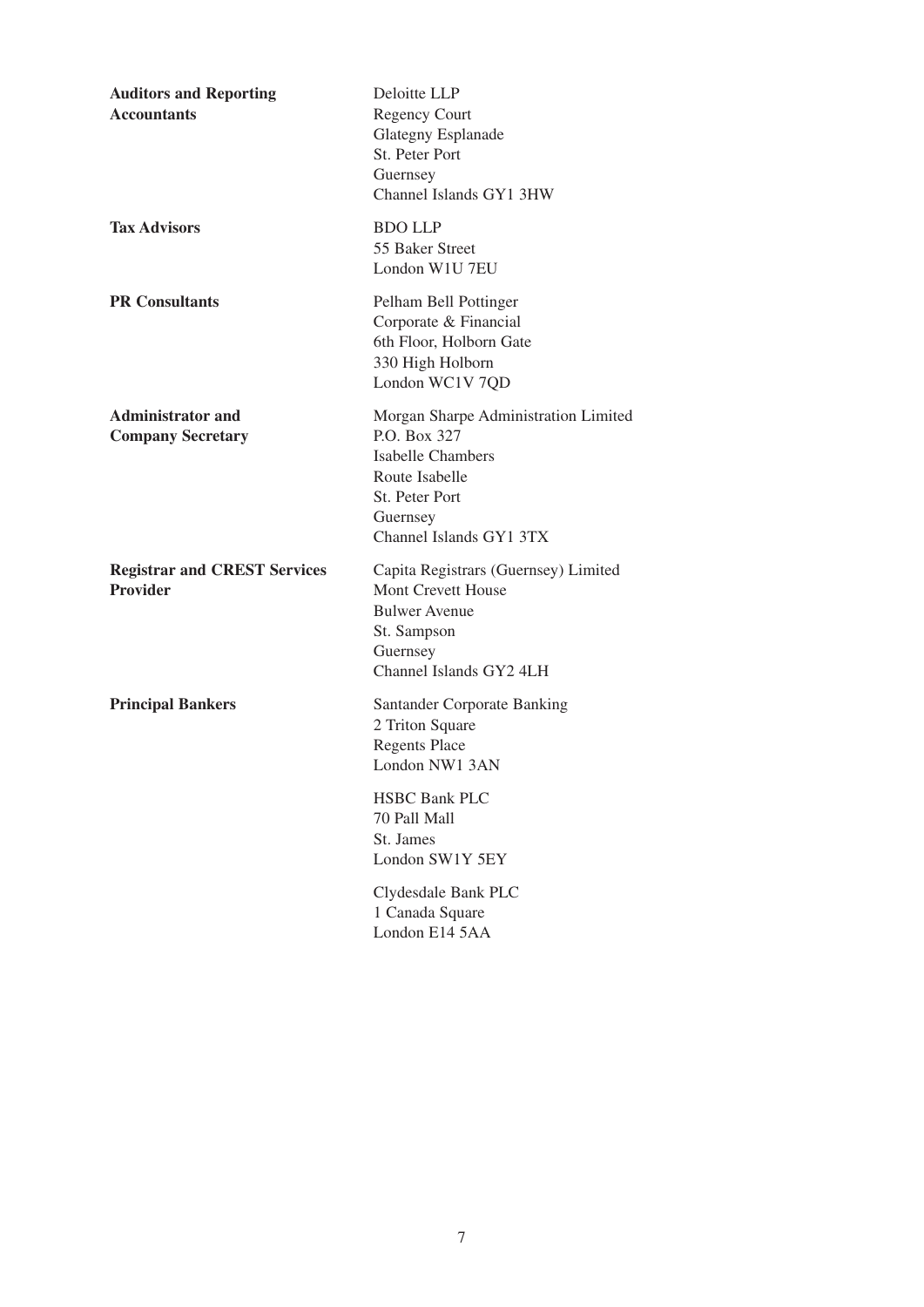# **DEFINITIONS**

References in this document to statutes or government agencies are, unless specifically stated otherwise, to statutes or government agencies in the UK. The following definitions apply throughout this document unless the context requires otherwise:

| "2010/2011 Half Year"                   | the period from 1 April 2010 to 30 September 2010                                                                                                                                                                                                                                                 |
|-----------------------------------------|---------------------------------------------------------------------------------------------------------------------------------------------------------------------------------------------------------------------------------------------------------------------------------------------------|
| "2010/2011 Interim Accounts"            | the Company's half year report and interim accounts containing<br>unaudited consolidated financial information for the 2010/2011<br><b>Half Year</b>                                                                                                                                              |
| "2010 Annual Accounts"                  | the Company's annual report and accounts containing audited<br>consolidated financial information for the 2010 Financial Year                                                                                                                                                                     |
| "2010 Financial Year"                   | the Company's financial period ending 31 March 2010                                                                                                                                                                                                                                               |
| "2010 Placing"                          | the placing of the 2010 Placing Shares pursuant to the 2010 Placing<br>Agreement                                                                                                                                                                                                                  |
| "2010 Placing Agreement"                | the placing agreement between the Company and Cenkos Securities<br>dated 13 April 2010 pursuant to which Cenkos Securities procured<br>subscribers for the 2010 Placing Shares at 250 pence per Ordinary<br>Share                                                                                 |
| "2010 Placing Price"                    | 250 pence                                                                                                                                                                                                                                                                                         |
| "2010 Placing Shares"                   | the 4,212,200 Ordinary Shares placed pursuant to the 2010 Placing<br>Agreement                                                                                                                                                                                                                    |
| "2011 Annual Accounts"                  | the Company's annual report and accounts containing audited<br>consolidated financial information for the 2011 Financial Year                                                                                                                                                                     |
| "2011 Financial Year"                   | the Company's financial year ended 31 March 2011                                                                                                                                                                                                                                                  |
| "A Convertible Unsecured<br>Loan Stock" | the £17.0 million nominal value A $5.85$ per cent. convertible<br>unsecured loan stock 2015, issued to Forum by NewRiver Retail<br><b>CUL</b>                                                                                                                                                     |
| "Acquisition"                           | the proposed acquisition of the Four Retail Properties by the<br><b>NewRiver Acquisition Vehicles</b>                                                                                                                                                                                             |
| "Admission"                             | the admission and readmission (as applicable) of the Ordinary<br>Shares to trading on AIM becoming effective pursuant to Rule 6 of<br>the AIM Rules for Companies and to listing on the Daily Official<br>List of the CISX becoming effective in accordance with the CISX<br><b>Listing Rules</b> |
| "Administration Agreement"              | the agreement dated 5 June 2009 between the Company and the<br>Administrator                                                                                                                                                                                                                      |
| "Administrator"                         | Morgan Sharpe Administration Limited                                                                                                                                                                                                                                                              |
| "Admission Document"                    | the Company's Admission Document, dated 26 August 2009,<br>relating to the First Admission                                                                                                                                                                                                        |
| "AIC"                                   | the Association of Investment Companies (formerly the Association<br>of Investment Trust Companies)                                                                                                                                                                                               |
| "AIC Code"                              | the AIC Code of Corporate Governance                                                                                                                                                                                                                                                              |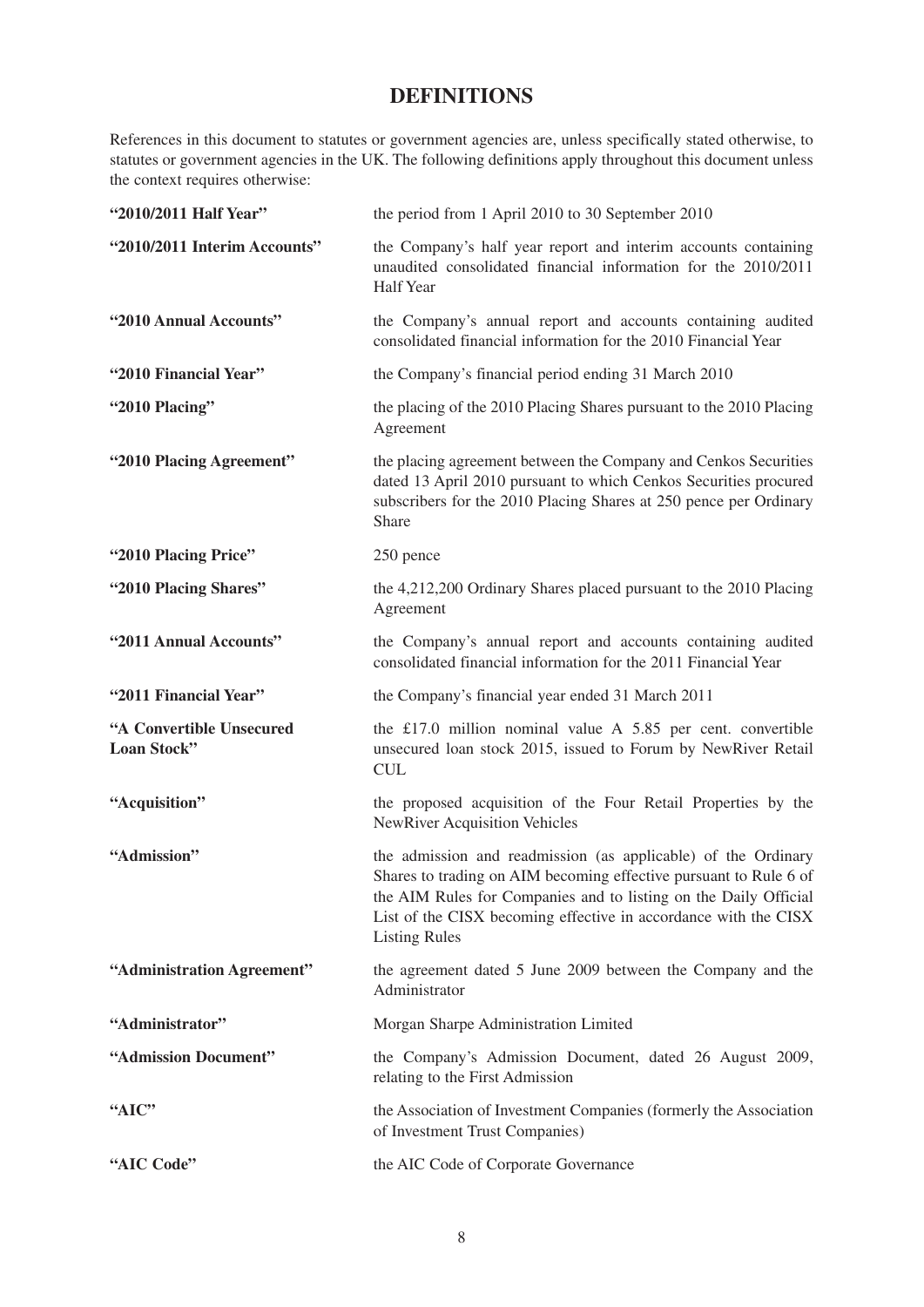| "AIM"                                                    | AIM, a market operated by the London Stock Exchange                                                                                                                                                                                           |
|----------------------------------------------------------|-----------------------------------------------------------------------------------------------------------------------------------------------------------------------------------------------------------------------------------------------|
| "AIM Rules for Companies"                                | the rules for AIM companies published by the London Stock<br>Exchange as amended from time to time                                                                                                                                            |
| "AIM Rules for Nominated<br>Advisers"                    | the rules applicable to nominated advisers of AIM listed companies<br>as published by the London Stock Exchange as amended from time<br>to time                                                                                               |
| "Articles"                                               | the articles of incorporation of the Company, a summary of which<br>is set out in paragraph 3 of Part 10 of this document                                                                                                                     |
| "B Convertible Unsecured<br>Loan Stock"                  | the £8.0 million nominal value B 5.85 per cent. convertible<br>unsecured loan stock 2015, issued to Spearpoint by NewRiver<br>Retail CUL                                                                                                      |
| "Bank"                                                   | Clydesdale Bank PLC                                                                                                                                                                                                                           |
| "Board" or "Directors"                                   | the directors of the Company for the time being and (where the<br>context requires) comprises those persons as at the date of this<br>document, whose names appear on page 17 of this document                                                |
| "business day"                                           | any day where banks in London and Guernsey are open for business<br>(excluding Saturdays and Sundays and public holidays)                                                                                                                     |
| "Cenkos Securities"                                      | Cenkos Securities plc, the Company's nominated adviser for the<br>purposes of the AIM Rules                                                                                                                                                   |
| "certificated" or "in<br>certificated form"              | in relation to a share or other security, a share or other security, title<br>to which is recorded in the relevant register of the share or other<br>security concerned as being held in certificated form (that is, not in<br>CREST)         |
| "CISX"                                                   | the Channel Islands Stock Exchange, LBG                                                                                                                                                                                                       |
| "CISX Listing Rules"                                     | the listing rules produced by the CISX for companies whose<br>securities are listed on the CISX, as amended from time to time                                                                                                                 |
| "City Code"                                              | the City Code on Takeovers and Mergers                                                                                                                                                                                                        |
| "Corporate Governance Code"                              | the UK Corporate Governance Code issued by the Financial<br>Reporting Council                                                                                                                                                                 |
| "Company", "NewRiver" or<br>"NewRiver Retail"            | NewRiver Retail Limited, a closed-ended investment company,<br>incorporated in Guernsey with registration number 50463                                                                                                                        |
| "Company Secretary"                                      | Morgan Sharpe Administration Limited                                                                                                                                                                                                          |
| "Completion"                                             | completion of the Acquisition pursuant to the Property Acquisition<br>Agreements                                                                                                                                                              |
| "Convertible Securities"                                 | securities convertible into or exchangeable into Ordinary Shares                                                                                                                                                                              |
| "Convertible Unsecured Loan<br>Stock"                    | the £25.0 million nominal value 5.85 per cent. convertible<br>unsecured loan stock 2015 issued, from time to time, by NewRiver<br>Retail CUL, comprising the A Convertible Unsecured Loan Stock<br>and the B Convertible Unsecured Loan Stock |
| "Convertible Unsecured Loan<br><b>Stock Instruments"</b> | the instruments pursuant to which the Convertible Unsecured Loan<br>Stock was issued                                                                                                                                                          |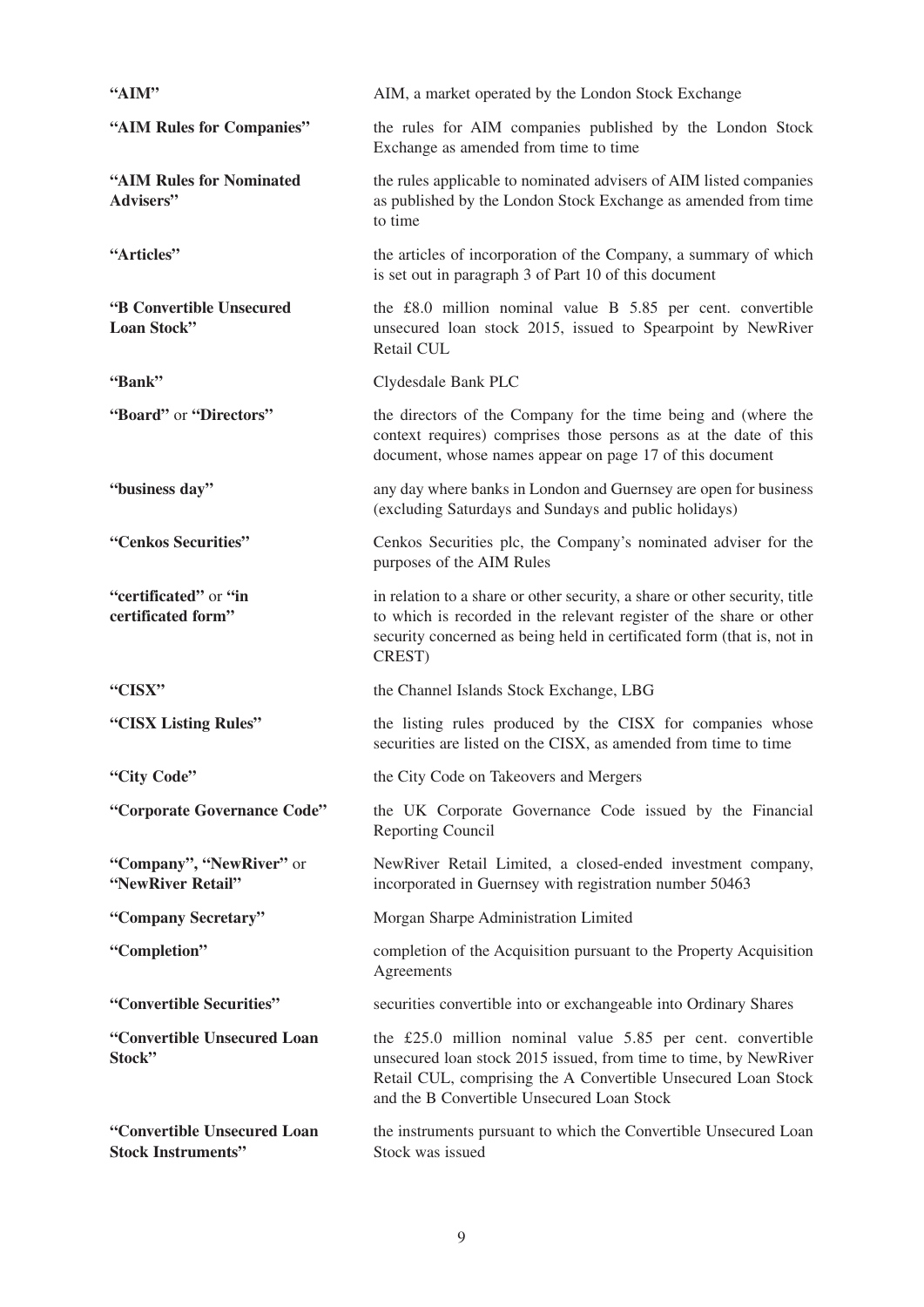| "CREST"                                            | the relevant system (as defined in the Regulations) for the paperless<br>settlement of share transfers and the holding of shares in<br>uncertificated form in respect of which Euroclear is the Operator (as<br>defined in the Regulations)                                    |
|----------------------------------------------------|--------------------------------------------------------------------------------------------------------------------------------------------------------------------------------------------------------------------------------------------------------------------------------|
| "CREST Guernsey<br>Requirements"                   | Rule 8 and such other rules and requirements of Euroclear as may<br>be applicable to issuers as from time to time specified in the<br>document entitled "CREST Reference Manual" issued by Euroclear                                                                           |
| "CREST Service Provider"                           | Capita Registrars (Guernsey) Limited, pursuant to the Registrar<br>Agreement with the Company dated 26 August 2009                                                                                                                                                             |
| "CSOP"                                             | the NewRiver Retail Limited Company Share Option Plan 2009                                                                                                                                                                                                                     |
| "CTA 2009"                                         | Corporation Tax Act 2009, as amended                                                                                                                                                                                                                                           |
| "CTA 2010"                                         | Corporation Tax Act 2010, as amended                                                                                                                                                                                                                                           |
| "DPS"                                              | dividends per share                                                                                                                                                                                                                                                            |
| "EBT"                                              | the NewRiver Retail Limited Employee Benefit Trust                                                                                                                                                                                                                             |
| "EGM" or "Extraordinary<br><b>General Meeting"</b> | the Company's extraordinary general meeting (or any adjournment<br>thereof) convened for 11.00 a.m. on 2 August 2011 at which the<br>Resolutions will be put to the Shareholders                                                                                               |
| "Enlarged Share Capital"                           | the share capital of the Company immediately following<br>Completion and completion of the Placing                                                                                                                                                                             |
| "EPRA NAV"                                         | the balance sheet net assets excluding the mark to market on<br>effective cashflow hedges and related debt adjustments, deferred<br>taxation on revaluations and diluting for the effect of those shares<br>potentially issuable under employee share schemes                  |
| "EPS"                                              | earnings per share                                                                                                                                                                                                                                                             |
| "Euroclear"                                        | Euroclear UK & Ireland Limited, the operator of the CREST system                                                                                                                                                                                                               |
| "Executive Directors"                              | as at the date of this document, David Lockhart, Allan Lockhart,<br>Nick Sewell and Mark Davies                                                                                                                                                                                |
| "Existing Ordinary Shares"                         | existing Ordinary Shares in issue at the date of this document                                                                                                                                                                                                                 |
| "Facility Agreement"                               | the loan agreement to be entered into between the NewRiver Group<br>and the Bank in respect of a term loan facility in an aggregate<br>principal amount of up to £40,815,000, incorporating the key terms<br>which are set out in paragraph 6.23 of Part 10                    |
| "First Admission"                                  | the admission of the Ordinary Shares to trading on AIM and listing<br>on the daily official list of the CISX becoming effective pursuant to<br>paragraph 6 of the AIM Rules for Companies and in accordance<br>with the CISX Listing Rules, which occurred on 1 September 2009 |
| "First Placing"                                    | the placing of the Ordinary Shares at First Admission                                                                                                                                                                                                                          |
| "Form of Proxy"                                    | the enclosed form of proxy for use by Shareholders in connection<br>with the EGM                                                                                                                                                                                               |
| "Forum"                                            | Forum European Realty Income III, L.P.                                                                                                                                                                                                                                         |
| "Four Retail Properties"                           | a portfolio comprising the following assets: Merlin's Walk<br>(Carmarthen), The Piazza Shopping Centre (Paisley), The Hildreds                                                                                                                                                 |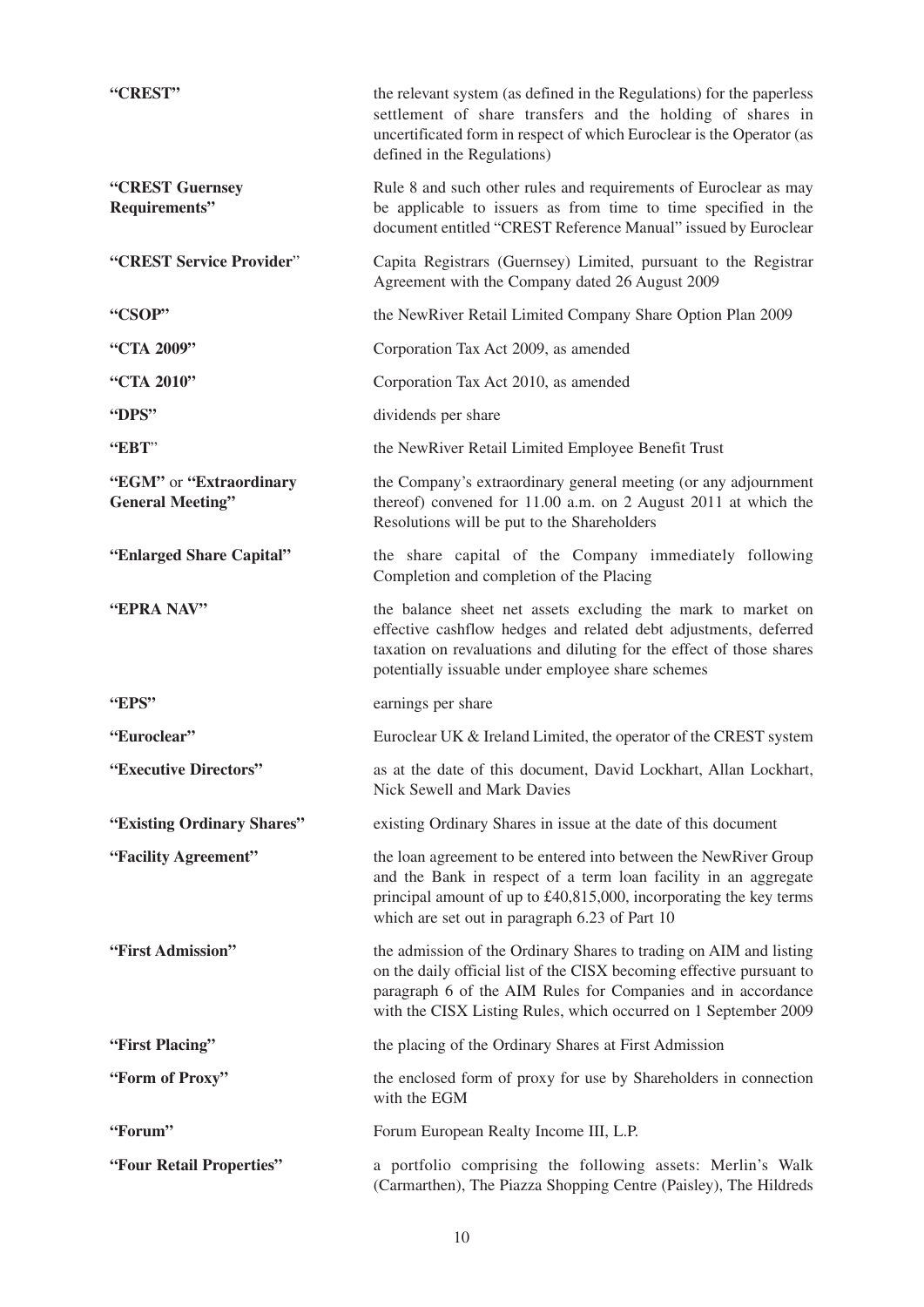|                                                    | Shopping Centre (Skegness) and The Horsefair (Wisbech), which<br>are proposed to be acquired pursuant to the Property Acquisition<br>Agreements, as more particularly described in paragraph 4 of the<br>Chairman's letter in Part 1 of this document                                                                                                                                                                                                                                                                                                                                                                                                          |
|----------------------------------------------------|----------------------------------------------------------------------------------------------------------------------------------------------------------------------------------------------------------------------------------------------------------------------------------------------------------------------------------------------------------------------------------------------------------------------------------------------------------------------------------------------------------------------------------------------------------------------------------------------------------------------------------------------------------------|
| "FSA"                                              | the Financial Services Authority                                                                                                                                                                                                                                                                                                                                                                                                                                                                                                                                                                                                                               |
| "FSMA"                                             | the Financial Services and Markets Act 2000, as amended from time<br>to time                                                                                                                                                                                                                                                                                                                                                                                                                                                                                                                                                                                   |
| "Fully Diluted Share Capital"                      | the number of Ordinary Shares in issue as at 28 February 2011 if:<br>(a) all the outstanding Warrants had been exercised in full; and (b)<br>all Ordinary Shares capable of being issued by the Company<br>pursuant to all outstanding Options, Convertible Securities or other<br>rights to subscribe for shares or securities capable of being issued<br>by way of Share Equivalents (excluding any Ordinary Shares issued<br>pursuant to any employee share options, employee share purchase<br>plans or any other form of equity based compensation granted<br>to employees or officers of the Group) had been issued, being<br>25,410,030 Ordinary Shares |
| "gross asset value"                                | the aggregate value of the assets of the Group determined in<br>accordance with the accounting principles adopted by the Group<br>from time to time                                                                                                                                                                                                                                                                                                                                                                                                                                                                                                            |
| "Halladale"                                        | Halladale Group PLC, further information about which is set out in<br>paragraph 6 of Part 4                                                                                                                                                                                                                                                                                                                                                                                                                                                                                                                                                                    |
| "HMRC"                                             | Her Majesty's Revenue & Customs                                                                                                                                                                                                                                                                                                                                                                                                                                                                                                                                                                                                                                |
| "ITEPA"                                            | the Income Tax (Earnings and Pensions) Act 2003                                                                                                                                                                                                                                                                                                                                                                                                                                                                                                                                                                                                                |
| "Kinmont"                                          | Kinmont Limited                                                                                                                                                                                                                                                                                                                                                                                                                                                                                                                                                                                                                                                |
| "Law"                                              | the Companies (Guernsey) Law, 2008, as amended from time to<br>time                                                                                                                                                                                                                                                                                                                                                                                                                                                                                                                                                                                            |
| "London Stock Exchange"                            | London Stock Exchange PLC                                                                                                                                                                                                                                                                                                                                                                                                                                                                                                                                                                                                                                      |
| "MSREI"                                            | Morgan Stanley Real Estate Investing Fund VII                                                                                                                                                                                                                                                                                                                                                                                                                                                                                                                                                                                                                  |
| "MSREI Conversion Option"                          | the conversion option set out in the MSREI Joint Venture<br>Agreement in respect of NewRiver Retail Investments in respect of<br>MSREI's right to convert a share of its interest in NewRiver Retail<br>Investments into Ordinary Shares in the Company, as more<br>particularly described in paragraph 6.12 of Part 10 of this document                                                                                                                                                                                                                                                                                                                       |
| "MSREI Joint Venture<br>Agreement"                 | the limited partnership agreement dated 28 February 2010 between<br>NewRiver, NewRiver Retail Investments (GP) Limited, UKRI and<br>NewRiver Retail (Portfolio No.1) Limited, as more particularly<br>described in paragraph 6.12 of Part 10                                                                                                                                                                                                                                                                                                                                                                                                                   |
| "MSREI Joint Venture<br><b>Exclusivity Period"</b> | the period from 5 March 2010 to 5 March 2012 (or, if earlier, (i) the<br>date on which UKRI has invested £60 million in aggregate into<br>NewRiver Retail Investments or (ii) termination of the NewRiver<br>Retail Investments AMA)                                                                                                                                                                                                                                                                                                                                                                                                                           |
| "Net Asset Value" or "NAV"                         | the value of the assets of the NewRiver Group less its liabilities,<br>calculated in accordance with the accounting principles adopted by<br>the NewRiver Group from time to time                                                                                                                                                                                                                                                                                                                                                                                                                                                                              |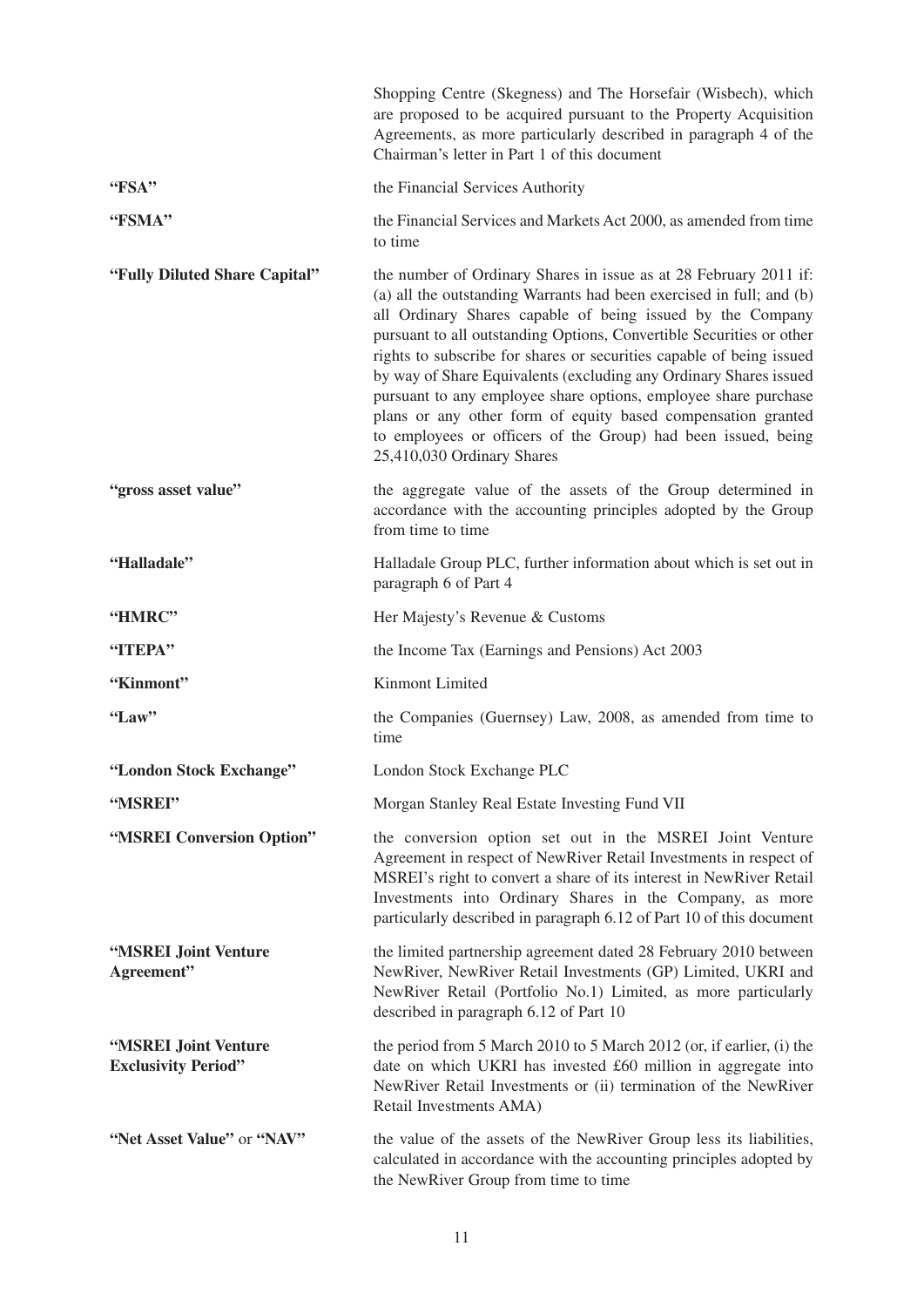| "NewRiver Acquisition Vehicles"                           | NewRiver Retail (Carmarthen) Limited, NewRiver Retail<br>(Skegness) Limited, NewRiver Retail (Wisbech) Limited and<br>NewRiver Retail (Paisley) Limited, each being wholly owned<br>subsidiaries of the Company                                                                                                                                                                                                                                                                                                                               |
|-----------------------------------------------------------|-----------------------------------------------------------------------------------------------------------------------------------------------------------------------------------------------------------------------------------------------------------------------------------------------------------------------------------------------------------------------------------------------------------------------------------------------------------------------------------------------------------------------------------------------|
| "NewRiver Group" or "Group"                               | the Company and its subsidiaries and subsidiary undertakings from<br>time to time                                                                                                                                                                                                                                                                                                                                                                                                                                                             |
| "NewRiver Retail CUL"                                     | NewRiver Retail CUL No.1 Limited                                                                                                                                                                                                                                                                                                                                                                                                                                                                                                              |
| "NewRiver Retail Investments"                             | the NewRiver Retail Investments LP, a limited partnership<br>registered in Guernsey with number 1270                                                                                                                                                                                                                                                                                                                                                                                                                                          |
| "NewRiver Retail Investments<br>AMA"                      | the asset management agreement in relation to NewRiver Retail<br>Investments dated 28 February 2010 between, amongst others,<br>NewRiver, NewRiver Retail Investments (GP) Limited, acting in its<br>capacity as general partner of NewRiver Retail Investments and<br>NewRiver Retail (GP1) Limited, acting in its capacity as general<br>partner of NewRiver Retail (Portfolio No 1) LP, the owner of the<br>NewRiver Retail Investments Initial Portfolio, as more particularly<br>described in paragraph 6.14 of Part 10 of this document |
| "NewRiver Retail Investments<br><b>Initial Portfolio"</b> | a portfolio of nine retail assets (eight in England and one in<br>Scotland) acquired by NewRiver Retail Investments from the UBS<br>Triton Property Fund, as more particularly described in paragraph<br>2.2.4 of Part 10 of this document                                                                                                                                                                                                                                                                                                    |
| "NewRiver Retail UK"                                      | NewRiver Retail (UK) Limited (formerly known as NewRiver<br>Capital Limited), a wholly owned subsidiary of the Company and a<br>limited liability company incorporated in England with registered<br>number 6809820                                                                                                                                                                                                                                                                                                                           |
| "Official List"                                           | the Official List of the UK Listing Authority                                                                                                                                                                                                                                                                                                                                                                                                                                                                                                 |
| "Options"                                                 | options, warrants or other rights to purchase Ordinary Shares (other<br>than options or warrants granted to employees or officers of the<br>NewRiver Group) or Convertible Securities                                                                                                                                                                                                                                                                                                                                                         |
| "Ordinary Shares"                                         | the ordinary shares of no par value in the capital of the Company                                                                                                                                                                                                                                                                                                                                                                                                                                                                             |
| "Paul Roy Options"                                        | the options over Ordinary Shares granted to Paul Roy on the date of<br><b>First Admission</b>                                                                                                                                                                                                                                                                                                                                                                                                                                                 |
| "PBT"                                                     | profit before taxation                                                                                                                                                                                                                                                                                                                                                                                                                                                                                                                        |
| "Placing"                                                 | the conditional placing of the Placing Shares by Cenkos Securities,<br>at the Placing Price pursuant to the Placing Agreement                                                                                                                                                                                                                                                                                                                                                                                                                 |
| "Placing Agreement"                                       | the conditional agreement dated 26 June 2011 between the<br>Company, Cenkos Securities and Cenkos Channel Islands Limited<br>relating to the Placing, summary details of which are set out in<br>paragraph 6,18 of Part 10 of this document                                                                                                                                                                                                                                                                                                   |
| "Placing Price"                                           | 252 pence                                                                                                                                                                                                                                                                                                                                                                                                                                                                                                                                     |
| "Placing Shares"                                          | the 16,865,000 new Ordinary Shares to be issued and allotted by the<br>Company pursuant to the Placing                                                                                                                                                                                                                                                                                                                                                                                                                                        |
| "Proposals"                                               | the Acquisition, the Placing and Admission                                                                                                                                                                                                                                                                                                                                                                                                                                                                                                    |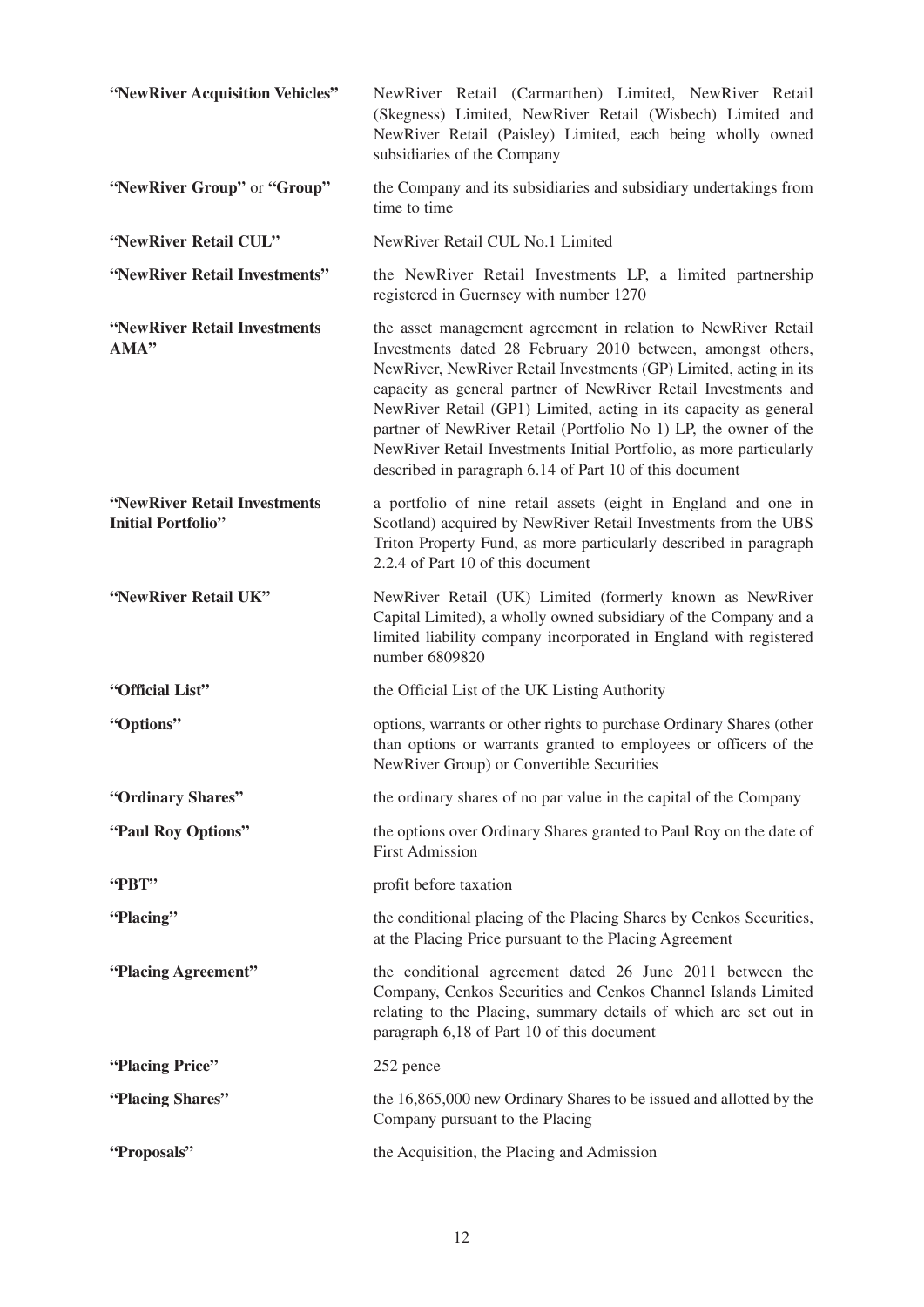| "Prohibited Territories"             | USA, Australia, Canada, Japan, South Africa or the Republic of<br>Ireland and their respective territories and possessions                                                                                                                                                                                                                                                                                                                                                                                                                                                                                                                                     |
|--------------------------------------|----------------------------------------------------------------------------------------------------------------------------------------------------------------------------------------------------------------------------------------------------------------------------------------------------------------------------------------------------------------------------------------------------------------------------------------------------------------------------------------------------------------------------------------------------------------------------------------------------------------------------------------------------------------|
| "Property Acquisition<br>Agreements" | the agreements pursuant to which the NewRiver Acquisition<br>Vehicles are to acquire the Four Retail Properties, as more<br>particularly described in paragraph 5 of the Chairman's letter in Part<br>1 of this document                                                                                                                                                                                                                                                                                                                                                                                                                                       |
| "Property Vehicle"                   | any vehicle, being a body corporate, partnership, unit trust or any<br>other legal entity which, at any time, becomes part of the NewRiver<br>Group or a vehicle in which the Company can exercise a majority<br>of the voting rights of such vehicle either at board meetings or<br>meetings of the members of such vehicle or any joint venture<br>vehicle in which the Company holds an interest and which vehicle<br>owns all or any part of or any interest in (a) a property or properties<br>or (b) shares or other securities or interests in a body corporate,<br>partnership unit trust or other legal entity which owns a property or<br>properties |
| "Prospectus Directive"               | the Directive of the European Parliament and of the Council of 4<br>November 2003 governing any prospectus which is to be published<br>when securities are offered to the public or admitted to trading on a<br>Recognised Investment Exchange's market for listed securities (No<br>2003171/EC)                                                                                                                                                                                                                                                                                                                                                               |
| "PSP"                                | the NewRiver Retail Limited Performance Share Plan 2009                                                                                                                                                                                                                                                                                                                                                                                                                                                                                                                                                                                                        |
| "Registrar"                          | Capita Registrars (Guernsey) Limited                                                                                                                                                                                                                                                                                                                                                                                                                                                                                                                                                                                                                           |
| "Registrar Agreement"                | the registrar agreement dated 26 August 2009 between the<br>Company and Capita Registrars (Guernsey) Limited, a summary of<br>which is set out in paragraph 6.3 of Part 10 of this document                                                                                                                                                                                                                                                                                                                                                                                                                                                                    |
| "Regulations"                        | the Uncertificated Securities Regulations 2001 (SI 2001/3755)                                                                                                                                                                                                                                                                                                                                                                                                                                                                                                                                                                                                  |
| "Remuneration Committee"             | the remuneration committee of the Board                                                                                                                                                                                                                                                                                                                                                                                                                                                                                                                                                                                                                        |
| "Resolutions"                        | the resolutions to be put to Shareholders at the Extraordinary<br>General Meeting set out in the notice of the meeting contained at the<br>end of this document                                                                                                                                                                                                                                                                                                                                                                                                                                                                                                |
| "Securities Act"                     | the US Securities Act of 1933, as amended                                                                                                                                                                                                                                                                                                                                                                                                                                                                                                                                                                                                                      |
| "Share Equivalents"                  | (without duplication) rights, warrants, options, convertible<br>securities, convertible indebtedness, exchangeable securities or<br>exchangeable indemnities, or any other rights exercisable for,<br>convertible or exchangeable into, directly or indirectly, any<br>Ordinary Shares whether at the relevant time, any time in the future<br>or upon the occurrence of some future event                                                                                                                                                                                                                                                                     |
| "Shareholders"                       | holders of Ordinary Shares from time to time                                                                                                                                                                                                                                                                                                                                                                                                                                                                                                                                                                                                                   |
| "Share Incentive Plans"              | the PSP, CSOP, EBT, the Unapproved Plan and the Paul Roy<br>Options                                                                                                                                                                                                                                                                                                                                                                                                                                                                                                                                                                                            |
| "Spearpoint"                         | <b>Spearpoint Limited</b>                                                                                                                                                                                                                                                                                                                                                                                                                                                                                                                                                                                                                                      |
| "Sponsor"                            | Cenkos Channel Islands Limited                                                                                                                                                                                                                                                                                                                                                                                                                                                                                                                                                                                                                                 |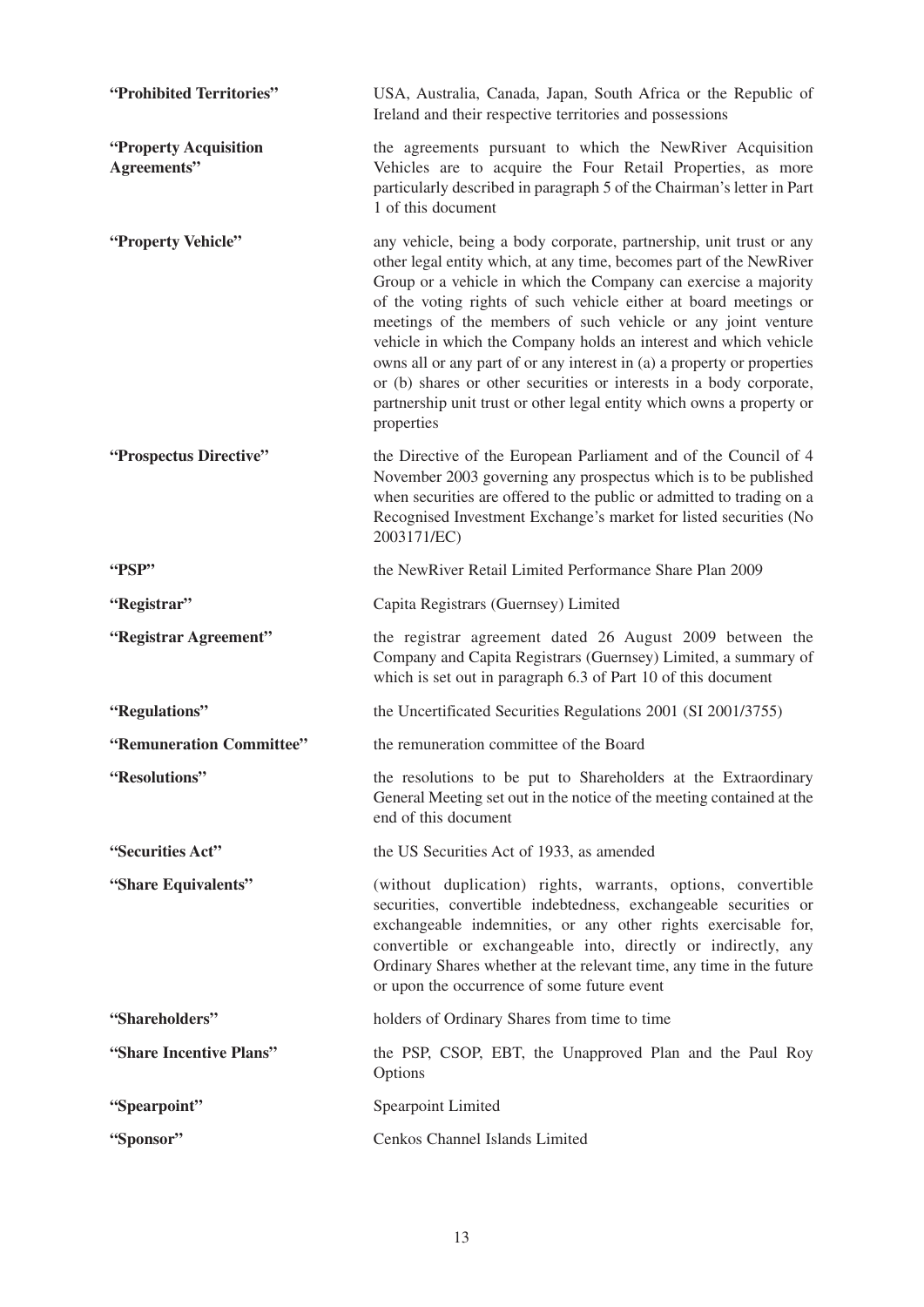| "Sponsorship Agreement"                         | the sponsorship agreement dated 5 June 2009 between the<br>Company and Cenkos Channel Islands Limited, a summary of<br>which is set out in paragraph 6.7 of Part 10 of this document                                                                                                                                                              |
|-------------------------------------------------|---------------------------------------------------------------------------------------------------------------------------------------------------------------------------------------------------------------------------------------------------------------------------------------------------------------------------------------------------|
| "Stockholder"                                   | holder of Convertible Unsecured Loan Stock                                                                                                                                                                                                                                                                                                        |
| "subsidiary"                                    | as construed in accordance with section 1159 of the Companies Act<br>2006 and section 531 of the Law                                                                                                                                                                                                                                              |
| "subsidiary undertakings"                       | as construed in accordance with section 1261 of the Companies Act<br>2006                                                                                                                                                                                                                                                                         |
| "Total Shareholder Return" or<br>"TSR"          | the return on investment a shareholder receives over a specified<br>timeframe, taking into consideration the share price appreciation or<br>depreciation and dividends received. The TSR is calculated by<br>adding the DPS to the capital gain or loss and dividing this by the<br>share price and is expressed as a percentage change over time |
| "UK Listing Authority"                          | the FSA acting in its capacity as the competent authority for the<br>purposes of Part VI of FSMA                                                                                                                                                                                                                                                  |
| "UK" or "United Kingdom"                        | United Kingdom of Great Britain and Northern Ireland                                                                                                                                                                                                                                                                                              |
| "UK-REIT"                                       | a UK Real Estate Investment Trust under Part 12 of the Corporation<br>Taxes Act 2010                                                                                                                                                                                                                                                              |
| "UK-REIT Group"                                 | the Company and relevant other members of the NewRiver Group                                                                                                                                                                                                                                                                                      |
| "UK-REIT regime"                                | the UK-REIT regime introduced by the Finance Act 2006 and re-<br>written in Part 12 of the Corporation Taxes Act 2010                                                                                                                                                                                                                             |
| "UKRI"                                          | UK Retail Investment LP Ltd, a company owned and controlled by<br>funds advised by MSREI and a limited partner in NewRiver Retail<br><b>Investments</b>                                                                                                                                                                                           |
| "Unapproved Plan"                               | the NewRiver Retail Limited Unapproved Share Option Plan 2009                                                                                                                                                                                                                                                                                     |
| "uncertificated" or "in<br>uncertificated form" | shares recorded in the Company's register of Shareholders as being<br>held in uncertificated form, title to which may be transferred by<br>means of an instruction issued in accordance with the rules of<br><b>CREST</b>                                                                                                                         |
| "United States", "US" or "USA"                  | the United States of America, its territories and possessions, any<br>state in the United States of America, the District of Columbia and<br>all other areas subject to its jurisdiction                                                                                                                                                          |
| "US Person"                                     | a US person as defined in Regulation S of the Securities Act                                                                                                                                                                                                                                                                                      |
| "Valuation Report"                              | the valuation report of the Valuer relating to the Four Retail<br>Properties reproduced in Part 7                                                                                                                                                                                                                                                 |
| "Valuer"                                        | Strutt & Parker LLP of 13 Hill Street, London W1J 5LQ                                                                                                                                                                                                                                                                                             |
| "Warrant Instrument"                            | the warrant instrument of the Company dated 26 August 2009, a<br>summary of which is set out in Part 9                                                                                                                                                                                                                                            |
| "Warrants"                                      | the warrants granted by the Company to shareholders subscribing<br>for Ordinary Shares at First Admission, pursuant to the Warrant<br>Instrument                                                                                                                                                                                                  |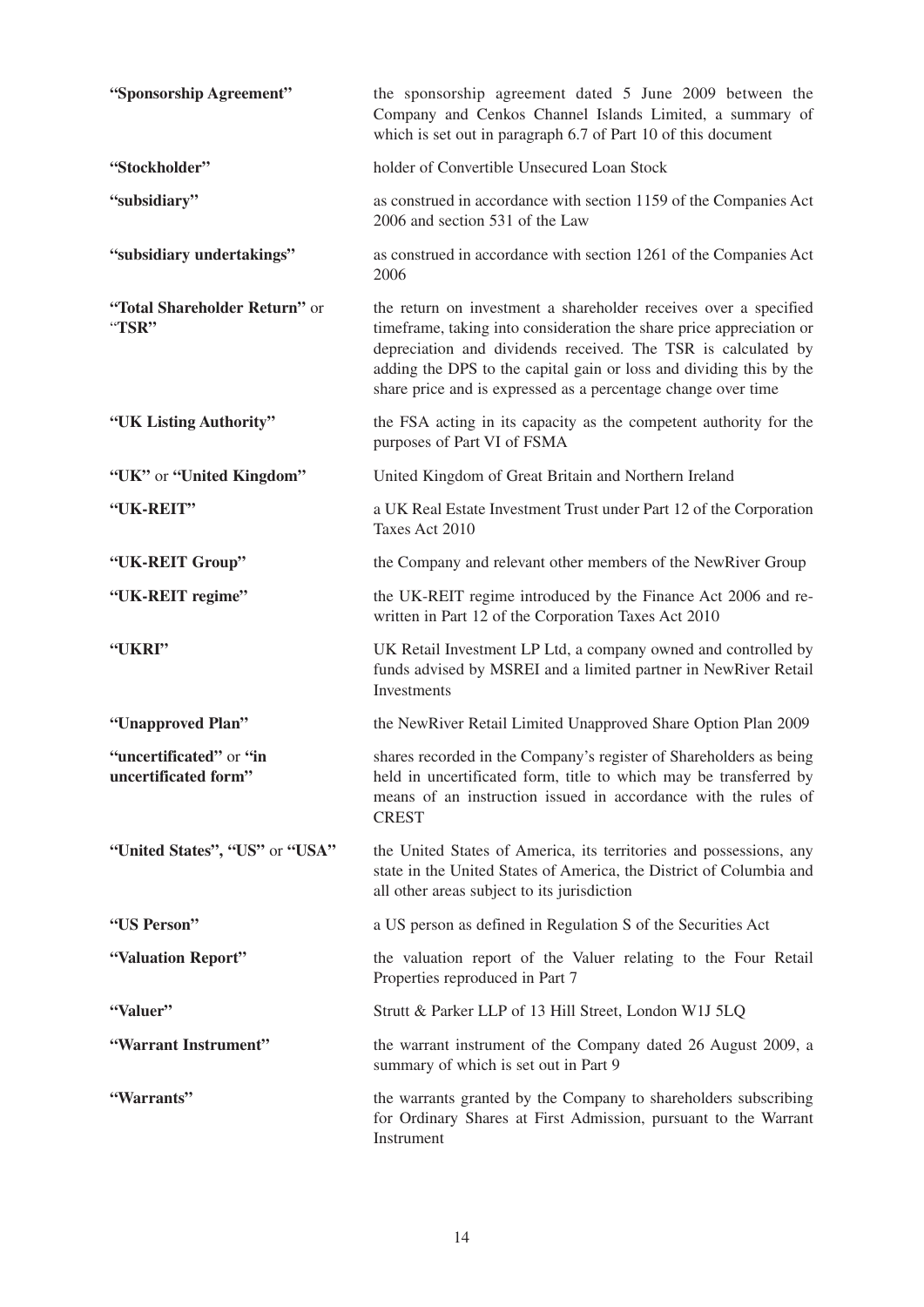| "Warrant Shares"                                       | the 783,100 Ordinary Shares (subject to adjustment in accordance)<br>with paragraph 2.3 of Part 9) to be issued on exercise of the<br><b>Warrants</b> |
|--------------------------------------------------------|-------------------------------------------------------------------------------------------------------------------------------------------------------|
| "Zurich"                                               | Zurich Assurance Limited                                                                                                                              |
| " <i>f"</i> or " <b>pound</b> " or " <b>sterling</b> " | the lawful currency of the United Kingdom                                                                                                             |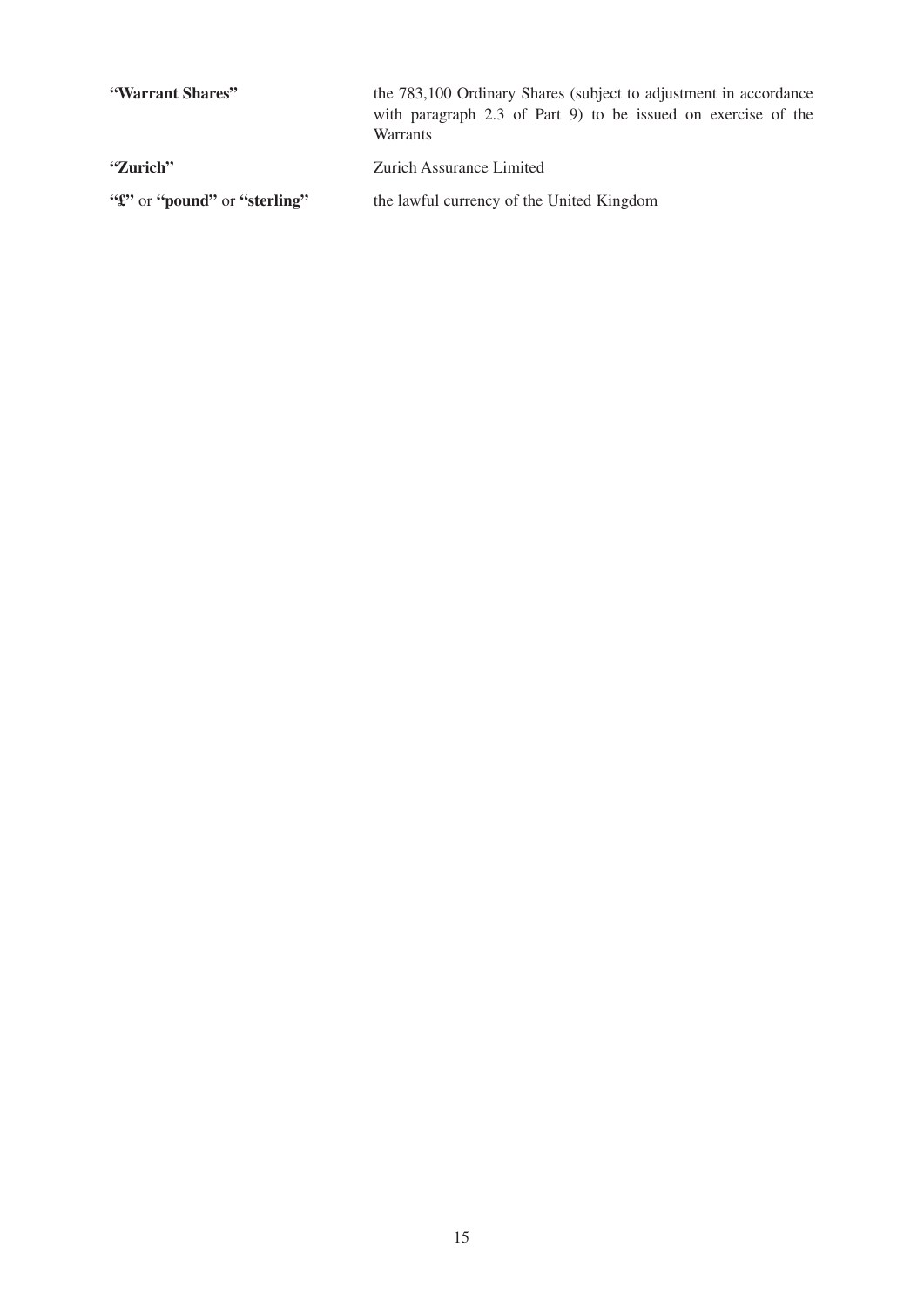# **ADMISSION STATISTICS**

| Number of Ordinary Shares currently in issue                                  | 14,838,508   |
|-------------------------------------------------------------------------------|--------------|
| Placing Price per Placing Share                                               | 252 pence    |
| Number of Placing Shares                                                      | 16,865,000   |
| Number of Ordinary Shares in issue immediately following Admission*           | 31,703,508   |
| Estimated proceeds of the Placing receivable by the Company before expenses   | £42,500,000  |
| Estimated proceeds of the Placing receivable by the Company after expenses    | £40,400,000  |
| Percentage of the Enlarged Share Capital being placed pursuant to the Placing | 53.2         |
| AIM/CISX Symbol                                                               | <b>NRR</b>   |
| <b>ISIN</b> Code                                                              | GG00B4Z05859 |
|                                                                               |              |

\* assuming no exercise of the Warrants

# **EXPECTED TIMETABLE OF PRINCIPAL EVENTS**

|                                                                                                                                                          | 2011                     |
|----------------------------------------------------------------------------------------------------------------------------------------------------------|--------------------------|
| Publication of this document                                                                                                                             | 7 July                   |
| Latest time and date for receipt of Forms of Proxy and receipt of electronic<br>proxy appointments by Shareholders for the Extraordinary General Meeting | 11.00 a.m. on 31 July    |
| Time and date of Extraordinary General Meeting                                                                                                           | 11.00 a.m. on $2$ August |
| Expected date of Admission of the Enlarged Share Capital                                                                                                 | 3 August                 |
| Admission effective and dealings recommence in the Ordinary Shares on AIM<br>and listing on CISX                                                         | 8.00 a.m. on 3 August    |
| Delivery into CREST of the Placing Shares to be held in uncertificated form                                                                              | 3 August                 |
| Completion of the Acquisition                                                                                                                            | 8 August                 |
| Despatch of definitive share certificates (where applicable) in respect of the<br>Placing Shares to be held in certificated form                         | by 17 August             |
| Notes:                                                                                                                                                   |                          |

(1) A reference to a time in this document is to London time unless otherwise stated.

(2) The times and dates set out in the expected timetable of principal events above and mentioned throughout this document may be adjusted by the Company, in which event details of the new times and/or dates will be notified to investors.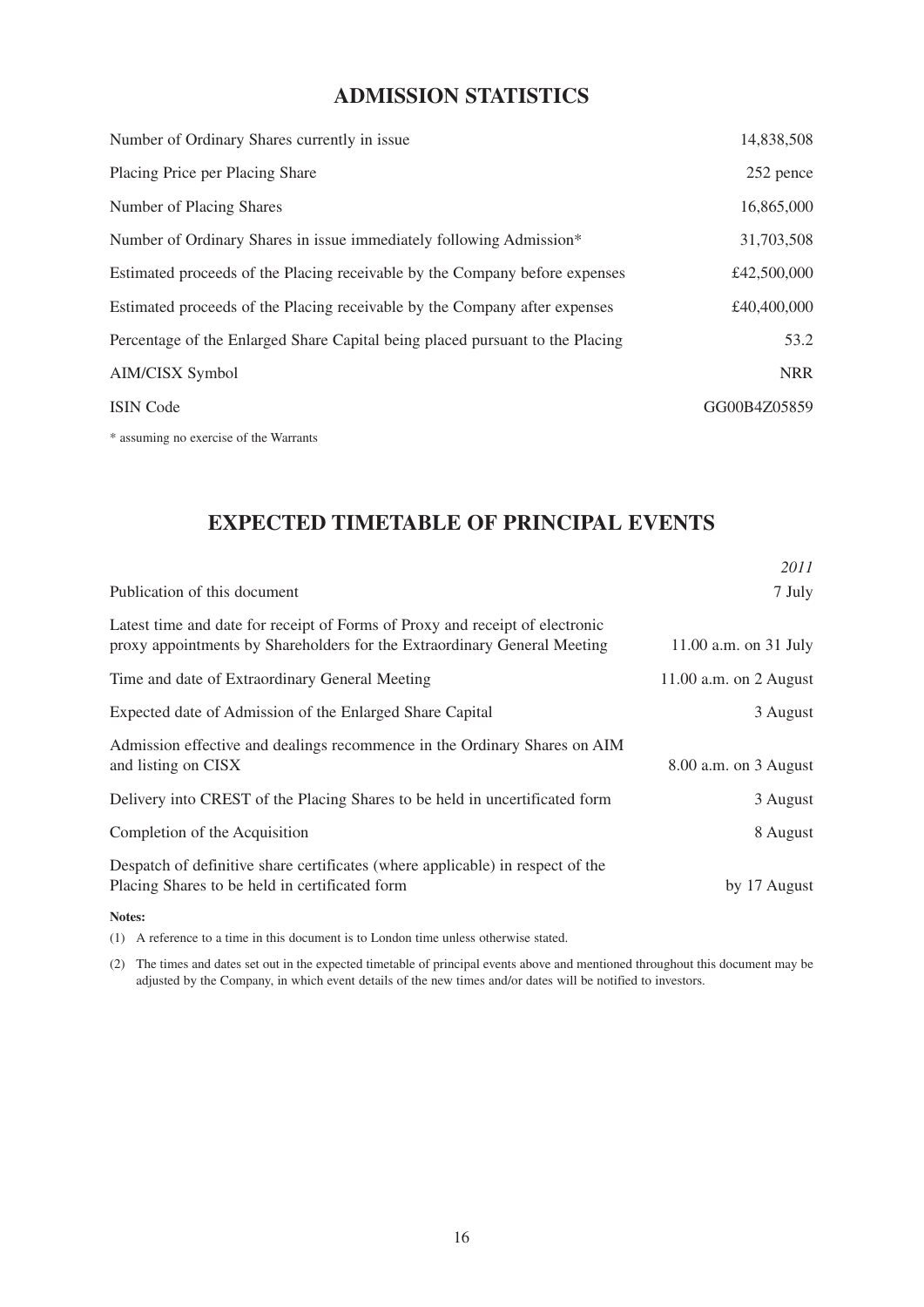# **PART 1**

# **LETTER FROM THE CHAIRMAN**



# **NEWRIVER RETAIL LIMITED**

*(Incorporated in Guernsey as a closed-ended investment company with registered number 50463)*

#### *Directors*

Paul Roy (*Non-Executive Chairman*) Isabelle Chambers David Lockhart (*Chief Executive*) and the state of the *Route Isabelle* Route Isabelle Mark Davies (*Finance Director*) St. Peter Port Allan Lockhart (*Property Director*) Guernsey Nick Sewell (*Executive Director*) Channel Islands Peter Tom CBE (*Non-Executive Director*) GY1 3TX Susie Farnon (*Non-Executive Director*) Andrew Walker (*Non-Executive Director*)

7 July 2011

*To the Ordinary Shareholders and, for information only, to holders of Options, Warrants and Convertible Unsecured Loan Stock*

Dear Shareholder,

**Proposed acquisition of a portfolio of four freehold shopping centre assets from Zurich Assurance Limited, Placing of 16,865,000 Ordinary Shares at 252 pence per Ordinary Share, Admission of the Enlarged Share Capital to trading on AIM and CISX and Notice of Extraordinary General Meeting**

#### **1. Introduction**

The Board announced on 27 June 2011 that the NewRiver Group had entered into the Property Acquisition Agreements with Zurich Assurance Limited for the purposes of acquiring a portfolio of four freehold shopping centre assets from Zurich for a total consideration of approximately £68 million in cash. The principal terms of the Acquisition are set out in paragraph 5 of this Part 1 below.

The Board also announced on 27 June 2011 that the Company is proposing to raise approximately £40 million (net of expenses) by the issue of 16,865,000 Placing Shares at a Placing Price of 252 pence per Ordinary Share. The Acquisition will be funded partly from the net proceeds of the Placing and partly by a bank facility. Further details about the bank facility, its status and conditionality are set out in paragraph 5 of this Part 1 below.

Due to the size of the transaction, the Acquisition constitutes a reverse takeover pursuant to Rule 14 of the AIM Rules for Companies and a substantial transaction pursuant to the CISX Listing Rules and as such will require the approval of Shareholders which will be sought at an Extraordinary General Meeting convened for 11.00 a.m. on 2 August 2011, notice of which is set out at the end of this document.

The Acquisition remains conditional, *inter alia*, upon approval of the Resolutions by the Shareholders at the Extraordinary General Meeting and Admission occurring. An application has been made to the London Stock Exchange and the CISX for the Enlarged Share Capital to be admitted to trading on AIM and to the Official List of the CISX and, subject to these conditions having been met, trading in the Enlarged Share Capital is expected to commence at 8.00 a.m. on 3 August 2011.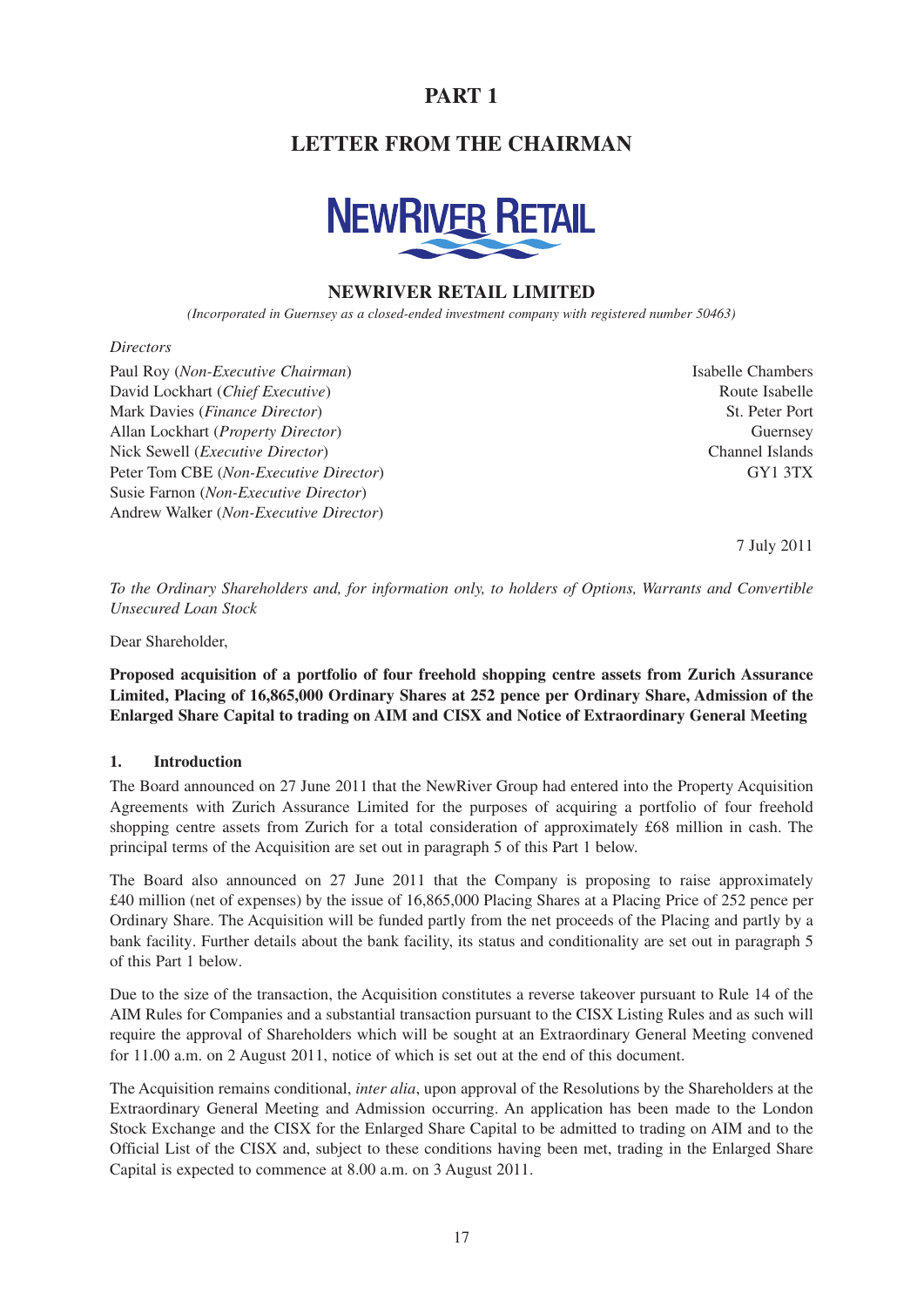The purpose of this document is (i) to set out the principal terms of, and seek Shareholder approval for, the Acquisition, the Placing and Admission, (ii) to explain why the Directors believe that the Acquisition is in the best interests of the Company and Shareholders as a whole, and (iii) to recommend that you vote in favour of the Resolutions at the Extraordinary General Meeting.

The Company has received irrevocable undertakings to vote in favour of the Resolutions at the Extraordinary General Meeting in respect of the Ordinary Shares held by the Directors (whether directly or indirectly), which amount in aggregate to 2,271,000 Ordinary Shares representing 15.3 per cent. of the existing issued ordinary share capital of the Company as at 6 July 2011, being the latest practicable date prior to the publication of this document.

# **2. Background to and reasons for the Proposals**

The Directors believe that the acquisition of the Four Retail Properties represents an attractive opportunity for the Company to acquire assets in accordance with its investment policy. The Acquisition will further diversify the Company's income streams and asset base and will provide a range of attractive asset management opportunities and risk controlled development opportunities for the Company to increase the capital value of the assets. The Four Retail Properties are being purchased at a net initial yield of 8.0 per cent. and the Directors believe they will be EPS and DPS enhancing for current Shareholders from the first full financial year post Acquisition.

The implementation of the Proposals will further increase the size of NewRiver, as envisaged in the Admission Document, allowing the Company to take advantage of the operational leverage which currently exists within the business. The Placing will also further increase the shareholder base which should provide greater liquidity in the Ordinary Shares.

Further information regarding the Four Retail Properties is set out in paragraph 4 below. The Placing is being proposed in order to raise the Acquisition funding which, together with the bank funding, is required to complete the Acquisition and to continue to grow the Company's business. The key terms of the bank debt are described in paragraph 6.23 of Part 10 of this document. Further details about the bank facility, its status and conditionality are set out in paragraph 5 of this Part 1 below. The Acquisition can only proceed if the Placing and Facility Agreement are completed in all respects.

# **3. Background information on NewRiver**

# 3.1 *NewRiver Retail Limited*

NewRiver is a specialist UK-REIT focussed on the UK retail sector and aims to become the leading value-creating property investment platform in the sector.

The Company was admitted to AIM and listed on the CISX in September 2009 and raised £25 million of seed capital before expenses through a placing of Ordinary Shares. In May 2010 the Company raised an additional £10.5 million before expenses through a placing of Ordinary Shares and in November 2010 the NewRiver Group raised a further £25 million of capital through the issue by NewRiver Retail CUL, a subsidiary of the Company, of Convertible Unsecured Loan Stock.

The Company is a Guernsey Registered Closed-ended Investment Scheme registered under Section 8 of The Protection of Investors (Bailiwick of Guernsey) Law, 1987, as amended and the Registered Collective Investment Scheme Rules 2008 issued by the Guernsey Financial Services Commission. NewRiver has a number of property owning subsidiaries which are wholly-owned and incorporated in the UK and Guernsey and an interest in a joint venture with Morgan Stanley (called NewRiver Retail Investments). Currently NewRiver has a 50 per cent. interest in NewRiver Retail Investments but this may vary from time to time and further information relating to this joint venture is provided in paragraph 2.2.4 of Part 4 of this document.

# 3.2 *Conversion to UK-REIT*

At the same time as approving the issue of the Convertible Unsecured Loan Stock in November 2010, Shareholders approved the conversion of NewRiver into a UK-REIT. The Board continues to believe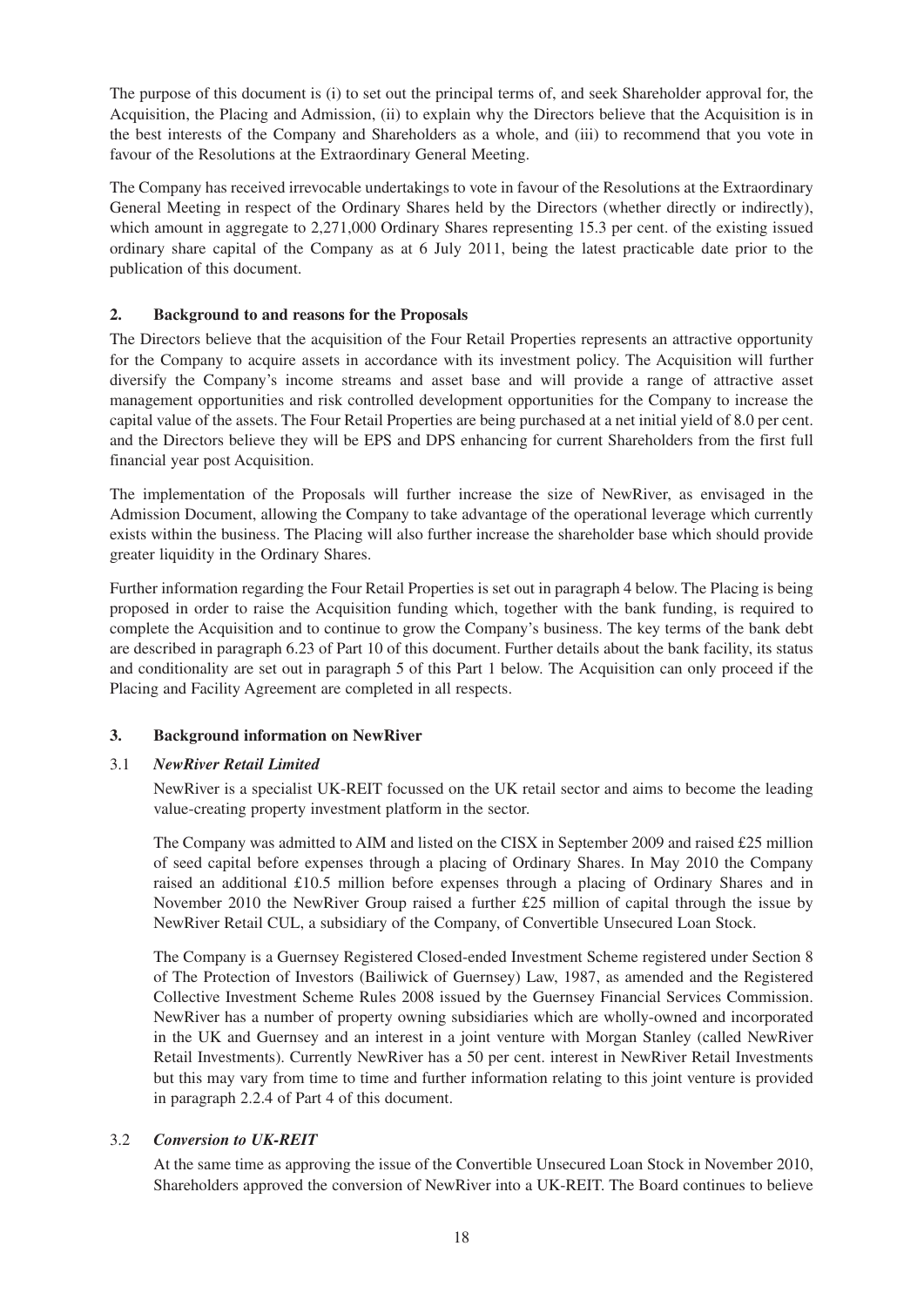that UK-REITs are a preferred structure for UK and international quoted real estate investors in UK real estate and should provide the Company with access to a broader range of investors due to the fact that the NewRiver Group will, for as long as it remains a UK-REIT, be largely exempt from future corporation tax on both rental profits and chargeable gains on disposals of investment properties. Further information about the UK-REIT Regime and the consequences for Shareholders is set out in paragraph 3 of Part 8 of this document.

# 3.3 *NewRiver's Investment Policy*

NewRiver focuses on retail sector investments in the United Kingdom by identifying opportunities that the Directors expect to deliver added value and generate returns for Shareholders through capital and rental income growth, active and entrepreneurial asset management, risk controlled development and refurbishment opportunities and recycling of assets.

Further information regarding NewRiver's investment policy is set out in Part 3.

#### 3.4 *Investments*

The NewRiver Group has completed a number of acquisitions since First Admission and has also formed a co-investment joint venture with MSREI (the real estate investment division of Morgan Stanley) targeted at acquiring UK retail property assets. The joint venture, NewRiver Retail Investments, is a Guernsey-registered Limited Partnership, and has scope for an acquisition capacity in excess of £250 million (including leverage).

The NewRiver Group currently manages assets valued at approximately £166 million, of which approximately £106 million is held on the Company's own balance sheet. Approximately £46 million is held through NewRiver Retail Investments and approximately £14 million is managed on behalf of third parties in return for management fees.

Further details regarding the NewRiver Group's acquisitions since First Admission and NewRiver Retail Investments are set out in paragraph 2 of Part 4 of this document.

#### 3.5 *Investment Opportunities*

In addition to the Four Retail Properties, the NewRiver Group has a substantial pipeline of riskcontrolled development opportunities from which it expects to deliver significant value. It has a total of seven projects at various stages of development from concept to planning consent which it expects to develop solely for its own account or through NewRiver Retail Investments. These projects are expected to comprise a total of 480,000 square feet and the NewRiver Group is targeting a development surplus in excess of £30 million. These development opportunities have arisen in addition to the core income returns and asset management opportunities which have been identified on each acquisition. The NewRiver Group's ability to achieve development gains is subject to, among other things, the grant of planning approvals, obtaining pre-lets from tenants and its ability to obtain funding for these development projects.

The Company is currently in negotiations to acquire a shopping centre in Dorset for approximately £12.0 million at a net initial yield of 9.4%. The acquisition is an excellent fit with the core NewRiver strategy of targeting food and value-led shopping centres, with low occupational costs. The asset comprises 120,000 square feet and the key tenants are Poundland, Peacocks, 99p Store and Sports Direct.

The Company is also currently in negotiations to acquire two high street assets for £3.0 million. The key tenant is Poundland and one of the assets adjoins an existing shopping centre in the NewRiver Group's portfolio.

#### **4. Information on the Four Retail Properties**

NewRiver is proposing to acquire four freehold shopping centre assets located in Carmarthen, Paisley, Skegness and Wisbech. The properties have, in aggregate, 122 tenancies providing good income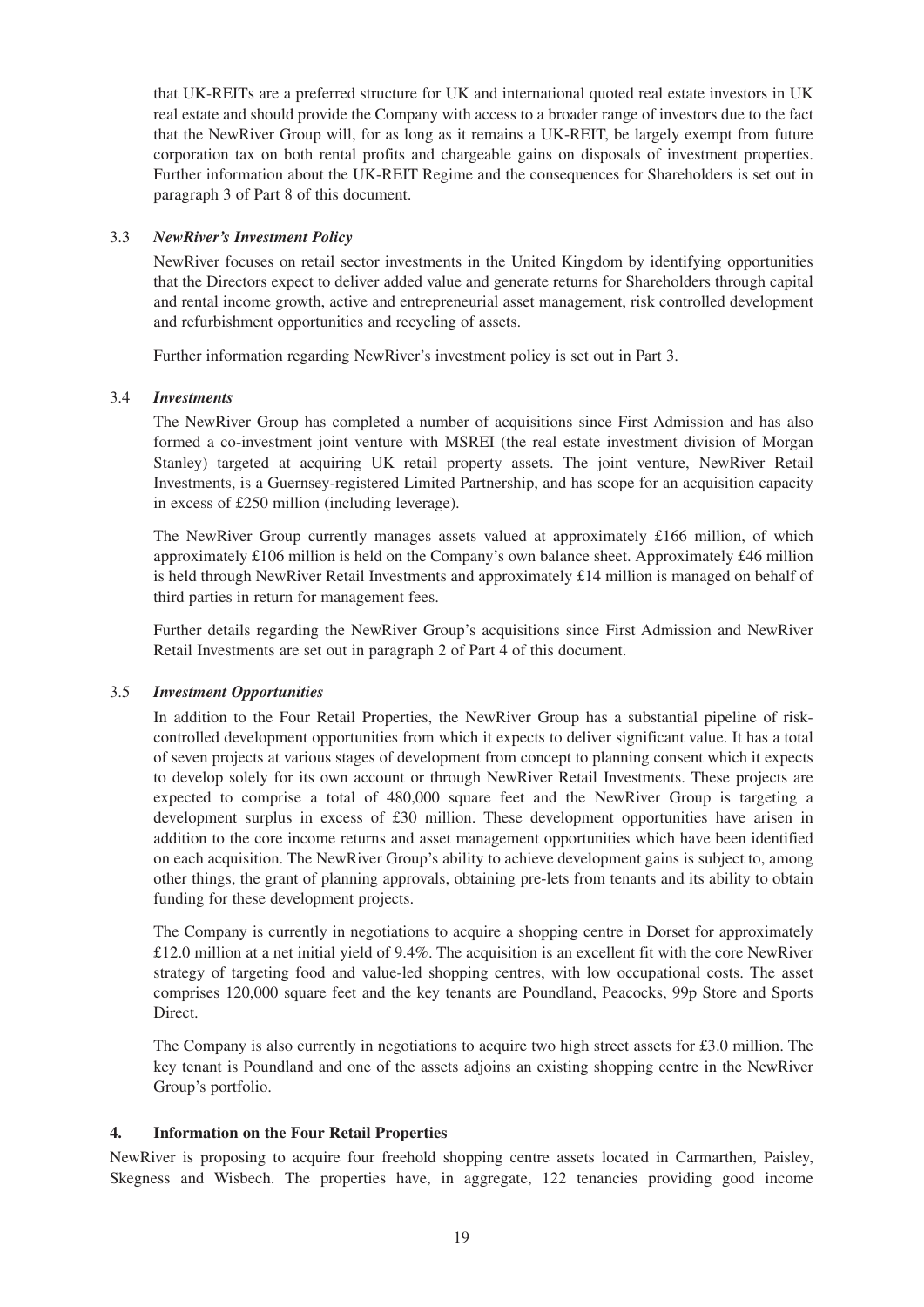diversification with low occupational costs resulting in sustainable rents. Approximately 60 per cent. of income from the properties is let to food and value retailers with a total annual footfall across the sites of approximately 19 million. The sites have a low vacancy rate at an average of 3.3 per cent. and 94 per cent. of the rental income is let to multiple retailers.

The Valuer has valued the Four Retail Properties as at 24 June 2011 at an aggregate of £68,025,000. The valuation is reproduced in Part 7 of this document.

#### 4.1 *Merlin's Walk, Carmarthen*

Merlin's Walk opened in 1998 and comprises 103,300 square feet of sales and ancillary accommodation in 24 retail units. The centre is arranged in an open street format with ground floor retail and first floor ancillary accommodation. It is located next to the Carmarthen bus station and adjacent to a 350 space car park and a large Wilkinson store. The anchor tenants for the centre are TK Maxx, Poundland, Argos and Store21.

#### 4.2 *The Piazza Shopping Centre, Paisley*

The Piazza Shopping Centre, Paisley was developed in 1968 with an extension in 1975. The centre, which is situated in a prime location, underwent a major refurbishment in the 1990s. It provides a covered single level shopping centre extending to 252,000 sq ft of retail and offices in 40 units together with a 366 space multi-storey car park.

The centre is well located next to the train station and the town's principal bus station. The centre dominates the Paisley retail offer and is anchored by The Co-operative, New Look, Peacocks and Poundland.

#### 4.3 *The Hildreds Shopping Centre, Skegness*

The Hildreds Shopping Centre in Skegness is a fully covered 55,000 square feet centre that opened in 1988. The centre comprises 30 stores including Evans, Burtons, H.Samuel, WH Smith, Claire's Accessories and Wilkinson. The centre, which is the town's only managed centre, is anchored by The Co-operative and Home Bargains and contains 320 car parking spaces. Skegness benefits from a significant tourist industry.

#### 4.4 *The Horsefair, Wisbech*

The Horsefair Shopping Centre has 26 retail units comprising 92,000 square feet of sales and ancillary accommodation. The centre was opened in 1989 and built in a single storey open street format, with car parking for nearly 400 cars and the bus station immediately adjacent. The centre is Wisbech's only managed centre and is anchored by the Co-operative with key tenants including Boots, Poundland, Superdrug, New Look and Argos.

#### **5. Principal Terms of the Acquisition**

On 10 June 2011, the NewRiver Acquisition Vehicles, all being wholly owned subsidiaries of NewRiver, entered into the Property Acquisition Agreements with Zurich to acquire the Four Retail Properties, subject to the conditions set out below.

The purchase price for the Four Retail Properties is £68,025,000 in aggregate. This reflects the valuation of the Four Retail properties set out in the Valuation Report in Part 7. The Acquisition will be funded in part by a bank facility with the balance being provided from the net proceeds of the Placing details of which are set out in paragraph 8 of this Part 1. The Company has received full credit committee approval from the Bank and the key commercial terms of the Facility Agreement are set out in paragraph 6.23 of Part 10. The key terms of the Facility Agreement have been negotiated and agreed with the Bank, and the legal documentation now has to be agreed and signed. The Directors are confident that the Facility Agreement will be concluded after the date of this document and prior to the Extraordinary General Meeting. If the Facility Agreement is not agreed and signed, the Placing and Acquisition will not complete.

A deposit of £75,000 in respect of each Four Retail Property has been paid to Zurich by the NewRiver Acquisition Vehicles. This amounts to an aggregate deposit of £300,000 across the Four Retail Properties,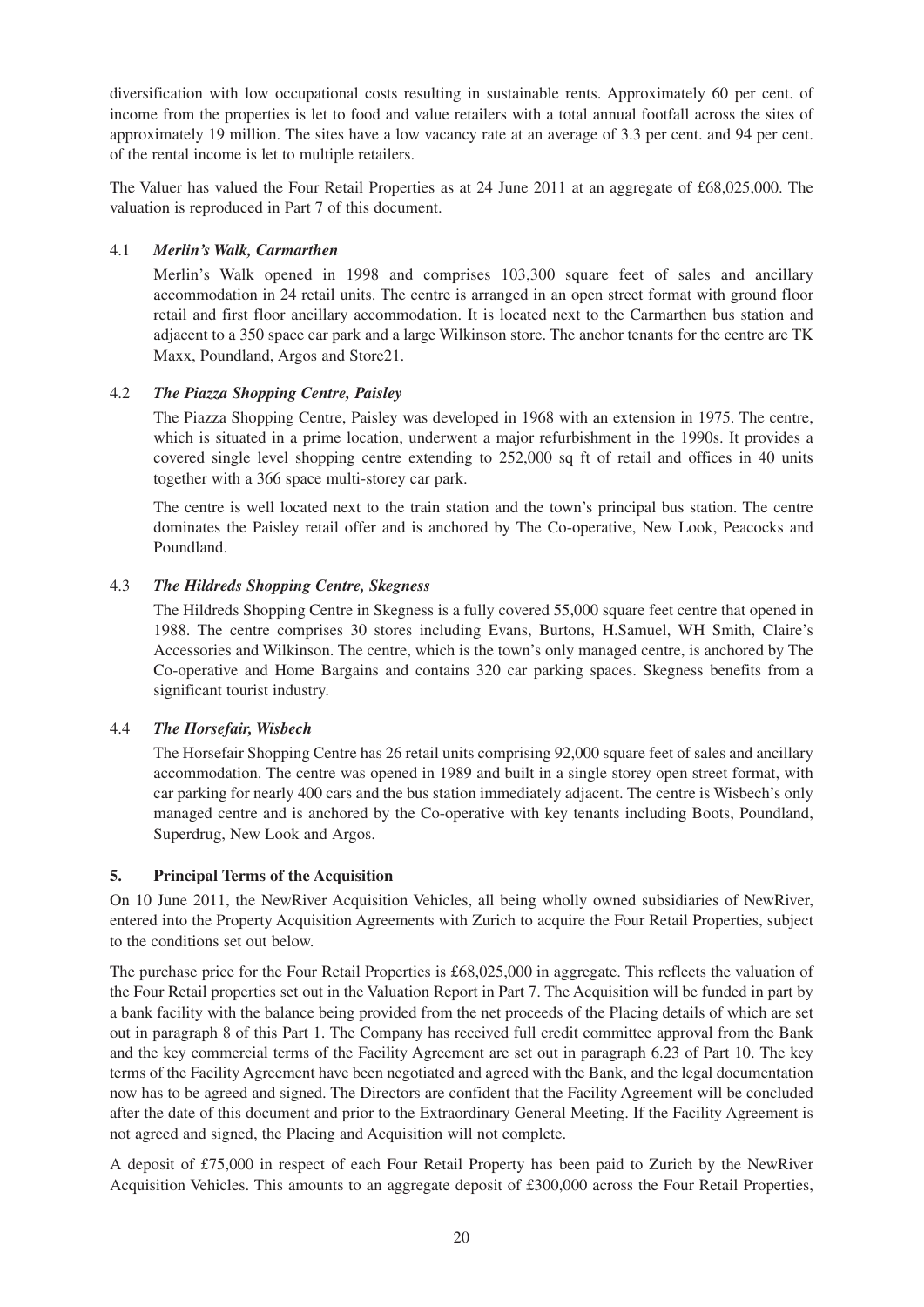which is not refundable, and will be retained by Zurich should the relevant contracts be terminated by NewRiver's failure to satisfy the conditions.

Completion of the acquisition of the Four Retail Properties is conditional upon the following conditions having been satisfied or waived by the relevant NewRiver Acquisition Vehicle by 5 August 2011:

- the Placing Agreement remaining in full force and effect, having become unconditional (which is conditional on, *inter alia*, the entry by the Company and the Bank into the Facility Agreement);
- the passing of the Resolutions; and
- Admission occurring and the subscription monies for the Placing Shares having been received.

Assuming that the Resolutions are passed at the EGM, and Admission occurs as envisaged in this document, it is anticipated that the acquisition of the Four Retail Properties will complete shortly thereafter.

During the period between 10 June 2011 when the Property Acquisition Agreements were entered into, and their completion, Zurich have agreed to certain obligations in respect of their conduct in managing the Four Retail Properties. The Property Acquisition Agreements contain customary arrangements in respect of apportionment of rents, reconciliation of service charge balances and collection of rental arrears. Certain capital allowances will be transferred to the NewRiver Acquisition Vehicles which will acquire Merlin's Walk, The Piazza Shopping Centre and The Horsefair.

The acquisition of the Four Retail Properties is consistent with NewRiver's investment strategy of targeting food and value retailers occupying large space rental units and providing attractive annual cash-on-equity returns with stable income profiles, low occupational costs and opportunities to add value through asset management and risk controlled development.

# **6. Current Trading and Prospects**

The Company's audited results for the 12 months ended 31 March 2011 were announced on 1 June 2011. The Company generated profit before tax of £4.9 million driven by increased recurring profits and upward valuations. The Company had cash of £10.7 million and net assets of £38.8 million as at 31 March 2011, resulting in a basic net asset value per share and an EPRA NAV value per share of 273 pence.

Since 31 March 2011, the Company has continued to trade in line with expectations of the Board.

#### **7. Management Experience and Track Record**

The Executive Directors have extensive real estate asset management expertise. David Lockhart has been involved in the UK commercial real estate market for over 30 years. During his career, David has built up successful property management and development businesses, most notably, Halladale. Furthermore, Allan Lockhart, Nicholas Sewell and Mark Davies have between them over 50 years of experience in the UK commercial real estate industry in various roles, most of which is in UK retail property.

Further information about the experience and track record of the Executive Directors is set out in paragraph 6 of Part 4 of this document.

#### **8. The Placing**

#### *Details of the Placing*

For the reasons set out in this letter, the Directors are proposing to raise additional capital for the Company by way of a placing of 16,865,000 new Ordinary Shares to institutional and other investors to raise approximately £40 million (net of expenses).

The Placing is not a rights issue or open offer and the Placing Shares will not be offered generally to Shareholders on a pre-emptive basis. The Placing is conditional on, *inter alia*, the Resolutions being passed. In structuring the Placing, the Directors have had regard, amongst other things, to current market conditions, the total net proceeds desired to be raised and the current composition of the Company share register, as well as the extra cost and delay that would be involved in a rights issue or open offer. After considering these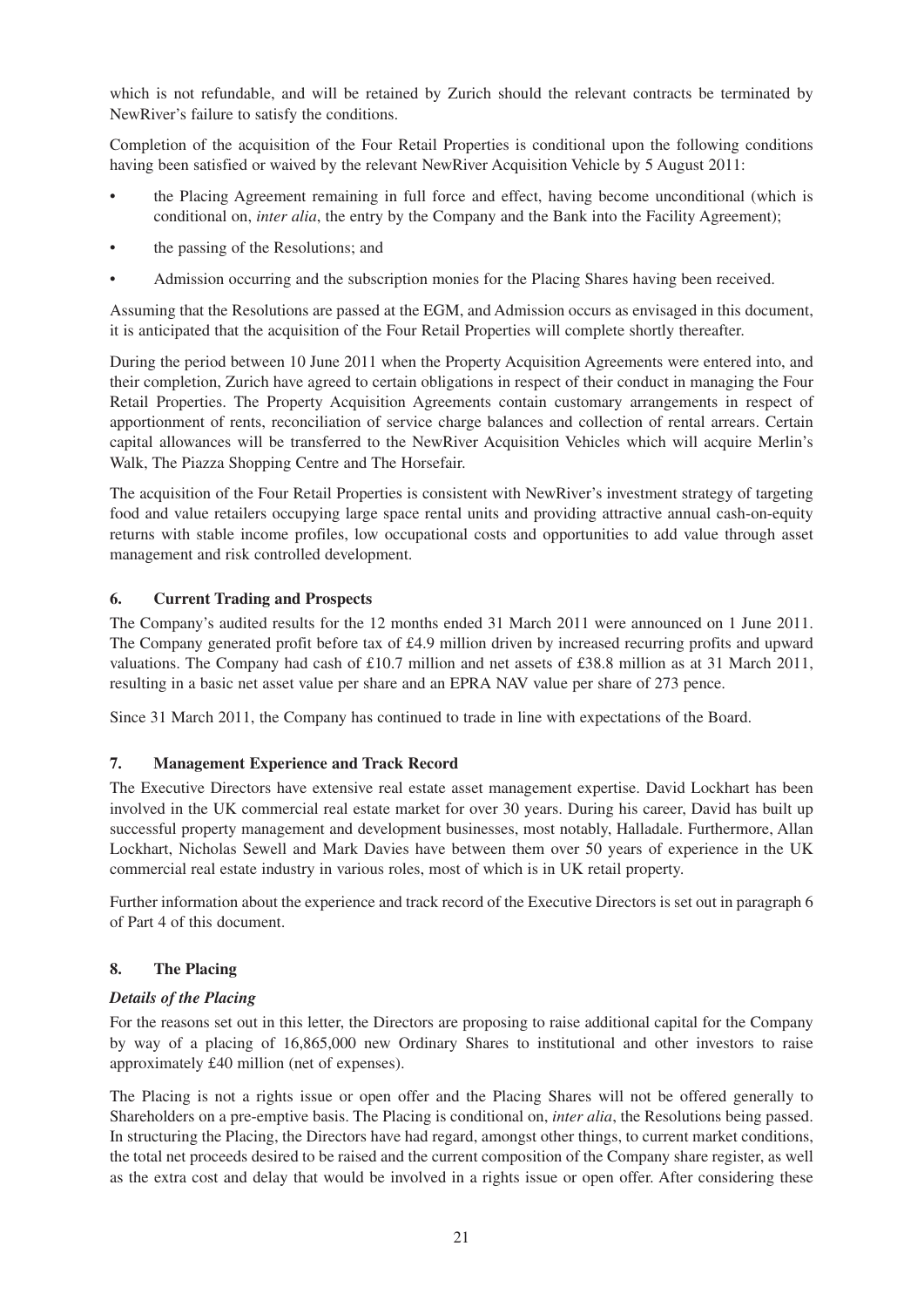factors, the Directors have concluded that the Placing, which is being made to a wider range of investors than the Company's existing Shareholders, on a non-pre-emptive basis, represents the most appropriate option available to the Company for raising the additional capital required in the timeframe required in order to complete the Acquisition. The Directors are seeking the approval of Shareholders, amongst other things, for the dis-application of the pre-emption rights contained in the Articles at the Extraordinary General Meeting.

The Placing is to be effected by Cenkos Securities on the terms of the Placing Agreement. The Company has entered into the Placing Agreement with Cenkos Securities pursuant to which Cenkos Securities has agreed to use its reasonable endeavours to procure institutional and other investor subscribers for the Placing Shares (including certain existing Shareholders).

The Placing is conditional, *inter alia*, on:

- the passing of the Resolutions at the Extraordinary General Meeting;
- the Property Acquisition Agreements not having lapsed or been terminated and having become unconditional in all respects save in respect of Admission and payment of the consideration thereunder;
- the Facility Agreement being entered into by the parties thereto, and each condition to drawdown (save for any condition relating to (i) the Placing Agreement and Property Acquisition Agreements becoming unconditional and (ii) receipt by the Company of the proceeds of the Placing) having been satisfied; and
- Admission taking place by no later than 8.00 a.m. on 4 August 2011 (or such later time and date, as the Company and Cenkos Securities may agree but in any event not later than 8.00 a.m. on 11 August 2011).

The Placing Agreement contains certain customary warranties in favour of Cenkos Securities given by the Company with respect to its business and certain matters connected with the Placing and the Acquisition. In addition, the Company has given customary indemnities to Cenkos Securities in connection with the Placing and its performance of services in relation to the Placing. Cenkos Securities has the right to terminate the Placing Agreement in specified circumstances.

If the Placing Agreement does not become unconditional or is terminated in accordance with its terms prior to Admission, the Placing will not proceed and each investor's rights and obligations will cease and no claims will be capable of being made by any investor in respect of the Placing and any payments made by the investor will be returned as soon as possible thereafter without interest. Without prejudice to the foregoing, the Company and Cenkos Securities expressly reserve the right to determine, at any time prior to Admission, not to proceed with the Placing.

The Placing Shares are not being made available to the public and are not being offered or sold in any jurisdiction where it would be unlawful to do so.

The Placing Shares will, following Admission, rank in full for all dividends and *pari passu* in all other respects with the Existing Ordinary Shares and will have the right to receive all dividends and distributions declared in respect of the issued Ordinary Share capital of the Company after Admission. The Placing Shares will not carry an entitlement to the final dividend for the year ended 31 March 2011 of 4.5 pence per Ordinary Share to be paid on 20 July 2011 to Shareholders on the register as at 10 June 2011.

Mark Davies, a Director of the Company, has committed to subscribe for 4,000 Placing Shares at the Placing Price, pursuant to the Placing. Following the Placing, he will have an interest in 10,000 Ordinary Shares respectively, representing approximately 0.03 per cent. of the then issued share capital of the Company.

Shareholders should be aware of the possibility that Admission might occur but that the Acquisition might not be completed and are referred to the risk factor headed "Acquisition is conditional on funding" in the section headed "Risk factors relating to the Acquisition" contained in Part 2 for further details.

Further details of the Placing and the Placing Agreement are set out in paragraph 6.18 of Part 10.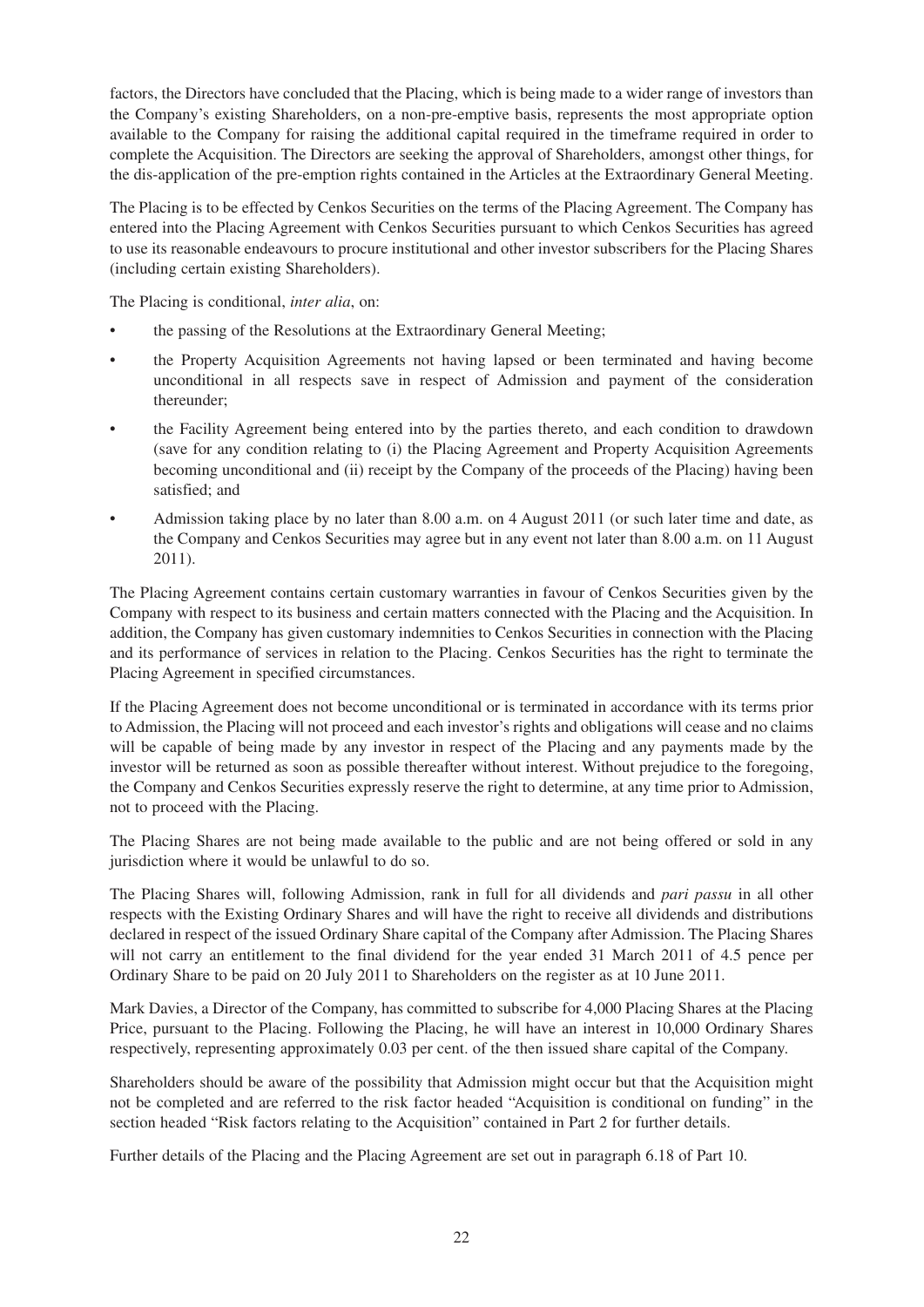## *Use of Placing proceeds*

The net proceeds of the Placing will be used to fund the Acquisition and the continuing growth of the Company's business.

# *Effects of the Placing*

### *Dilution*

Following the issue of the Placing Shares, existing Shareholders who do not participate in the Placing will suffer a dilution of approximately 53.2 per cent. to their interests in the Company because of the Placing. The Resolutions must be passed at the Extraordinary General Meeting in order for the Placing to proceed.

### *Warrants, Convertible Unsecured Loan Stock and Options*

There are currently Warrants outstanding to subscribe for 783,100 Ordinary Shares. The subscription price for these Warrants, following the payment of the final dividend for the year ended 31 March 2011 of 4.5 pence per Ordinary Share (which is to be paid on 20 July 2011), will be 237 pence per Ordinary Share.

NewRiver Retail CUL, a wholly owned subsidiary of the Company, has issued £25 million of Convertible Unsecured Loan Stock.

The Placing is expected to result in certain adjustments to the number of Ordinary Shares that may be issued pursuant to the Warrants and the subscription price payable for such Ordinary Shares. It is also expected to result in an adjustment to the number of Ordinary Shares that may be issued pursuant to the Convertible Unsecured Loan Stock. These adjustments are further described in paragraphs 13 and 16 of Part 4 of this document.

The terms of the CSOP, the Unapproved Plan and the Paul Roy Options provide that the Remuneration Committee may make certain adjustment to the options as a result of the issue of further Ordinary Shares pursuant to the Placing, as set out in paragraph 4 of Part 10. The Directors do not anticipate that any such adjustment will be made.

# **9. Admission, Settlement and Dealings**

As the Acquisition constitutes a reverse takeover under Rule 14 of the AIM Rules for Companies and a substantial transaction pursuant to Rule 7.7.9 of the CISX Listing Rules, an application, conditional on the passing of the Resolutions, will be made to the London Stock Exchange and the CISX for the whole of the issued share capital of the Group to be admitted to trading on AIM and to listing on the Official List of the CISX. It is expected that Admission will become effective and that dealings will commence on 3 August 2011.

The Ordinary Shares are eligible for CREST settlement. Accordingly, settlement of transactions in the Ordinary Shares of the Company following Admission may take place within the CREST system if the relevant Shareholder so wishes. CREST is a voluntary system and Shareholders who wish to receive and retain share certificates will be able to do so.

Following Admission, share certificates representing the Placing Shares to be issued pursuant to the Placing are expected to be dispatched by post to subscribers who wish to receive Placing Shares in certificated form, by no later than 17 August 2011. No temporary documents of title will be issued in connection with the Placing Shares. Pending the dispatch of the definitive share certificates, instruments of transfer will be certified against the register of members of the Company. In respect of subscribers who wish to receive Placing Shares in uncertificated form, Placing Shares will be credited to their CREST stock accounts on 3 August 2011. The Company reserves the right to issue any Placing Shares in certificated form should it consider this to be necessary or desirable.

# **10. Extraordinary General Meeting and Action to be Taken**

Set out at the end of this document is a notice convening the Extraordinary General Meeting to be held at 11.00 a.m. on 2 August 2011, to consider and, if thought fit, pass the Resolutions.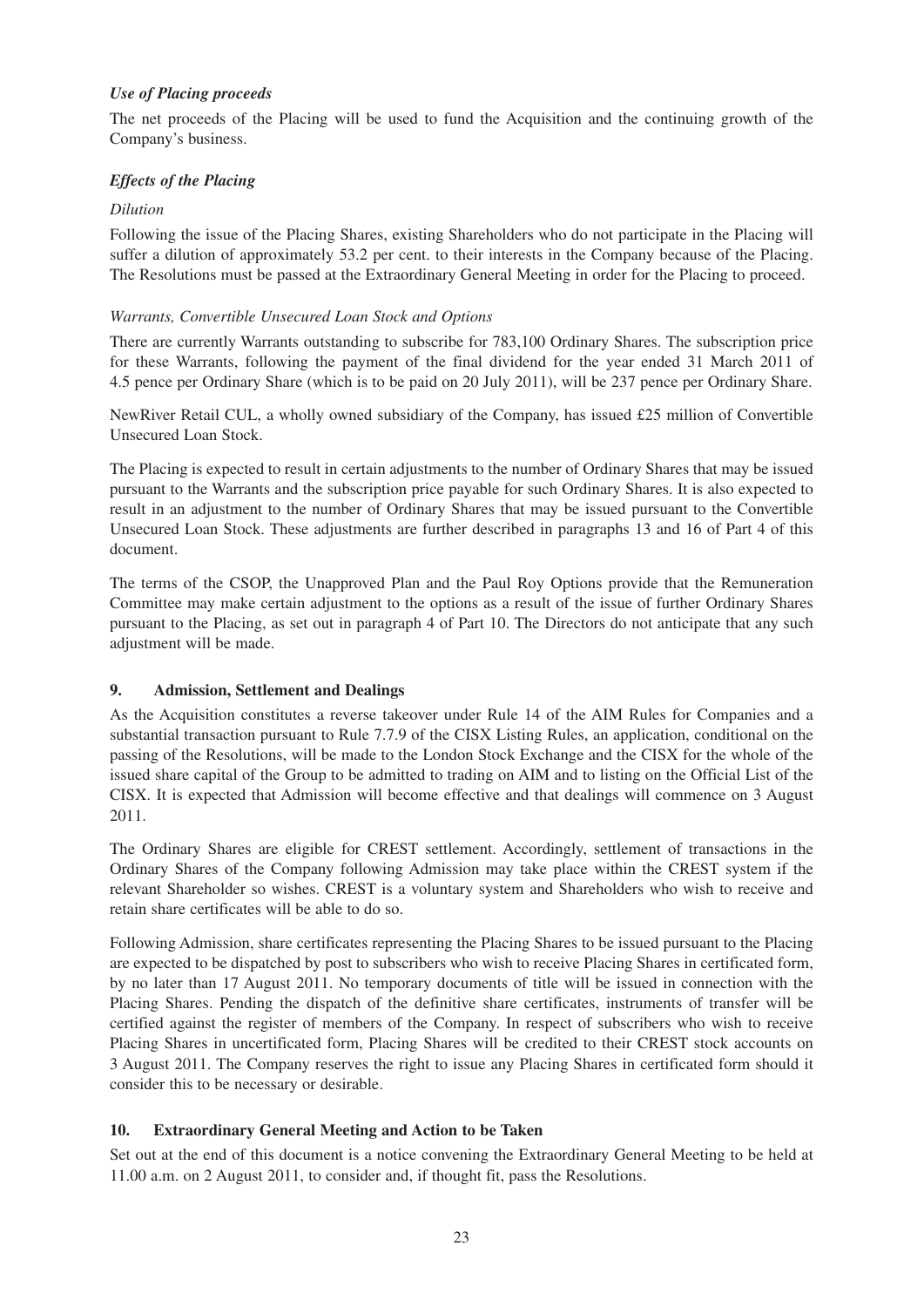Pursuant to Resolution 1, which is being proposed as an ordinary resolution, Shareholders' approval is being sought for the Acquisition, which is classified as a reverse takeover pursuant to Rule 14 of the AIM Rules for Companies and a substantial transaction pursuant to Rule 7.7.9 of the CISX Listing Rules and as such will require the approval of Shareholders.

Pursuant to Resolution 2, which will be proposed as a special resolution, Shareholders' approval is being sought for the dis-application of the pre-emption rights set out in the Articles in relation to the allotment and issue of the Placing Shares and, in accordance with Rule 7.3.17 of the CISX Listing Rules, the allotment and issue of the shares on a non pre-emptive basis notwithstanding that the Placing Shares are being issued at a discount to net asset value per Ordinary Share. As stated above, the Directors have concluded that a non preemptive placing is the most appropriate structure to raise the capital required in the present circumstances. Resolution 2 is therefore being proposed so as to facilitate this.

Shareholders should note that the Resolutions are in addition to Article 6.4 of the Articles which provides that the Directors shall have at their disposal up to 10 per cent. of the Company's issued shares in any calendar year for issue on such terms and conditions (including for cash consideration) and at such times and to such persons as the Board may determine without such issue requiring approval of the Shareholders.

The Resolutions are also in addition to:

- a special resolution passed on 19 November 2010 relating to the dis-application of the pre-emption rights set out in the Articles in relation to any Ordinary Shares required to be issued to any holder from time to time of the Convertible Unsecured Loan Stock pursuant to any exercise by any Stockholder of its right to convert the same into Ordinary Shares;
- a special resolution passed on 4 May 2010 relating to the dis-application of the pre-emption rights set out in the Articles in relation to any Ordinary Shares required to be issued to MSREI, or any of its affiliates, as a result of its exercise of the MSREI Conversion Option at any time or times in accordance with the terms of the MSREI Joint Venture Agreement; and
- a special resolution passed on 16 August 2009 relating to the dis-application of the pre-emption rights set out in the Articles in relation to any Ordinary Shares required to be issued to a holder of Warrants pursuant to the terms of the Warrant Instruments.

Shareholders should note that the Company is a no par value company and is authorised to issue, and the Directors of the Company are authorised to allot, any number of no par value shares, subject to the Articles and the Law. There is currently no general requirement under Guernsey law for shareholders to authorise the directors of companies to issue new shares and there is no restriction on the power of the Directors to exercise the powers of the Company to allot and issue new Ordinary Shares, save for the preemption rights set out in Article 6 of the Articles. Therefore, no resolution authorising the Directors to allot and issue the Placing Shares will be proposed at the Extraordinary General Meeting.

**A Form of Proxy for use by Shareholders at the EGM is enclosed. Whether or not you propose to attend the EGM, you are requested to complete and sign the Form of Proxy in accordance with the instructions printed thereon and return it to the Company's registrars, Capita Registrars, PXS, 34 Beckenham Road, Beckenham BR3 4TU, as soon as possible and in any event so as to be received no later than 11.00 a.m. on 31 July 2011. The completion and return of the Form of Proxy (or the electronic appointment of a proxy) will not preclude you from attending the EGM and voting in person should you wish to do so.**

**CREST members who wish to appoint a proxy or proxies by utilising the CREST electronic proxy appointment service may do so for the General Meeting and any adjournment(s) thereof by utilising the procedures described in the CREST Manual. CREST personal members or other CREST sponsored members, and those CREST members who have appointed (a) voting service provider(s), should refer to their CREST sponsor or voting service provider(s), who will be able to take the appropriate action on their behalf.**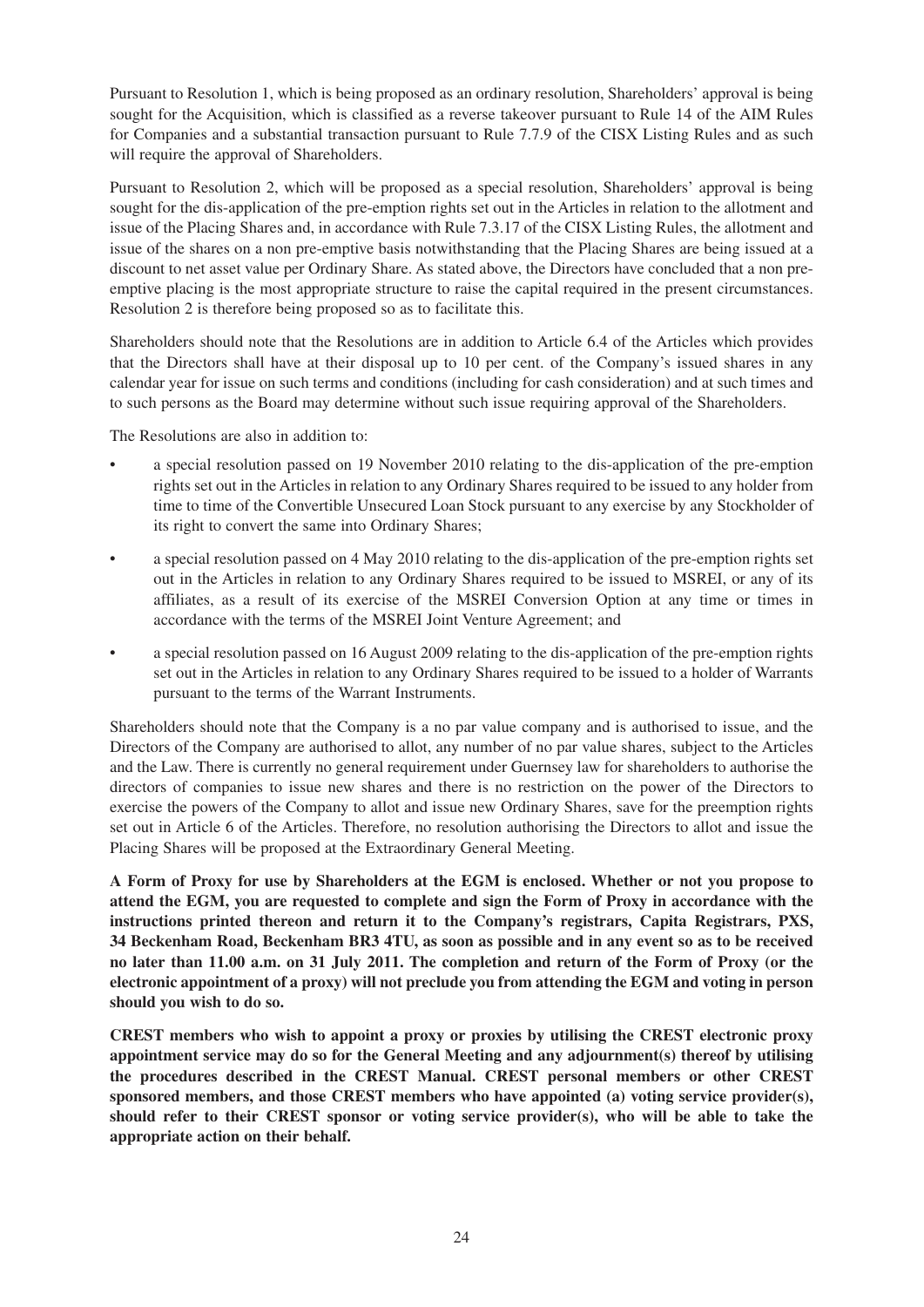**In order for a proxy appointment made by means of CREST to be valid, the appropriate CREST message (a "CREST Proxy Instruction") must be properly authenticated in accordance with Euroclear UK & Ireland's specifications and must contain the information required for such instructions, as described in the CREST Manual. The message must be transmitted so as to be received by Capita Registrars (ID RA10), by 11.00 a.m. on 31 July 2011. For this purpose, the time of receipt will be taken to be the time (as determined by the timestamp applied to the message by the CREST Applications Host) from which Capita Registrars is able to retrieve the message by enquiry to CREST in the manner prescribed by CREST.**

### **11. Recommendation**

For the reasons set out above, the Directors consider the Acquisition, the Placing and Admission and the passing of the Resolutions to be in the best interests of the Company and its Shareholders as a whole.

**Accordingly, your Directors unanimously recommend that Shareholders vote in favour of the Resolutions. The Company has received irrevocable undertakings to vote in favour of the Resolutions in respect of the Ordinary Shares held by the Directors (whether directly or indirectly) which in total amount to 2,271,000 Ordinary Shares representing approximately 15.3 per cent. of the existing issued ordinary share capital of the Company as at 6 July 2011, being the latest practicable date prior to the publication of this document.**

Yours faithfully

Paul Roy **Chairman**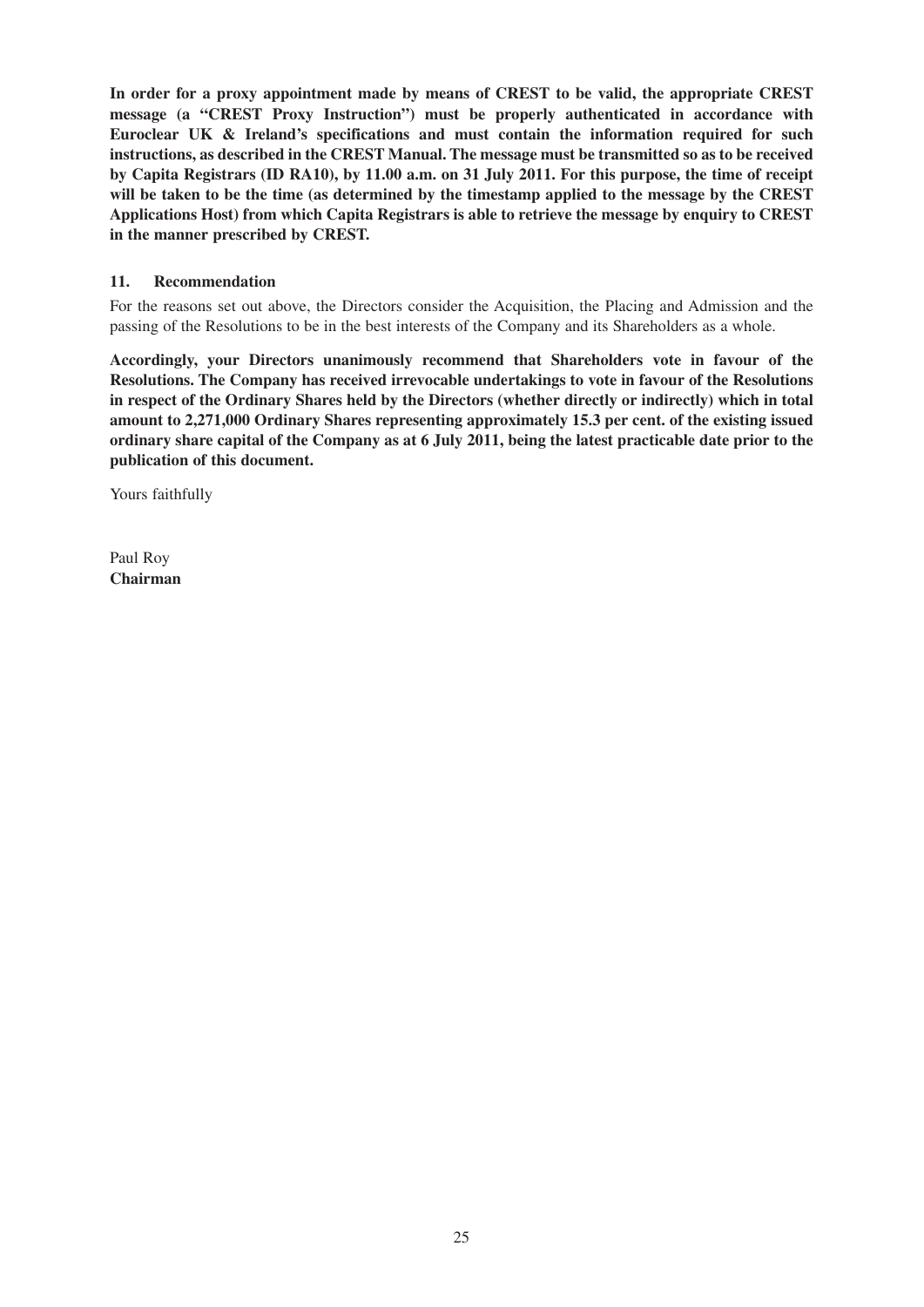# **PART 2**

# **RISK FACTORS**

**An investment in the Company is only suitable for investors who understand the potential risk of capital loss, who understand that there may be limited liquidity in the underlying investments of the Company, for whom an investment in the Ordinary Shares constitutes part of a diversified investment portfolio, who fully understand and are willing to assume the risks involved in investing in the Company and who have sufficient resources to be able to bear any losses (which may be equal to the whole amount invested) which may result from such an investment.**

**The Directors have identified the risks described below as the material risks involved in an investment in the Ordinary Shares but additional risks and uncertainties not presently known to the Directors or that the Directors consider immaterial may also adversely affect the Company, its business, results of operations and/or financial condition, certain of such risks being inherent in any investment in equity securities. If any or a combination of the following risks materialise, the Company's business, financial condition and operational performance could be materially adversely affected. In that case, the trading price of the Ordinary Shares could decline and potential investors may lose some or all of their investment.**

**Investment in the Company should not be regarded as short-term in nature. There can be no guarantee that any appreciation in the value of the Company's investments will occur or that the investment objectives of the Company will be achieved. Investors may not get back the full amount initially invested.**

**Prospective investors should carefully consider all the information in this document, including the risks described below. If in any doubt, prospective investors should immediately seek their own personal financial advice from their independent financial adviser authorised under FSMA who specialises in advising on the acquisition of shares and other securities or other advisers such as legal advisers and accountants.**

**References below to the Company are also deemed to include, where appropriate, any member of the NewRiver Group.**

#### **GENERAL RISK FACTORS**

#### **The Company is a relatively new company with little operating history**

The Company was incorporated on 4 June 2009 and admitted to trading on AIM and the CISX on 1 September 2009. The Company only started trading post-First Admission and therefore has a limited operating history upon which to evaluate its likely performance.

Whilst the Company has designed and implemented financial controls and reporting systems and procedures to support its governance, reporting and disclosure obligations as a publicly traded company on AIM and the CISX, as an entity which has only relatively recently commenced operations, these have only had a short time to be tested in a live environment and there is no certainty that they will function in the future as they have done in the past or as designed in practice or at all.

Any failure in achieving its investment or financing strategy or in managing its financial controls, reporting systems or procedures could have a material adverse effect on the NewRiver Group's results of operations, financial condition and business prospects.

#### **Market value of Ordinary Shares**

It is likely that the Company's share price will fluctuate and may not always accurately reflect the underlying value of the business. The value of Ordinary Shares may go down as well as up and investors may lose some or all of the original sum invested. The price that investors may realise for their holdings of Ordinary Shares, when they are able to do so, may be influenced by a large number of factors, some of which are specific to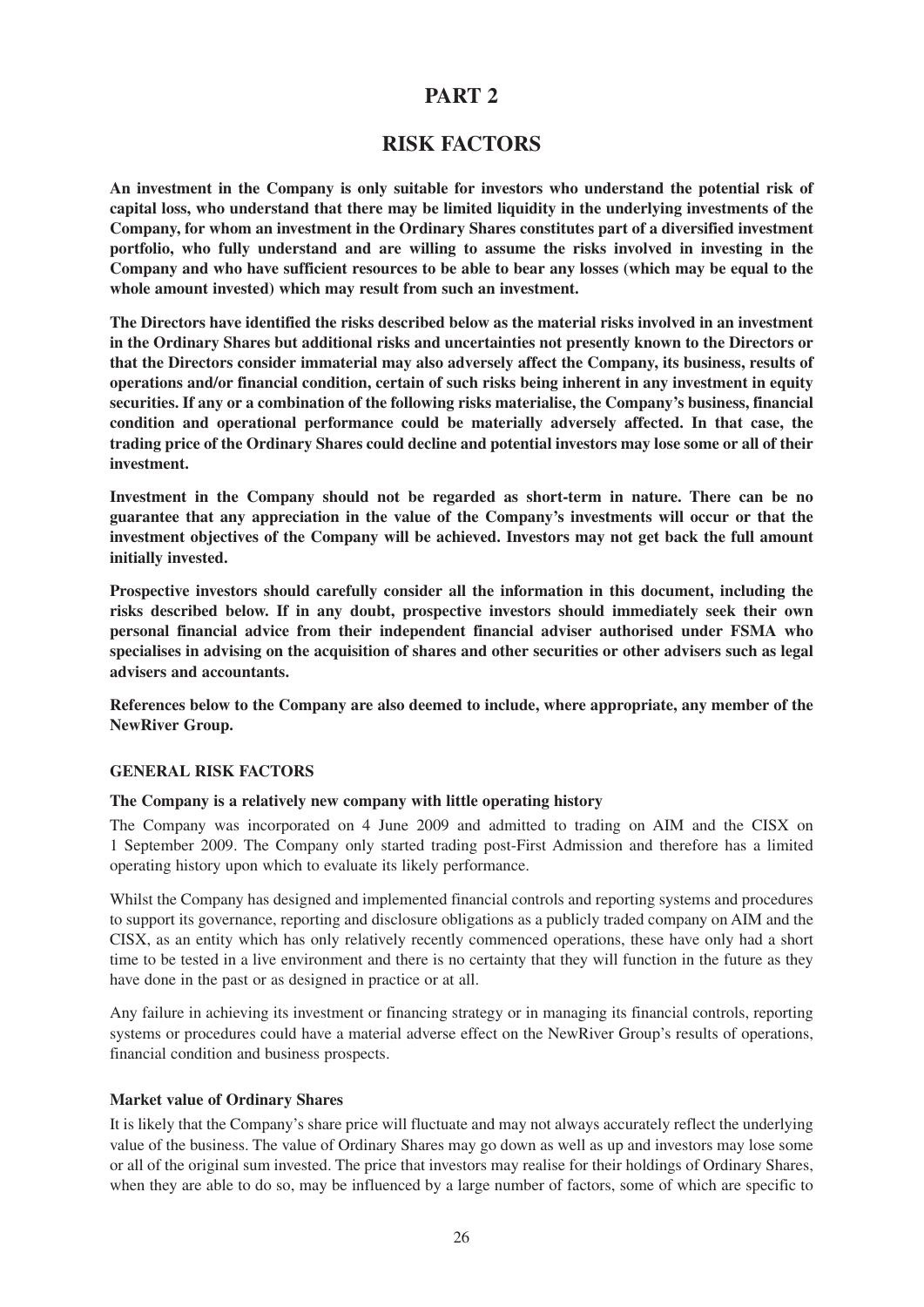the Company and others of which are extraneous. Such factors may include the possibility that the market for the Ordinary Shares will be less liquid than for other equity securities and that the price of the Ordinary Shares will be relatively volatile. In addition, further issues of shares may cause the market price of the Ordinary Shares to decline. See the risk factor headed "Future issues of shares" below for more information in this respect.

#### **Life of the Company**

The Company does not have a fixed winding-up date and, therefore, unless Shareholders vote to wind up the Company, Shareholders may only be able to realise their investment through selling their Ordinary Shares in the open market-place.

# **AIM and CISX**

Application has been made for the Ordinary Shares to be admitted to AIM, a market designated primarily for emerging or smaller companies. Application will also be made for the Ordinary Shares to be admitted to the Daily Official List of the CISX. The AIM Rules for Companies are less demanding than those of the Official List of the UK Listing Authority. Further, neither the London Stock Exchange nor the UK Listing Authority has examined or approved the contents of this document. Investment in shares on AIM and on CISX is perceived to involve a higher degree of risk and therefore may be less liquid than an investment in shares quoted on the Official List of the UK Listing Authority. AIM and CISX have been in existence since June 1995 and October 1998 respectively, but their future success and liquidity in the market for the Company's securities cannot be guaranteed. A prospective investor should be aware of the risks of investing in such companies and should make the decision to invest only after careful consideration and, if appropriate, consultation with an independent financial adviser.

#### **No assurance that an active trading market will be maintained**

Although an application has been made for the Ordinary Shares to be admitted to AIM and to the Daily Official List of the CISX, there can be no assurance that an active trading market will be maintained. Shareholders who need to dispose of their Ordinary Shares may be forced to do so at prices that do not fully reflect the Net Asset Value per Ordinary Share.

#### **No right of redemption**

The Company is a Registered Closed-ended investment company and, accordingly, Shareholders will have no right to have their Ordinary Shares redeemed or repurchased by the Company at any time. While the Company intends that the Directors will be authorised from time to time to effect repurchases of Ordinary Shares, they are under no obligation to use such powers at any time and investors should not place any reliance on the willingness of the Directors so to act. Shareholders wishing to realise their investment in the Company will, therefore, be required to dispose of their Ordinary Shares on the market. Accordingly, Shareholders' ability to realise their investment at Net Asset Value or at all is dependent on the existence of a liquid market in the Ordinary Shares, of which there is no guarantee.

#### **Future issues of shares and the future exercise of Warrants, the MSREI Conversion Option or options or the conversion of Convertible Unsecured Loan Stock will result in immediate dilution**

The Company may issue additional shares in subsequent public offerings or private placements. The Company is not required under Guernsey law to offer any such shares to existing Shareholders on a preemptive basis. However, pre-emption rights have been incorporated into the Company's Articles prohibiting the issue of shares for cash consideration without such shares being offered to Shareholders first, subject to the disapplication of such pre-emption rights generally by a special resolution of the Company in relation to the issue of Ordinary Shares upon (i) the exercise of Warrants, (ii) the exercise of the MSREI Conversion Option or (iii) the conversion of the Convertible Unsecured Loan Stock, and specifically in relation to the issue of up to 10 per cent. of the Company's issued share capital in any calendar year. Therefore, existing Shareholders may not be offered the right or opportunity to participate in such future share issues, which may dilute the existing Shareholders' interests in the Company. In addition, the issue of additional shares by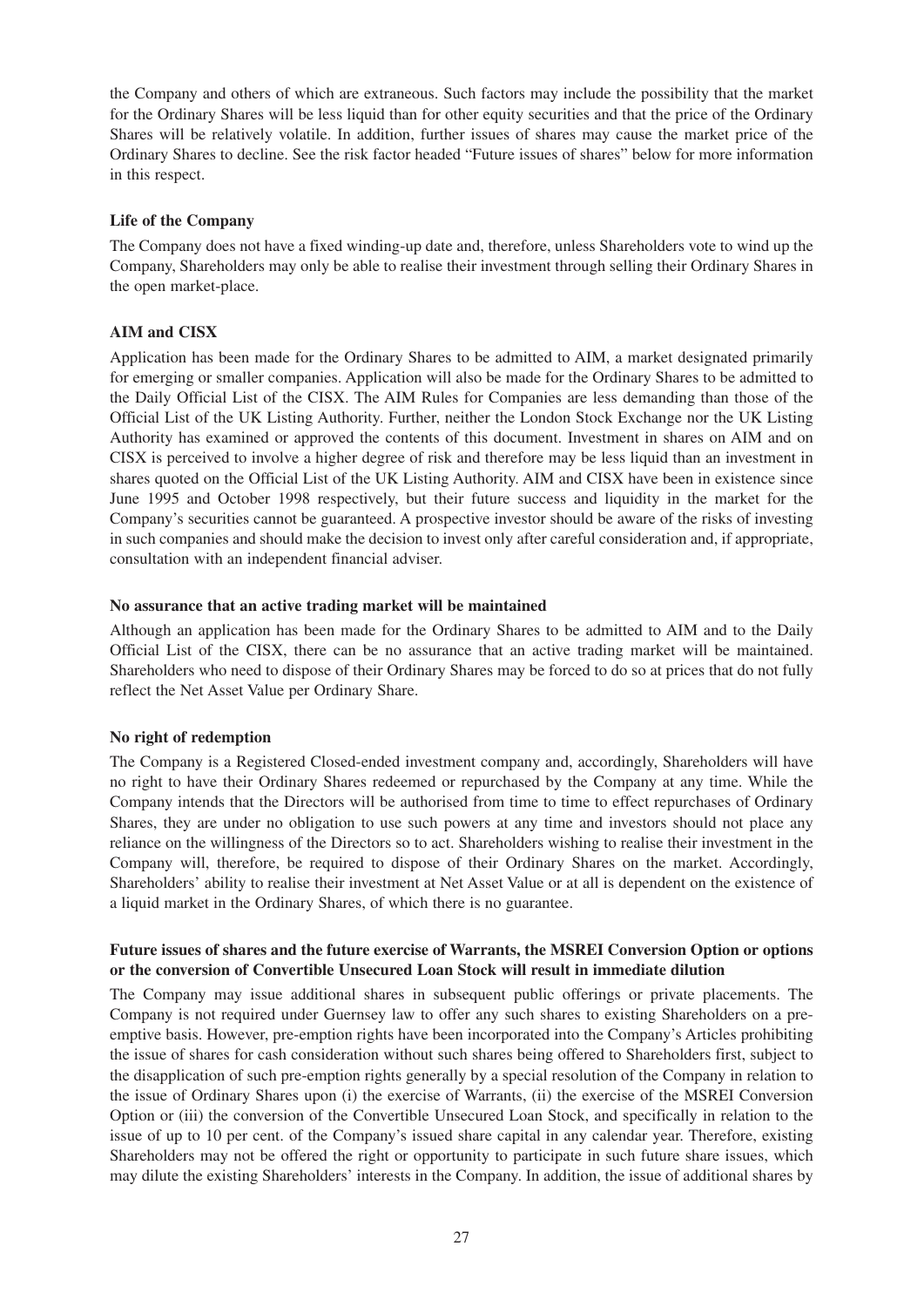the Company or the exercise of Warrants, the MSREI Conversion Option, the conversion of Convertible Unsecured Loan Stock or options, or the possibility of such issue or exercise, may cause the market price of the Ordinary Shares to decline and may make it more difficult for Shareholders to sell Ordinary Shares at a desirable time or price.

# **Sales of Ordinary Shares by certain Directors, or the possibility of such sales, and the future exercise of Warrants or the conversion of Convertible Unsecured Loan Stock may affect the market price of the Ordinary Shares**

There is no present intention or arrangement for the Directors of the Company, to sell their Ordinary Shares and/or Warrants. A substantial amount of Ordinary Shares being sold, including following the exercise of any Warrants, the MSREI Conversion or the conversion of Convertible Unsecured Loan Stock, or the perception that sales of this type could occur, could also depress the market price of the Ordinary Shares.

# **Dividends**

There can be no guarantee that the Company will, at all times, satisfy the solvency test required to be satisfied pursuant to section 304 of the Companies (Guernsey) Law, 2008 enabling the Directors to effect the payment of dividends or any share buy-back or that, at the relevant time, the Directors will be able to fulfil their intention for the Company to pay out as a dividend at least 90 per cent. of qualifying income profits each year to meet UK-REIT regime requirements. In addition, if there are dividends, these may fluctuate. The payment of dividends, and any dividend growth on the Ordinary Shares, will depend on, *inter alia*, rental and capital value growth in the underlying assets.

If, under Guernsey law, there were to be a change to the basis on which dividends can be paid by Guernsey companies, or if there were to be changes to accounting standards or the interpretation of accounting standards, this could have a negative effect on the Company's ability to pay dividends or make other distributions to Shareholders.

### **Future performance**

There is no certainty and no representation or warranty is given by any person that the Company will be able to achieve any returns referred to in this document. The financial operations of the Company may be adversely affected by general economic conditions, by conditions within the UK property market generally or the retail sub-sector in particular or by the particular financial condition of other parties doing business with the Company. In particular, changes in the rates of inflation and/or interest rates may affect the income generated by, and the capital value of, the NewRiver Group's property portfolio.

#### **Discount to Net Asset Value and volatility**

The Ordinary Shares may trade at a discount to Net Asset Value per Ordinary Share for a variety of reasons, including due to market conditions or to the extent investors undervalue the management activities of the NewRiver Group. In addition, the volatility of the Ordinary Shares may be greater than the underlying Net Asset Value per Ordinary Share volatility. The Company may issue further Ordinary Shares at a discount to Net Asset Value if appropriate Shareholder approvals are obtained.

#### **General economic and market conditions**

The success of the NewRiver Group's activities and the value of the Ordinary Shares may be affected by general economic and market conditions, such as interest rate fluctuations, availability of credit, inflation rates, economic uncertainty, changes in laws and national and international political circumstances. These factors may affect the level and volatility of securities prices (including the market price of the Ordinary Shares), the value of commercial property and the liquidity of the NewRiver Group's investments. Illiquidity could impair the value and profitability of the NewRiver Group's investments and have a material adverse effect on the business, financial condition and results of operations of the Company. Please see also the risk factor headed "Economic and legal/political risk" below.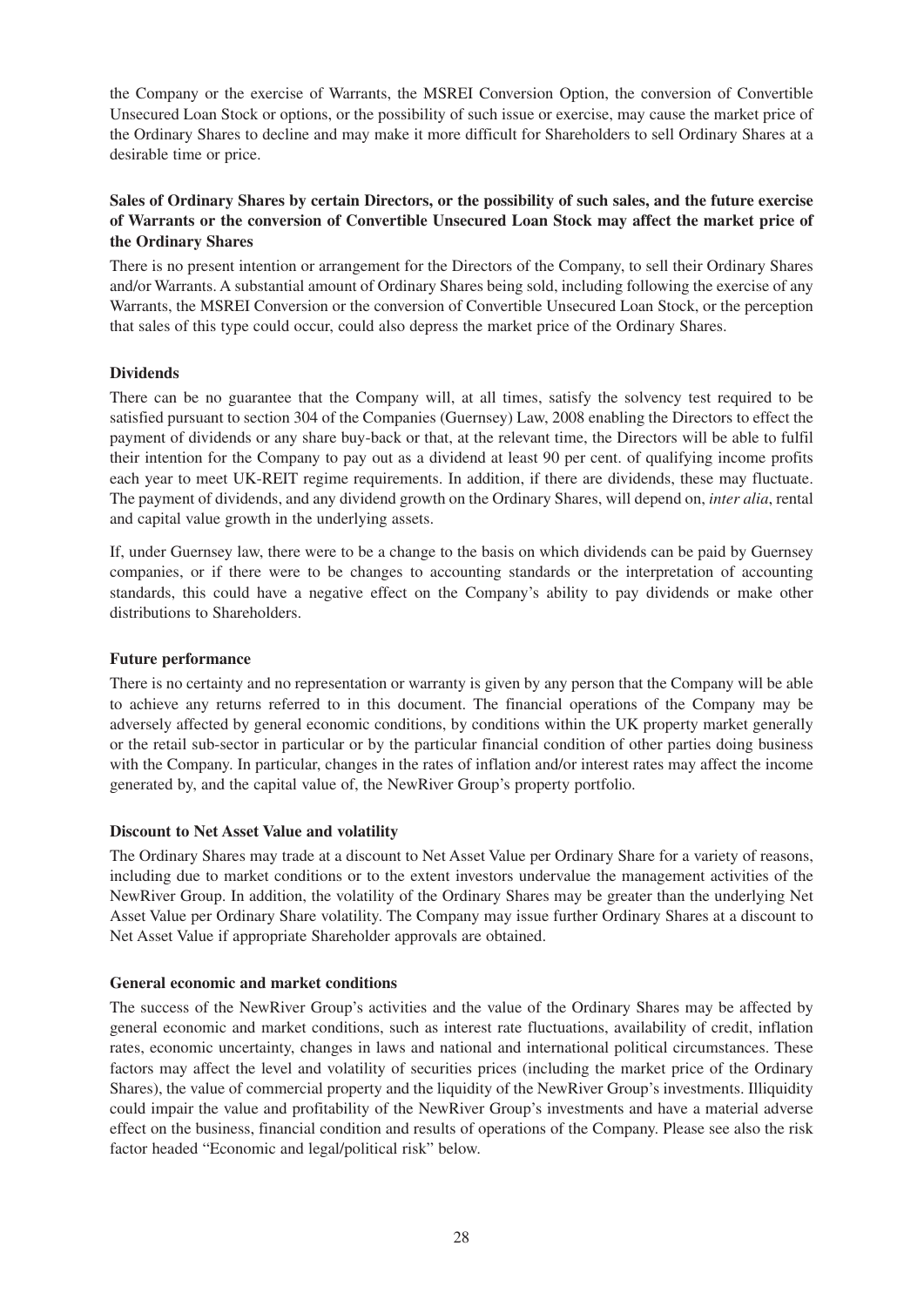# **RISK FACTORS RELATING TO THE ACQUISITION**

#### **Acquisition is conditional on funding**

The Company has received credit committee approval from the Bank for a bank facility of up to £40.8 million. Key terms of the Facility Agreement have been negotiated and agreed with the Bank (and are set out in paragraph 6.23 of Part 10) but the legal documentation remains to be agreed and signed.

The Company intends to fund the Acquisition in part by this bank facility. The balance of the consideration for the Acquisition is to be provided from the net proceeds of the Placing. If the Facility Agreement is not concluded, the NewRiver Acquisition Vehicles will not have sufficient funds to be able to acquire the Four Retail Properties pursuant to the Property Acquisition Agreements and the Placing will lapse.

The Acquisition is expected to complete within 5 days of Admission. If for any reason after Admission the Bank (having contractually committed to do so) does not provide the debt funding anticipated pursuant to the Facility Agreement, whether as a consequence of the Bank defaulting on its obligations or as a result of the Company being in breach, the NewRiver Acquisition Vehicles will not have sufficient funds to be able to complete the Acquisition. In such circumstances the Company would try to find an alternative way of proceeding with the Acquisition with Zurich and should it fail to do so, the NewRiver Acquisition Vehicles will face certain legal consequences. Shareholders should also note that if Admission occurs but the Acquisition does not complete for any reason, the Placing Shares will have been issued and admitted to trading on AIM and the CISX. If this were to occur, the Directors believe the NewRiver Group would be able to quickly invest the Placing Proceeds in other suitable opportunities in accordance with NewRiver's investment policy.

# **RISK FACTORS RELATING TO THE COMPANY'S INVESTMENT POLICY**

#### **Lower returns could be experienced until the Company's capital is fully invested**

Suitable investment opportunities may not be available to the NewRiver Group in the future for a number of reasons (including negative market conditions). The Company cannot definitively predict how long it will take to deploy its capital fully. In addition, the Company may not be able to re-invest the proceeds of any investments that are subsequently realised in other suitable property assets. Until such time as all of the net proceeds of the Placing are applied by the Company to fund real estate investments, the unapplied portion of the net proceeds will be held by the Company on interest bearing deposit or invested in a selection of money market funds in anticipation of future investment and to meet the running costs of the NewRiver Group. Such deposits or investments are likely to yield lower returns than the expected returns from real estate investment and substantially below the targeted geared investment returns and may themselves involve investment risk. The Company can give no assurance as to how long it will take it to invest any or all of the net proceeds of the Placing, if at all, and the longer the period the greater the likely impact on the NewRiver Group's results of operations and financial condition.

# **The Company's performance will depend on its ability to make good real estate asset investment decisions and manage them successfully, including by identifying and retaining appropriate tenants on satisfactory terms**

Revenues earned from, and the capital value and disposal value of, properties held by the NewRiver Group and the NewRiver Group's business may be adversely affected by a number of factors, including, but not limited to:

- poor real estate asset investment decisions which do not produce the returns or yields anticipated;
- decreased tenant demand;
- the NewRiver Group's inability to recover certain operating costs such as local taxes and service charges on vacant space;
- the NewRiver Group's inability to collect rent and other contractual payments from tenants on a timely basis, including the risk of debtors defaulting on their obligations and seeking the protection of bankruptcy or insolvency laws, which could result in delays in receipt of rental and other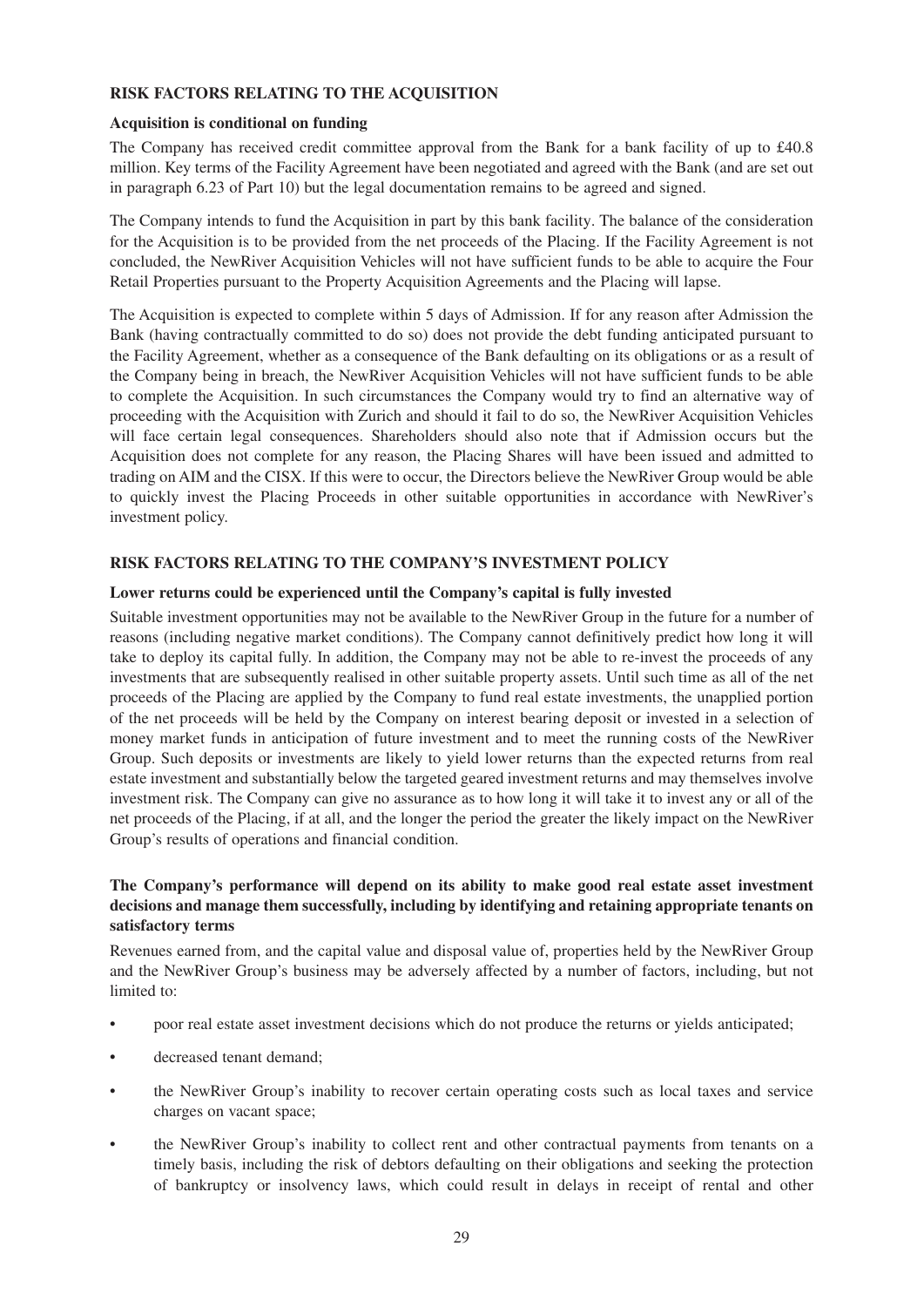contractual payments, the inability to collect such payments at all or the termination of a tenant's lease;

- a number of tenants with material rental obligations defaulting at and/or a material tenant defaulting at a specific property may hinder or delay the sale of such property;
- the NewRiver Group's operating and other expenses or cash needs could increase without a corresponding increase in its turnover or tenant reimbursements. Factors which could increase operating and other expenses include increases in the rate of inflation if it exceeds rental growth, property taxes and other statutory charges, insurance premia and other void costs, and unforeseen capital expenditure affecting the properties which cannot be recovered from tenants; and/or
- a material decline in rental values which could affect the NewRiver Group's cash flows, income and capital values.

#### **Investment objectives may not be met**

There can be no guarantee that the investment objectives of the Company will be met or that the Company will be successful in identifying and obtaining suitable investments on financially attractive terms. If relevant property values appreciate significantly between the time of the Placing and all the funds being invested, the potential returns from property investments, and therefore available for Shareholders, may be less than those targeted by the Directors. Property values can go down as well as up.

The investment approach and strategy implemented by the Board may be modified and altered from time to time, so it is possible that the approach adopted by the Company to realise its investment objectives and policies in the future may be different from that presently expected to be used and disclosed in this document.

#### **The past performance of the Executive Directors is not a guarantee of the future performance of the Company**

The past performance of the real estate assets managed or operated by the Executive Directors (and, in particular, the performance of Halladale) should not be construed as an indication of the future performance of any investments made by the Company. There may be differences between the real estate assets previously managed by the Executive Directors and those of the NewRiver Group which may affect the Company's performance and results of operations

#### **Investment in undervalued assets**

The Company's investment policy may include, amongst other things, investing in properties which are undervalued at the relevant time and to enhance their value through rental growth, asset management and/or risk controlled development opportunities. The success of this investment policy could be adversely affected by a swift and general upturn in the property market (or the retail property market, in particular), making it harder to identify and acquire those assets which would benefit from the successful application of the Company's investment policy.

#### **Gearing**

The Company has sourced borrowing facilities on a number of the acquisitions made to date and the Directors intend to seek to secure borrowing facilities in the future, subject to prevailing market conditions. It is not certain that such facilities will be able to be secured at levels or on terms acceptable to the Directors. Any amounts that are secured under a bank facility are likely to rank ahead of Shareholders' entitlements and, accordingly, should the Company's assets not provide sufficient returns to cover the costs of establishing and operating the Company, Shareholders may not recover their initial investment.

Prospective investors should be aware that, whilst the use of borrowings is intended to enhance the Net Asset Value of the Ordinary Shares where the value of the Company's underlying assets is rising, it will have the opposite effect where the underlying asset value is falling. In addition, in the event that the rental income of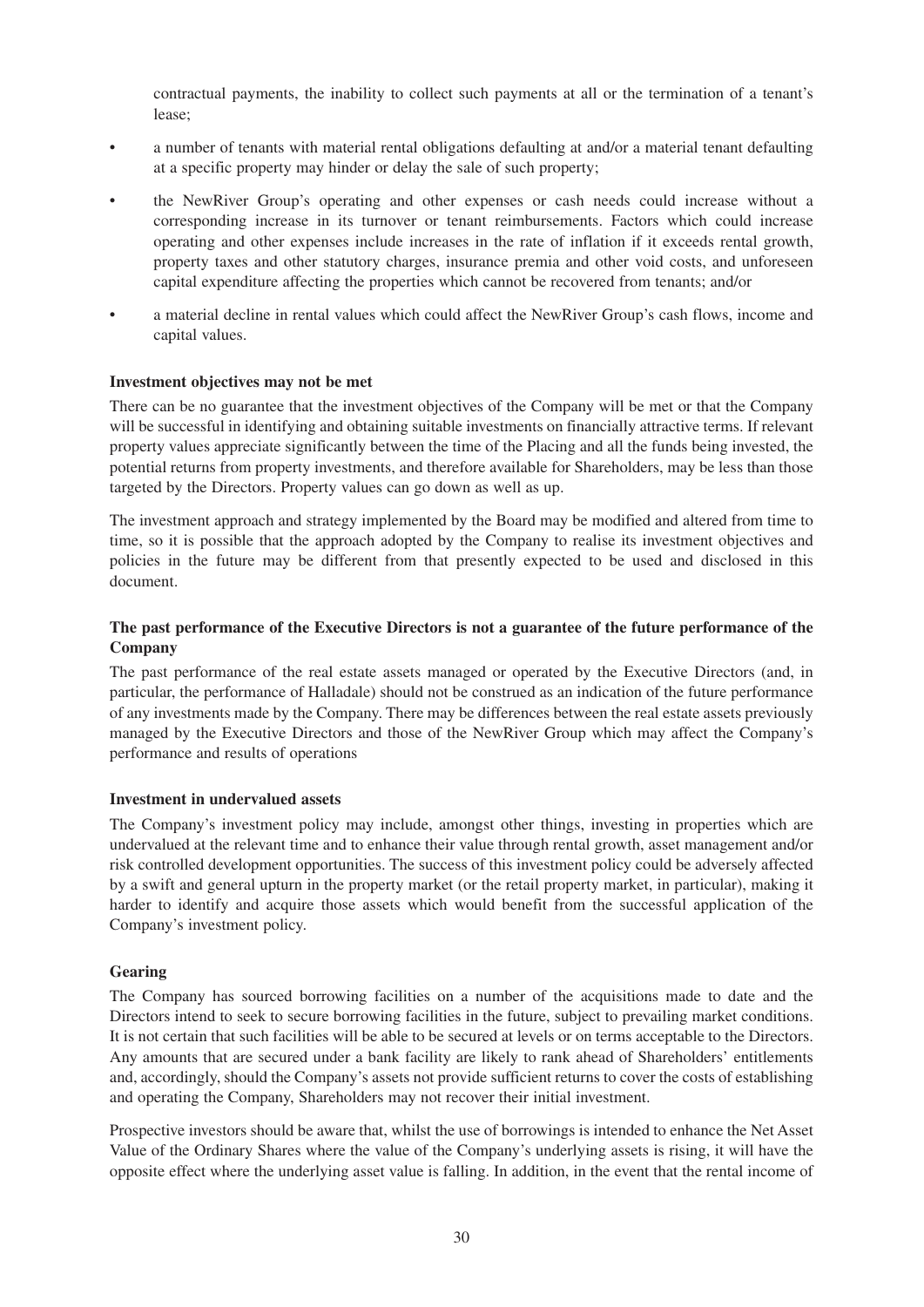the NewRiver Group's property portfolio falls, including as a result of defaults by tenants pursuant to their leases with the NewRiver Group, the use of borrowings will increase the impact of such falls on the net income of the Company and, accordingly, will have an adverse effect on the Company's ability to pay dividends to Shareholders.

Should any fall in the underlying asset value or revenues result in the Company or another member of the NewRiver Group breaching financial covenants given to any lender, the Company or that member of the NewRiver Group may be required to repay such borrowings in whole or in part together with any related costs. If the Company or that member of the NewRiver Group is required to repay all or part of its borrowings, it may be required to sell assets at less than their market value or below the acquisition value.

The Company's ability to achieve attractive rates of return on its investments and, consequently, to pay dividends will depend on its ability to access future sources of indebtedness at attractive rates. An increase in either the general levels of interest rates or in the risk spread demanded by sources of indebtedness would make it more expensive to finance such investments and may have a negative impact on the ability to pay dividends.

Furthermore, the Company will be required to repay borrowings from time to time, which may require such borrowings to be refinanced. Many factors, including circumstances beyond the Company's control, such as changes in interest rates, conditions in the banking market and general economic conditions, may make it difficult for the Company to obtain such new finance on attractive terms or even at all. If the Company's cost of borrowing becomes more expensive relative to the income it receives from its investments, then the Company's profits will be adversely affected. Further, if the Company is not able to refinance when required, it may need to alter its investment policy and it may suffer losses, which could be substantial, as a result of having to dispose of investments on unfavourable terms.

#### **Dependence on the Executive Directors**

The Company's ability to provide returns to shareholders and achieve its investment objective is substantively dependent upon the performance of the Executive Directors in the identification of suitable acquisitions and disposals, the management of such investments and the determination of financing arrangements. The Company will depend to a significant extent on the experience, diligence, skill and network of business contacts the Executive Directors and the information and opportunities presented to the Company by them during the normal course of their activities. The non-executive directors will monitor the performance of the Executive Directors, but their performance cannot be guaranteed. Failure by the Executive Directors to identify, secure and manage investments effectively could have a material adverse effect on the Company's business, financial condition and results of operations.

#### **Non-control over joint ventures**

The Company has entered into a joint venture agreement with MSREI and furthermore, under the Company's investment policy, the Company may have further interests in joint ventures or other entities (including options over property) over which it does not exercise total control. In such structures, the remaining ownership interest will be held by third parties and the subsequent management and control of such an entity may entail risks associated with multiple owners and decision-makers. Any such investment also involves the risk that third party owners might become insolvent or fail to fund their share of any capital contributions which might be required. In addition, such third parties may have economic or other interests which are inconsistent with the Company's interests, or they may obstruct the Company's plans (for example, in implementing active asset management measures), or they may propose alternative plans. If such third parties are in a position to take or influence actions contrary to the Company's interests and plans, the Company may face potential risks of delay or deadlock on decisions that affect its ability to implement its strategies and/or dispose of the asset or entity.

### **The Company's investments may be relatively few in number or concentrated in particular areas**

The Company intends to use its available funds to build a diversified portfolio of property and propertyrelated investments in the long term, concentrating on the retail sector. However, it may, for a variety of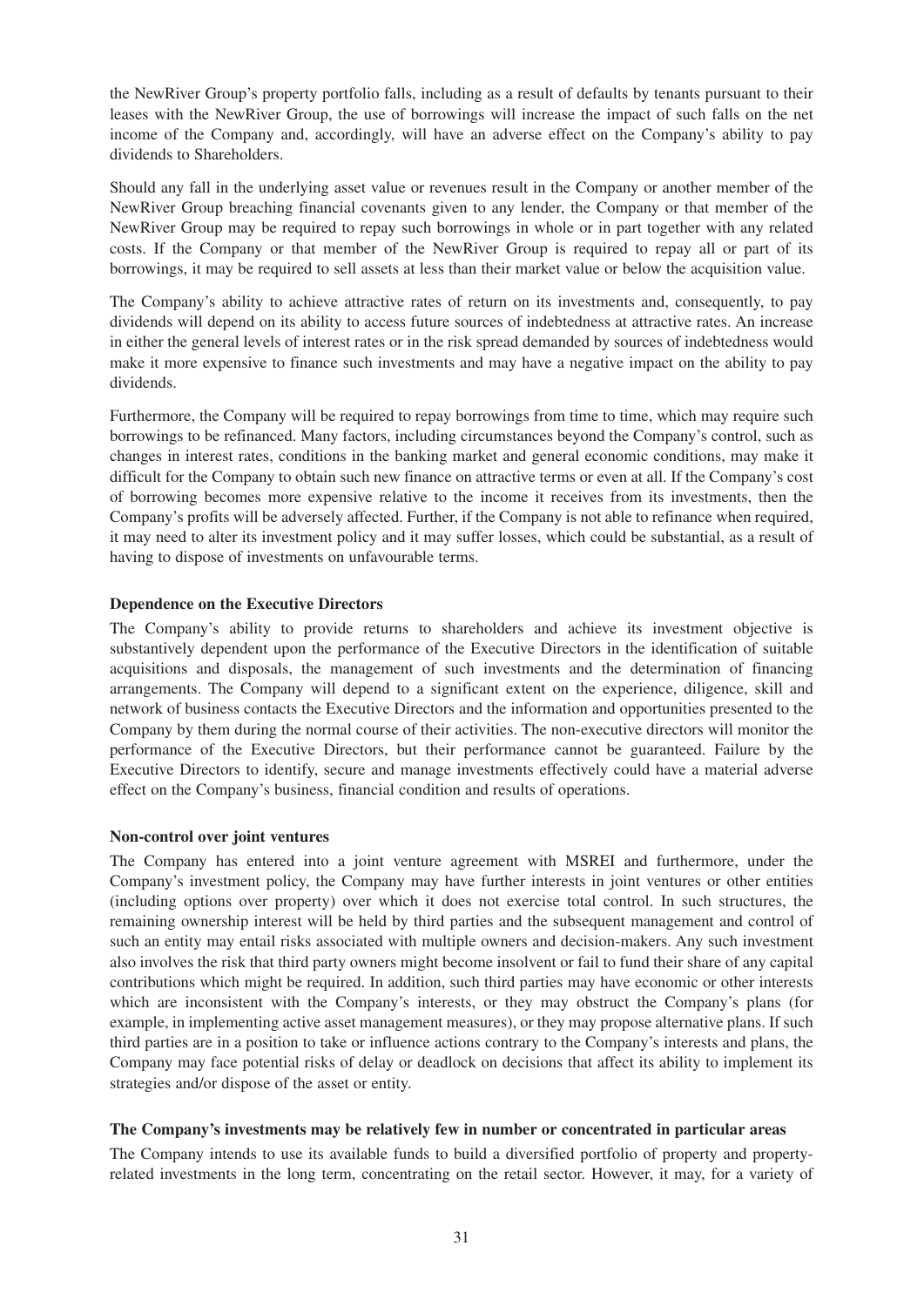reasons, (for example, an inability to identify potential investment opportunities or a lack of such opportunities coming on to the market for an extended period), only make or have made a limited number of investments, which may be concentrated within one specific market or geographic region or on a key tenant. Such limited concentration will carry a higher degree of risk. Consequently, the aggregate returns that the Company may realise may be adversely affected if any such investments perform poorly or the value of any of such investments is substantially written down.

# **The Company's investments may not appreciate in value or generate investment income or capital growth**

The Company intends to build a diversified portfolio of property and property-related investments in the long-term, concentrating on the retail sector, with a view to giving investors access to the potential for longterm, predictable cash flows and capital growth. However, investments that the Company has made to date and will make in the future may not appreciate in value and may, in fact, decline in value. Therefore, there can be no assurance that the Company's investments will generate gains or income or that any gains or income generated will be sufficient to offset any losses that may be sustained.

### **Any costs associated with potential investments which do not proceed to completion will affect the Company's performance**

The Company expects to incur certain third party costs associated with the sourcing and acquisition of suitable assets. The Company can give no assurance as to the level of such costs, and given that there can be no guarantee that the Company will be successful in its negotiations to acquire any given property, the greater the number of deals that do not reach completion, the greater the likely impact of such costs on the NewRiver Group's results of operations and financial condition.

#### **Due diligence to be undertaken by the NewRiver Group on potential investments**

Before the Company makes a property or property-related investment, the NewRiver Group arranges due diligence to be conducted for the Company that the Directors deem reasonable and appropriate based on the facts and circumstances applicable to each investment. When considering the due diligence, the NewRiver Group will be expected to evaluate a number of important business, financial, tax, accounting, environmental and legal issues in determining whether or not to recommend that the Company proceeds with an investment. External consultants, legal advisers, accountants, surveyors and property valuers and environmental agents and other professional advisers are expected to be involved with the due diligence process in varying degrees. Throughout the due diligence process, the Company will be required to rely on resources available to it, including information provided by the owners of the target investment and, in some cases, third party investigations. Accordingly, there can be no assurance that the due diligence process carried out with respect to any investment opportunity will reveal or highlight all relevant facts that may be necessary or helpful in evaluating the investment opportunity. There can also be no assurance that such an investigation will result in an investment being successful. In many cases, the Company's due diligence into a potential investment may be the only comfort it receives before committing to a transaction and there can be no assurance that following the consummation of a transaction or the making of an investment, liabilities or other unforeseen matters of an adverse nature, such as an undiscovered latent environmental contamination liability, may come to light which had not been revealed by the due diligence carried out in respect of such transaction or investment. Were this to happen in relation to any of the investments made by the Company, it could have a material adverse effect on the investment in question, the Company's Net Asset Value, its financial condition and/or results of operations.

#### **The NewRiver Group may be subject to liability following the disposal of investments**

The NewRiver Group may be exposed to future liabilities and/or obligations with respect to disposal of investments. The Company may be required to set aside provisions for warranty claims or contingent liabilities in respect of property disposals. The Company may be required to pay damages (including but not limited to litigation costs) to a purchaser to the extent that any representations or warranties that it had given to a purchaser prove to be inaccurate or to the extent that it has breached any of its covenants or obligations contained in the disposal documentation. In certain circumstances, it is possible that any incorrect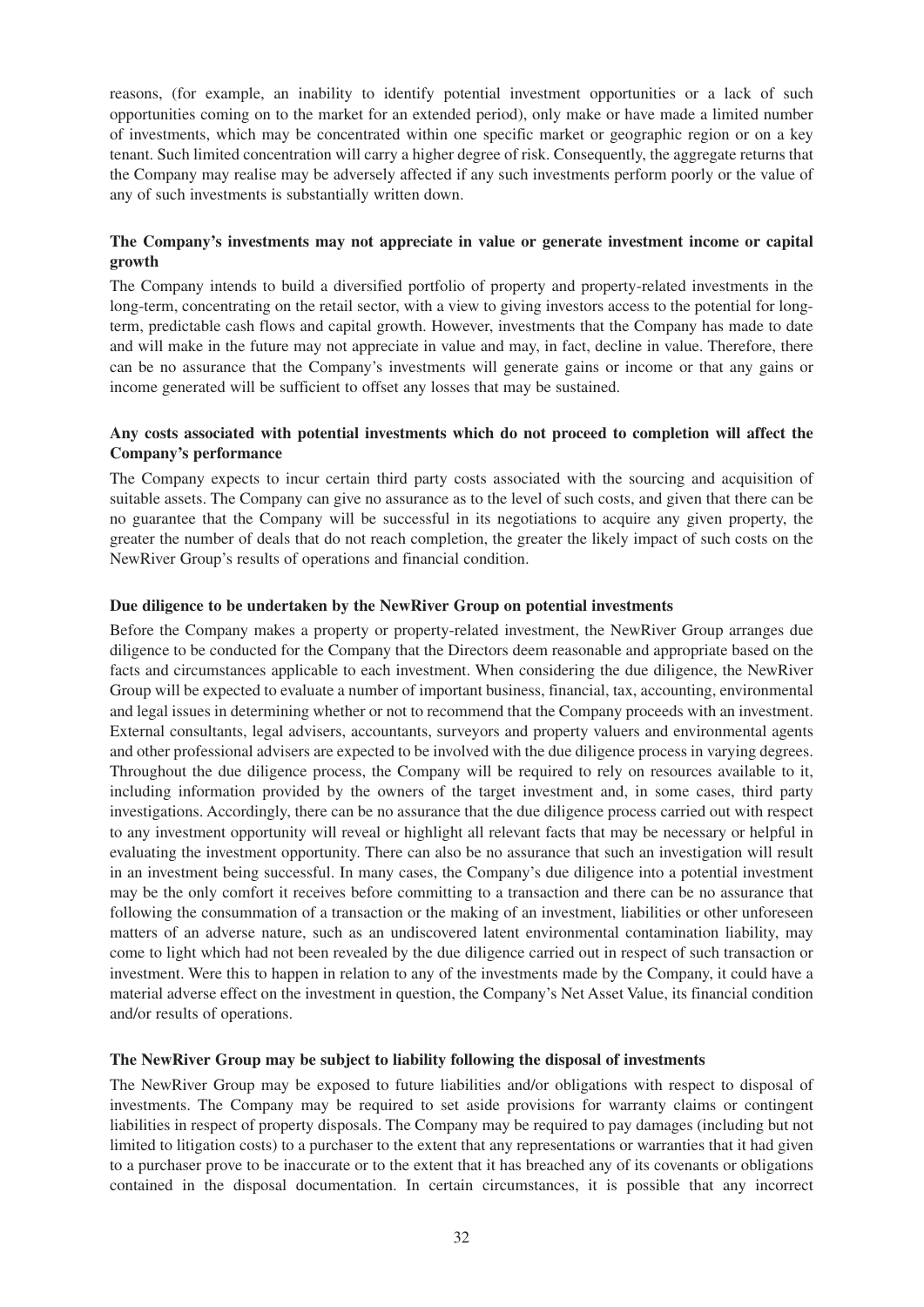representations and warranties could give rise to a right by the purchaser to unwind the contract in addition to the payment of damages. Further, the NewRiver Group may become involved in disputes or litigation in connection with such disposed investment. Certain obligations and liabilities associated with the ownership of investments can also continue to exist notwithstanding any disposal, such as certain environmental liabilities. Any such claims, litigation or obligations, and any steps which the Company is required to take to meet this cost, such as the sale of assets or increased borrowings, could have a material adverse effect on the NewRiver Group's results of operations, financial condition and business prospects.

#### **RISK FACTORS RELATING TO PROPERTY**

In addition to the risks already described, the following relate specifically to property investments:

#### **Development**

Whilst it may not be the NewRiver Group's core activity, the NewRiver Group may undertake risk-controlled development (including redevelopment) of property or invest in property that requires a complete new build or refurbishment prior to renting or selling the property. The risks of development or refurbishment include, but are not limited to: (i) delays in timely completion of the project; (ii) cost overruns; (iii) poor quality workmanship; (iv) inability to rent or inability to rent at a rental level sufficient to generate profits; and (v) inability to sell or inability to sell at a level sufficient to generate profits. The Company may invest in developments for which end-users or purchasers of the property have not been identified at the time of investment. If all or any of these risks were to materialise, this would have an adverse effect on the NewRiver Group's financial condition and results of operations. The Company may, from time to time, acquire options over property. In a worst case scenario, such instruments could expire with no value attributable to them.

#### **Financial stability of tenants and prospective tenants**

The success of the Company depends on the financial stability of the NewRiver Group's tenants. General economic conditions may affect the financial stability of tenants and prospective tenants and/or the demand for and value of real estate assets, including in the retail sector, resulting in a renegotiation of loan terms in favour of tenants. In the event of a delay in the making of, or a default on a lease payment or rental default by, a tenant or the expiry of a lease, the NewRiver Group will suffer a rental shortfall and incur additional costs, including legal expenses, in maintaining, insuring and re-letting the property. If a lease is terminated, the NewRiver Group may be unable to lease the property for the rent previously received or sell the property without incurring a loss. In such circumstances, the NewRiver Group may incur costs attaching to the property, such as local taxes and nonrecoverable insurance and service charge contributions.

#### **Rental income and defaults**

The performance of the Company would be adversely affected by a downturn in the UK property market in terms of capital value or a weakening of rental yields. In the event of a default by a tenant or during any other void period, the NewRiver Group will suffer a rental shortfall and incur additional expenses until the property is re-let. These expenses could include legal and surveyors' costs in re-letting, maintenance costs, insurance costs, rates and marketing costs.

Rental income may not grow at a consistent rate and may, indeed, fall. Future income is dependent on, amongst other things, the Company negotiating suitable lease terms when compared to associated financing costs. Rent reviews may not necessarily result in an increase in the rental income received.

Certain of the properties owned by the NewRiver Group may have some level of vacancy. Properties may be specifically suited to the particular needs of a tenant for any vacant space it has in its properties. If the vacancy continues for a longer period of time, the NewRiver Group may suffer reduced revenues resulting in less cash being available to be distributed to Shareholders. In addition, the resale value of a property could be diminished because the market value of a particular property will depend principally upon the valuation of the rental income.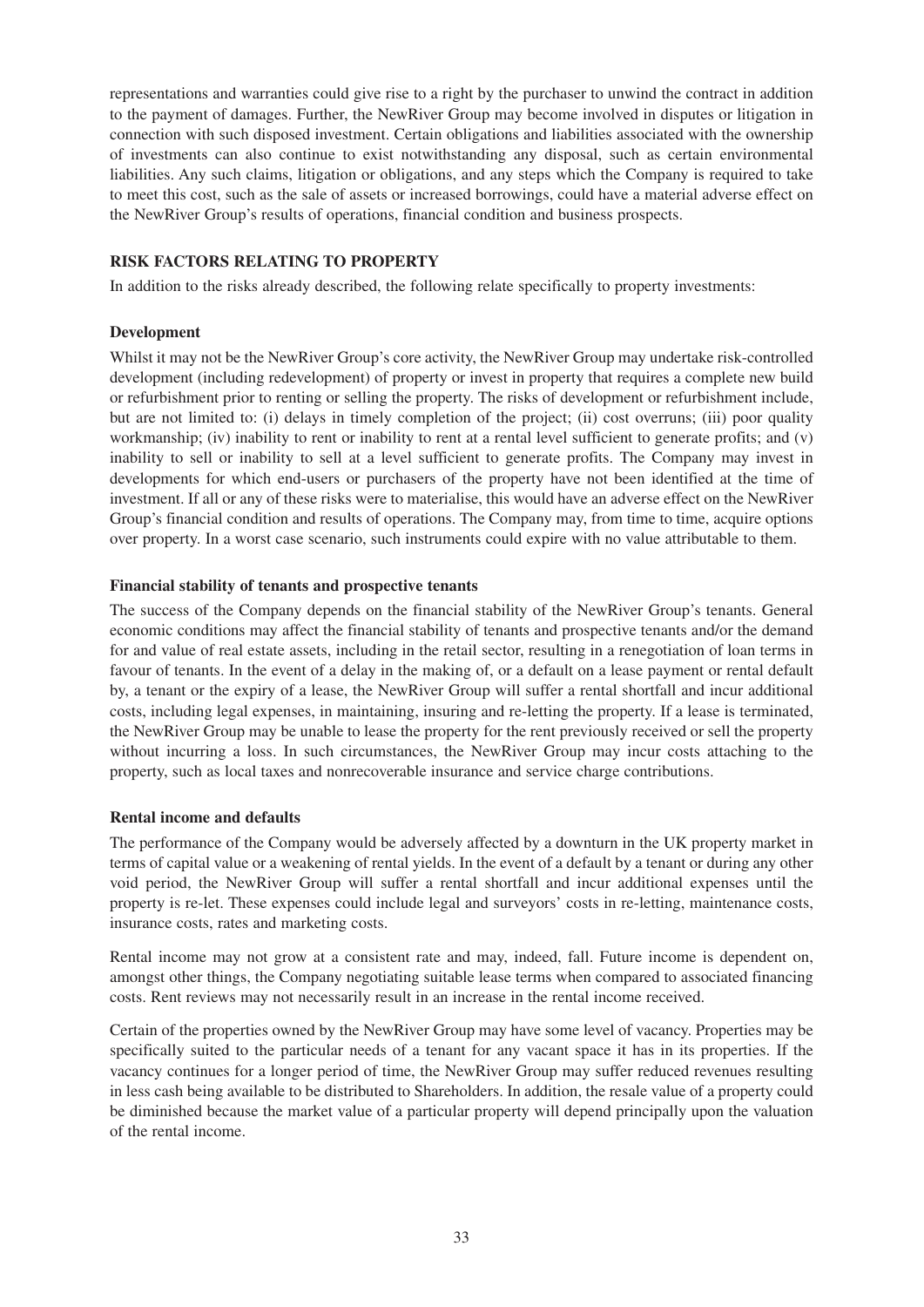# **Liquidity**

Investments in property are relatively illiquid and more difficult to realise than investments in either equities or bonds. Such illiquidity may affect the NewRiver Group's ability to vary its portfolio or dispose of or liquidate part of its portfolio in a timely fashion and at satisfactory prices in response to changes in economic, real estate market or other conditions. This could have an adverse effect on the NewRiver Group's financial condition and results of operations.

#### **Lack of funding for future tenant improvements**

When a tenant at one of the properties does not renew its lease or otherwise vacates its space in one of the properties, it is likely that, in order to attract one or more new tenants, the NewRiver Group will be required to expend funds to construct new tenant improvements in the vacated space or to provide financial inducements to the new tenants, such as rent free periods. While the NewRiver Group intends to manage its cash position or financing availability to pay for any improvements or other benefits required for re-letting and to meet the loss of revenue that may result, the NewRiver Group cannot be certain that it will have adequate sources of funding available to it for such purposes in the future.

#### **Uninsured losses**

The NewRiver Group's properties could suffer physical damage resulting in losses (including loss of rent) which may not be fully compensated for by insurance, or at all. Although, NewRiver Retail will attempt to ensure that all of the NewRiver Group's properties are adequately insured to cover casualty losses, there are certain types of losses, for example, of a catastrophic nature, that may be uninsurable or are not economically insurable. In addition, changes in the cost or availability of insurance or in building codes and ordinances, environmental considerations and other factors could expose the NewRiver Group to uninsured losses. In the event that any of the properties incurs a loss that is not fully covered by insurance, the value of the NewRiver Group's assets will be reduced by any such uninsured loss. In addition, the NewRiver Group may have no source of funding to repair or reconstruct the damaged property, and it cannot be certain that any such sources of funding will be available to it for such purposes in the future. The NewRiver Group might also remain liable for any debt or other financial obligation in relation to which the uninsured loss is incurred.

#### **Inability to sell a property**

The property market is affected by many factors that are beyond the Company's control, such as general economic conditions, availability of financing, changes in property tax rates, interest rates and other factors, including investor/buyer supply and demand. Investments in property may be difficult, slow or impossible to realise. The Company cannot predict whether the NewRiver Group will be able to sell any property for the price or on the terms set by it, or whether any price or other terms offered by a prospective purchaser would be acceptable to the NewRiver Group. Nor can the Company predict the length of time needed to find a willing purchaser and to complete the sale of a property. This may lead to a reduction in the net asset value of the Company and/or its market value and/or its ability to pay dividends.

The NewRiver Group may be required to expend funds to correct defects or to make improvements before a property can be sold. The Company cannot be certain that the NewRiver Group will have funds available to correct such defects or to make such improvements.

#### **Valuation**

Property and property-related assets are inherently subjective as regards value due to the individual nature of each property. As a result, valuations are subject to uncertainty. There is no assurance that the actual sale proceeds will reflect the corresponding valuations even where any such sales occur shortly after the relevant valuation date. The Valuation Report in Part 7 is made on the basis of certain assumptions set out in paragraph 4 of the Valuation Report which may not prove to be accurate.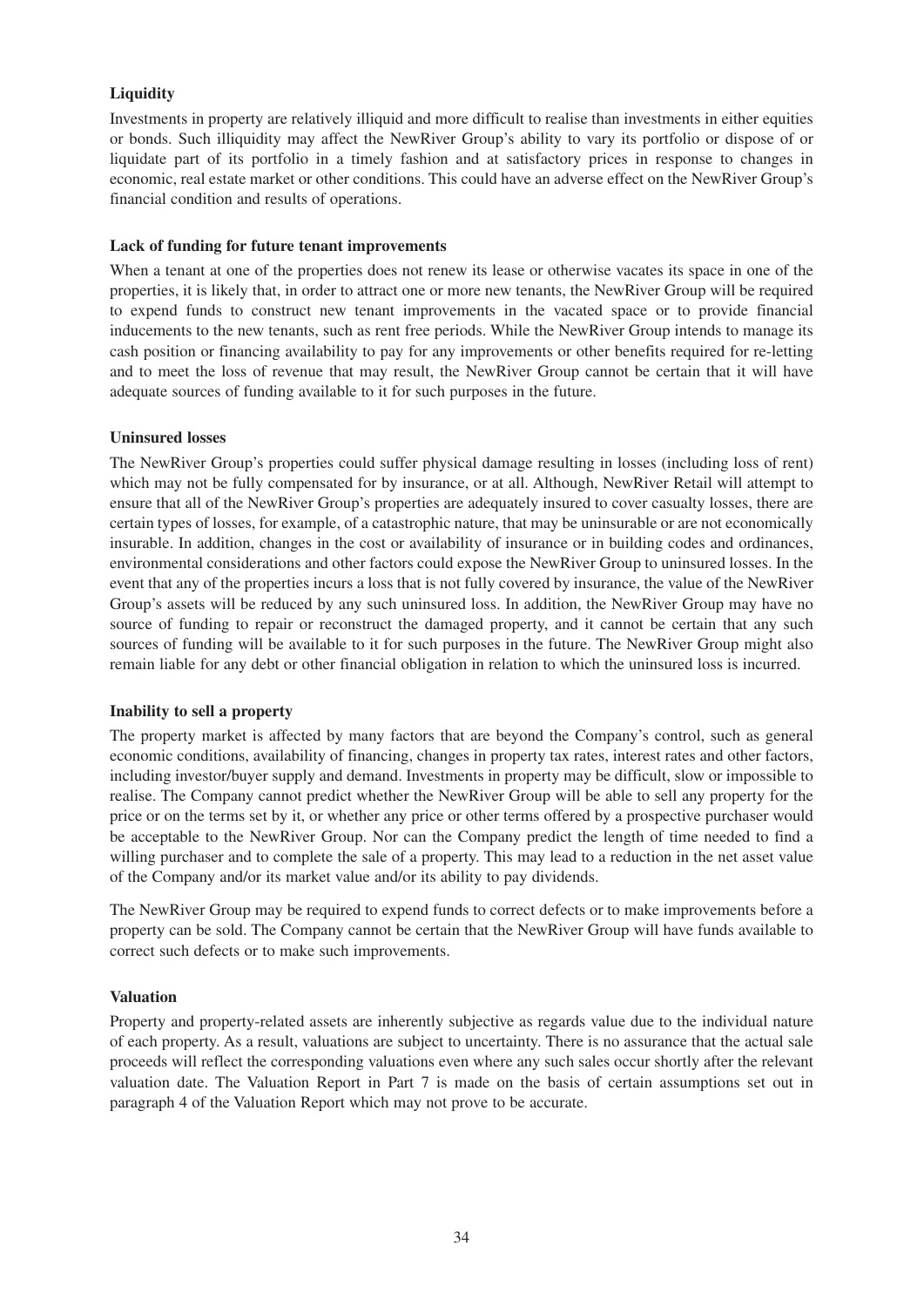# **Competition**

The NewRiver Group may face significant competition from other property investors and other competitors may have greater financial resources than the NewRiver Group. A number of international investment funds and companies have been formed recently and there is growing interest in real estate investment. Competition in the property market may, for example, lead to prices being driven up through competing bids by potential purchasers and, as a consequence, lead to an over-supply of commercial premises through overdevelopment. Accordingly, the existence of such competition may have a material adverse impact on the NewRiver Group's ability to secure tenants for its properties at satisfactory rental rates and on a timely basis and to acquire properties at satisfactory prices.

#### **Environmental issues**

Under various environmental laws, a current or previous owner or operator of real property may be liable for the cost of removing or remediating hazardous or toxic substances on such property. Such laws often impose liability whether or not the owner or operator knew of, or was responsible for, the presence of such hazardous or toxic substances. Environmental laws also may impose restrictions on the manner in which property may be used or businesses may be operated. A property owner who violates environmental laws may be subject to sanctions which may be enforced by governmental agencies or, in certain circumstances, by private parties. In connection with the acquisition and ownership of properties, the Company may be exposed to such costs. The cost of defending against environmental claims, compliance with environmental regulatory requirements or remediating any contaminated property could materially adversely affect the Company's business, assets or results of operations and, consequently, amounts available for dividends to Shareholders.

#### **Economic and legal/political risk**

The performance of the NewRiver Group and the ability of the Company to make dividend payments would be adversely affected by a downturn in the property market in terms of capital value or a weakening of rental income.

In addition, any future property market recession could materially adversely affect the value of properties. Returns from an investment in property depend upon the amount of rental income generated from the property and the costs and expenses incurred in the maintenance and management of the property, as well as changes in its market value.

A recession in the UK may also have an adverse effect on the retail sector, specifically, which, in turn, may impact on the NewRiver Group's retail real estate investments.

Rental income and the market value for properties are generally affected by overall conditions in the economy, such as growth in gross domestic product, employment trends, inflation and changes in interest rates.

Both rental income and property values may also be affected by other factors specific to the real estate market, such as competition from other property owners, the perceptions of prospective tenants of the attractiveness, convenience and safety of properties, the inability to collect rents because of the bankruptcy or insolvency of tenants or otherwise, the periodic need to renovate, repair and re-let space and the costs thereof, the costs of maintenance and insurance, and increased operating costs. In addition, certain significant expenditures, including operating expenses, must be met by the owner when the property is vacant.

Government authorities at all levels are actively involved in the promulgation and enforcement of regulations relating to taxation, land use and zoning and planning restrictions, environmental protection and safety and other matters. The institution and enforcement of such regulations could have the effect of increasing the expense and lowering the income or rate of return from, as well as adversely affecting the value of, the Company's property portfolio.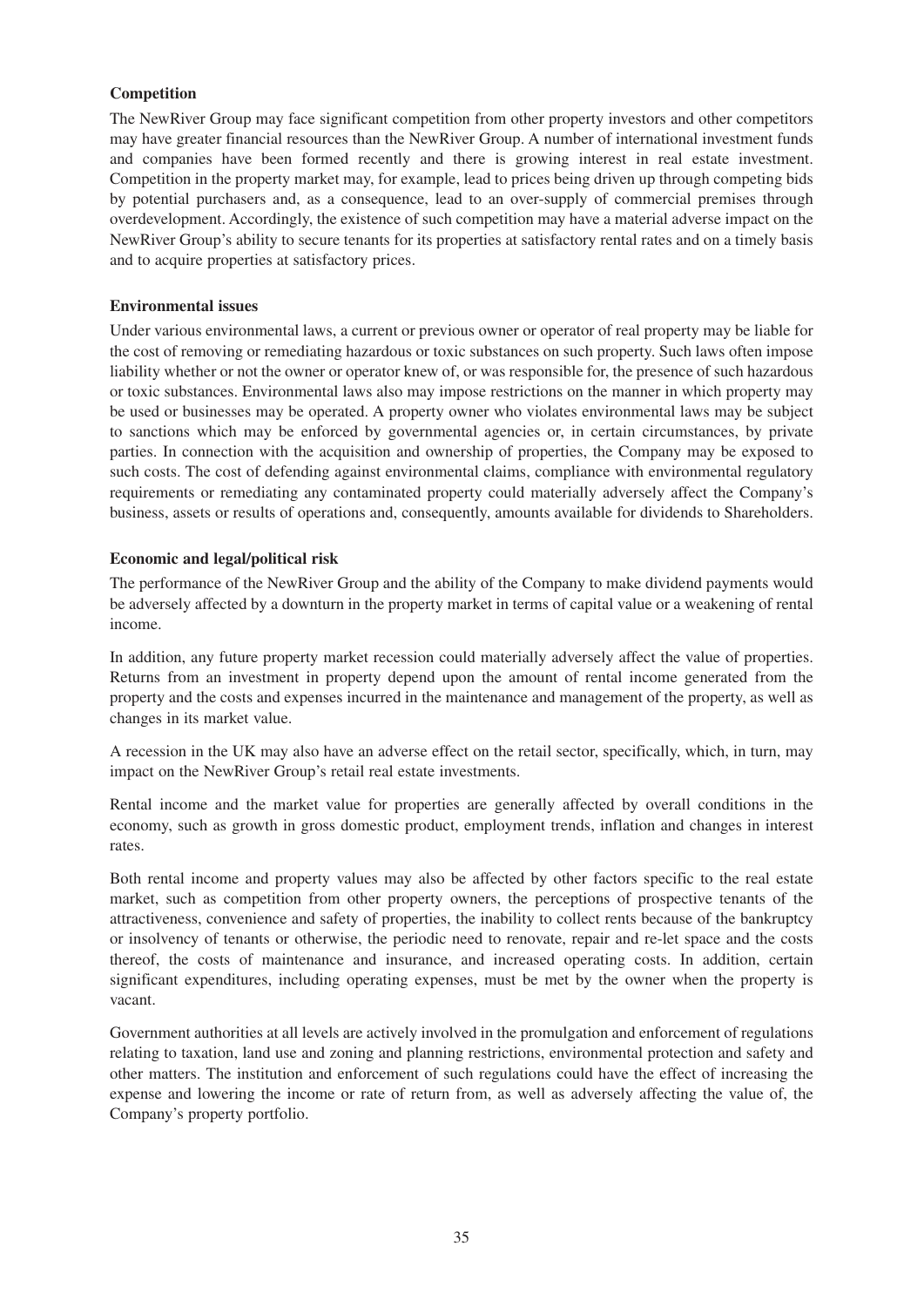#### **RISK FACTORS RELATING TO TAX**

#### **Adverse changes in the tax position of the Company and its subsidiaries**

Investors should consider the information given in Part 8 of this document and should take professional advice about the consequences of them investing in the Company. References in this document to taxes and the rates of tax reflect the position at the date of this document. Any change in the Company's or any other member of the NewRiver Group's tax position or status or in tax legislation or proposed legislation, or in the interpretation of tax legislation or proposed legislation by tax authorities or courts, or tax rates could adversely affect the Company's ability to pay dividends, dividend growth and/or the market value of the Ordinary Shares.

References in this document to the tax positions of Shareholders assume that such persons are resident in the UK for tax purposes. Different treatment may apply in the case of non-UK-resident taxpayers, who should take their own advice concerning their tax positions (or, indeed, whether an investment into the Company is suitable for their personal circumstances).

#### **UK-REIT status**

The UK-REIT Group converted to UK-REIT status in the United Kingdom with effect from 22 November 2010. Very broadly, the UK-REIT Group is exempt from UK tax on income and gains derived from its qualifying UK investment property rental business. However, in order to qualify for this regime and benefit from the tax exemption, the UK-REIT Group has to meet certain conditions on an ongoing basis. These include various tests relating to the structure and ownership of the Company, the nature of the UK-REIT Group's business, the percentage of profits derived from, and assets involved in, the UK-REIT Group's property rental business, interest cover, and the level of distributions to Shareholders. In the event that the UK-REIT Group fails to meet the requirements necessary to maintain UK-REIT status, the UK-REIT Group may lose the benefit of the UK-REIT regime and the corresponding tax benefits, which could have a material adverse effect on the Company's business, financial condition, results of operations, future prospects or the price of the Ordinary Shares. If as a result the UK-REIT Group is required to leave the UK-REIT regime within ten years of joining, HMRC has wide powers to direct how it is to be taxed (before and after it leaves the UK-REIT regime) and to determine the date on which the UK-REIT Group is treated as leaving the UK-REIT regime.

Prospective investors should note that there is no guarantee that the UK-REIT Group will continue to maintain UK-REIT status. Alternatively, the UK-REIT Group may voluntarily opt out of the UK-REIT regime.

The constraints surrounding UK-REIT status could limit the Company's flexibility in implementing its strategy, which could also have a material adverse effect on its business, financial condition, results of operations, future prospects or the price of the Ordinary Shares. For example, the Company is required to distribute a minimum of 90 per cent. of the UK-REIT Group's tax-exempt income profits from the UK-REIT Group's property rental business to its shareholders, and this requirement (combined with the impact of the timing of recognition of income and expenses) could impact on the UK-REIT Group's resources available to fund acquisitions and other capital projects. The UK-REIT Group must also meet tests in relation to the percentage of profits derived from, and assets involved in, the property rental business, which may also restrict flexibility.

Further, any change (including a change in interpretation) in the legislative provisions relating to UK-REITs or in tax legislation more generally, either in the United Kingdom or in other countries in which the Company operates, could have a material adverse effect on the Company's business, financial condition, results of operations, future prospects or the price of the Ordinary Shares. Changes to tax legislation could include the imposition of new taxes or increases in tax rates in the United Kingdom or elsewhere. All of these matters could have a material adverse effect on the Company's business, financial condition, results of operations, future prospects or the price of the Ordinary Shares. In particular, an increase in the rates of stamp duty land tax could have a material impact on the price at which UK land can be sold, and therefore on asset values.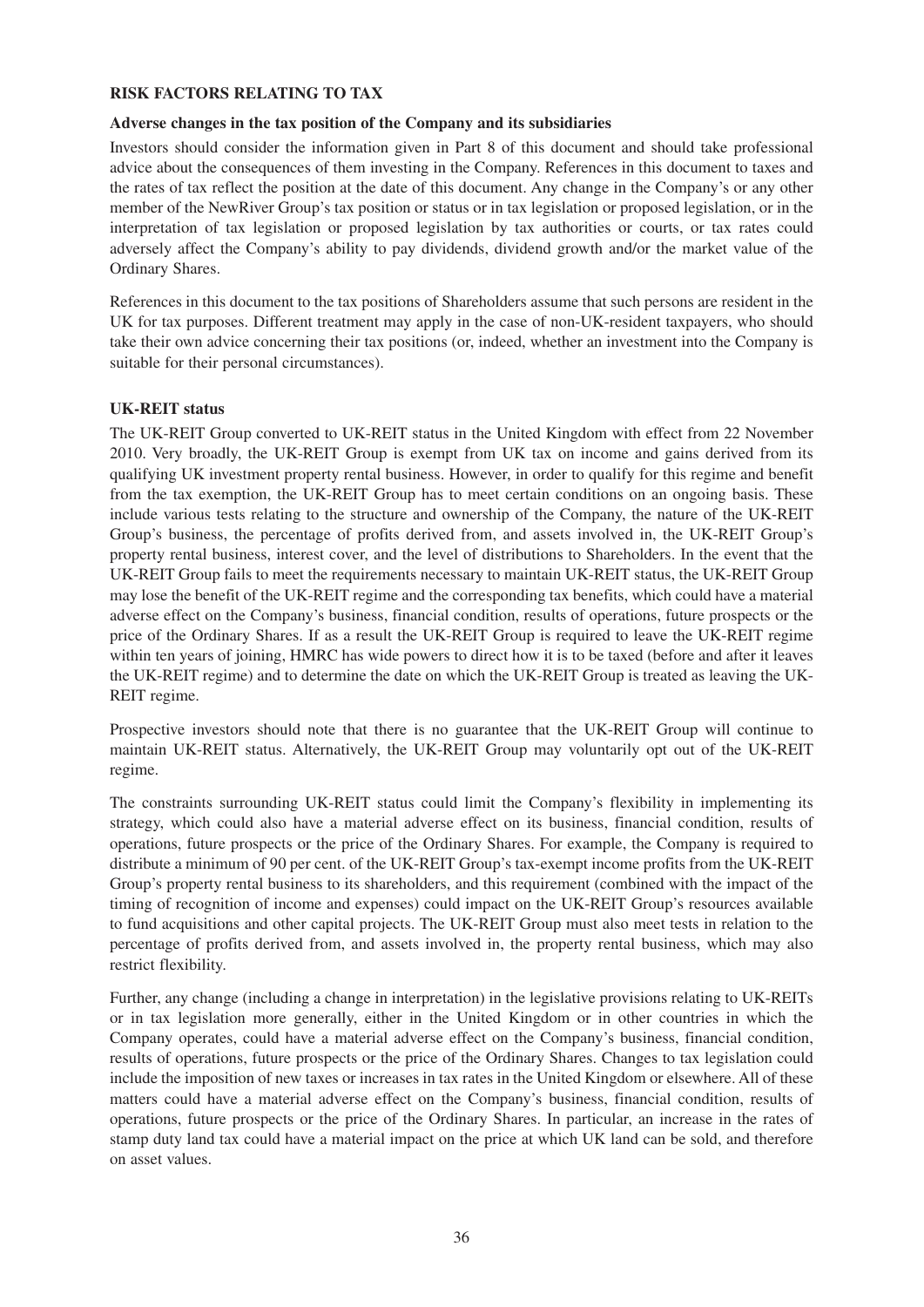# **Levels of and reliefs from taxation may change**

The levels of, and reliefs from, taxation may change. Whilst a general guide to corporate and personal taxation has been set out in this document at Part 8, investors should not rely on such general guidance and should seek their own advice. This is particularly important as some of the aspects of this guidance deal with tax law which is currently in the process of being amended or is being consulted on by the UK Government. There can be no guarantee that the rates of taxation envisaged by the Directors will be the ongoing rates of taxation paid by the Company and other members of the NewRiver Group.

**The foregoing factors are not exhaustive and do not purport to be a complete explanation of all the risks and significant considerations involved in investing in the Company.**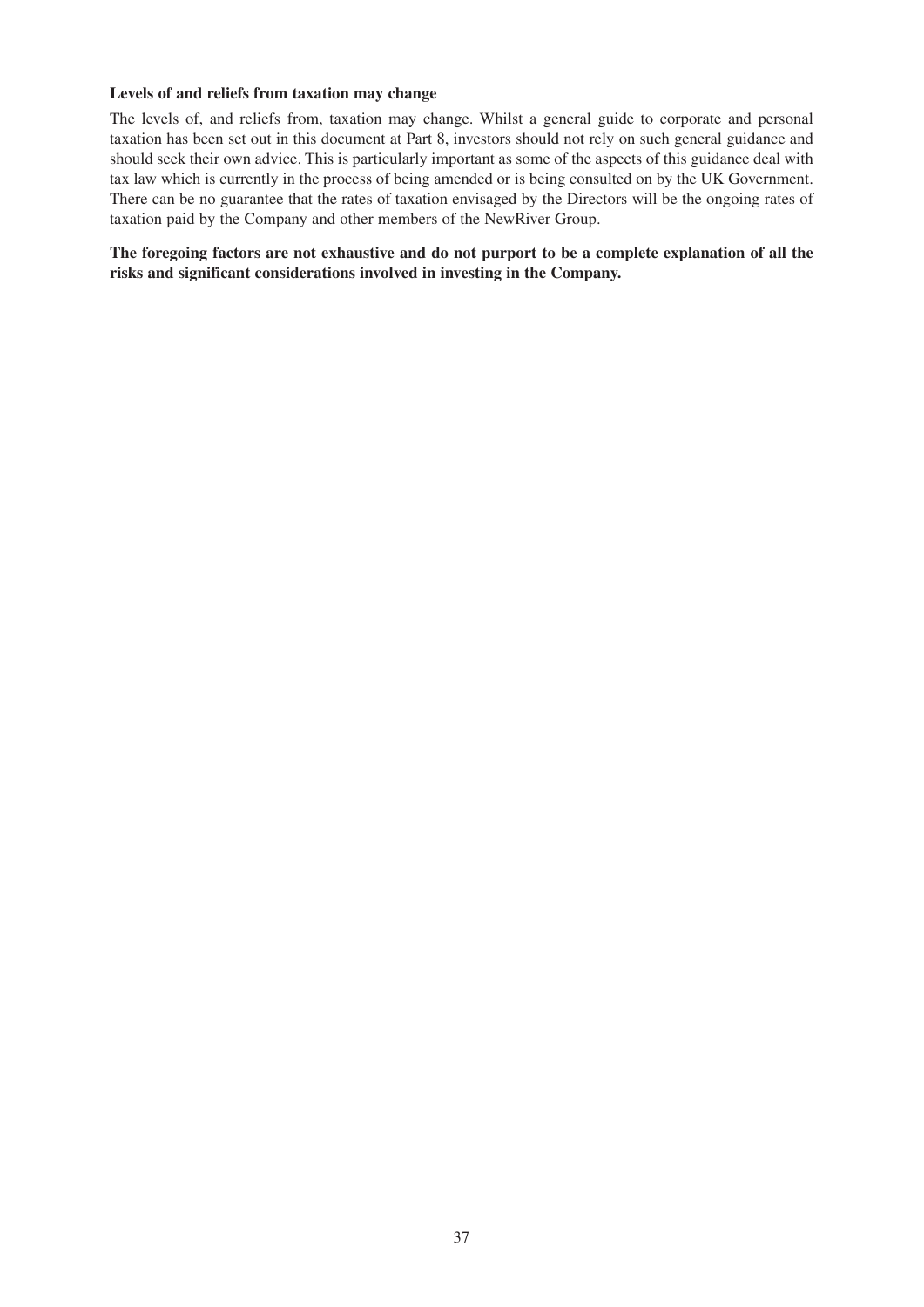# **THE INVESTMENT OPPORTUNITY**

# **1. Introduction**

The Company is a specialist UK-REIT focussed on the UK retail sector and its aim is to become the leading value-creating property investment platform in the sector. The company commenced trading on 1 September 2009.

The Executive Directors have a strong long-term track record, established across a range of real estate ventures. Further details on the Executive Directors and their experience and track record are set out in paragraph 6 of Part 4 of this document.

The Company continues to pursue opportunities which the Directors believe exist in the UK commercial real estate market. The Company intends to utilise the proceeds of the Placing to complete the Acquisition and continue to acquire further assets, either directly or through its joint venture with MSREI, which fit with the Company's investment policy (as described in detail at paragraph 3 below) and where appropriate, enter into joint venture or co-investment discussions with other parties.

# **2. Opportunity**

Successful property investment is subject to cyclical market movements, and the Directors believe that now is an opportune time to invest in the retail sector. They believe that current yields are attractive and that geared returns of 15 per cent. or more per annum should be achievable. The Directors also expect that the combined experience of the Executive Directors (being in aggregate over 80 years) and their extensive network of industry contacts, including individuals, institutions, banks, agents and occupiers will allow the Company to continue to source attractive deals, including off-market deals, in its target markets. In addition, the Directors expect that real estate from forced and distressed sellers will continue to provide an attractive source of acquisitions.

Key to this is the effective execution of NewRiver's business plan. This is and will continue to be delivered through a combination of well-researched acquisition opportunities and the opportunistic, entrepreneurial skill of the Company's management team.

NewRiver seeks to acquire properties that generate a high initial yield as well as providing identifiable value creating asset management opportunities. During the 2011 Financial Year, NewRiver made four acquisitions totalling £89.0 million at an average initial yield of 8.5 per cent. These acquisitions fully accord with the Company's stated investment strategy and offer high annual income returns and excellent prospects for capital growth through asset management and risk controlled development.

The Directors are of the view that income returns over the next cycle will be the major driver of total returns. Analysis of IPD data reveals that since 1986 through to 2010, approximately 78 per cent. of total returns were derived from income. Given the outlook of modest economic growth the importance of sustainable and recurring income will be even more important. NewRiver's portfolio has been carefully selected to deliver market outperformance.

NewRiver is fully committed to actively managing the Company's assets in order to deliver attractive total returns. Since First Admission, NewRiver has undertaken 53 leasing events including lease renewals, new lettings and extinguishing break clauses. 98 per cent. have been concluded at, or better than, NewRiver's forecast business plans.

NewRiver is also currently engaged in a significant risk-controlled development and refurbishment programme that, including joint-owned and managed shopping centres, extends to approximately 500,000 square feet across eight separate centres throughout the UK. The Directors believe that these projects will generate significant value over the medium term.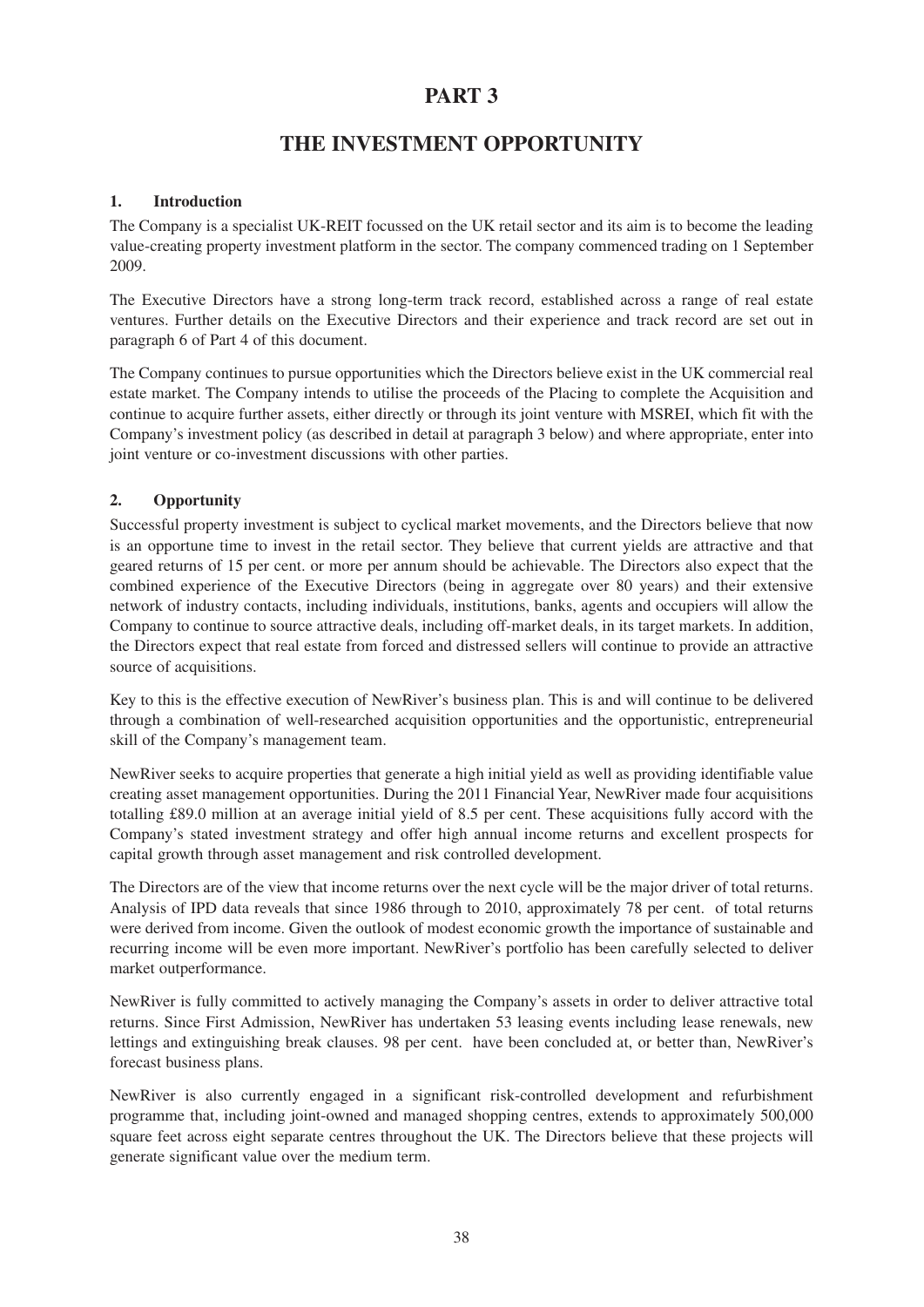The Executive Directors adopt an active, value-creating, entrepreneurial approach. In constructing and executing business plans for individual sites and properties, the Executive Directors assess, *inter alia*, income growth opportunities (for example, reconfiguring anchor tenants and tenant mix) and capital appreciation potential (e.g. planning opportunities, adjacent site development, space reconfiguration and lease regearing).

# **3. Investment Policy**

# *Investment Objectives*

In the context of the Directors' experience and analysis of the opportunities currently available in UK real estate, NewRiver will continue to focus on retail sector investments in the United Kingdom by identifying opportunities that the Directors expect to deliver added value and generate returns for Shareholders through capital and rental income growth, active and entrepreneurial asset management of assets with sustainable rental levels and recycling of assets.

NewRiver will adopt a flexible and opportunistic investment strategy but with a particular focus on the key retailing sub sectors that are out-performing the wider retail market namely food, value fashion, health & beauty and the multi and single price discount retailers. The key investment criteria that the Company seeks is as follows:

- Targeted minimum geared returns of 15 per cent. or more per annum
- Acquisition net initial yields of 7 per cent. to 10 per cent.
- Annual cash on equity returns of 12 per cent. to 15 per cent.
- Sustainable rental levels (3 per cent. to 10 per cent. of tenants' turnover)
- Identifiable asset management and development opportunities
- Realisable exit strategies

Additional upside is expected to be achieved by, where appropriate, the undertaking of risk controlled development and refurbishment opportunities.

The Directors will target the acquisition of asset lot sizes of approximately £5 million to £100 million to produce a diversified portfolio for the Company in accordance with its investment policy. The upper limit of asset lot size has been increased from £50 million to £100 million to reflect the growth of the Company since First Admission. However, NewRiver Retail also plans to take advantage of any other investment opportunities which may arise, including from forced sales, debt restructuring and bank foreclosures, in lot sizes that may fall outside the above range or outside of the core investment strategy. Where NewRiver identifies opportunities of a larger scale, it may choose to pursue these opportunities by investing through co-investment structures or with joint venture partners. Since First Admission, the Company has formed a joint venture with MSREI. For further details on NewRiver Retail Investments see paragraph 2.2 of Part 4 of this document.

It is important for NewRiver Retail's investment policy that future investment acquisitions provide acceptable annual cash on cash returns and, as a consequence of its strategy, the Directors believe that investments in the areas referred to above should be capable of achieving total geared returns of in excess of 15 per cent. per annum with annual cash on equity returns of 12 per cent. to 15 per cent. There can, however, be no guarantee that the Company will achieve these target returns.

NewRiver is committed to recycling capital opportunistically. It is not the intention of the Company to hold well-let ex growth assets that will not benefit from its active asset management initiatives. The factors that will influence the Directors when considering the disposal of an asset include:

• the Company's business plan for the asset has been implemented;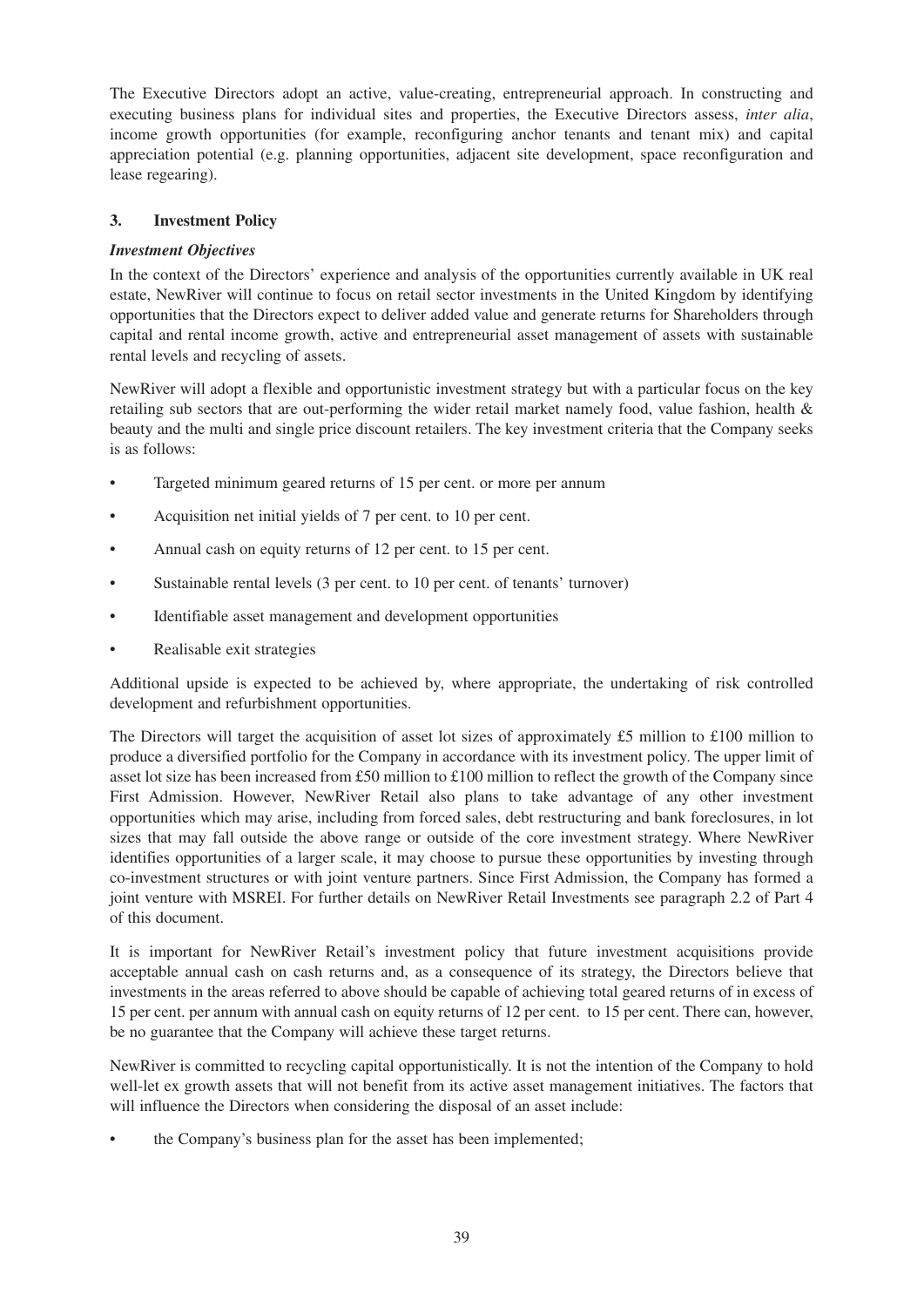- continuing to hold the asset would not meet the Company's minimum total geared returns of 15 per cent. per annum;
- the risk profile of the asset has increased to a level the Directors consider unacceptable; and
- a premium price has been secured to justify a sale prior to the business plan exit date.

The Board will review its investment strategy periodically with a view to determining whether it needs to be modified or varied in any way.

# **Attractions of the Retail Sector**

As a specialist UK-REIT, NewRiver focuses entirely on the UK retail property sector which is the largest sector in the UK commercial property market and continues to deliver resilient long term performance. Retailers are fast moving, adaptive businesses that evolve and change format consistently which plays to the skill set of NewRiver's experienced asset management team.

The retail sector in the UK has a high profile and there has been a tendency in the media to focus on the negative aspects of the sector such as retail administrations, rise of internet sales, high street vacancy rates, and the squeeze on disposable incomes. Whilst there will be challenges for the sector over the coming years, the Directors believe that there are numerous growth opportunities for the following reasons:

- According to Verdict Research the value of retail sales in 2010 grew by 1.6 per cent. and they forecast modest annual sales value growth from 2011 through to 2015.
- Approximately 45 per cent. of all UK retail sales are generated by the large food retailers including the discount food retailers who have consistently been growing their space throughout the recession and into 2011.
- Current vacant rates are at their long term average and well below the office and industrial sectors.
- There is a chronic shortage of new high productive retail space given the limited development activity undertaken over the last three years.
- Major retailers are seeking to expand to either increase their sales space or reposition their portfolios into more high productive retail space. Indeed the major food retailers are on record that they have space requirements totalling 15 million to 19 million square feet over the next five years. Non food retailers such as Debenhams, John Lewis Partnership, Hennes, River Island, Peacocks, Bon Marché, New Look, Primark, Poundland, Home Bargains, Poundworld, Wilkinson, Greggs, Grainger Games, Store 21, WH Smith, Sports Direct, Poundstretcher and Phones 4 U are all acquiring space.

Notwithstanding these positive attributes, NewRiver is currently focusing its investment acquisitions on assets where the predominant retail tenant profile is less reliant on discretionary spend. With the exception of central London and to some extent the South East, the Directors believe that there will be a squeeze on discretionary spend in the regions. Research from Verdict Research shows that discretionary spend retailers focused on the housing market or those selling large ticket items such as electrical and white goods have significantly underperformed retailers that are less reliant on discretionary spend such as food retailers, health and beauty retailers, value clothing retailers and the single and multiple priced discount retailers. Verdict Research forecasts that this trend will continue for the next four to five years and NewRiver is well positioned to capitalise on this.

# **NewRiver's Investment Policy**

The Directors believe that this property cycle will produce above average returns for those industry participants able to execute focused business plans through careful real estate asset selection, implementation of value-creating strategies and well-timed exits. Opportunism will continue to be important, but reliance on yield compression and financing structures may not be able to drive returns as it has done in the past. The Directors believe that the sector knowledge, expertise and active and entrepreneurial asset management skills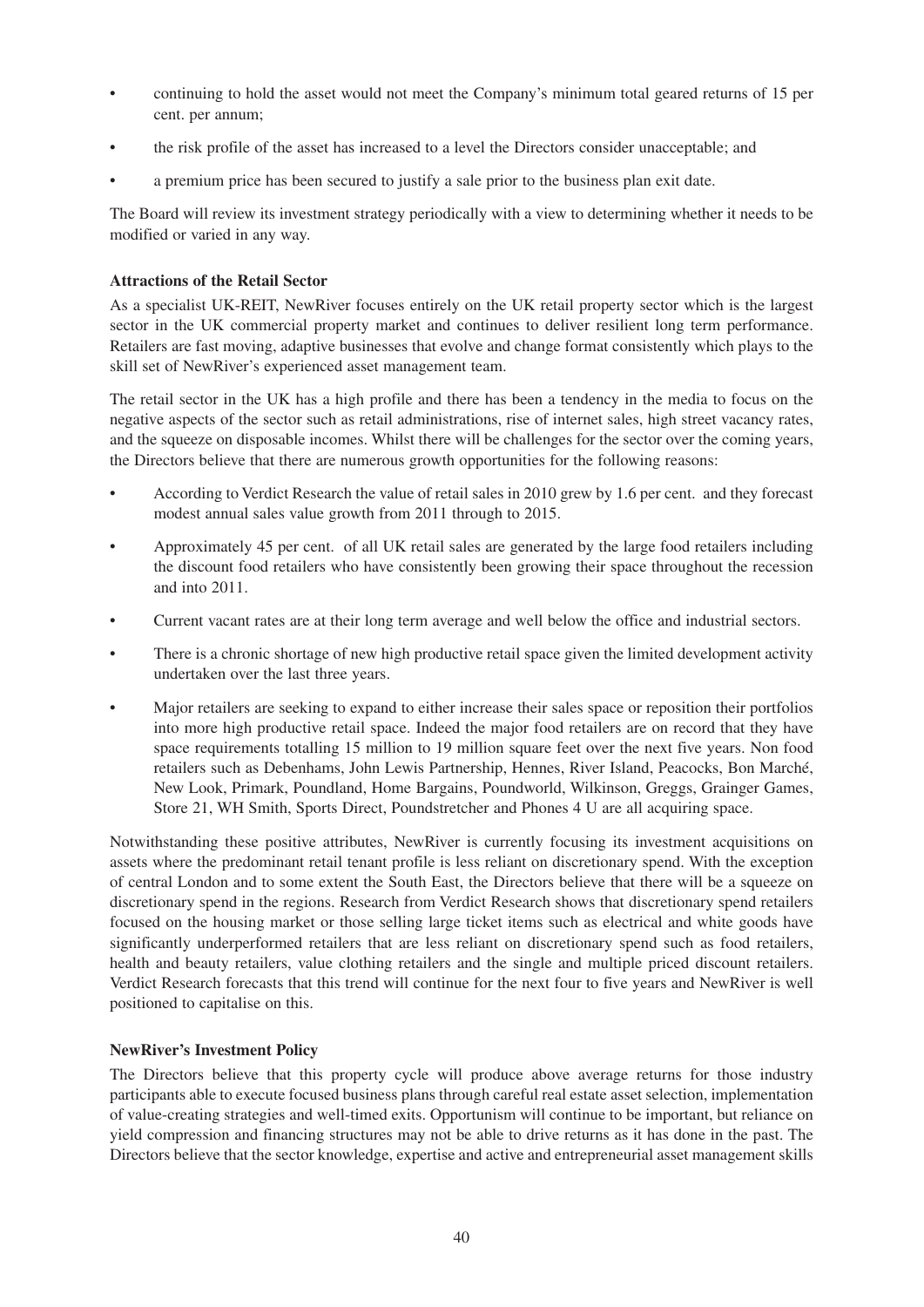of the Executive Directors will place the Company in a strong position to continue to exploit the opportunities in the UK retail sector.

Against this background, NewRiver will continue to adopt an opportunistic investment policy targeting shopping centres, retail parks, portfolio retail assets and vacant stores with sub-division potential and which will focus on:

- the value and food sector within retail, where sales growth continues to be positive, retailers are keen to acquire space across a range of store formats, good tenant covenants are available and tenants are historically keen to agree long lease terms; and
- towns which are demographically balanced, with lower occupational costs as a percentage of turnover and where there is limited competition from both out-of-town retailing and competing town centres, resulting in a high retention of spend and a broader range of retailers, thus leading to rental growth.

NewRiver's core investment strategy has been formulated in close consultation with key property advisers, having undertaken a thorough assessment of current market conditions, an analysis of the IPD data and its own commissioned third party bespoke research.

# **The Food Store Retail Sub-Sector**

Despite challenging trading conditions in most retail sub-sectors, the food sector is still generally experiencing positive annual sales growth. All the major food retailers, including Waitrose, Tesco, Sainsbury, Morrison's, the Co-Op and Asda, are continuing to expand their operations through the acquisition of new stores.

These retailers are developing a range of store formats. Their requirements can range from circa 5,000 square feet to 120,000 square feet. Many of the food retailers are currently focused on the town centre, given the current planning restrictions for out-of-town food stores. This is generating a level of competition for town centre retail units, and the Directors believe that this level of demand will likely result in future rental growth given the competition between operators, the limited supply of suitable space and their continued expansion plans.

NewRiver will continue to also target, in locations with an under-provision of food retailing, the acquisition of shopping centres with a food retailer as an existing anchor tenant, and shopping centres or other key property assets where, through the application of the Executive Directors' extensive sector experience, NewRiver will seek to create opportunities to attract a major food retailer as an anchor tenant. Food retailers offer strong financial covenants, seek long term leases, generate high footfall and are likely to provide continuous rental growth for the landlord.

To support this strategy, bespoke research was commissioned to identify such towns. This research comprises an initial list of approximately 500 target towns which is regularly updated, with the data collected forming part of the asset management and risk controlled development strategy.

# **Other Opportunities**

NewRiver also plans to take advantage of opportunities which may arise as a result of banks foreclosing on assets, or from forced sales or debt restructurings.

NewRiver also aims to position itself to undertake transactions that are purely opportunistic. The Executive Directors' asset management experience and real estate asset selection skill will assist in evaluating the risk profile and managing the risk that such transactions may represent. Opportunistic transactions are typically expected to have a higher return profile than those falling within the Company's core investment strategy described above. Transactions that would fit these criteria would include vacant high street stores with subdivision potential, high street retail units with short term lease expiries or vacancy, or portfolios of retail units that can be acquired at a significant discount to open market value.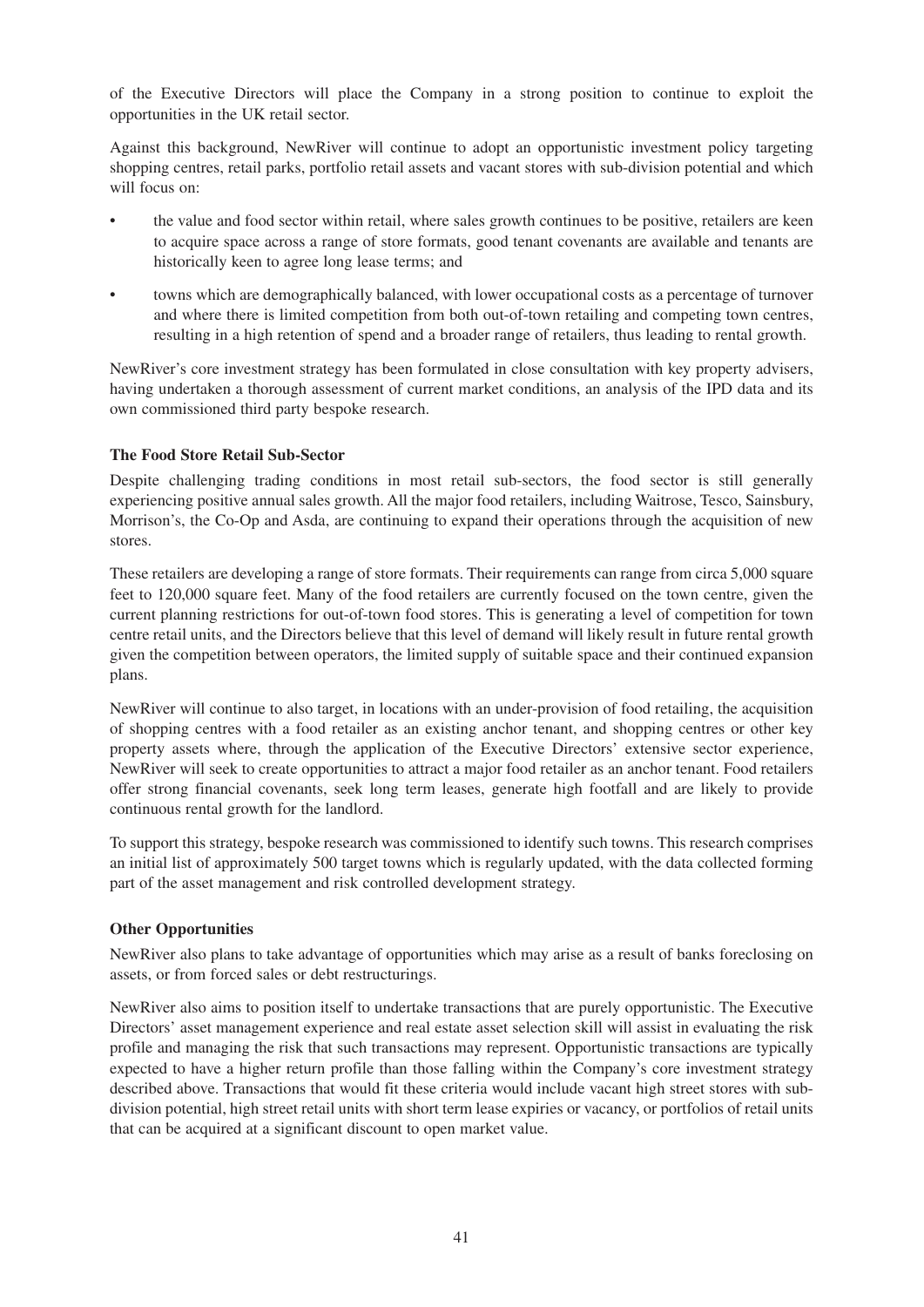# **FURTHER INFORMATION ON THE NEWRIVER GROUP**

# **1. Corporate structure of the Group**

The Company is a Guernsey Registered Closed-ended Investment Scheme registered under Section 8 of The Protection of Investors (Bailiwick of Guernsey) Law, 1987, as amended and the Registered Collective Investment Scheme Rules 2008 issued by the Guernsey Financial Services Commission and, at the date of Admission, will have a number of property owning subsidiaries which are wholly owned and incorporated in Guernsey and the UK and a 50 per cent. interest in a joint venture with MSREI, NewRiver Retail Investments, which is structured as a Guernsey limited partnership.

The Company converted to a UK-REIT as this is the preferred structure for UK and international real estate investors and helps provide the Company with access to a broader range of investors due to the fact that the companies within the Group will be largely exempt from future corporation tax on both rental profits and chargeable gains on disposals of investment properties. This removal of tax at the company level enables investors to be taxed broadly as though they held the property directly.

The Company will continue to maintain an appropriate corporate structure to accommodate holdings of real estate located in the United Kingdom or elsewhere. The specific structure to be used for the acquisition of each property will be determined at the time of acquisition, with a view to utilising the most appropriate holding company structure in the circumstances.

Holding each investment and trading property in separate subsidiaries will enable third party property finance to be secured both over the real estate assets themselves and the shares in the relevant companies.

Disposals of properties may be by way of asset sale or sale of shares in the relevant property owning company so as to realise the best return for the Company. Under current law, a lower rate of stamp duty would be paid by a purchaser on the acquisition of shares in a property owning company compared to the stamp duty land tax paid by a purchaser on the acquisition of the land itself. It should be noted that whilst a disposal of property assets by a UK-REIT is generally tax exempt, a disposal of shares will be treated as a taxable disposal.

A diagram of the Group including the NewRiver Acquisition Vehicles is set out below. All subsidiaries are held 100 per cent. directly or indirectly by NewRiver.

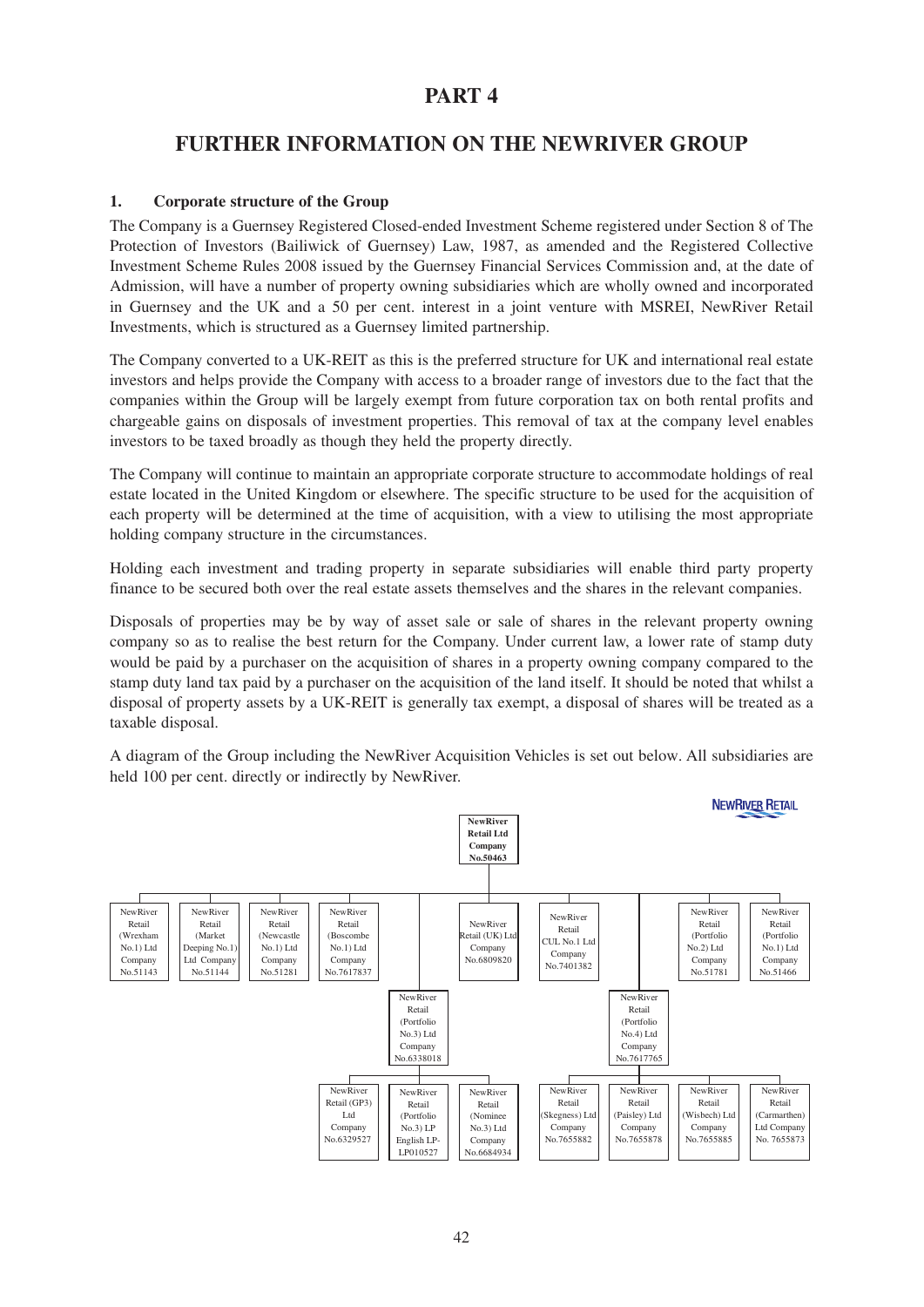# **2. Development of the NewRiver Group**

The key developments which have occurred in relation to the NewRiver Group since First Admission are set out below.

# 2.1 *Acquisitions and Disposals*

Since incorporation the Company has completed approximately £150 million of acquisitions at an average net initial yield of 8.5 per cent.

On 1 December 2009, the Company completed its first investment when it acquired the freehold interests of 28-31 Hope Street and 3-5 Priory Street, Wrexham, a multi-let high street property. The investment comprises a total of 33,975 square feet divided into five individual retail units, currently let to national multiple retailers: Peacocks, Vision Express, Bathstore, Laura Ashley and Walmsleys. The asset was acquired for a purchase price of £5.3 million and had a net initial yield of 9.7 per cent.

On 20 January 2010, the Company announced that it had acquired the freehold interests of The Deeping Centre, a district shopping centre located in the town of Market Deeping, near Peterborough for £5.56 million which represented a net initial yield of 7.0 per cent. The Deeping Centre is anchored by a 27,000 square feet Co-operative food store and a petrol filling station, together with 11 further retail units. The Deeping Centre also provides the main car parking facilities for the town with 275 dedicated spaces. At the time of the acquisition, the Co-operative signed new 20 year leases for both the food store and the petrol filling station, representing 76 per cent. of the total rental income. Additionally, NewRiver purchased an adjoining strategic vacant site at one of the entrances to The Deeping Centre for £275,000.

On 7 June 2010, NewRiver exchanged contracts to acquire a portfolio of six long leasehold UK retail assets for a total consideration of £19.1 million from REDEVCO which represented a net initial yield of 7.8 per cent. The portfolio comprised six large space retail units totalling 308,400 square feet and the individual retail properties are let to three national multiple retailers: the largest by rental income being Wilkinson. The Company did not complete the acquisition of a property in Glasgow, and therefore the final consideration for this portfolio was £16.6 million.

On 11 June 2010, NewRiver exchanged contracts to acquire the leasehold interests of 49/53 Northumberland Street in Newcastle Upon Tyne. The property was acquired from the Receivers to Stylo Barratt Properties for a total consideration of £4.2 million which represented a net initial yield of 9.6 per cent. The property provides approximately 20,000 square feet of retailing space subdivided into 2 units. The largest tenant by net rental income is Bank Fashions, part of the JD Sports Group.

On 26 October 2010, NewRiver agreed to acquire a portfolio of five assets from Standard Life Investments Limited. The purchase price for the Standard Life portfolio was £14.0 million which represented a net initial yield of 9.0 per cent. The properties comprising the Standard Life portfolio are in the following locations: Doncaster, Grimsby, Hereford, Warrington and Worthing. The Standard Life portfolio has an approximate net lettable area of 139,000 square feet and the key tenants are Superdrug, Next and TK Maxx. The Company has not yet completed the acquisition of the Warrington property.

On 1 December 2010, the Company completed the acquisition of five UK shopping centres from the CPI Retail Active Management (CReAM) fund at an aggregate cost of approximately £53.0 million, which represented in aggregate a net initial yield of 8.4 per cent. With a total approximate lettable area of 518,000 square feet, the five shopping centres are located across the UK in: Bramley in Leeds, Burgess Hill in West Sussex, Erdington in Birmingham, Fareham in Hampshire and Wallsend in the Newcastle upon Tyne area. The majority of tenants are in the food, value and mass market retail market which together represent 67 per cent. of the portfolio's rental income. Key tenants are Tesco, Iceland, Lidl, Argos, New Look, Poundstretcher and Boots.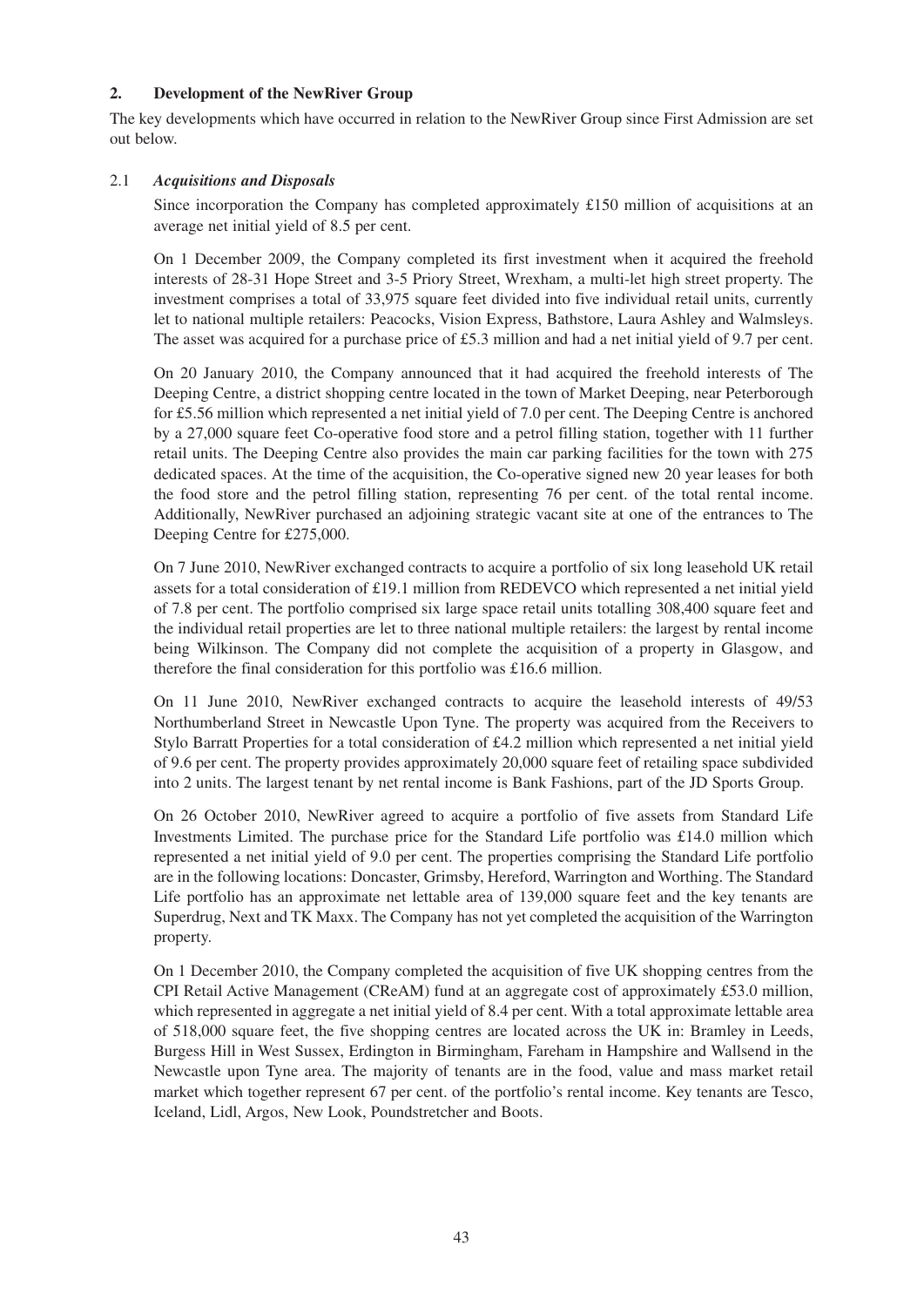### 2.2 *NewRiver Retail Investments*

### 2.2.1 *Structure of NewRiver Retail Investments*

On 1 March 2010, the Company announced it had formed a new co-investment joint venture with MSREI targeted at acquiring UK retail property assets. The joint venture, NewRiver Retail Investments, is a Guernsey-registered Limited Partnership, and has scope for an acquisition capacity in excess of £250 million (including leverage). NewRiver Retail Investments is currently held equally by NewRiver and MSREI. Separate special purpose vehicles will be created to acquire properties for the joint venture on a transaction-bytransaction basis.

# 2.2.2 *MSREI Joint Venture Agreement*

MSREI has committed to invest an initial £60 million in the joint venture (including its investment in respect of the portfolio of assets referred to below, the NewRiver Retail Investments Initial Portfolio) during the two year period commencing on 5 March 2010. Whilst NewRiver and MSREI invested in equal proportions in the NewRiver Retail Investments Initial Portfolio, any further acquisitions may be funded by NewRiver and MSREI in such proportions as they may agree and NewRiver has the flexibility to invest a minimum of ten per cent. and a maximum of 50 per cent. of the equity funding for any such acquisition.

Pursuant to the MSREI Joint Venture Agreement, profits will be paid to the limited partners by NewRiver Retail Investments in the proportions in which they have contributed funding for particular projects. In addition, NewRiver may also receive a promote payment from NewRiver Retail Investments (in addition to its pro rata share of profits) depending on the level of returns generated across the entire asset base of NewRiver Retail Investments.

During an exclusivity period of two years from 5 March 2010 (or, if earlier, the date on which MSREI has invested £60 million in aggregate in the joint venture), the joint venture will have first right of refusal on any retail assets with a value of £25 million or greater which are identified as potential acquisition opportunities by the NewRiver Group, which has been appointed as the joint venture's asset manager. In the event that NewRiver Retail Investments does not proceed with any such acquisition, NewRiver will be free to acquire such assets either on its own account or through another joint venture or co-investment structure.

In addition, MSREI has the right to convert some or all of its interest in NewRiver Retail Investments into Ordinary Shares in the Company. This conversion option is exercisable in the period between 12 and 60 months after 5 March 2010. The conversion price per Ordinary Share will be based on the higher of the net asset value of the Company at the time or the 2010 Placing Price per Ordinary Share or, if exercised more than once, the most recent price of the last secondary issue. The maximum number of Ordinary Shares which can be issued under the MSREI Conversion Option is 10 per cent. of the share capital in issue at the time of the conversion. However, different limitations on the maximum number of Ordinary Shares which can be issued under the MSREI Conversion Option apply depending on whether it is exercised once or several times. The first time that MSREI exercises the option, it must elect whether it will exercise the option once only or on several occasions (up to a maximum of four). Further information in relation to the MSREI Conversion Option can be found at paragraph 6.12 of Part 10 of this document.

# 2.2.3 *Asset Management*

NewRiver Retail UK has been appointed as the asset manager for NewRiver Retail Investments pursuant to the NewRiver Retail Investments AMA. In line with NewRiver Retail's existing investment strategy, NewRiver Retail Investments will target UK retail property assets utilising the NewRiver Group's proven skills in active and entrepreneurial asset management and riskcontrolled development and refurbishment to produce attractive returns.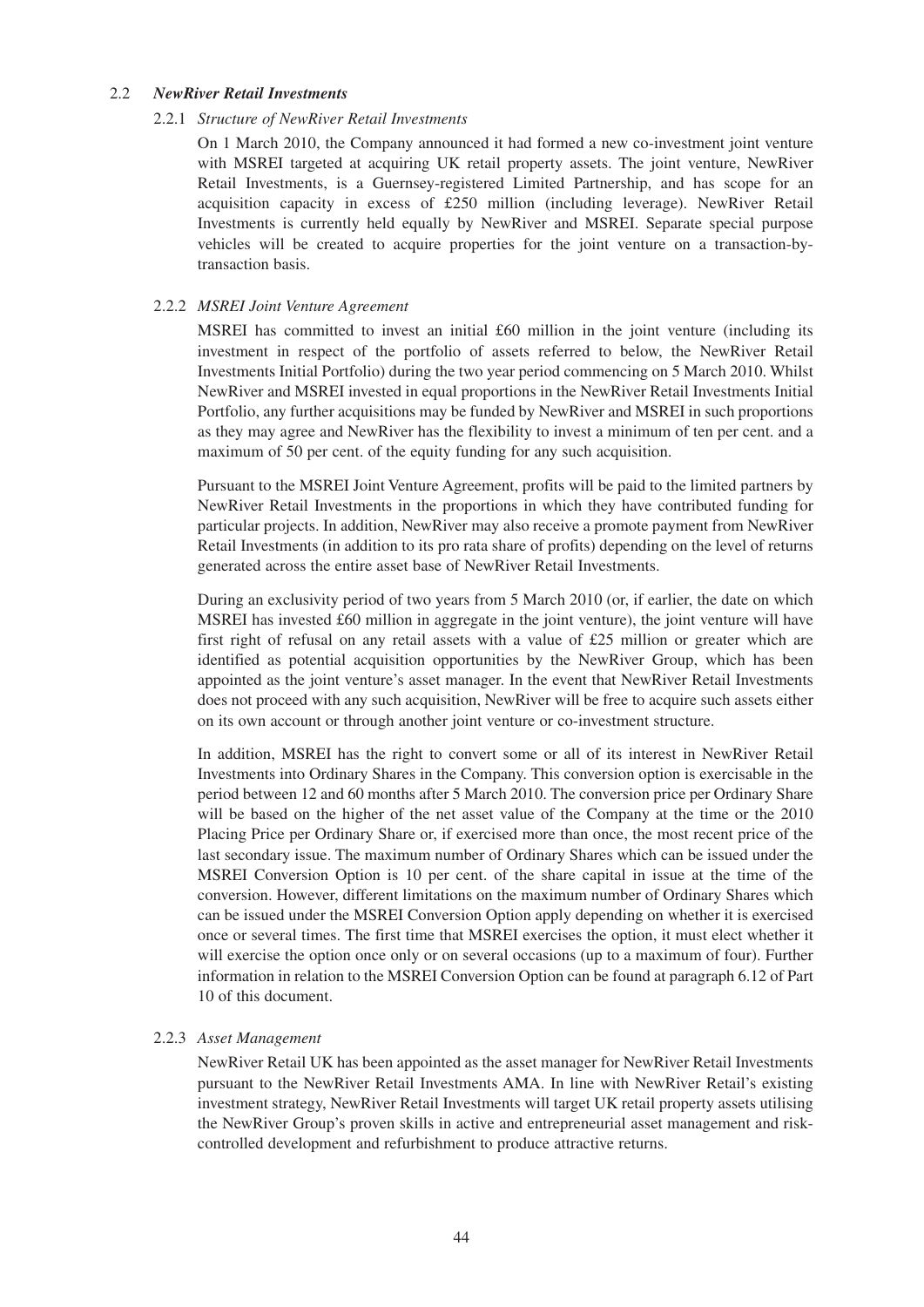In return for the provision of the NewRiver Group's asset management services to NewRiver Retail Investments, the NewRiver Group will be paid a quarterly asset management fee at market rates.

Apart from the benefits to the NewRiver Retail Group of this asset management fee and the potential promote payment referred to at paragraph 2.2.2 above, amongst other things, the joint venture also allows the Company to access larger deals and so operate throughout the retail real estate sector.

#### 2.2.4 *Acquisition of the NewRiver Retail Investments Initial Portfolio*

On 5 March 2010, NewRiver Retail Investments acquired a portfolio of eight retail assets situated across the UK from the UBS Triton Property Fund. On 18 May 2010, the acquisition of the ninth and final asset of the UBS Triton Property Fund was completed following the satisfaction of certain conditions under the contract. The purchase price for all nine assets was £49 million and, in aggregate, the net initial yield of the portfolio was 9.0 per cent. The properties (other than Princess House, Shrewsbury and Unit 3, 50-60 Union Street, Glasgow referred to below) comprising the portfolio, their net lettable area and the key tenants at each are set out below:

|                              | Net Lettable Area |                                     |
|------------------------------|-------------------|-------------------------------------|
| Location                     | (sqft)            | Key Retail Tenant                   |
| Andover – High Street        | 30,400            | Poundland/Superdrug                 |
| Canterbury – High Street     | 3.250             | A. Jones                            |
| London – East Ham            | 30,000            | J. Sainsbury                        |
| Glasgow – Union Street       | 5.594             | Ladbrokes                           |
| Huddersfield – Packhorse S/C | 103,250           | Peters/Phones4U/Greggs/Card Factory |
| Norwich – Guildhall          | 43,250            | Tesco                               |
| Widnes – Albert Square S/C   | 84,500            | Iceland/WH Smith/Argos              |
| Wrexham – Regent Street      | 39,500            | Waterstones/Bon Marché              |

On 14 March 2011, NewRiver Retail Investments completed the disposal of Princess House, Shrewsbury to Rockspring PIM for a total consideration of £9.6 million, reflecting an initial net yield of 7.2 per cent. Additionally, NewRiver Retail Investments completed the sale of the heritable interest of Unit 3, 50-60 Union Street in Glasgow to the Nobel Group for a consideration of £1.3 million. The internal rate of return for these disposals was 70 per cent. and 320 per cent. respectively.

Further details on NewRiver Retail Investments, the MSREI Joint Venture Agreement and the NewRiver Retail Investments AMA as well as the acquisitions referred to above are provided in paragraph 6.12 to 6.14 of of Part 10 of this document.

# 2.3 *Further fundraising*

In May 2010, the Company raised an additional £10.5 million (before expenses) by the placing of 4,212,200 Ordinary Shares for the purposes of: (i) seeking to acquire assets which fit with the Company's investment policy; and (ii) progressing and developing the Company's joint venture with MSREI (NewRiver Retail Investments) and (iii) where appropriate, entering into joint venture or coinvestment opportunities with other parties.

In November 2010 the NewRiver Group raised a further £25 million through the issue by NewRiver Retail CUL, a subsidiary of the Company, of Convertible Unsecured Loan Stock. Holders of Convertible Unsecured Loan Stock may convert any of their Convertible Unsecured Loan Stock into Ordinary Shares in the Company at the rate of 1 Ordinary Share for every  $\text{\pounds}2.80$  nominal value of Convertible Unsecured Loan Stock up to their expected repayment date of 31 December 2015.

Further details of the Convertible Unsecured Loan Stock are given in paragraph 6.15 of Part 10 of this document.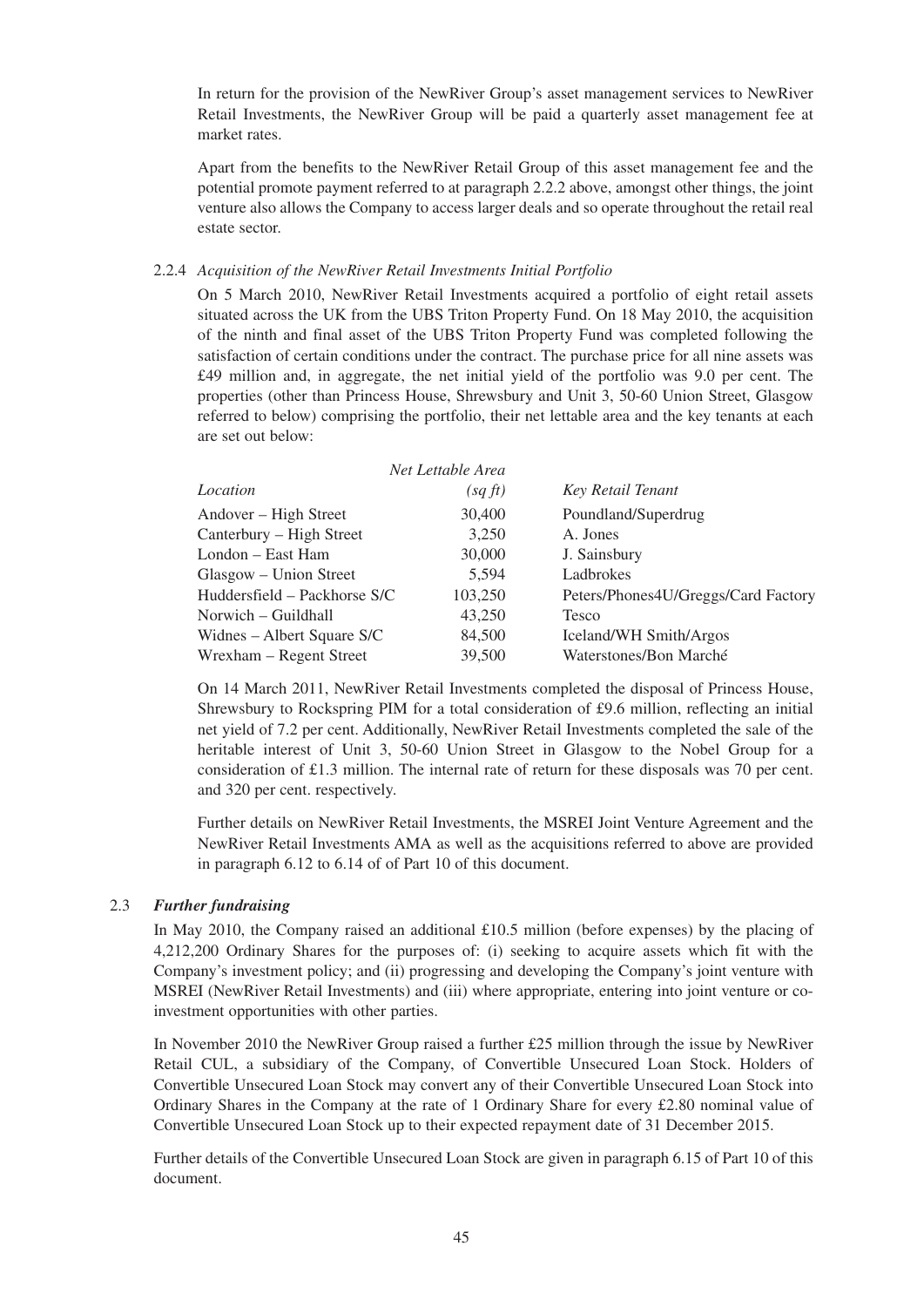# 2.4 *Conversion to UK-REIT*

In November 2010, Shareholders approved the conversion of the Company into a UK-REIT. The Board believes this conversion to be beneficial for the NewRiver Group as this is the preferred structure for UK and international real estate investors and should provide the Company with access to a broader range of investors due to the fact that the companies within the NewRiver Group will, for as long as it remains a UK-REIT be largely exempt from future corporation tax on both rental profits and chargeable gains on disposals of investment properties.

### **3. Directors of the Company**

The Directors have been selected to give Shareholders the benefit of their real estate, fund, financial services and business experience. The Directors have overall responsibility for the Company's activities, including the review of its investment activities and performance. They have primary responsibility for determining the Company's overall investment objectives and strategy and for implementing them. The Board will meet at least four times a year.

The Directors of the Company are:

### **Paul Roy,** age 64 **(***Non-Executive Chairman***)**

Paul Roy co-founded NewSmith Capital Partners, an independent investment management firm, in 2003. Prior to this, he was Co-President of the Global Markets and Investment Banking division at Merrill Lynch, an Executive Vice President of Merrill Lynch & Co., Inc. Paul is Chairman of the British Horseracing Authority and is a member of the Horserace Betting Levy Board. Paul chairs the Remuneration Committee.

# **David Lockhart,** age 67 (*Chief Executive*)

David Lockhart is a qualified Solicitor and Chartered Accountant and has over 30 years' operating experience in the UK real estate market. David is an experienced and successful entrepreneur, having founded several property businesses across the United Kingdom. In 1991, David founded Halladale, a business which he ran as CEO. Halladale floated on AIM in 2001 and was sold to Stockland Corporation in May 2007. At the time of Halladale's sale to Stockland, it had been grown to a business with total assets under management of circa £1.5 billion. In 2009 he founded NewRiver Retail Limited.

# **Mark Davies,** age 36 (*Finance Director*)

Mark Davies has over 10 years experience in the UK real estate market. He started his property finance career with Grant Thornton before joining Pannell Kerr Foster (PKF) as a Partner and Head of Real Estate. Prior to joining NewRiver as Finance Director in October 2009 Mark was Chief Financial Officer of Exemplar Properties and Finance Director of Omega Land, a £500 million property joint venture with Morgan Stanley. Mark has experience in many areas of property finance including debt restructuring, hedging, UK-REITs, convertible loans and originating senior debt on investment and development property.

# **Allan Lockhart,** age 46 (*Property Director*)

Allan has over 20 years' experience in the UK real estate market specialising in the retail sector. He started his career with Strutt & Parker in 1988 advising major property companies and institutions on retail investment and development. In January 2002, Allan was appointed as retail director to Halladale and was responsible for coordinating the acquisition and implementation of the asset management strategies of over 20 shopping centres as well as acquiring and completing several profitable retail developments.

# **Nick Sewell,** age 39 (*Executive Director*)

Nick is a qualified chartered surveyor with over 14 years of retail commercial property experience. Specialising in high street, shopping centre and foodstore investments Nick has provided investment valuation and strategic advice around the acquisition and sale of property assets. Nick spent five years at Dalgleish, the specialist property consultancy and following its acquisition by CB Richard Ellis in 2005 he spent four years as a Director in Retail Capital Markets.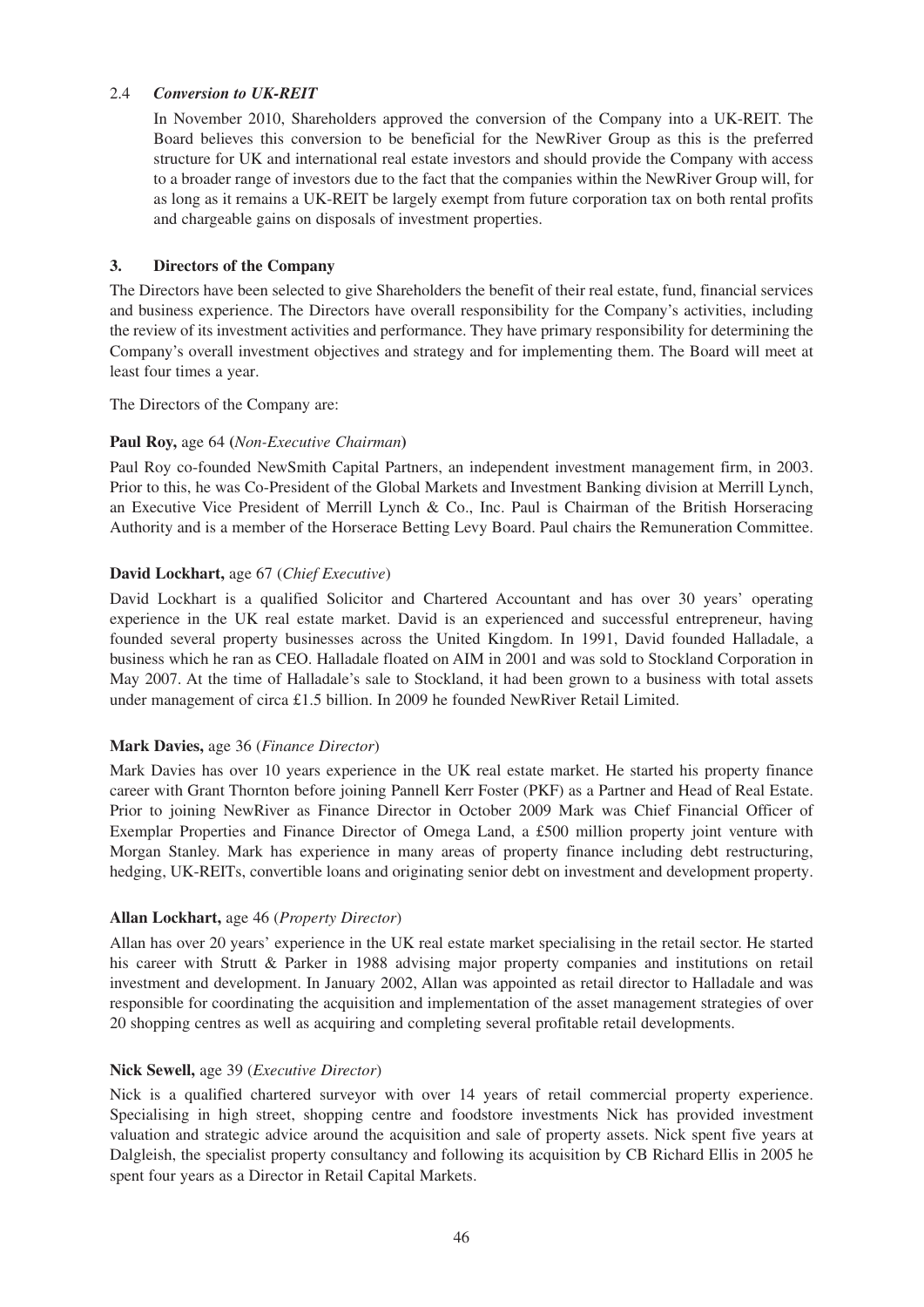# **Peter Tom CBE,** age 70 (*Non-Executive Director*)

Peter Tom has spent his career in the aggregates industry having originally joined Bardon Hill Quarries Limited in 1956. Peter is currently chairman of building materials group, Breedon Aggregates and was chief executive of Aggregate Industries, responsible for negotiating its sale to Holcim for £1.8 billion in 2005. Peter has been chairman of Leicester Football Club (Leicester Tigers) for 17 years and made 130 appearances for the club between 1963 and 1968. Peter was awarded a CBE for services to Business and Sport in 2006 and has an Honorary Degree from De Montfort University. Peter is also Chairman of Leaf Clean Energy and is a non-executive director of several other companies.

### **Susie Farnon,** age 51 (*Non-Executive Director*)

Susie Farnon was a Banking and Finance Partner with KPMG Channel Islands from 1990 until 2001. She has served as president of the Guernsey Society of Chartered and Certified Accountants and as a member of The Guernsey Audit Commission and The Guernsey Public Accounts Committee. She is a Commissioner of The Guernsey Financial Services Commission and a director of a number of private property and investment companies. She is a Non Executive Director of Cenkos Channel Islands Limited and other regulated and listed funds. Susie chairs the Audit Committee and sits on the Remuneration Committee.

# **Andrew Walker,** age 48 (*Non-Executive Director*)

Andrew is Managing Director and head of Forum Partners' European team. As a co-founder of Forum Partners, he has enjoyed a 24-year career in real estate securities analysis and investment. Previously, he was a Vice President with Security Capital Group, a senior officer of SC European Realty, a \$1.5 billion European real estate partnership and a director of London and Henley S.A. Andrew was a leading property analyst in the UK and Continental Europe, working for Paribas Capital Markets and prior to that, S.G. Warburg Securities (Japan) Ltd. He is a member of the Royal Institution of Chartered Surveyors. Andrew sits on the Audit and Remuneration Committees.

### **5. Incentivisation and investment of the Directors**

NewRiver has established incentive plans for the directors and employees of the NewRiver Group. The objective of the Share Incentive Plans is to align the financial interests of the participants with those of the Shareholders and to motivate and retain them.

Further details of the Share Incentive Plans are set out in paragraph 4 of Part 10.

At First Admission, an initial investment of approximately £5 million in the Ordinary Shares was made by David Lockhart, Allan Lockhart and certain other Directors. David Lockhart, Paul Roy, Peter Tom and Mark Davies also invested, in aggregate, £515,000 in Ordinary Shares as part of the 2010 Placing.

Mark Davies has committed to subscribe for 4,000 Placing Shares at the Placing Price pursuant to the Placing.

#### **6. Management experience and track record**

The Executive Directors have extensive real estate asset management expertise. David Lockhart has been involved in the UK commercial real estate market for over 30 years and, during that time, has built up successful property management and development businesses, most notably, Halladale. Furthermore, Allan Lockhart, Nick Sewell and Mark Davies have between them over 50 years of experience in the UK commercial real estate industry.

David Lockhart founded the real estate management and development company, Halladale, in 1991 and successfully grew the business. It was admitted to AIM in 2001 with a market capitalisation of approximately £8.4 million and then sold to Stockland Corporation in April 2007 for £171 million (having raised over £60 million of additional equity and convertible unsecured loan capital in the intervening period).

Allan Lockhart, after 13 years advising major property companies and institutions on retail investment and development at Strutt & Parker, joined Halladale in 2002 as Retail Director of its principal trading subsidiary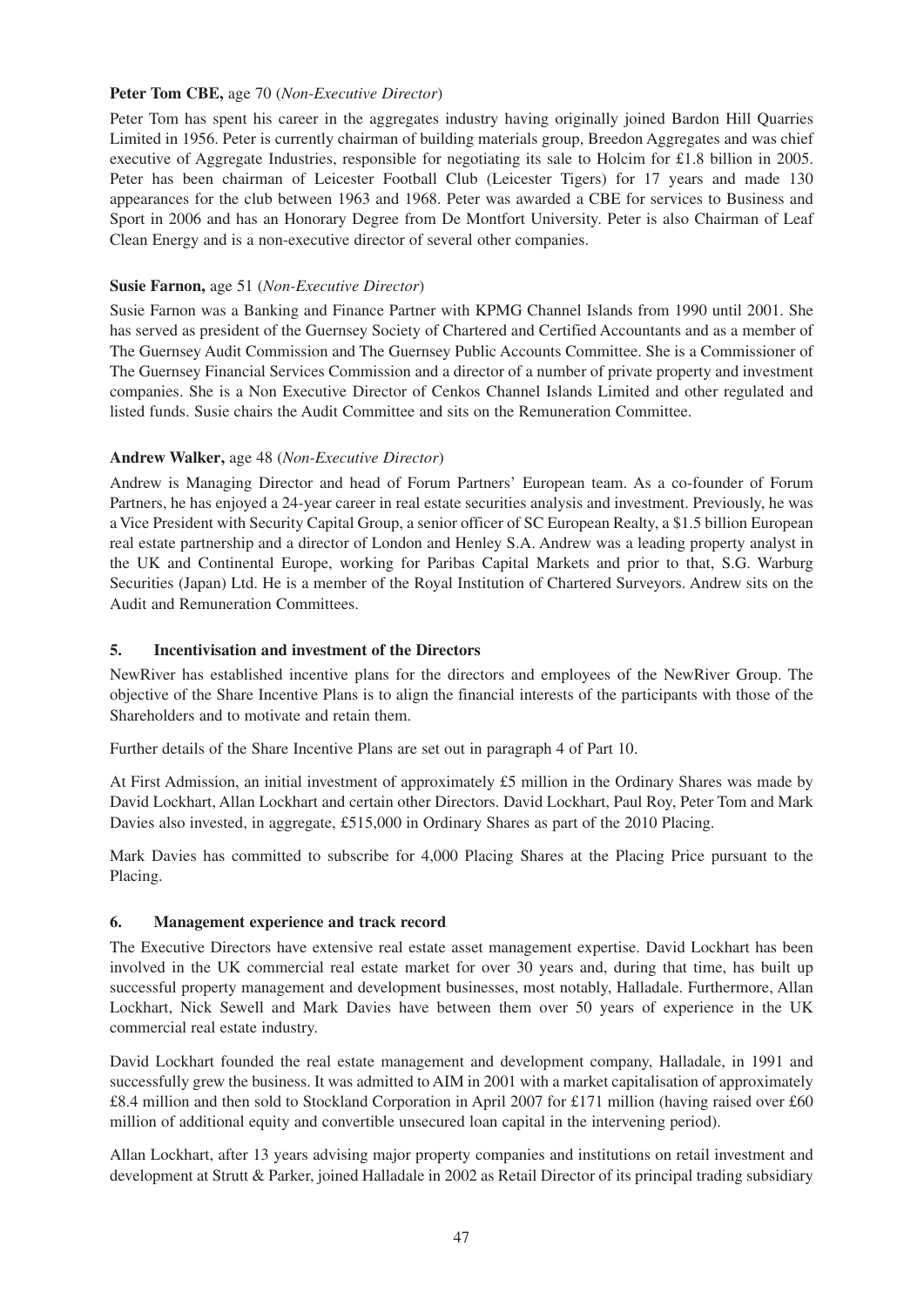and was responsible for co-ordinating the acquisition, and implementation of the asset management strategies of, over 20 shopping centres as well as acquiring and completing several profitable retail developments.

Nick Sewell has more than 14 years of retail commercial property experience. Prior to joining NewRiver he was Director in Retail Capital Markets at CB Richard Ellis, the global commercial property and real estate services group. During this period Nick specialised in high street, shopping centre and foodstore investments.

Mark Davies has over 10 years of experience in the real estate industry. Prior to joining NewRiver, Mark was Head of Real Estate at Pannell Kerr Foster before becoming Group Chief Financial & Operating Officer of Exemplar Properties & Omega Land which was a £500 million joint venture with Morgan Stanley.

# *About Halladale*

During the period from Halladale's admission to AIM in 2001 up to its sale to the Stockland Corporation in April 2007, Halladale delivered a Total Shareholder Return of 430 per cent. During that same period, Halladale provided investors with consistent growth in PBT, DPS and EPS and delivered an internal rate of return of approximately 31 per cent. per annum.

In the financial years from April 2002 to April 2006, Halladale's profits before tax grew at a compound annual growth rate of 52.9 per cent. (to £6.3 million) and dividends per share grew at a compound annual growth rate of 32 per cent.

# **7. Administration, secretarial, registrar and other arrangements**

The Company has engaged the Administrator to provide it with, *inter alia*, administration, secretarial and safe-keeping services pursuant to the Administration Agreement. For these services the Company pays the Administrator a fixed, annualised fee of £72,000, subject to annual review, together with a bookkeeping or accounting fee charged on a time basis (if required). The Administration Agreement is terminable by either party on not less than 90 days' notice, save in certain limited circumstances when it may be terminated forthwith. For the purpose of the Guernsey Prospectus Rules 2008, the Administrator is the Designated Manager.

Further details on the Administration Agreement are set out in paragraph 6.2 of Part 10 of this document.

The Company has engaged the Registrar to provide it with registration services, which entail, among other things, the Registrar having responsibility for the maintenance of the share registers, maintenance of dividend payment instructions and arranging the issue, allotment, transfer and/or purchase of shares in accordance with the Articles. For these services, the Registrar is entitled to receive a basic fee based on the number of Shareholder accounts, subject to an annual minimum charge of £4,250 (payable quarterly in arrear). In addition to the basic fee, the Registrar is entitled to receive additional fees for specific actions.

Further details on the Registrar Agreement are set out in paragraph 6.3 of Part 10 of this document.

The Company engaged the Sponsor to act as its sponsor for the purposes of the CISX Listing Rules. For the provision of these services, the Sponsor receives an annual fee of £5,000, payable on each anniversary of the date of the First Admission.

Further details of the Sponsorship Agreement are set out in paragraph 6.7 of Part 10 of this document.

# **8. Life of the Company**

The Company was incorporated with an unlimited life and an unlimited number of Ordinary Shares which have no nominal value.

Until such time as all of the net proceeds of the Placing are applied by the Company to fund real estate investments, the unapplied portion of the net proceeds will be held by the Company on interest bearing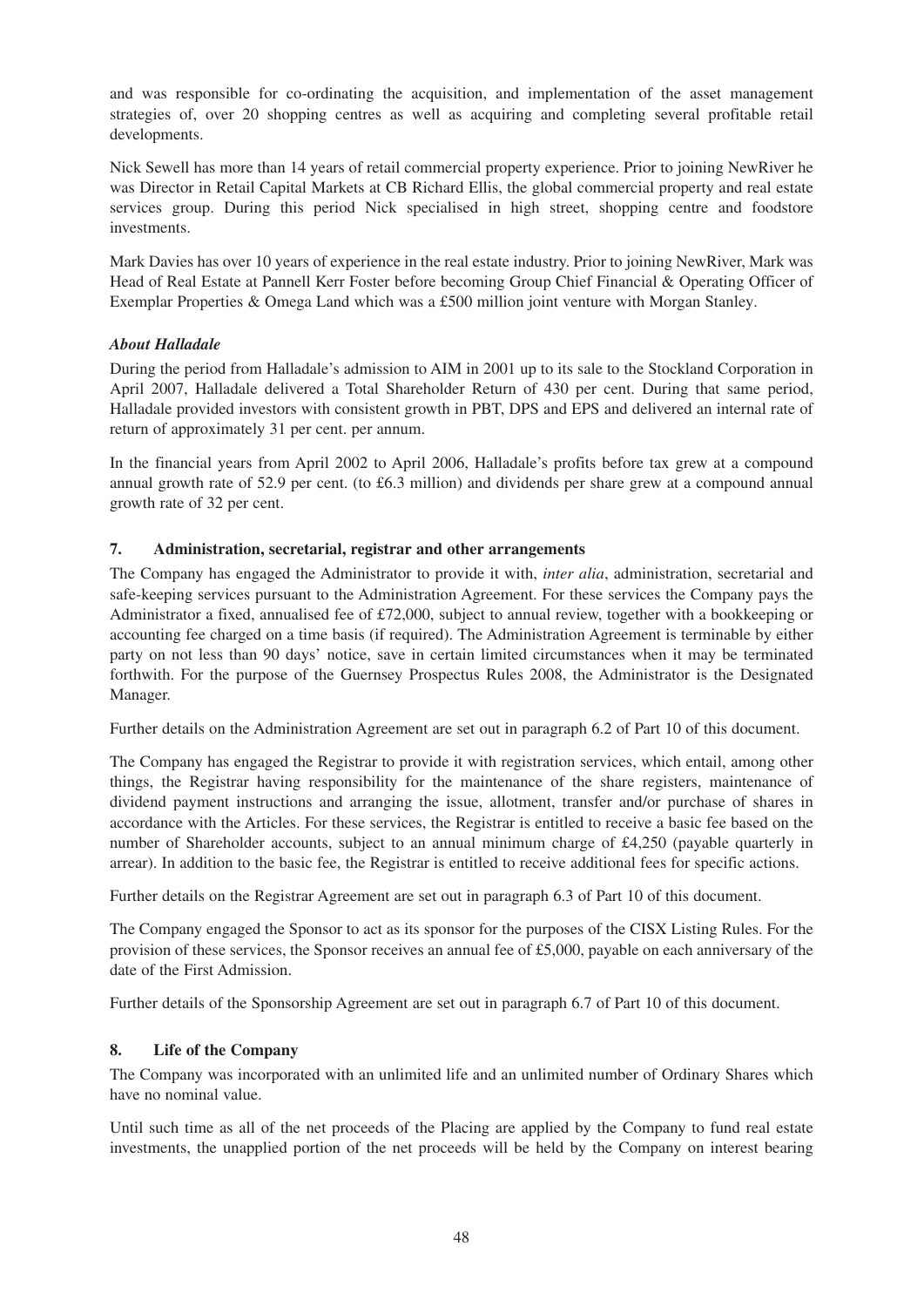deposit or invested in a selection of money market funds in anticipation of future investment and to meet the running costs of the NewRiver Group.

# **9. Borrowings**

Based on current market conditions, the Directors intend that the Company will put in place facilities (initially on a deal by deal basis) to allow for borrowings of between 50 and 65 per cent. of the gross asset value of the NewRiver Group (as at the last published NAV valuation date). However, gearing will be governed by careful consideration of the cost and availability of borrowing and the ability to mitigate the risk of interest rate increases. The Company's Articles do not contain any borrowing limits.

# **10. Dividend policy**

In relation to the payment of dividends, on 1 July 2008, the Law came into force in Guernsey. This replaced The Companies (Guernsey) Law, 1994. One of the immediate effects of the Law was to replace the capital maintenance requirements in respect of dividend and distribution payments and for distributions to be made from distributable profits similar to that to which UK companies are subject and formerly applicable to Guernsey companies with a solvency based test. The use of the solvency test now requires the directors of a company to carry out a liquidity or cashflow test and a balance sheet solvency test before any dividend or distribution payment can be made. The test requires the board to make a future assessment by making reference to the solvency test being satisfied immediately after a distribution or dividend payment is made. If at the time a dividend or distribution payment is to be made the directors believe that the solvency test cannot be passed, then no payment may be made.

Subject to compliance with Section 304 of the Law and the satisfaction of the solvency test set out therein, it is the intention of the Directors to pay out at least 90 per cent. of qualifying income profits each year to meet UK-REIT regime requirements. There can be no guarantee as to the amount of any dividend payable by the Company. Dividends may give rise to a liability to tax for Shareholders and potential investors should read the information set out in Part 8 of this document.

# **11. Financial information**

The Company was incorporated on 4 June 2009.

The Company's annual report and consolidated accounts will be prepared up to 31 March in each year and copies of the report and accounts will be sent to Shareholders within the following six months. Shareholders will also receive an unaudited interim report covering the six month period to 30 September in each year, which will be dispatched to Shareholders within the following three months. The Company published its 2010/2011 Interim Accounts on 6 December 2010 and its 2011 Annual Accounts on 22 June 2011. Shareholders will be sent updates on the NewRiver Group's activities as and when appropriate and in accordance with the AIM Rules for Companies and the CISX Listing Rules.

# **12. Buy-back of Ordinary Shares**

At the Company's 2010 annual general meeting, Shareholders passed a resolutions providing the Directors with authority in accordance with section 315 of the Law to make market acquisitions (within the meaning of section 316(1) of the Companies (Guernsey) Law 2008) of up to 14.99 per cent. of the Company's Ordinary Shares in issue immediately following Admission. The Company will seek renewal of this authority from Shareholders at its annual general meeting to be held on 18 July 2011 and thereafter at subsequent annual general meetings. The making and timing of any buy-backs will be at the absolute discretion of the Board.

# **13. Warrants**

Warrants to subscribe for Ordinary Shares, representing in aggregate 3 per cent. of the Fully Diluted Share Capital were issued to Shareholders who subscribed for Ordinary Shares in the placing at First Admission.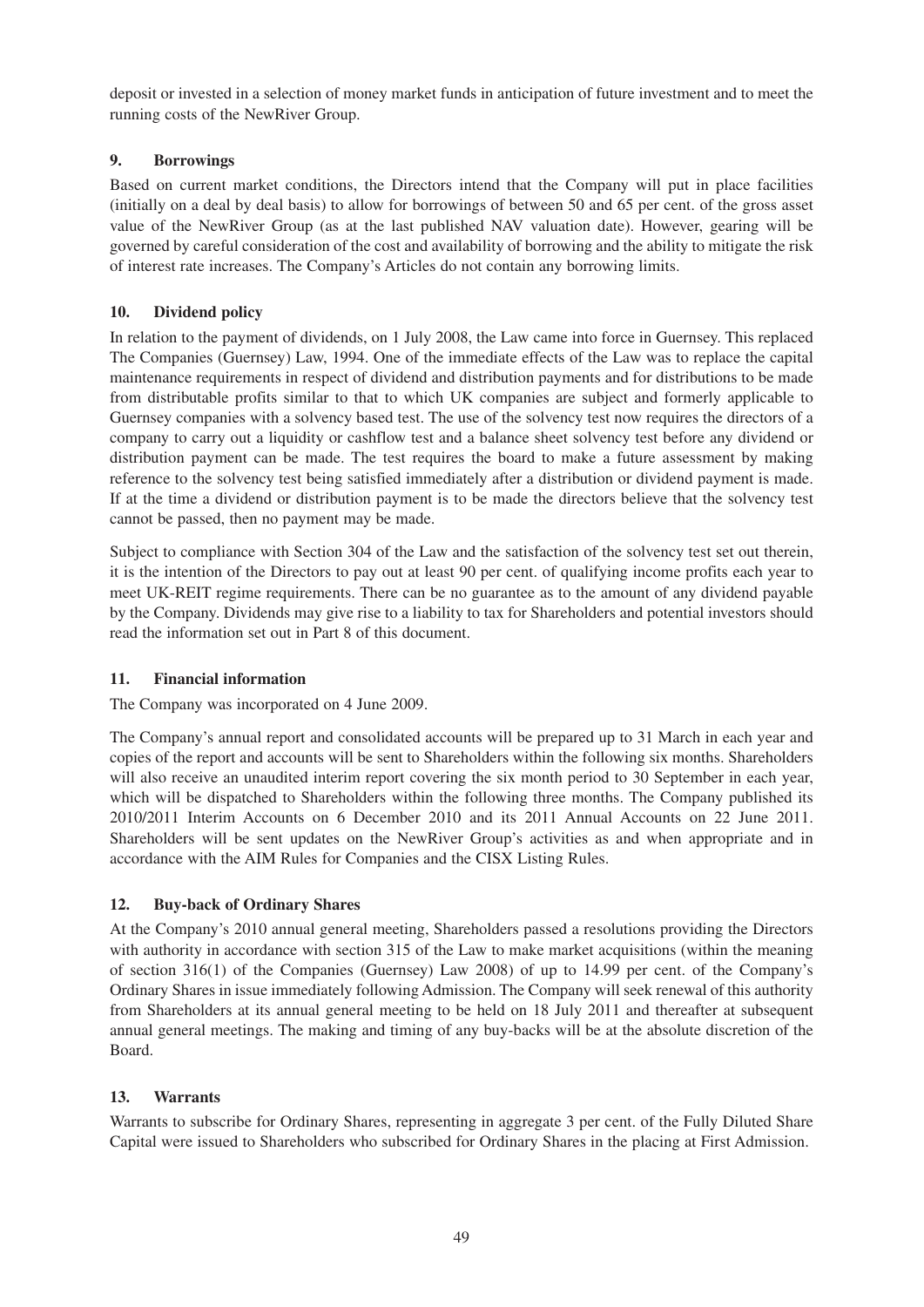A summary of the terms of the Warrants is set out in Part 9 of this document. As referred to in Part 9, the subscription price and/or number of Ordinary Shares relating to such Warrants is subject to adjustment in respect of dilution events, including the payment by the Company of cash or scrip dividends, any amalgamation, reorganisation, reclassification, consolidation, merger or sale of all or substantially all the Company's assets (other than in the ordinary course of the NewRiver Group's business) and other dilutive events.

In particular, pursuant to the terms of the Warrant Instrument, where the Company issues any shares for a consideration per share less than the fair market value of the Ordinary Shares then the subscription price for the Warrants is reduced concurrently with such issue or sale. In addition, the number of Ordinary Shares for which the subscription rights are exercisable under the Warrants is subject to a consequential adjustment.

There are currently Warrants outstanding to subscribe for 783,100 Ordinary Shares. The subscription price for these Warrants, following the payment of the final dividend for the year ended 31 March 2011 of 4.5 pence per Ordinary Share (which is to be paid on 20 July 2011) will be 237 pence per Ordinary Share.

As the Placing Price is 252 pence per Placing Share, which represents a discount of approximately 4.36 per cent. to the closing mid-market price of 263.5 pence per Ordinary Share on 24 June 2011 being the last day of trading of the Ordinary Shares before publication of this document and prior to their temporary suspension from trading on AIM and the CISX in connection with the Acquisition on 27 June 2011, there is expected to be a consequential downward adjustment to the subscription price payable by Warrantholders on exercise of their Warrants and a consequential adjustment to the number of their Warrant Shares.

# **14. Share Incentive Plans**

Details of the Share Incentive Plans are contained in paragraph 4 of Part 10 of this document

Pursuant to the rules of the CSOP, the Unapproved Plan and the Paul Roy Options, the number of Ordinary Shares under option (and in the case of options granted pursuant to the CSOP and the Unapproved Plan, the exercise price) may be adjusted by the Remuneration Committee in the event of any capitalisation issue or rights issue (other than an issue of Ordinary Shares pursuant to a scrip dividend issued by the Company) or rights offer or any other variation in the share capital of the Company including (without limitation) any consolidation, subdivision or reduction of capital. Any such adjustment will, in the case of the CSOP, require the prior approval of HMRC. Therefore, the Remuneration Committee is entitled to consider making an adjustment to the exercise price of options granted under the CSOP, the Unapproved Plan and/or the number of Ordinary Shares under the Paul Roy Option or options granted under the CSOP or the Unapproved Plan following completion of the Placing. However, the Directors do not anticipate that any such adjustment will be made.

# **15. MSREI Conversion Option**

Pursuant to the MSREI Joint Venture Agreement, MSREI has the right to convert some of its share of the joint venture into Ordinary Shares. Further details of the MSREI Conversion Option are given in paragraph 6.12 of Part 10 of this document.

# **16. Convertible Unsecured Loan Stock**

NewRiver Retail CUL has issued £25 million of Convertible Unsecured Loan Stock pursuant to the Convertible Unsecured Loan Stock Instrument. Holders of Convertible Unsecured Loan Stock may convert any of their Convertible Unsecured Loan Stock into Ordinary Shares in the Company at the rate of 1 Ordinary Share for every £2.80 nominal value of Convertible Unsecured Loan Stock (subject to adjustment in certain circumstances) up to their expected repayment date of 31 December 2015.

In particular, pursuant to the terms of the Convertible Unsecured Loan Stock Instruments, where the Company issues any shares for a consideration per share less than the average closing mid-market price of the Ordinary Shares based on the average closing mid-market price of the Ordinary Shares for the preceding 30 business days prior to such issue or sale, then the conversion price and, therefore, conversion rate, for the Convertible Unsecured Loan Stock is reduced concurrently with such issue or sale unless, in the case of the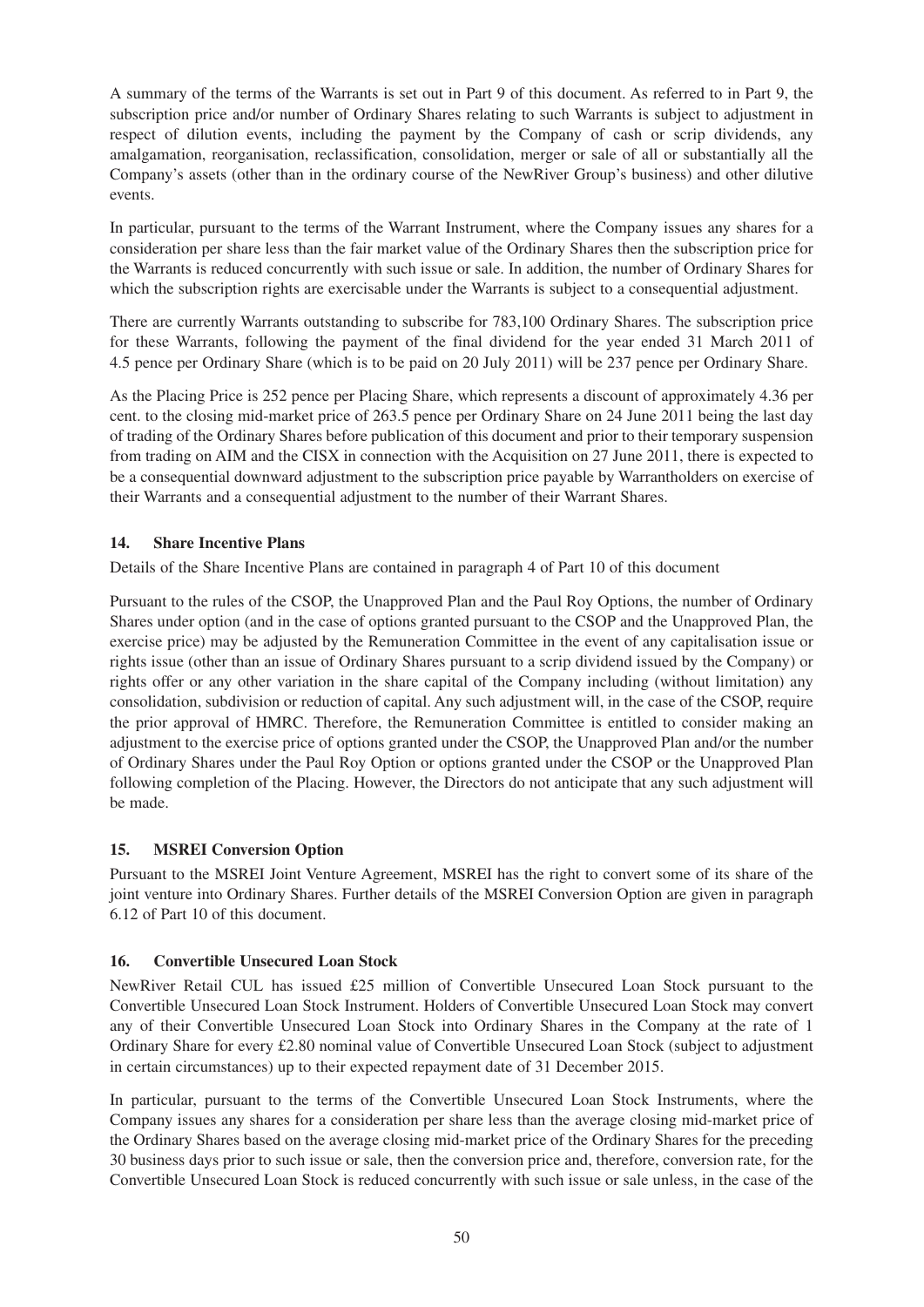A Convertible Unsecured Loan Stock only, Forum has utilised any pre-emption rights which may be available to it (described further in paragraph 6.16 of Part 10).

As the Placing Price is 252 pence per Placing Share, which represents a discount of approximately 4.36 per cent. to the closing mid-market price of 263.5 pence per Ordinary Share on 24 June 2011 being the last day of trading of the Ordinary Shares before publication of this document and prior to their temporary suspension from trading on AIM and the CISX in connection with the Acquisition on 27 June 2011, there is expected to be a consequential downward adjustment to the conversion price for the Convertible Unsecured Loan Stock.

Further details of the Convertible Unsecured Loan Stock are given in paragraphs 6.15, 6.16 and 6.17 of Part 10 of this document.

# **17. Corporate Governance**

As a Guernsey registered and AIM quoted company, the Company is not required to comply with the Corporate Governance Code. However, the Directors place a great deal of importance on ensuring that high standards of corporate governance are maintained and will seek to take appropriate measures to ensure that the Company complies with the Corporate Governance Code (as amended and/or supplemented by the AIC Code) to the extent appropriate and taking into account the size of the Company and the nature of its business. Although there is no formal corporate governance regime in Guernsey, the Company shall seek to comply with the corporate governance obligations which nevertheless do apply to Guernsey registered companies, including the GFSC guidance on corporate governance in the finance sector in Guernsey.

# *Independent non-executive Directors*

The Corporate Governance Code recommends that, in the case of smaller companies below the FTSE 350, at least two non-executive members of the board of directors (excluding the Chairman) of a public limited company should be independent in character and judgment and free from relationships or circumstances which are likely to affect, or could appear to affect, their judgment.

The Board is composed of eight Directors. Susie Farnon and Peter Tom CBE are deemed by the Directors to be independent. The remaining Directors are not considered to be independent. David Lockhart, Allan Lockhart, Mark Davies and Nick Sewell are not considered to be independent as they are the Executive Directors. Paul Roy as the Chairman is not considered to be independent for the purposes of the Corporate Governance Code following his appointment. Andrew Walker is not considered to be independent as he is a representative of Forum. Accordingly the Company complies with the provisions of the Corporate Governance Code applicable to smaller companies that at least two members of the Board should be independent non-executive directors. The Directors intend to report to Shareholders on compliance with the Corporate Governance Code in the Company's annual financial report.

# *Senior Independent Director*

The Corporate Governance Code also recommends that the Board should appoint one of the independent non-executive Directors as senior independent director. The senior independent director should be available to Shareholders if they have concerns which contact through the normal channel of Chairman has failed to resolve or for which such contact is inappropriate. The Directors have appointed Peter Tom as senior independent director.

# *Board Committees*

The Board has established an Audit Committee, a Nomination Committee and a Remuneration Committee, in each case, with formally delegated duties and responsibilities within written terms of reference.

The Audit Committee comprises Andrew Walker, Susie Farnon and Peter Tom and is chaired by Susie Farnon. The Audit Committee meets at least twice a year and, *inter alia*, reviews the financial reporting process and system of internal control and management of financial risks (including understanding the current areas of greatest financial risk and how these are managed, reviewing annual financial statements, assessing the fairness of preliminary and interim statements and disclosures and reviewing the external audit process). The Audit Committee is responsible for overseeing the Company's relationship with the external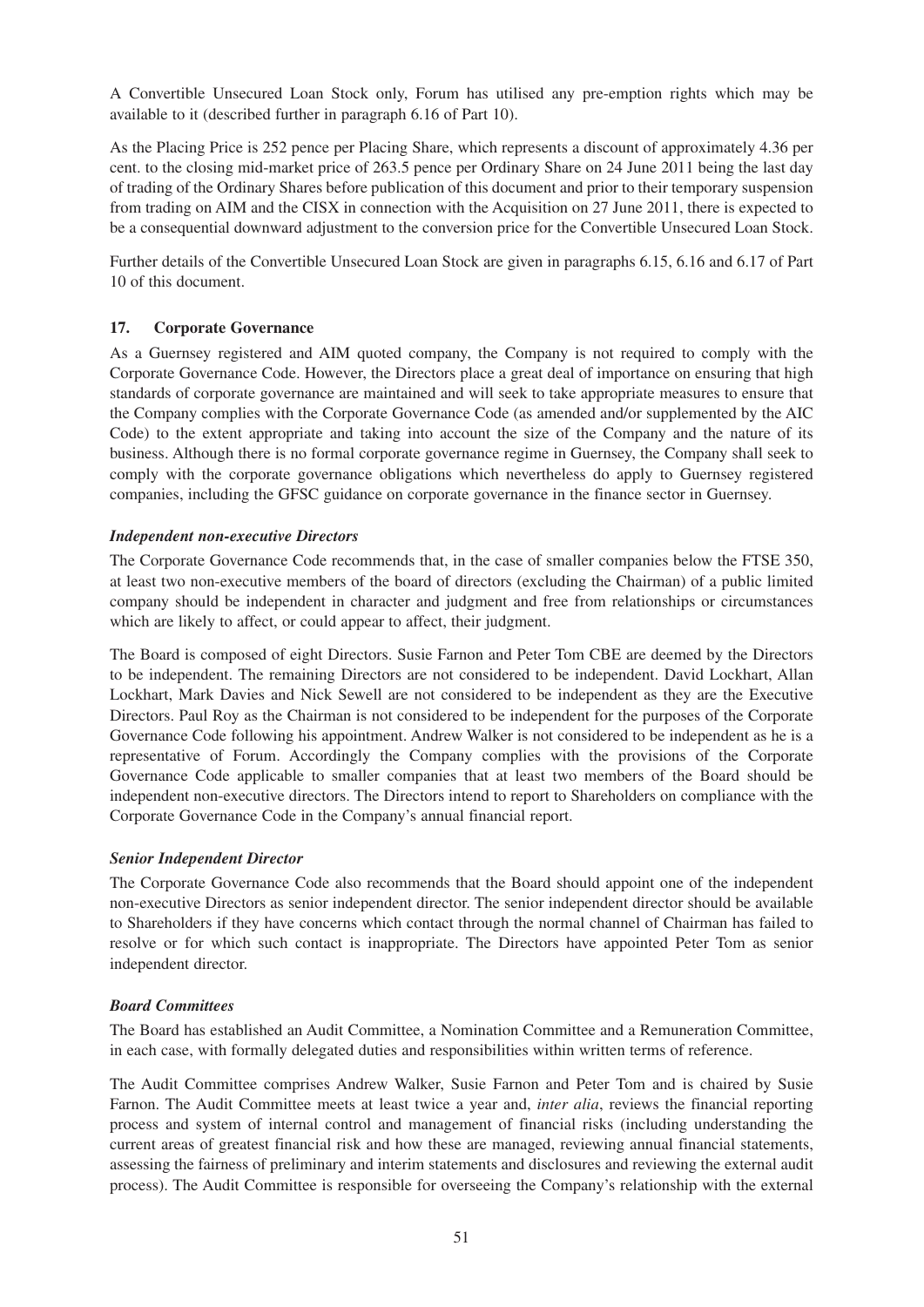auditors, including making recommendations to the Board on the appointment of the external auditors and their remuneration. The Audit Committee considers the nature, scope and results of the auditors' work and reviews, and develops and implements policy on the supply of any non-audit services that are to be provided by the external auditors. It receives and review reports from the Company's external auditors relating to the Company's annual report and accounts. The Audit Committee focuses primarily on compliance with legal requirements, accounting standards and the AIM Rules for Companies and the CISX Listing Rules and ensuring that an effective system of internal financial and non-financial controls is maintained. The ultimate responsibility for reviewing and approving the annual report and accounts will remain with the Board.

The Nomination Committee is chaired by Paul Roy and comprises all of the Directors. The committee meets not less than once a year and has responsibility for considering the size, structure and composition of the Board and retirements and appointments of additional and replacement Board members and will make appropriate recommendations to the Board.

The Remuneration Committee is chaired by Paul Roy and comprises Paul Roy, Susie Farnon, Peter Tom and Andrew Walker. The committee meets not less than once a year and has responsibility for considering the remuneration of the other Board members. The committee reviews the remuneration of the Chairman and Directors against the fees paid to directors of other specialist investment companies and investment companies of a comparable size. The Remuneration Committee will also review the remuneration and incentivisation of the members of the Executive Directors and assess it by reference to that of persons holding similar positions in comparable organisations and make recommendations in respect thereof.

Each of the Directors has signed a letter of appointment or, in the case of Peter Tom, entered into a consultancy agreement to formalise in writing the terms of his or her appointment. Under the Articles, one third of the Board (save for David Lockhart) is subject to retirement by rotation each year, such that all Directors (save for David Lockhart) are required to submit themselves for re-election at least every three years. David Lockhart is not subject to the retirement by rotation and re-election provisions in the Articles.

The Company has adopted a code of share dealings in compliance with Rule 21 of the AIM Rules for Companies relating to Directors' dealings in the Ordinary Shares.

# **18. The City Code**

The City Code applies to the Company. See paragraph 8 of Part 10 for further information in respect of the application of the City Code to the Company.

# **19. The Disclosure and Transparency Rules**

The Articles require that, for so long as the Company has any of its share capital admitted to trading on AIM, or any successor market or any other market operated by the London Stock Exchange and/or listed on the CISX, every Shareholder must comply with the notification and disclosure requirements set out in Chapter 5 of the Disclosure and Transparency Rules Sourcebook (as amended and varied from time to time) of the FSA Handbook as if the Company were classified as an "issuer" whose "Home State" is the United Kingdom.

Under the Disclosure and Transparency Rules, a Shareholder is required to notify the Company of the percentage of its voting rights if the percentage of voting rights which he holds (directly or indirectly) reaches, exceeds or falls below three per cent. and each one per cent. threshold thereafter up to 100 per cent. The notification must be made within four trading days of the Shareholder learning of the acquisition or disposal leading to the increase or decrease in his shareholding.

# **Shareholders are urged to consider their notification and disclosure obligations carefully as a failure to make the required disclosure to the Company may result in disenfranchisement.**

# **20. Property Valuation Policy**

It is the Board's intention that the Company's portfolio will be independently valued on a semi-annual basis. Such valuations will be undertaken in accordance with the appropriate sections of both the then current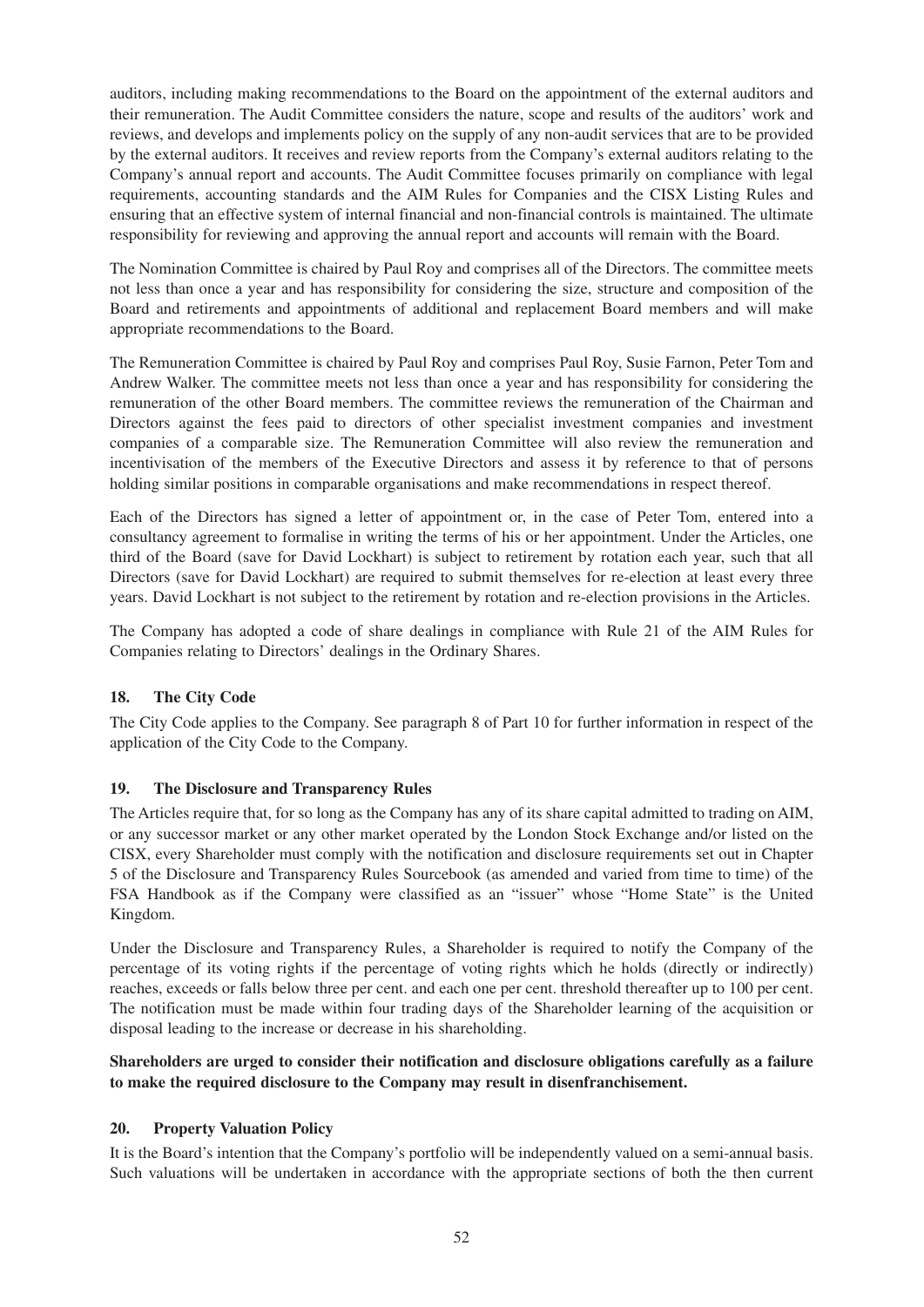Practice Statements, and United Kingdom Practice Statements contained within the RICS Appraisal and Valuation Standards in force from time to time (the "Red Book"). This is an internationally accepted basis of valuation. The valuation will be reviewed by the Board or a committee of the Board.

An abridged annual valuation will be set out in the Company's annual report and accounts.

Part 7 of this document contains the Valuation Report on the Four Retail Properties produced by the Valuer.

# **21. Accounting policies**

The audited accounts of the NewRiver Group are prepared under International Financial Reporting Standards ("IFRS"). Under IFRS, the NewRiver Group will prepare an income statement which, unlike a statement of total return, does not differentiate between revenue and capital and also includes net realised and unrealised investment gains such as revaluation gains or losses. Movements in the fair value of interest rate swaps will be recognised in the income statement to the extent that the IFRS hedge accounting requirements are not met. The Company's basic management and administration fees, finance costs (including interest on any bank facility) and all other expenses will be charged through the income statement.

# **22. EPRA NAV**

The EPRA NAV per Ordinary Share of the Company as at 31 March 2011, being the date to which 2011 Annual Accounts were prepared, was 273 pence.

The EPRA NAV per Ordinary Share is published semi-annually, based on the most recent valuation of the property portfolio and calculated under IFRS. The EPRA NAV per Ordinary Share is published through a regulatory information service provider to the London Stock Exchange as soon as practicable after the end of the relevant period. A summary of the valuation and the EPRA NAV per Ordinary Share also is also provided to the CISX as soon as practicable following calculation and at the same time it is provided to AIM.

# **23. Taxation**

Information regarding, *inter alia*, United Kingdom taxation for potential Shareholders is set out in Part 8 of this document.

# **24. Risk Factors**

The attention of potential investors is drawn to the "Risk Factors" set out in Part 2 of this document.

# **25. Further information**

Your attention is drawn to the additional information set out in the other parts of this document.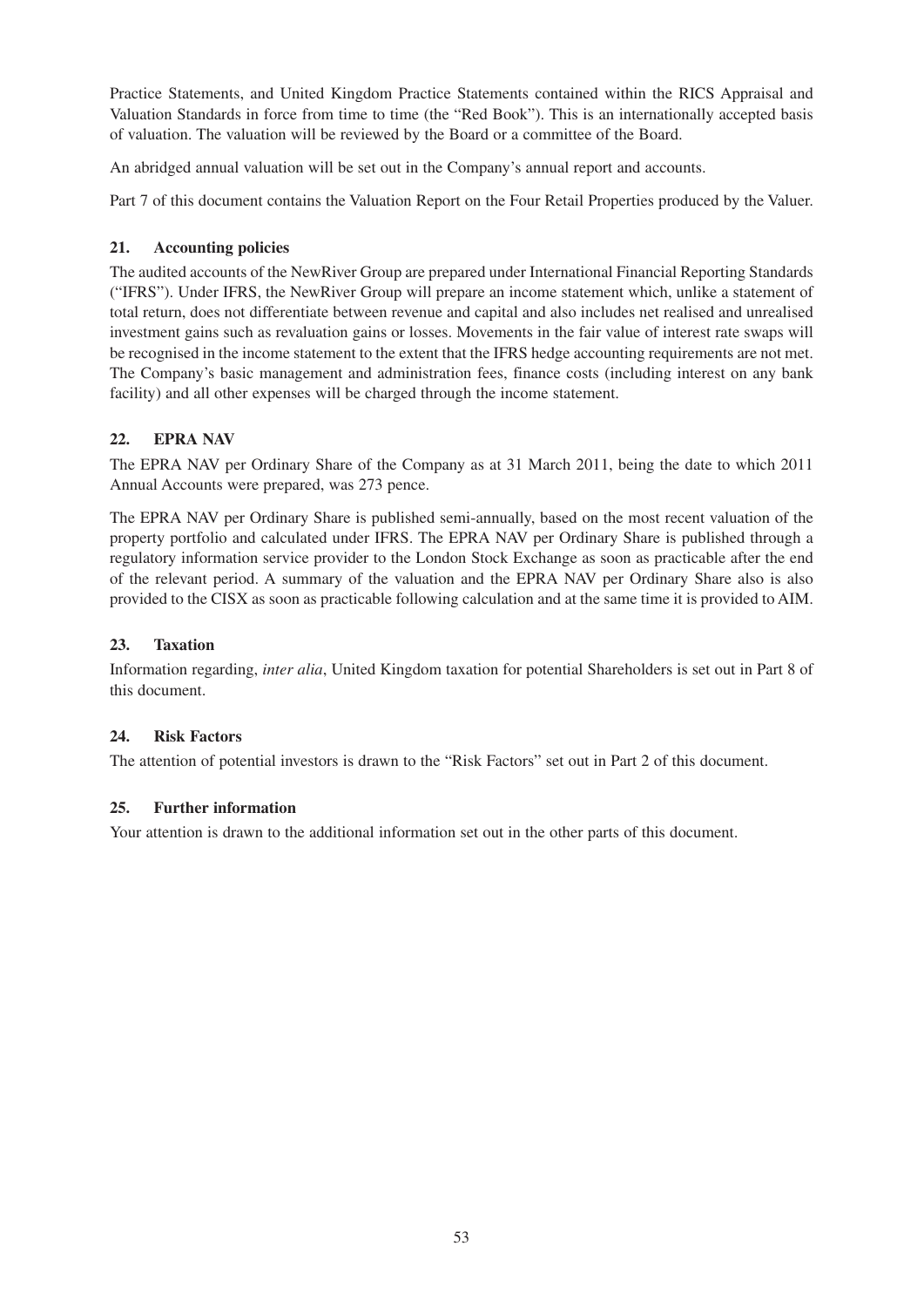# **HISTORICAL FINANCIAL INFORMATION ON THE COMPANY**

### **Audited financial information on the Company for the financial years from incorporation on 4 June 2009 to 31 March 2010 and the year ended 31 March 2011**

The 2010 Annual Accounts and the 2011 Annual Accounts, including the audited accounts (and their respective audit reports), are incorporated into this document by reference.

There reports are available free of charge from:

- (a) the registered office of the Company at Isabelle Chambers, Route Isabelle, St. Peter Port, Guernsey, Channel Islands GY1 3TX; and
- (b) the offices of Eversheds LLP at One Wood Street, London EC2V 7WS,

in each case during normal business hours on any day (Saturdays, Sundays and public holidays excluded) from the date of this document until the date of the Extraordinary General Meeting.

The 2010 Annual Accounts and the 2011 Annual Accounts can also be accessed through the Company's website at www.nrr.co.uk.

The auditor of the Company's statutory financial statements for the 2010 Financial Year and the 2011 Financial Year was Deloitte LLP.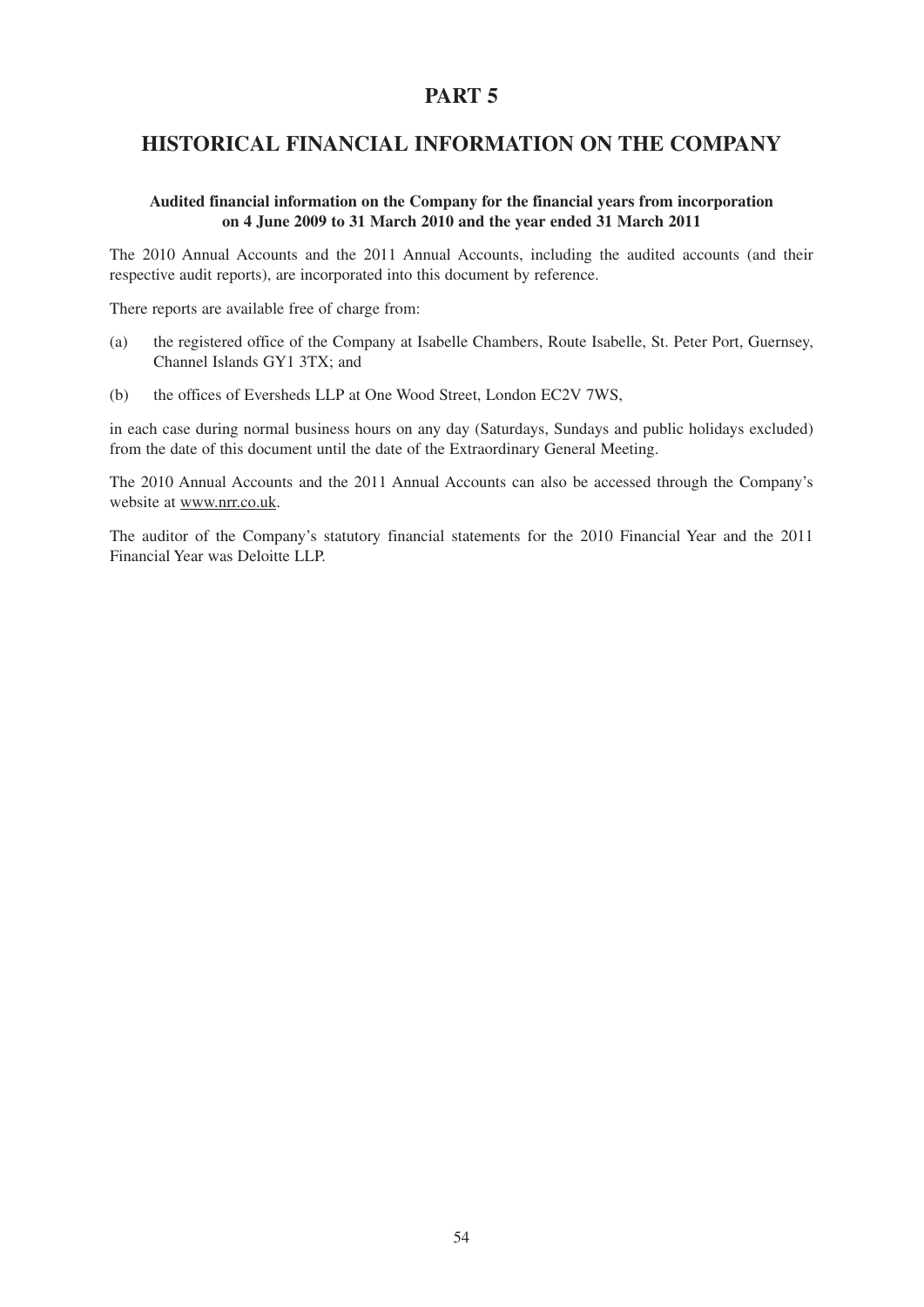# **UNAUDITED PRO FORMA NET ASSET STATEMENT FOR THE GROUP**

#### **Proforma net asset statement of the Group and accountants' report**

#### *Basis of preparation*

The unaudited pro forma financial information set out below has been prepared to illustrate the impact of the Placing and the acquisition of the Four Retail Properties under the Property Acquisition Agreements on the net assets of the NewRiver Group at 31 March 2011. The pro forma financial information has been prepared for illustrative purposes only and, because of its nature, addresses a hypothetical situation and therefore, does not represent the NewRiver Group's actual financial position.

The pro forma financial information is based on the net assets of the NewRiver Group at 31 March 2011 and has been prepared on the basis that the issue of new shares took place on that date. It does not take any account of any trading in the period after 31 March 2011.

|                                      | Adjustments  |                          |                       |             |
|--------------------------------------|--------------|--------------------------|-----------------------|-------------|
|                                      | Group Net    | Proceeds                 |                       | Pro Forma   |
|                                      | Assets at    | of the                   | Completion            | Net Assets  |
|                                      | 31 March     | Offer, net of            | of the                | at 31 March |
|                                      | $2011^{(1)}$ | expresses <sup>(2)</sup> | $Acquistion^{(3)(4)}$ | 2011        |
|                                      | £'000        | £'000                    | £'000                 | £'000       |
| <b>Non current assets</b>            |              |                          |                       |             |
| Investment properties                | 105,800      |                          | 71,797                | 177,597     |
| Investment in joint ventures         | 11,926       |                          |                       | 11,926      |
| Property, Plant and equipment        | 7            |                          |                       | 7           |
| <b>Total non current assets</b>      | 117,733      |                          | 71,797                | 189,530     |
| <b>Current assets</b>                |              |                          |                       |             |
| Trade and other debtors              | 1,413        |                          |                       | 1,413       |
| Cash and cash equivalents            | 10,651       | 40,400                   | (31, 472)             | 19,579      |
| <b>Total current assets</b>          | 12,064       | 40,400                   | (31, 472)             | 20,992      |
| <b>Total assets</b>                  | 129,797      | 40,400                   | 40,325                | 210,522     |
| <b>Current liabilities</b>           |              |                          |                       |             |
| Trade and other payables             | 4,980        |                          |                       | 4,980       |
| Derivative financial instruments     | 116          |                          |                       | 116         |
| <b>Total current liabilities</b>     | 5,096        |                          |                       | 5,096       |
| <b>Non current liabilities</b>       |              |                          |                       |             |
| Trade and other payables             | 1,201        |                          |                       | 1,201       |
| <b>Borrowings</b>                    | 60,252       |                          | 40,325                | 100,577     |
| Debt instrument                      | 24,474       |                          |                       | 24,474      |
| <b>Total non current liabilities</b> | 85,927       |                          | 40,325                | 126,252     |
| <b>Net assets</b>                    | 38,774       | 40,400                   |                       | 79,174      |

**Notes:**

(1) The financial information on the NewRiver Group at 31 March 2011 has been extracted without adjustments from the financial information on the NewRiver Group included in the statutory financial statements of the NewRiver Group for the year ended 31 March 2011.

(2) The net proceeds of the Placing are calculated on the basis that NewRiver issues 16,865,000 Placing Shares with no par value at a Placing Price of 252 pence per Placing Share and that transaction expenses are £2.100 million.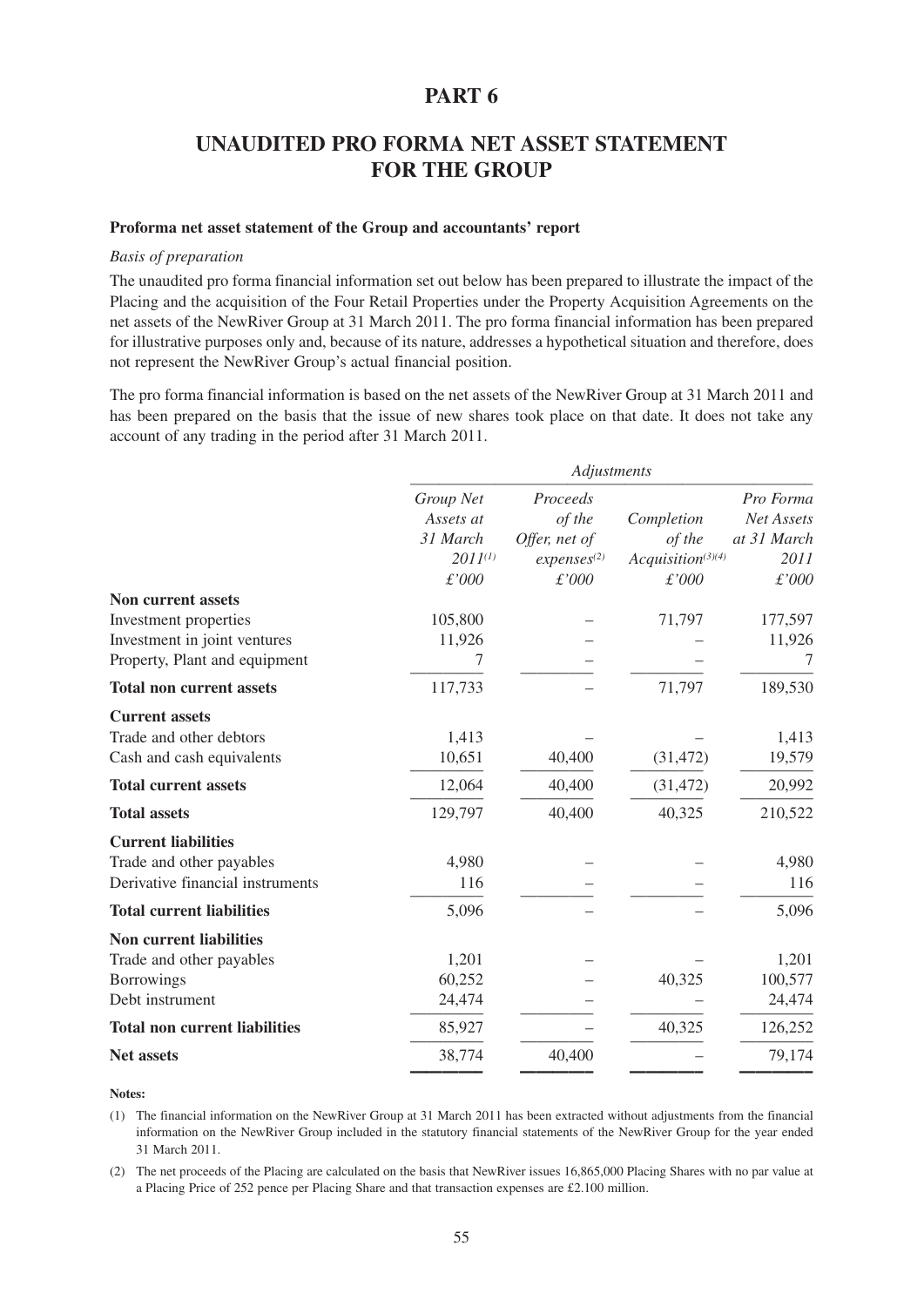- (3) On 10 June 2011 the NewRiver Group entered into the Property Acquisition Agreements to acquire four properties from Zurich Assurance Limited for a total cash consideration of £68.025 million. The properties to be acquired were valued at £68.025 million by the Valuer as described in paragraph 4 of Part 1 and Part 7 of this document.
- (4) NewRiver expects to incur costs of £1.051 million in connection with the Acquisition in addition to Stamp Duty Land Tax of £2.721 million. The Acquisition is to be partly funded by a new debt facility provided by the Bank of 60 per cent of the property consideration (£40.815 million) on a five year term and partly by cash. Borrowings are shown net of capitalised bank arrangement fees of £0.490 million. The Acquisition (and therefore the drawdown of the debt facility) are subject to completion of the Placing.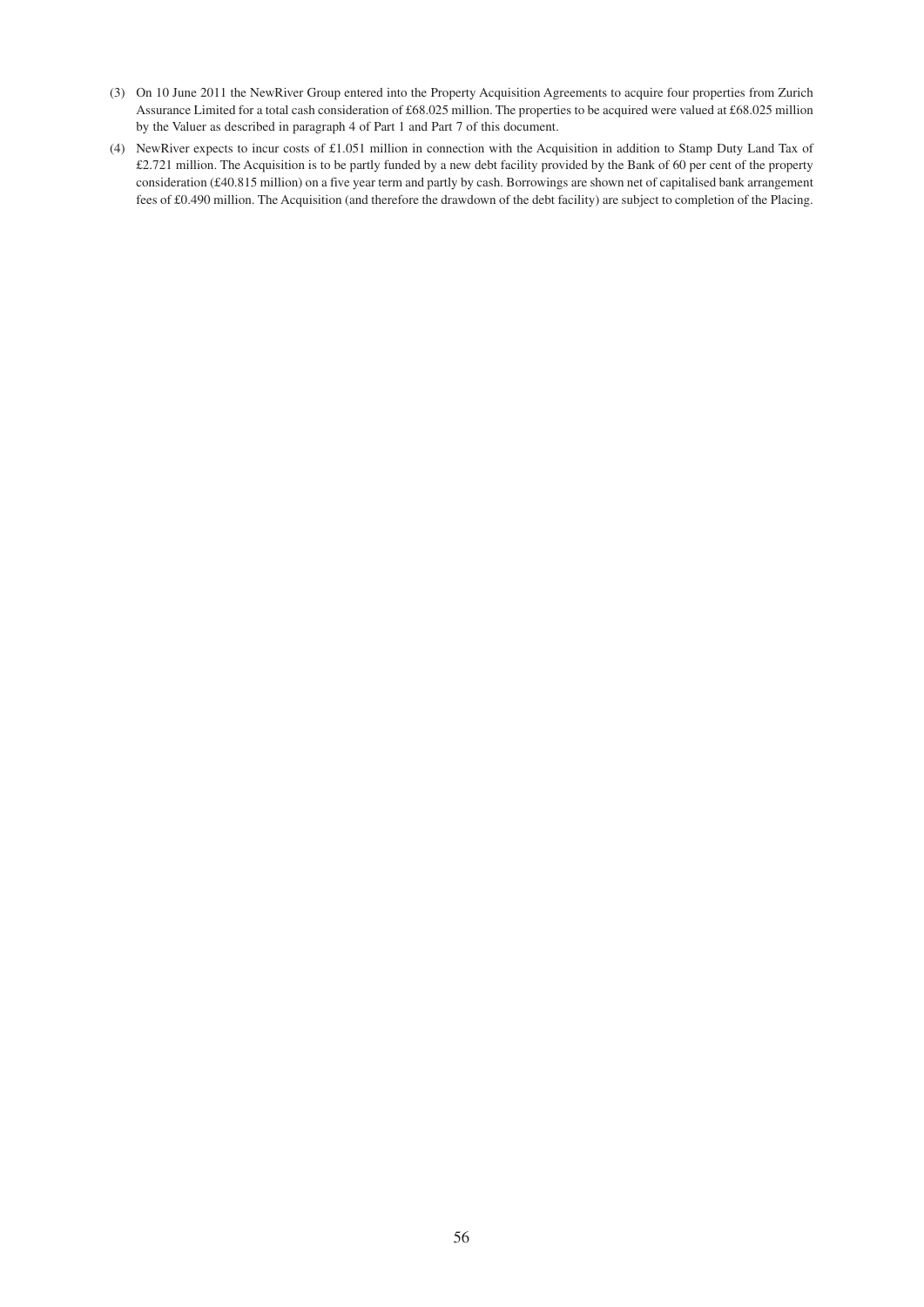# **VALUATION REPORT**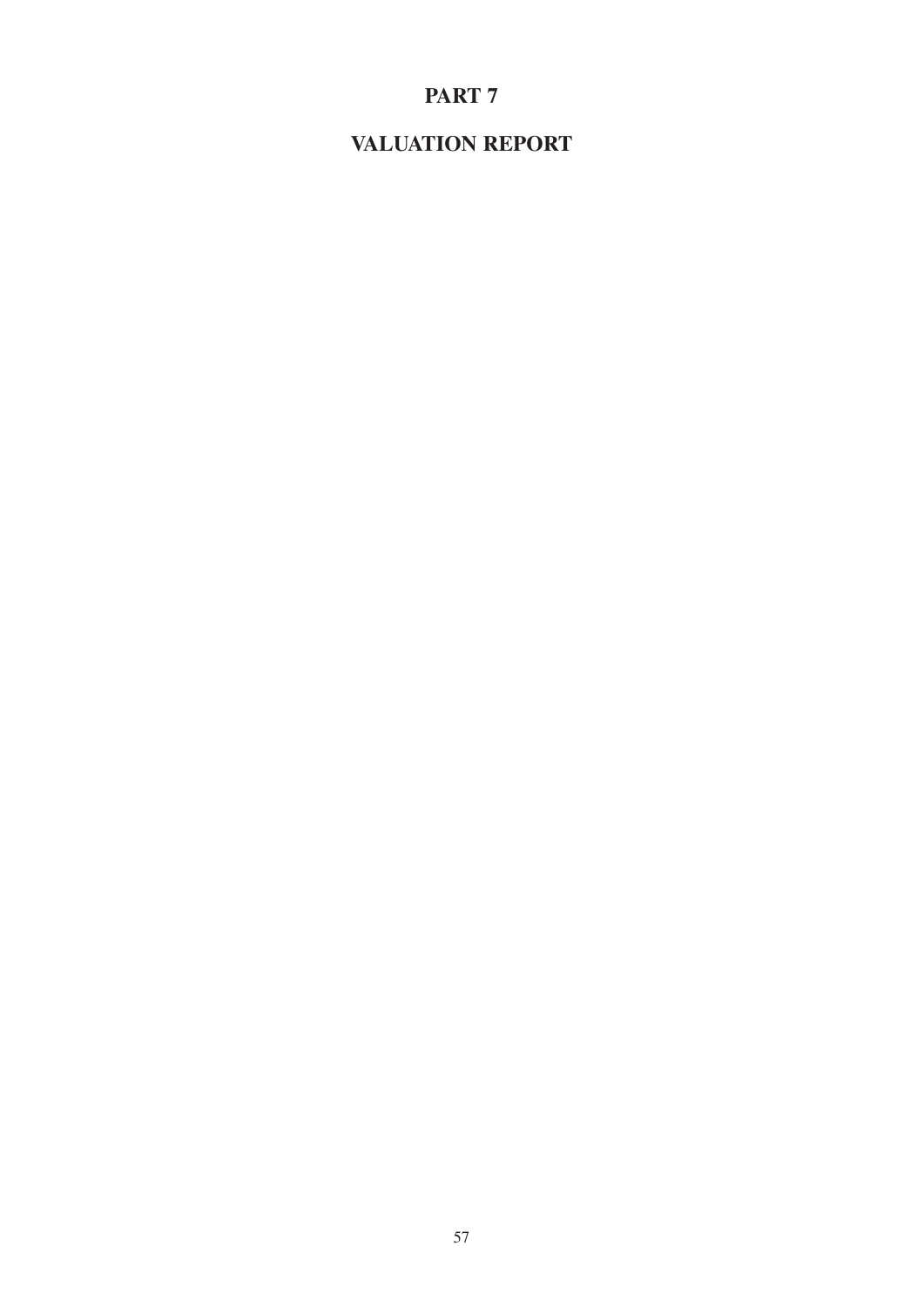#### **Head Office**

Strutt & Parker LLP 13 Hill Street London W1J 5LQ Telephone +44 (0)20 7629 7282 Facsimile +44 (0)20 7629 0387

enquiries@struttandparker.com www.struttandparker.com

NewRiver Retail Limited 28 Brook Street London W1K 5DH

**Direct dial:** +44 (0) 20 7318 5028 **Fax:** +44 (0) 20 7629 0387 **Email:** michael.rowlands@struttandparker.com

7th July 2011

Cenkos Securities plc 6.7.8 Tokenhouse Yard London EC2R 7AS

Dear Sirs

**Portfolio Acquisition of Four Shopping Centres (the 'properties') known as: Merlin's Walk, Carmarthen The Piazza, Paisley The Hildred's, Skegness The Horsefair, Wisbech** 

In accordance with our engagement letter with NewRiver Retail Limited we have pleasure in reporting to you as follows:-

**1.0 INSTRUCTIONS** 

- 1.1 This valuation report has been prepared for the purpose of providing the Directors of NewRiver Retail Limited with the Market Value as at  $7<sup>th</sup>$  July 2011 (as defined below) of the properties detailed above that they have agreed to purchase, for inclusion in the admission document to be issued to shareholders.
- 1.2 Our opinions of value are based on the Market Value, as defined in the Royal Institution of Chartered Surveyors' ('RICS') Valuation Standards ('Red Book') 7<sup>th</sup> Edition (as amended), together with any special assumptions that will be clearly stated in and/or attached to our report.
- 1.3 These valuations are subject to the reservations contained in this report and/or our Schedule of Assumptions and Principles provided to you previously, to which your attention is specifically drawn. For the purposes of inclusion in the admission document this schedule of assumptions and principles is not attached to this report however our valuation still remains subject to these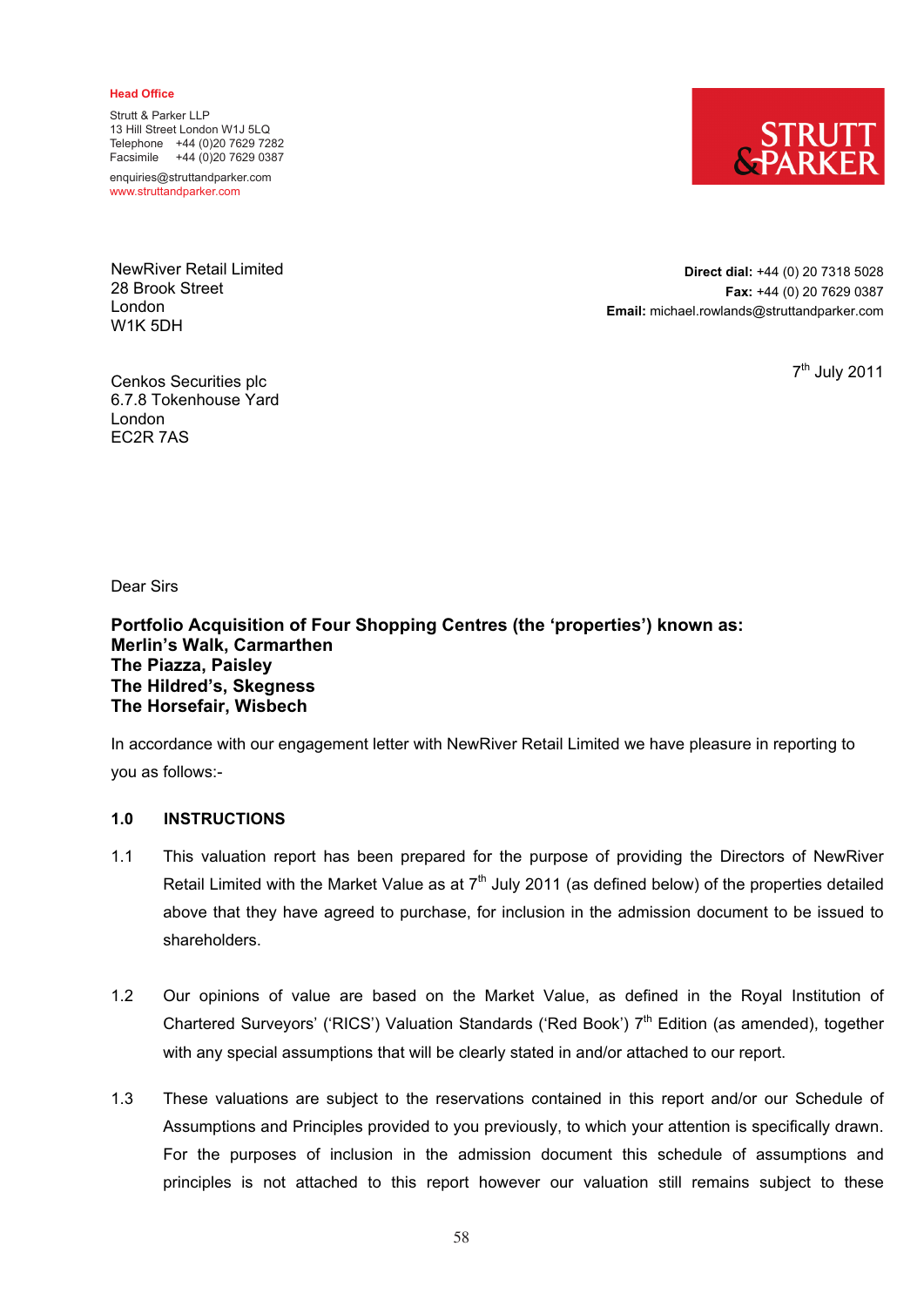Page 2 NewRiver Retail Limited 7 July 2011

> reservations. In the event that one or more of these assumptions is found to be incorrect, no reliance should be placed upon our valuations until they have been reviewed by us in light of that additional information.

1.4 The valuation of each of the properties was undertaken by Michael Rowlands MRICS and Nicholas Pinney MRICS who both have the requisite experience and knowledge for valuations of this nature.

# **2.0 EXECUTIVE SUMMARY**

2.1 Our opinion of the Market Value of the properties at the date of valuation and on the assumptions contained in or attached to this report, is as follows:

| <b>Property</b>                 | Value       | <b>Net Initial Yield</b> | <b>Equivalent Yield</b> | <b>Reversionary Yield</b> |  |
|---------------------------------|-------------|--------------------------|-------------------------|---------------------------|--|
| Merlin's Walk<br>Carmarthen     | £13,390,000 | 8.25%                    | 8.7%                    | 9%                        |  |
| The Piazza<br>Paislev           | £20,400,000 | 8.37%                    | 9.7%                    | 10.3%                     |  |
| The Hildred's<br>Skegness       | £18,900,000 | 7.5%                     | 7.5%                    | 7.6%                      |  |
| The Horsefair<br><b>Wisbech</b> | £15,340,000 | 8.15%                    | 8.4%                    | 8.6%                      |  |
| <b>Total</b>                    | £68,025,000 | 8%                       | 8.6%                    | 8.9%                      |  |

- 2.2 All yields, expressed in this report are net of standard purchaser's costs at 4% stamp duty, agent's fees at 1%, lawyer's fees at 0.5%, and VAT at 20% on both agent's and lawyer's fees.
- 2.3 The views set out in this report are based upon market conditions as at the valuation date. We would stress that, as with any opinion of value, market conditions can change over time, which will have an impact on the reported figures.
- 2.4 No information has been provided to us that would change our view on market value since the valuation date.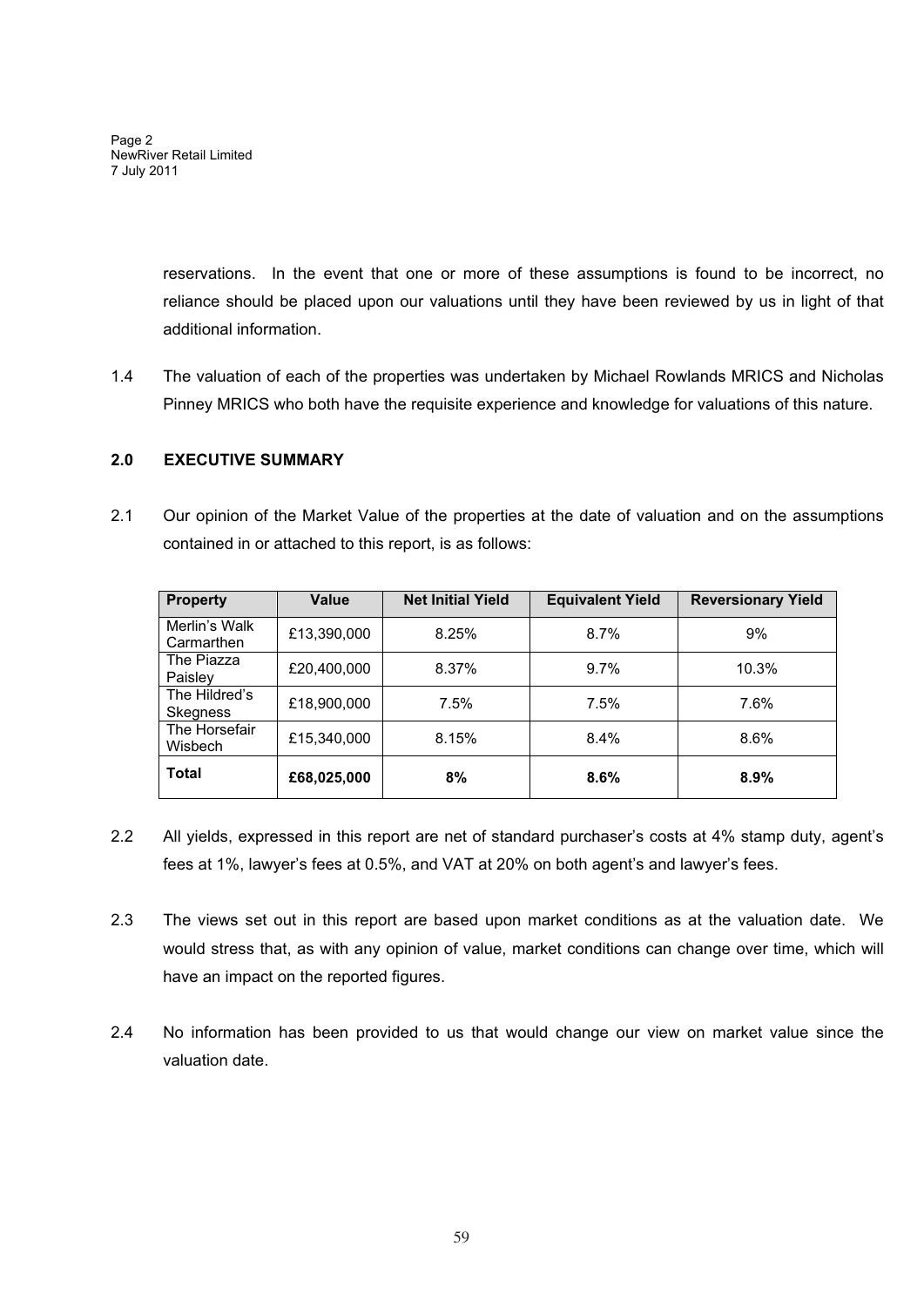Page 3 NewRiver Retail Limited 7 July 2011

### **3.0 DESCRIPTION**

### 3.1 **Merlin's Walk Shopping Centre, Carmarthen**

- 3.1.1 Carmarthen is located in Carmarthenshire, south west Wales. It is situated approximately 54 miles (87 km) north west of Cardiff and some 30 miles (48 km) north west of Swansea.
- 3.1.2 We understand that the shopping centre was opened in 1998 and comprises approximately 9,587.28 sq m (103,200 sq ft) of retail sales and ancillary accommodation in 24 retail units. The scheme is built as an open street scape with ground floor retail and first floor ancillary accommodation. It is located next to the bus station and adjacent to the main town centre car park.
- 3.1.3 It is the value centre of town being anchored by TK Maxx and Argos as well as having Wilkinson to the rear acting as a further anchor. The new Catherine's Walk Shopping Centre is considered the prime scheme in the town being anchored by Debenhams, Next, New Look and Top Shop.

# 3.2 **The Piazza, Paisley**

- 3.2.1 Paisley is the largest town in the County of Renfrewshire in the west central lowlands of Scotland. The town forms a contiguous urban area with Greater Glasgow, with Glasgow City Centre being approximately 6.9 miles (11.1 km) to the east.
- 3.2.2 We understand that the Piazza Shopping Centre was developed in 1968 with an extension in 1975. We further understand that the centre was subsequently refurbished in the 1990's and provides a covered single level shopping centre, extending to approximately 12,541.5 sq m (135,000 sq ft) of retail and some 10,869.3 sq m (117,000 sq ft) of office accommodation.
- 3.2.3 It is situated in the heart of Paisley on Central Way and is next to Gilmoor Street train station. The shopping centre also includes a 366 space multi-storey car park and there are also a number of bus stops adjacent to the centre. The centre dominates Paisley and is anchored by a Co-op supermarket, New Look, Peacocks and Poundland.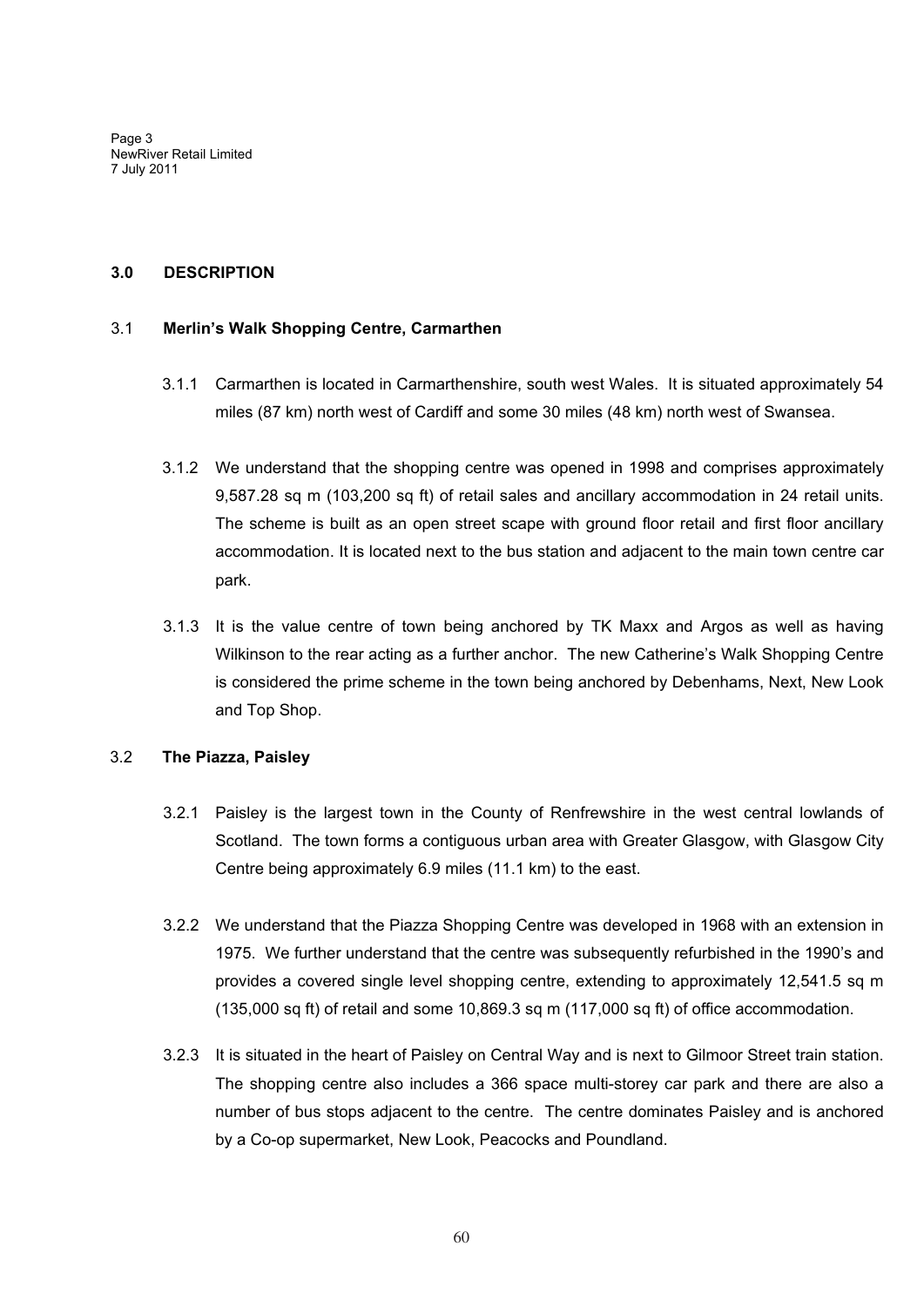Page 4 NewRiver Retail Limited 7 July 2011

# 3.3 **The Hildred's Shopping Centre, Skegness**

- 3.3.1 Skegness is a thriving seaside town in the East Lindsey district of Lincolnshire on the east coast of England. It is approximately 43 miles (69km) east of the city of Lincoln.
- 3.3.2 The Hildred's shopping centre in Skegness is a fully covered scheme which we understand was opened in 1988 and comprises approximately 30 retail units totalling approximately 5,121.76 sq m (55,132 sq ft). It is anchored by a Co-op food hall, Home Bargains, Wilkinson and W H Smith. There is also a surface level car park within the ownership comprising some 320 car spaces. This is the only shopping centre serving the town.

# 3.4 **The Horsefair Shopping Centre, Wisbech**

- 3.4.1 Wisbech is the third largest town in Cambridgeshire and is located approximately 15 miles (24km) southwest of Kings Lynn, 23 miles (37km) from Peterborough.
- 3.4.2 Horsefield Shopping Centre is the only shopping centre in town. We understand that it comprises 26 retail units, totalling approximately 8,566.49 sq m (92,212 sq ft) of retail sales and ancillary accommodation. We understand the centre was opened in 1988 and is built as a single-storey open scheme format with car parking for nearly 400 cars and the bus station/taxi rank is located close by. The centre dominates the town and is anchored by the Co-op supermarket, Argos with other key tenants including Boots, Poundland, Superdrug and New Look.

# **4.0 ASSUMPTIONS AND SOURCES OF INFORMATION**

In undertaking our valuations we have made a number of assumptions and have relied on certain sources of information provided by NewRiver Retail Limited and third party companies. In the event that any of these assumptions prove to be incorrect, there may be a significant impact on the values we have reported to you.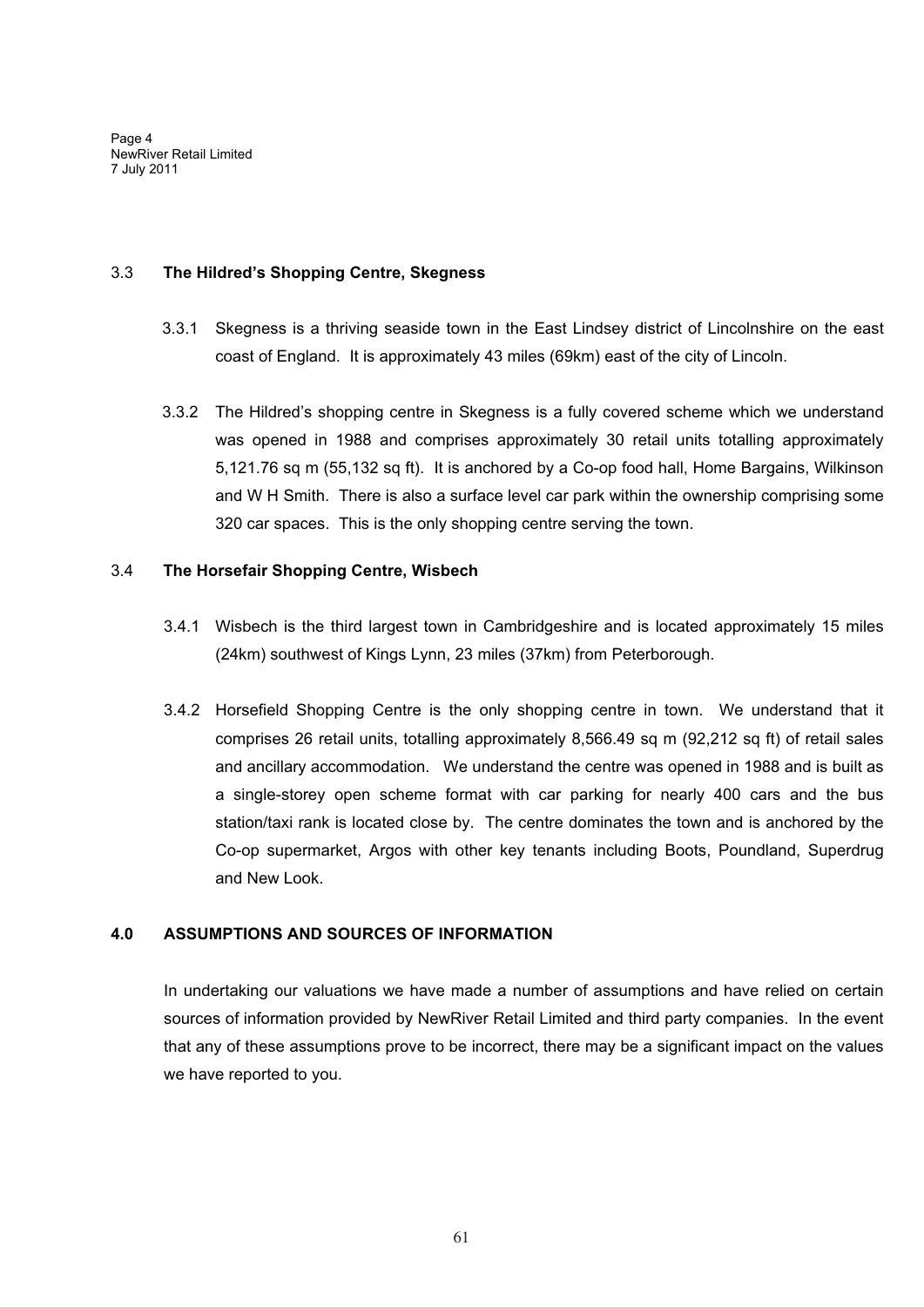Page 5 NewRiver Retail Limited 7 July 2011

# 4.1 **Title**

We understand that NewRiver Retail Limited are acquiring Freehold interests in Merlin's Walk Carmarthen, The Hildred's, Skegness and The Horsefair, Wisbech. The interest being acquired in The Piazza, Paisley is Feuhold (the Scottish equivalent of Freehold). We have not had access to the title deeds or leases and our valuations have been based on information which NewRiver Retail Limited has supplied to us such as to tenure, tenancies and statutory notices. We understand that NewRiver Retail Limited received all of this information from the vendors.

NewRiver Retail Limited's solicitors, Eversheds LLP, have advised them throughout the due diligence process on the acquisition of the properties. We have been advised by Eversheds that Cenkos Securities and their advisors have been supplied with the Report on Title in relation to each of the four properties, each dated  $10<sup>th</sup>$  June 2011. Eversheds have issued Cenkos Securities with a letter of reliance and have confirmed that, subject to the matters disclosed in the Report on Title and to the qualifications, limitations and disclaimer contained therein, the seller to each of the subject properties has a good and marketable title to each of the subject properties. NewRiver Retail Limited has relied on their title reports and lease reports which have been provided under separate cover.

Each of our valuations of the properties is on the basis that:

- 1. The property possesses a good and marketable title, free from any unusually onerous restrictions, covenants, mortgages and charges or any other encumbrances that may affect market value;
- 2. The leases are on terms appropriate in the market in which they fall and contain no unusual or onerous provisions or covenants that would affect market value;
- 3. In respect of leases subject to impending or outstanding rent review or lease renewal, we assume all the requisite notices have been validly served within appropriate time limits; and
- 4. Vacant possession can be given of all accommodation which is un-let.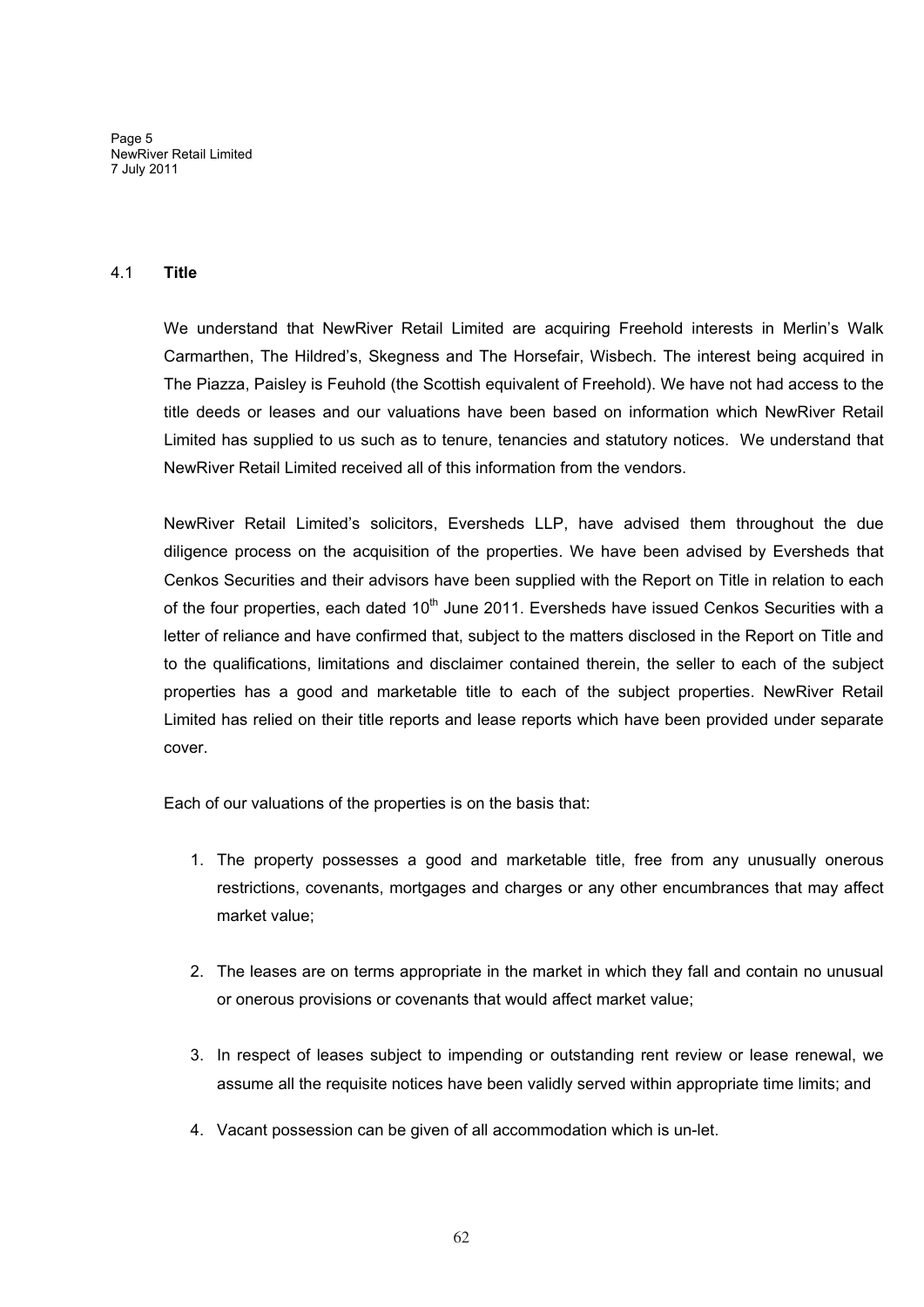Page 6 NewRiver Retail Limited 7 July 2011

#### 4.2 **Tenancy Income**

4.2.1 Our valuation for each property has been based on the following current net operating income for each shopping centre as follows:-

| <b>Carmarthen</b> | £1,160,180 per annum |
|-------------------|----------------------|
| <b>Skegness</b>   | £1,492,022 per annum |
| Wisbech           | £1,313,609 per annum |
| <b>Paisley</b>    | £1,792,334 per annum |

We were initially provided with details of the tenancy income by the vendor's agents. We have relied on the lease reports and amended tenancy schedules provided by NewRiver Retail Limited's solicitors Eversheds throughout the due diligence process under separate cover. We have reconciled the gross tenancy income deducting, all non-recoverable service charge costs, non-recoverable business rates and insurance that is applicable to each of the shopping centres to arrive at the net operating income for each property as at the valuation date. The information relating to non-recoverable service charge, rates and insurance was provided to us by Messrs Workman and Partners who currently manage the portfolio and will continue to manage the properties post acquisition for NewRiver Retail Limited. We have therefore relied on their information in this regard.

- 4.2.2 The vendor has guaranteed income on certain units in all of the properties in relation to outstanding rent reviews, rent free periods and units under offer. This forms part of our assumptions in arriving at the net operating income.
- 4.2.3 In respect of the tenants' covenants, we have not received any formal report on the financial status of each of the tenants and have made the assumption that there are no material arrears of rent or service charges or breaches of covenant or current or anticipated tenant disputes where occupiers are unable to meet their commitment under their lease. We understand that NewRiver Retail Limited have relied upon the information provided by the managing agents, Messrs Workman and Partners, in this regard.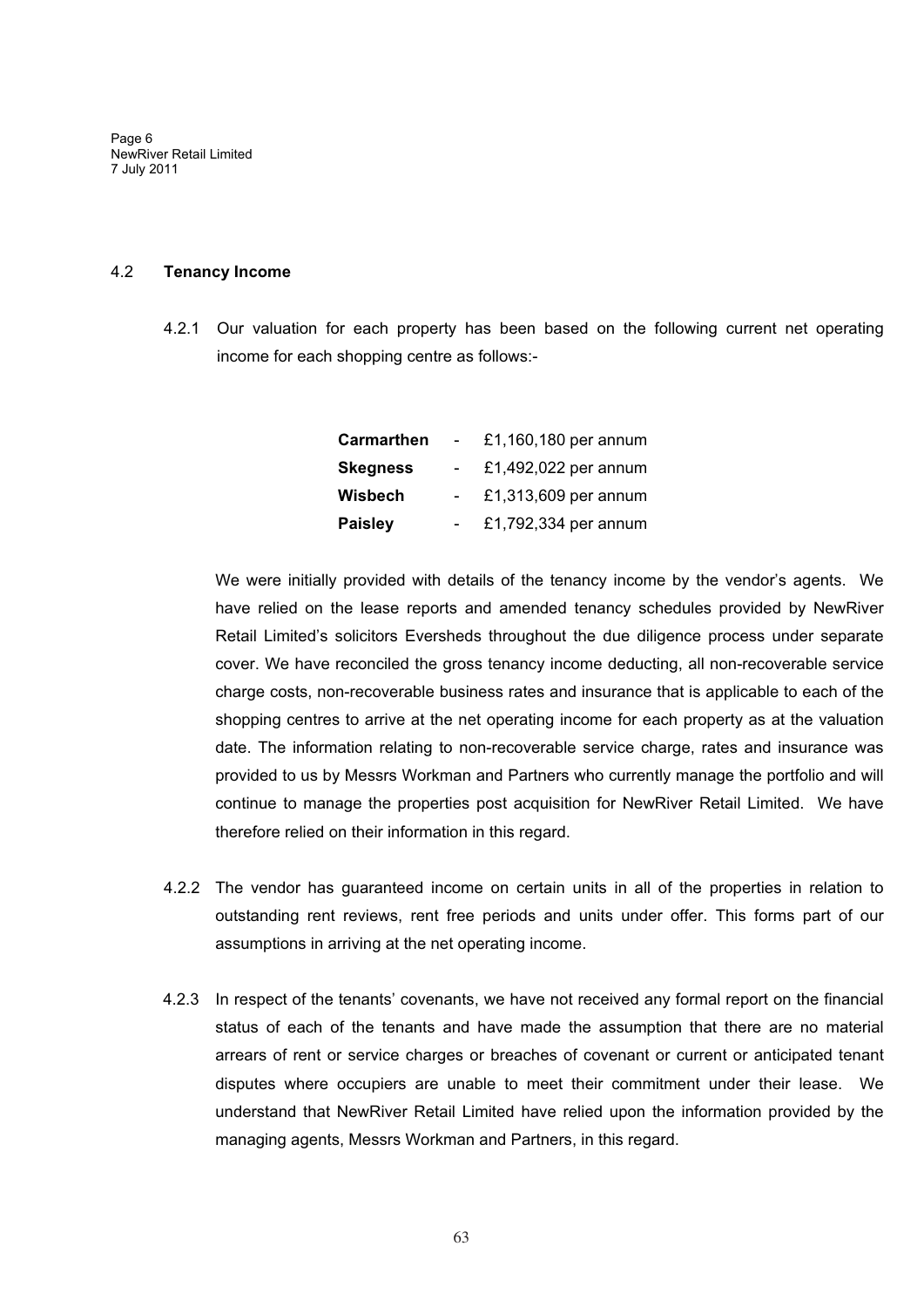Page 7 NewRiver Retail Limited 7 July 2011

### 4.3 **Planning**

Your solicitors, Eversheds, have reported to you in detail on all aspects relating to planning for the subject properties under separate cover. We have not had sight of these.

In arriving at our valuation for each property we have assumed that all of the properties benefit from valid planning permission free from any onerous conditions for the uses to which they are currently put and are being occupied and used without any breach of planning or planning regulations and all conditions attached to any permissions have been complied with.

We have also assumed in our valuation that the properties are not affected by any proposals for road widening or compulsory purchase orders and that each of the shopping centres has adequate access rights for servicing the occupiers. We have also assumed that all of the properties currently comply with all statutory and local authority requirements including building, fire and health and safety regulations where appropriate.

# 4.4 **Structure**

NewRiver Retail Limited have instructed Messrs Hunter Evans to undertake structural surveys under separate cover. We have not had sight of these structural surveys and have therefore assumed for the purposes of these valuations that each of the properties is in a good repair and condition and there are no structural defects, outstanding repairs and other matters which would materially affect our valuation.

However, we have been made aware in relation to the Piazza Centre in Paisley, that repair works were identified by Messrs Hunter Evans to the car park and a deduction of some £375,000 has been made from the original purchase price to cover these works. We have assumed that this sum will sufficiently cover this cost and that there are no further repair costs that would affect the value of this and the other properties.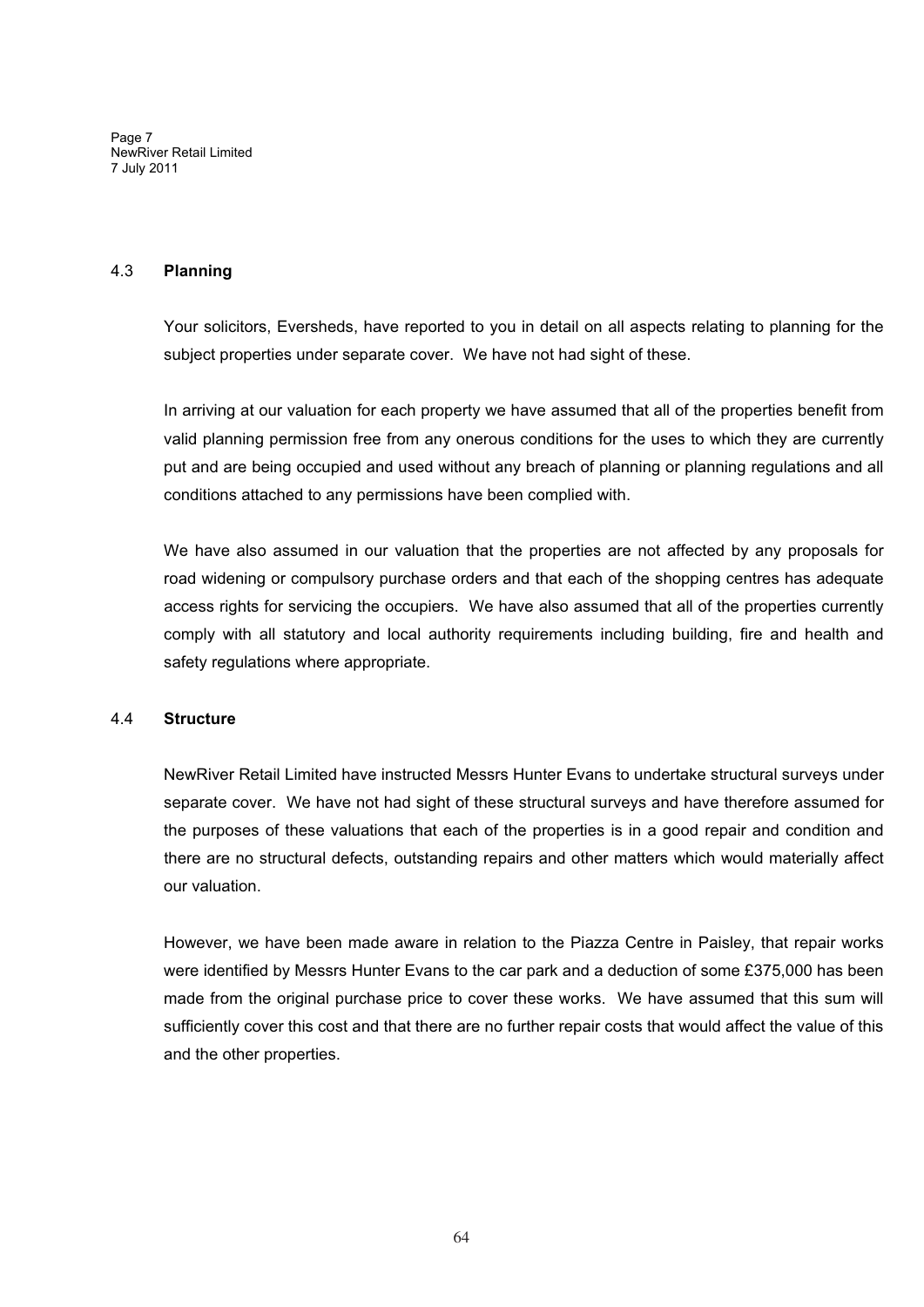Page 8 NewRiver Retail Limited 7 July 2011

#### 4.5 **Environmental Investigation**

Messrs Delta Simons were instructed by NewRiver Retail Limited to assess the environmental liability for each of the properties. We have not had sight of their detailed report, however we understand that each property was given a low environmental liability rating. We have therefore assumed this is the case in arriving at our valuation and have made no deductions for any remediation for contamination.

# 4.6 **Plant and Machinery**

We understand that NewRiver Retail Limited have instructed Messrs Hunter Evans to report on all matters relating to plant and machinery under separate cover. We have not been provided with any of these reports and have therefore assumed that the plant and machinery is in good repair and there are no non-recoverable items of repair that could affect the market value.

# 4.7 **Inspections and Areas**

We have inspected the properties on the following dates:

- The Piazza, Paisley: 19<sup>th</sup> May 2011
- The Hildred's, Skegness: 24<sup>th</sup> May 2011
- The Horsefair, Wisbech: 24<sup>th</sup> May 2011

We were instructed not to inspect Merlin Walk, Carmarthen due to time pressures during the negotiations. We have relied upon photography and site notes provided by NewRiver Retail Limited. The scheme is known to us from previous visits to the town.

We have not undertaken a measured survey in accordance with the Code of Measuring Practice  $6<sup>th</sup>$ Edition prepared by the Royal Institution of Chartered Surveyors. We have relied upon all the net internal areas provided by the vendor in arriving at our valuation for each of the properties and have assumed that they have been measured in accordance with the current edition of the Code of Measuring Practice.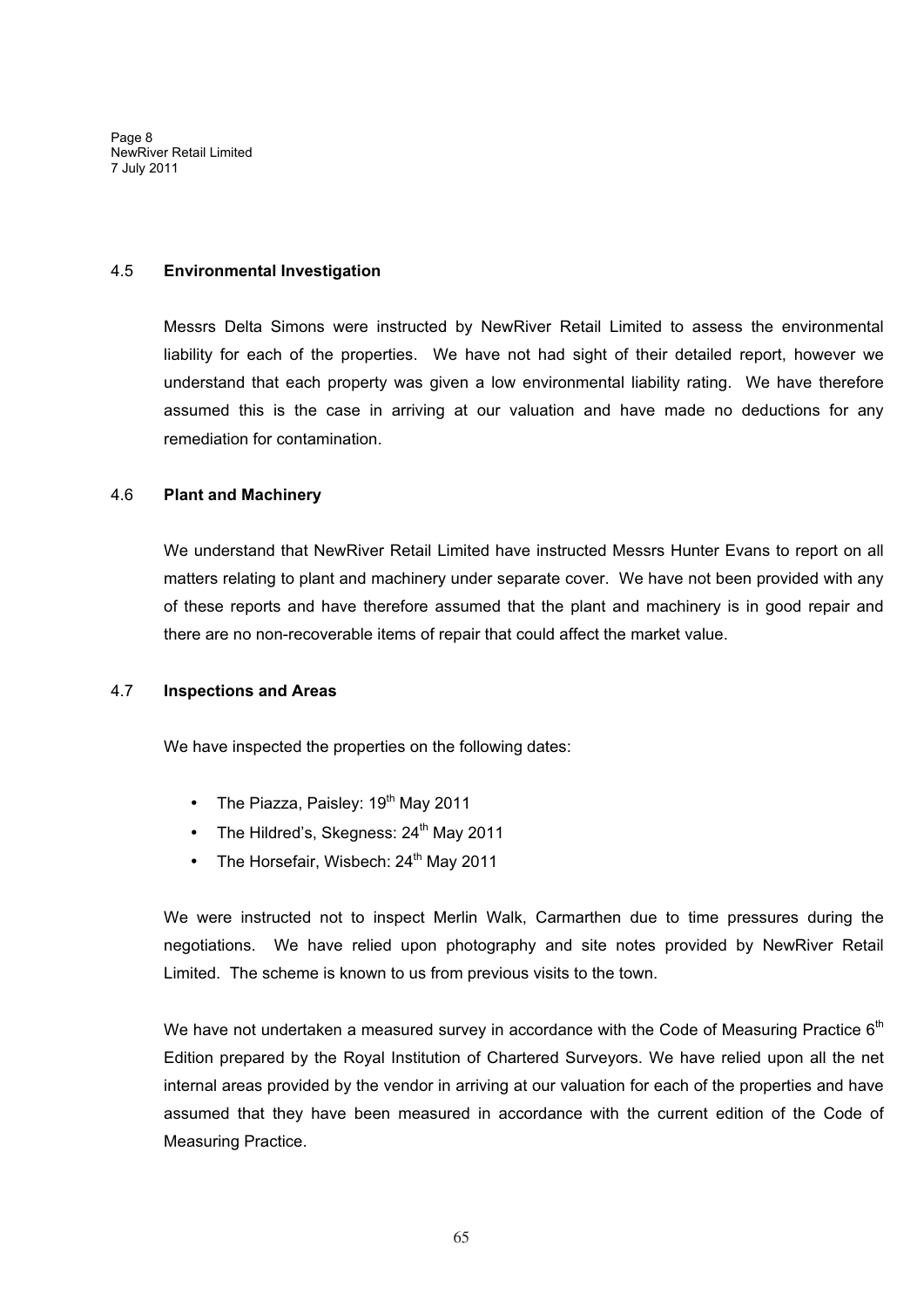Page 9 NewRiver Retail Limited 7 July 2011

### **5.0 CONCLUSION**

In our opinion, the purchase prices negotiated for each of the properties compares favourably to current market evidence.

The portfolio price totals £68,025,000 which reflects a net initial yield of 8.0%, a reversionary yield of 8.9% and an equivalent yield of 8.6%. Acquiring an 'off market' shopping centre portfolio is rare in the current market place and we believe the portfolio purchase price compares favourably with similar portfolio transactions that have occurred in the last twelve months. In our opinion there are also good prospects of increasing the running yields through future active management.

# **6.0 CONFIDENTIALITY**

This valuation report may only be used for inclusion in the admission document to be issued by NewRiver Retail Limited in relation to their fund raising. Before this valuation report or any part of its contents are reproduced or referred to in any other document, circular or statement or disclosed orally to a third party, our written approval as to the form and context of such publication or disclosure must first be obtained.

For the avoidance of doubt, approval is required whether or not this firm is referred to by name and whether or not our valuation report is combined with others.

This report has been prepared solely for the use of NewRiver Retail Limited and no liability can be accepted to a third party for the whole or any part of its contents.

Yours faithfully

**Michael Rowlands MRICS** Head of Retail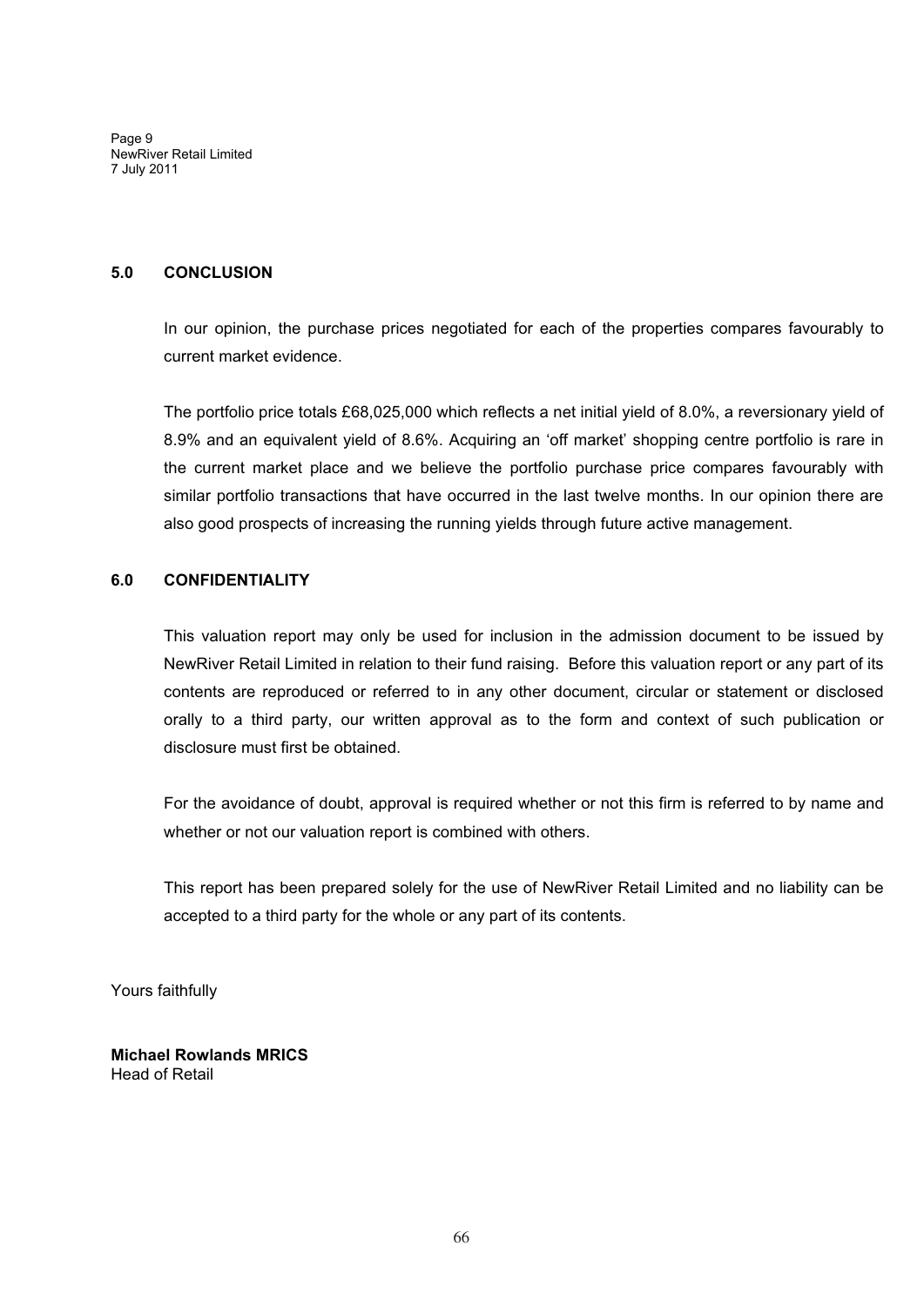# **TAXATION**

This Part 8 is intended as a general guide only and constitutes a high-level summary of the Company's understanding of current UK law and HMRC's published guidance on the UK-REIT regime, each of which are subject to change, possibly with retrospective effect. It is not advice and should not be relied upon as such.

# **1. UNITED KINGDOM TAXATION – THE NEWRIVER GROUP**

### **The Company and its UK tax resident subsidiaries**

# 1.1 *Entry charge*

Each UK resident member of the NewRiver Group that carried on a property rental business in the UK or overseas and any non UK resident member of the NewRiver Group that carried on a property rental business in the UK was liable to pay an entry charge broadly equal to two per cent. of the aggregate market value of the properties involved in that business in order for the NewRiver Group to become a UK-REIT.

The NewRiver Group elected to pay the entry charge in instalments over a four year period.

There is no equivalent entry charge if a member of the NewRiver Group buys a property now the NewRiver Group is part of the UK-REIT regime. However, if the NewRiver Group were to acquire a company that is not a UK-REIT, currently, a similar entry charge will apply in respect of the property owned by the acquired company.

# 1.2 *Tax savings*

As a UK-REIT, the NewRiver Group does not pay UK direct tax on profits and gains from the Property Rental Business. In this Part, "Property Rental Business" means a business within the meaning of section 205 of the CTA 2009 or an overseas property business within the meaning of section 206 CTA, but, in each case, excluding certain specified types of business. While within the UK-REIT regime, the Property Rental Business will be treated as a separate business for corporation tax purposes from the Residual Business (the profits and gains arising from non-Property Rental Business) and a loss incurred by the Property Rental Business cannot be set off against profits of the Residual Business (and *vice versa*).

UK corporation tax is payable in respect of the Residual Business of UK resident members of the NewRiver Group and taxable items may include interest receivable, fee income, certain trading income, surpluses on disposals of properties sold within three years of development and capital gains on disposals of shares in subsidiaries. However, interest payable to third parties, administrative costs and tax losses brought forward may be deductible such that the profits of the Residual Business may be reduced.

# 1.3 *The "10 per cent. rule"*

The Company may become subject to an additional tax charge if it pays a dividend to, or in respect of, a person beneficially entitled, directly or indirectly, to 10 per cent. or more of the Company's dividends or share capital or that controls, directly or indirectly, 10 per cent. or more of the voting rights in the Company. Shareholders should note that this restriction only applies to shareholders that are companies (as defined by section 1121 CTA 2010) and to certain entities which are deemed to be bodies corporate for the purposes of overseas jurisdictions with which the UK has a double taxation agreement or for the purposes of such double tax agreements.

This tax charge should not be incurred if the Company has taken reasonable steps to avoid paying dividends to such a shareholder. HMRC guidance describes certain actions that the principal company may take to show it has taken such "reasonable steps". One of these actions is to include restrictive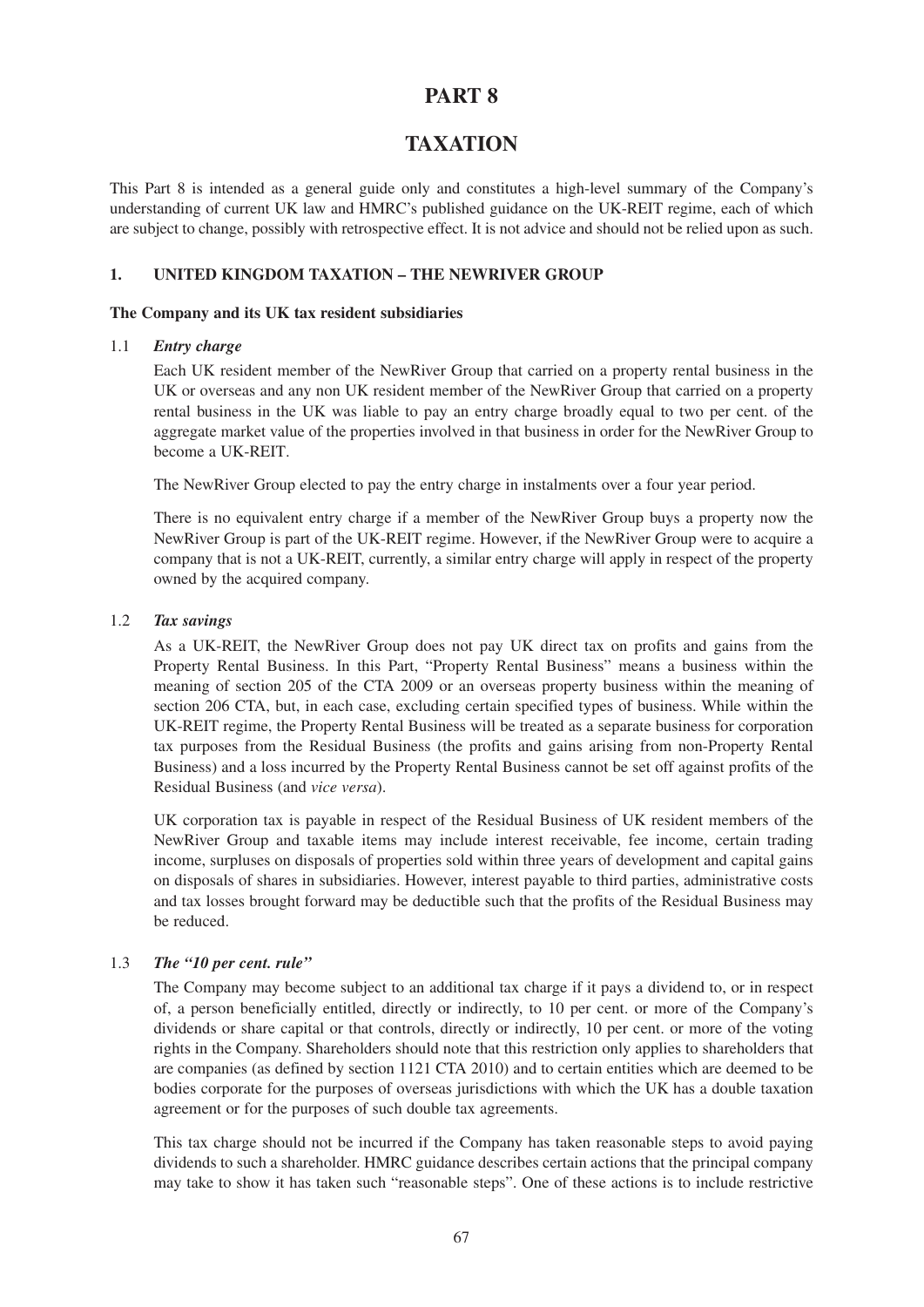provisions in the Company's articles of incorporation to address this requirement. The Company's articles of incorporation include these provisions.

# 1.4 *Dividends*

The Company is required to distribute to shareholders (by way of dividend), on or before the filing date of its corporation tax return for the accounting period in question, at least 90 per cent. of the income profits (broadly, calculated using normal tax rules) of the UK resident members of the NewRiver Group in respect of their Property Rental Business and of the non-UK resident members of the Group insofar as they derive from their UK Property Rental Business arising in each accounting period (the "90% distribution test").

A dividend received by a shareholder of the Company in respect of profits and gains of the Property Rental Business of the UK resident members of the NewRiver Group or in respect of the profits or gains of a non-UK resident member of the NewRiver Group insofar as they derive from their UK Property Rental Business is referred to in this document as a "Property Income Distribution" or "PID". Any other dividend received by a shareholder of a UK-REIT will be referred to herein as a "Non-PID Dividend".

When the Company pays a dividend, that dividend will be a PID to the extent necessary to satisfy the 90 per cent. distribution test. If the dividend exceeds the amount required to satisfy that test, the UK-REIT may determine that all or part of the balance is a NonPID Dividend paid out of the profits of the activities not in the Property Rental Business. Any remaining balance of the dividend (or other distribution) will be deemed generally to be a PID, first in respect of the income profits for the current year or previous years out of which a PID can be paid, and after these have been distributed in full, in respect of certain capital gains which are exempt from tax by virtue of the UK-REIT regime. Any remaining balance will be attributed to other distributions. Dividends paid by the Company after exiting from the UK-REIT regime may nevertheless be PIDs for a transitional period.

### 1.5 *Profit : financing-cost ratio*

A tax charge will arise in the Company if, in respect of any accounting period, the ratio of the income profits (before capital allowances and financing costs) of the UK resident members of the NewRiver Group plus the UK income profits of any non UK resident members of the NewRiver Group, in each case, in respect of its Property Rental Business, to the financing costs incurred in respect of the Property Rental Business of the NewRiver Group, excluding certain intra group financing costs, is less than 1.25. This ratio is calculated by reference to the Financial Statements required to be prepared in accordance with the UK-REIT rules, apportioning costs relating partly to the Property Rental Business and partly to the Residual Business, respectively. The amount (if any) by which the financing costs exceeds the amount of those costs which would cause that ratio to equal 1.25 is chargeable to corporation tax.

# 1.6 *Property development and property trading by a UK-REIT*

A property development undertaken by a member of the NewRiver Group can be within the Property Rental Business provided certain conditions are met. However, if the costs of the development exceed 30 per cent. of the fair value of the asset at the later of: (a) the date on which the relevant company becomes a member of a UK-REIT, and (b) the date of the acquisition of the development property, and the UK-REIT sells the development property within three years of completion of the development, the property will be treated as never having been part of the Property Rental Business for the purposes of calculating any gain arising on disposal of the property. In these circumstances any gain will be chargeable to corporation tax.

If a member of the NewRiver Group disposes of a property (whether or not a development property) in the course of a trade, the property will be treated as never having been within the Property Rental Business for the purposes of calculating any profit arising on disposal of the property. Any profit will be chargeable to corporation tax. In both the above cases, the member of the NewRiver Group would be able to reclaim that part of the entry charge paid in respect of that property.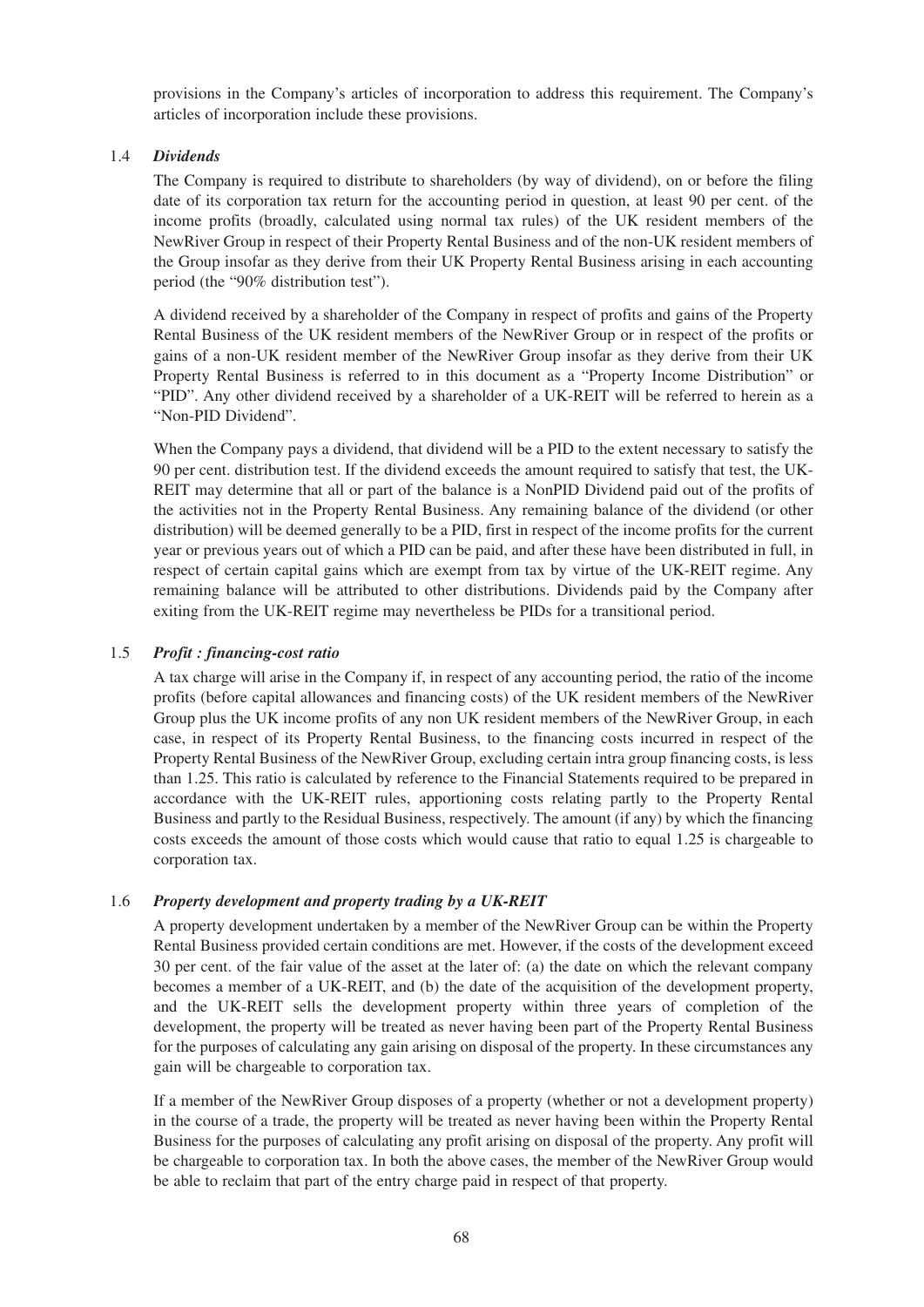# 1.7 *Certain tax avoidance arrangements*

If HMRC believes that a member of the NewRiver Group has been involved in certain tax avoidance arrangements, it may cancel the tax advantage obtained and, in addition, impose a tax charge equal to the amount of the tax advantage. These rules apply to both the Residual Business and the Property Rental Business.

### 1.8 *Movement of assets in and out of Property Rental Business*

In general, where an asset owned by a UK resident member of the NewRiver Group and used for the Property Rental Business begins to be used for the Residual Business, there will be a tax free step up in the base cost of the property. Where an asset owned by a UK resident member of the NewRiver Group and used for the Residual Business begins to be used for the Property Rental Business, this will generally constitute a taxable market value disposal of the asset, except for capital allowances purposes. Special rules apply to disposals by way of a trade and to development property.

### 1.9 *Funds awaiting reinvestment*

Where an asset used exclusively in the Property Rental Business is sold, the legislation provides for the sale proceeds to be treated as assets of the Property Rental Business for the purposes of the 75 per cent. assets test for two years following the disposal, provided that they are held as cash or cash equivalents. However, any interest earned on that cash is treated as part of the Residual Business and is therefore taxable.

### 1.10 *Joint ventures*

The UK-REIT rules also make certain provisions for corporate joint ventures. If one or more members of the NewRiver Group are beneficially entitled, in aggregate, to at least 40 per cent. of the profits available for distribution to equity holders in a joint venture company and at least 40 per cent. of the assets of the joint venture company available to equity holders in the event of a winding up, that joint venture company (or its subsidiaries) is carrying on a qualifying Property Rental Business which satisfies the 75 per cent. profits test and the 75 per cent. assets test (see paragraph 1.11 below) (the "JV company") and certain other conditions are satisfied, the principal company may, by giving notice to HMRC, elect for the assets and income of the JV company to be included in the Property Rental Business for tax purposes. In such circumstances, the income of the JV company will count towards the 90 per cent. distribution test and the 75 per cent. profits test, and its assets will count towards the 75 per cent. assets test.

# 1.11 *Balance of business tests*

Under the UK-REIT rules the income profits arising from the Property Rental Business must represent at least 75 per cent. of NewRiver Group's total profits for the accounting period (the "75 per cent. profits test"). Profits for this purpose means profits calculated in accordance with International Accounting Standards ("IAS") before deduction of tax but excluding realised and unrealised gains and losses on the disposal of property, changes in the fair values of hedging derivative contracts (within the meaning of section 599(4) CTA 2010) and items which are outside the ordinary course of the relevant company's business (irrespective of their treatment in that company's accounts) having regard to that company's past transactions.

In addition, at the beginning of the accounting period the value of the assets in the Property Rental Business must represent at least 75 per cent. of the total value of assets held by the NewRiver Group (the "75 per cent. assets test"). Assets must be valued in accordance with IAS and at fair value where IAS offers a choice of valuation between cost basis and fair value and in applying this test no account is to be taken of liabilities secured against or otherwise relating to assets (whether generally or specifically).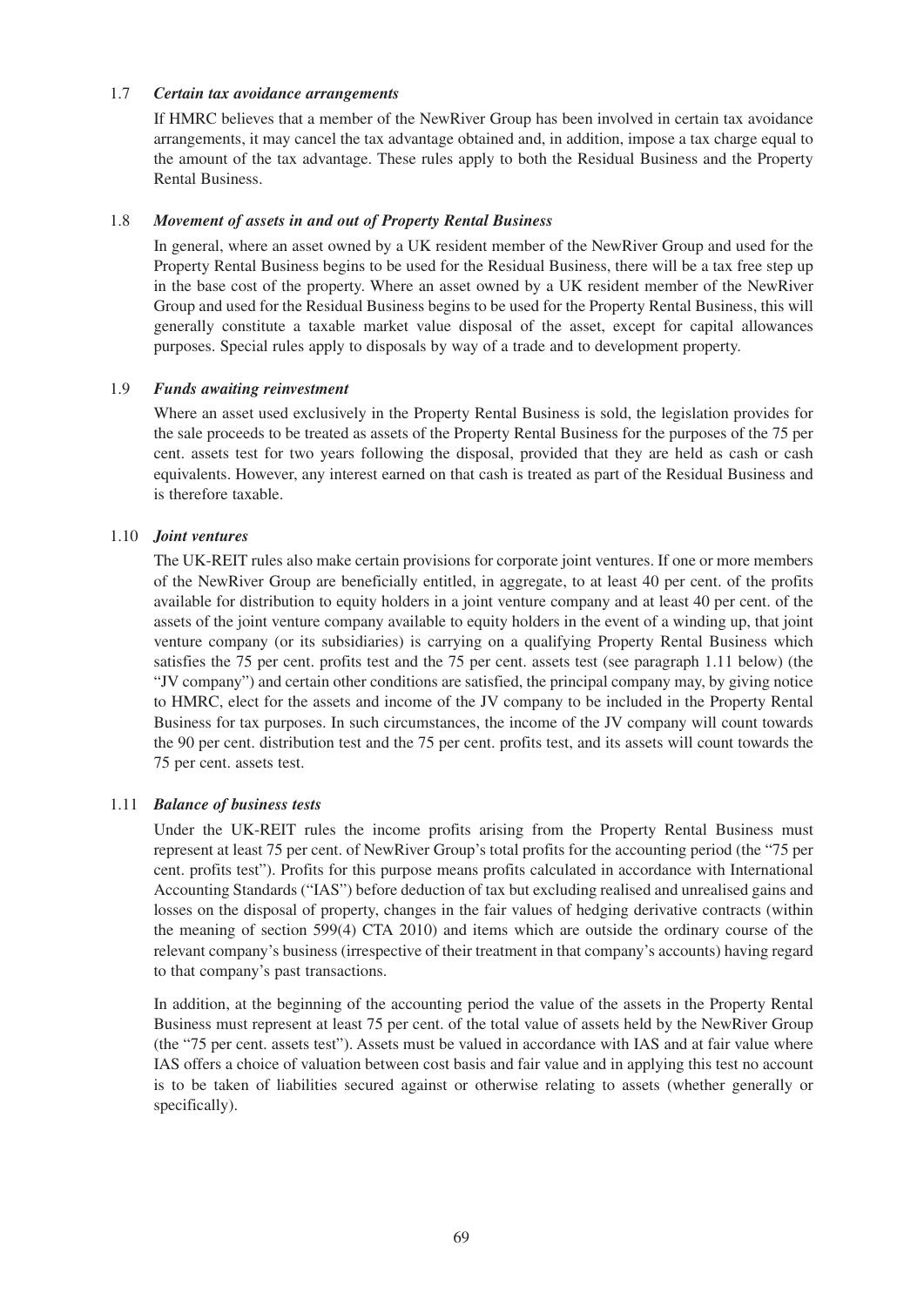# 1.12 *Acquisitions and takeovers*

If a member of the NewRiver Group acquires another UK-REIT, no entry charge will be payable. However, if a company which is not a UK-REIT joins the NewRiver Group, currently, the entry charge will be payable on the assets constituting the Property Rental Business of the target company. (The UK-REIT entry charge is one of the topics currently part of an HMRC consultation.)

If a UK-REIT is taken over by another UK-REIT, the acquired UK-REIT does not necessarily cease to be a UK-REIT and will, provided the conditions are met, continue to enjoy tax exemptions in respect of the profits of its Property Rental Business and capital gains on disposal of properties in the Property Rental Business. There is no entry charge as a result of the acquired UK-REIT joining the acquiror's group and the properties of the acquired UK-REIT are not treated as having been sold and reacquired at market value.

The position is different where a UK-REIT is taken over by an acquiror which is not a UK-REIT. In these circumstances, the acquired UK-REIT is likely in most cases to fail to meet the requirements for being a UK-REIT and will therefore be treated as leaving the UK-REIT regime at the end of its accounting period preceding the takeover, and ceasing to benefit from tax exemptions on the profits of its Property Rental Business and capital gains on disposal of property forming part of its Property Rental Business from the end of that accounting period. The properties in the Property Rental Business are treated as having been sold and reacquired at market value for the purposes of corporation tax on chargeable gains immediately before the end of the preceding accounting period. These disposals should be tax free as they are deemed to have been made at a time when the acquired UK-REIT was still in the UK-REIT regime and future capital gains on the relevant assets will therefore be calculated by reference to a base cost equivalent to this market value. If the acquired UK-REIT ends its accounting period immediately prior to the takeover becoming unconditional in all respects, dividends paid as PIDs before that date should not be recharacterised retrospectively as normal dividends.

# **2. EXIT FROM THE UK-REIT REGIME**

The Company can give notice to HMRC that it wants to leave the UK-REIT regime at any time. The Board retains the right to decide that the NewRiver Group should exit the UK-REIT regime at any time in the future without shareholder consent if it considers this to be in the best interests of the NewRiver Group.

If the NewRiver Group voluntarily leaves the UK-REIT regime within ten years of joining and disposes of any property that was involved in its Property Rental Business within two years of leaving, any uplift in the base cost of the property as a result of the deemed disposals on entry into and exit from the UK-REIT regime is disregarded in calculating the gain or loss on the disposal. However, there is no repayment of the entry charge in these circumstances.

It is important to note that it cannot be guaranteed that the NewRiver Group will continue to comply with all of the UK-REIT conditions and that the UK-REIT regime may cease to apply in some circumstances. HMRC may require the NewRiver Group to exit the UK-REIT regime if:

- it regards a breach of the Property Rental Business, Balance of Business or Distribution conditions (see paragraphs 1.4 and 1.11 above) or an attempt by the NewRiver Group to avoid tax, as sufficiently serious;
- the NewRiver Group has committed a certain number of minor or inadvertent breaches of the conditions in a specified period; or
- HMRC has given members of the NewRiver Group two or more notices in relation to the avoidance of tax within a ten year period of the first notice having been given.

In addition, if the conditions for UK-REIT status relating to the share capital of the Company and the prohibition on entering into loans with abnormal returns are breached or the Company ceases to be UK resident, becomes dual resident or an open-ended company, ceases to be listed or (in certain circumstances) ceases to fulfil the close company condition, it will automatically lose UK-REIT status. Where the NewRiver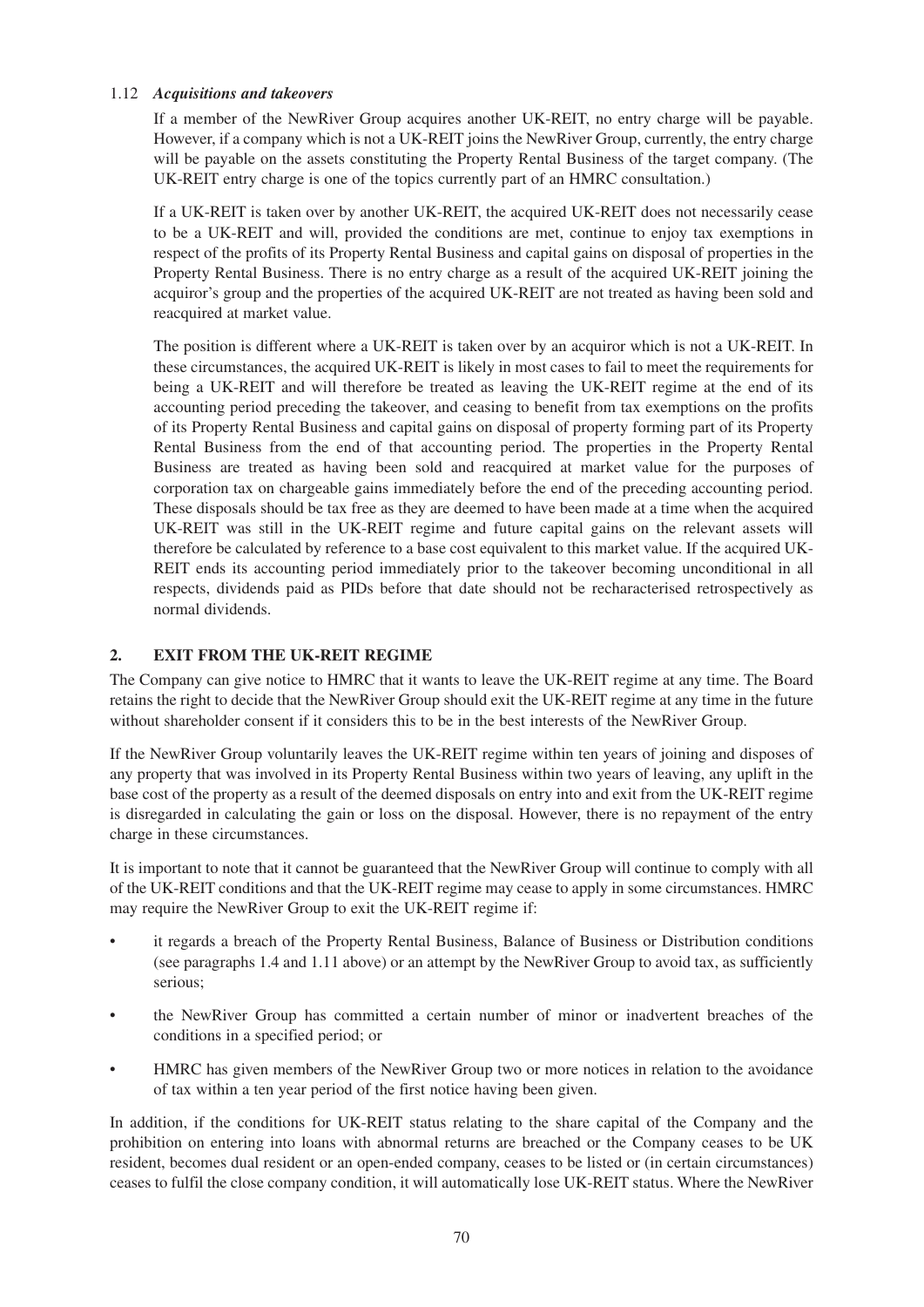Group is required by HMRC to leave the UK-REIT regime within ten years of joining, HMRC has wide powers to direct how it is to be taxed, including in relation to the date on which the NewRiver Group is treated as exiting the UK-REIT regime.

Shareholders should note that it is possible that the NewRiver Group could lose its status as a UK-REIT as a result of actions by third parties (for example, in the event of a successful takeover by a company that is not a UK-REIT) or other circumstances outside the NewRiver Group's control.

# **3. TAX TREATMENT OF CERTAIN SHAREHOLDERS OF A UK-REIT**

# 3.1 *Introduction*

The following paragraphs are intended as a general guide only and are based on the Company's understanding of current UK tax law and HMRC practice, each of which is subject to change, possibly with retrospective effect. The following paragraphs do not constitute advice.

The following paragraphs relate only to certain limited aspects of the United Kingdom and Guernsey and Jersey taxation treatment of PIDs and Non-PID Dividends paid by the Company, and to disposals of shares in the Company. They apply only to Shareholders who are the absolute beneficial owners of both their shares in and dividends from the Company and hold their shares as investments and, except where otherwise indicated, they apply only to Shareholders who are both resident and ordinarily resident for tax purposes solely in the United Kingdom.

They do not apply to Substantial Shareholders, as defined in paragraph 3.18. Nor do they apply to certain categories of Shareholders, such as dealers in securities or distributions, persons who have or are deemed to have acquired their shares by reason of their or another's employment, persons who hold their shares as part of hedging or conversion transactions or persons who hold their shares in connection with a UK branch, agency or permanent establishment. Except where otherwise indicated at paragraph 3.2.2(d) below, they do not apply to persons holding shares in the Company by virtue of an interest in any partnership, collective investment schemes, insurance companies, life insurance companies, mutual companies, charities, trustees or pension scheme administrators.

The treatment of Guernsey and Jersey tax resident individual shareholders is set out in paragraph 3.2.5 below.

Shareholders who are in any doubt about their tax position, or who are subject to tax in a jurisdiction other than the United Kingdom, Guernsey or Jersey, should consult their own appropriate independent professional adviser without delay, particularly concerning their tax liabilities on PIDs, whether they are entitled to claim any repayment of tax, and, if so, the procedure for doing so.

# 3.2 *UK taxation of Shareholders*

# 3.2.1 **UK taxation of Non-PID Dividends**

Non-PID Dividends paid by the Company will be taxed in the same way as normal corporate dividends paid by a UK company, whether in the hands of individual or corporate Shareholders and regardless of whether the Shareholder is resident for tax purposes in the UK.

# 3.2.2 **UK taxation of PIDs**

# (a) *UK taxation of Shareholders who are individuals*

Subject to certain exceptions, a PID will generally be treated in the hands of Shareholders who are individuals as the profit of a single UK property business (as defined in section 264 of the Income Tax (Trading and Other Income) Act 2005). A PID is, together with any property income distribution from any other company to which Part 12 of CTA 2010 applies, treated as a separate UK property business from any other UK property business (a "different UK property business") carried on by the relevant Shareholder. This means that any surplus expenses from a Shareholder's different UK property business cannot be off-set against a PID as part of a single calculation of the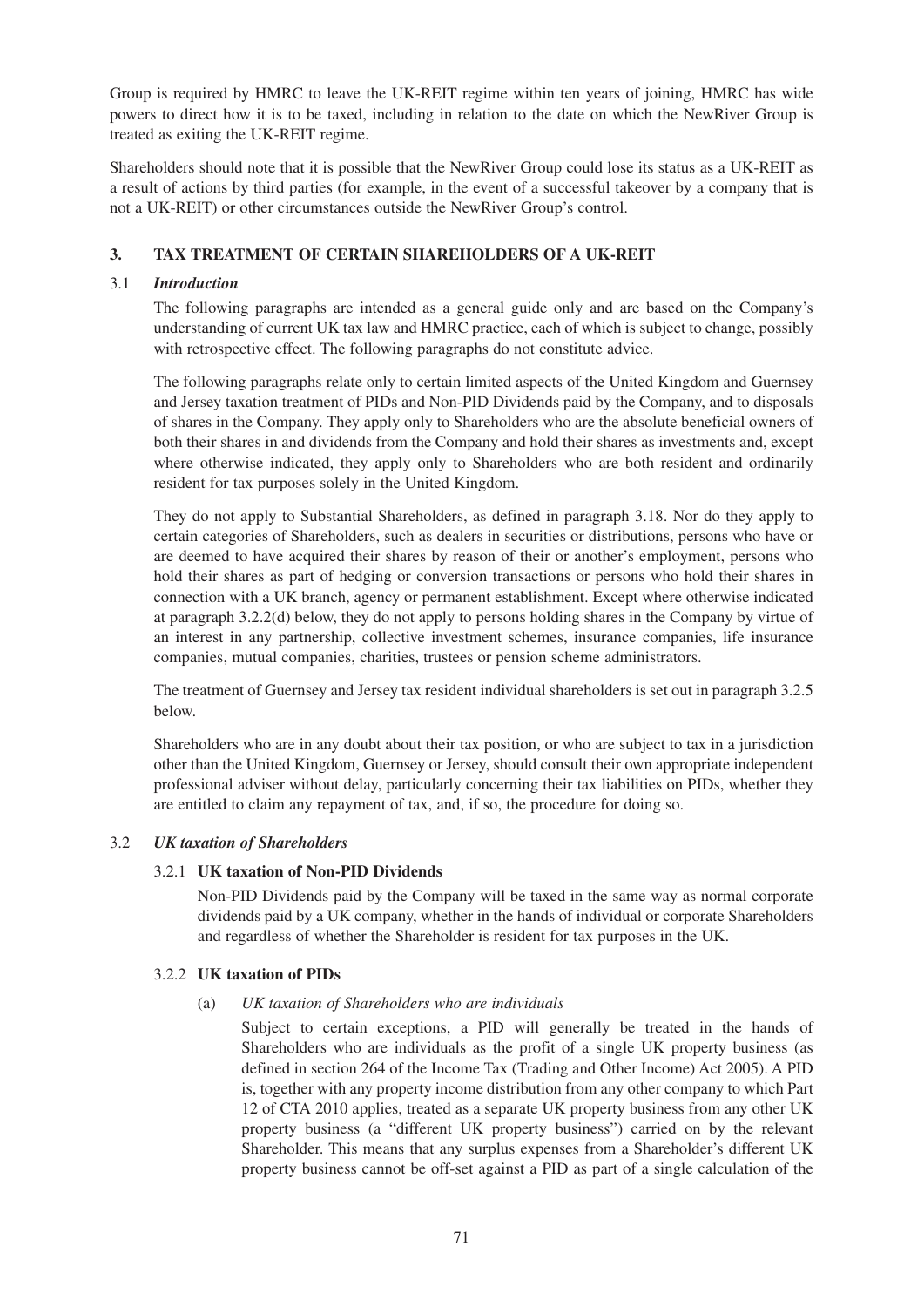profits of the Shareholder's UK property business. Please see also paragraph 3.2.2(d) (withholding tax) below.

(b) *UK taxation of corporate Shareholders*

Subject to certain exceptions, a PID will generally be treated in the hands of Shareholders who are within the charge to corporation tax as profit of a UK property business (as defined in section 205 of CTA 2009). A PID is, together with any property income distribution from any other company to which Part 12 of CTA 2010 applies, treated as a separate UK property business from any other UK property business (a "different UK property business") carried on by the relevant Shareholder. This means that any surplus expenses from a Shareholder's different UK property business cannot be off-set against a PID as part of a single calculation of the Shareholder's UK property business profits.

Please see also paragraph 3.2.2(d) (withholding tax) below.

(c) *UK taxation of Shareholders who are not resident for tax purposes in the UK*

Where a Shareholder who is resident for tax purposes outside the UK receives a PID, the PID will generally be chargeable to UK income tax as profit of a UK property business and this tax will generally be collected by way of a withholding. Please see also paragraph 3.2.2(d) (withholding tax) below.

- (d) *Withholding tax*
	- (i) General

Subject to certain exceptions summarised at paragraph (iv) below, the Company is required to withhold tax at source at the basic rate (currently 20 per cent.) from its PIDs. The Company will provide Shareholders with a certificate setting out the gross amount of the PID, the amount of tax withheld, and the net amount of the PID.

(ii) Shareholders solely resident and ordinarily resident in the UK

Where tax has been withheld at source, Shareholders who are individuals may, depending on their particular circumstances, either be liable to further tax on their PID at their applicable marginal rate, or be entitled to claim repayment of some or all of the tax withheld on their PID. Shareholders who are corporates will generally be liable to pay corporation tax on their PID and if (exceptionally) income tax is withheld at source, the tax withheld can be set against their liability to corporation tax in the accounting period in which the PID is received.

(iii) Shareholders who are not resident for tax purposes in the UK

It is not possible for a Shareholder to make a claim under a double taxation treaty for a PID to be paid by the Company gross or at a reduced rate. The right of a Shareholder to claim repayment of any part of the tax withheld from a PID will depend on the existence and terms of any double taxation treaty between the UK and the country in which the Shareholder is resident.

(iv) Exceptions to requirement to withhold income tax

Shareholders should note that in certain circumstances the Company may not withhold income tax at source from a PID. These circumstances include where the Company reasonably believes that the person beneficially entitled to the PID is a company resident for tax purposes in the UK, a charity or a body mentioned in section 468 CTA 2010 which is allowed the same exemption from tax as a charity. The exception to deduct withholding tax also applies where the Company reasonably believes that the PID is paid to the scheme administrator of a registered pension scheme, the sub-scheme administrator of certain pension sub-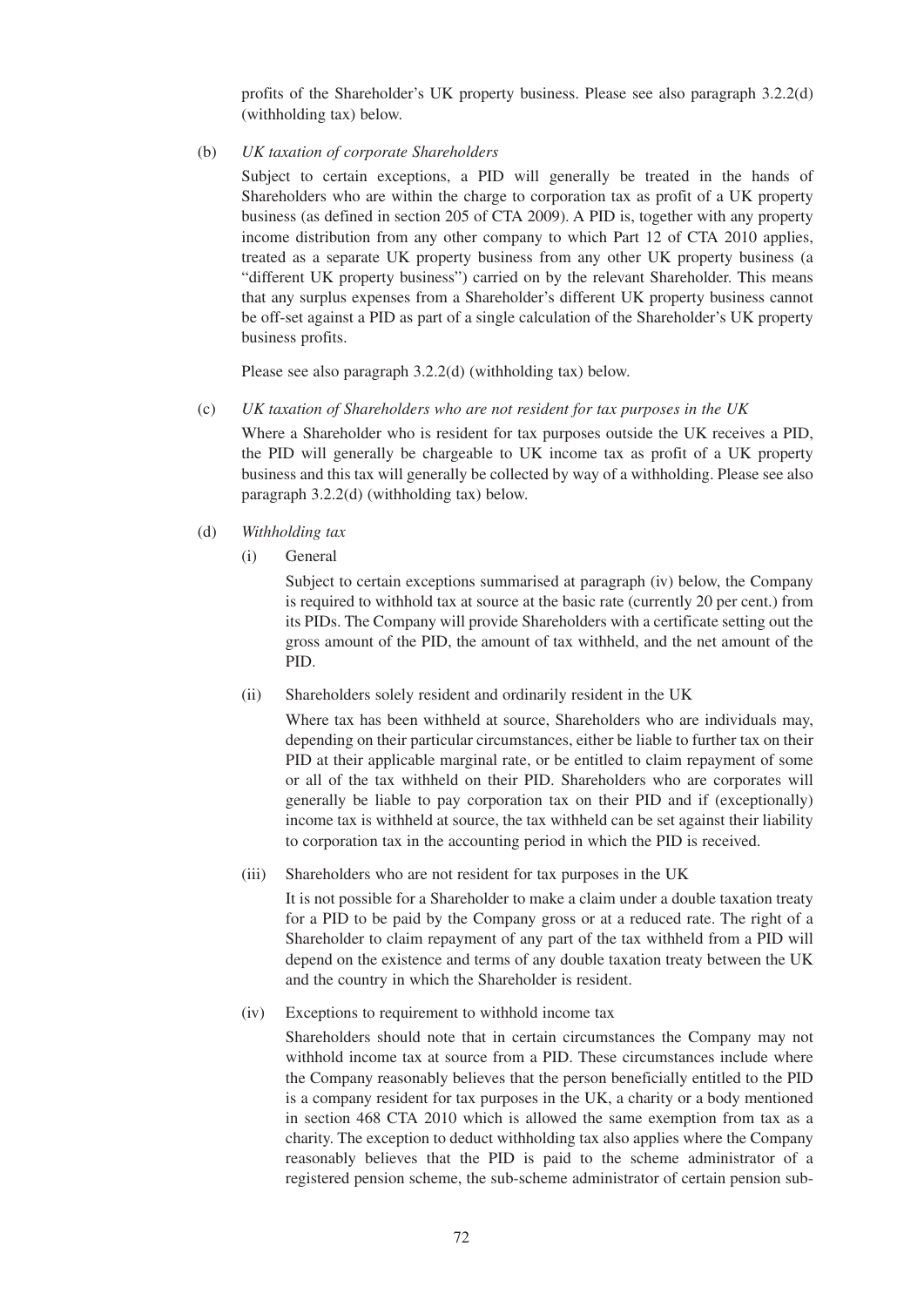schemes, the account manager of an Individual Savings Account (ISA), the plan manager of a Personal Equity Plan (PEP), or the account provider for a child trust fund. In each case this is subject to the Company reasonably believing that the PID will be applied for the purposes of the relevant fund, scheme, account or plan.

The Company will also not be required to withhold income tax at source from a PID where the Company reasonably believes that the body beneficially entitled to the PID is a partnership, each member of which is a body described in the paragraph above.

In order to pay a PID without withholding tax, the Company will need to be satisfied that the Shareholder concerned is entitled to that treatment. For that purpose, the Company will require such Shareholders to submit a valid claim form (copies of which may be obtained on request from the Company's registrar, Capita Registrars). Shareholders should note that the Company may seek recovery from Shareholders if the statements made in their claim form are incorrect and the Company suffers tax as a result. The Company will, in some circumstances, suffer tax if its reasonable belief as to the status of the Shareholder turns out to have been mistaken.

## 3.2.3 **UK taxation of Chargeable Gains**

Chargeable gains arising on the disposal of ordinary shares in a UK-REIT should be taxed in the same way as chargeable gains arising on the disposal of shares in a property investment company. The current prevailing rate of UK capital gains tax is 28 per cent. Chargeable gains subject to corporation tax are currently charged at a rate of 26 per cent.

## 3.2.4 **UK Stamp Duty and Stamp Duty Reserve Tax**

No stamp duty or stamp duty reserve tax will be payable on the issue of the Placing Shares.

Provided that the Ordinary Shares or Placing Shares are not registered in any register of the Company kept in the UK, and that nothing needs to be done in the UK to perfect the transfer of title of the Ordinary Shares or Placing Shares, no UK stamp duty should be payable on the transfer of Ordinary Shares or Placing Shares.

In the event that either of these conditions are not met, UK stamp duty will be due at a rate of 0.5 per cent (rounded up to the nearest £5.00) of the amount or value of consideration given. Stamp duty is normally paid by the purchaser.

As the Company is incorporated in Guernsey, no stamp duty reserve tax should be payable on the agreement to transfer any Ordinary Shares or Placing Shares.

The above statements are intended as a general guide to the current stamp duty and SDRT position and do not relate to persons such as market makers, brokers, dealers, intermediaries and persons connected with Depositary arrangements and clearance services.

If you are in any doubt as to your tax position, or are subject to tax in a jurisdiction other than the UK, you should consult your professional adviser.

#### 3.3 *Taxation of Guernsey and Jersey-resident Shareholders who are individuals*

Guernsey and Jersey tax law do not set out the tax treatment of distributions from a UK-REIT. However, rulings have been obtained for the Company from the Guernsey and Jersey Tax Offices to confirm the taxation of such investors.

PIDs comprising distributions of property income will be subject to UK withholding tax upon distribution. The gross income is assessable to Guernsey/Jersey income tax and double tax relief (DTR) is available to the Guernsey/Jersey resident individual in respect of the UK withholding tax.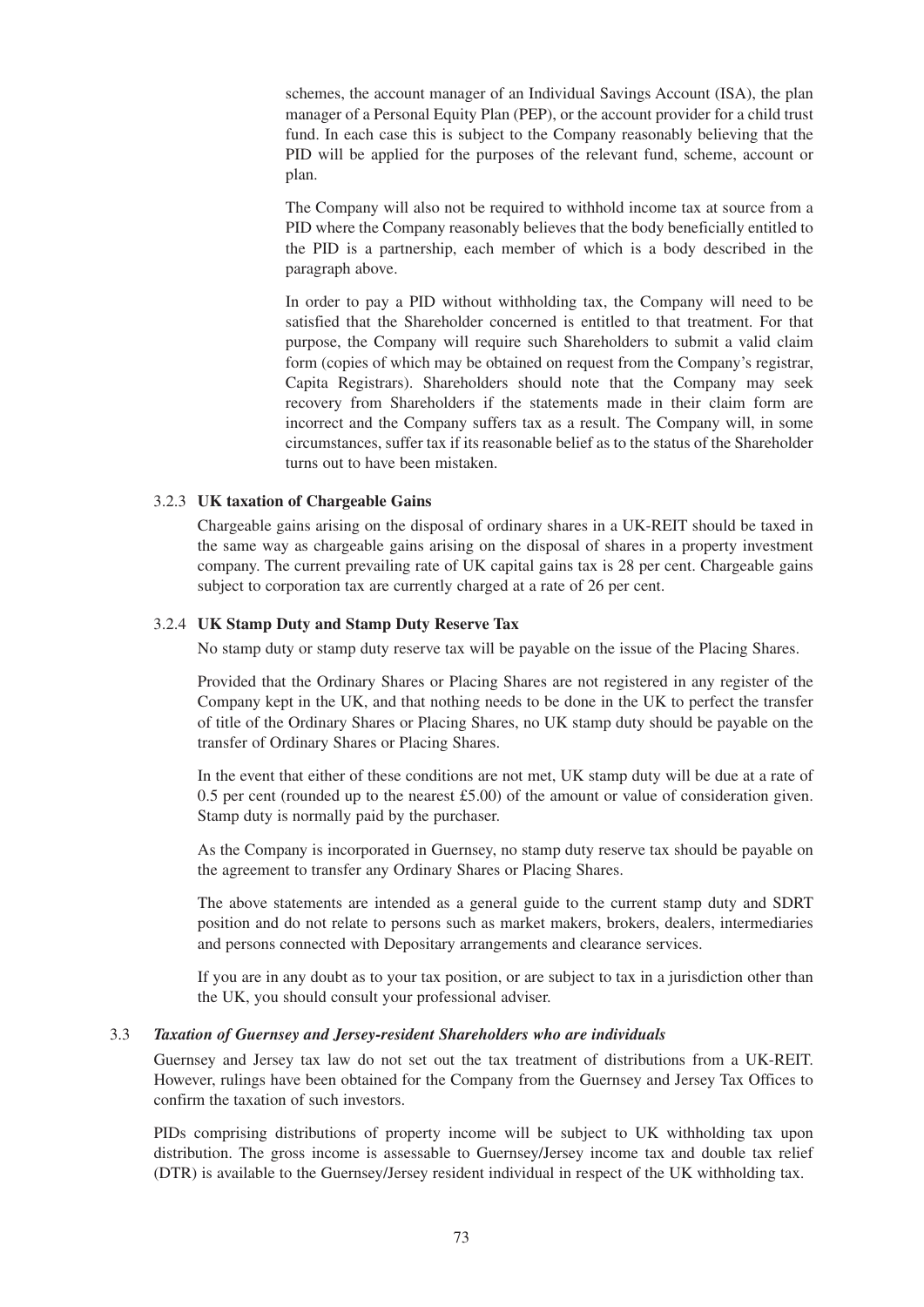Residual income suffers UK corporation tax in the Company. Accordingly, it is treated as a normal UK dividend and taxable in Guernsey/Jersey on the net receipt, with no DTR available (the same as a normal UK dividend).

Distributions of PIDs derived from gains on the sale of properties will be subject to UK withholding tax upon distribution. However, the gain should not be subject to further tax in Guernsey/Jersey. Chargeable gains on the sale of companies are subject to UK corporation tax at the UK-REIT level, however distributions of such gains should not be subject to tax in Guernsey/Jersey.

Guernsey/Jersey tax resident individuals disposing of shares in the Company should not be subject to tax in either the UK or Guernsey/Jersey, provided the shares are considered to be an investment and not a trading asset.

## **4. UK-REIT CONSULTATION**

The UK-REIT rules are currently subject to consultation, however except where noted, it is not anticipated that the new rules will impact upon the tax analysis set out in this part.

## **5. UK CORPORATION TAX & TRANSFER PRICING**

Upon entry to the UK-REIT regime the NewRiver Group ceased to be liable to UK income tax under the non resident landlord scheme and instead became liable to UK corporation tax.

The NewRiver Group's transfer pricing policies have recently been agreed with HMRC, giving stability and certainty with regard to the taxation of the NewRiver Group's residual business

## **6. GUERNSEY TAXATION**

The Company has received tax exempt status from the Administrator of Income Tax under the Income Tax (Exempt Bodies) (Guernsey) Ordinance, 1989 (the "Ordinance"). The Company will need to reapply annually for exempt status for Guernsey tax purposes, incurring the current fee of £600 per annum.

The Company is tax resident in the UK by way of its management and control being exercised in the UK. For the purposes of the UK-REIT rules the Company must be resident for tax purposes only in the UK. Currently, under Guernsey tax law, a company which has been granted an exemption from tax is not tax resident in Guernsey. It is therefore important that the Company continues to reapply for exempt status in Guernsey such that the Company is tax resident only in the UK. Should the Company not be granted an exemption from Guernsey taxation, the Company would then also be tax resident in Guernsey. The Company would therefore not satisfy the UK-REIT residence condition and the Group would automatically leave the UK-REIT regime. The NewRiver Group would be treated as ceasing to be a Group UK-REIT at the end of the previous accounting period

## **7. OTHER TAXATION**

Should the NewRiver Group invest outside the UK, taxation at source may be suffered on interest and dividends in the jurisdiction in which the investment is made. The NewRiver Group may also be liable to local taxation in certain jurisdictions on rental income or if the Company disposes of shares or securities of a company resident in that jurisdiction. The Company will endeavour to use commercially appropriate means to minimise any local tax whenever possible.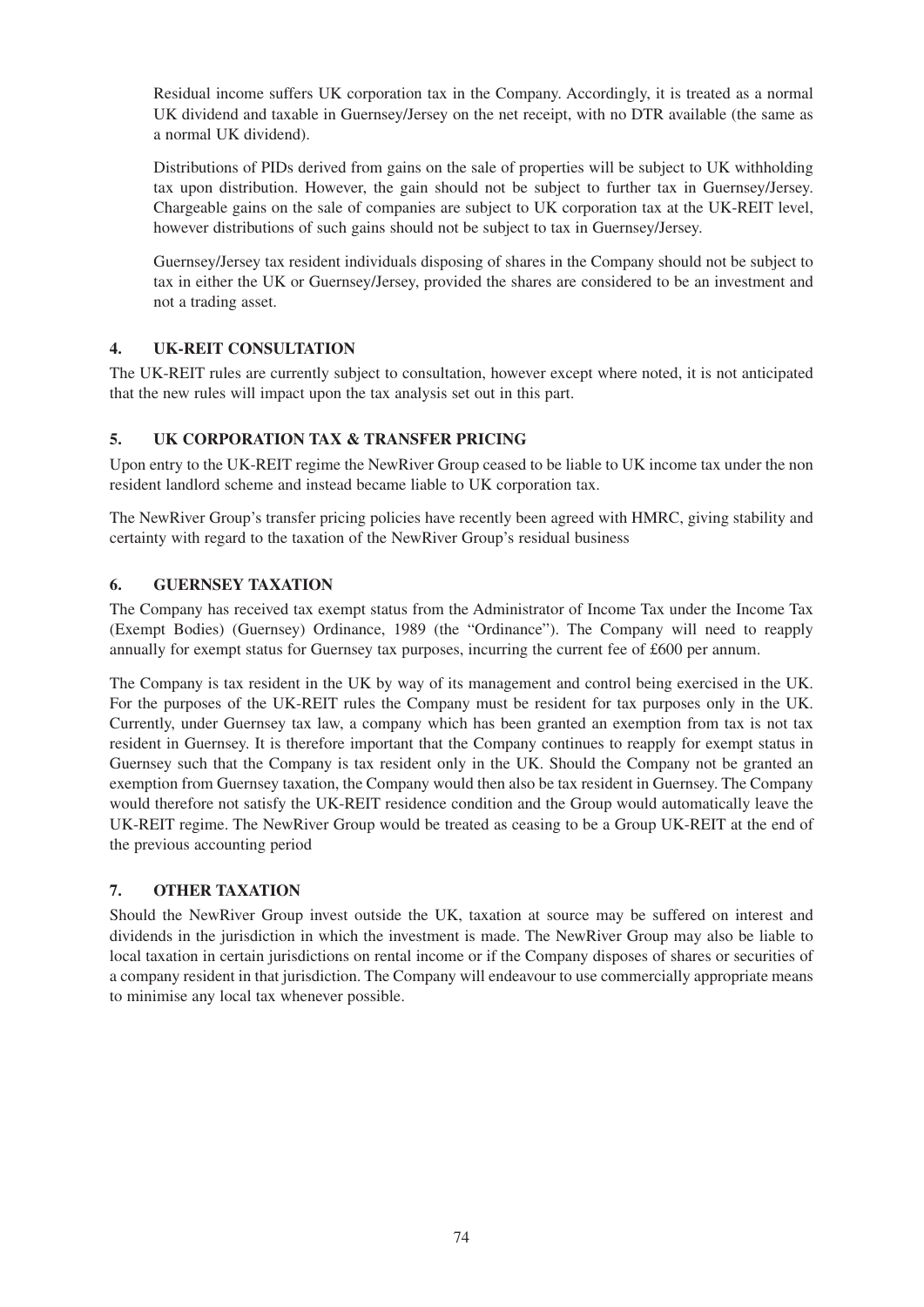## **PART 9**

# **SUMMARY OF THE WARRANTS**

## **1. Introduction**

Shareholders who subscribed for Ordinary Shares upon First Admission received Warrants, in the aggregate, to subscribe for three per cent. of the Fully Diluted Share Capital exercisable at the First Placing subscription price per Ordinary Share of 250 pence, as adjusted in the circumstances summarised below under the heading "Terms of the Warrants", and all such Warrants were fully vested and exercisable upon issuance. There are currently Warrants outstanding to subscribe for 783,100 Ordinary Shares. The Subscription Price for these Warrants, following the payment of the final dividend for the year ended 31 March 2011 of 4.5 pence per Ordinary Share to be paid on 20 July 2011, will be 237 pence per Ordinary Share. An adjustment to the subscription price and the subscription rights attaching to the Warrants is expected to be required as a consequence of the Placing.

The Warrants will expire on 1 September 2019, unless previously exercised or lapsed, and shall be of a single class for all purposes. The Warrants contain customary anti-dilution provisions (including in respect of dividends). The Warrants will be exercisable in whole or in part. The subscription price and number of shares for each Warrant will be subject to adjustment in respect of dilution events, including the payment by the Company of dividends, any amalgamation, reorganisation, reclassification, consolidation, merger or sale of all or substantially all of the Company's assets (other than in the ordinary course of the NewRiver Group's business) and other dilutive events for which a failure to make any adjustments would not fully protect the purchase rights represented by the Warrants. The Warrants are freely transferable, subject to the transfer restrictions set out in the Warrant Instrument and on each Warrantholder's certificate in respect of Warrants.

#### **2. Terms of the Warrants**

#### 2.1 *Definitions*

In relation to the summary of the terms of the Warrants below, references to persons include individuals, bodies corporate (wherever incorporated), unincorporated associations, funds and partnerships and the following terms and expressions have the following meanings:

"Affiliate" means any company, partnership, limited liability company or other entity which, directly or indirectly, through one or more intermediaries, Controls, is Controlled by, or is under common Control with, another company, partnership, limited liability company or other person. Without limiting the generality of the foregoing, the term "Affiliate" shall include an investment fund managed by any such person or by a person that directly or in directly Controls, is Controlled by or is under common Control with such person.

"Anti-Dilution Provisions" means the provisions set out in paragraph 2.3 below.

"Assets" means any shares, securities, cash (or cash equivalents) or other property whatsoever (save for property or other assets purchased and disposed of pursuant to arm's length transactions in the ordinary course of the NewRiver Group's business).

"Business Combination" means a merger, scheme of arrangement, amalgamation, consolidation, statutory share exchange or similar transaction that requires the approval of Shareholders.

"Business Day" means any day (other than a Saturday or Sunday) on which securities or investment exchanges are open in Guernsey and the United Kingdom for normal trading activity.

"Certificate" means a certificate evidencing a Warrantholder's entitlement to Warrants.

"Consent" means the consent in writing of Warrantholders entitled to subscribe for not less than 51 per cent. of the Warrant Shares.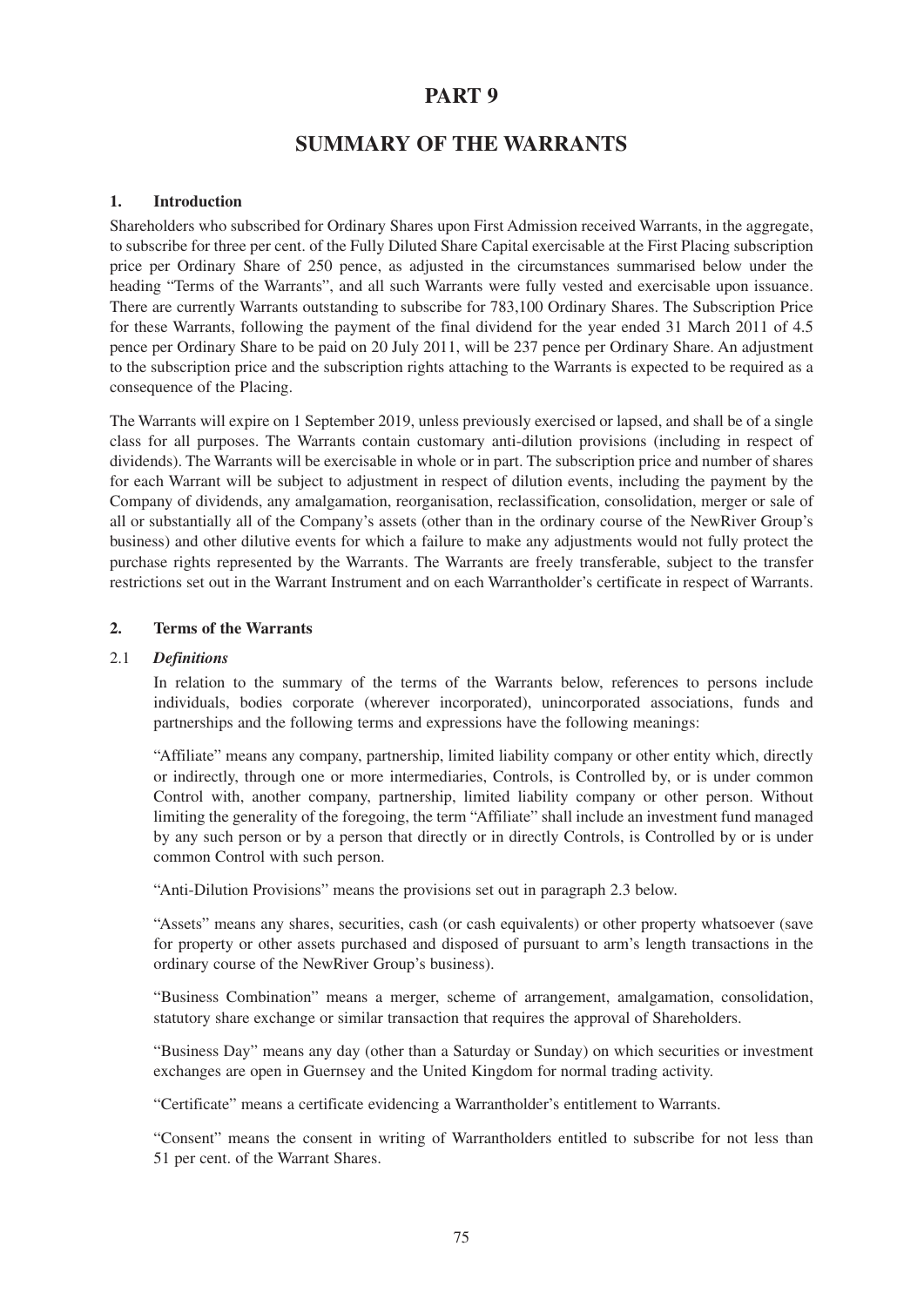"Control" means any person, or persons together acting in concert (as such term is defined and construed by the City Code), obtaining 50 per cent. or more of the voting rights normally attributable to the share capital (whether obtained by way of acquisition, merger, share offering or other agreement or document or otherwise howsoever, including as a result of a share buy-back programme) or otherwise obtaining the power (howsoever achieved) to direct or cause the direction of the management and policies of another person; and "Controlling" and "Controlled" shall be construed accordingly.

"Exchange Rate" means the mean of the spot rate for the purchase of sterling in the relevant currency at the close of business on the five Business Days immediately prior to the date of any calculation.

"Exercise Date" means the date of delivery to the registered office of the Company of the items specified in the Warrant Instrument (and the date of such delivery shall be the date on which such items are received at the Company's registered office) or if not a Business Day then the immediately following Business Day.

"Exit Event" means a Sale or Business Combination.

"Exit Notification" means a notice from the Company to the Warrantholder, informing the Warrantholder of the occurrence of an Exit Event, or an anticipated Exit Event, and containing: (a) details of the nature of the Exit Event, or anticipated Exit Event; (b) the anticipated earliest date on which such Exit Event could occur; (c) the anticipated Fully Diluted Share Capital of the Company immediately prior to such Exit Event and immediately after such Exit Event, the anticipated number of Warrant Shares to be issued in relation to the relevant Warrant if the Subscription Rights were to be exercised in full, and the anticipated aggregate subscription price payable by the Warrantholder to exercise such rights; and (d) all other information available to the Company which is or might reasonably be considered to be material to the Warrantholder for the purposes of deciding whether or not (and if so when) to exercise its Subscription Rights, subject always to the Warrantholder complying with its legal obligations and any applicable regulatory requirements including the AIM Rules for Companies and CISX Listing Rules.

"Final Date" means 1 September 2019 or the first Business Day immediately thereafter.

"NewRiver Group" means the Company and any holding company it may have and any subsidiary companies or undertakings of the Company or any such holding company from time to time.

"Investment Bank" means an independent internationally-recognised investment banking firm selected by the Directors with the Consent of Warrantholders, the fees and expenses of which shall be shared equally by the Company on the one hand and such holders on the other.

"Regulatory Approvals" means, with respect to a Warrantholder, to the extent applicable and required to permit a Warrantholder to exercise the Warrants for Ordinary Shares and to own such Ordinary Shares without the Warrantholder or the Company being in violation of applicable law, rules or regulation, the receipt of any necessary approvals and authorisations of, filings and registrations with, notifications to, or expiration or termination of any applicable waiting period under any applicable law or regulation.

"Sale" means any transaction or series of transactions (whether or not related) entered into at any time after the date of the Warrant Instrument, resulting in a sale, assignment, transfer or other disposal at arm's length to a person or persons acting in concert by any Shareholders of a majority in number of the Ordinary Shares, excluding any transaction that requires the approval of the Shareholders of the Company.

"Specified Percentage" means in respect of any Warrant and the exercise of the relevant Subscription Rights, the specified percentage stated in the Warrantholder's Certificate.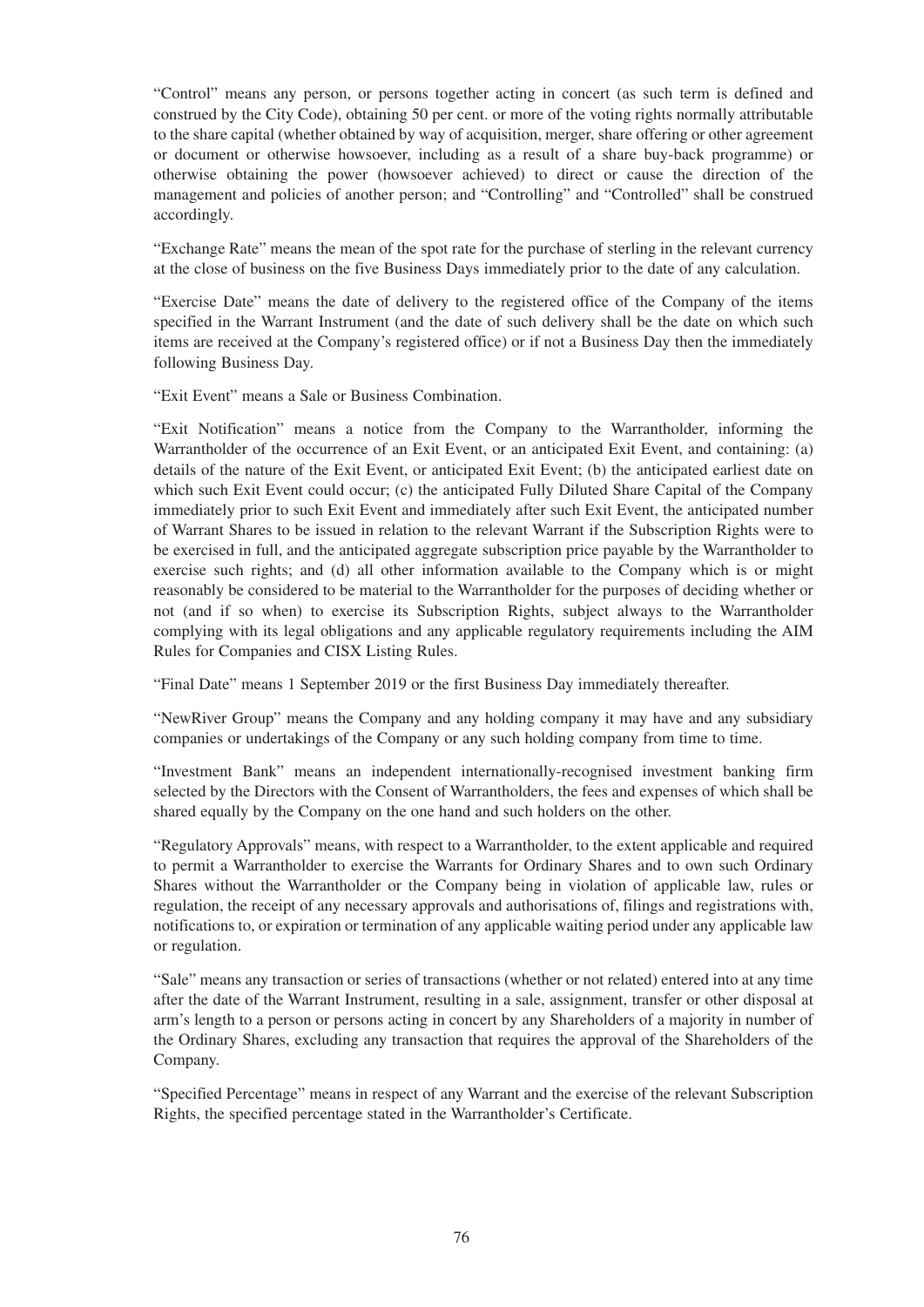"Subscription Price" means the subscription price payable from time to time to subscribe for Warrant Shares, as such price may be adjusted from time to time in the circumstances summarised at paragraph 2.3 below.

"Time Value" means such an amount as will preserve the rights of the Warrantholder by providing just and equitable compensation in respect of the time value in the Warrant from the date of any transaction to which paragraph 2.3.1.4(a) below applies to the Final Date as the same shall be determined by an independent Investment Bank.

"Voting Equity Securities" means in relation to any issuer, (i) voting equity securities of such issuer having no preference as to dividends or in a liquidation over any other securities of such issuers or (ii) securities convertible into or exchangeable for the voting securities described in (i).

"Warrantholder" means in relation to a Warrant, the person(s) whose name(s) appear(s) in the Register as the holder(s) of the Warrants.

## 2.2 *Terms of the Warrants*

- 2.2.1 The Warrants in aggregate give the Warrantholders the right to subscribe in cash at the Subscription Price for the Warrant Shares.
- 2.2.2 Each Warrantholder shall have the right, upon the terms and conditions summarised below, to subscribe for or acquire from the Company in cash at the Subscription Price that Specified Percentage (as adjusted since Admission pursuant to paragraph 2.3 below) of the Fully Diluted Share Capital of the Company specified in its Certificate (the "Subscription Rights").
- 2.2.3 The Subscription Rights may be exercised, in whole or in part, at any time or times prior to 17:59 on the Final Date.
- 2.2.4 The Company undertakes to send to the Warrantholders an Exit Notification not less than 30 days prior to the expected completion date of an Exit Event, or, if the Company does not become aware of the Exit Event until a time which is less than 30 days prior to the expected date of the Exit Event, as soon as reasonably practicable after becoming aware of it.
- 2.2.5 Subject to the Company complying with its obligations pursuant to issue an Exit Notification and paragraph 2.2.6 below, the Warrantholders shall have a period of six months from the date of an Exit Event in which to exercise their Subscription Rights (at the then prevailing Subscription Price). On the expiry of such period, all continuing rights of the Warrantholders under the Warrant Instrument (including the Subscription Rights, if not exercised) shall lapse (save in relation to any outstanding notices of exercise of Subscription Rights, in which case, the Warrantholders' rights shall lapse upon completion by the Company of its obligations in respect of any notices of exercise).
- 2.2.6 Except as provided in this paragraph 2.2.6, all continuing rights of the Warrantholders under the Warrant Instrument (including the Subscription Rights) shall lapse on the Final Date (save in relation to any outstanding notices of exercise of Subscription Rights, in which case, the Warrantholders' rights shall lapse upon completion by the Company of its obligations in respect of any notices of exercise).

#### 2.3 *Anti-Dilution Provisions*

- 2.3.1 In order to prevent dilution of the Subscription Rights granted under the Warrants, the Subscription Price shall be subject to adjustment from time to time summarised as follows:
	- 2.3.1.1 *Subdivision or Consolidation/Combination of Ordinary Shares*. If the Company, at any time while the Warrants are outstanding: (a) shall pay a share or bonus share dividend on its Ordinary Shares or pay any other distribution in Ordinary Shares; (b) subdivide the class of Ordinary Shares into a larger number of shares; or (c) consolidate/combine the class of Ordinary Shares into a smaller number of shares,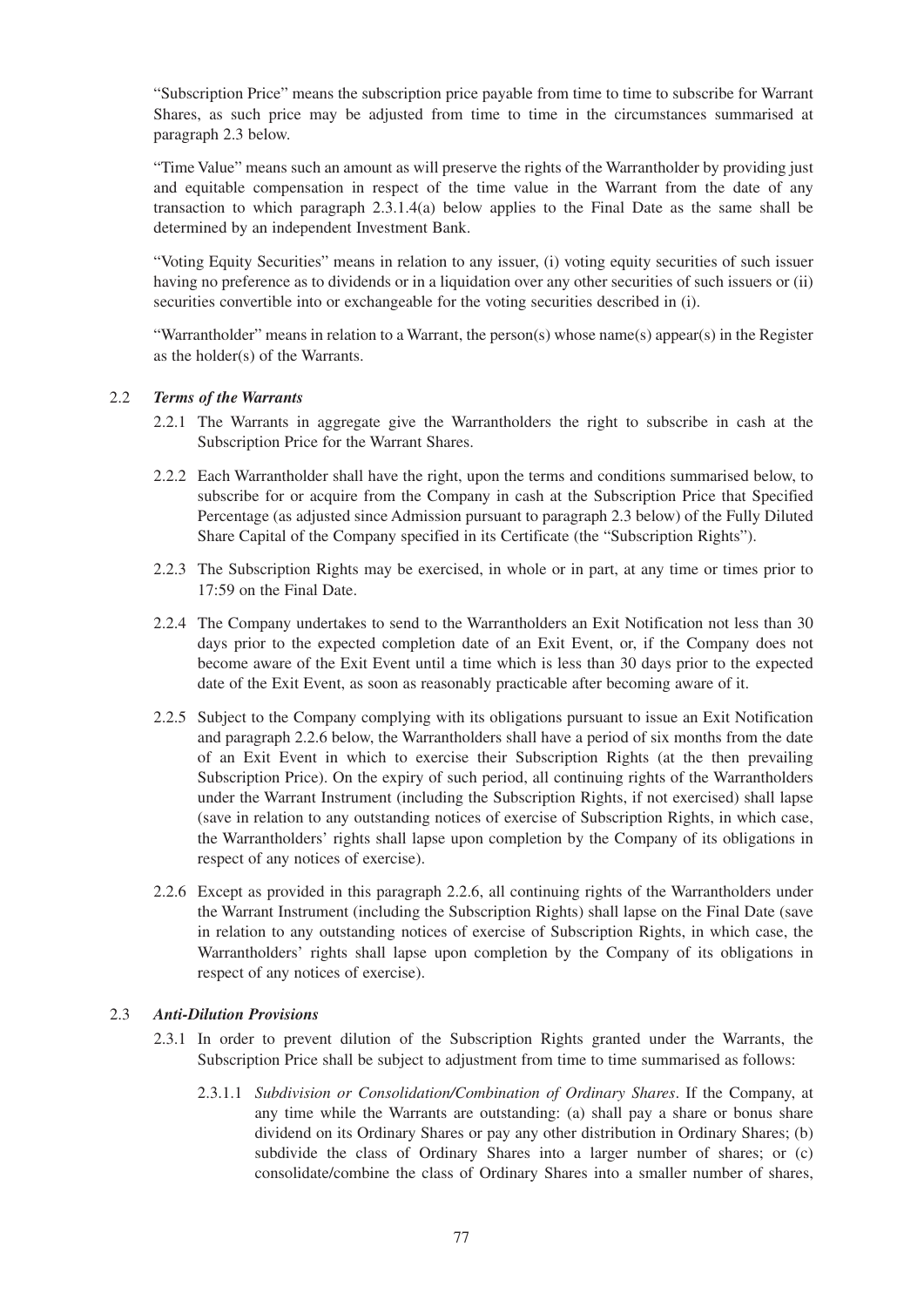then the Subscription Price thereafter shall be determined by multiplying the Subscription Price by a fraction, the numerator of which shall be the number of Ordinary Shares (excluding an any Ordinary Shares held in treasury, if any) in issue before such event and the denominator of which shall be the number of Ordinary Shares (excluding any Ordinary Shares held in treasury, if any) in issue after such event. Any adjustment made pursuant to this paragraph 2.3.1.1 shall become effective immediately after the record date for the determination of shareholders entitled to receive such dividend or distribution and shall become effective immediately after the effective date in the case of a subdivision or combination.

- 2.3.1.2 *Issuance of additional Ordinary Shares*. If the Company shall issue or sell additional Ordinary Shares, other than any issuance of the type summarised in paragraph 2.3.1.1 above, without consideration or for a consideration per share less than the Fair Market Value (as defined in paragraph 2.3.2.1 below) of the Ordinary Shares on the day immediately prior to such issue or sale, then, and in each such case, subject to paragraph 2.3.2.1 below, the Subscription Price shall be reduced concurrently with such issue or sale, to a price determined by multiplying such Subscription Price by a fraction:
	- (a) the numerator of which shall be (i) the number of Ordinary Shares in issue immediately prior to such issue or sale plus (ii) the number of Ordinary Shares which the aggregate consideration received by the Company would purchase at such Fair Market Value of the Ordinary Shares; and
	- (b) the denominator of which shall be the number of Ordinary Shares in issue immediately after such issue or sale, provided that for the purposes of this procedure, any Ordinary Shares held in treasury shall not be deemed to be in issue.
- 2.3.1.3 *Dividends and Distributions*. If the Company shall pay or make a Dividend or Distribution (as defined below) to the Company's shareholders, the Subscription Price shall be adjusted by multiplying the Subscription Price in force immediately prior to such Dividend or Distribution by the following fraction:

$$
\frac{A-B}{A}
$$

where:

- A is the Current Market Price (as defined below) of one Ordinary Share on the Business Day immediately preceding the date of the announcement of the Dividend or Distribution: and
- B is the portion of the Fair Market Value (as determined at the date of announcement of the relevant Dividend) of the Dividend or Distribution attributable to one Ordinary Share.

Such adjustment shall become effective on the date on which such Dividend or Distribution is made.

As used in this paragraph 2.3.1.3:

"Dividend or Distribution" means (i) any Dividend; or (ii) any Dividend which is expressed by the Company or declared by the Board of Directors of the Company to be a capital distribution, extraordinary dividend, extraordinary distribution, special dividend, special distribution or return of value to the Company's shareholders or any analogous or similar term, in which case, the Dividend or Distribution shall be the Fair Market Value of such Dividend or Distribution.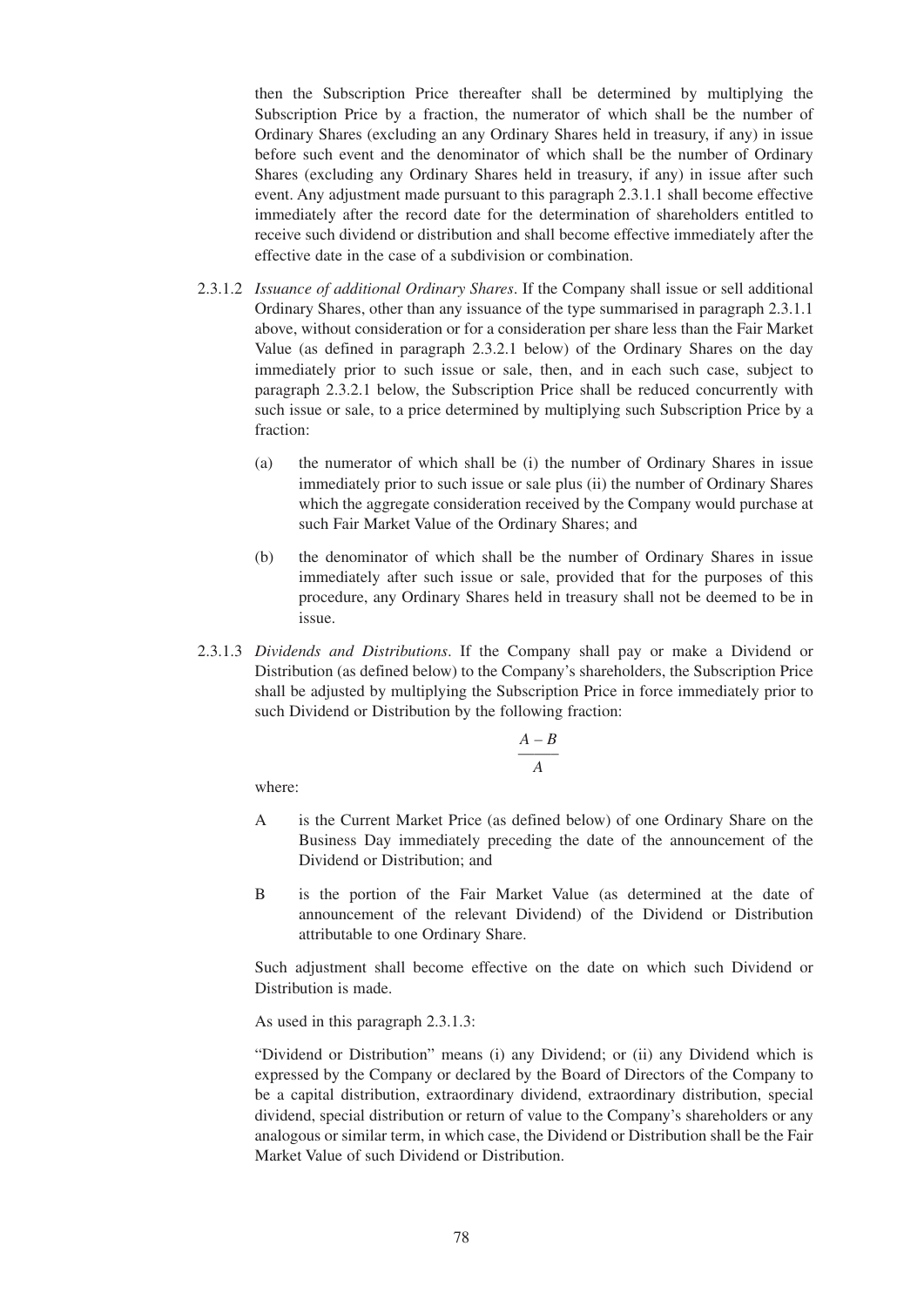#### Provided that:

- (a) where a cash Dividend is announced which is to be, or may at the election of a holder or holders of Ordinary Shares be, satisfied by the issue or delivery of Ordinary Shares or other property or assets, then the Dividend in question shall be treated as a Dividend of (i) the cash Dividend so announced or (ii) the Fair Market Value, on the date of announcement of such Dividend, of the Ordinary Shares or other property or assets to be issued or delivered in satisfaction of such Dividend (or which would be issued if all holders of Ordinary Shares elected therefor, regardless of whether any such election is made) if the Fair Market Value of such Ordinary Shares or other property or assets is greater than the cash Dividend so announced;
- (b) for the purposes of the definition of Dividend or Distribution, any issue of Ordinary Shares falling within paragraphs 2.3.1.1 or 2.3.1.2 shall be excluded; and
- (c) a purchase or redemption of share capital by the Company shall not constitute a Dividend unless in the case of purchase of Ordinary Shares, the weighted average price (before expenses) on any one day in respect of such purchases exceeds by more than 5 per cent. the closing price of the Ordinary Shares on the London Stock Exchange at the opening of business either (1) on that date, or (2) where an announcement has been made of the intention to purchase Ordinary Shares at some future date at a specified price, on the Business Day immediately preceding the date of such announcement and, if in the case of either (1) or (2), the relevant day is not a Business Day, the immediately preceding Business Day, in which case such purchase shall be deemed to constitute a Dividend in the amount of the aggregate price paid (before expenses) in respect of such Ordinary Shares purchased by the Company;

"Current Market Price" means, in respect of an Ordinary Share at a particular date, the average of closing sale price of an Ordinary Share on the London Stock Exchange for the five consecutive Business Days ending on the Business Day immediately preceding such date; and

"Dividend" means any dividend or distribution, whether of cash, assets or other property and whenever paid or made and however described (and for these purposes a distribution of assets includes, without limitation, an issue of shares or other securities credited as fully or partly paid up (other than an issue of Ordinary Shares falling within paragraphs 2.3.1.1 or 2.3.1.2).

#### 2.3.1.4 *Consolidation, Merger etc.*

(a) Adjustments for Consolidation, Merger, Sale of Assets, Reorganisation etc. If the Company after the date of the relevant Certificate (i) shall consolidate or amalgamate with or merge into any other Person (as hereinafter defined) and shall not be the continuing or surviving corporation of such consolidation, amalgamation or merger; (ii) shall permit any other Person to consolidate or amalgamate with or merge into the Company and the Company shall be the continuing or surviving Person but, in connection with such consolidation, amalgamation or merger, the Ordinary Shares shall be changed into or exchanged for Assets of any other Person; (iii) shall transfer all or substantially all of its Assets to any other Person; (iv) shall effect a capital reorganisation or reclassification of the Ordinary Shares (other than a capital reorganisation or reclassification resulting in an adjustment to the Subscription Price as provided in another paragraph of this paragraph 2.3); or (v) shall effect any other transaction in which the Ordinary Shares are changed into or exchanged for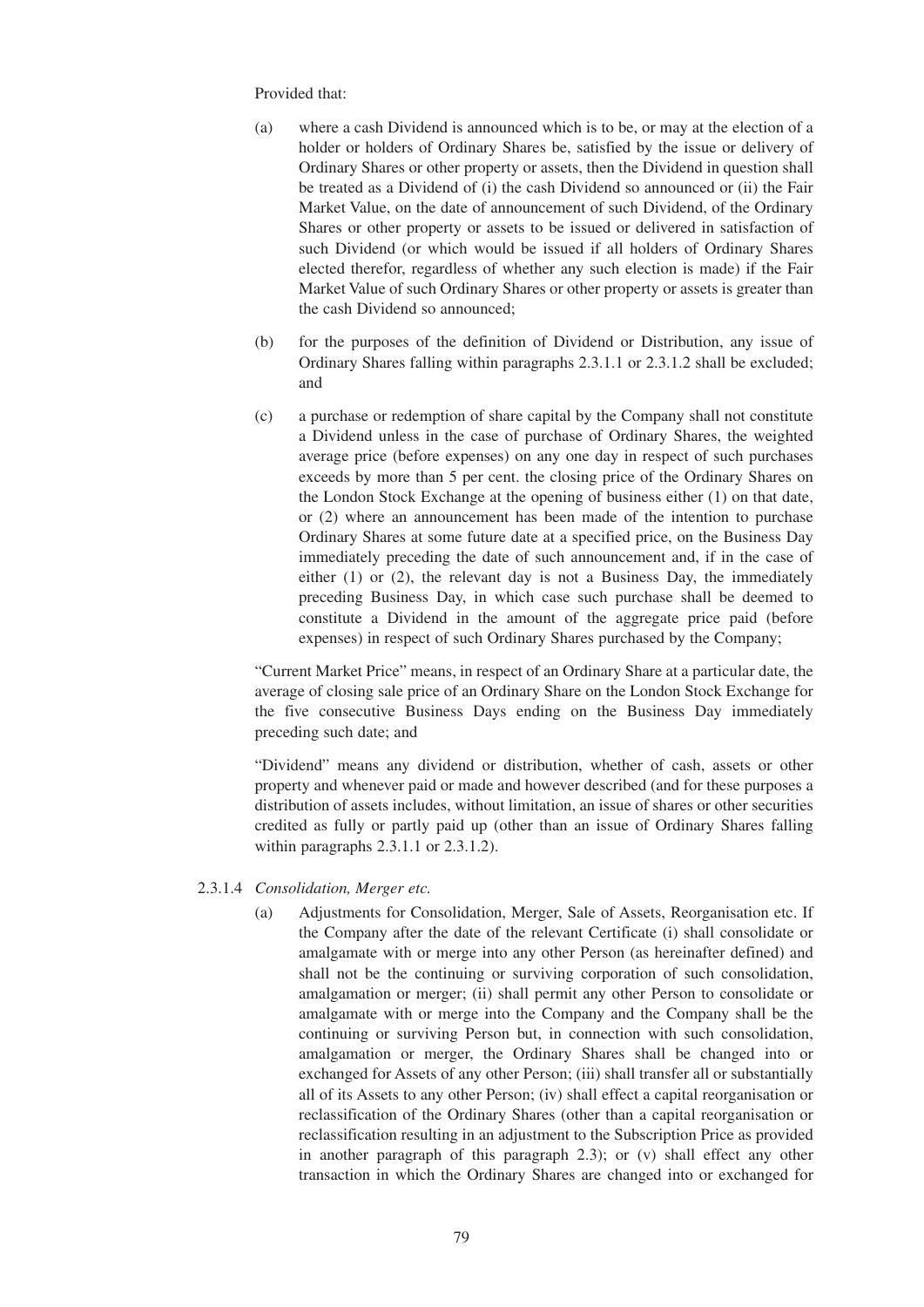Assets of any other Person, then, in the case of each such transaction, proper provision shall be made so that, upon the basis and the terms and in the manner provided in this summary of the Warrants, the Warrantholder, upon the exercise hereof at any time after the completion of such transaction, shall be entitled to receive (at the aggregate Subscription Price in effect at the time of completion of such transaction for all Ordinary Shares issuable upon such exercise immediately prior to completion of such transaction), in lieu of the Ordinary Shares issuable upon such exercise prior to completion of such transaction, the amount of Assets to which such Warrantholder would actually have been entitled as a shareholder upon such consummation if such Warrantholder had exercised its Subscription Rights immediately prior thereto together with an amount equal to the Time Value in respect of any such Assets which are not Voting Equity Securities. "Person" means an individual, company, corporation, limited liability company, firm, partnership, trust, estate, unincorporated association or other entity.

(b) Assumption of Obligations. Notwithstanding anything contained in this summary of the Warrants to the contrary, the Company will not affect any of the transactions described in (i) to (v) of the preceding paragraph  $2.3.1.4(a)$ above unless, prior to the completion thereof, each Person which may be required to deliver any Assets upon the exercise of the Subscription Rights, as provided in this summary of the Warrants shall assume, by written instrument delivered to, and reasonably satisfactory to, the Warrantholder the obligations of the Company under the Certificate (and if the Company shall survive the completion of such transaction, such assumption shall be in addition to, and shall not release the Company from, any continuing obligations of the Company under the Certificate). The provisions summarised in this paragraph 2.3.1.4(b) shall not be deemed to authorise the Company to enter into any transaction not otherwise permitted by the Articles.

#### 2.3.2 *Other provisions applicable to adjustments*

The following provisions are applicable to the making of adjustments to the number of Warrant Shares for which the relevant Certificate is exercisable.

2.3.2.1 Computation of the value of Assets and Fair Market Value for the purposes of the Anti-Dilution Provisions. To the extent that it shall be necessary to value any Assets pursuant to the Warrant Instrument, unless expressly provided otherwise, the value of such Assets shall be determined by the Directors with the Consent of Warrantholders, or, in the event that no Consent is obtained, by an Investment Bank. To the extent that the Assets comprise cash, then the value of such cash, if expressed in a currency other than sterling, shall be calculated in accordance with paragraph 2.5 below. The "Fair Market Value" of the Ordinary Shares at any given time shall mean: (a) if the Ordinary Shares are listed on a securities exchange (or quoted in a securities quotation system), the mean closing sale price of the Ordinary Shares on such exchange (or in such quotation system), or, if the Ordinary Shares are listed on (or quoted in) more than one exchange (or quotation system), the mean closing sale price of the Ordinary Shares on the principal securities exchange (or quotation system) on which the Ordinary Shares are then traded, or, if the Ordinary Shares are not then listed on a securities exchange (or quotation system) but are traded in the over-the-counter market, the mean of the latest bid and asked quotations for the Ordinary Shares in such market, in each case for the last five Business Days immediately preceding the day on which such Fair Market Value is determined in accordance with the applicable provisions summarised in this paragraph 2.3; or (b) if no such closing sales prices or quotations are available because such shares are not publicly traded or otherwise, the fair value of such shares as determined by the Directors with the Consent of Warrantholders, or, if they shall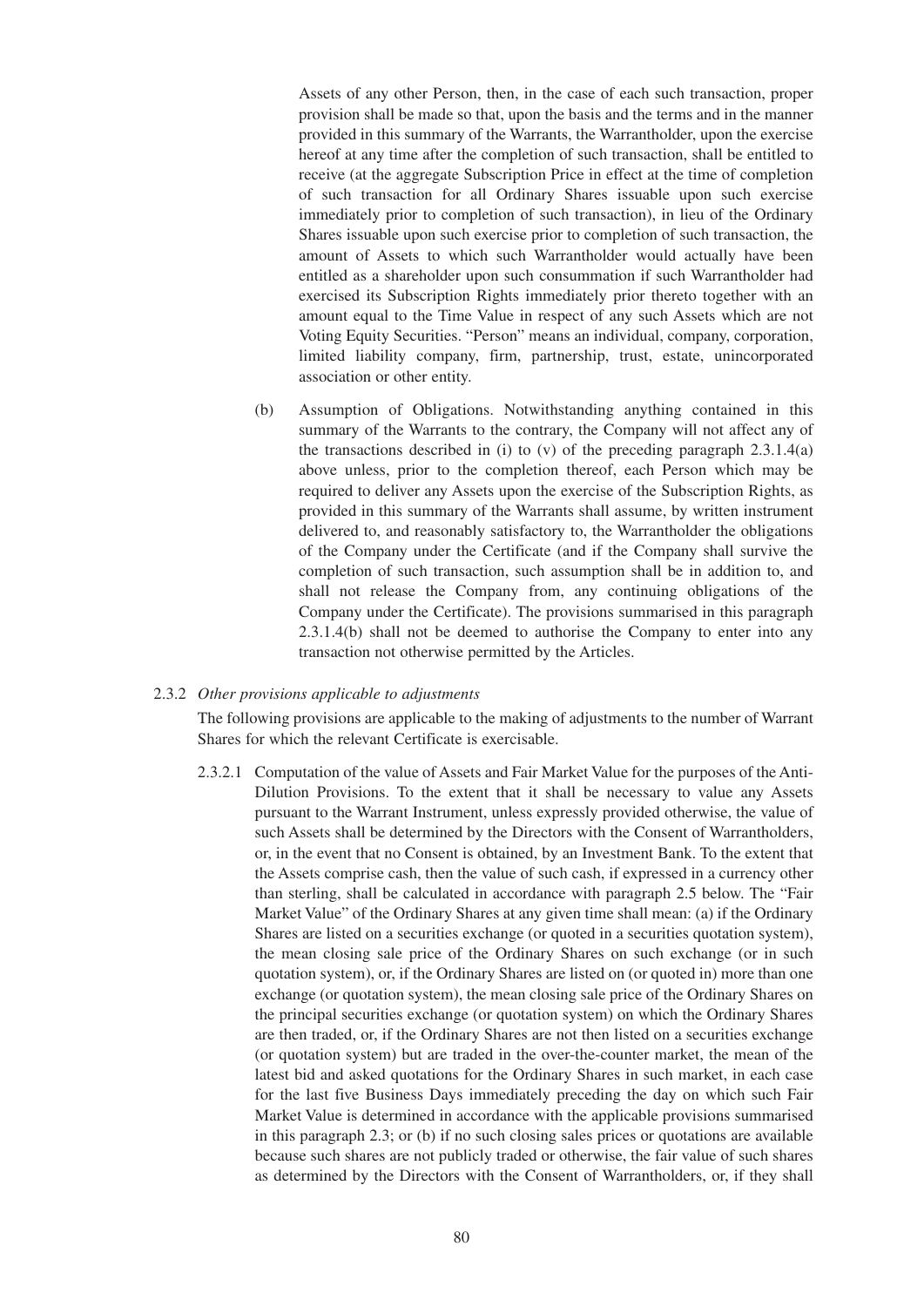fail to agree within 14 days (or a further period on written agreement of all such parties), by an Investment Bank. The "Fair Market Value" of any Dividend or Distribution at any given time shall mean, with respect to any property on any date, the fair market value of that property as determined by an Investment Bank; provided that the fair market value of a cash Dividend paid or to be paid shall be the amount of such cash Dividend.

- 2.3.2.2 When adjustment to be made. The adjustments required by this paragraph 2.3 shall be made whenever and as often as any specified event requiring an adjustment shall occur.
- 2.3.2.3 Fractional interest; rounding. In computing adjustments as summarised in this paragraph 2.3, fractional interests in Ordinary Shares shall be taken into account to the nearest 1/10th of a share, and adjustments in the Subscription Price shall be made to the nearest £0.01.
- 2.3.2.4 Certain exclusions. No adjustment in the number of Ordinary Shares purchasable under the Warrant Instrument or the Subscription Price therefor shall be made as a result of:
	- (a) the issuance of any employee share options or any Ordinary Shares issuable under employee share options, employee share purchase plans, or any other form of equity based compensation granted to employees of the NewRiver Group; or
	- (b) the acquisition or disposal of any property or other assets pursuant to an arm's length transaction in the ordinary course of the NewRiver Group's business.
- 2.3.2.5 Computation of consideration. For the purposes of this paragraph 2.3:
	- (a) the consideration for the issue or sale of any additional Ordinary Shares shall, irrespective of the accounting treatment of such consideration:
		- (i) insofar as it consists of cash, be computed at the net amount of cash received by the Company;
		- (ii) insofar as it consists of property (including securities) other than cash, be computed at the fair value thereof at the time of such issue or sale, as determined by the Directors with the Consent of Warrantholders, or, if they shall fail to agree within 14 days (or a further period on written agreement of all such parties), by an Investment Bank; and
		- (iii) in case additional Ordinary Shares are issued or sold together with other stock or securities or other assets of the Company for a consideration which covers both, be the portion of such consideration so received, computed as described in paragraphs  $2.3.2.5(a)(i)$  and (ii) above, attributable to such additional Ordinary Shares, all as determined in good faith by the Directors with the Consent of Warrantholders, or, if they shall fail to agree within 14 days (or a further period on written agreement of all parties), by an Investment Bank;
	- (b) additional Ordinary Shares deemed, pursuant to the provisions summarised in 2.3.3 below, to have been issued, relating to Options and Convertible Securities, shall be deemed to have been issued for a consideration per share determined by dividing:
		- (i) the total amount, if any, received and receivable by the Company as consideration for the issue, sale, grant or assumption of the Options or Convertible Securities in question, plus the minimum aggregate amount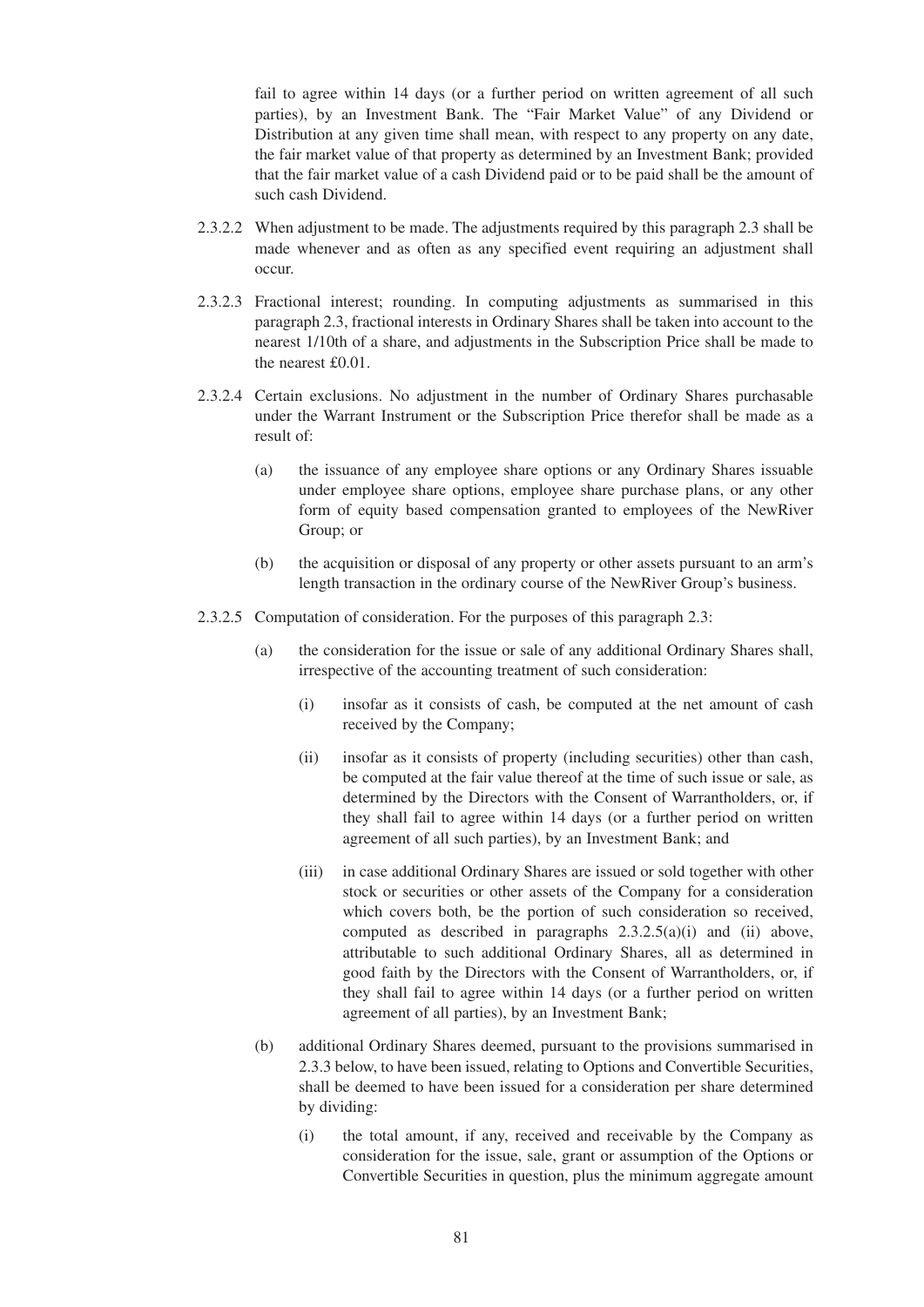of additional consideration (as set out in the instruments relating thereto, without regard to any provision contained therein for a subsequent adjustment of such consideration to protect against dilution) payable to the Company upon the exercise in full of such Options or the conversion or exchange of such Convertible Securities or, in the case of Options for Convertible Securities, the exercise of such Options for Convertible Securities and the conversion or exchange of such Convertible Securities, in each case computing such consideration as described in paragraph 2.3.2.5(a) above; by

- (ii) the maximum number of Ordinary Shares (as set out in the instruments relating thereto, without regard to any provision contained therein for a subsequent adjustment of such number) issuable upon the exercise of such Options or the conversion or exchange of such Convertible Securities; and
- (iii) additional Ordinary Shares deemed to have been issued in the circumstances described in paragraph 2.3.1.1 above, relating to stock dividends, stock splits, etc., shall be deemed to have been issued for no consideration.

#### 2.3.3 *Treatment of Options and Convertible Securities*

In case the Company at any time or from time to time after the date of the Warrant Instrument shall issue, sell, grant or assume, or shall fix a record date for the determination of holders of any class of securities of the Company other than the Ordinary Shares entitled to receive, any (i) Options or (ii) Convertible Securities, then, and in each such case, the maximum number of additional Ordinary Shares (as set out in the instrument relating thereto, without regard to any provisions contained therein for a subsequent adjustment of such number) issuable upon the exercise of such Options or, in the case of Convertible Securities and Options therefor, the conversion or exchange of such Convertible Securities, shall be deemed for purposes of the provisions of summarised in paragraph 2.3.1.2 above to be additional Ordinary Shares issued as of the time of such issue, sale, grant or assumption or, in case such a record date shall have been fixed, as of the close of business on such record date (or, if the Ordinary Shares trade on an ex-dividend basis, on the date prior to the commencement of ex-dividend trading); provided that such additional Ordinary Shares shall not be deemed to have been issued unless the consideration per share (determined pursuant to the procedure described in paragraph 2.3.2.5 above) would be less than the Fair Market Value, on the date immediately prior to such issue, sale, grant or assumption or immediately prior to the close of business on such record date (or, if the Ordinary Shares trade on an ex-dividend basis, on the date prior to the commencement of ex-dividend trading), as the case may be, and provided further, that in any such case in which additional Ordinary Shares are deemed to be issued:

- 2.3.3.1 no further adjustment of the Subscription Price shall be made upon the subsequent issue or sale of Convertible Securities or Ordinary Shares upon the exercise of such Options or the conversion or exchange of such Convertible Securities;
- 2.3.3.2 if such Options or Convertible Securities by their terms provide, with the passage of time or otherwise, for any increase or decrease in the consideration payable to the Company, or decrease or increase in the number of additional Ordinary Shares issuable, upon the exercise, conversion or exchange thereof (by change of rate or otherwise), the Subscription Price computed upon the original issue, sale, grant or assumption thereof (or upon the occurrence of the record date, or date prior to the commencement of ex-dividend trading, as the case may be, with respect thereto), and any subsequent adjustments based thereon, shall, upon any such increase or decrease becoming effective, be recomputed to reflect such increase or decrease. insofar as it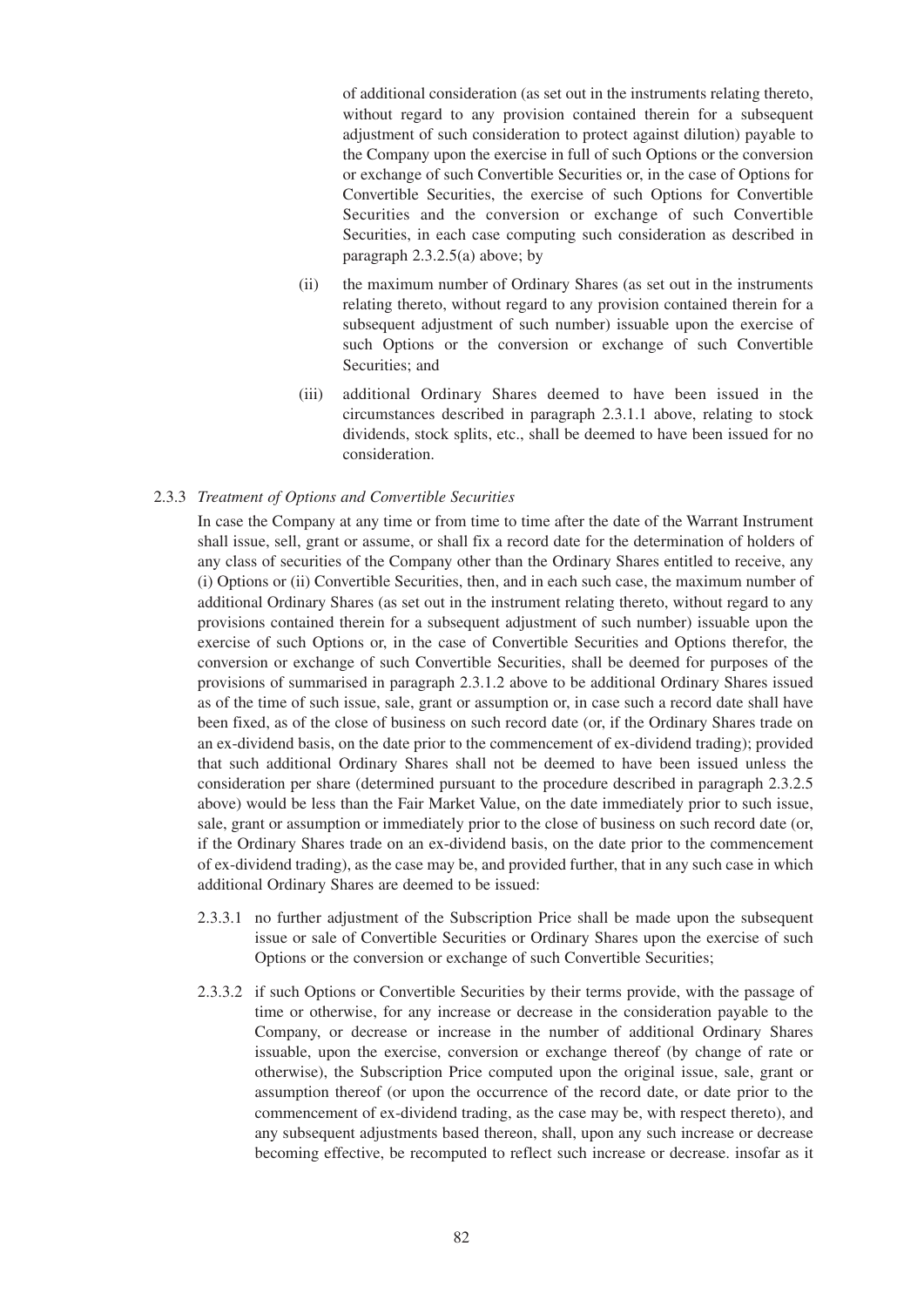affects such Options, or the rights of conversion or exchange under such Convertible Securities, which are outstanding at such time;

- 2.3.3.3 upon the expiry (or purchase by the Company and cancellation or retirement) of any such Options which shall not have been exercised or the expiry of any rights of conversion or exchange under any such Convertible Securities which (or purchase by the Company and cancellation or retirement of any such Convertible Securities the rights of conversion or exchange under which) shall not have been exercised, the Subscription Price computed upon the original issue, sale, grant or assumption thereof (or upon the occurrence of the record date, or date prior to the commencement of exdividend trading, as the case may be, with respect thereto), and any subsequent adjustments based thereon, shall, upon such expiry (or such cancellation or retirement, as the case may be), be recomputed as if:
	- (a) in the case of Options for Ordinary Shares or Convertible Securities, the only additional Ordinary Shares issued or sold were the additional Ordinary Shares, if any, actually issued or sold upon the exercise of such Options or the conversion or exchange of such Convertible Securities and the consideration received therefor was (i) an amount equal to (1) the consideration actually received by the Company for the issue, sale, grant or assumption of all such Options, whether or not exercised, plus (2) the consideration actually received by the Company upon such exercise, minus (3) the consideration paid by the Company for any purchase of such Options which were not exercised; or (ii) an amount equal to (1) the consideration actually received by the Company for the issue or sale of all such Convertible Securities which were actually converted or exchanged, plus (2) the additional consideration, if any, actually received by the Company upon such conversion or exchange, minus (3) the consideration paid by the Company for any purchase of such Convertible Securities the rights of conversion or exchange under which were not exercised; and
	- (b) in the case of Options for Convertible Securities, only the Convertible Securities, if any, actually issued or sold upon the exercise of such Options that were issued at the time of the issue, sale, grant or assumption of such Options, and the consideration received by the Company for the additional Ordinary Shares deemed to have then been issued was an amount equal to (1) the consideration actually received by the Company for the issue, sale, grant or assumption of all such Options, whether or not exercised, plus (2) the consideration deemed to have been received by the Company (pursuant to the procedure summarised in paragraph 2.3.2.5 above) upon the issue or sale of such Convertible Securities with respect to which such Options were actually exercised, minus (3) the consideration paid by the Company for any purchase of such Options which were not exercised;
- 2.3.3.4 no readjustment pursuant to the provisions summarised in paragraphs 2.3.3.2 and 2.3.3.3 above shall have the effect of increasing the Subscription Price by an amount in excess of the amount of the adjustment thereof originally made in respect of the issue, sale, grant or assumption of such Options or Convertible Securities; and
- 2.3.3.5 in the case of any such Options which expire by their terms not more than 30 days after the date of issue, sale, grant or assumption thereof, no adjustment of the Subscription Price shall be made until the expiry or exercise of all such Options, whereupon such adjustment shall be made in the manner provided in paragraph 2.3.3.3 above.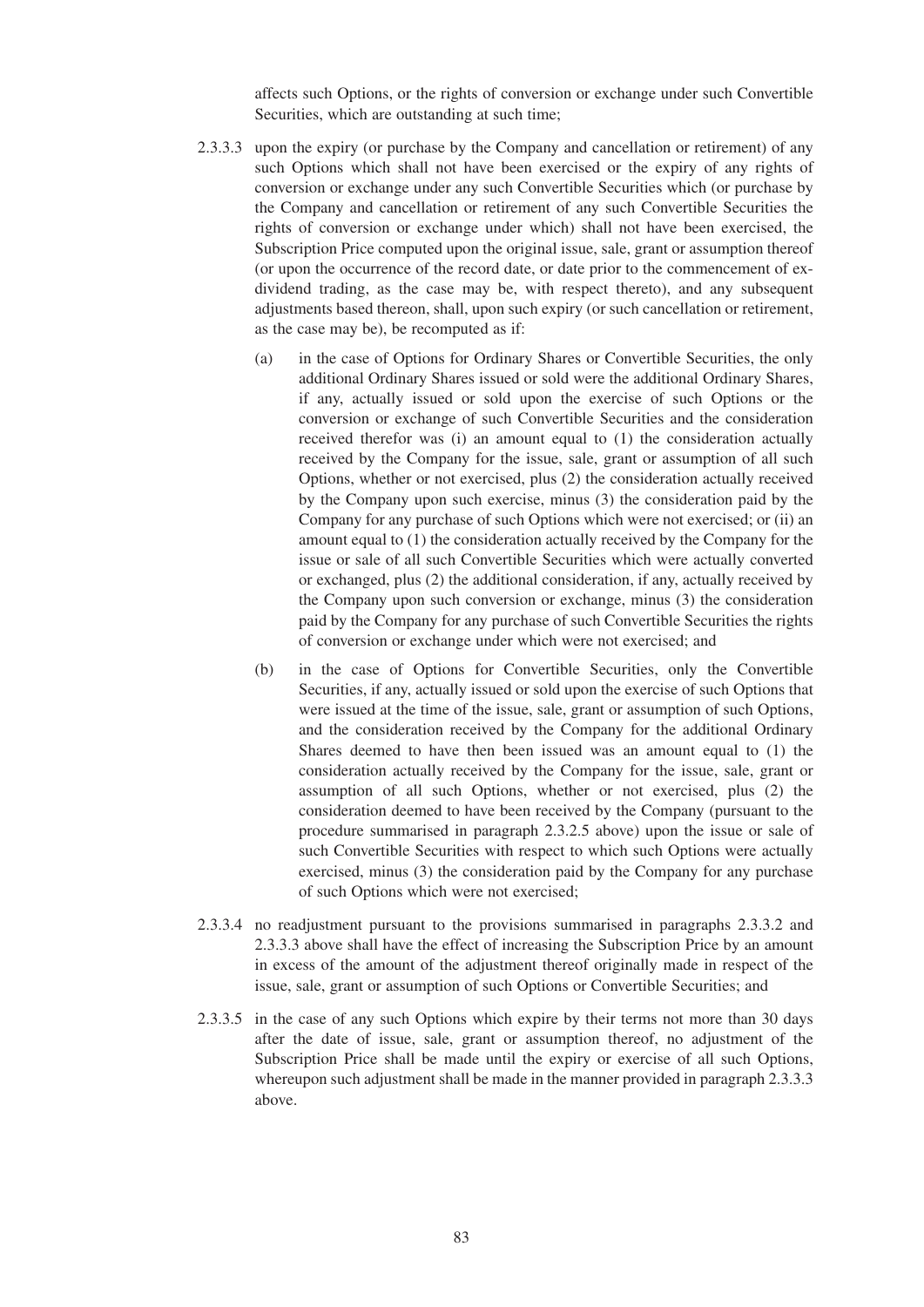#### 2.3.4 *Adjustment in number of Warrant Shares*

Upon each adjustment of the Subscription Price pursuant to the provisions of paragraphs 2.3.1.1 or 2.3.1.2 above, the number of Ordinary Shares for which the Subscription Rights are exercisable shall be adjusted by multiplying the number of Ordinary Shares for which the Subscription Rights were exercisable prior to such adjustment by a fraction (i) whose numerator is the Subscription Price in effect immediately prior to such adjustment; and (ii) whose denominator is the Subscription Price in effect immediately after such adjustment.

## 2.3.5 *Other dilutive events*

If any event occurs where the provisions as summarised in this paragraph 2.3 are not strictly applicable but the failure to make any adjustment would not fairly protect the Subscription Rights represented by the Certificate in accordance with the essential intent and principles of such paragraphs, then, in each such case, the Directors shall appoint an Investment Bank, which shall give its opinion upon the adjustment, if any, on a basis consistent with the essential intent and principles summarised in this paragraph 2.3, necessary to preserve, without dilution, the Subscription Rights represented by the Certificate. Upon receipt of such opinion, the Company will notify the Warrantholders of its content and shall make the adjustments described therein.

## 2.3.6 *Notices*

Immediately upon any adjustment of the Subscription Price, the Company shall give, or cause to be given, written notice thereof, executed by a director of the Company, to the Warrantholder, setting out in reasonable detail the event requiring the adjustment, the method by which the adjustment was calculated, the number of Warrant Shares for which the Subscription Rights are exercisable and the Subscription Price after giving effect to such adjustment. The Company shall keep at its registered office copies of all such written notices and cause the same to be available for inspection during normal business hours by the Warrantholder. The Company shall give, or cause to be given, written notice to the Warrantholder at least 20 days prior to the date on which the Company closes its books or takes a record (i) with respect to any dividend or distribution upon Ordinary Shares, (ii) with respect to any pro rata subscription offer to holders of Ordinary Shares or (iii) for determining rights to vote with respect to any transaction described in paragraph 2.3.1.4, dissolution or liquidation. The Company shall also give, or cause to be given, written notice to the Warrantholder at least 20 days prior to the date on which any transaction described in paragraph 2.3.1.4 shall take place. Where the number of Warrant Shares for which the Subscription Rights are exercisable is adjusted pursuant to the provisions summarised in this paragraph 2.3, the Company shall issue to each Warrantholder a new Certificate in respect of the remaining Warrants held by such Warrantholder, such that all Warrantholders shall, between them, hold Certificates in respect of the Specified Percentage of the Fully Diluted Share Capital.

#### 2.4 *Warrant Transfer Restrictions*

Subject to the transfer conditions referred to in the legend endorsed on the Certificates, the relevant Warrants and all rights pertaining to them are transferable in whole or in part, without charge to the Warrantholder, once vested and upon surrender of the relevant Certificate with a properly executed instrument of transfer at the registered office of the Company. No transfer may be made in violation of any provision of the Articles or without any Regulatory Approvals.

#### 2.5 *Currency Conversion*

Where pursuant to the provisions of the Warrant Instrument the context requires a currency to be converted into sterling, such conversion shall be carried out at the Exchange Rate.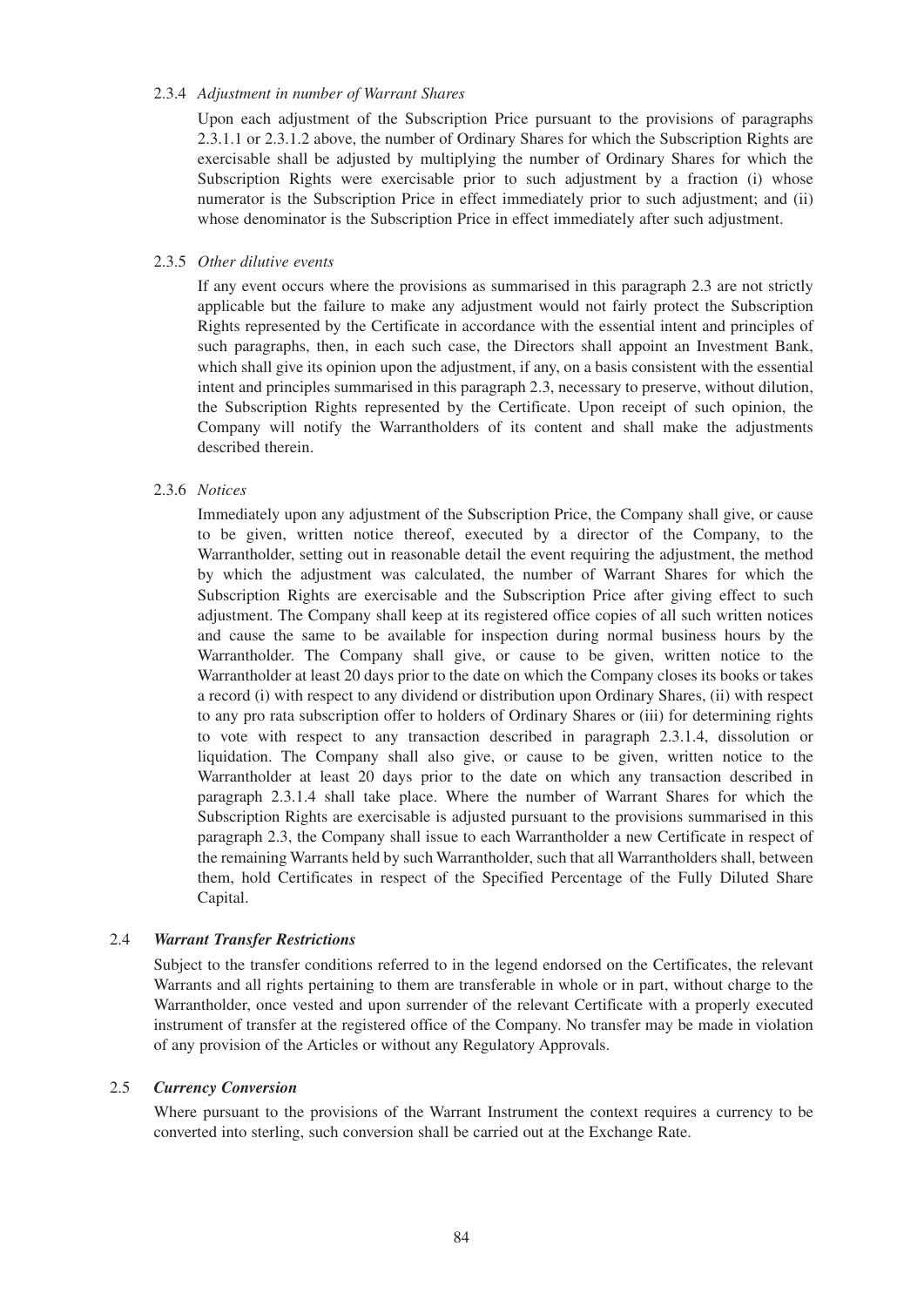# **PART 10**

# **ADDITIONAL INFORMATION**

## **1. The Company**

- 1.1 The Company was incorporated with limited liability in Guernsey on 4 June 2009 under the name "NewRiver Retail Limited" with registered number 50463 as a Registered Closed-ended Investment Scheme registered under Section 8 of The Protection of Investors (Bailiwick of Guernsey) Law, 1987, as amended and the Registered Collective Investment Scheme Rules 2008 issued by the Guernsey Financial Services Commission. The Company has been incorporated with an unlimited life. The Company was incorporated with an unlimited share capital and operates under the Law and ordinances and regulations made thereunder. It is tax-resident in the UK and (other than the Directors) has no employees.
- 1.2 The address of the registered office of the Company is Isabelle Chambers, Route Isabelle, St. Peter Port, Guernsey, Channel Islands GY1 3TX. The address of the head office, business address for the Directors and principal place of business of the Company is 28 Brook Street, London, W1K 5DH, United Kingdom and its telephone number is + 44 1481 735540.
- 1.3 The Company's principal activity is to purchase (principally through subsidiary companies), hold and sell real estate (land and buildings). The Company may purchase entities (or part thereof), including companies, whose principal activity is property investment or whose principal assets are investment properties.
- 1.4 The memorandum of incorporation of the Company provides that the Company has unlimited objects.
- 1.5 Changes in the issued share capital of the Company since its incorporation are summarised in paragraph 2 below.
- 1.6 As a company whose Ordinary Shares are admitted to trading on AIM and to listing on the Daily Official List of the CISX, the Company is subject to the AIM Rules for Companies and the CISX Listing Rules.
- 1.7 The website address for the Company which includes the information required by the AIM Rules for Companies is www.nrr.co.uk

## **2. Share and loan capital**

- 2.1 The share capital of the Company as at the date of this document is represented by an unlimited number of Ordinary Shares with no par value.
- 2.2 The issued share capital of the Company is, at 6 July 2011, being the latest practicable date prior to the publication of this document, 14,838,508 Ordinary Shares of no par value.
- 2.3 On the assumption that all of the Ordinary Shares proposed to be issued pursuant to the Placing are fully taken up and are issued, the share capital of the Company will consist of an unlimited number of Ordinary Shares of no par value and the issued shares of the Company (all of which will be fully paid up) will, immediately following Admission, consist of 31,703,508 Ordinary Shares of no par value.
- 2.4 The Company is a no par value company and is authorised to issue, and the Directors of the Company are authorised to allot, any number of no par value shares, subject to the Articles and the Law.
- 2.5 The Articles contain pre-emption rights for Shareholders in relation to issues of shares in consideration for cash. Further information in relation to such pre-emption rights and their disapplication can be found in the summary of the Articles at paragraph 3 of this Part 10.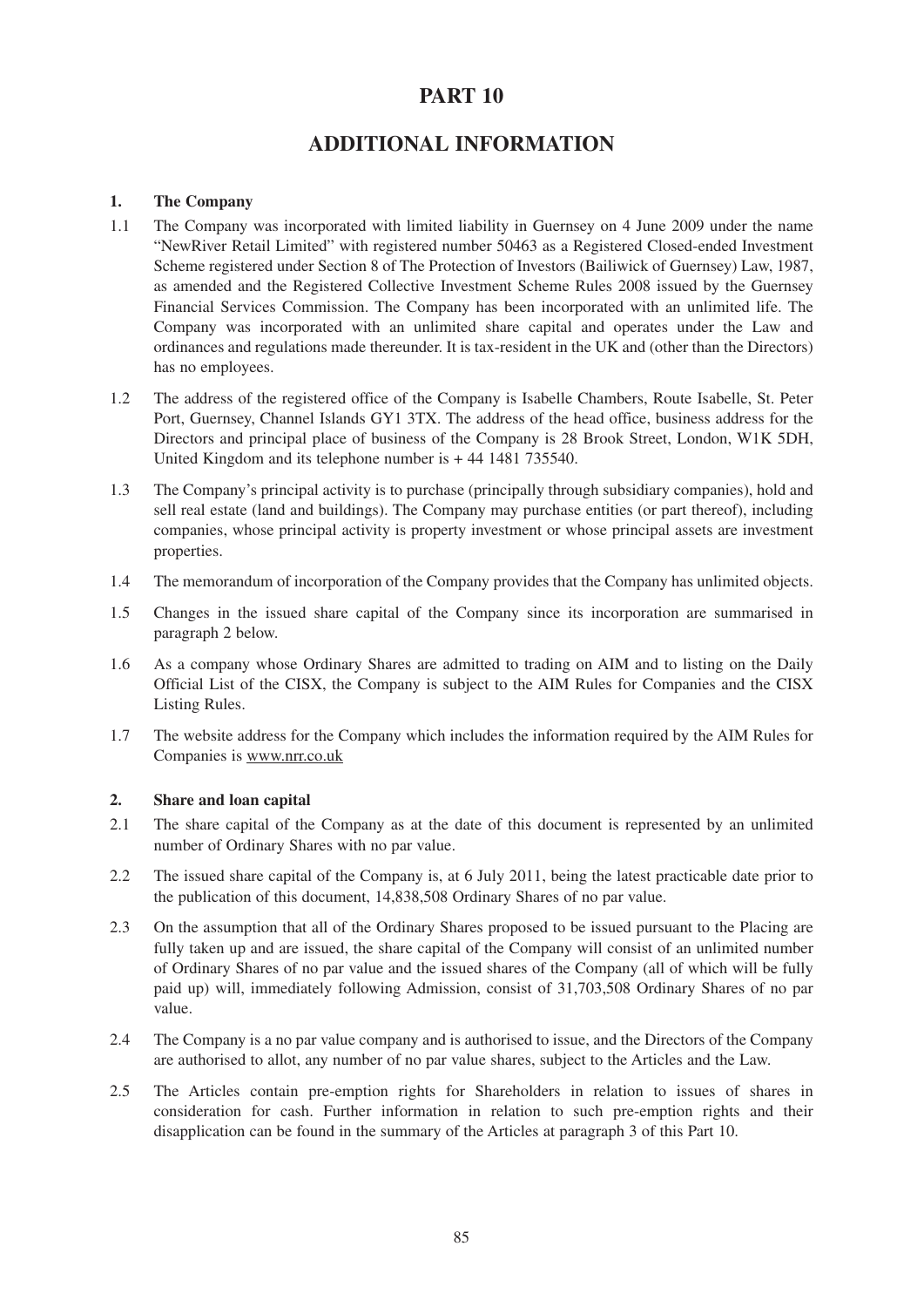- 2.6 By a special resolution dated 20 August 2009, the Company resolved to disapply the pre-emption rights set out in the Articles in respect of the Ordinary Shares to be issued to Warrantholders upon exercise of any Warrants.
- 2.7 Pursuant to a share transfer agreement dated 26 August 2009 between the Company and the shareholders of NewRiver Retail UK, being Allan Lockhart and David Lockhart, the shareholders of NewRiver Retail UK transferred the entire issued share capital of NewRiver Retail UK to NewRiver Retail for the consideration of £1, conditional only upon First Admission occurring. NewRiver Retail UK at First Admission became a wholly-owned subsidiary of NewRiver Retail. The share transfer agreement contained warranties given by Allan Lockhart and David Lockhart as at the date of the agreement and as repeated at completion of the agreement as to their title to the shares being transferred and their capacity and ability to sell their shares free of any encumbrances and also in relation to the limited nature of the business carried on by NewRiver Retail UK between its incorporation and the date of completion of the agreement. The liability of the shareholders under the warranties was capped at £250,000 (apportioned equally between the shareholders) and was limited to a period of 12 months following completion of the agreement.
- 2.8 David Lockhart, via a company controlled by him, was owed £350,000 in respect of the costs incurred in establishing NewRiver prior to the IPO on 1 September 2009, for which he has not been reimbursed and which he has agreed to waive.
- 2.9 On 5 May 2010, the Company issued 4,212,200 Ordinary Shares pursuant to the 2010 Placing. The Ordinary Shares issued under the 2010 Placing were allotted pursuant to the authority contained in the Articles.
- 2.10 At the Company's 2010 annual general meeting, Shareholders passed a resolution providing the Directors with authority in accordance with section 315 of the Law to make market acquisitions (within the meaning of section 316(1) of the Companies (Guernsey) Law 2008) of up to 14.99 per cent. of the Company's Ordinary Shares in issue immediately following Admission. The maximum price (exclusive of expenses) which may be paid for an Ordinary Share shall not exceed 105 per cent. of the average of the middle market quotation for an Ordinary Share as published by the London Stock Exchange for the five business days immediately preceding the date on which the Ordinary Share is purchased and the minimum price shall be one pence per Ordinary Share. The Company is permitted to fund the payments for purchases of Ordinary Shares in any manner permitted by the Law. Such authority shall expire at the annual general meeting of the Company to be held on 18 July 2011 unless such authority is varied, revoked or renewed prior to such date by a ordinary resolution of the Company in general meeting. The Company will seek renewal of this authority from Shareholders at its annual general meeting on 18 July 2011 and thereafter at subsequent annual general meetings. The making and timing of any buy-backs will be at the absolute discretion of the Board.
- 2.11 In November 2010, the NewRiver Group raised a further £25 million through the issue by NewRiver Retail CUL, a subsidiary of the Company, of Convertible Unsecured Loan Stock. Further details of the Convertible Unsecured Loan Stock are given in paragraph 6.15.
- 2.12 Save as disclosed in this paragraph 2 and the Ordinary Shares issued at First Admission, there has been no issue of share or loan capital of the Company since its incorporation and all issued shares have been fully paid and there is no proposed issue of any shares or loan capital of the Company aside from the issue of shares pursuant to the Placing.
- 2.13 Save as disclosed in this document, no person has any preferential subscription rights for any share capital of the Company.
- 2.14 Save as disclosed in this paragraph 2, no commissions, discounts, brokerages or other special terms have been granted by the Company in connection with the issue or sale of any share or loan capital of the Company since its incorporation.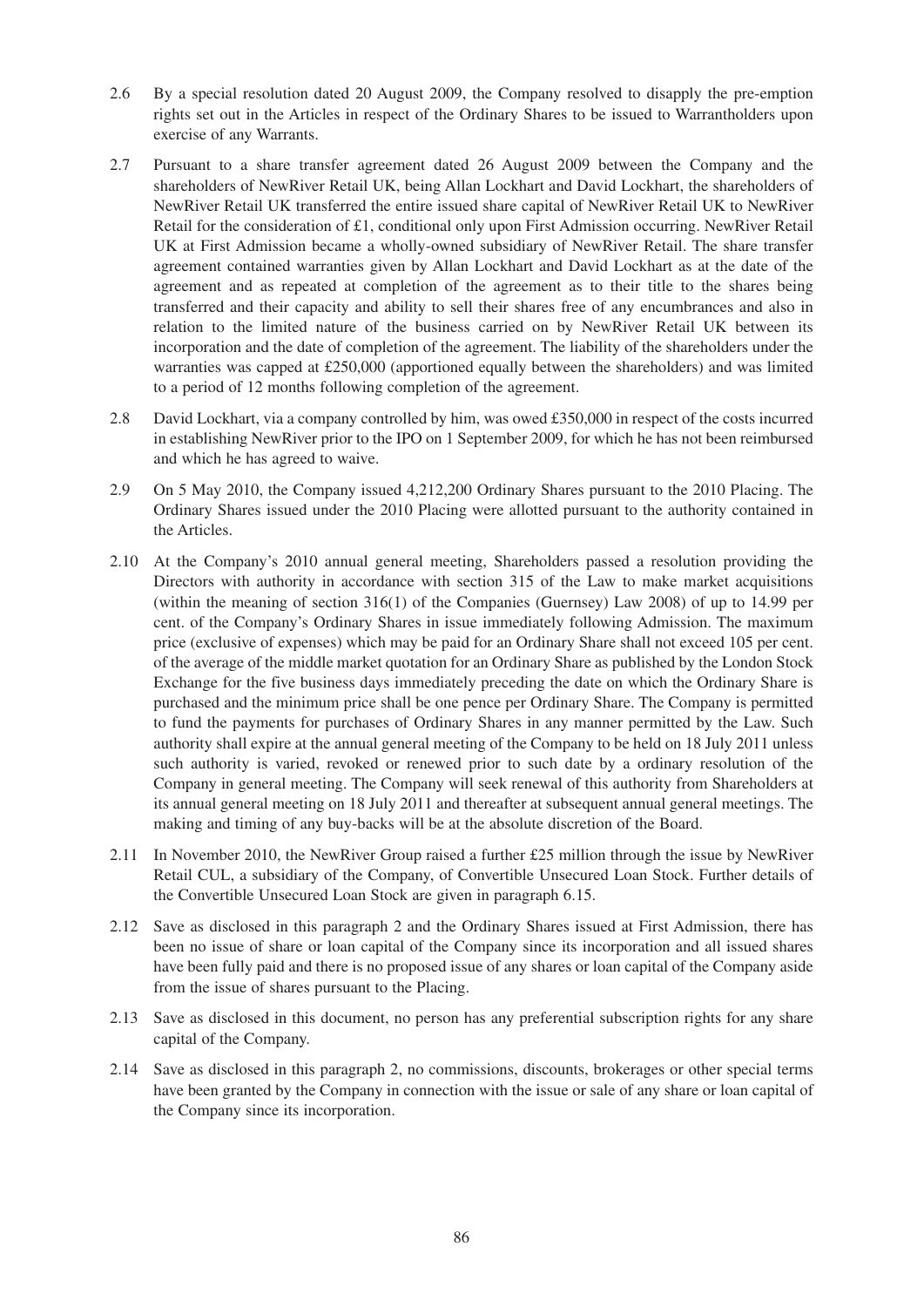2.15 The following options to acquire Ordinary Shares have been granted to the Directors under the CSOP:

| Name            | Number of<br>Ordinary Shares<br>subject to option | <i>Exercise Price</i><br>(pence) | <b>Vesting</b>                                   | Lapse                                       |
|-----------------|---------------------------------------------------|----------------------------------|--------------------------------------------------|---------------------------------------------|
| David Lockhart  | 12,000                                            | 250 Pence Per Share              | The 3rd anniversary of<br><b>First Admission</b> | Day before the 10th<br>anniversary of grant |
| Allan Lockhart  | 12,000                                            | 250 Pence Per Share              | The 3rd anniversary of<br><b>First Admission</b> | Day before the 10th<br>anniversary of grant |
| Nicholas Sewell | 11.049                                            | 271.5 Pence Per Share            | 15 December 2012                                 | Day before the 10th<br>anniversary of grant |
| Mark Davies     | 11.049                                            | 271.5 Pence Per Share            | 15 December 2012                                 | Day before the 10th<br>anniversary of grant |

## 2.16 The following options to acquire Ordinary Shares have been granted to the Directors under the Unapproved Plan:

|                    | Number of<br><b>Ordinary Shares</b> | <b>Exercise Price</b> |                                                                                        |                                             |
|--------------------|-------------------------------------|-----------------------|----------------------------------------------------------------------------------------|---------------------------------------------|
| Name               | subject to option                   | (pence)               | Vesting                                                                                | Lapse                                       |
| David Lockhart     | 272,286                             | 250 Pence Per Share   | Split equally between<br>the 3rd, 4th and 5th<br>anniversary of First<br>Admission     | Day before the 10th<br>anniversary of grant |
| Allan Lockhart     | 192,686                             | 250 Pence Per Share   | Split equally between<br>the 3rd, 4th and 5th<br>anniversary of First<br>Admission     | Day before the 10th<br>anniversary of grant |
| Nicholas Sewell    | 102,647                             | 271.5 Pence Per Share | Split equally between<br>15 December 2012,<br>15 December 2013 and<br>15 December 2014 | Day before the 10th<br>anniversary of grant |
| <b>Mark Davies</b> | 38,693                              | 271.5 Pence Per Share | Split equally between<br>15 December 2012,<br>15 December 2013 and<br>15 December 2014 | Day before the 10th<br>anniversary of grant |
| Nicholas Sewell    | 15,000                              | 243.5 Pence Per Share | Split equally between<br>15 December 2012,<br>15 December 2013 and<br>15 December 2014 | Day before the 10th<br>anniversary of grant |
| Mark Davies        | 15,000                              | 243.5 Pence Per Share | Split equally between<br>15 December 2012.<br>15 December 2013 and<br>15 December 2014 | Day before the 10th<br>anniversary of grant |

## 2.17 The following options to acquire Ordinary Shares have been granted to Paul Roy under the Paul Roy Options:

| Lapse                                       | <b>Vesting</b>                                   | <i>Exercise Price</i><br>(pence) | Number of<br>Ordinary Shares<br>subject to option | Name     |
|---------------------------------------------|--------------------------------------------------|----------------------------------|---------------------------------------------------|----------|
| Day before the 10th<br>anniversary of grant | The 1st anniversary of<br><b>First Admission</b> | 250 Pence Per Share              | 100,000                                           | Paul Roy |
| Day before the 10th<br>anniversary of grant | The 2nd anniversary of<br><b>First Admission</b> | 250 Pence Per Share              | 100,000                                           | Paul Roy |

2.18 Save as disclosed in this paragraph 2 and in Part 9 of this document in relation to the Warrants, no share or loan capital of the Company is under option or has been agreed conditionally or unconditionally to be put under option, other than options in respect of 4,612 Ordinary Shares at an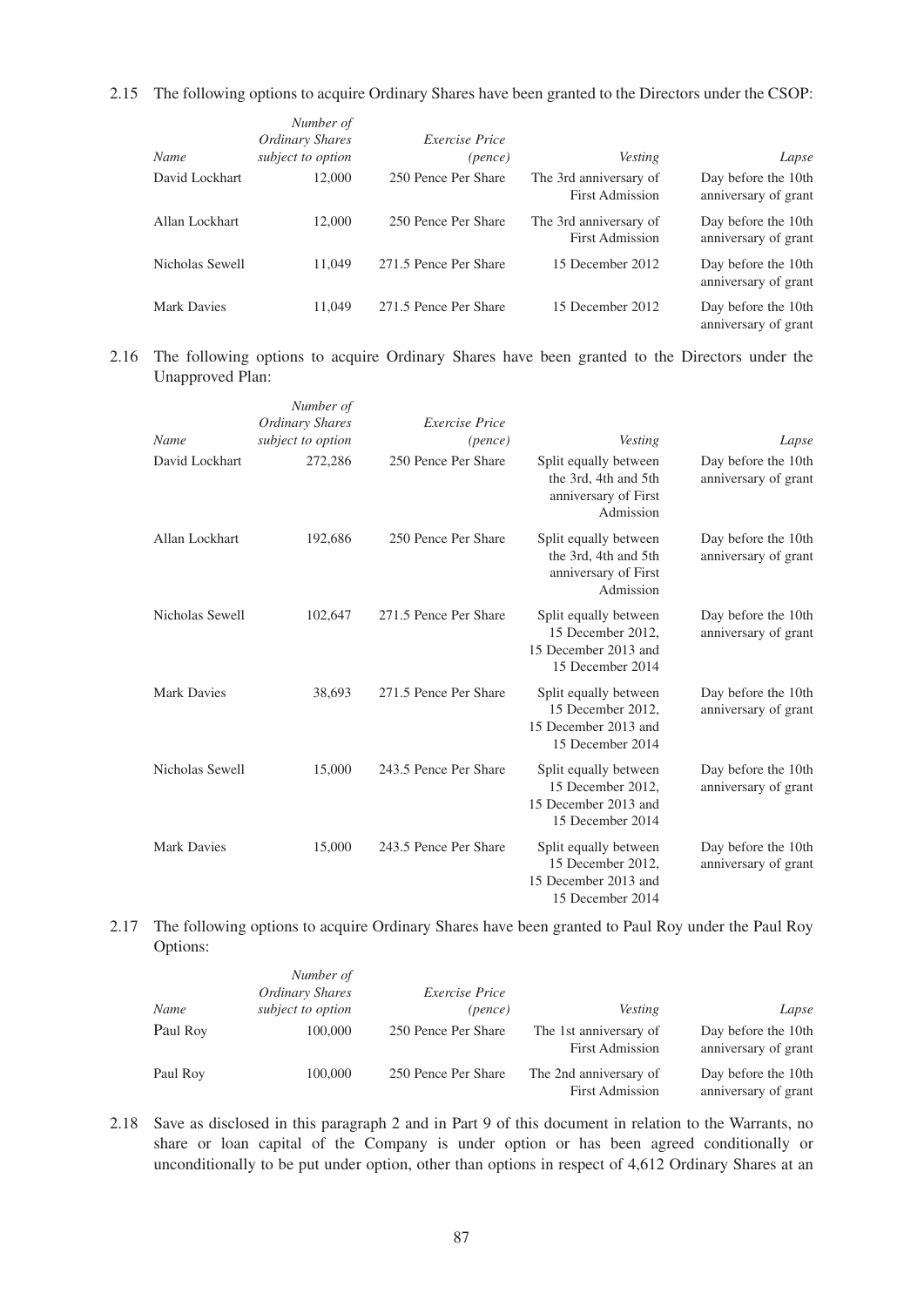exercise price of between 271.5 pence and 243.5 pence, which vest in the period from 15 December 2012 to 15 December 2014.

- 2.19 Other than pursuant to the terms of the Placing, none of the Ordinary Shares have been marketed or are available in whole or in part to the public in conjunction with the application for the Ordinary Shares to be admitted to trading on AIM or listed on the CISX.
- 2.20 The Ordinary Shares are, and the Placing Shares will be, in registered form. No temporary documents of title will be issued and prior to the issue of definitive certificates, transfers will be certified against the register. The Company intends to apply for the Placing Shares to be admitted to CREST with effect from Admission. It is expected that definitive share certificates for the Placing Shares held in certificated form will be posted to allottees within 10 business days of Admission. Placing Shares to be held through CREST will be credited to CREST accounts on Admission. The Articles permit the holding of Ordinary Shares in CREST.
- 2.21 There are no shares in the Company not representing capital and save as disclosed in this paragraph 2, there are no shares in the Company held by any of its subsidiaries.
- 2.22 The EBT currently holds a total of 624,000 Ordinary Shares in order to satisfy options/awards made or to be made under the Share Incentive Plans. As the EBT is consolidated, these shares are treated as treasury shares.

## **3. Memorandum and articles of incorporation**

The memorandum of incorporation of the Company provides that the objects of the Company are unlimited and a copy of the memorandum is available for inspection at the addresses specified in paragraph 14 below.

The Articles contain provisions, *inter alia*, to the following effect:

#### 3.1 *Voting shares*

- 3.1.1 The share capital of the Company is represented by an unlimited number of Ordinary Shares of no par value having the rights hereinafter described. The Ordinary Shares shall rank *pari passu* in all respects.
- 3.1.2 The holders of Ordinary Shares shall have the following rights:
	- (a) *Dividends*

Holders of Ordinary Shares are entitled to receive, and participate in, any dividends or other distributions resolved to be distributed in respect of any accounting period or other period.

(b) *Winding up*

If the Company shall be wound up whether voluntarily or otherwise the liquidator may with the sanction of a special resolution divide among the Shareholders in specie any part of the assets of the Company.

(c) *Voting*

The holders of Ordinary Shares shall have the right to receive notice of and to attend and vote at general meetings of the Company and each holder of Ordinary Shares being present in person or by proxy or by a duly authorised representative (if a corporation) at a meeting shall upon a show of hands have one vote and upon a poll each such holder present in person or by proxy or by a duly authorised representative (if a corporation) shall have one vote in respect of each Ordinary Share held by him.

3.1.3 Any shares may with the sanction of the Board be issued on terms that they are, or at the option of the Company or the holder are, liable to be redeemed on such terms and in such manner as the Board may determine.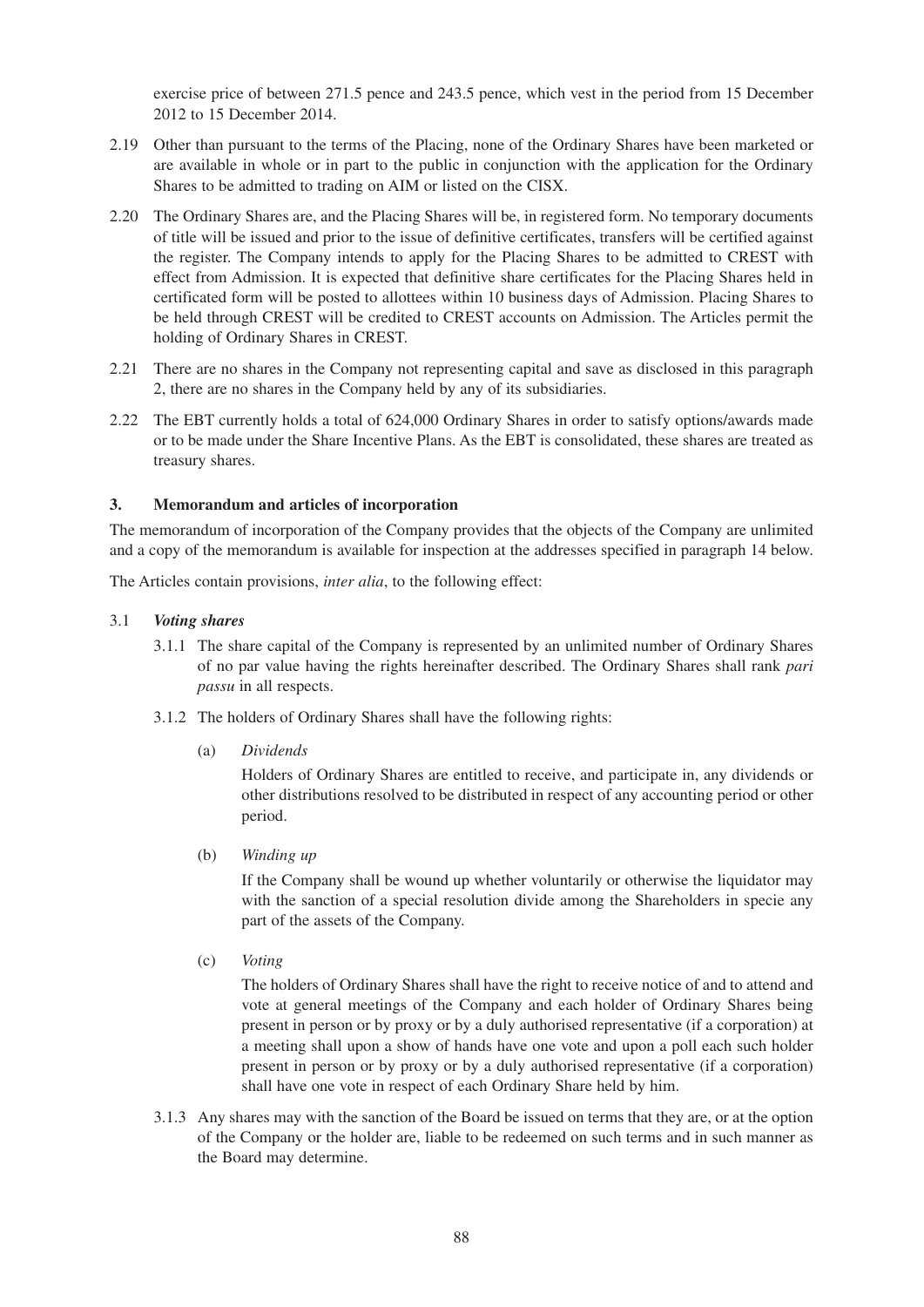- 3.1.4 The Company and any of its subsidiary companies may give financial assistance directly or indirectly for the purpose of or in connection with the acquisition of shares in the Company or in connection with reducing or discharging any liability incurred in connection with the purchase of shares in the Company.
- 3.1.5 Subject to the Articles, the provisions of the Law, the rights attaching to any class of shares and any guidelines established from time to time by the Board or to which the Company is subject, the Company may, at the discretion of the Board, purchase any of its own shares, whether or not they are redeemable, and may pay the purchase price in respect of such purchase to the fullest extent permitted by the Law.

## 3.2 *Variation of class rights*

If at any time the shares of the Company are divided into different classes, the rights attached to any class (unless otherwise provided by the terms of issue) may, whether or not the Company is being wound up, be varied with the consent in writing of the holders of three-fourths of the issued shares of that class or with the sanction of a special resolution of the holders of the shares of that class passed at a separate general meeting of the holders of such shares but so the quorum shall be two members present in person or by proxy holding or representing not less than one-third of the issued shares of that class.

## 3.3 *Issues of shares*

- 3.3.1 Subject to the Articles and paragraph 3.3.2 below, shares for the time being unissued shall be at the disposal of the Directors, who may allot, grant options over or otherwise dispose of the same to such persons on such terms and conditions and at such times as the Board determines but so that no share shall be issued at a discount, whether to the market price of the shares or the net asset value per share, except in accordance with the Law and so that the amount payable on application on each share shall be fixed by the Board. The Company may not issue Ordinary Shares at a discount to net asset value except in accordance with the Law.
- 3.3.2 Subject to the Articles and unless otherwise determined by special resolution of the Company in general meeting, any shares available for issue for cash consideration from time to time (save for any Warrant Shares pursuant to a special resolution dated 20 August 2009) shall, before they are issued, be offered to all the existing holders of shares in the Company in proportion as nearly as practicable to the existing number of the shares held by them respectively. Such offer shall be made by notice which specifies the number and class of shares offered, the proportionate entitlement of the relevant member, the price per share and the period (being not less than 14 days) within which the offer, if not accepted, will be deemed to be declined. Subject to the Articles, after the expiration of that period, the Directors shall offer the shares so declined to the persons who have accepted all the shares offered to them in the same manner as the original offer and such offer is to be capable of acceptance for a further period of not less than 14 days. If any shares comprised in such further offer are declined or deemed to be declined such further offer shall be withdrawn in respect of such shares. Any shares not accepted pursuant to the above or not capable of being so offered (whether excluded by special resolution or otherwise) shall be at the disposal of the Directors who may allot, grant options over or otherwise dispose of them to such persons at such times and generally on such terms and conditions as they think proper. Notwithstanding the above, the Company may disapply by special resolution any preemption rights in respect of Ordinary Shares available for issue and the Board shall have at its disposal up to 10 per cent. of the Company's issued shares in any calendar year for issue on such terms and conditions (including for cash consideration) and at such times and to such persons as the Board may determine without such issue requiring resolution of the members. In addition, the Directors are empowered by the Company pursuant to a special resolution dated 20 August 2009 to issue any shares required to be issued in connection with any exercise of Warrants without such issue being offered to all existing holders of Ordinary Shares.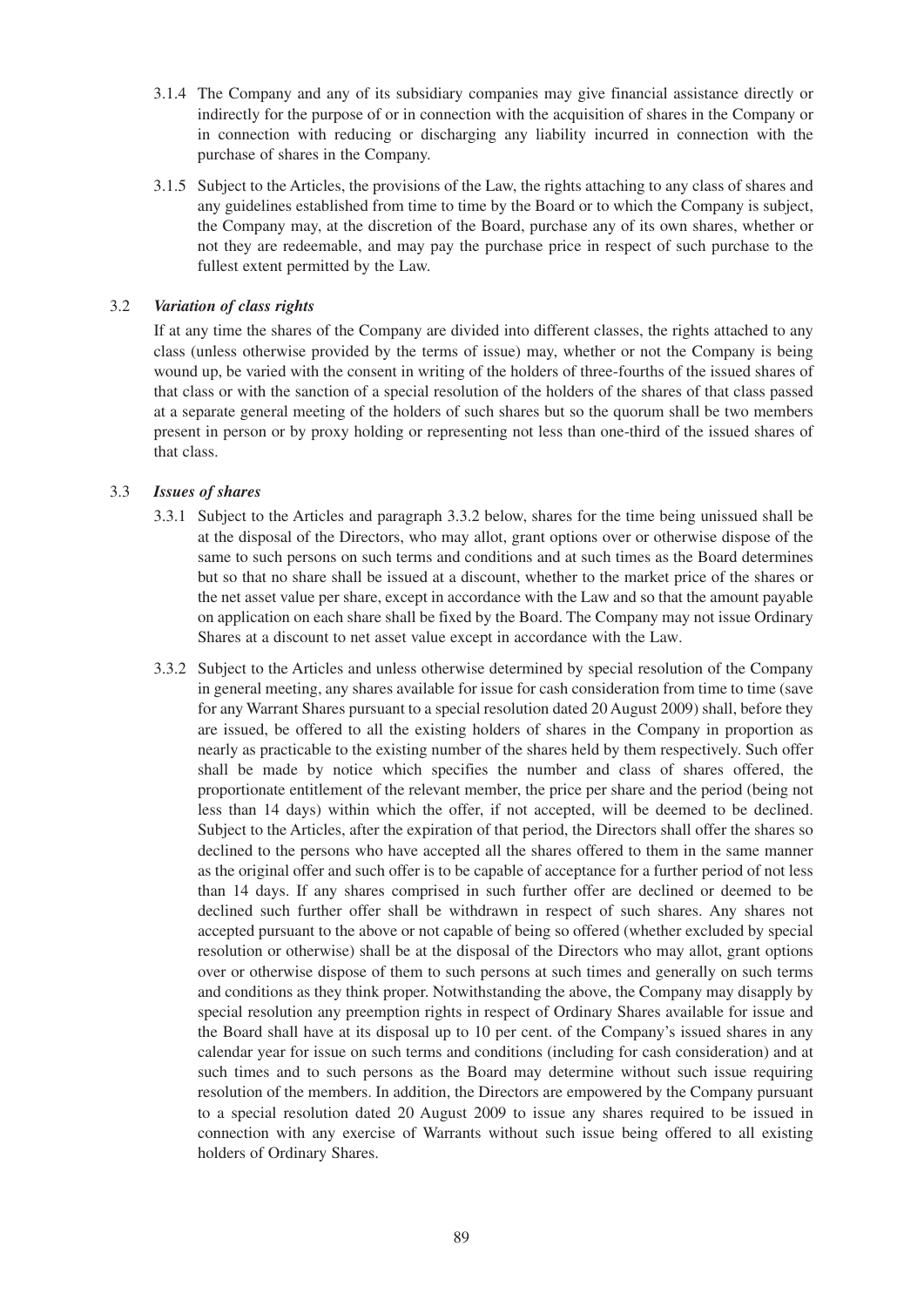- 3.3.3 Subject to the Law, the Company may pay any brokerage or commission of such amount as may from time to time be determined by the Directors on any issue of Ordinary Shares.
- 3.3.4 No person shall be recognised by the Company as holding any Ordinary Share upon any trust and the Company shall not be bound by or recognise (even when having notice thereof) any equitable, contingent, future or partial interest in any Ordinary Share (except as provided by the Articles or the Law), or any other right in respect of any Ordinary Share, except an absolute right thereto in the registered holder.

#### 3.4 *Compulsory acquisition of shares*

The Articles do not contain any rights compulsorily to acquire shares.

#### 3.5 *Notice requiring disclosure of interest in shares*

The Directors shall have power by notice in writing to require any member to disclose to the Company the identity of any person (other than the member) who has any interest in the Relevant Share Capital (meaning the Company's issued shares of any class carrying rights to vote at a general meeting) held by the member and the nature of such interest. Any such notice shall require any information in response to such notice to be given within such reasonable time as the Directors may determine.

The Company shall maintain a register of interested parties and whenever in pursuance of a requirement imposed on a member as aforesaid the Company is informed of an interested party the identity of the interested party and the nature of the interest shall be promptly inscribed therein together with the date of the request.

If any member is in default in supplying to the Company the information required by the Company within the prescribed period, the Directors in their absolute discretion may serve a direction notice on the member. The direction notice may direct that in respect of the Ordinary Shares in respect of which the default has occurred (the "default shares") and any other shares held by the members (i) the member shall not be entitled to vote in general meetings; (ii) where the default shares represent at least 0.25 per cent. of the class of shares concerned: (a) the direction notice may additionally direct that dividends or the proceeds of any repurchase or repayment of such default shares will be retained by the Company (without interest); and (b) that no transfer of the default shares (other than a transfer of shares to an offeror by way or in pursuance of acceptance of a takeover offer made to acquire all the issued Ordinary Shares of the Company or the Directors are satisfied that the transfer is made pursuant to a sale of the whole of the beneficial ownership of the Ordinary Shares to a party unconnected with the member and with other persons appearing to the Directors to be interested in such Ordinary Shares or a transfer in consequence of a sale made through the London Stock Exchange or any stock exchange outside the UK on which the Company's shares of the same class as the default shares are normally traded ("excepted transfer")) shall be registered unless the member is not himself in default as regards supplying the information requested and the transfer is part only of the member's holding and when presented for registration is accompanied by a certificate by the member in a form satisfactory to the Directors to the effect that after due and careful enquiry the member is satisfied that no person in default as regards supplying the information is interested in any of the Ordinary Shares which are the subject of the transfer.

If Ordinary Shares are issued to a member as a result of that member holding other Ordinary Shares in the Company and if the Ordinary Shares in respect of which the new Ordinary Shares are issued are default shares in respect of which the member is for the time being subject to particular restrictions, the new Ordinary Shares shall on issue become subject to the same restrictions whilst held by that member as such default shares.

Any direction notice shall have effect in accordance with its terms for as long as the default in respect of which the direction notice was issued continues, but shall cease to have effect in relation to any Ordinary Shares which are transferred by such member by means of an excepted transfer. As soon as practicable after the direction notice has ceased to have effect (and in any event within seven days thereafter) the Directors shall procure that the restrictions described in this paragraph 3.5 shall be removed and that distributions and other moneys withheld are paid to the member.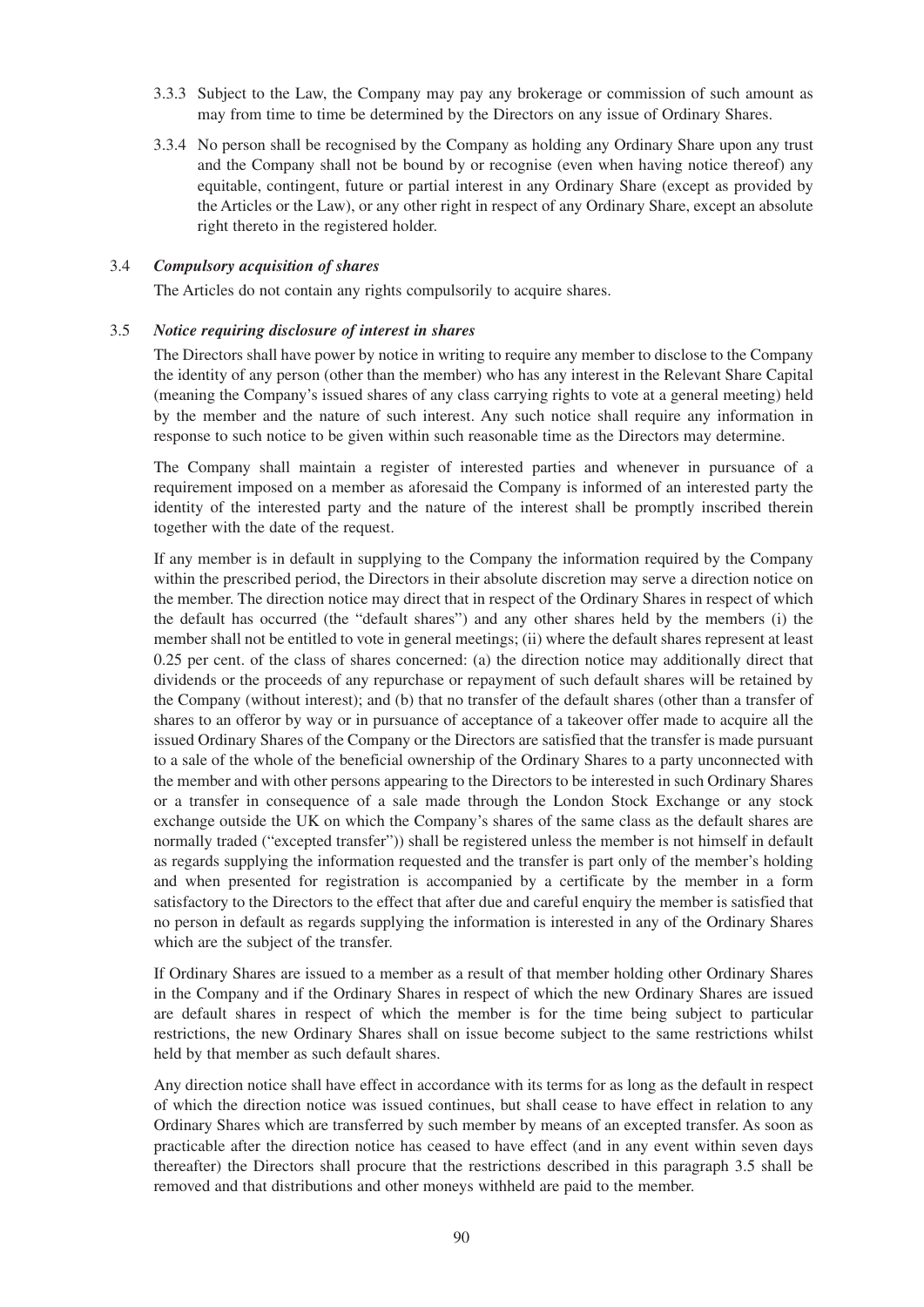Any member who has given notice to the Company of an interested party and who subsequently ceases to have any party interested in his Ordinary Shares or has any other party interested in his Ordinary Shares shall notify the Company in writing of the cessation or change in such interest and the Directors shall promptly amend the register of interested parties accordingly.

## 3.6 *CREST*

The Articles provide that the Directors may implement such arrangements as they may think fit in order for any class of shares to be admitted to settlement by means of the CREST system. If the Directors implement any such arrangements no provision of the Articles shall apply or have effect to the extent that it is in any respect inconsistent with:

- (a) the holding of shares of that class in uncertificated form;
- (b) the transfer of title to shares of that class by means of the CREST system; or
- (c) the CREST Guernsey Requirements.

Where any class of shares is for the time being admitted to settlement by means of the CREST system such securities may be issued in uncertificated form in accordance with and subject as provided in the

CREST Guernsey Requirements. Unless the Directors otherwise determine, such securities held by the same holder or joint holder in both certificated form and uncertificated form shall be treated as separate holdings. Such securities may be changed from uncertificated to certificated form, and from certificated to uncertificated form, in accordance with and subject as provided in the CREST Guernsey Requirements. Title to such shares as are recorded on the register as being held in uncertificated form may be transferred only by means of the CREST system. Every transfer of shares from a CREST account of a CREST member to a CREST account of another CREST member shall vest in the transferee a beneficial interest in the shares transferred, notwithstanding any agreements or arrangements to the contrary, however and whenever arising and however expressed.

Subject as provided in the Articles, any member may transfer all or any of his shares which are in certificated form by an instrument of transfer in any form which the Directors may approve. The instrument of transfer of a share shall be signed by or on behalf of the transferor. The Directors may refuse to register any transfer of certificated shares unless the transfer is in favour of no more than four transferees and the instrument of transfer is lodged at the registered office accompanied by the relevant share certificate(s) and such other evidence as the Directors may reasonably require to show the right of the transferor to make the transfer.

The Directors may decline to register any transfer of any shares which are or become owned, directly or indirectly by an individual which, in the opinion of the Directors, might give rise to circumstances which could cause the Company some legal, regulatory, pecuniary, tax or material administrative disadvantage.

The Directors may also decline to register any transfer of shares to, or the transfer of any shares or warrants which are or become owned, directly or indirectly, by, a US Person in circumstances which might cause or be likely to cause the Company to become subject to the registration requirements of the Investment Company Act or the Securities Act or with any securities regulatory authority of any state of the United States or other jurisdiction. Members are required to notify the Company immediately in the event that they become US Persons.

The Directors may also refuse to register any share which is not fully paid up provided that this would not prevent dealings from taking place on an open and proper basis. The Directors may also refuse to register any transfer of shares which is prohibited by the provisions described in paragraph 3.5 above or any transfer of certificated shares unless such transfer is in respect of one class of share only, is in favour of no more than four transferees and the instrument of transfer is lodged at the registered office or such other place as the Directors may appoint and the transfer is not in favour of any non-qualified holder.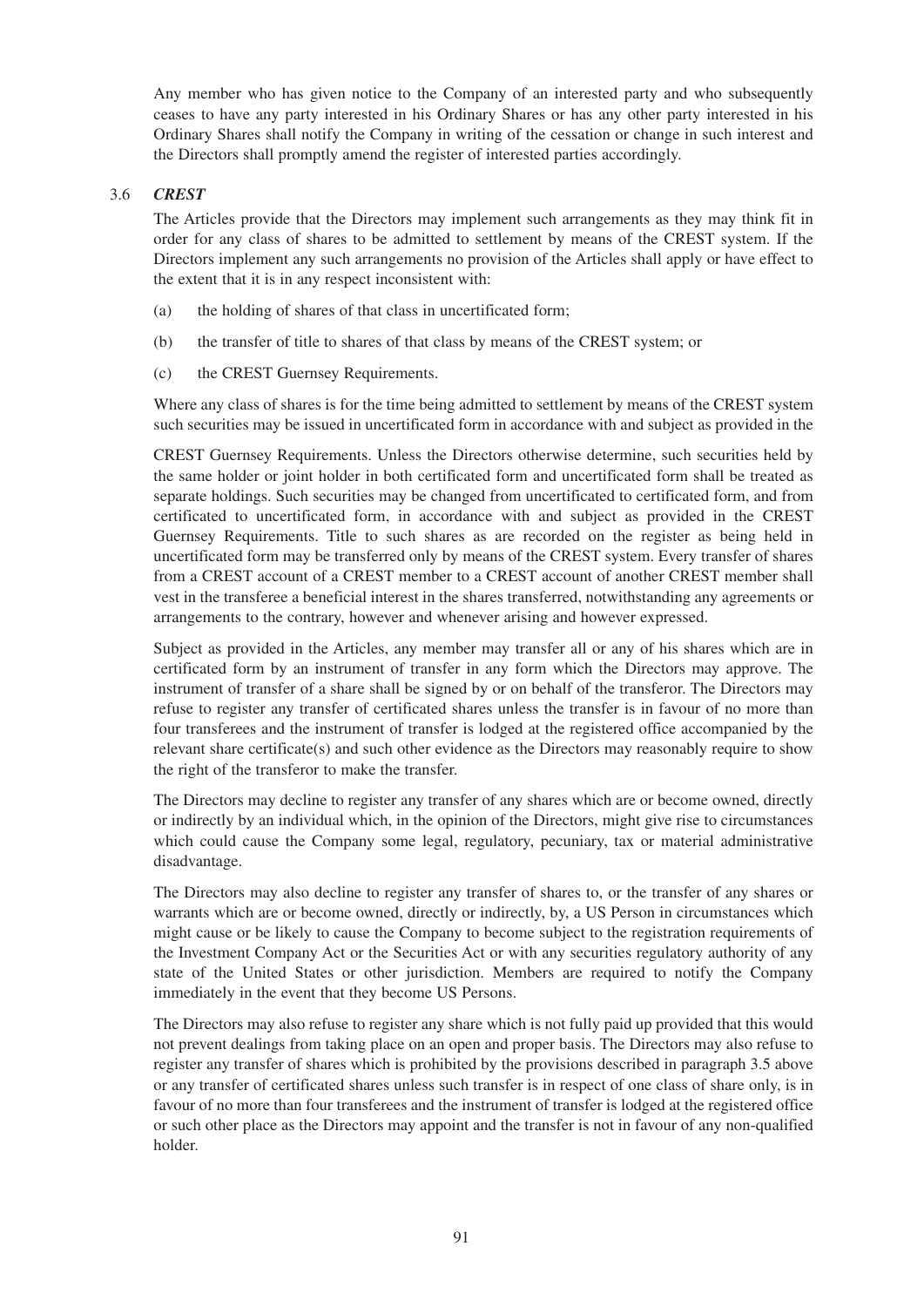Subject to the CREST Guernsey Requirements, the registration of transfers may be suspended at such time and for such periods as the Directors may determine, provided that such suspension shall not be for more than 30 days in any year. Any such suspension will be notified to the CISX.

If it shall come to the notice of the Directors that any shares are owned directly or beneficially by a non-qualified holder, the Directors may require such person (i) to provide the Directors within 30 days with sufficient satisfactory documentary evidence to satisfy the Directors that such person does not fall within the definition of a non-qualified holder and in default of such evidence (ii) to sell or transfer his ordinary shares to a person qualified to own the same within 30 days and within such 30 days to provide the Directors with satisfactory evidence of such sale or transfer.

## 3.7 *Alteration of capital*

The Company at any time may, by ordinary resolution, increase its share capital by such sum to be divided into shares of such amount as the resolution shall prescribe.

## 3.8 *Notice and requisitioning of general meetings*

Notice for any general meeting shall be sent by the secretary or officer of the Company or any other person appointed by the Board not less than 14 clear days before the meeting. The notice must specify the time and place of the general meeting and any special business to be put to the meeting and the general nature of the business to be transacted. With the consent of all the members of the Company, a general meeting may be convened by a shorter notice or at no notice in any manner they think fit. The accidental omission to give notice of any meeting or the non-receipt of such notice by any member of the Company shall not invalidate any resolution, or any proposed resolution, otherwise duly approved.

The Board may, and shall on the requisition in writing of Shareholders who hold more than ten per cent. of the voting rights attaching to the Company's share capital (excluding any capital held as treasury shares) proceed to convene a general meeting. A Shareholders' requisition shall be dated and shall state the general nature of the business to be dealt with at the meeting and shall be signed by the requisitionists.

If the Board does not proceed to convene a meeting to be held within 21 days from the date of the requisition, the requisitionists or any of them representing more than one half of the total voting rights of the members who requisitioned the meeting, may themselves convene the meeting. Any meeting convened by requisitionists shall be convened in the same manner (as nearly as possible) as that in which meetings are convened by the Board.

## 3.9 *Interests of Directors*

- 3.9.1 A Director may not vote (or be counted in the quorum at a meeting in relation to any resolution on which he is debarred from voting) in respect of any contract, arrangement, transaction or any other proposal to which the Company is or is to be a party and in which he has an interest which (together with any interest of any person connected with him) is a material interest (otherwise than by virtue of his interest in shares or debentures or other securities of or otherwise in or through the Company) but, in the absence of some other material interest than is mentioned below, this prohibition does not apply to a resolution concerning any of the following matters:
	- (a) the giving of a guarantee, security or indemnity in respect of money lent or obligations incurred by him at the request of or for the benefit of the Company or any of its subsidiary undertakings;
	- (b) the giving of any guarantee, security or indemnity to a third party in respect of a debt or obligation of the Company or any of its subsidiary undertakings for which the Director himself has assumed responsibility in whole or in part under a guarantee or indemnity or by the giving of security;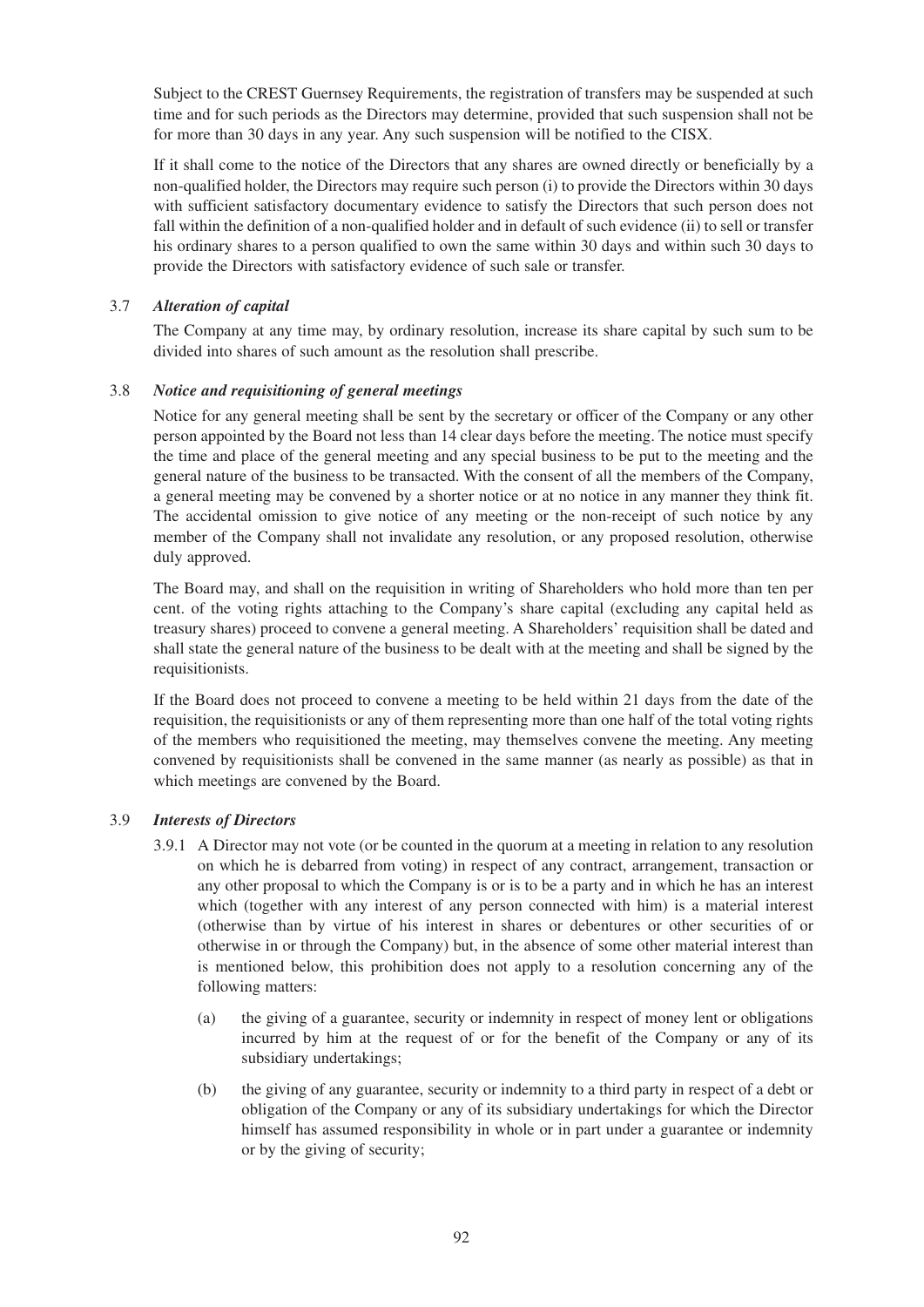- (c) any proposal concerning the offer of shares, debentures or other securities of or by the Company or its subsidiary undertakings for subscription or purchase in which offer he is or is to be interested as a participant in the underwriting or sub-underwriting thereof;
- (d) any proposal concerning any other company in which he is interested, directly or indirectly and whether as an officer, shareholder, creditor or otherwise, provided that he is not the holder of or beneficially interested in one per cent. or more of: (a) the issued shares of such company (or of any third company through which his interest is derived) or (b) of the voting rights in the relevant company; and
- (e) any proposal for the purchase or maintenance of insurance for the benefit of the Directors or persons including the Directors.
- 3.9.2 Any Director may act by himself or by his firm in a professional capacity for the Company, other than as auditor, and he or his firm shall be entitled to remuneration for professional services as if he were not a Director.
- 3.9.3 Any Director may continue to be or become a director, managing director, manager or other officer or member of any company in which the Company may be interested and any such Director shall not be accountable to the Company for any remuneration or other benefits received by him as a director, managing director, manager or other officer or member of any other company.

#### 3.10 *Remuneration of Directors*

- 3.10.1 The Directors shall be entitled to such remuneration as the Directors shall determine from time to time provided that the ordinary remuneration of the Directors who do not hold executive office for their services (excluding amounts payable under the Articles) shall not exceed in aggregate £600,000 per annum (or such other sum as may be approved by the Company in general meeting). Such remuneration shall be deemed to accrue from day to day. The Directors shall also be paid all travelling, hotel and other expenses incurred by them in attending meetings of the Directors or any committee of the Directors or general meetings of the Company or in connection with the business of the Company.
- 3.10.2 A Director may hold any other office or place of profit under the Company (other than the office of auditor) in conjunction with his office of Director for such period and on such terms as to remuneration and otherwise as the Directors may determine.

#### 3.11 *Nomination, appointment and removal of Directors*

- 3.11.1 The Directors shall have power at any time eligible in accordance with section 137 of the Law to appoint any person to be a Director, either to fill a casual vacancy or as an addition to the existing Directors. Any Director so appointed shall hold office only until the next following annual general meeting and shall then be eligible for re-election.
- 3.11.2 The office of a Director shall be vacated in any of the following events, namely:
	- (a) if he resigns his office by notice in writing signed by him and left at the registered office;
	- (b) if he dies or becomes of unsound mind;
	- (c) if he becomes bankrupt or makes any arrangement or composition with his creditors generally;
	- (d) if he absents himself from meetings of the Board for a period of 12 months and the Board resolves his office shall be vacated;
	- (e) if he ceases to be a Director by virtue of, or becomes prohibited from being a Director by reason of, an order made under the provisions of any law or enactment;
	- (f) if he be requested to resign by written notice signed by all the other Directors; or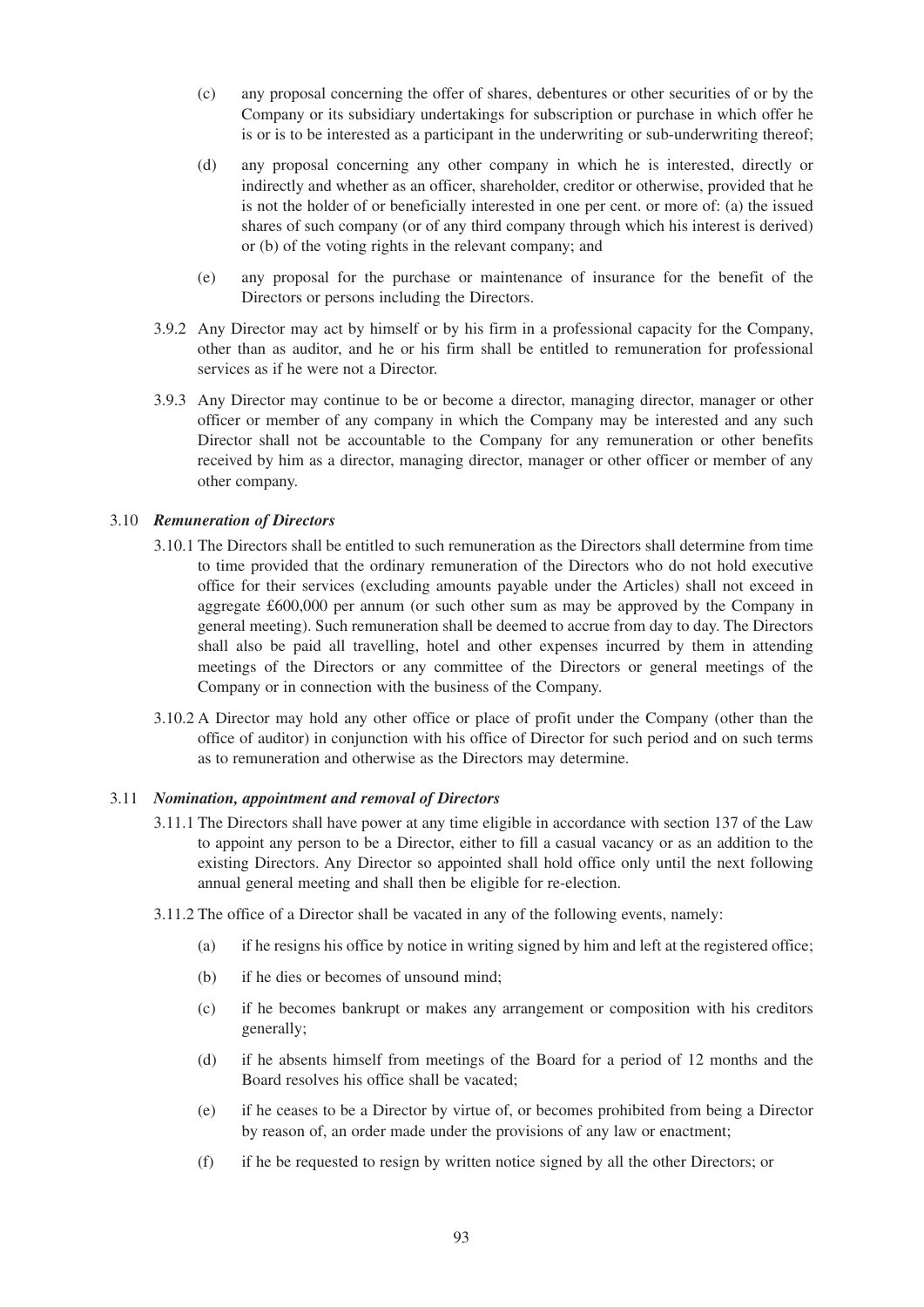- (g) if he is removed from office by an ordinary resolution of the Company in general meeting.
- 3.11.3 The Company at the meeting at which a Director retires in the manner aforesaid may fill the vacated office by appointing a person thereto by ordinary resolution and in default the retiring Director shall, if willing to act, be deemed to have been re-appointed unless at such meeting it is expressly resolved not to fill the vacated office or a resolution for the re-appointment of such Director shall have been put to the meeting and lost. The Company at such meeting may also (subject to the Articles) fill up any other vacancies.
- 3.11.4 At a general meeting, a resolution for the appointment of two or more persons as Directors by a single resolution shall not be moved unless a resolution passed by a majority of the members that it shall be so made has been first agreed to by the meeting without any vote being given against it.

## 3.12 *Retirement of Directors*

- 3.12.1 A third of the Directors (save for David Lockhart whilst he holds the position of Director) shall be subject to retirement and re-election every year.
- 3.12.2 A Director is not required to hold shares in the Company. A Director who is not a member is nevertheless entitled to attend and speak at general meetings.

#### 3.13 *Dividends*

- 3.13.1 The Company in general meeting may declare a dividend but no dividend shall exceed the amount recommended by the Directors.
- 3.13.2 Dividends shall be paid in accordance with the Law and subject to the UK-REIT provisions in the Articles (summarised below).
- 3.13.3 The Directors may if they think fit from time to time pay the members such interim dividends as appear to be justified by the profits of the Company.
- 3.13.4 No dividend or other amount payable to any member shall bear interest against the Company. All unclaimed dividends and other amounts payable as aforesaid may be invested or otherwise made use of for the benefit of the Company until claimed. Any dividend unclaimed on the earlier of (a) six years from the date when it first became payable and (b) the date on which the Company is wound up, shall be forfeited and shall revert to the Company, without the necessity for any declaration or other action by the Company.
- 3.13.5 The Board may from time to time set aside out of the profits of the Company and carry to reserve such sums as they think proper which, at the discretion of the Board, shall be applicable for any purpose to which the profits of the Company may properly be applied and pending such application may either be employed in the business of the Company or be invested. The Board may divide the reserve into such special funds as it thinks fit and may consolidate into one fund any special funds or any parts of any special funds into which the reserve may have been divided. The Board may also without placing the same to reserve carry forward any profits. In carrying sums to reserve and in applying the same the Board shall comply with the provisions of the Law.

#### 3.14 *Winding up*

If the Company is wound up, whether voluntarily or otherwise, the liquidator may, with the sanction of a special resolution, divide among the members in specie any part of the assets of the Company and may, with the like sanction, vest any part of the assets in trustees upon such trusts for the benefit of the members as the liquidator shall think fit.If thought expedient subject to the obtaining of any necessary consents or sanctions any such division may be otherwise than in accordance with the then existing rights of the members and in particular any class may be given preferential or special rights or may be excluded altogether or in part but in default of any such provision the assets shall subject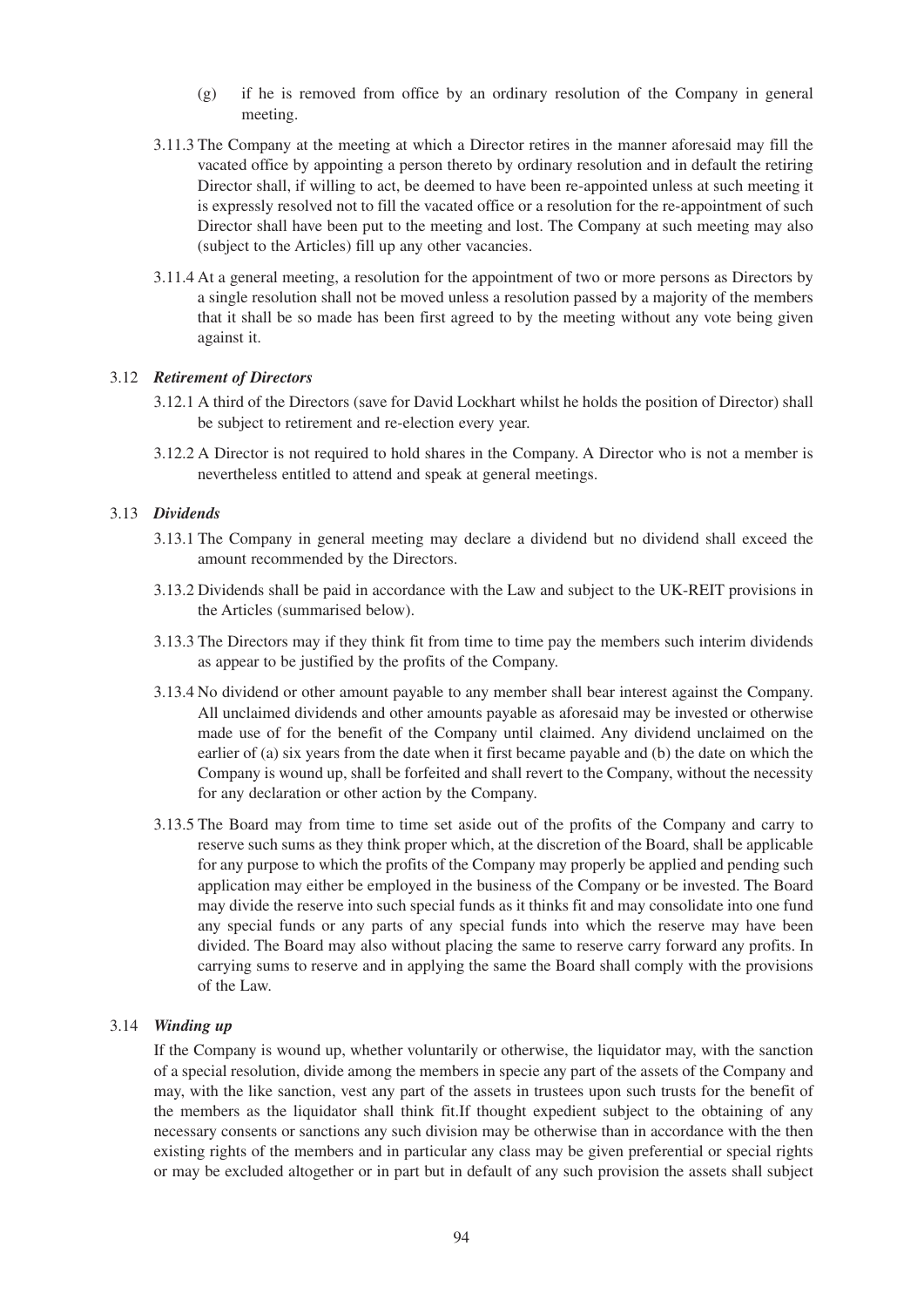to the rights of the holders of shares issued with special rights or privileges or on special conditions be distributed rateably according to the amount paid up on the shares.

## 3.15 *Borrowing*

- 3.15.1 The Board may exercise all the powers of the Company to borrow money and to mortgage, hypothecate, pledge or charge all or part of its undertaking, property and assets and uncalled capital and to issue debentures or other securities, whether outright or as collateral security for any liability or obligation of the Company or of any third party.
- 3.15.2 Any person lending money to the Company shall be entitled to assume that the Company is acting in accordance with the Articles and shall not be concerned to enquire whether such provisions have in fact been complied with.

## 3.16 *Register of Shareholders and other statutory records*

The register of Shareholders is the hard copy register of Shareholders kept at the Company's registered office pursuant to the Law. The other statutory records of the Company are kept at the same address (or in such other place in the United Kingdom, as the case may be).

## 3.17 *The Disclosure and Transparency Rules*

The Articles require that, from First Admission and for so long as the Company has any of its share capital admitted to trading on AIM, or any successor market or any other market operated by the London Stock Exchange, every Shareholder must comply with the notification and disclosure requirements set out in Chapter 5 of the Disclosure and Transparency Rules Sourcebook (as amended and varied from time to time) of the FSA Handbook as if the Company were classified as an "issuer" whose "Home State" is the United Kingdom.

Under the Disclosure and Transparency Rules, a Shareholder is required to notify the Company of the percentage of its voting rights if the percentage of voting rights which he holds (directly or indirectly) reaches, exceeds or falls below five per cent. and each five per cent. threshold thereafter up to 30 per cent. and then 50 per cent. and 75 per cent. The notification must be made within four trading days of the Shareholder learning of the acquisition or disposal leading to the increase or decrease in his shareholding.

## **Shareholders are urged to consider their notification and disclosure obligations carefully as a failure to make the required disclosure to the Company may result in disenfranchisement.**

## 3.18 *UK-REIT*

In order to maintain its status as a UK-REIT, the Articles contain provisions to enable the Company to demonstrate to HMRC that it has taken reasonable steps to avoid paying a dividend (or making any other distribution) to a "substantial Shareholder", that is, a company that is beneficially entitled, directly or indirectly, to 10 per cent. or more of the Company's distributions or share capital or controls, directly or indirectly, 10 per cent. or more of the voting rights of the Company. These include:

- (a) an obligation on each Shareholder to give notice to the Company upon becoming a substantial shareholder and the Directors can require any Shareholder to deliver such information as is required to enable the Directors to determine whether the Shareholder is a substantial shareholder;
- (b) the prohibition of the payment of dividends on Ordinary Shares that form part of a substantial shareholding, unless certain conditions are met;
- (c) the Directors' power to pay dividends on Ordinary Shares that form part of a substantial shareholding where the Shareholder has disposed of its rights to dividends on its Ordinary Shares;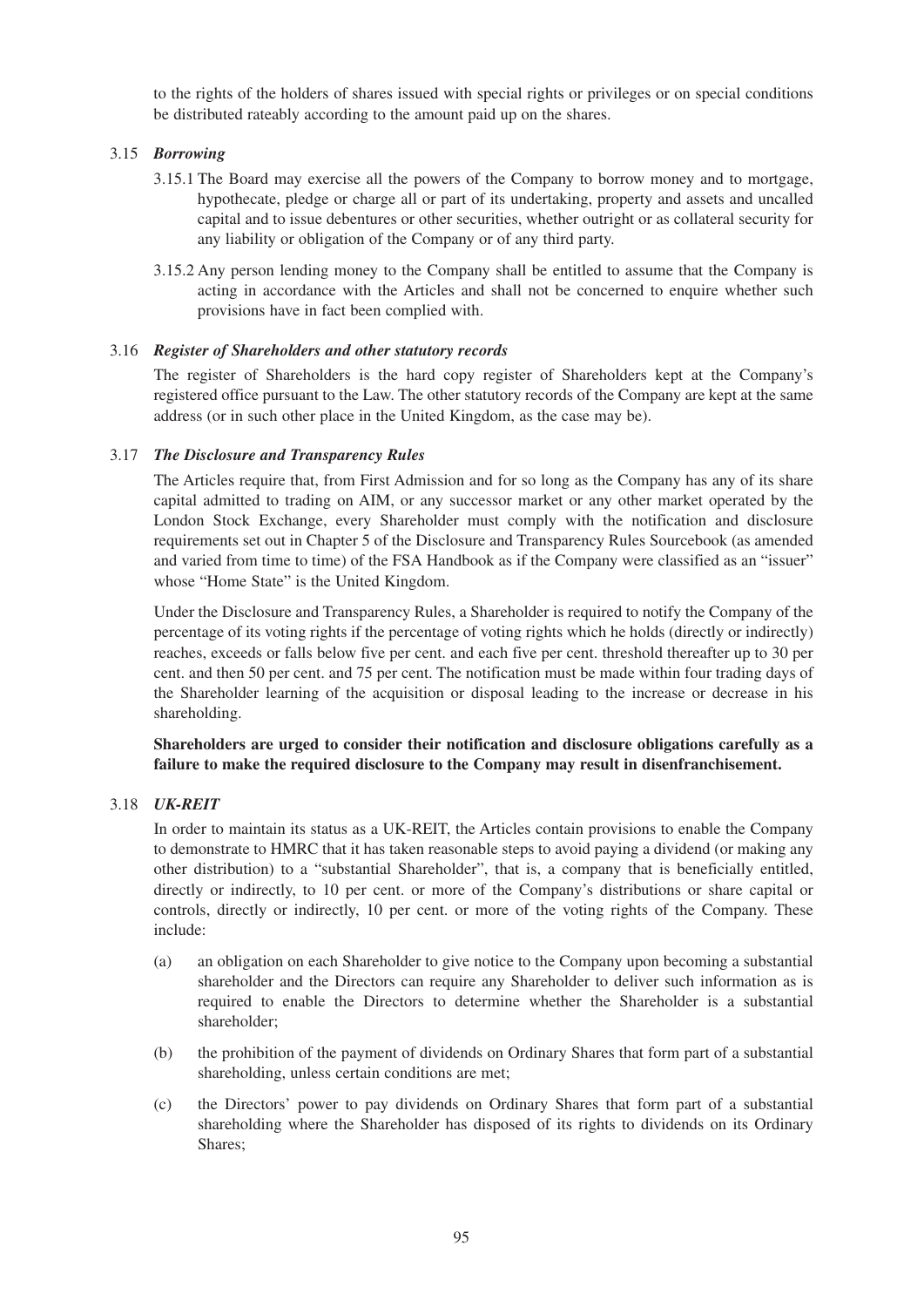- (d) the creation of trust arrangements where a dividend is paid on Ordinary Shares forming part of a substantial shareholding so that dividends so paid are held on trust by the recipient for any person nominated by the substantial shareholder concerned; and
- (e) the Directors' power to require a substantial shareholder to dispose of Ordinary Shares forming part of a substantial shareholding where a substantial shareholder has been identified and a dividend declared but the substantial shareholder has not transferred the right to the dividend, there has been a failure to provide information requested by the Directors or any information provided by any person proves materially inaccurate or misleading.

## 3.19 *Untraced Shareholders*

- 3.19.1 The Company shall be entitled to sell at the best obtainable price the shares of a shareholder or, on their death, their personal representative, provided that:
	- 3.19.1.1 during the period of not less than twelve years prior to the date of the publication by the Company of advertisements in a national newspaper and in a newspaper circulating in the area of the last known address of such shareholder, at least three dividends in respect of the shares in question have become payable and no dividend in respect of those shares has been claimed; and
	- 3.19.1.2 during the period of three months following the publication of such advertisements the Company shall have received no indication either of the whereabouts nor of the existence of such shareholder or person.

## **4. Share incentive plans**

The Company has adopted the Share Incentive Plans, the principal provisions of which are as follows:

## 4.1 *The NewRiver Retail Limited Company Share Option Plan 2009 "CSOP")*

*Status of the CSOP*

The CSOP was formally approved by HMRC.

The CSOP was adopted by the Company on 26 August 2009.

## *Eligibility*

All employees (including full time executive directors) of the Company and any of its subsidiaries may be granted options over Ordinary Shares under the CSOP provided that they are not prohibited, from being granted an option by virtue of having, or having had, a material interest in the Company.

## *Grant*

The Remuneration Committee has absolute discretion to select the persons to whom options are to be granted and, subject to the limits set out below, in determining the number of Ordinary Shares subject to each option.

Options may be granted during the period of 42 days commencing on: (a) the date the CSOP is adopted by the Company; (b) the date of the preliminary announcement of the Company's annual results or the announcement of its half-yearly results in any year (provided that if the Ordinary Shares continue to be admitted to AIM or listed on the CISX at the time in question, no option shall be granted until the dealing day immediately following the date of any such announcement); or (c) any other time fixed by the Remuneration Committee where, in its discretion, circumstances are considered to be exceptional so as to justify the grant of options.

If the grant of an option on any of the above days would be prohibited by virtue of the AIM Rules for Companies, the CISX Listing Rules (if relevant) or any statute or regulation or any order made pursuant to such statute, then such option may be granted during the period of 42 days commencing immediately after the time that such prohibition shall cease to have effect.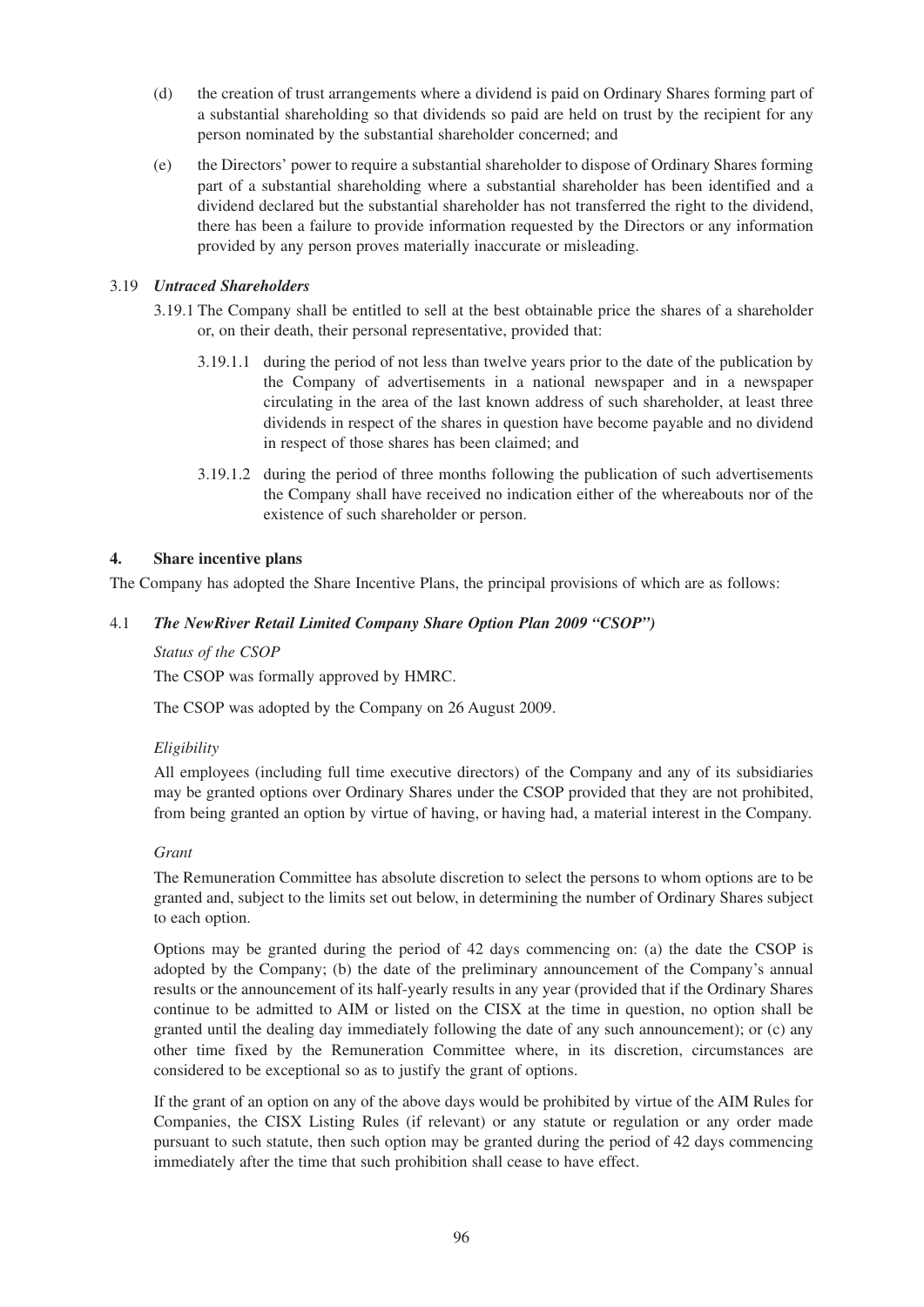No consideration is payable for the grant of an option.

## *Plan Limits*

On any date, no option may be granted under the CSOP if, as a result, the number of Ordinary Shares issued or issuable pursuant to options granted during the previous ten years under the CSOP or any other employees' share scheme, profit sharing scheme or employee share ownership plan adopted by the Company or any other member of the NewRiver Group would exceed ten per cent. of the share capital of the Company in issue on that date.

For the purposes of the limit set out above:

- any Ordinary Shares issued or then capable of being issued pursuant to any options granted on or prior to the date of First Admission, (whether under the CSOP or any other employees' share scheme adopted by the Company and including the Paul Roy Options) shall not count towards the limit set out above;
- any Ordinary Shares issued or then capable of being issued pursuant to any options granted under the CSOP or the Unapproved Plan to the directors or employees of NewRiver Retail UK (other than David Lockhart and Allan Lockhart) within the period of 18 months following the date of First Admission shall not count towards the limit set out above, provided that the total number of Ordinary Shares issued or then capable of being issued under this bullet point, when added to the total number of Ordinary Shares issued or then capable of being issued under the preceding bullet point, shall not exceed 6.24 per cent. of the Ordinary Share capital of the Company at the time that such options are granted (and subject to a cap on the 6.24 per cent. based on an Ordinary Share capital increased by any fundraising or fundraisings post-First Admission not exceeding, in aggregate, £125 million); and
- where an option takes the form of a right to acquire Ordinary Shares from an employee benefit trust established by the Company, such Ordinary Shares will only be counted as "issued or issuable" to the extent to which they have been issued (or there is an intention for them to be issued) by the Company to the trust for the purposes of the CSOP or any other employees' share scheme operated by the Company.

The table at paragraph 2.15 of this Part 10 sets out the options which have been granted under the CSOP to Directors.

## *Individual Limit*

Each individual's participation is limited so that the aggregate market value of Ordinary Shares subject to all options (calculated as at the date of grant of each option) held by that individual and granted under the CSOP or any other HMRC approved company share option plan operated by the Company or any associated company, shall not exceed  $\text{\pounds}30,000$  (or such other amount as may be permitted by HMRC from time to time).

## *Exercise Price*

The exercise price per Ordinary Share under an option is determined by the Remuneration Committee at the time of grant but may not be less than the market value of an Ordinary Share as at the date of grant (as agreed by HMRC's Shares and Assets Valuation).

The exercise price (as well as the number of Ordinary Shares under option) may be adjusted by the Remuneration Committee in the event of any capitalisation issue or rights issue (other than an issue of Ordinary Shares pursuant to a scrip dividend issued by the Company) or rights offer or any other variation in the share capital of the Company including (without limitation) any consolidation, subdivision or reduction of capital. Any such adjustment will require the prior approval of HMRC.

## *Performance Target*

The exercise of options granted under the CSOP will not be conditional upon the achievement of any objective performance target.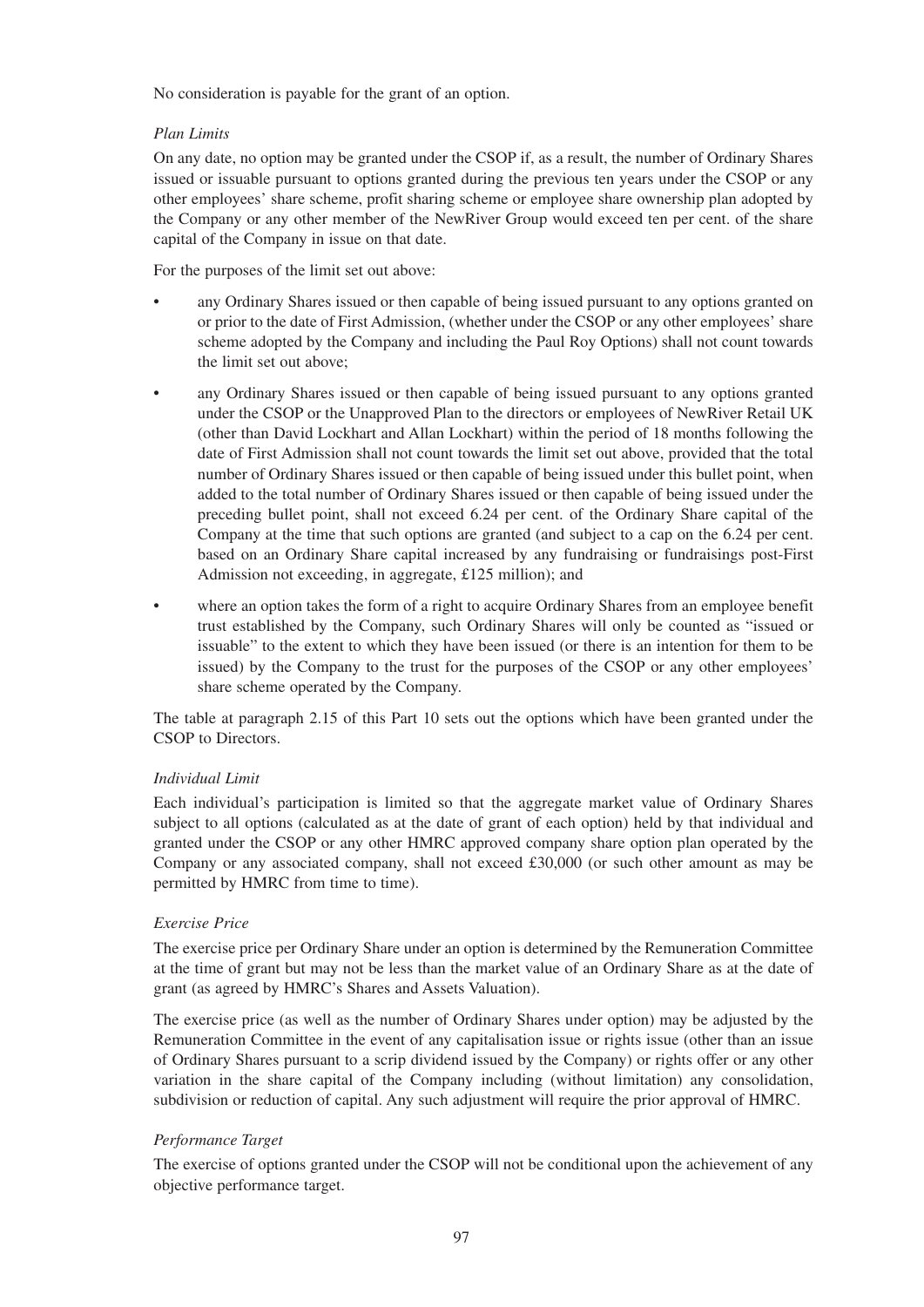#### *Exercise of options*

Normally, an option may only be exercised following the occurrence of a date ("Vesting Date") specified at the time of grant provided that the option holder is still an employee within the NewRiver Group. The Vesting Date for an option may not occur before the third anniversary of the date of grant.

No option is capable of exercise more than ten years after its date of grant and will lapse on the tenth anniversary of its date of grant.

Options may not be exercised during any period prohibited under the AIM Rules for Companies or the CISX Listing Rules (if relevant).

If an option holder ceases to be an employee of the NewRiver Group by reason of injury, ill health, incapacity or disability of the option holder or his or her spouse or civil partner (evidenced to the reasonable satisfaction of the Remuneration Committee), redundancy or retirement on or after reaching the age of 55 or upon the sale or transfer out of the NewRiver Group of the company or undertaking employing him, his option shall be exercisable during the six month period following the later of (a) the Vesting Date of such option and (b) the option holder's cessation of employment; if not so exercised, such option will lapse. In the event the option holder ceases to be an employee before the Vesting Date, the Remuneration Committee may, in its discretion, determine that such option may be exercised for a period of six months after the option holder ceases to be employed within the NewRiver Group; if not so exercised, such option will lapse.

In the event of cessation of employment of the option holder by reason of his death, his personal representatives will be entitled to exercise the option within 12 months following the date of his death.

If an option holder ceases to be employed within the NewRiver Group for any reason other than those described above, options may also become exercisable for a limited period at the discretion of the Remuneration Committee.

The options granted to David Lockhart and Allan Lockhart (at any time) may be exercised during the 12 months following the date of cessation of employment if such option holder ceases to be an employee of the NewRiver Group by reason of: (a) injury, ill health, incapacity or disability (evidenced to the reasonable satisfaction of the Remuneration Committee); or (b) redundancy; or (c) retirement on or after reaching the age of 55; or (d) upon the sale or transfer out of the NewRiver Group of the company or undertaking employing him; or (e) the disability, injury, incapacity or ill health of such option holder's spouse or civil partner (evidenced to the reasonable satisfaction of the Remuneration Committee); or (f) any other circumstance stipulated by the Remuneration Committee as at the date of grant of such options; or  $(g)$  at the time of or in anticipation of or within the three months following such cessation of employment at the discretion of the Remuneration Committee, in any other circumstances; or (h) in respect only of the options granted on or within the first year following the date of First Admission in the event that such option holder is given notice by his employer under his service agreement (other than where such notice is given in circumstances where the option holder's employer may summarily dismiss the option holder in accordance with his service agreement with such employer).

Exercise of options is also possible earlier than the Vesting Date in the event of a takeover (whether by way of a general offer, a scheme of arrangement or otherwise) or the voluntary winding up of the Company. In the case of a takeover of the Company by way of a general offer or the transfer out of the NewRiver Group of the undertaking employing the option holder concerned, the Remuneration Committee may allow the option to be exercised immediately before, but with effect from, the takeover or the transfer of the undertaking concerned.

Other than in respect of options granted on or before First Admission or to David Lockhart or

Allan Lockhart, which shall always be capable of exercise in full in the event of cessation of their

employment, where an option is exercised before the occurrence of the Vesting Date as a consequence of the option holder ceasing to remain an employee within the NewRiver Group, the maximum number of Ordinary Shares over which any option is capable of exercise may, at the discretion of the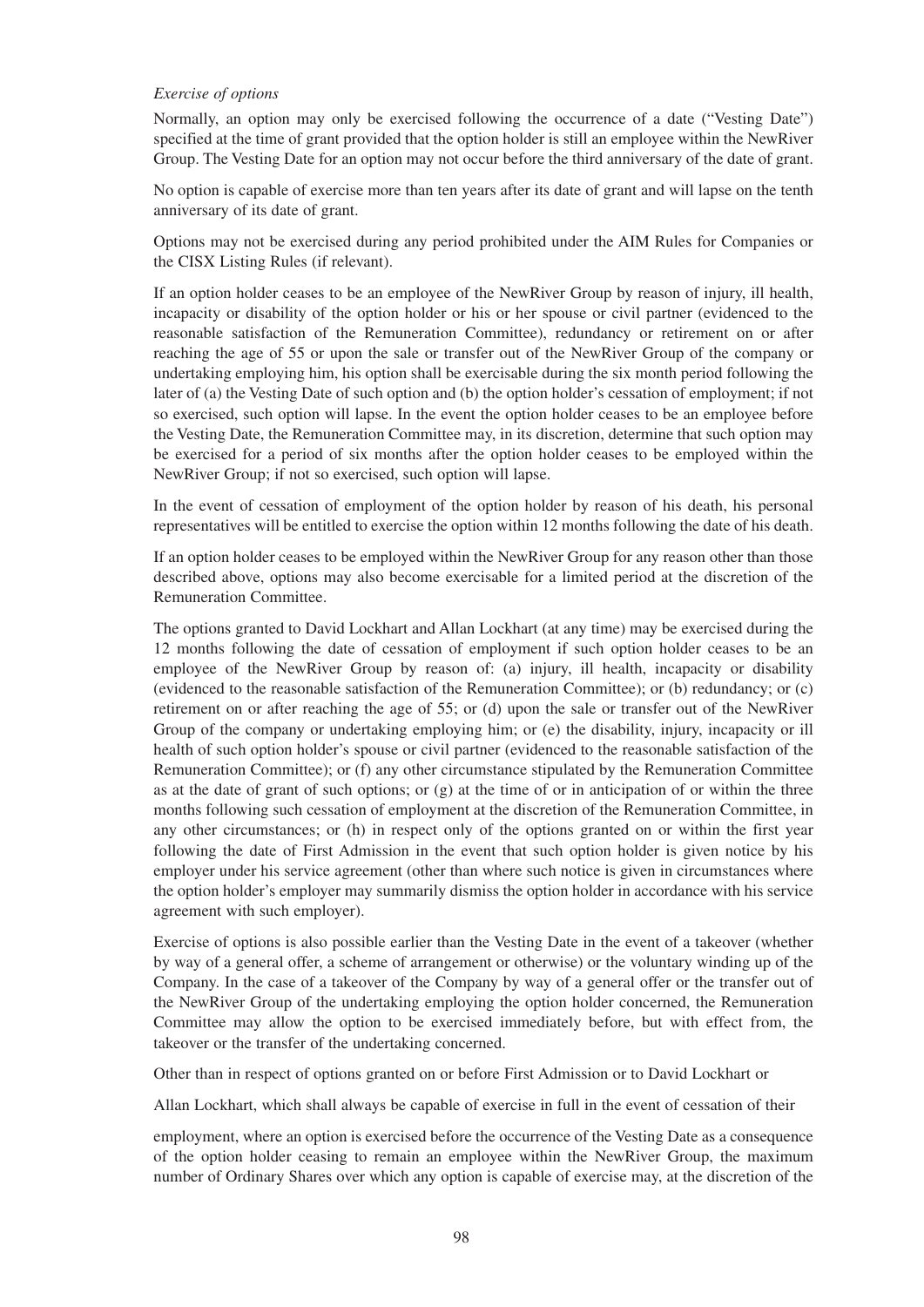Remuneration Committee, be pro-rated down on a time apportioned basis by reference to the time that has elapsed from the relevant date of grant to the relevant event giving rise to the early exercise of the option. In relation to the pro-rating mechanism outlined above, the Remuneration Committee has a discretion, having full regard to all the circumstances surrounding the early exercise of an option, to ignore the prescribed prorating of the Ordinary Shares over which such option may be exercised.

When exercising its discretion in connection with options and cessation of employment as set out above, the Remuneration Committee shall have regard to the aggregate funds which have been invested into real estate assets by the Company at the time such discretion is exercised.

#### *Other option terms & issues of Ordinary Shares*

The CSOP provides the facility for the exercise of an option to be satisfied by either the issue of Ordinary Shares, the transfer of Ordinary Shares held by an existing shareholder who has agreed to satisfy the exercise of the option or by the transfer of Ordinary Shares held in treasury.

Options are not capable of transfer or assignment.

Until options are exercised, option holders have no voting or other rights in relation to the Ordinary Shares subject to those options.

Ordinary Shares allotted pursuant to the exercise of an option will rank *pari passu* in all respects with the Ordinary Shares already in issue but shall not rank for any dividends or other distribution payable by reference to a record date preceding the date of such allotment. Ordinary Shares transferred on the exercise of an option shall be transferred without the benefit of any rights attaching to the Ordinary Shares by reference to a record date preceding the date of that exercise. For so long as the Company's Ordinary Shares are traded on AIM and listed on the CISX, the Company will use its best endeavours to procure that the Ordinary Shares issued following exercise of any options are admitted to trading on AIM and listed on the CISX as soon as practicable after allotment.

Benefits obtained under the CSOP are not pensionable.

## *Administration & amendment*

The CSOP will be administered by the Remuneration Committee. The Remuneration Committee may amend the provisions of the CSOP. However, no amendment to a key feature of the CSOP shall have effect until HMRC has approved such amendment.

The rules of the CSOP which relate to:

- the persons to whom Ordinary Shares are provided under the CSOP;
- the limits on the number of Ordinary Shares which may be issued under the CSOP;
- the maximum entitlement of any option holder;
- the basis for determining an option holders entitlement to Ordinary Shares or options; and
- the basis for determining the adjustment of an option following any increase or variation in the share capital of the Company, cannot be amended to the advantage of any option holder or potential option holder without the prior approval of the Company in general meeting except for minor amendments to benefit the administration of the CSOP, to take account of any change in legislation or to obtain or maintain favourable tax, exchange control or regulatory treatment for option holders or any NewRiver Group company.

## *Termination*

The CSOP may be terminated at any time by resolution of the Board and shall in any event terminate on the tenth anniversary of its adoption so that no further options can be granted. Termination shall not affect the outstanding rights of existing option holders.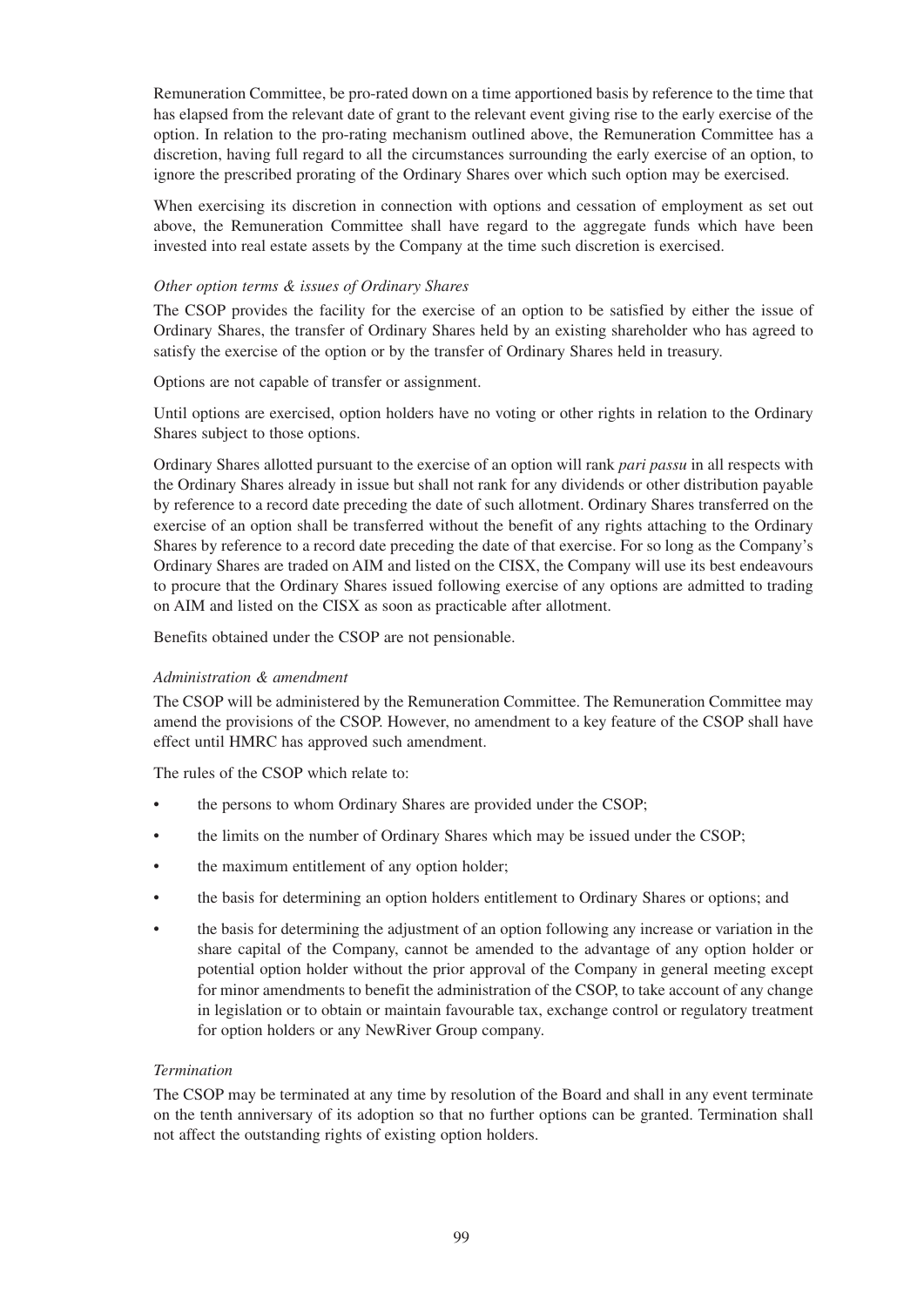## 4.2 *The NewRiver Retail Limited Unapproved Share Option Plan 2009 ("Unapproved Plan")*

#### *Status of the Unapproved Plan*

The Unapproved Plan will have no beneficial tax status.

The Unapproved Plan was adopted by the Company on 26 August 2009.

#### *Eligibility*

All employees (including executive directors) of the Company and any of its subsidiaries may be granted options over Ordinary Shares under the Unapproved Plan.

#### *Grant*

The Remuneration Committee has absolute discretion to select the persons to whom options are to be granted and, subject to the limits set out below, in determining the number of Ordinary Shares subject to each option. The Remuneration Committee will have regard to the recommendations made by David Lockhart.

Options may be granted during the period of 42 days commencing on: (a) the date the Unapproved Plan is adopted by the Company; (b) the date of the preliminary announcement of the Company's annual results or the announcement of its half-yearly results in any year (provided that if the Ordinary Shares continue to be admitted to AIM or listed on the CISX at the time in question, no option shall be granted until the dealing day immediately following the date of any such announcement); or (c) any other time fixed by the Remuneration Committee where, in its discretion, circumstances are considered to be exceptional so as to justify the grant of options.

If the grant of an option on any of the above days would be prohibited by virtue of the AIM Rules for Companies, the CISX Listing Rules (if relevant) or any statute or regulation or any order made pursuant to such statute, then such option may be granted during the period of 42 days commencing immediately after the time that such prohibition shall cease to have effect.

No consideration is payable for the grant of an option.

## *Plan Limits*

On any date, no option may be granted under the Unapproved Plan if, as a result, the number of Ordinary Shares issued or issuable pursuant to options granted during the previous ten years under the Unapproved Plan or any other employees' share scheme, profit sharing scheme or employee share ownership plan adopted by the Company or any other member of the NewRiver Group would exceed ten per cent. of the share capital of the Company in issue on that date.

For the purposes of the limit set out above:

- any Ordinary Shares issued or then capable of being issued pursuant to any options granted on or prior to the date of First Admission (whether under the Unapproved Plan or any other employees' share scheme adopted by the Company and including the Paul Roy Options) shall not count towards the limit set out above;
- any Ordinary Shares issued or then capable of being issued pursuant to any options granted under the Unapproved Plan to the directors or employees of NewRiver Retail UK (other than David Lockhart and Allan Lockhart) within the period of 18 months following the date of First Admission shall not count towards the limit set out above, provided that the total number of Ordinary Shares issued or then capable of being issued under this bullet point, when added to the total number of Ordinary Shares issued or then capable of being issued under the preceding bullet point, shall not exceed 6.24 per cent. of the Ordinary Share capital of the Company at the time that such options are granted (and subject to a cap on the 6.24 per cent. based on an Ordinary Share capital increased by any fundraising or fundraisings post-First Admission not exceeding, in aggregate, £125 million); and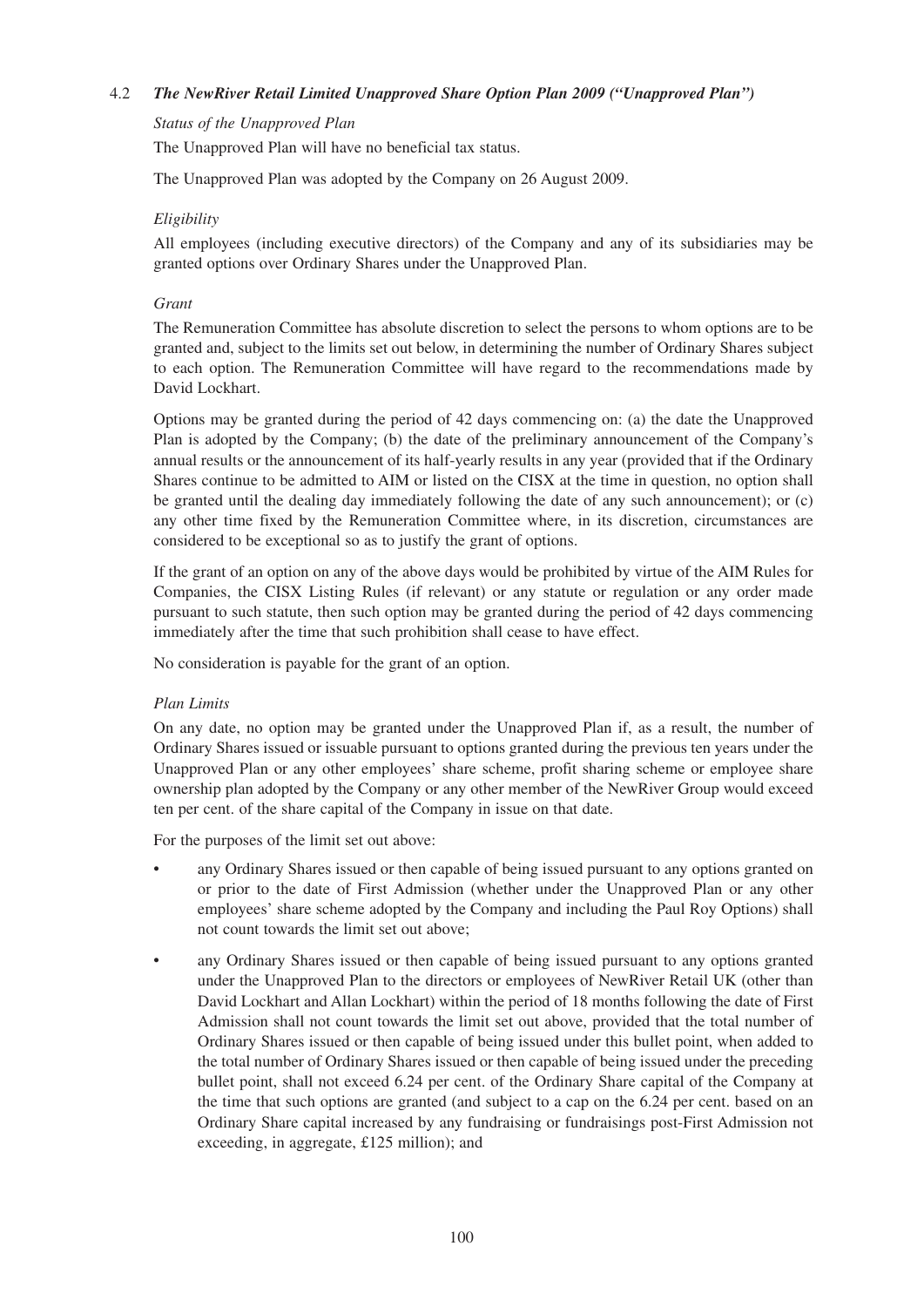where an option takes the form of a right to acquire Ordinary Shares from an employee benefit trust established by the Company, such Ordinary Shares will only be counted as "issued or issuable" to the extent to which they have been issued (or there is an intention for them to be issued) by the Company to the trust for the purposes of the Unapproved Plan or any other employees' share scheme operated by the Company.

The table at paragraph 2.15 of this Part 10 sets out the options which have been granted under the Unapproved Plan.

#### *Exercise Price*

The exercise price per Ordinary Share under an option is determined by the Remuneration Committee at the time of grant but may not be less than the market value of an Ordinary Share as at the date of grant.

The exercise price (as well as the number of Ordinary Shares under option) may be adjusted by the Remuneration Committee in the event of any capitalisation issue or rights issue (other than an issue of Ordinary Shares pursuant to a scrip dividend issued by the Company) or rights offer or any other variation in the share capital of the Company including (without limitation) any consolidation, subdivision or reduction of capital.

#### *Performance Target*

The exercise of options granted under the Unapproved Plan will not be conditional upon the achievement of any objective performance target.

#### *Dividends*

Until the options have been exercised and the ordinary Shares subject to such options have been transferred or issued, optionholders shall have no entitlement to any dividends or other distributions payable in respect of such Ordinary Shares by reference to a record date preceding the date of such transfer or issue.

#### *Exercise of options*

Normally, an option may only be exercised following the occurrence of a date ("Vesting Date") specified at the time of grant provided that the option holder is still an employee within the NewRiver Group. The Vesting Date for an option may not occur before the first anniversary of the date of grant.

No option is capable of exercise more than ten years after its date of grant and will lapse on the tenth anniversary of its date of grant.

Options may not be exercised during any period prohibited under the AIM Rules for Companies or the CISX Listing Rules (if relevant).

If an option holder ceases to be an employee of the NewRiver Group by reason of injury, ill health, incapacity or disability of the option holder or his or her spouse or civil partner (evidenced to the reasonable satisfaction of the Remuneration Committee), redundancy or retirement on or after reaching the age of 55 or upon the sale or transfer out of the NewRiver Group of the company or undertaking employing him, his option shall be exercisable during the six month period following the later of (a) the Vesting Date of such option and (b) the date of such cessation; if not so exercised, such option will lapse. In the event that an option holder ceases to be an employee before the Vesting Date, the Remuneration Committee may, in its discretion, determine that such option may be exercised for a period of six months after the option holder ceases to be employed within the NewRiver Group; if not so exercised, such option will lapse.

In the event of cessation of employment of the option holder by reason of his death, his personal

representatives will be entitled to exercise the option within 12 months following the date of his death.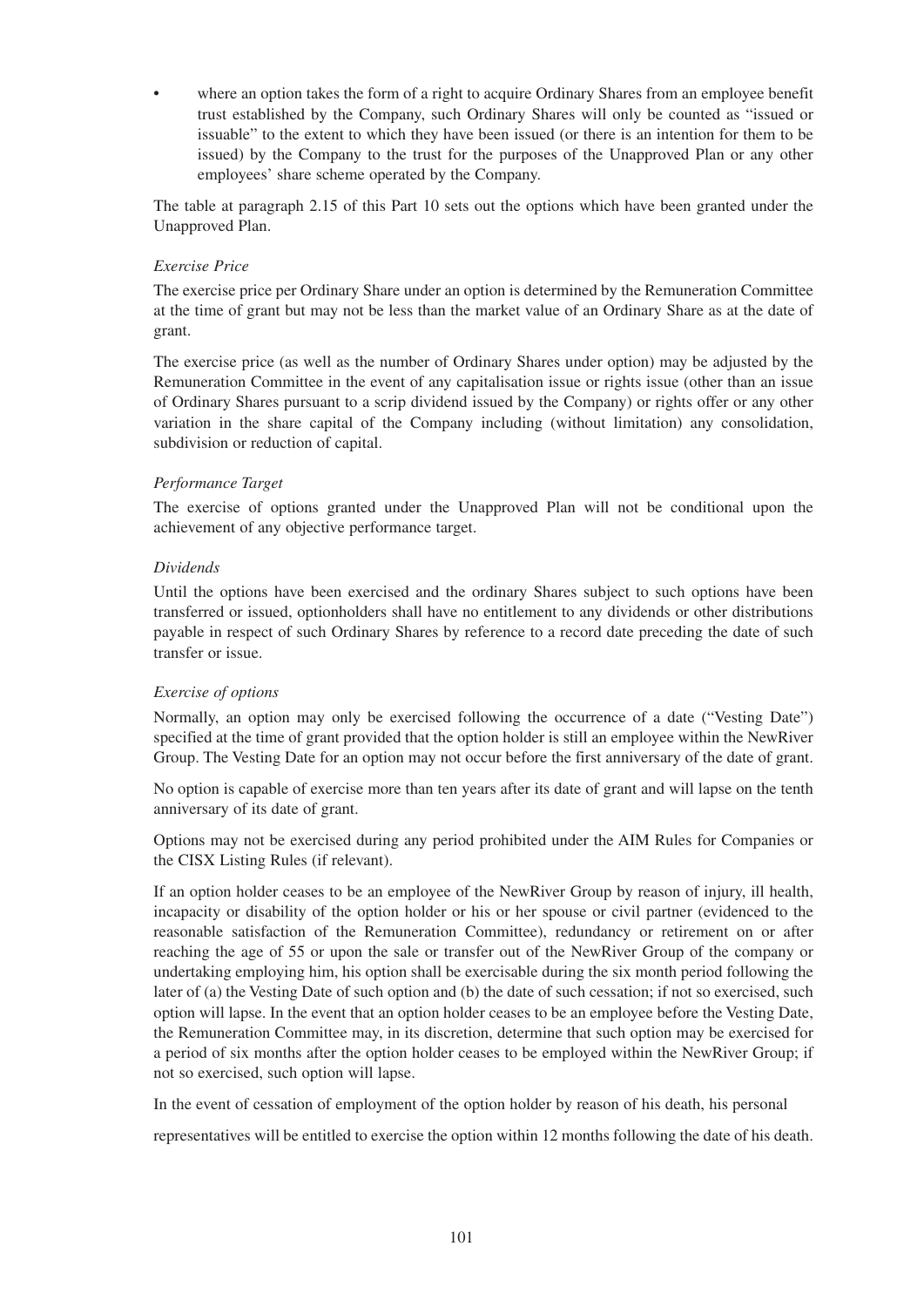If an option holder ceases to be employed within the NewRiver Group for any reason other than those described above, options may also become exercisable for a limited period at the discretion of the Remuneration Committee.

The options granted to David Lockhart and Allan Lockhart (at any time) may be exercised during the 12 months following the date of cessation of employment if such option holder ceases to be an employee of the NewRiver Group by reason of: (a) injury, ill health, incapacity or disability (evidenced to the reasonable satisfaction of the Remuneration Committee); or (b) redundancy; or (c) retirement on or after reaching the age of 55; or (d) upon the sale or transfer out of the NewRiver Group of the company or undertaking employing him; or (e) the disability, injury, incapacity or ill health of such option holder's spouse or civil partner (evidenced to the reasonable satisfaction of the Remuneration Committee); or (f) any other circumstance stipulated by the Remuneration Committee as at the date of grant of such options; or  $(g)$ , at the time of or in anticipation of or within the three months following such cessation of employment at the discretion of the Remuneration Committee, in any other circumstances; or (h) in respect only of the options granted on or within the first year following the date of First Admission, in the event that such option holder is given notice by his employer under his service agreement (other than where such notice is given in circumstances where the option holder's employer may summarily dismiss the option holder in accordance with his service agreement with such employer); or (i) in respect only of the options granted on or within the first year following the date of First Admission, in circumstances constituting constructive dismissal.

Exercise of options is also possible earlier than the Vesting Date in the event of a takeover (whether by way of a general offer, a scheme of arrangement or otherwise) or the voluntary winding up of the Company. In the case of a takeover of the Company by way of a general offer or the transfer out of the NewRiver Group of the undertaking employing the option holder concerned, the Remuneration Committee may allow the option to be exercised immediately before, but with effect from, the takeover or the transfer of the undertaking concerned.

Other than in respect of options granted on or prior to the date of First Admission or to David Lockhart or Allan Lockhart which shall always be capable of exercise in full in the event of cessation of their employment, where an option is exercised before the occurrence of the Vesting Date as a consequence of the option holder ceasing to remain an employee within the NewRiver Group, the maximum number of Ordinary Shares over which any option is capable of exercise may, at the discretion of the Remuneration Committee, be pro-rated down on a time apportioned basis by reference to the time that has elapsed from the relevant date of grant to the relevant event giving rise to the early exercise of the option.

When exercising its discretion in connection with options and cessation of employment as set out above, the Remuneration Committee shall have regard to the aggregate funds which have been invested into real estate assets by the Company at the time such discretion is exercised.

## *Other option terms & issues of Ordinary Shares*

The Unapproved Plan provides the facility for the exercise of an option to be satisfied by either the issue of Ordinary Shares, the transfer of Ordinary Shares held by an existing shareholder who has agreed to satisfy the exercise of the option or by the transfer of Ordinary Shares held in treasury.

Options are not capable of transfer or assignment.

Until options are exercised, option holders have no voting or other rights in relation to the Ordinary Shares subject to those options.

Ordinary Shares allotted pursuant to the exercise of an option will rank *pari passu* in all respects with the Ordinary Shares already in issue but shall not rank for any dividends or other distribution payable by reference to a record date preceding the date of such allotment. Ordinary Shares transferred on the exercise of an option shall be transferred without the benefit of any rights attaching to the Ordinary Shares by reference to a record date preceding the date of that exercise. For so long as the Company's Ordinary Shares are traded on AIM and listed on the CISX, the Company will use its best endeavours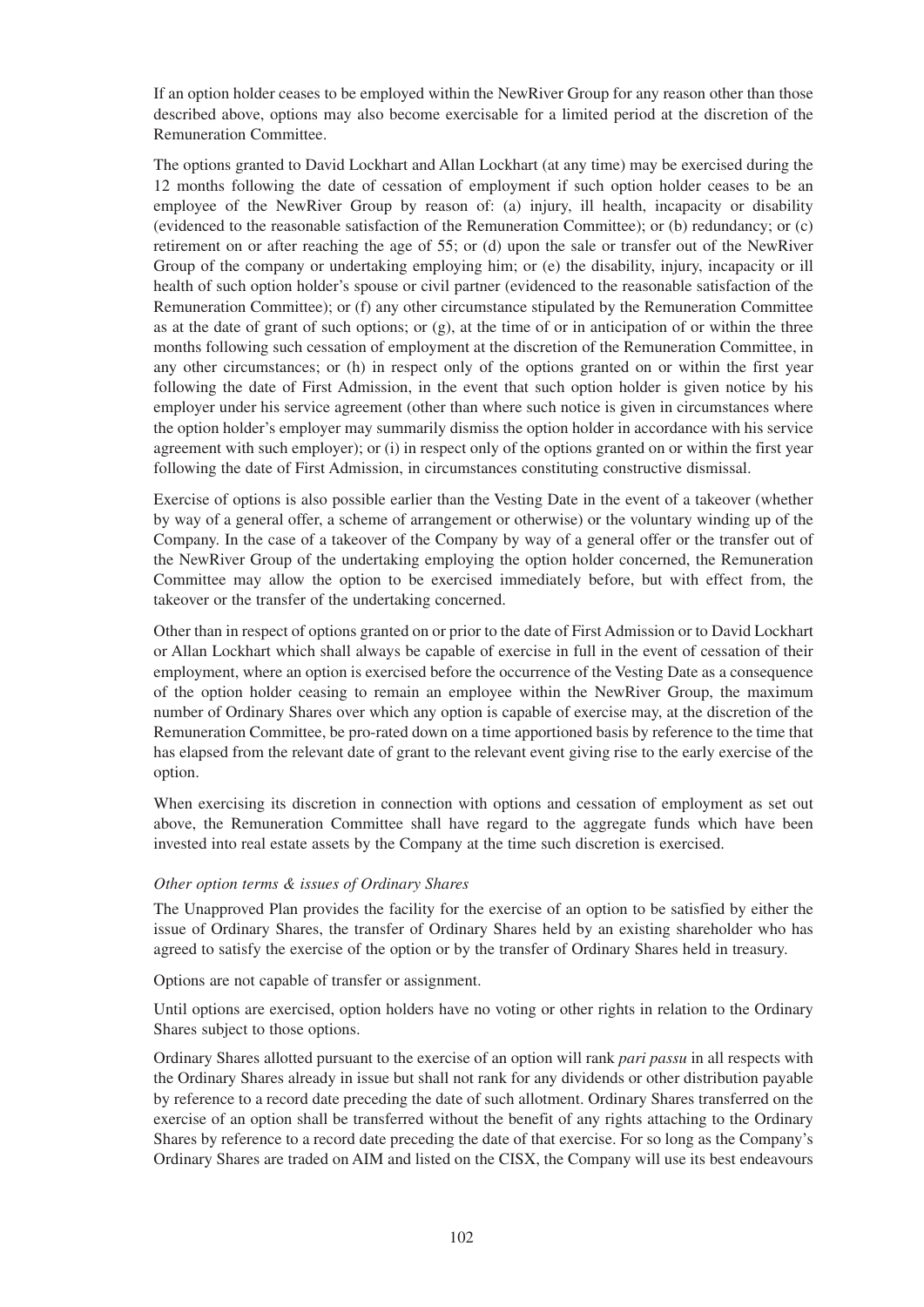to procure that the Ordinary Shares issued following exercise of any options are admitted to trading on AIM and listed on the CISX as soon as practicable after allotment.

Benefits obtained under the Unapproved Plan are not pensionable.

#### *Administration & amendment*

The Unapproved Plan will be administered by the Remuneration Committee. The Remuneration Committee may amend the provisions of the Unapproved Plan.

The rules of the Unapproved Plan which relate to:

- the persons to whom Ordinary Shares are provided under the Unapproved Plan;
- the limits on the number of Ordinary Shares which may be issued under the Unapproved Plan;
- the maximum entitlement of any option holder;
- the basis for determining an option holders entitlement to Ordinary Shares or options; and
- the basis for determining the adjustment of an option following any increase or variation in the share capital of the Company, cannot be amended to the advantage of any option holder or potential option holder without the prior approval of the Company in general meeting except for minor amendments to benefit the administration of the Unapproved Plan, to take account of any change in legislation or to obtain or maintain favourable tax, exchange control or regulatory treatment for option holders or any NewRiver Group company.

#### *Termination*

The Unapproved Plan may be terminated at any time by resolution of the Board and shall in any event terminate on the tenth anniversary of its adoption so that no further options can be granted. Termination shall not affect the outstanding rights of existing option holders.

#### 4.3 *The Paul Roy Options*

The Paul Roy Options take the form of options to acquire 200,000 Ordinary Shares (in aggregate) for an exercise price of 250 pence per Ordinary Share. The Paul Roy Options have no beneficial tax status. The options were granted on 1 September 2009 for no consideration and their exercise is not conditional upon the achievement of a performance target.

100,000 of the Ordinary Shares which are subject to the Paul Roy Options vested and became capable of exercise on 1 September 2010. The remaining 100,000 Ordinary Shares which are subject to the Paul Roy Options vest and become capable of exercise on 1 September 2011.

The Paul Roy Options carry no right to any entitlement to any dividend or other distribution until exercise and the Ordinary Shares subject to such options have been transferred or issued to Paul Roy.

Except in limited circumstances (including a takeover of the Company, a voluntary winding up of the Company or as described below), the Paul Roy Options may only be exercised once they have vested provided that Paul Roy is still a director of the Company.

The Paul Roy Options will lapse on the tenth anniversary of the date of grant. The Paul Roy Options may not be exercised during any period prohibited under the AIM Rules for Companies or the CISX Listing Rules (if relevant).

In the event that Paul Roy ceases to be a director of the Company by reason of his death, or the injury, ill health, incapacity or disability of Paul Roy or his spouse or civil partner (evidenced to the reasonable satisfaction of the Remuneration Committee), his retirement or, at the discretion of the Remuneration Committee, in any other circumstances, the Paul Roy Options may be exercised during the 12 months following the date of such cessation. In these circumstances, the maximum number of Ordinary Shares over which the Paul Roy Options may be exercised may be pro-rated down by the Remuneration Committee on a time apportioned basis by reference to the time elapsed since 1 September 2009 to the time of the early exercise. When exercising this discretion, the Remuneration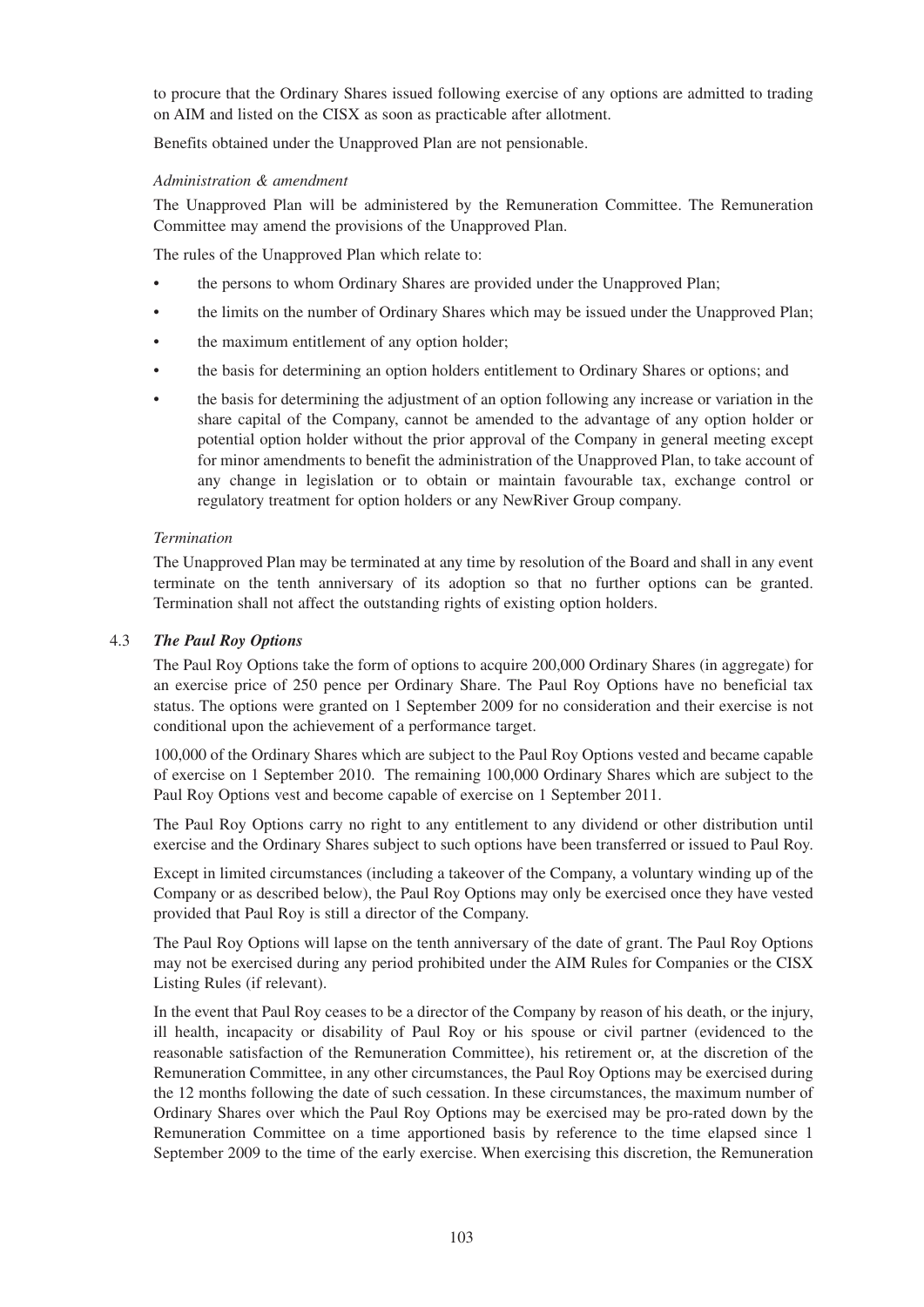Committee shall have regard to the aggregate funds which have been invested into real estate assets by the Company at the time such discretion is exercised.

The Paul Roy Options are not capable of transfer or assignment. Benefits obtained under the Paul Roy Options are not pensionable. Until the Paul Roy Options are exercised, Paul Roy has no voting or other rights in relation to the Ordinary Shares subject to the Paul Roy Options.

Ordinary Shares allotted pursuant to the exercise of the Paul Roy Options will rank pari passu in all respect with the Ordinary Shares already in issue.

The number of Ordinary Shares under the Paul Roy Options may be adjusted by the Remuneration Committee in the event of a variation in the share capital of the Company as further described at Paragraph 14 of Part 4.

## 4.4 *The NewRiver Retail Limited Employee Benefit Trust ("EBT")*

The EBT was constituted by a trust deed entered into between the Company and Lloyds TSB Offshore Trust Company Limited on 27 August 2009. The Company has the power to appoint and remove the trustee of the EBT ("Trustee").

The EBT is a discretionary settlement set up for the benefit of directors, employees and former employees (and their immediate dependants) of the Company and its subsidiaries. The settlement was created by the vesting of trust property in the Trustee.

The Trustee may either purchase existing Ordinary Shares in the Company in the market or subscribe for new Ordinary Shares in the Company.

The maximum number of Ordinary Shares which may be held by the trustee of the EBT at any time may not exceed 10 per cent. of the Company's issued share capital at that time. It is intended that the trustee of the EBT will not, at any time, hold more Ordinary Shares than are required in order to satisfy awards/options granted under the Share Incentive Plans from time to time.

## 4.5 *The NewRiver Retail Limited Performance Share Plan 2009 ("PSP")*

The PSP was adopted by the Company on 26 August 2009. No awards have yet been granted under the PSP and the Directors currently have no intention of making any such awards.

Awards granted under the PSP ("PSP Awards") will take the form of options to acquire Ordinary Shares for nil consideration, either by way of subscription from the Company or by way of transfer from an employee benefit trust established by the Company. The PSP Awards will have no beneficial tax status.

The Remuneration Committee has absolute discretion to select employees (including executive directors) of the Company and any of its subsidiaries to whom PSP Awards may be granted and, subject to the limits set out below, to determine the number of Ordinary Shares to be subject to each PSP Award. The Remuneration Committee will have regard to recommendations made by David Lockhart.

## *Plan Limits*

No PSP Award may be granted under the PSP if, as a result, the number of Ordinary Shares issued or issuable pursuant to PSP Awards granted during the previous ten years under the PSP or any other employees' share scheme, profit sharing scheme or employee share ownership plan adopted by the Company or any other member of the NewRiver Group would exceed ten per cent. of the share capital of the Company in issue on that date.

For the purposes of the limit set out above:

• any Ordinary Shares issued or then capable of being issued pursuant to any options granted on or prior to the date of First Admission under any employees' share scheme adopted by the Company (including the Paul Roy Options) shall not count towards the limit set out above;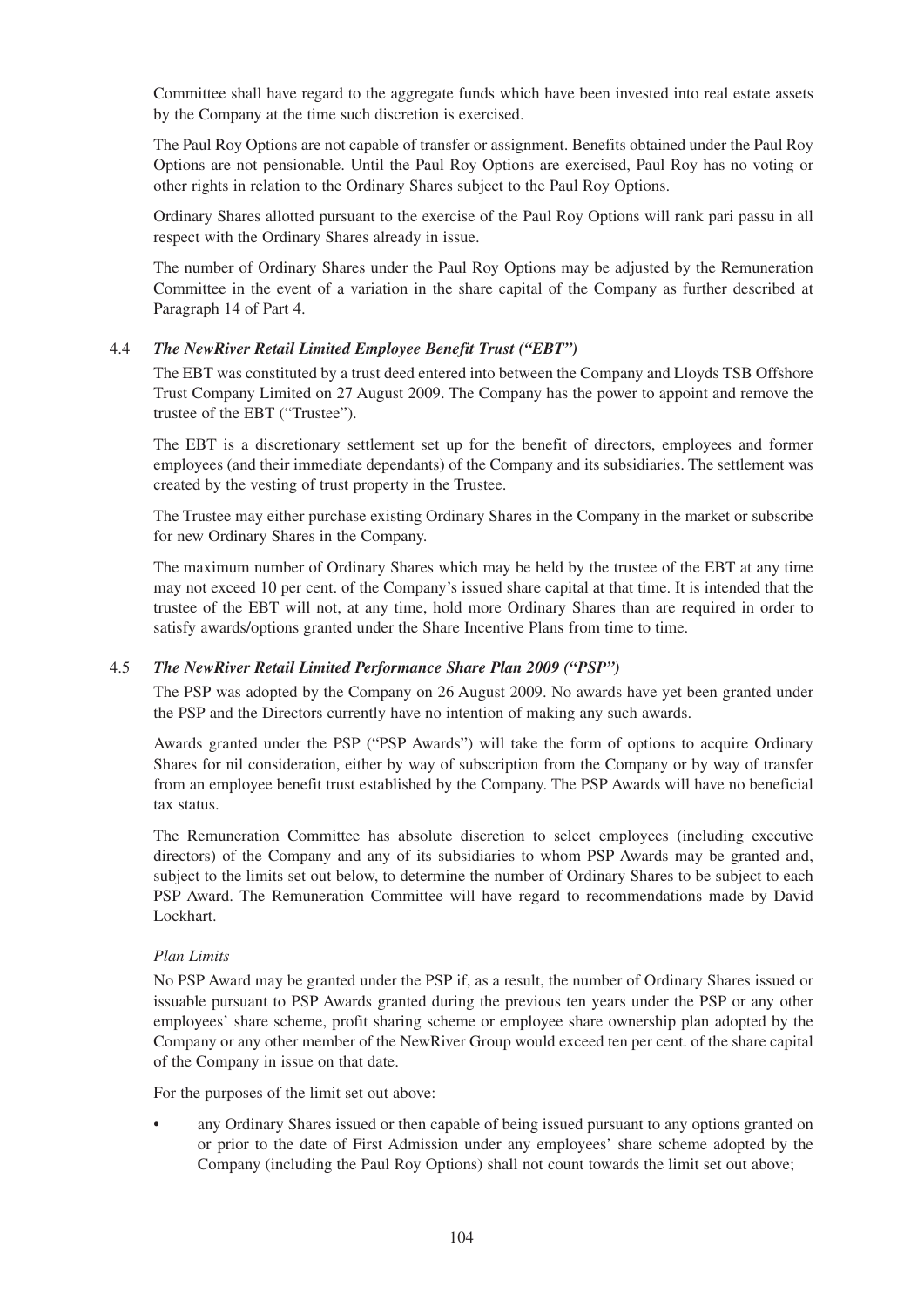- any Ordinary Shares issued or then capable of being issued pursuant to any options granted under the CSOP or the Unapproved Plan to the directors and employees of NewRiver Retail UK (other than David Lockhart and Allan Lockhart) within the period of 18 months following the date of First Admission shall not count towards the limit set out above, provided that the number of Ordinary Shares under such options, when added to the number of Ordinary Shares under the options described in the preceding bullet point, do not exceed 6.24 per cent. of the issued Ordinary Share capital of the Company at the time that such options are granted (and subject to a cap on the 6.24 per cent. based on an Ordinary Share capital increased by any fundraising or fundraisings post-First Admission not exceeding, in aggregate, £125 million); and
- where a PSP Award takes the form of a right to acquire Ordinary Shares from an employee benefit trust established by the Company, such Ordinary Shares will only be counted as "issued or issuable" to the extent to which they have been issued (or there is an intention for them to be issued) by the Company to the trust for the purposes of the PSP or any other employees' share scheme operated by the Company.

## *Individual Limit*

Save in relation to PSP Awards made to David Lockhart or to Allan Lockhart or in circumstances which the Remuneration Committee considers to be exceptional, in general, each individual's participation is limited so that, in any one financial year of the Company, the aggregate market value of Ordinary Shares subject to all PSP Awards (calculated as at the date of grant of each PSP Award) granted to the individual under the PSP in that financial year, will not exceed 100 per cent. of the individual's basic salary at the date of grant.

## *Other PSP Award Terms*

The exercise of PSP Awards will normally be made conditional upon the achievement of a performance target set at the time of grant and measured over a performance period which shall not, save in exceptional circumstances, be less than three years ("Performance Period").

PSP Awards will become capable of exercise following a date ("Vesting Date") specified at the time of grant which occurs after the expiry of the relevant Performance Period, subject to the satisfaction of the performance target. The Vesting Date for a PSP Award may not, save in exceptional circumstances, occur before the third anniversary of the date of grant.

A PSP Award may only be exercised in the twelve month period immediately following the occurrence of the Vesting Date to the extent that the performance target has been satisfied and subject to good leaver provisions, provided that the PSP Award holder is still an employee within the NewRiver Group.

No PSP Award is capable of exercise more than ten years after its date of grant and will lapse on the tenth anniversary of its date of grant.

PSP Awards are not capable of transfer or assignment.

Benefits obtained under the PSP are not pensionable.

Ordinary Shares allotted pursuant to the exercise of a PSP Award will rank *pari passu* in all respects with the Ordinary Shares already in issue.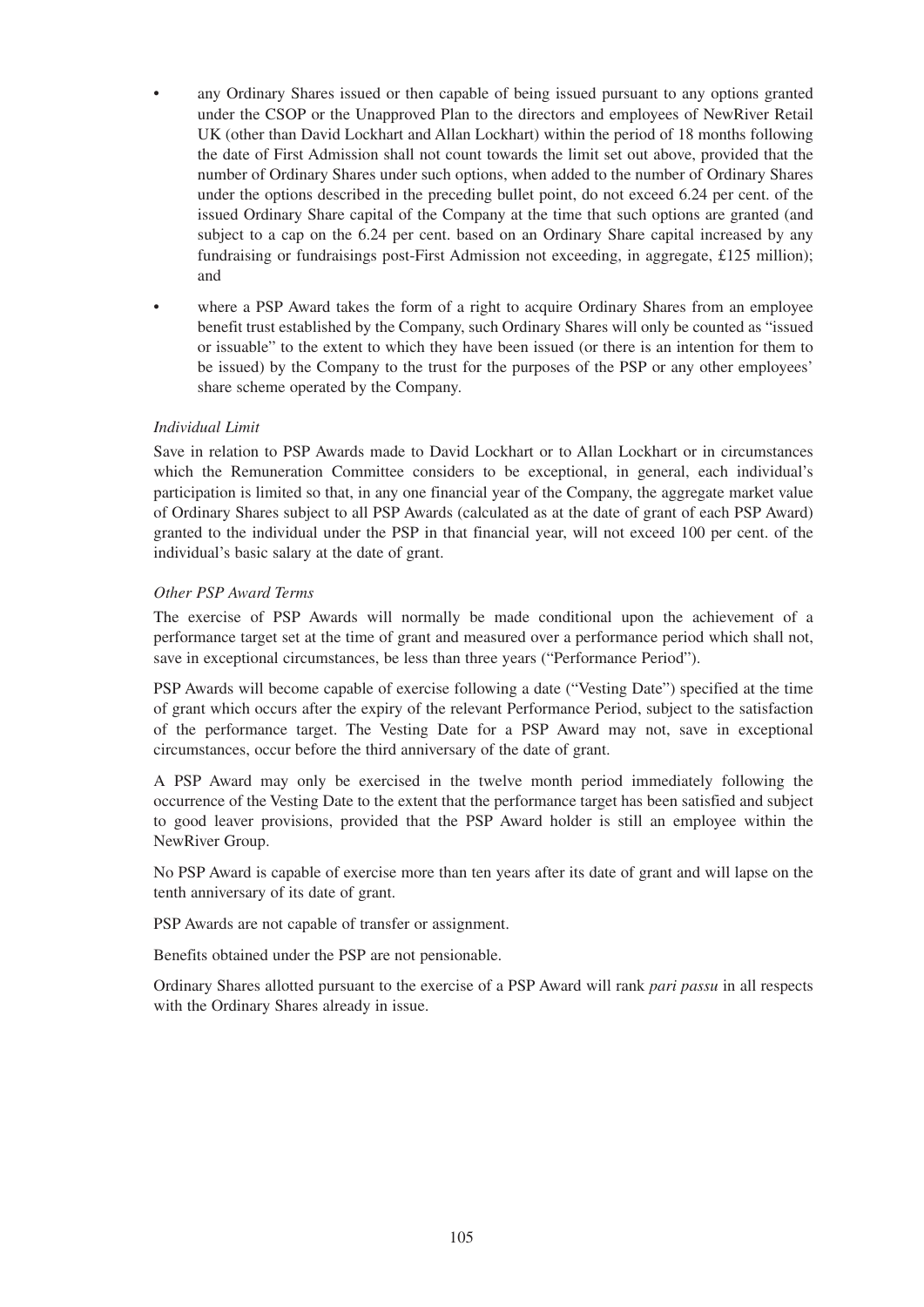## **5. Directors' and other interests**

5.1 The table below sets out the voting rights held by the Directors, directly or indirectly, in the share capital of the Company as at 6 July 2011 (being the latest practicable date prior to publication of this document) and immediately following Admission:

|                             |                                        | 6 July 2011 (last practicable<br>date prior to publication<br><i>of this document</i> ) |                                        | <i>Immediately following</i><br>Admission   |  |
|-----------------------------|----------------------------------------|-----------------------------------------------------------------------------------------|----------------------------------------|---------------------------------------------|--|
|                             | Number of<br>Ordinary<br><i>Shares</i> | % of issued<br>( <i>undiluted</i> )<br>share capital                                    | Number of<br>Ordinary<br><b>Shares</b> | % of issued<br>(undiluted)<br>share capital |  |
| Paul Roy <sup>1</sup>       | 360,000                                | 2.43                                                                                    | 360,000                                | 1.14                                        |  |
| Susie Farnon <sup>2</sup>   | 25,000                                 | 0.17                                                                                    | 25,000                                 | 0.08                                        |  |
| David Lockhart <sup>3</sup> | 1,600,000                              | 10.78                                                                                   | 1,600,000                              | 5.05                                        |  |
| Peter Tom CBE <sup>4</sup>  | 40,000                                 | 0.27                                                                                    | 40,000                                 | 0.13                                        |  |
| Allan Lockhart <sup>5</sup> | 140,000                                | 0.94                                                                                    | 140,000                                | 0.44                                        |  |
| Nick Sewell <sup>6</sup>    | 100,000                                | 0.67                                                                                    | 100,000                                | 0.32                                        |  |
| <b>Mark Davies</b>          | 6,000                                  | 0.04                                                                                    | 10,000                                 | 0.03                                        |  |

1 Paul Roy also has an interest in 23,602 Warrant Shares.

- 2 Susie Farnon also has an interest in 1,573 Warrant Shares.
- 3 David Lockhart also has an interest in 114,861 Warrant Shares.
- 4 Peter Tom also has an interest in 1,573 Warrant Shares.
- 5 Allan Lockhart also has an interest in 11,014 Warrant Shares.
- 6 Nick Sewell also has an interest in 7,867 Warrant Shares.
- 5.2 Save as disclosed in paragraph 5.1 above, none of the Directors, directly or indirectly, hold any voting rights in the share capital of the Company.
- 5.3 Save as set out in this Part 10, following Admission, none of the Directors will have any interest in more than one per cent. of the share capital of the Company.
- 5.4 The Company is aware of the following persons who have as at 6 July 2011 (being the latest practicable date prior to publication of this document) or are expected, following Admission, to be interested, directly or indirectly, in three per cent. or more of the issued shares of the Company:

|                                        |                                                        | 6 July 2011 (last practicable                        |                                        |                                             |
|----------------------------------------|--------------------------------------------------------|------------------------------------------------------|----------------------------------------|---------------------------------------------|
|                                        | date prior to publication<br><i>of this document</i> ) |                                                      | Immediately following<br>Admission     |                                             |
|                                        | Number of<br>Ordinary<br><i>Shares</i>                 | % of issued<br>( <i>undiluted</i> )<br>share capital | Number of<br>Ordinary<br><i>Shares</i> | % of issued<br>(undiluted)<br>share capital |
| Asset Value Investors Ltd              | 1,415,758                                              | 9.54                                                 | 2,705,758                              | 8.53                                        |
| Spearpoint                             | n/a                                                    | n/a                                                  | 1,984,000                              | 6.26                                        |
| <b>Cheviot Capital Private Clients</b> | 1,389,582                                              | 9.36                                                 | 1,881,546                              | 5.93                                        |
| Forum European Realty Income III LP    | n/a                                                    | n/a                                                  | 1,785,000                              | 5.63                                        |
| Cenkos Channel Islands                 | 1,452,050                                              | 9.79                                                 | 1,752,050                              | 5.53                                        |
| Artemis Alpha Trust plc                | 675,000                                                | 4.55                                                 | 1,650,000                              | 5.2                                         |
| David Lockhart                         | 1,600,000                                              | 10.78                                                | 1,600,000                              | 5.05                                        |
| Schroder Investment Management         |                                                        |                                                      |                                        |                                             |
| Limited                                | 1,107,473                                              | 7.46                                                 | 1,502,473                              | 4.74                                        |
| <b>AXA</b> Framlington                 | n/a                                                    | n/a                                                  | 1,500,000                              | 4.73                                        |
| <b>BlackRock Investment Management</b> |                                                        |                                                      |                                        |                                             |
| (UK) Limited                           | n/a                                                    | n/a                                                  | 1,350,000                              | 4.26                                        |
| Hargreave Hale Limited                 | 242,867                                                | 1.64                                                 | 1,092,867                              | 3.45                                        |
| <b>Clearance Capital LLP</b>           | 1,000,000                                              | 6.74                                                 | 1,000,000                              | 3.15                                        |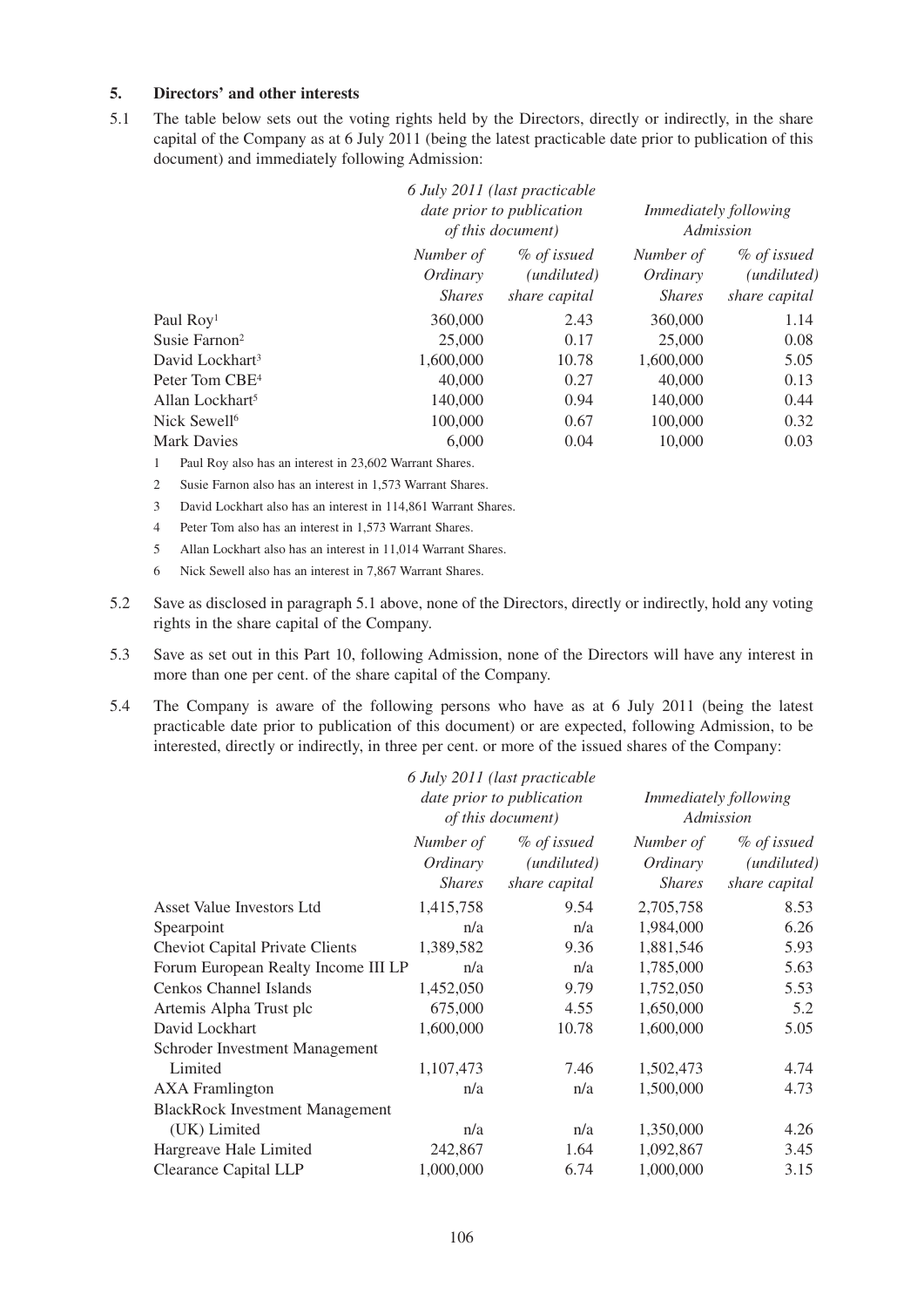- 5.5 Save as disclosed in paragraph 5.4 above, the Company is not aware of any person who will, immediately following Admission, be interested, directly or indirectly, in three per cent. or more of the issued shares of the Company or could directly or indirectly, jointly or severally, exercise control over the Company.
- 5.6 The Company and the Directors are not aware of any arrangements, the operation of which may at a subsequent date result in a change of control of the Company. The Company and the Directors are not aware of any person who, directly or indirectly, jointly or severally, exercises or could exercise control over the Company.
- 5.7 No Director has or has had any interest in any transactions which are or were unusual in their nature or conditions or which are or were significant to the business of the Company and which were effected by the Company since incorporation or which have been effected by the Company since incorporation and which remain in any respect outstanding or unperformed.
- 5.8 The persons, including the Directors, referred to in paragraphs 5.1 and 5.4 above, do not have voting rights in respect of the share capital of the Company (issued or to be issued) which differ from any other shareholder of the Company.
- 5.9 In addition to their directorships of the Company, the Directors currently hold, and have during the five years preceding the date of this document held, the following directorships and are or were partners in the following partnerships:

| Name           | Current directorships/<br>partnerships                                                                                                                                                                                                                                                                                                                    | Previous directorships/<br>partnerships                                                                                                                                                                                                                                                                                                                                                                                                                                                                                                                                                                                                                                                                                                                                                                                                                                                                                                                                                                                                                                                                                                                                                                                                              |
|----------------|-----------------------------------------------------------------------------------------------------------------------------------------------------------------------------------------------------------------------------------------------------------------------------------------------------------------------------------------------------------|------------------------------------------------------------------------------------------------------------------------------------------------------------------------------------------------------------------------------------------------------------------------------------------------------------------------------------------------------------------------------------------------------------------------------------------------------------------------------------------------------------------------------------------------------------------------------------------------------------------------------------------------------------------------------------------------------------------------------------------------------------------------------------------------------------------------------------------------------------------------------------------------------------------------------------------------------------------------------------------------------------------------------------------------------------------------------------------------------------------------------------------------------------------------------------------------------------------------------------------------------|
| David Lockhart | NewRiver Retail Limited<br>NewRiver Retail (Boscombe No.1) Limited<br>NewRiver Retail (Carmarthen) Limited<br>NewRiver Retail (Paisley) Limited<br>NewRiver Retail (Portfolio No.4) Limited<br>NewRiver Retail (Skegness) Limited<br>NewRiver Retail (UK) Limited<br>NewRiver Retail (Wisbech) Limited<br>Tillmouth & Tweed Salmon<br><b>Fishings LLP</b> | Cream (GP) Limited<br>Createpearl Limited<br>Draftstripe Limited<br>Geranium Properties Limited<br>Halladale Haworth Carlisle Limited<br>Halladale Haworth Newton Abbot Limited<br>Harlow Quarter Limited<br>Oban Bay Properties Limited<br>Nevsky Property Advisors Limited<br>Stockland Asset Management Limited<br>Stockland (Billingham) Limited<br>Stockland Developments (Fountain) Limited<br>Stockland Developments Limited<br>Stockland Developments (UK) Limited<br>Stockland General Partner (Brook) Limited<br>Stockland General Partner (Nelson) Limited<br>Stockland Holdings Limited<br>Stockland Investments Limited<br>Stockland Investments (London) Limited<br><b>Stockland Land Limited</b><br>Stockland LP (Nevsky) Limited<br>Stockland Properties (Fountain) Limited<br>Stockland Properties (London) Limited<br>Stockland Properties (UK) Limited<br>Stockland Property Holdings Limited<br>Stockland Services (UK) Limited<br>Stockland (UK) Limited<br>Stockland Ventures (Brook) Limited<br>Stockland Ventures (Hammersmith) Limited<br>Stockland Ventures Limited<br>Stockland Ventures (London) Limited<br>Stockland Ventures (Scotland) Limited<br>Weaveline Limited<br>Weavemount Limited<br>Tabletop Estates Limited |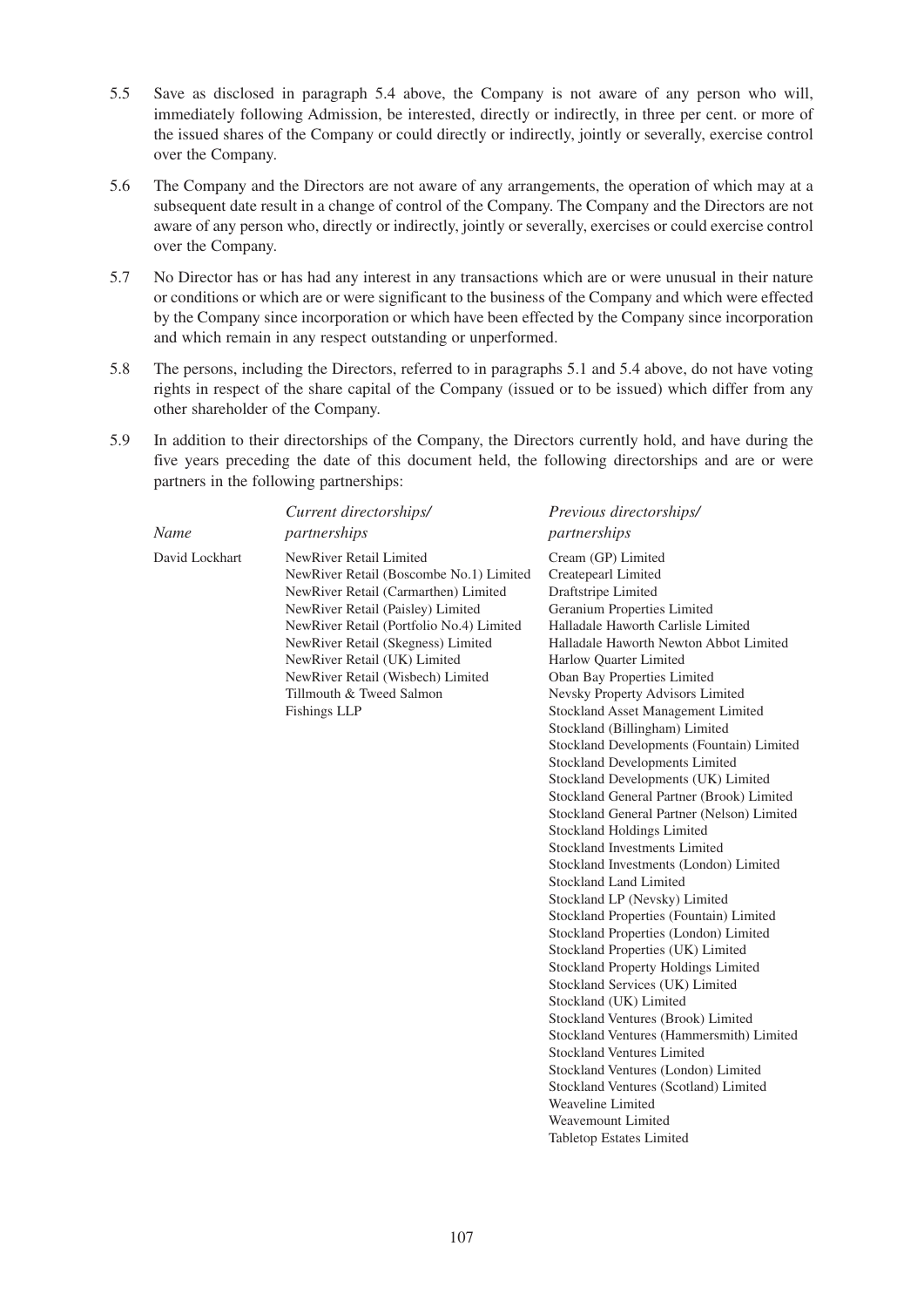| Name<br>Allan Lockhart | Current directorships/<br>partnerships<br>NewRiver Retail Limited<br>NewRiver Retail CUL No 1 Limited<br>NewRiver Retail (GP3) Limited<br>NewRiver Retail (Nominee No.3) Limited<br>NewRiver Retail (Portfolio No.1) Limited<br>NewRiver Retail (Portfolio No2) Limited<br>NewRiver Retail (UK) Limited<br>NewRiver Retail (Wrexham No.1) Limited                                                                                                                                                                                                                                                                                                                                                                                      | Previous directorships/<br>partnerships<br>Ailsa Retail Ltd<br>Ailsa Retail (Reigate) Ltd<br>CREAM (GP No.1) Limited<br>CREAM (GP No.2) Limited<br>CREAM (GP No.3) Limited<br>CREAM (GP No.4) Limited<br>CREAM (GP No.5) Limited<br>Stockland Developments (UK) Limited<br>Stockland Office (One) Limited<br>Stockland Property Holdings Limited |
|------------------------|----------------------------------------------------------------------------------------------------------------------------------------------------------------------------------------------------------------------------------------------------------------------------------------------------------------------------------------------------------------------------------------------------------------------------------------------------------------------------------------------------------------------------------------------------------------------------------------------------------------------------------------------------------------------------------------------------------------------------------------|--------------------------------------------------------------------------------------------------------------------------------------------------------------------------------------------------------------------------------------------------------------------------------------------------------------------------------------------------|
| <b>Mark Davies</b>     | NewRiver Retail Limited<br>Farriers Place Residents Limited<br>NewRiver Retail (Boscombe No.1) Limited<br>NewRiver Retail (Carmarthen) Limited<br>NewRiver Retail CUL No 1 Limited<br>NewRiver Retail (GP3) Limited<br>NewRiver Retail (Market Deeping No.1)<br>Limited<br>NewRiver Retail (Newcastle No.1) Limited<br>NewRiver Retail (Nominee No.3) Limited<br>NewRiver Retail (Paisley) Limited<br>NewRiver Retail (Portfolio No.1) Limited<br>NewRiver Retail (Portfolio No2) Limited<br>NewRiver Retail (Portfolio No.3) Limited<br>NewRiver Retail (Portfolio No.4) Limited<br>NewRiver Retail (Skegness) Limited<br>NewRiver Retail (UK) Limited<br>NewRiver Retail (Wisbech) Limited<br>NewRiver Retail (Wrexham No.1) Limited | Exemplar Properties Holdings LLP<br>Meadow View (Sayers Common) Residents<br>Company Limited<br>Omega Land Limited<br>Ponderosa Real Estate Company Limited<br>Westmark Omega (Queen Square) Limited                                                                                                                                             |
| Nick Sewell            | NewRiver Retail Limited<br>NewRiver Retail (Boscombe No.1) Limited<br>NewRiver Retail (Carmarthen) Limited<br>NewRiver Retail (Market Deeping No.1)<br>Limited<br>NewRiver Retail (Newcastle No.1) Limited<br>NewRiver Retail (Paisley) Limited<br>NewRiver Retail (Portfolio No.4) Limited<br>NewRiver Retail (Skegness) Limited<br>NewRiver Retail (UK) Limited<br>NewRiver Retail (Wisbech) Limited                                                                                                                                                                                                                                                                                                                                 | No previous directorships                                                                                                                                                                                                                                                                                                                        |
| Susie Farnon           | NewRiver Retail Limited<br>Baubigny Garage Limited<br><b>Breedon Aggregates Limited</b><br><b>C&amp;E</b> Launderettes Limited<br>Cash & Carry Limited<br>Cenkos Channel Islands Limited<br>Dexion Absolute Limited<br>Guernsey Sports Commission LBG CRW<br>Best Trust (Executor)<br>Hawthorn Limited<br>Interceptor Holdings Limited<br>Legis Group Holdings Limited<br>Little Lucy Limited<br>Standard Life Income Property Trust Limited<br>The CRW Best Trust<br>Timbertops Limited                                                                                                                                                                                                                                               | <b>Bailiwick Investments Limited</b><br>Cenkos Channel Islands Investment<br>Management Limited<br>Rapid Realisations Fund Limited                                                                                                                                                                                                               |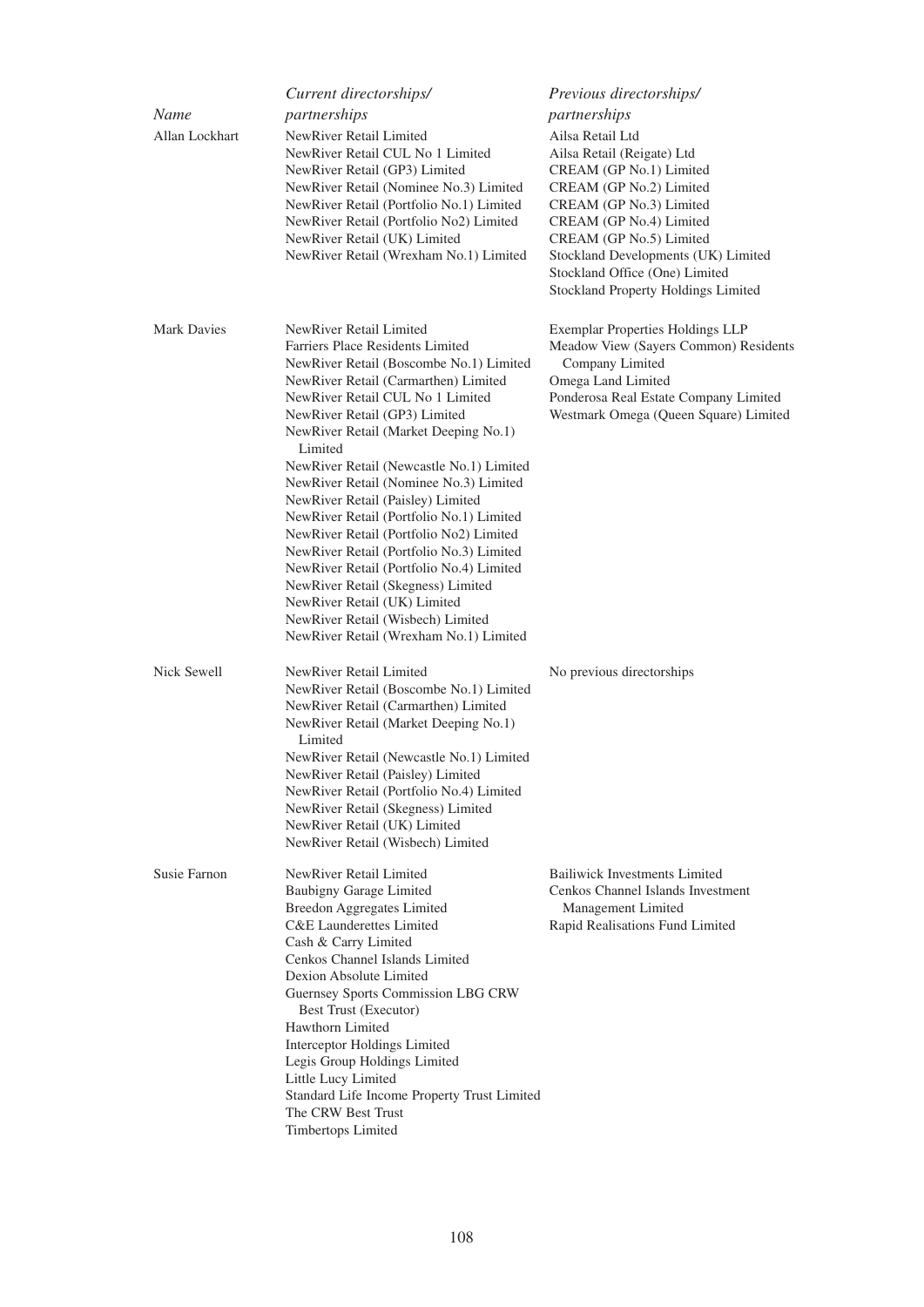|                      | Current directorships/                                                                                                                                                                                                                                                                                                                                                                                                                                                                                                                                                                                                                                                                                                                                                 | Previous directorships/                                                                                                                                                                                                                                                                            |
|----------------------|------------------------------------------------------------------------------------------------------------------------------------------------------------------------------------------------------------------------------------------------------------------------------------------------------------------------------------------------------------------------------------------------------------------------------------------------------------------------------------------------------------------------------------------------------------------------------------------------------------------------------------------------------------------------------------------------------------------------------------------------------------------------|----------------------------------------------------------------------------------------------------------------------------------------------------------------------------------------------------------------------------------------------------------------------------------------------------|
| Name                 | partnerships                                                                                                                                                                                                                                                                                                                                                                                                                                                                                                                                                                                                                                                                                                                                                           | partnerships                                                                                                                                                                                                                                                                                       |
| Paul Roy             | NewRiver Retail Limited<br>British Horseracing Authority Limited<br>British Horseracing Database Limited<br>Horse Race Betting Levy Board<br>NewSmith Asset Management LLP<br>NewSmith Capital (Scotland) GP Limited<br>NewSmith Capital GP Limited<br>NewSmith Capital Partners LLP<br>NewSmith Capital Services Limited<br>NewSmith Financial Solutions Limited<br>NewSmith Nominees Limited<br>NewSmith Trustee Limited<br>Tillmouth & Tweed Salmon<br><b>Fishings LLP</b>                                                                                                                                                                                                                                                                                          | Cenkos Channel Islands Limited<br>Cenkos Nominee UK Limited<br>Cenkos Securities plc<br>Kinabalu Financial Solutions Limited<br>Park Place Estates LLP<br>Rock Capital Group plc<br>Supreme Huntress Limited<br>Woodham Merchant Limited                                                           |
| Peter Tom CBE        | NewRiver Retail Limited<br>1880 Investments Ltd<br><b>Bailiwick Investments</b><br>Beach House Ltd<br>Beach Restaurant Ltd<br>Breedon Aggregate Ltd<br>Breedon Holdings Ltd<br>Care Biotechnologies Ltd<br>Channel Islands Property Fund Limited<br>Leaf Clean Energy Plc<br>Leicester Football Club plc<br>Leicester Rugby Club Limited<br>Leicester Tigers Limited<br>Midlands Conference Centre Limited<br>Rise Rocks Ltd<br><b>Tigers Events Limited</b>                                                                                                                                                                                                                                                                                                           | AGA Foodservice Group plc<br>Aggregate Industries Holdings Limited<br>Aggregate Industries Limited<br>Rapid Realisations Fund Limited                                                                                                                                                              |
| <b>Andrew Walker</b> | NewRiver Retail Limited<br>Affine S.A.<br>Delos Advisors Limited<br>Forum Asian Realty Investment Management Chambertin Sarl<br>LLC<br>Forum Asian Realty Investment Management Exlon Residential Limited<br>II LLC<br>Forum European Realty Income GP Limited<br>Forum European Realty Income II GP<br>Limited<br>Forum European Realty Income III GP<br>Limited<br>Forum European Realty Investment<br>Management LLC<br>Forum European Realty Investment<br>Management II LLC<br>Forum European Realty Investment<br>Management III LLC<br>Forum Partners Europe (UK) LLP<br>Forum Partners Investment Management<br>LLC<br>Roxhill Developments Group Limited<br>Wiltshire Realty Investments LLC<br>Züblin Immobilien Holding AG<br>Züblin Immobilière France S.A | Bruin Sarl<br>Capitol Court Management Company<br>Limited<br>Constantia Sarl<br>Exlon Residential (Didsbury) Limited<br>Exlon Residential (Newhall Hill) Limited<br><b>FERI</b> Sarl<br><b>Informsmart Limited</b><br>London and Henley (UK) Limited<br>Montalcino Sarl<br>Noir Sarl<br>Verde Sarl |

- 5.10 As at the date of this document and save as set out below, none of the Directors has:
	- (a) any unspent convictions in relation to indictable offences;
	- (b) been bankrupt or entered into any individual voluntary arrangement;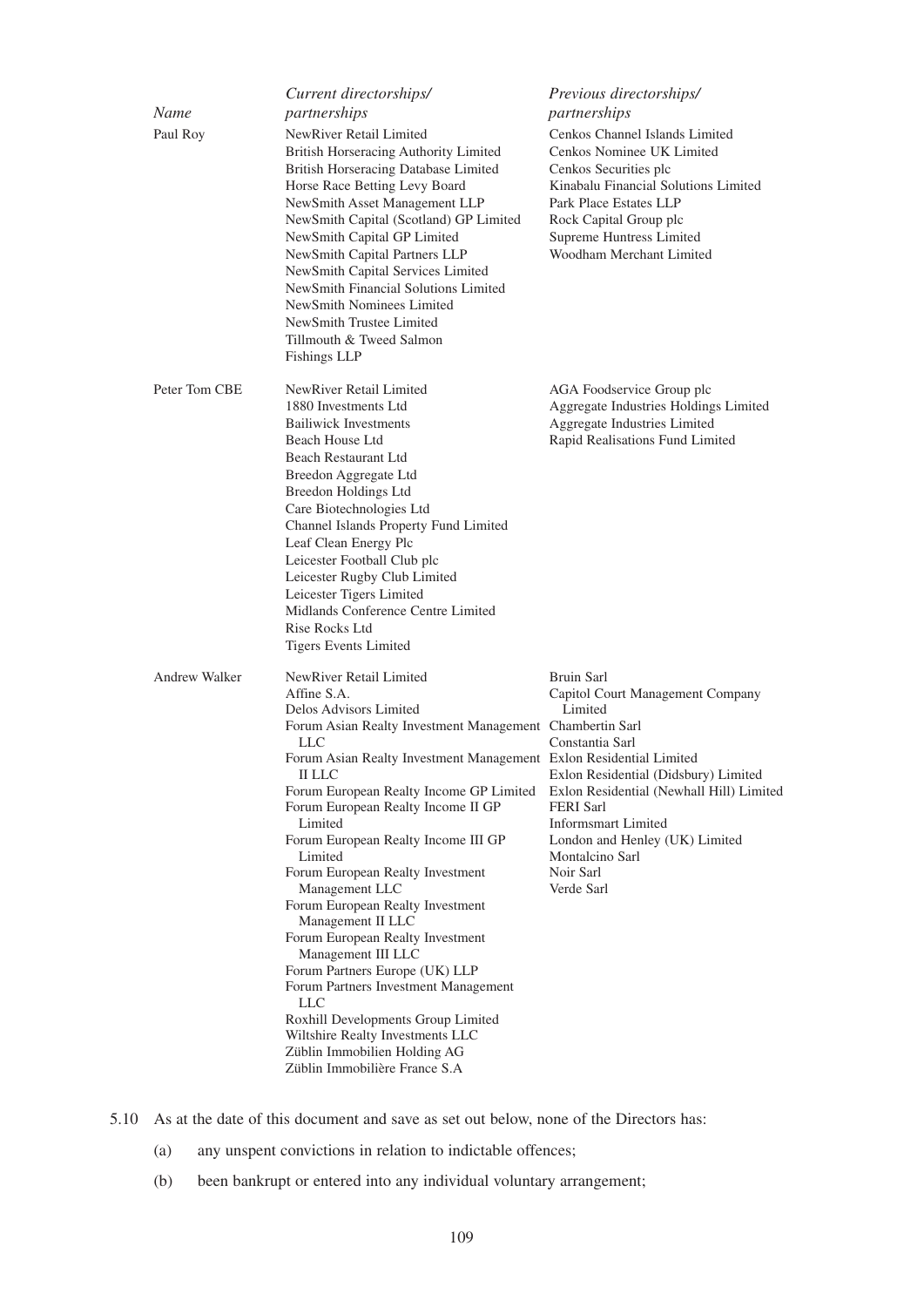- (c) been a director of any company at the time of or within 12 months preceding the date of its receivership, compulsory liquidation, creditors' voluntary liquidation, administration, company voluntary arrangement or any composition or arrangement with that company's creditors generally or with any class of its creditors;
- (d) been a partner in any partnership at the time of or within 12 months preceding the date of its compulsory liquidation, administration or partnership voluntary arrangement or the receivership of any assets of such partnership, nor have any of their assets been the subject of receivership;
- (e) has had his assets the subject of any receivership or has been a partner of a partnership at the time of or within 12 months preceding any assets thereof being the subject of a receivership; or
- (f) been subject to any public criticism by any statutory or regulatory authority (including any recognised professional bodies) nor has ever been disqualified by a court from acting as a director of a company or from acting in the management or conduct of the affairs of any company.
- 5.11 David Lockhart was formerly a director of Sheraton Caltrust PLC (a wholly owned subsidiary of Sheraton Securities International PLC), which was put into administrative receivership in March/April 1991 as a result of financial difficulties of the parent company. David Lockhart left the Sheraton group on 31 October 1990 and resigned his directorships of Sheraton Caltrust PLC and all subsidiary company boards on which he served at that time.
- 5.12 There are no outstanding loans granted by the Company to any of the Directors nor has any guarantee been provided by the Company for their benefit.
- 5.13 The aggregate of the fees paid to the Directors by the Company for the 12 month period from 1 April 2010 to 31 March 2011 was £1,475,000 and the maximum aggregate amount of remuneration payable to non-executive Directors permitted under the Articles is £600,000 per annum.
- 5.14 Susie Farnon is a non-executive director of Cenkos Channel Islands Limited, the Company's Sponsor on the CISX. Details of the Sponsorship Agreement are set out in paragraph 6.7 of this Part 10.
- 5.15 The services of Paul Roy as a non-executive Director are provided under the terms of a consolidated letter of appointment dated 30 June 2011 between the Company and Paul Roy. This letter of appointment consolidates Paul Roy's original letter of appointment dated 5 June 2009, pursuant to which Paul Roy's appointment commenced on 4 June 2009, with a side letter dated in 2009. Pursuant to the terms of the consolidated letter of appointment, Paul Roy's appointment shall continue until terminated by either party with three months' written notice and he is currently paid a fee of £75,000 gross per annum for his services.
- 5.16 The services of Susie Farnon as a non-executive Director are provided under the terms of a consolidated letter of appointment dated 30 June 2011 between the Company and Susie Farnon. This letter of appointment consolidates Susie Farnon's original letter of appointed dated 15 June 2009, pursuant to which Susie Farnon's appointment commenced on 4 June 2009, with a side letter dated 23 March 2011. Pursuant to the terms of the consolidated letter of appointment, Susie Farnon's appointment shall continue until terminated by either party with three months' written notice and she is currently paid a fee of £40,000 gross per annum for her services.
- 5.17 Under the terms of the Forum Subscription Agreement, FNRR Holdings Limited is entitled to appoint one director of the Company for as long as it holds a "Qualifying Holding" (as defined in paragraph 6.16 of this Part 10). FNRR Holdings Limited may remove or replace such director by notice to the Company. That director is currently Andrew Walker, who provides his services under the terms of a letter of appointment dated 30 June 2011 between the Company and Andrew Walker. Andrew Walker's appointment commenced on 19 November 2010 and shall continue until it is terminated pursuant to clause 5.2 of the Forum Subscription Agreement if Forum ceases to hold a Qualifying Holding unless: (i) it is terminated earlier by Forum pursuant to clause 5.1 of the Forum Subscription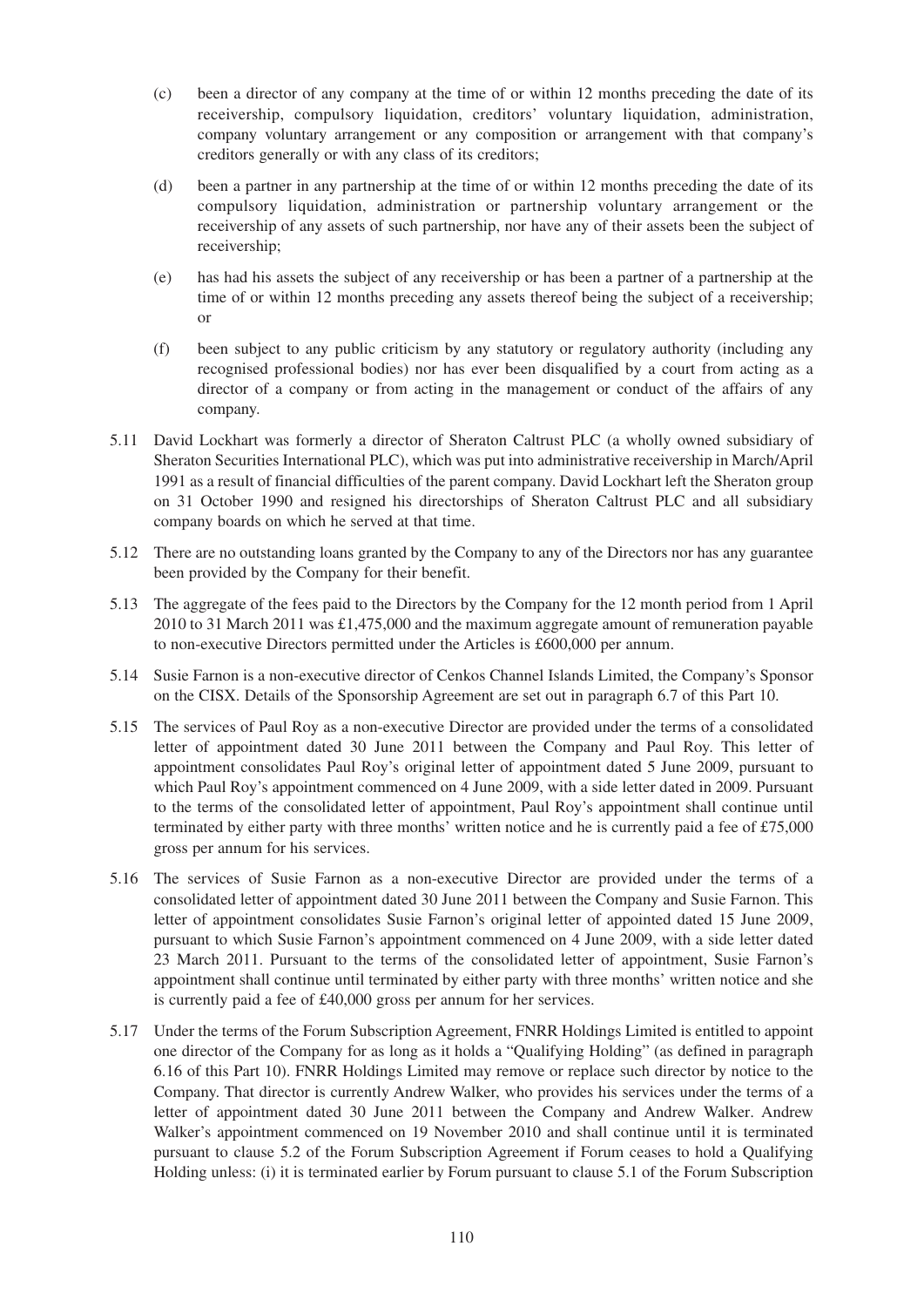Agreement; or (ii) the Company gives three months' written notice. The fee for Andrew Walker's services is currently £40,000 and is paid to Forum European Realty III LLP.

- 5.18 The services of Peter Tom CBE as a non-executive Director are provided under the terms of a consolidated consultancy agreement dated 30 June 2011 between the Company, Peter Tom and his service company. This letter of appointment consolidates Peter Tom's original consultancy agreement, pursuant to which Peter Tom was appointed as the Company's Senior Independent Director with effect from 1 June 2009, and two side letters dated August 2009 and 31 March 2011. Pursuant to the terms of the consolidated consultancy agreement, Peter Tom's appointment shall continue until terminated by either party with three months' written notice and his service company is currently paid a fee of £50,000 per annum for his services.
- 5.19 David Lockhart is a director of the Company and of NewRiver Retail UK.

The letter of appointment between David Lockhart and the Company is dated 5 June 2009 and shall continue as long as David Lockhart remains a director of NewRiver Retail UK. The annual fee for the services is set at £50,000 which is to be reviewed annually by the Management Committee.

The service contract between David Lockhart and the NewRiver Retail UK is dated in 2009 and shall continue until terminated by either party with 12 months' written notice.

Pursuant to his current service agreement, David Lockhart's annual base salary (including all benefits such as pension contributions) is set at £300,000 (exclusive of any director's fees to which he is entitled as a Director of the Company and its subsidiaries). He will also participate in the Company's share and cash based long term incentive plans. David Lockhart is permitted pursuant to the terms of his service agreement to hold up to two non-executive directorships in non-competing companies and other non-executive directorships will require approval of the Remuneration Committee, not to be unreasonably withheld. In addition he may continue other outside interests, including unrestricted personal or family investments other than UK property investments. Up to five UK property investments of a transaction value not exceeding £5 million in each case are permitted per annum without prior consent; exceeding these amounts will require consent as above. The payment in lieu of notice ("PILON") clause in the contract provides for base salary and also bonus (average of the past three years or, if fewer than three years' service, the equivalent of 150 per cent. of base salary). David Lockhart may terminate the agreement at any time in the event of his or his spouse's injury, incapacity, ill health or disability as evidenced to the reasonable satisfaction of the Remuneration Committee. He is, in this event, entitled to a 12 months' base salary PILON and 12 months' bonus PILON. There is no garden leave option. The restrictive covenants prohibit the solicitation of specific project contracts current at the time of termination and the solicitation of senior members of staff. The restrictive covenants run concurrently with the notice period for a period of 12 months. There are no restrictions on competition or solicitation of clients. The agreement provides for liquidated damages (equivalent to the PILON calculation under the Agreement) in the event that the Company terminates the contract in breach of notice provisions. The service agreement does not contain any specific provisions relating to change of control.

5.20 The service agreement between Allan Lockhart and NewRiver Retail UK is dated in 2009 and shall continue until terminated by either party with 12 months' written notice. Pursuant to his current service agreement, Allan Lockhart's annual base salary (including all benefits such as pension contributions, etc) is set at £270,000 (inclusive of any director's fees to which he is entitled as a Director of the NewRiver Retail UK and its subsidiaries and holding company). Allan Lockhart also participates in the NewRiver Group's share and cash based long term incentive plans. The PILON clause in the contract provides for base salary and also bonus (average of the past three years or, if fewer than three years' service, the equivalent of 150 per cent. of base salary). There is no garden leave option. The restrictive covenants prohibit the solicitation of specific project contracts current at the time of termination and the solicitation of senior members of staff. The restrictive covenants run concurrently with the notice period for a period of 12 months. There are no restrictions on competition or solicitation of clients. The agreement provides for liquidated damages (equivalent to the PILON calculation under the Agreement) in the event that the NewRiver Retail UK terminates the contract in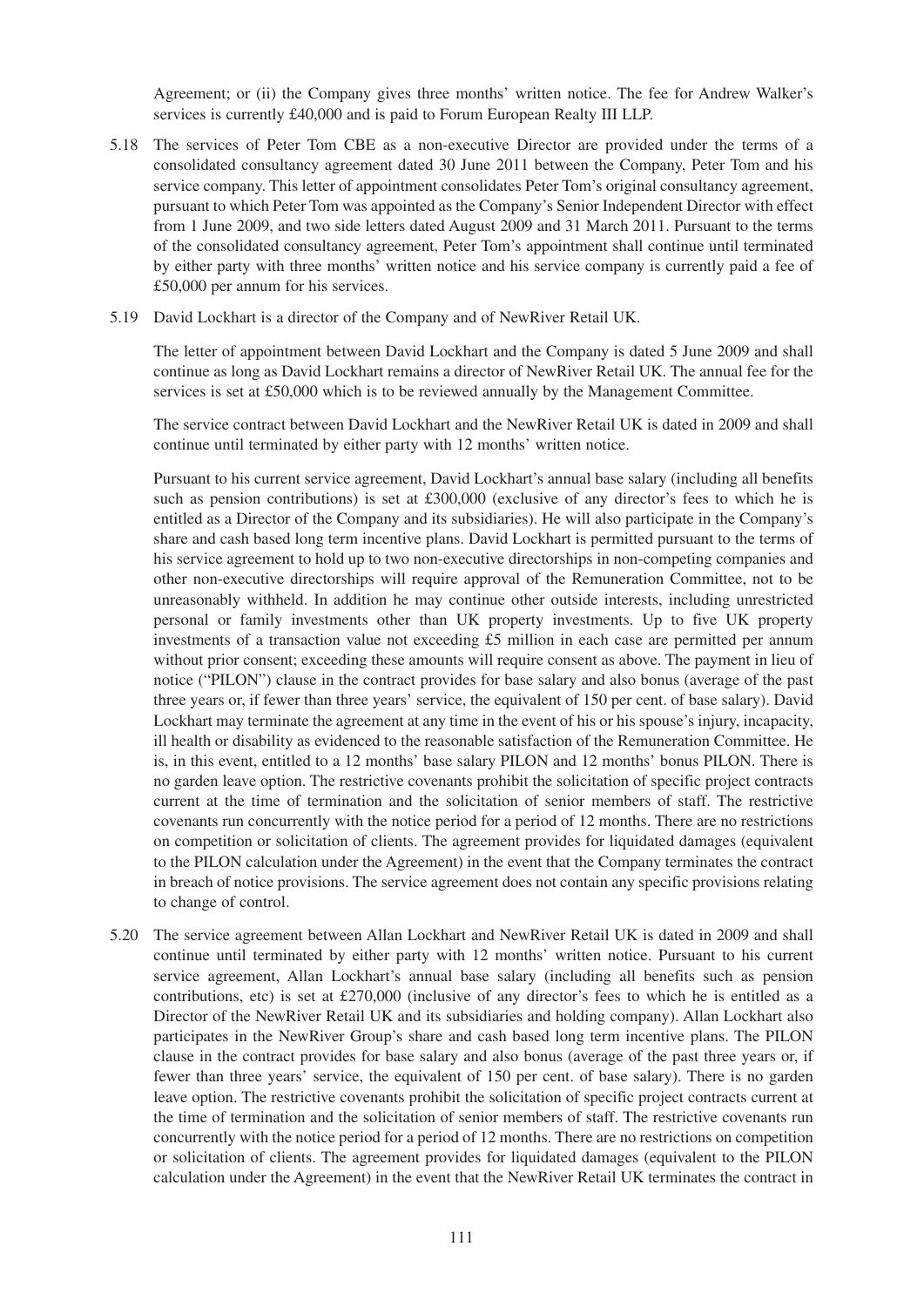breach of notice provisions. The service agreement does not contain any specific provisions relating to change of control.

- 5.21 The service agreement between Nick Sewell and NewRiver Retail UK is dated in 2009 and shall continue until terminated by either party with 12 months' written notice. Pursuant to his current services agreement, Nick Sewell's annual base salary shall be £200,000. Nick Sewell also participates in the NewRiver Group's share and cash based long term incentive plans. The holiday entitlement is for 30 days per annum (in addition to normal public holidays). Contractual incapacity pay (basic salary and benefits) is for 31 weeks in any 12 month period. The PILON clause in the contract provides for base salary and also bonus (average of the past three years or, if fewer than three years' service, the equivalent of 150 per cent. of base salary). NewRiver Retail UK may exercise a garden leave option in respect of all or part of the notice period. The restrictive covenants prohibit competition with NewRiver Retail UK or any NewRiver Group Company or solicitation of clients of NewRiver Retail UK or any NewRiver Group Company and the solicitation of members of staff of NewRiver Retail UK or any NewRiver Group Company. The restrictive covenants run for a period of 12 months following the end of the employment less any period of garden leave. The service agreement does not contain any specific provisions relating to change of control.
- 5.22 The service agreement between Mark Davies and NewRiver Retail UK is dated 7 October 2009 and shall continue until terminated by either party with 12 months' written notice. Pursuant to his current service agreement, Mark Davies' base salary shall be £200,000. Mark Davies' salary shall be subject to annual reviews by the Remuneration Committee. Mark Davies also participates in the NewRiver Retail UK's share and cash based long term incentive plans. The holiday entitlement is for 30 days per annum (in addition to normal public holiday). Contractual incapacity pay (basic salary and benefits) is for 15 weeks in any 12 months period. The PILON clause in the contract provides for base salary and also bonus at the discretion of the Remuneration Committee. NewRiver Retail UK may exercise a garden leave option in respect of all or part of the notice period. The restrictive covenants prohibit the solicitation of specific project contracts current at the time of termination from NewRiver Retail UK or any NewRiver Group Company and the solicitation of members of staff of NewRiver Retail UK or any NewRiver Group Company who had dealings with Mark Davies or for whom he had management responsibilities. The restrictive covenants run for a period of six months following the end of the employment less any period of garden leave. The service agreement does not contain any specific provisions relating to change of control.
- 5.23 A Director's appointment can be terminated in accordance with the Articles and without compensation. There is no notice period specified in the Articles for the removal of Directors. The Articles provide that the office of Director shall be terminated, amongst other things if: he becomes bankrupt or makes an arrangement or compromise with his creditors; or he becomes resident for tax purposes in the United Kingdom and, as a result thereof, a majority of the Directors are resident for tax purposes in the United Kingdom; or he is requested by a majority of the other Directors (not being less than two in number) to vacate office; or he is removed from office by an ordinary resolution.
- 5.24 No Director (nor any member of a Director's family) has had a related financial product (as defined in the AIM Rules for Companies) referenced to their Ordinary Shares.

## **6. Material contracts**

The following are the only contracts (not being contracts entered into in the ordinary course of business) which have been entered into by the Company since its incorporation and which are, or may be, material:

#### *Property Management and Advisory Agreement*

6.1 The arrangements described under this contract were terminated with effect from when the Company converted into a UK-REIT.

The Company and NewRiver Retail UK entered into a property management and advisory agreement (the "Property Management and Advisory Agreement") on 26 August 2009. Under the terms of the Property Management and Advisory Agreement, NewRiver Retail UK agreed to provide certain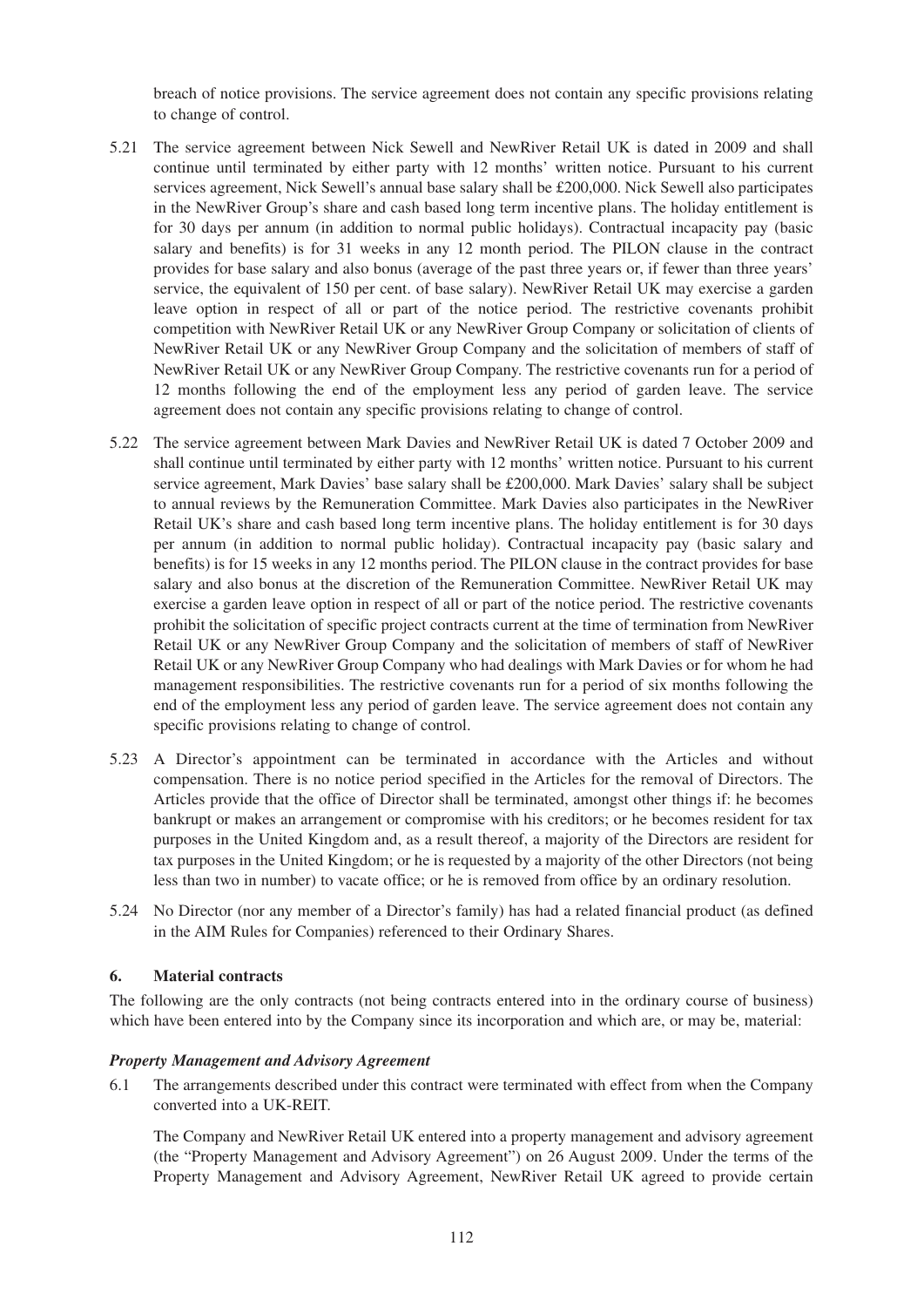property advisory and management services to the Company and any Property Vehicle owned by the Company, subject to the overall supervision of the boards. The services provided by NewRiver Retail UK under the Property Management and Advisory Agreement included, without limitation, advising the Company on the origination, identification and acquisition of new investments that fell within the investment objective, policy and strategy set out in this document; advising on the capital structure of the NewRiver Group generally as well as financing requirements in relation to such investment opportunities; carrying out due diligence in respect of investment opportunities; subject to the supervision of the Board, negotiating the purchase, joint venture or other terms in relation to property assets with the relevant counterparties; and advising on the management and refurbishment of the NewRiver Group's property investments and their realisation, once acquired.

Pursuant to the Property Management and Advisory Agreement, NewRiver Retail UK was entitled to receive a quarterly management fee from all wholly-owned Property Vehicles and the Company totalling an amount per annum equal to five per cent. of the Company's Net Asset Value plus any fee agreed with any Property Vehicle which was not wholly-owned by the Company. The Company and NewRiver Retail UK agreed that the management fee would be subject to review in the event that the Company completes a further fundraising or fundraisings. The management fee was payable in sterling quarterly in advance. NewRiver Retail UK was entitled to a termination fee equal to one year's management fee on termination after the initial five year period. NewRiver Retail UK was also entitled to fees in lieu of notice on termination by the Company without cause during the initial five year period of the agreement. No other fees (including any performance fees) were payable to NewRiver Retail UK under the Property Management and Advisory Agreement. All fees were exclusive of VAT.

The Property Management and Advisory Agreement was able to be terminated by either the Company or NewRiver Retail UK giving the other party not less than 12 months' written notice to expire no earlier than the fifth anniversary of the date of First Admission. In the event that no notice of termination was served, the Property Management and Advisory Agreement continued unless otherwise terminated on 12 months' written notice by either party. The Property Management and Advisory Agreement was also terminable by either party giving the other written notice in the event of an insolvency-type event occurring in respect of the other party or by either party giving the other written notice in the event of a material or persistent unremedied breach of its terms by the other party. The Company was entitled to terminate the Property Management and Advisory Agreement with immediate effect in the event that NewRiver Retail UK knowingly committed an illegal act which had a material adverse effect to the Company's reputation or which caused NewRiver Retail UK to be subject to any regulatory or disciplinary action or any fine or other penalty. The mutual termination rights also applied between NewRiver Retail UK and a relevant Property Vehicle, except that such termination would have only terminated the Property Management and Advisory Agreement with the Property Vehicle. A change of control of either the Company or NewRiver Retail UK did not constitute an event entitling the other party to terminate the Property Management and Advisory Agreement.

NewRiver Retail UK was not liable for any loss to the Company or to any relevant property owning vehicle except to the extent that such loss was due to the gross negligence, wilful default or fraud or material breach of the obligations of NewRiver Retail UK under the Property Management and Advisory Agreement or of any person to whom NewRiver Retail UK may have delegated any of its obligations and/or functions under the Property Management and Advisory Agreement or any employee of such person.

The Company and each Property Vehicle agreed to indemnify NewRiver Retail UK against all claims by third parties (including employees and agents) which may be made against NewRiver Retail UK in connection with its services under the Property Management and Advisory Agreement, except to the extent that the claim is due to any material breach of contract, the gross negligence, wilful default or fraud of NewRiver Retail UK or its employees or any person to whom NewRiver Retail UK may have delegated any of its obligations and/or functions under the Property Management and Advisory Agreement or any employee of any such person.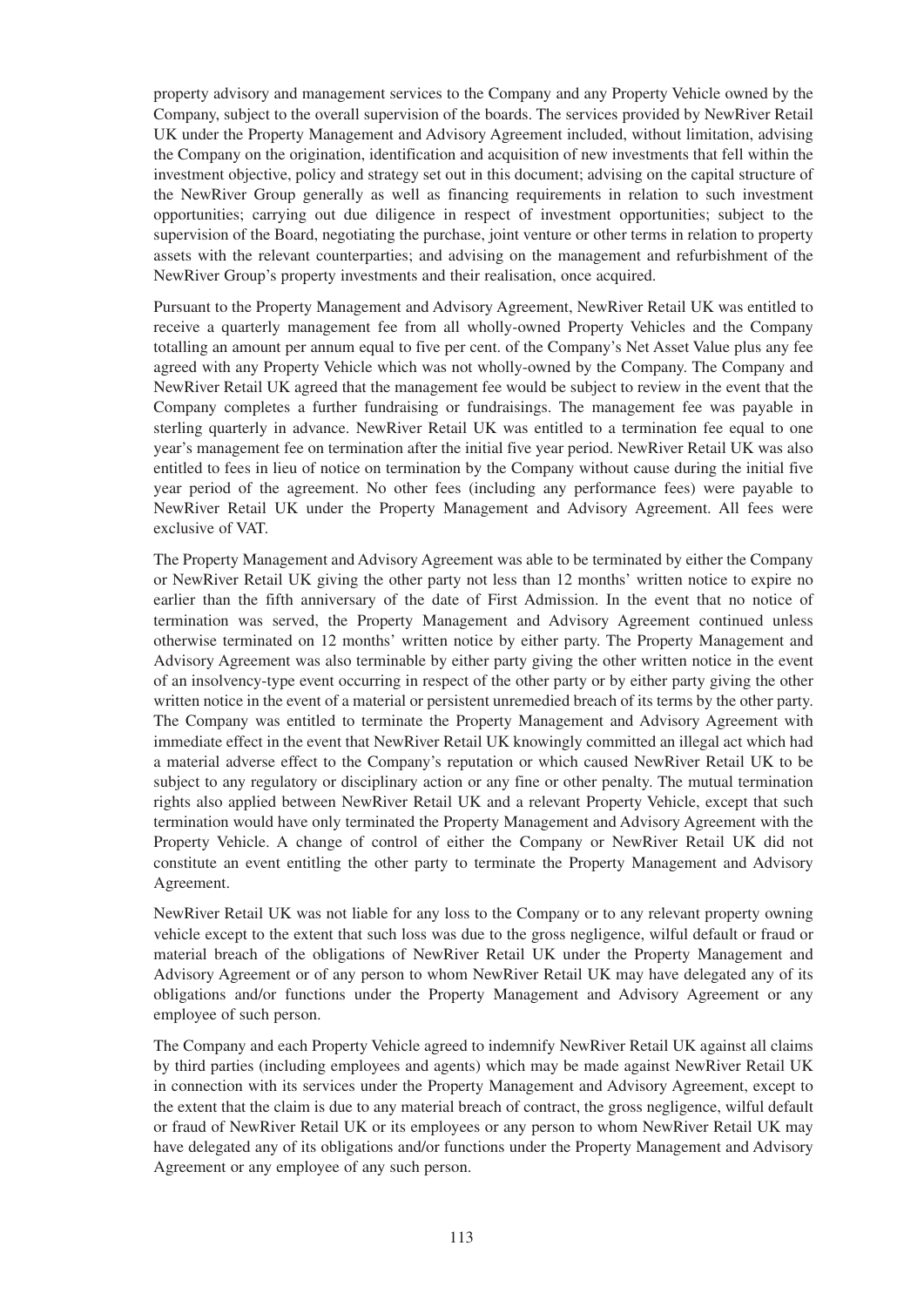The Property Management and Advisory Agreement also contained provisions pursuant to which the Company grants NewRiver Retail UK a non-exclusive right during the term of the Property Management and Advisory Agreement and for three months thereafter to use the "NewRiver" name.

The Property Management and Advisory Agreement is governed by English law.

## *The Administration Agreement*

6.2 The Administration Agreement dated 5 June 2009 between the Company and the Administrator, whereby the Administrator is appointed to act as administrator and secretary and perform certain safekeeping in respect of the Company's non-property investments.

For these services the Administrator shall receive a fee of £72,000 per annum, subject to annual review and invoiced monthly in advance, together with a bookkeeping or accountancy fee charged on time basis (if required) plus reasonable third party expenses incurred by the Administrator upon the provision of evidence of payment. The Administration Agreement is terminable by either party on not less than 90 days' notice, save in certain limited circumstances, in which case the Administration Agreement may be terminated forthwith.

The Administration Agreement is governed by Guernsey law.

## *The Registrar Agreement*

6.3 The Company is party to the Registrar Agreement with Capita Registrars (Guernsey) Limited (the "Registrar") dated 26 August 2009, pursuant to which the Registrar will provide registration services to the Company which will entail, among other things, the Registrar having responsibility for the maintenance of the share registers, maintenance of dividend payment instructions and arranging the issue, allotment, transfer and/or purchase of shares in accordance with the Articles (including the receipt and processing of applications for Ordinary Shares).

Under the Registrar Agreement, the Registrar is entitled to receive a basic fee based on the number of Shareholder accounts, subject to an annual minimum charge of £4,250 (payable quarterly in arrear). In addition to the basic fee, the Registrar is entitled to receive additional fees for specific actions as well as reasonable out-of-pocket expenses properly incurred on behalf of the Company in the performance of its duties. The fees will be subject to a minimum annual increase at the rate of the Retail Price Index.

The Registrar Agreement commenced on First Admission and will continue unless three months' notice to terminate is given by either the Registrar or the Company. The Registrar Agreement may be terminated immediately by the Company if the Registrar ceases to be the holder of any licence, consent, permit or registration enabling it to act as a registrar of the Company under any law applicable to it. The Registrar Agreement may be terminated immediately by either party on the occurrence of certain insolvency-related events or if the other party is materially in breach of the Registrar Agreement and fails (in the case of a breach capable of remedy) to remedy such breach within a specified time period.

The Company has indemnified the Registrar and its agents, officers and employees against all and any liabilities which may be suffered or incurred by the Registrar or its agents, officers and employees in connection with the performance of its duties under the Registrar Agreement save to the extent that such liabilities may be due to the fraud, negligence or wilful default of, or material breach of the Registrar Agreement by, the Registrar or its agents, officers or employees.

The Registrar Agreement is governed by Guernsey law.

## *Directors Lock-in Agreements*

6.4 Each of the Directors and Allan Lockhart (the "lock-in parties") entered into lock-in agreements, all dated 26 August 2009, between the Company and Cenkos Securities pursuant to which the lock-in parties undertook to the Company and Cenkos Securities not to dispose or agree to dispose of any Ordinary Shares or Warrants held by them at any time prior to 1 September 2010.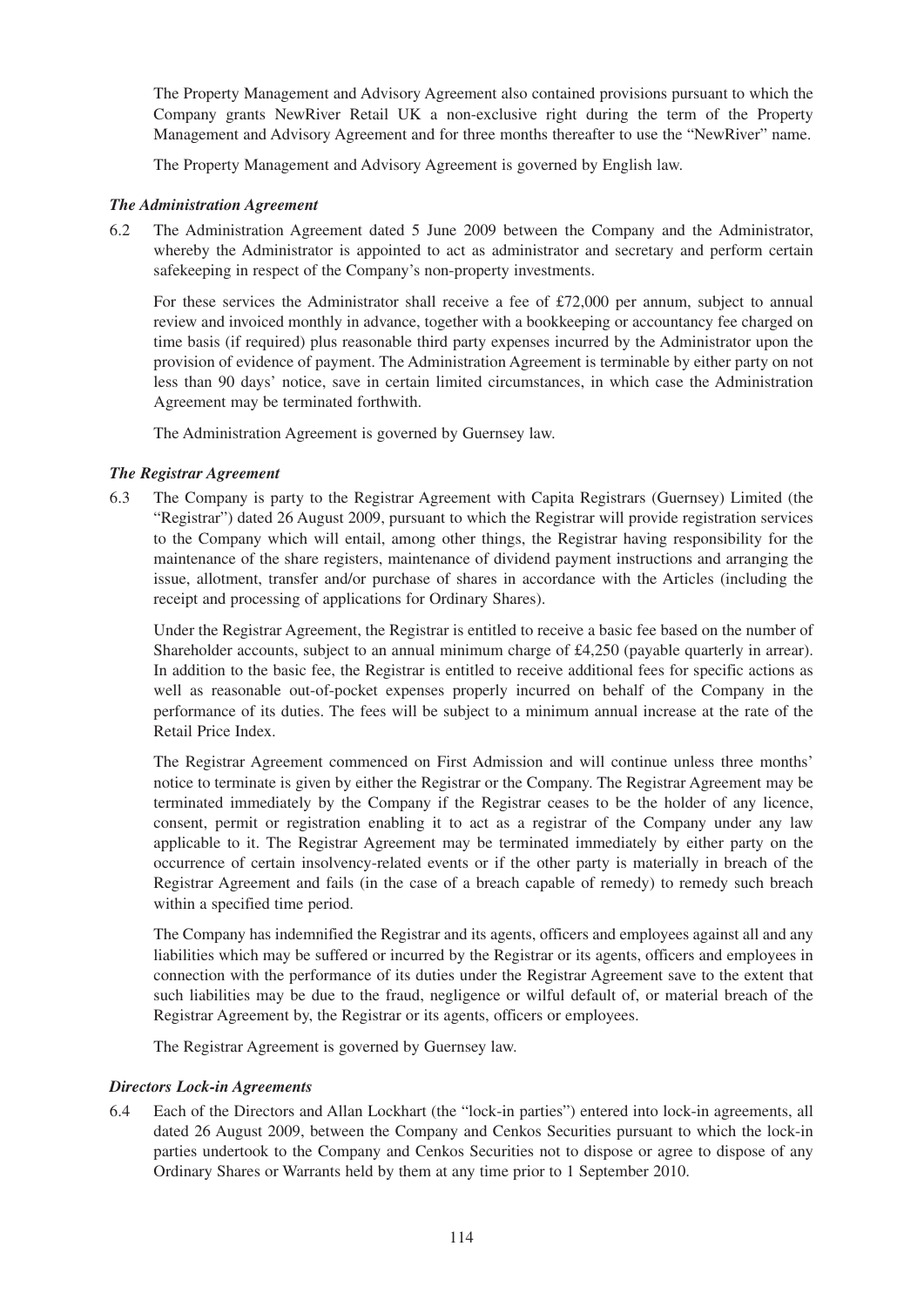The undertaking by the lock-in parties not to dispose of Ordinary Shares or Warrants did not apply to:

- (a) an acceptance by the holders of the Company's Ordinary Shares or Warrants of a general offer for the share capital of the Company made in accordance with the City Code, the giving of an irrevocable undertaking in respect of such an offer or otherwise where such offer relates to the entire issued share capital of the Company other than any such capital held by the offeror or persons acting in concert with him for the purposes of the City Code in relation to such offer and such offer is open to all holders of Ordinary Shares and Warrants to which the offer relates;
- (b) any disposal to or by the personal representative of the lock-in party if he or she should die provided that in each case the transferee agrees to enter into a lock-in deed in respect of such Ordinary Shares and Warrants in substantially the same terms as the lock-in party;
- (c) any disposal pursuant to an intervening court order; and
- (d) any disposal pursuant to any scheme of reconstruction in relation to the Company.

In addition, for a further 12 month period following the expiry of the initial 12 month period after First Admission, the lock-in parties are subject to customary orderly market provisions in relation to disposals of their Ordinary Shares and Warrants, provided that such orderly market provisions shall not apply in the circumstances set out at (a) to (d) above.

## *Asset Management Agreement*

6.5 NewRiver Retail UK entered into an Asset Management Agreement with Sackville TCI Property (GP) Limited ("Sackville"), a member of the Scottish Widows group of companies, dated 28 April 2008 relating to the Bury Street Shopping Precinct in Abingdon Oxfordshire (the "Abingdon Management Contract"). The purpose of the Abingdon Management Contract is to maximise the internal rate of return from the property in line with Sackville's business plan.

Pursuant to the Abingdon Management Contract, NewRiver Retail UK agreed to assist Sackville in maximising the internal rate of return of the property by carrying out various functions including but not limited to identifying and pursuing suitable development opportunities, overseeing the duties of other professionals appointed by Sackville and providing regular reports to Sackville on matters such as projected cashflow and tenancy schedule.

The Abingdon Management Contract initially ran from 1 October 2008 to 30 September 2010 (the "Initial Period"). After the expiry of the Initial Period, the Abingdon Management Contract and continues until either party terminates the Abingdon Management Contract by serving not less than one month's written notice on the other. Sackville may also terminate the Abingdon Management Contract at any time during the Initial Period by giving not less than three months' written notice.

Sackville may terminate the agreement at any time if NewRiver Retail UK is dissolved, there is a change of management or a change in personnel, the property to which this agreement relates is disposed of or NewRiver Retail UK fails to perform its obligations under the Abingdon Management Contract.

The Abingdon Management Contract obliges NewRiver Retail UK to appoint Allan Lockhart to direct and control NewRiver Retail UK's overall performance under the Abingdon Management Contract. Both Allan Lockhart and David Lockhart are named as key persons in connection with the Abingdon Management Contract. If Allan Lockhart ceases to be involved in the performance of NewRiver Retail UK's obligations under the Abingdon Management Contract to a level which is unacceptable to Sackville, then Sackville may trigger the change of personnel termination clause. NewRiver Retail UK may not terminate Allan or David Lockhart's employment with NewRiver Retail UK without Sackville's consent. Should either Allan or David Lockhart cease employment with NewRiver Retail UK then Sackville shall have approval of their replacement.

If the Abingdon Management Contract is terminated in the second year of the Initial Period for reasons other than dissolution or failure to perform, then a termination fee of  $£6,000$  is payable to NewRiver Retail UK for each complete quarter of the Initial Period remaining.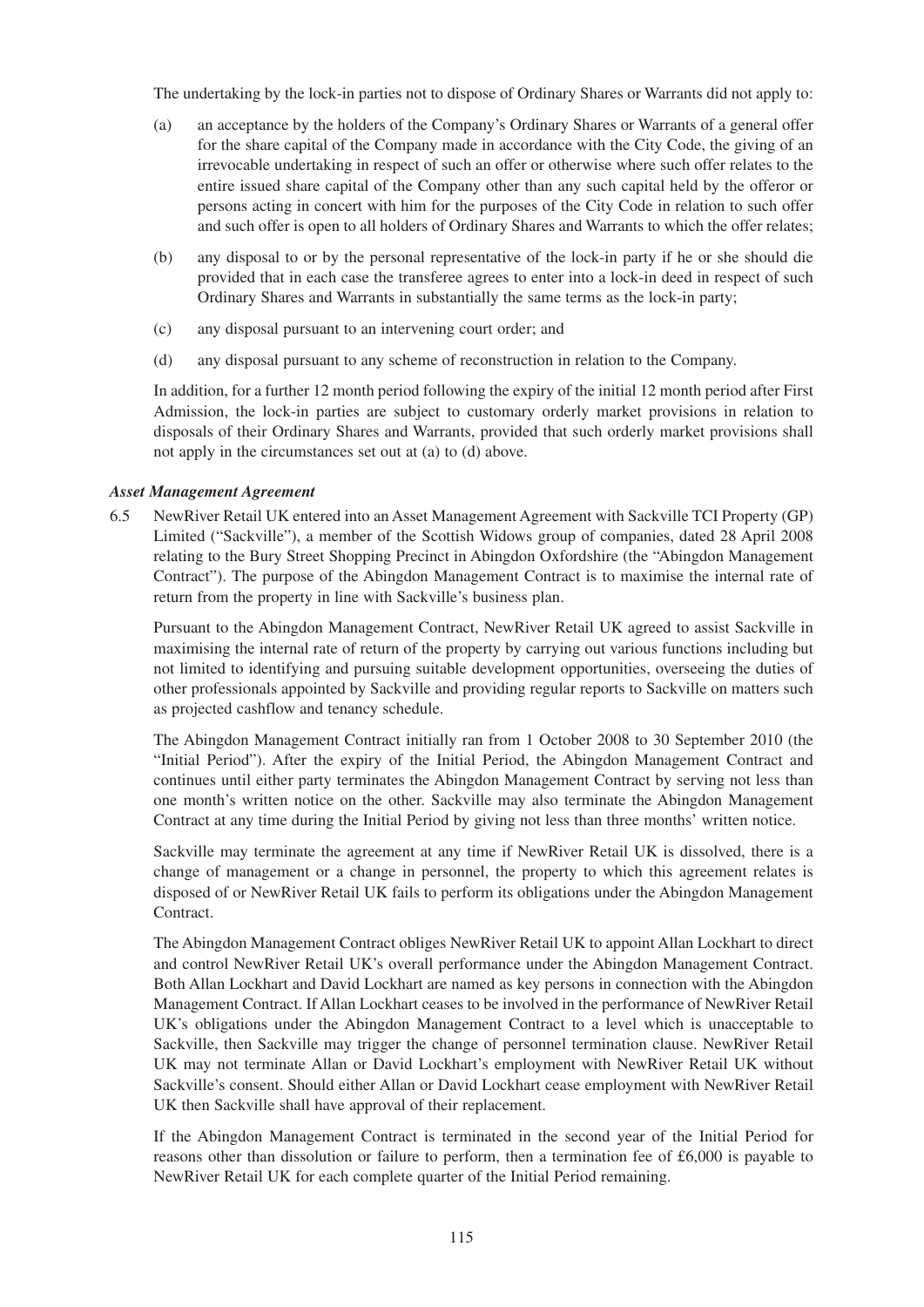Sackville shall pay NewRiver Retail UK a quarterly fee equal to a specified percentage of rents received during the previous accounting period. In addition, performance fees expressed as a fixed sum are payable and these are dependent on certain transactions taking place.

NewRiver Retail UK shall maintain professional indemnity insurance of not less than £2 million for any occurrence or series of occurrences arising from any one event between the date of the Abingdon Management Contract for seven years after the end of the Abingdon Management Contract.

NewRiver Retail UK's liability is capped as to time and amount.

## *First Placing Agreement*

6.6 The Company entered into a placing agreement (the "First Placing Agreement") dated 26 August 2009 among the Company, NewRiver Retail UK, the Directors and Merrill Lynch International, in connection with First Admission, pursuant to which, subject to certain conditions, Merrill Lynch International agreed to use reasonable endeavours to procure subscribers for the ordinary shares in connection with the First Placing.

The First Placing Agreement contained, among other things, the following provisions:

- (a) The Company appointed Merrill Lynch International as sole bookrunner to the First Placing.
- (b) The Company, NewRiver Retail UK and the Directors gave certain customary representations, warranties and undertakings to Merrill Lynch International including, among others, warranties in relation to the information contained in the Admission Document published by the Company in connection with First Admission and other documents prepared by the Company in connection with the First Placing and First Admission and warranties in relation to the business of the Company and NewRiver Retail UK, and their compliance with applicable laws and regulations. In addition, the Company and NewRiver Retail UK agreed to indemnify Merrill Lynch International against certain liabilities, including in respect of the accuracy of information contained in the Admission Document published by the Company in connection with First Admission, losses arising from a breach of the First Placing Agreement and certain other losses suffered or incurred in connection with the First Placing.
- (c) The liability of the Company and NewRiver Retail UK under the First Placing Agreement is unlimited as to time and amount. The liability of the Directors under the First Placing Agreement is subject to certain limitations as to time and quantum.
- (d) In addition, the Company agreed with Merrill Lynch International not to issue or agree to issue any Ordinary Shares (or options over Ordinary Shares) for a period of 180 days from Admission without Merrill Lynch International's prior written consent (such consent not to be unreasonably withheld or delayed).

The First Placing Agreement is governed by English law.

## *Sponsorship Agreement*

6.7 The Company entered into the Sponsorship Agreement with the Sponsor dated 5 June 2009, pursuant to which, the Company appoints the Sponsor as sponsor of the Company's application for admission to listing on the Daily Official List of the CISX.

The Sponsor Agreement contains, among other things, the following provisions:

- (a) The Company agreed to pay to the Sponsor a fee of £8,000 for the initial listing payable within 30 days of the date of the grant of listing by the CISX and, following the listing, an annual fee of £5,000, payable on each anniversary of the date of the listing.
- (b) The Company also agreed to reimburse the Sponsor in respect of all costs, charges and expenses properly and reasonably incurred by it in the performance of its duties under the Sponsorship Agreement.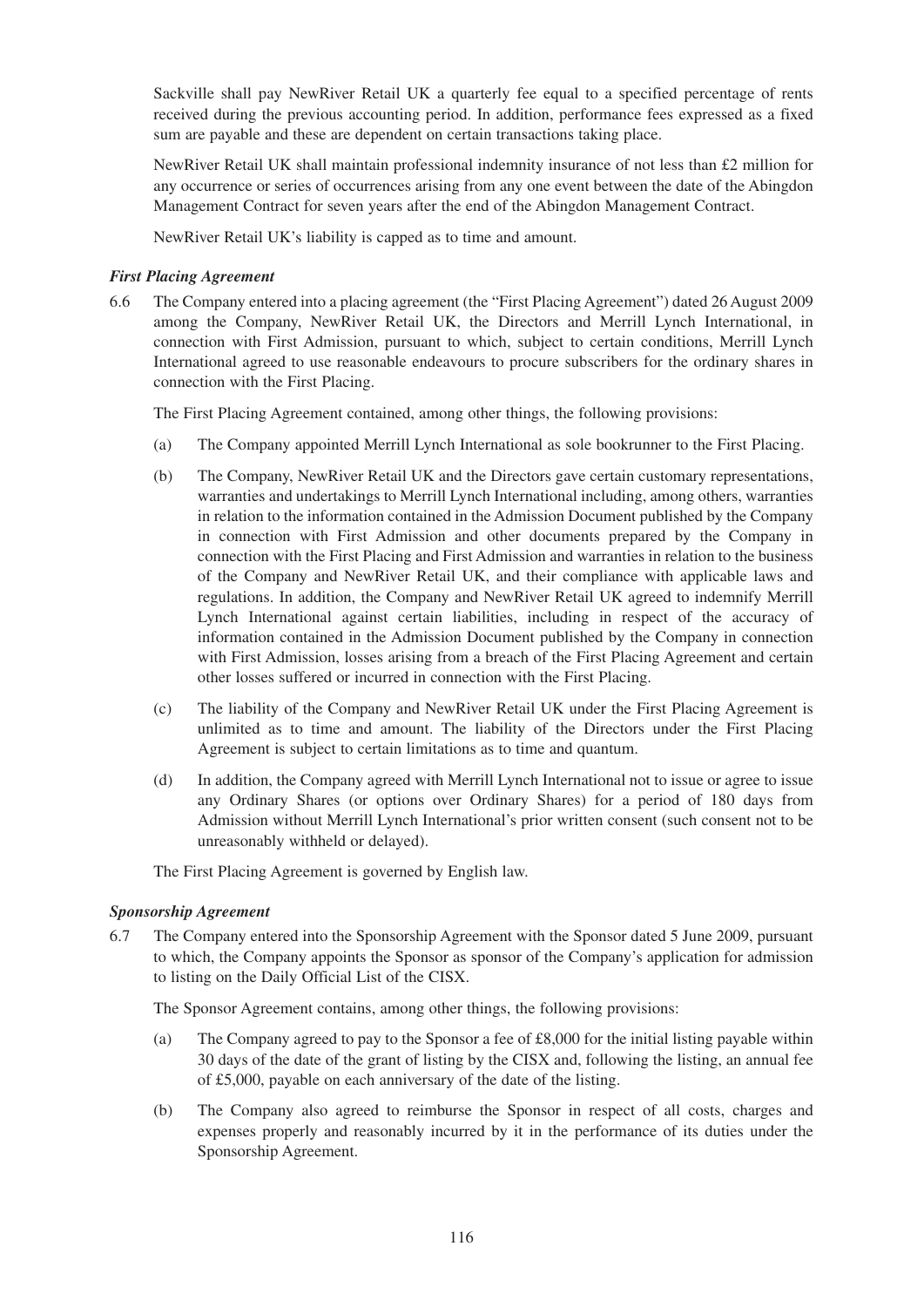- (c) The Company agreed to indemnify the Sponsor against certain liabilities or losses that it may incur (i) in respect of the inaccuracy of information contained in this document or the omission of any information herefrom and (ii) in performing its duties or providing the services under the Sponsorship Agreement. This indemnity does not extend to any claims or losses arising from the fraud, bad faith, negligence or wilful default of the Sponsor.
- (d) The Sponsorship continues until terminated by either party (i) giving not less than 60 days' notice in writing at any time; (ii) on notice in the event that the remuneration proposed by the Sponsor for any year is not acceptable to the Company; (iii) on notice in the event that the other party is in material breach of the Sponsorship Agreement and fails to remedy such breach within a specified time period; or (iv) the other party suffers an insolvency-type event.
- (e) The Sponsorship Agreement is governed by Guernsey law.

## *Cenkos Channel Islands Limited Placing Agreement*

6.8 Pursuant to a letter dated 11 June 2009 between the Company, Merrill Lynch International and the Sponsor, the Sponsor agreed to use its reasonable endeavours to procure subscribers from its private client base for Ordinary Shares as part of the First Placing in consideration for the payment, by way of commission, of £300,000. Pursuant to the letter, the Sponsor gave certain undertakings, representations and warranties to the Company and Merrill Lynch International in relation to its activities in connection with the First Placing.

## *Warrant Instrument*

6.9 The Company entered into the Warrant Instrument pursuant to which the Company granted at First Admission Shareholders subscribing for ordinary shares upon First Admission the right to subscribe for, in aggregate, 3 per cent. of the Fully Diluted Share Capital. A summary of the terms of the Warrants is set out in Part 9.

## *2010 Placing Agreement*

6.10 The Company entered into the 2010 Placing Agreement dated 13 April 2010 between the Company and Cenkos Securities, pursuant to which, subject to certain conditions, Cenkos Securities agreed to use its reasonable endeavours to procure subscribers for the 2010 Placing Shares at 250 pence per Ordinary Share.

The obligations of Cenkos Securities pursuant to the 2010 Placing Agreement were subject to certain conditions, which included, amongst others:

- the passing of the resolutions put to the Shareholders existing at the time of the extraordinary general meeting held on 4 May 2010 and the waiver of pre-emption rights contained in the Articles;
- the 2010 Placing Agreement becoming unconditional in all respects and not having been terminated in accordance with its terms prior to Admission; and
- the admission of the 2010 Placing Shares to trading on AIM and listing on the CISX becoming effective by no later than 8.00 a.m. on 5 May 2010 (or such later time and/or date, being no later than 8.00 a.m. on 19 May 2010, as the Company and Cenkos Securities may agree).

Subject to the terms and conditions of the 2010 Placing Agreement, the Company agreed to pay a commission equal to three per cent. of the aggregate value at 250 pence per Ordinary Share of the 2010 Placing Shares placed by Cenkos Securities (excluding 2010 Placing Shares placed to specified placees who had subscribed for 300,000 2010 Placing Shares in aggregate, representing £750,000) (this commission included subplacing commissions payable to sub-placing agents).

Pursuant to the 2010 Placing Agreement, the Company gave certain customary warranties and undertakings to Cenkos Securities which included, among others, warranties in relation to the information contained in a circular to shareholders concerning the 2010 Placing (the "2010 Placing Circular") and other documents prepared by the Company in connection with the 2010 Placing and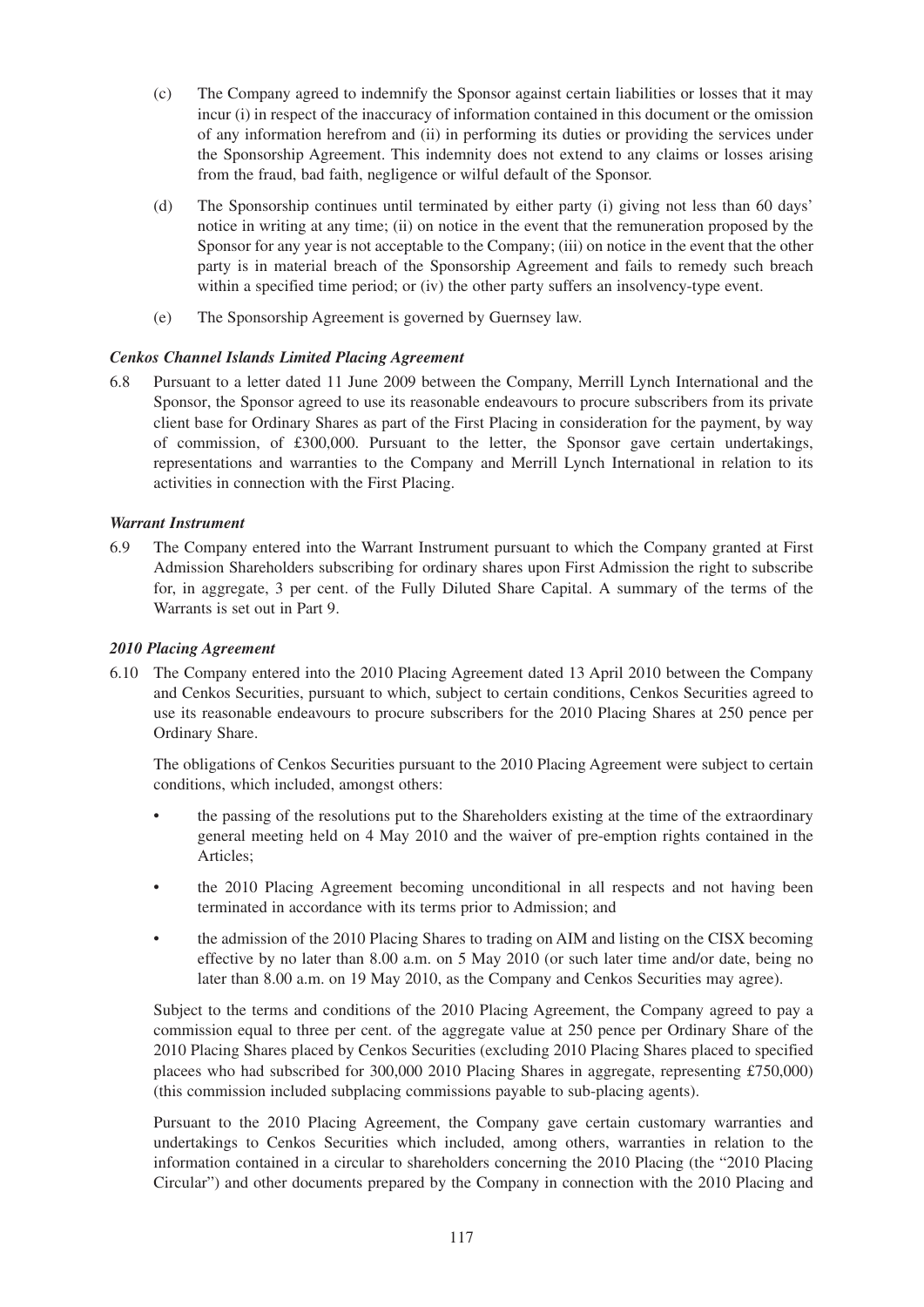warranties in relation to the business of the Company and its compliance with applicable laws and regulations.

In addition, the Company agreed to indemnify Cenkos Securities against certain liabilities, including in respect of the accuracy of information contained in the circular to shareholders concerning the 2010 Placing and other documents prepared by the Company in connection with the 2010 Placing and the admission of the 2010 Placing Shares to trading on AIM and listing on the CISX, losses arising from a breach of the warranties contained in the 2010 Placing Agreement and certain other losses suffered or incurred in connection with the First Placing.

The liability of the Company under the 2010 Placing Agreement is unlimited as to time and amount.

In addition, the Company agreed with Cenkos Securities, subject to certain exceptions, not to issue or agree to issue any Ordinary Shares (or options over Ordinary Shares) for a period of 12 months from the 13 April 2010 without Cenkos Securities' prior written consent (such consent not to be unreasonably withheld or delayed).

## *Nomad and Broker Agreement*

6.11 The Company entered into a Nomad and Broker Agreement dated 1 March 2010 with Cenkos Securities pursuant to which Cenkos Securities agreed to act as nominated adviser and broker to the Company for the purposes of the AIM Rules for Companies for an annual fee. The Nomad and Broker Agreement contains certain indemnities and other undertakings given by the Company to Cenkos Securities and is terminable by either party on not less than one month's written notice.

## *MSREI Joint Venture Agreement*

6.12 On 28 February 2010, the Company entered into a limited partnership agreement relating to NewRiver Retail Investments LP ("NewRiver Retail Investments"), a Guernsey limited partnership, with (i) NewRiver Retail (Portfolio No.1) Limited ("NRSPV"), a wholly owned subsidiary of the Company and a limited partner in NewRiver Retail Investments, (ii) UK Retail Investment LP Ltd ("UKRI"), a company owned and controlled by funds advised by MSREI and a limited partner in NewRiver Retail Investments and (iii) NewRiver Retail Investments (GP) Limited ("GP"), the general partner of NewRiver Retail Investments, which is owned 50:50 by NRSPV and UKRI. NRSPV, UKRI, GP and the Company have also entered into a General Partner Shareholders' Agreement to regulate their relationship in respect of the GP which is described in paragraph 6.13 of this Part 10 below.

NewRiver Retail Investments was formed to acquire:

- nine retail assets situated across the UK from the UBS Triton Property Fund (the "NewRiver Retail Investments Initial Portfolio"); and
- further retail assets which NewRiver Retail UK identifies and proposes for acquisition by NewRiver Retail Investments. Any such acquisitions are to be approved by UKRI.

Both NRSPV and UKRI have made an initial capital contribution to NewRiver Retail Investments of approximately £11.5 million as part of the funding of the acquisition of the NewRiver Retail Investments Initial Portfolio. UKRI has committed to invest an initial £60 million in NewRiver Retail Investments (such figure includes its investment in respect of the NewRiver Retail Investments Initial Portfolio) for a period of two years following 5 March 2010.

Any further acquisitions may be funded by NRSPV and UKRI in such proportions as they may agree and NRSPV has the flexibility to fund a minimum of 10 per cent. and a maximum of 50 per cent. of the equity funding.

The MSREI Joint Venture Agreement provides that profits which arise in respect of each individual investment in a property or portfolio of properties (each, a "Project") by NewRiver Retail Investments shall be paid to the limited partners by NewRiver Retail Investments in the proportions in which NRSPV and UKRI contributed funding to NewRiver Retail Investments to acquire the relevant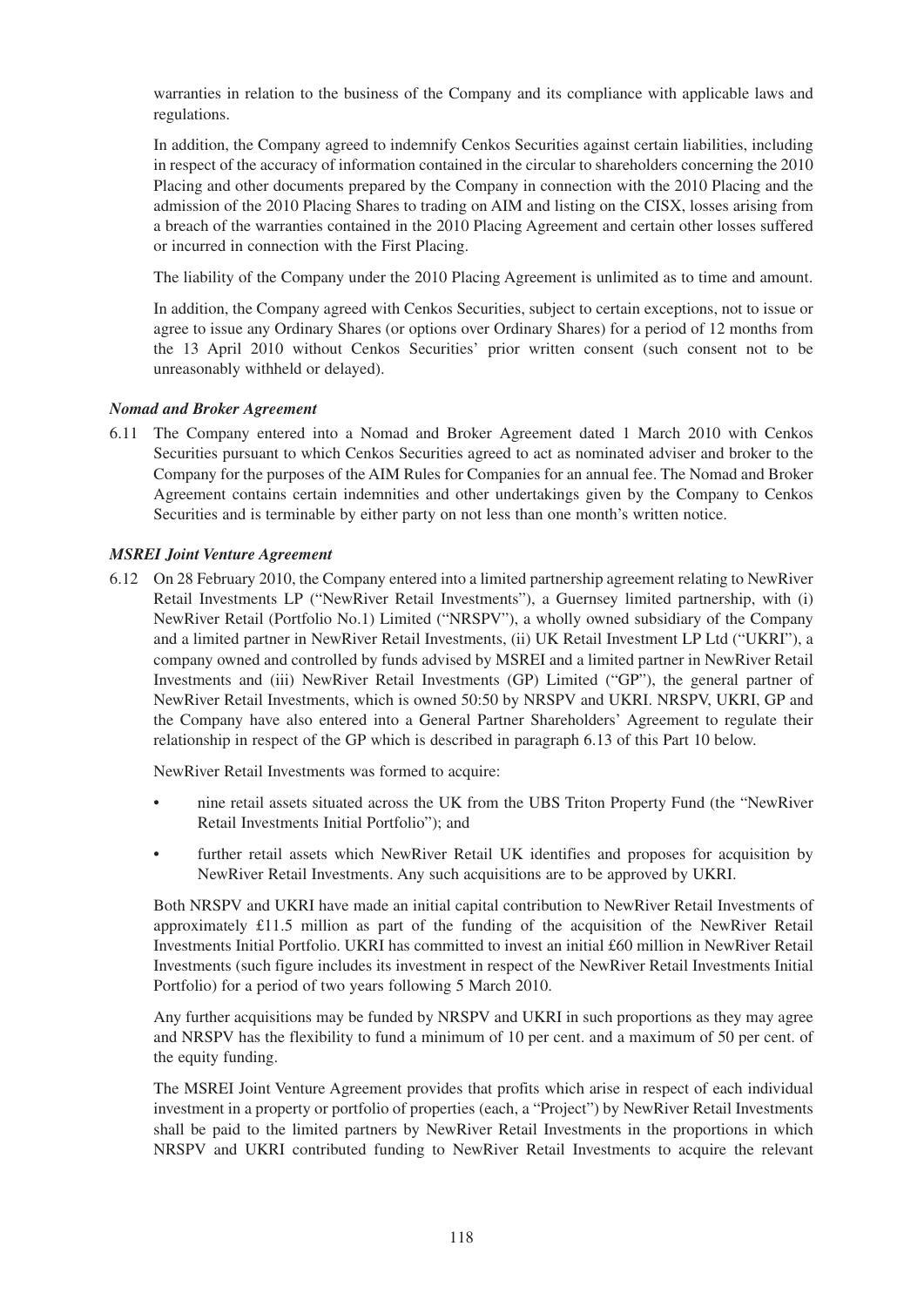Project, save that NRSPV will be entitled to a promote payment in cash, depending on the level of the returns across the entire asset base of NewRiver Retail Investments.

All such payments shall be subject to ongoing clawback/true up so that the aggregate amount of the promote payments paid reflect the internal rate of return of UKRI across all completed Projects.

If a limited partner wishes to transfer its interest in NewRiver Retail Investments, it must first give the other limited partner the right to make an offer for such interest. If the right of first offer provisions are not exercised, the limited partners have agreed certain restrictions on transfers of their respective interests in NewRiver Retail Investments. No limited partner may transfer their interest in NewRiver Retail Investments until the MSREI Joint Venture Exclusivity Period has expired.

UKRI has the right to convert some or all of its interest in NewRiver Retail Investments into shares in the Company (the "MSREI Conversion Option"). The MSREI Conversion Option is exercisable in the period between 12 and 60 months after 5 March 2010 (the "Conversion Period").

The maximum amount of shares in the Company which can be issued under the MSREI Conversion Option is 10 per cent. of the total number of shares in issue at the time of the conversion. However, different limitations on the maximum amount of shares in the Company which can be issued under the MSREI Conversion Option apply depending on whether it is exercised once or several times. The first time UKRI exercise the MSREI Conversion Option, they must elect whether they should be entitled to exercise it once only or on future occasions.

If UKRI elects to exercise the MSREI Conversion Option once, the share price for the conversion shall be the higher of the (i) the issue price under the 2010 Placing (ii) and the net asset value of the Company at that time.

If UKRI elects to exercise the MSREI Conversion Option more than once, the share price for each conversion shall be the higher of the (i) the most recent secondary issue which has been carried out by the Company at that time and (ii) the net asset value of the Company at that time. UKRI may only exercise the MSREI Conversion Option a maximum of four times during the Conversion Period. Each exercise of the MSREI Conversion Option in part lowers the percentage in respect of which the MSREI Conversion Option can be exercised in future. For example, if the option is exercised in respect of three per cent. of the then issued capital, UKRI can only exercise the option in future for a further seven per cent. of the issued capital of the Company and on each exercise by reference to the then issued share capital then in issue but excluding MSREI's own shareholding. If MSREI disposes of or otherwise transfers shares in the Company (including by a sale of economic rights by, for example, a CFD) in the market, the MSREI Conversion Option terminates.

UKRI has agreed not to dispose of any shares in the Company which it receives pursuant to the exercise of the MSREI Conversion Option until 270 days after the issue of such shares. NRSPV and UKRI have agreed to bear any stamp duty costs of exercise of the MSREI Conversion Option equally.

On the occurrence of an event of default (which are of a type customarily seen in an agreement of this type, and include, amongst others, an insolvency-type event in respect of a limited partner, a material uncured default and, in respect of NRSPV only, termination of the NewRiver Retail Investments AMA), the non-defaulting party may within six months of the occurrence of the event of default require that the defaulting party sell its entire interest in NewRiver Retail Investments to the non defaulting party at 90 per cent. of fair value (such value to be determined by an independent valuer).

## *General Partner Shareholders' Agreement*

6.13 On 28 February 2010, the Company entered into a shareholders' agreement relating to GP, a Guernsey limited company, with (i) UKRI (ii) NRSPV and (iii) GP to regulate their relationship in respect of GP (the "General Partner Shareholders' Agreement").

The General Partner Shareholders' Agreement sets out the way in which NewRiver Retail Investments and its subsidiary entities ("Group Entities") which are interested in individual Projects will be governed. The governance provisions apply at two levels: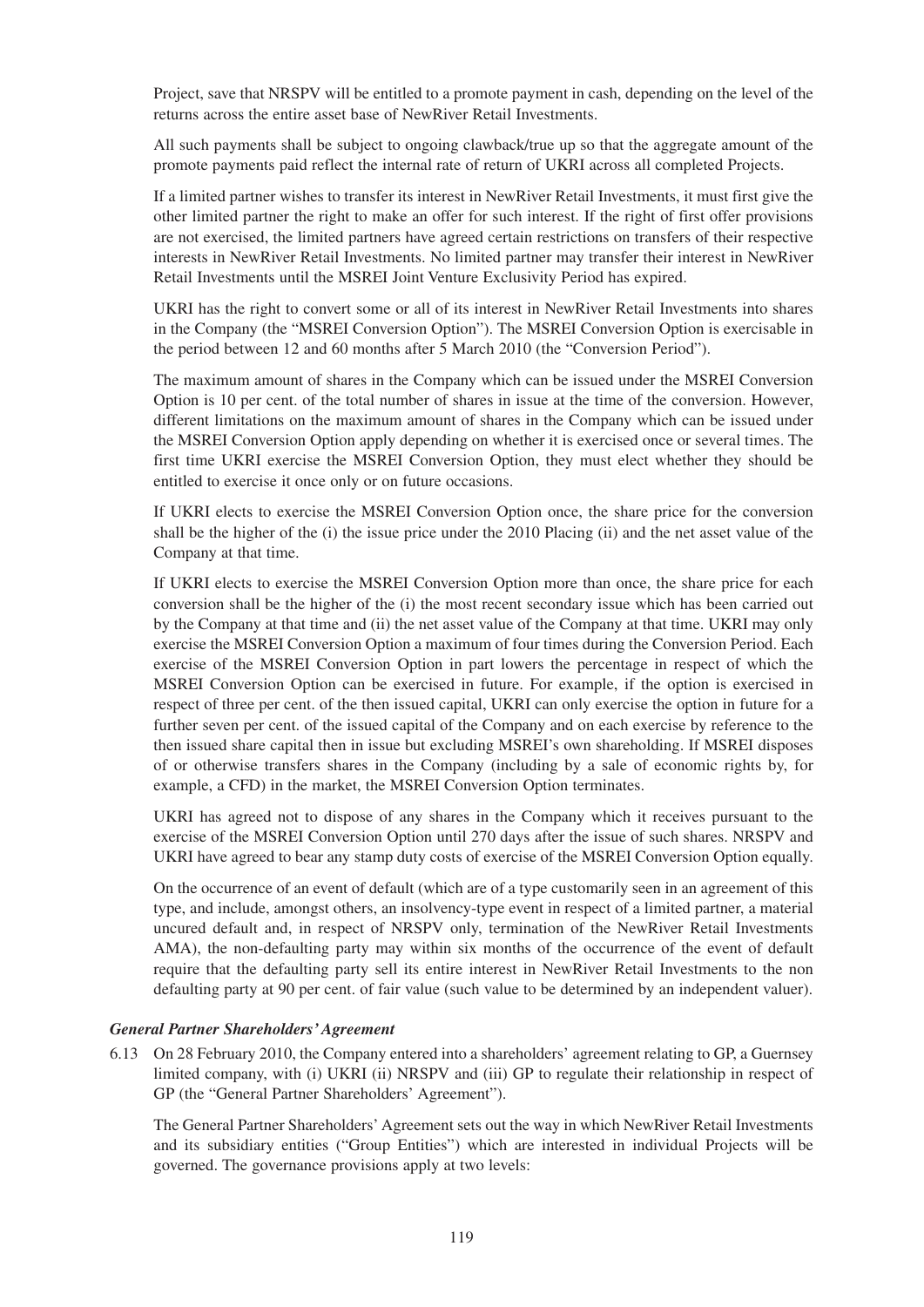- decision to be taken by the GP in respect of actions by NewRiver Retail Investments; and
- decisions to be taken in respect of actions by Group Entities in respect of individual Projects.

All decisions to be taken by the GP in respect of the operation of NewRiver Retail Investments are deadlocked at 50:50, regardless of the amount of money invested by each of UKRI and NRSPV in NewRiver Retail Investments.

At Group Entity level, the decision making power is determined by the proportions of equity funding made by NRSPV and UKRI to the relevant Group Entity. The parties have agreed varying levels of minority protections ("Reserved Matters"), depending on the levels of funding provided by NRSPV and UKRI in respect of each Group Entity.

The Company has agreed that during an exclusivity period of two years from 5 March 2010 or, if earlier, (i) the date on which UKRI has invested £60 million in aggregate into the LP or (ii) termination of the NewRiver Retail Investments AMA (the "MSREI Joint Venture Exclusivity Period"), it will grant NewRiver Retail Investments the first option to acquire any retail assets which the Company is interested in acquiring, which have a value of £25 million or greater. If NewRiver Retail Investments does not decide to proceed with such acquisition, the Company will be free to acquire such assets either on its own account, or otherwise, for example, by way of a joint venture with a third party.

The General Partner Shareholders' Agreement contains similar default provisions to those contained in the MSREI Joint Venture Agreement referred to in paragraph 6.12 above.

#### *NewRiver Retail Investments AMA*

6.14 On 28 February 2010, NewRiver Capital, GP, acting in its capacity as general partner of NewRiver Retail Investments and NewRiver Retail (GP1) Limited, acting in its capacity as general partner of NRSPV, the owner of the NewRiver Retail Investments Initial Portfolio, amongst others, entered into an asset management agreement (the "NewRiver Retail Investments AMA") in relation to NewRiver Retail Investments. Under the terms of the NewRiver Retail Investments AMA, NewRiver Retail UK has agreed to provide certain asset management and advisory services to NewRiver Retail Investments and any direct or indirect owner of an interest in any property acquired by NewRiver Retail Investments (each an "Owner"). The services provided by NewRiver Retail UK under the NewRiver Retail Investments AMA include, without limitation, property management and advisory services, letting services, corporate and administrative services, acquisition and sales services and reporting services in respect of the NewRiver Retail Investments Initial Portfolio and any other properties that may be acquired from time to time by any Owner. Each time an Owner acquires a property it is required to accede to the NewRiver Retail Investments AMA in respect of such property.

Pursuant to the NewRiver Retail Investments AMA, NewRiver Retail UK is entitled to receive a management fee: (i) in respect of the NewRiver Retail Investments Initial Portfolio, of £245,000 for the first 12 months from completion of the NewRiver Retail Investments AMA, being 28 February 2010 (the "Completion Date"), and thereafter of five per cent. of the gross rental income paid in each quarter; and (ii) in respect of any properties which are acquired by any Owner subsequently, between three and five per cent. of gross rental income as agreed between the relevant Owner and NewRiver Retail UK at the time of the acquisition having regard to prevailing market conditions at the time. The management fee is payable quarterly in arrear within 15 business days after the end of the relevant quarter.

In addition, NewRiver Retail UK is entitled to an accounting and reporting fee equal to: (i) £20,000 per annum for the period of 24 months following the Completion Date; and (ii) for the remainder of the term of the NewRiver Retail Investments AMA, £20,000 per annum or, if no further properties are acquired pursuant to the MSREI Joint Venture Agreement in the first two years, £25,000. Such fees payable quarterly in arrear within 15 business days after the end of the relevant quarter.

The NewRiver Retail Investments AMA commenced on the date of completion of the acquisition of the NewRiver Retail Investments Initial Portfolio, being 5 March 2010, and terminates on the earlier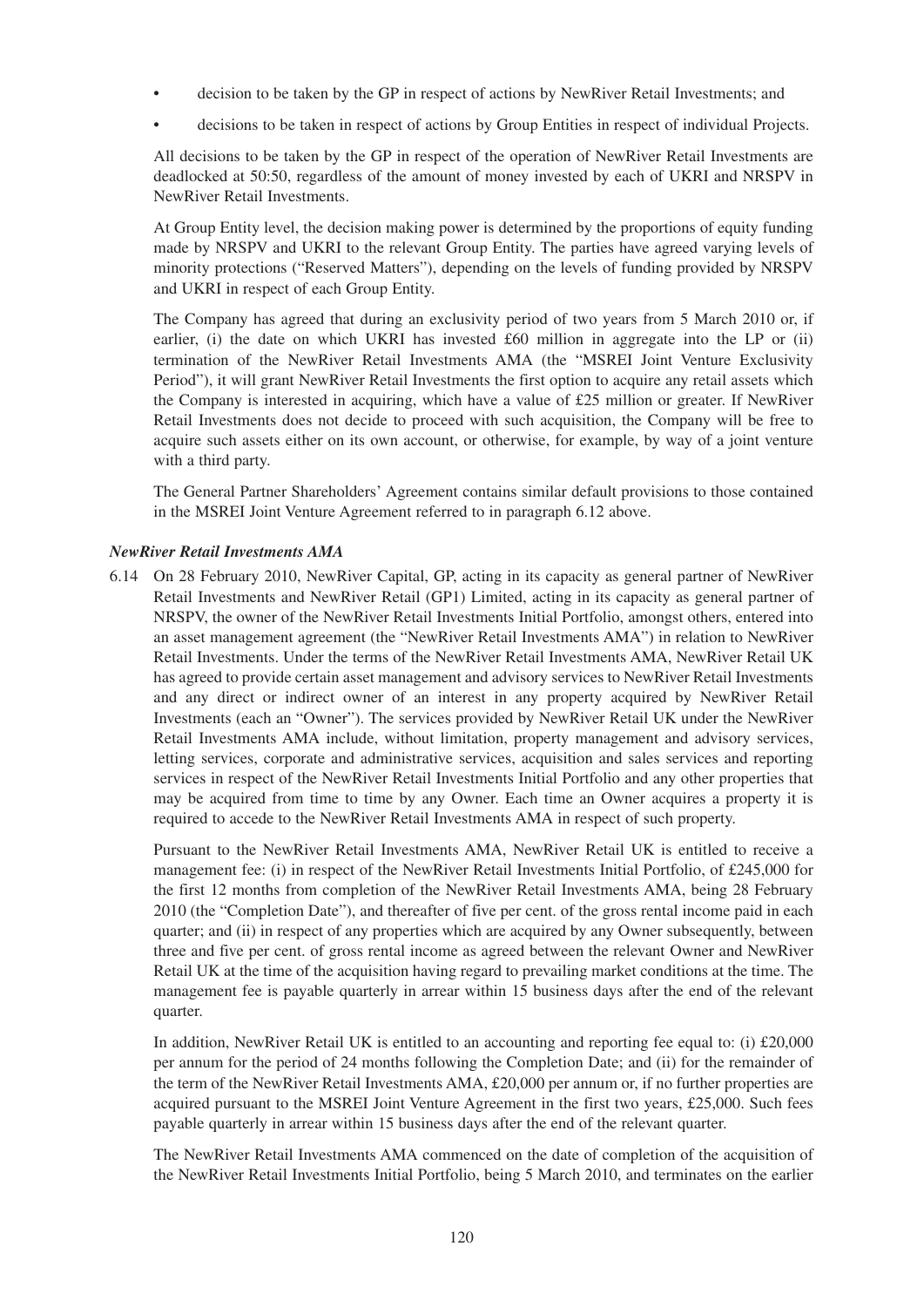of (i) the date which is 20 business days after the date when the last of the properties or Owners holding the properties is sold (the "Escrow Release Date"); and (ii) the date on which the NewRiver Retail Investments AMA is otherwise terminated in accordance with its terms.

The NewRiver Retail Investments AMA may be terminated by the GP or any Owner with immediate effect on notice in the event that (i) there is a change of control with respect to NewRiver Retail UK or any of its affiliates which is a party to any of the documentation entered into in connection with NewRiver Retail Investments; and (ii) there is an event of default in relation to NewRiver Retail UK (a "NRC EoD") unless such event of default arises solely as a direct consequence of the Owner's or the GP's breach of its obligations under the NewRiver Retail Investments AMA. A NRC EoD includes, without limitation, a material breach by NewRiver Retail UK of the NewRiver Retail Investments AMA which breach, if capable of remedy, is not remedied within a 30 day cure period, persistent failure by NewRiver Retail UK to perform any of the services which, if capable of remedy, is not remedied within a 20 day cure period following notification of the third such failure, any act of fraud, bribery or corruption committed by NewRiver Retail UK or any of its affiliates and any event of insolvency in relation to NewRiver Retail UK or any of its affiliates which is party to any of the documentation entered into in connection with NewRiver Retail Investments.

In addition, if the net rental income ratio (as defined in the NewRiver Retail Investments AMA) in respect of the properties owned by an Owner falls below 75 per cent. on any test date (provided that it can be reasonably and fairly demonstrated that the relevant fall is not due to any matter beyond the reasonable control of NewRiver Retail UK, including, without limitation, tenant insolvency, threat of compulsory purchase order and failure by the Owner to put NewRiver Retail UK in funds to pay any tenant incentives or other tenant inducements) then the relevant Owner is entitled to terminate the NewRiver Retail Investments AMA in respect of such Owner and all the properties owned by it with immediate effect.

NewRiver Retail UK may terminate the NewRiver Retail Investments AMA in respect of any Owner or any properties owned by that Owner with immediate effect on notice in the event that an event of default occurs in respect of any such Owner, i.e. non-payment by that Owner of any sums due to NewRiver Retail UK under the NewRiver Retail Investments AMA for 20 business days after the due date for payment, an insolvency event in relation to that Owner or any act of fraud, bribery or corruption on the part of that Owner.

The NewRiver Retail Investments AMA also contains a provision relating to the retention of certain key personnel (Allan Lockhart (or another person approved by the Owners), in relation to service provision, and David Lockhart, in relation to strategy). In the event that David Lockhart desires to retire, then all reasonable steps necessary to secure an appropriate alternative approved by the Owners (acting reasonably and without delay) must be taken. In addition, no key personnel may be removed without the consent of the Owners (such consent not to be unreasonably withheld or delayed). Any key personnel lost unexpectedly must be replaced with the Owners' approval within six months.

#### *Convertible Unsecured Loan Stock Instruments*

6.15 The Convertible Unsecured Loan Stock was created by a resolution of the board of directors of NewRiver Retail CUL and, was constituted as an unsecured obligation of NewRiver Retail CUL by the Convertible Unsecured Loan Stock Instruments. Under the terms of the Convertible Unsecured Loan Stock Instruments, the issue of the Convertible Unsecured Loan Stock was conditional upon Shareholder approval of: (i) the issue by NewRiver CUL of the Convertible Unsecured Loan Stock; (ii) the waiver of pre-emption rights in the articles of incorporation of NewRiver then in force in relation to the issue by the Board of Ordinary Shares to satisfy the Conversion Rights (as defined below); and (iii) the approval of Shareholders for election for UK-REIT status and conversion of the Company to a UK-REIT.

Pursuant to the subscription agreements referred to in paragraphs 6.16 and 6.17, £25 million of Convertible Unsecured Loan Stock has been issued by the NewRiver Group. Application was made for the A Convertible Unsecured Loan Stock and the B Convertible Unsecured Loan Stock to be admitted to trading on the Daily Official List of the CISX on 24 November 2010.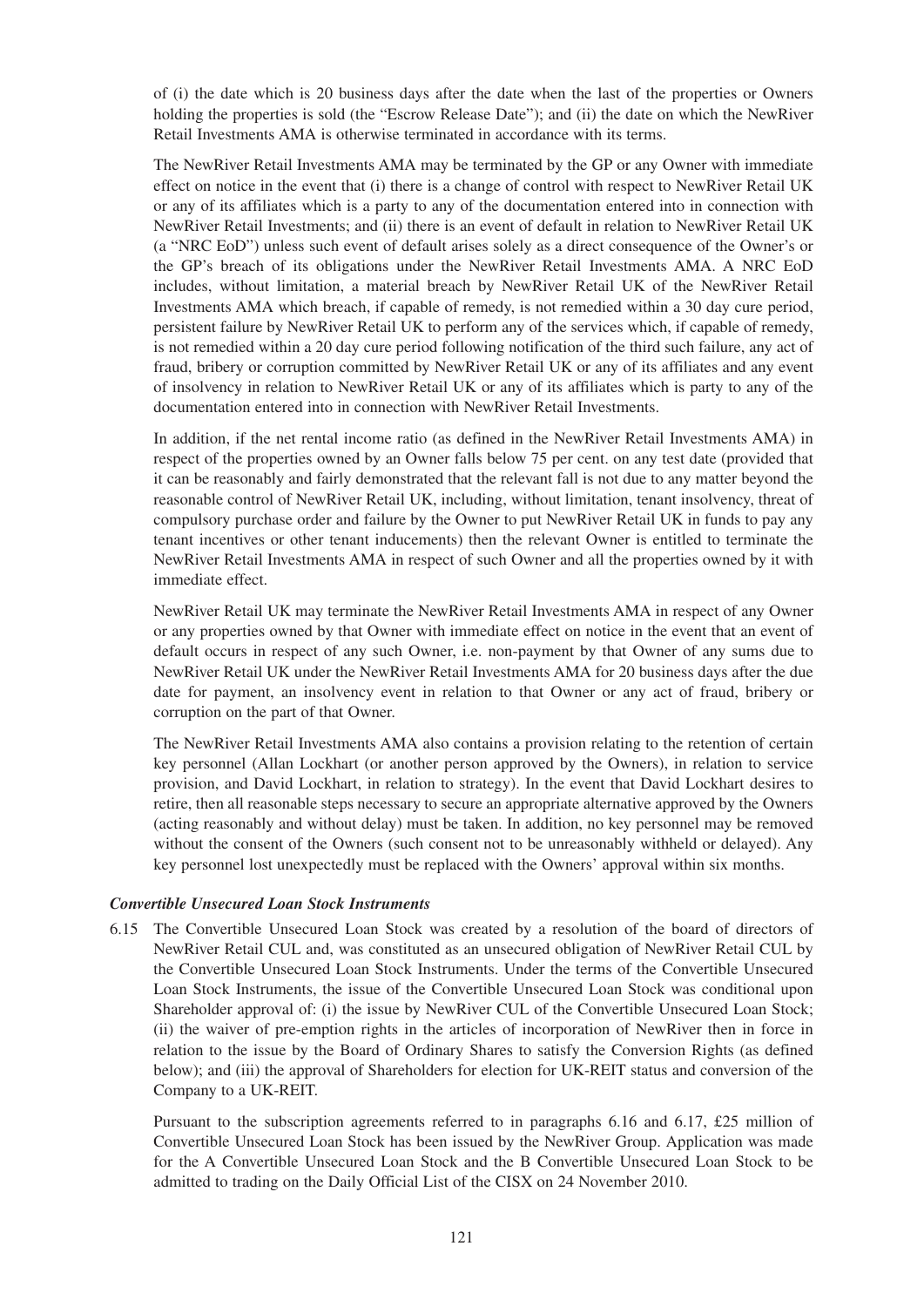The Convertible Unsecured Loan Stock Instruments contain provisions, *inter alia*, to the effect set out below:

Under the terms of the Convertible Unsecured Loan Stock Instruments, any outstanding Convertible Unsecured Loan Stock shall be repaid in full on 31 December 2015 (if it is a business day or, if it is not, the immediately succeeding business day). Until the Convertible Unsecured Loan Stock has been repaid by NewRiver Retail CUL in full or converted into Ordinary Shares, interest will accrue on it on a daily basis at a gross rate equal to an annual rate of 5.85 per cent. Such interest is due and payable by NewRiver Retail CUL on 30 June 2011 and thereafter on 31 December and 30 June in any year whilst the Convertible Unsecured Loan Stock remains outstanding.

Prior to such repayment, a Stockholder may convert all or any of its Convertible Unsecured Loan Stock into Ordinary Shares at the rate of 1 Ordinary Share for every £2.80 nominal value of Convertible Unsecured Loan Stock held during the period commencing on the date of issue and ending on the expected repayment date of 31 December 2015. NewRiver Retail CUL cannot force a conversion of Convertible Unsecured Loan Stock held by Stockholders at any time.

NewRiver Retail CUL may at any time purchase Convertible Unsecured Loan Stock in the market by a tender offer to all Stockholders or by private treaty, in each case, at a price (exclusive of expenses but inclusive of accrued interest) which, if the Convertible Unsecured Loan Stock is then listed on the CISX, shall not exceed the average of the middle market quotations therefor (based on The Channel Islands Stock Exchange Daily Official List) during the period of 10 business days immediately prior to the date of such purchase, or, in the case of a purchase on the CISX, the market price therefor provided that such market price is not more than five per cent. above such average.

In addition, the Convertible Unsecured Loan Stock Instruments include certain anti-dilution protections for Stockholders in relation to their holdings of Convertible Unsecured Loan Stock, meaning that the conversion price and, therefore, conversion rate, is subject to adjustment on, *inter alia*, further issues of Ordinary Shares by the Company (whether by way of bonus share dividend, by way of rights or otherwise) and in relation to the payment of special dividends or other distributions to Shareholders by the Company. In particular, pursuant to the terms of the Convertible Unsecured Loan Stock Instruments, where the Company issues any shares for a consideration per share less than the average closing mid-market price of the Ordinary Shares based on the average closing mid-market price of the Ordinary Shares for the preceding 30 business days prior to such issue or sale, then the conversion price and, therefore, conversion rate, for the Convertible Unsecured Loan Stock is reduced concurrently with such issue or sale unless, in the case of the A Convertible Unsecured Loan Stock only, Forum has utilised any pre-emption rights which may be available to it (see further below).

For so long as it holds sufficient Convertible Unsecured Loan Stock so that on conversion, it would hold in excess of 10 per cent. of the Company's fully diluted share capital and whilst any Convertible Unsecured Loan Stock is outstanding, the Company has agreed with Forum in the Forum Subscription Agreement that it will have preemption rights in relation to any future equity fundraisings of the Company where the subscription or offer price is less than Fair Market Value (as such term is defined in the A Convertible Unsecured Loan Stock Instrument), on a fully diluted basis (i.e. assuming full conversion of any outstanding Convertible Unsecured Loan Stock). To the extent that Forum does not exercise its pre-emption rights (or exercises them only in part) an adjustment to the conversion price of the A Convertible Unsecured Loan Stock will be made in respect of any such equity fundraising and other holders of A Convertible Unsecured Loan Stock will be bound by such adjustment.

Furthermore, Stockholders may convert their holdings of Convertible Unsecured Loan Stock, or require NewRiver Retail CUL to repay in whole or in part any amounts of principal and/or interest owing in respect of the Convertible Unsecured Loan Stock held by them on the occurrence of certain events, including, *inter alia*, if NewRiver Retail CUL fails to make any payment of any principal amount or interest within five business days of the due date for payment or if the Company, NewRiver Retail CUL or any other subsidiary (which is material in the context of the Group, taken as a whole) has a liquidator, receiver, an administrative receiver or similar officer appointed over all or a substantial part of its assets or undertaking.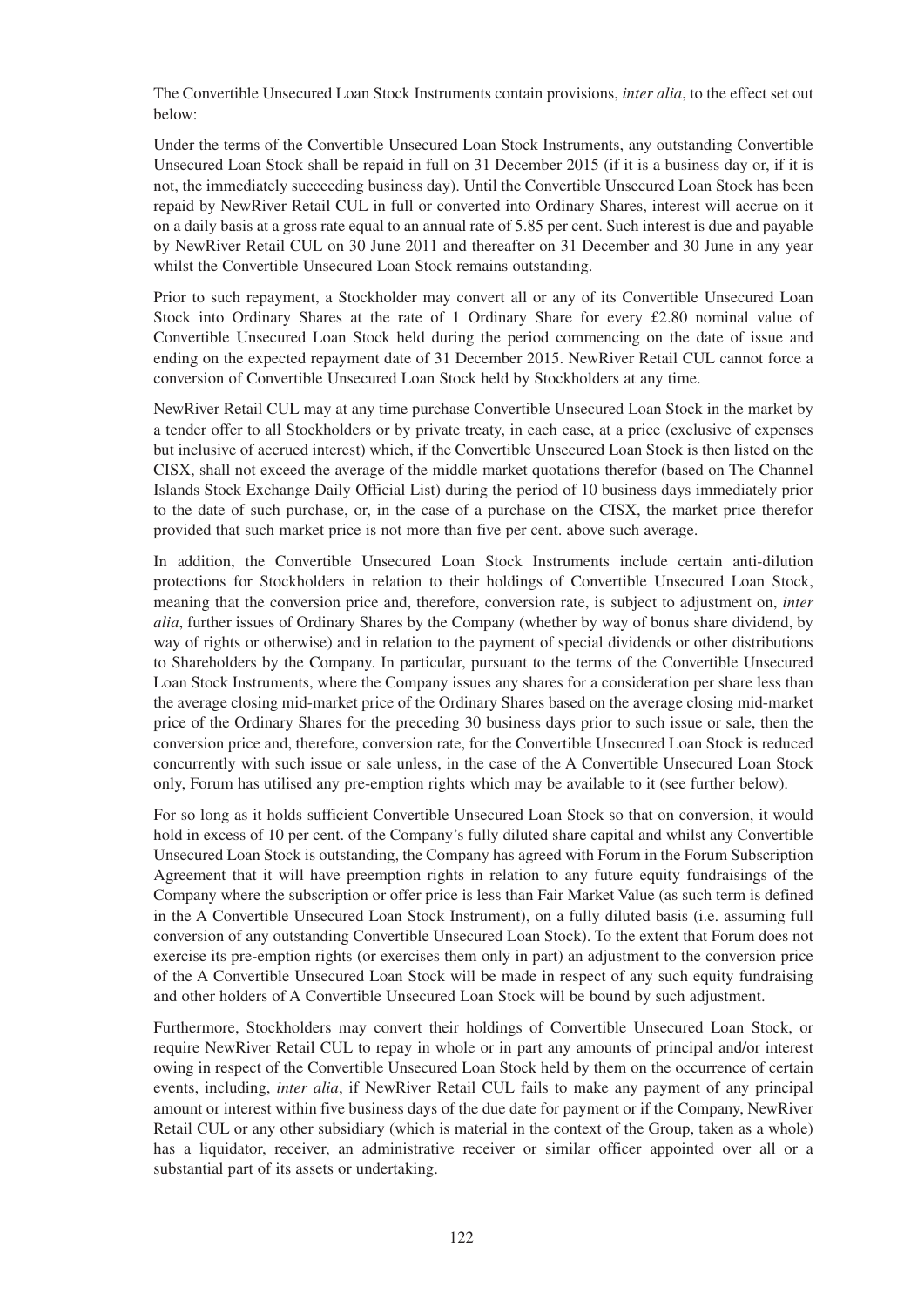In addition, the Company and NewRiver Retail CUL have covenanted in the Convertible Unsecured Loan Stock Instruments that if there is a proposed change of control of the Company, the Company and NewRiver Retail CUL will procure that all Stockholders are given the opportunity to elect (i) to have repaid by NewRiver Retail CUL all interest and capital then outstanding on the Convertible Unsecured Loan Stock held by them at par; or (ii) to convert their Convertible Unsecured Loan Stock (at a price equal to the conversion price detailed above then applicable) into Ordinary Shares prior to any such change of control occurring; or (iii) to participate in any equivalent offer made to them by the offeror. Alternatively, Stakeholders can continue to hold their Convertible Unsecured Loan Stock notwithstanding such proposed change of control.

Pursuant to their respective subscription agreements as are more particularly described in paragraphs 6.16 and 6.17 of this Part 10), Forum and Spearpoint will also have the benefit of certain other customary covenants from the Company and/or NewRiver Retail CUL whilst any of the Convertible Unsecured Loan Stock remains outstanding.

The Company has agreed to guarantee the performance by NewRiver Retail CUL of its obligations under the Convertible Unsecured Loan Stock Instruments.

The Convertible Unsecured Loan Stock Instruments are governed by English law.

### *Forum Subscription Agreement in relation to the A Convertible Unsecured Loan Stock*

6.16 On 27 October 2010, the Company, NewRiver Retail CUL and Forum entered into a subscription agreement (the "Forum Subscription Agreement") pursuant to which Forum agreed to subscribe for £15.0 million in nominal value of A Convertible Unsecured Loan Stock at par. Customary warranties were provided by the Company and NewRiver Retail CUL to Forum, and by Forum to the Company and NewRiver Retail CUL, relating to their title and capacity to enter into the Forum Subscription Agreement and certain other matters (including, *inter alia*, in the case of the Company, as to its compliance with the AIM Rules for Companies and the contents of its audited accounts for its financial year ended 31 March 2010). In addition, Forum has given certain undertakings to the Company and NewRiver Retail CUL (including as to assisting the Company with its ongoing compliance with the requirements for participation in the regime applicable to UK-REITs). The Company has guaranteed the performance of NewRiver Retail CUL's obligations under the Forum Subscription Agreement.

On completion of its subscription for the £15.0 million in nominal value of A Convertible Unsecured Loan Stock, NewRiver Retail CUL agreed to pay an arrangement fee of £150,000 to Forum.

Forum additionally committed, for a period of 3 months from the date of the Company's conversion to a UK-REIT, to subscribe for up to £2.0 million in nominal value of A Convertible Unsecured Loan Stock at par, conditional upon, *inter alia*, (i) the issue of the £15.0 million in nominal value of A Convertible Unsecured Loan Stock referred to above; and (ii) receipt of a subscription request from NewRiver Retail CUL. This subscription was completed on 22 November 2010. In consideration of Forum's covenants and obligations in relation to its commitment to subscribe for an additional £2.0 million in nominal value of the A Convertible Unsecured Loan Stock at the request of the Company, a commission of £10,000 shall be payable to Forum upon completion of Forum's initial subscription for A Convertible Unsecured Loan Stock and a further £10,000 shall be payable to Forum upon the issue of any additional A Convertible Unsecured Loan Stock to Forum within the period of 3 months referred to above.

Forum is entitled, for so long as it would be the beneficial owner of 10 per cent. or more of the fully diluted share capital (as defined in this agreement, and assuming full conversion of any outstanding Convertible Unsecured Loan Stock) (a "Qualifying Holding"), to appoint a director to the Board and to appoint or remove any such director by notice in writing to the Company. Forum has agreed to consult with the Company in relation to the identity of any director-appointees it subsequently wishes to appoint.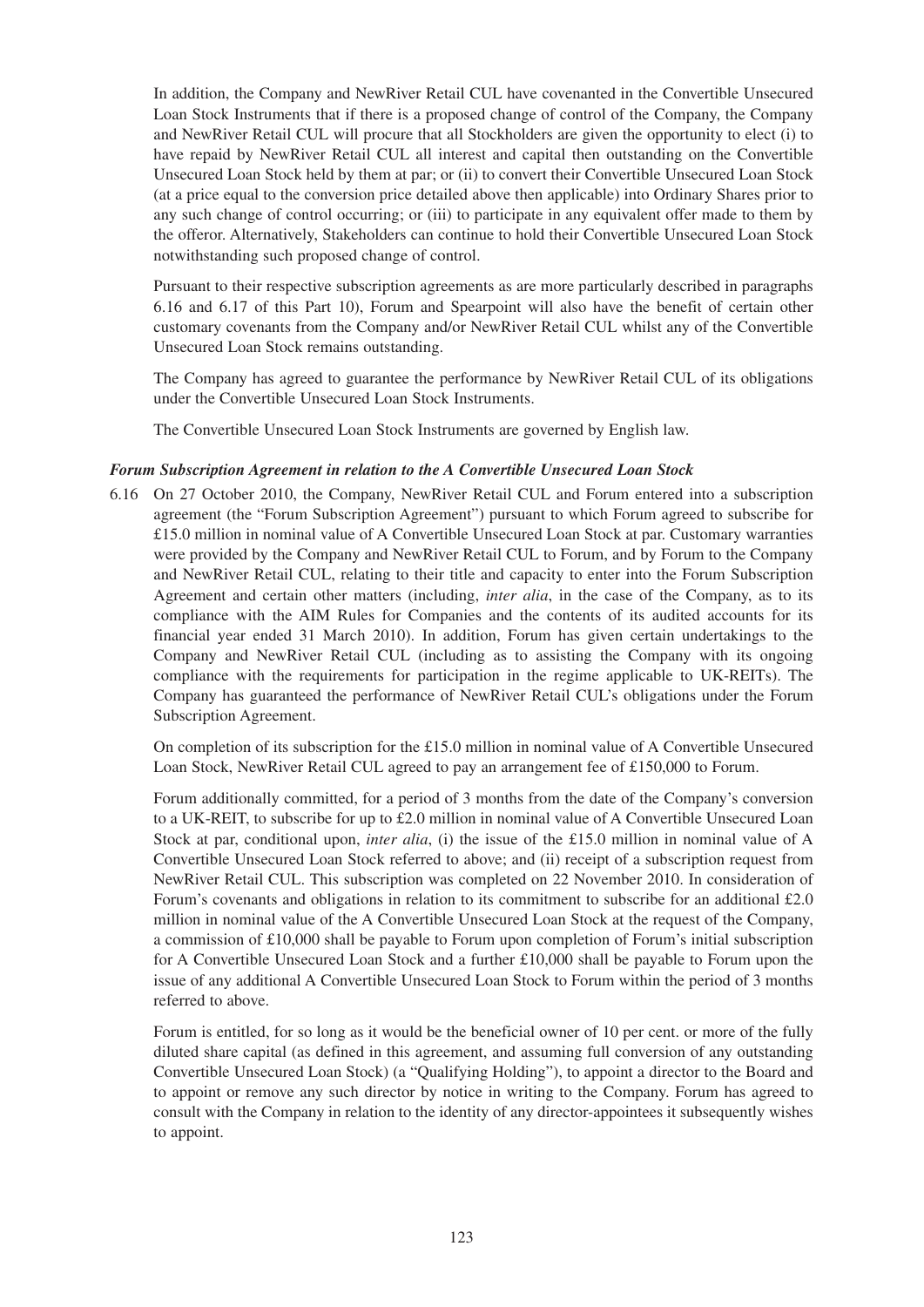In addition, for so long as Forum holds a Qualifying Holding:

- 6.16.1 neither the Company nor NewRiver Retail CUL may incur any unsecured indebtedness (other than in the ordinary course of business) which would rank pani passu or ahead of the Convertible Unsecured Loan Stock (subject to certain exceptions);
- 6.16.2 if any offer of or invitation to subscribe for Ordinary Shares is made to Shareholders or third parties at an offer or subscription price of less than the Fair Market Value (as such term is defined in the A Convertible Unsecured Loan Stock Instrument) of such Ordinary Shares, the Company shall make a like offer, or procure that a like offer is made, at the same time to Forum as if its conversion rights under the A Convertible Unsecured Loan Stock Instrument had been exercised in full immediately before the record date for such offer or invitation at the conversion price then applicable. Upon the making of such offer or invitation, Forum has the ability to elect to participate in it in respect of some or all of its holding of A Convertible Unsecured Loan Stock. If Forum does not take up its rights in full, the conversion price applicable to its holding of A Convertible Unsecured Loan Stock will be adjusted as follows, the adjusted price being referred to below as the Adjusted Conversion Price:
	- (a) the maximum adjustment to the conversion price which would be made had Forum not exercised its pre-emption rights at all (the "Maximum Conversion Price Adjustment") will be calculated on the basis of the following formula:

$$
A = B - C
$$

where:

A = the Maximum Conversion Price Adjustment;

 $B =$  the conversion price applicable at the time the adjustment is to be made; and

 $C =$  the Fully Adjusted Conversion Price, which is calculated by multiplying the conversion price applicable at the time the adjustment is to be made by a fraction, the numerator of which shall be (i) the number of Ordinary Shares in issue immediately prior to such offer or invitation, plus (ii) the number of Ordinary Shares which the aggregate consideration received by the Company would purchase at the Fair Market Value (as defined in the A Convertible Unsecured Loan Stock Instrument) of the Ordinary Shares and the denominator of which shall be the number of Ordinary Shares in issue immediately after such offer or invitation is completed;

- (b) the Maximum Conversion Price Adjustment is then multiplied by the percentage which the proportion of A Convertible Unsecured Loan Stock in respect of which Forum did not elect to participate in the offer or invitation represents as a proportion of its entire holding of A Convertible Unsecured Loan Stock, the resulting figure being the "Actual Conversion Price Adjustment"; and
- (c) the Actual Conversion Price Adjustment is then deducted from the conversion price applicable at the time the adjustment is to be made to produce the Adjusted Conversion Price, and the Adjusted Conversion Price will be binding on any other holders of the A Convertible Unsecured Loan Stock thereafter;
- 6.16.3 in the event that the Company ceases to be a UK-REIT, but with effect from the commencement of its financial year ending 31 March 2012, the Company shall use its reasonable endeavours not to breach the UK-REIT profit:financing cost ratio without the prior written consent of Forum (such consent not to be unreasonably withheld or delayed). Compliance with this covenant is tested at the end of each financial year based on its audited consolidated financial results for such period and the Company has the ability to cure any such breach within a specified period; and
- 6.16.4 in the event that Company intends at any time to bid for or purchase Convertible Unsecured Loan Stock by private treaty under the terms of the Convertible Unsecured Loan Stock Instruments (as more particularly described in paragraph 6.15 of this Part 10), it shall, at such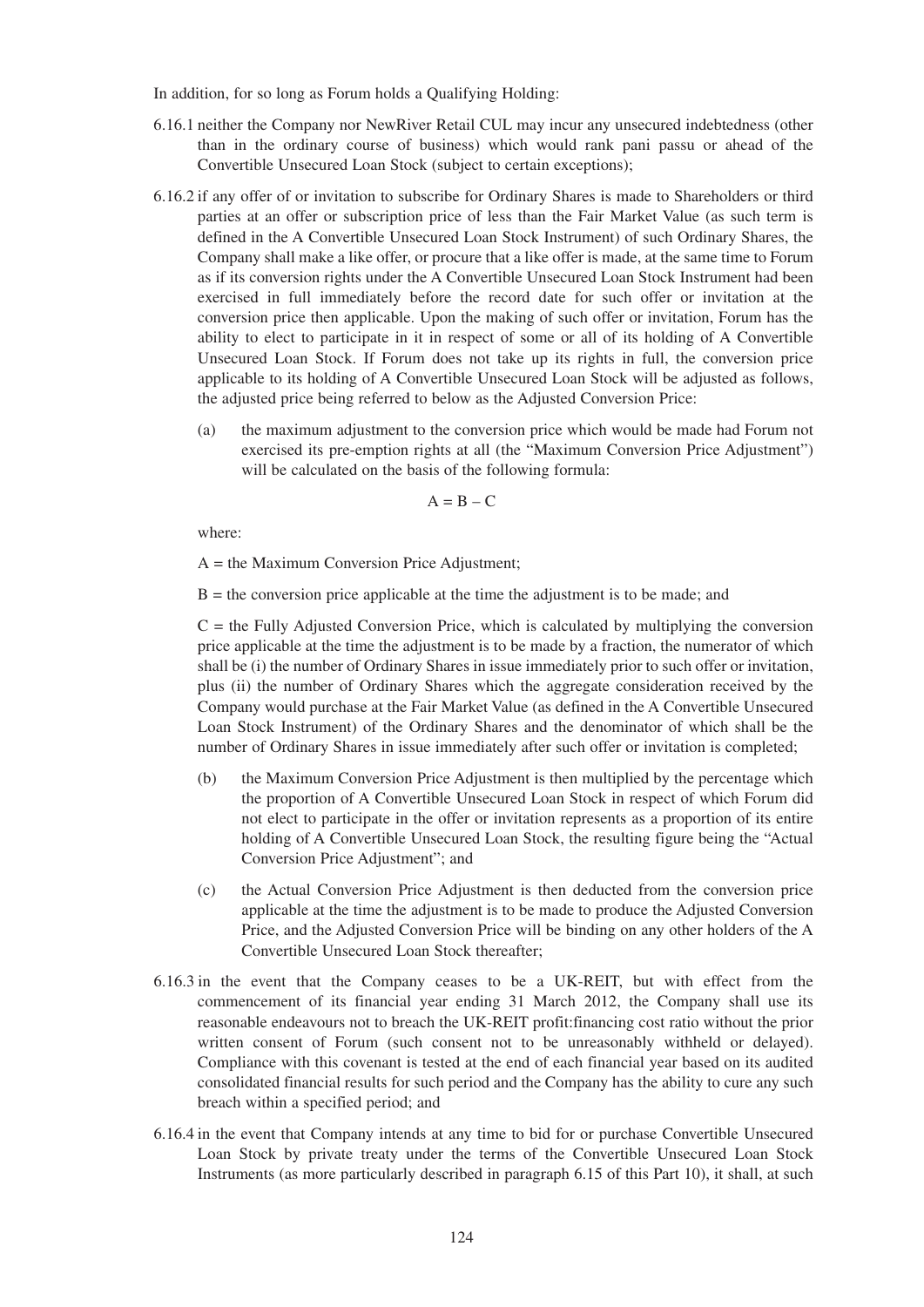time, notify Forum of that fact and shall offer it the opportunity to sell its A Convertible Unsecured Loan Stock to the Company on a pro rata basis to the percentage of all Convertible Unsecured Loan Stock outstanding on the same terms.

The Forum Subscription Agreement is governed by English Law.

## *Spearpoint Subscription Agreement in relation to the B Convertible Unsecured Loan Stock*

6.17 On 27 October 2010, the Company, NewRiver Retail CUL and Spearpoint entered into a subscription agreement (the "Spearpoint Subscription Agreement") pursuant to which Spearpoint agreed to subscribe for up to £8.0 million in nominal value of B Convertible Unsecured Loan Stock, conditional upon, *inter alia*, receipt of a subscription request from NewRiver Retail CUL. Such subscription was completed on 26 November 2010. Customary warranties were provided by the Company and NewRiver Retail CUL to Spearpoint, and by Spearpoint to the Company and NewRiver Retail CUL, relating to their title and capacity to enter into the Spearpoint Subscription Agreement and certain other matters. The Company has guaranteed NewRiver Retail CUL's obligations under the Spearpoint Subscription Agreement.

For so long as Spearpoint would be the beneficial owner of 10 per cent. or more of the fully diluted share capital (as defined in the Spearpoint Subscription Agreement, and assuming full conversion of any outstanding Convertible Unsecured Loan Stock) neither the Company nor NewRiver Retail CUL may incur any unsecured indebtedness (other than in the ordinary course of business) which would rank *pari passu* or ahead of the Convertible Unsecured Loan Stock (subject to certain exceptions).

In consideration of Spearpoint's covenants and obligations under the Spearpoint Subscription Agreement, a commission of £40,000 was payable to Spearpoint upon the Company's conversion to a UK-REIT and a further £40,000 was payable to Spearpoint upon the issue of any B Convertible Unsecured Loan Stock to Spearpoint on 26 November 2010.

The Spearpoint Subscription Agreement is governed by English Law.

## *Placing Agreement*

6.18 The Company entered into the Placing Agreement dated 26 June 2011 between the Company, Cenkos Securities and the Sponsor, pursuant to which, subject to certain conditions, Cenkos Securities agreed to use its reasonable endeavours to procure subscribers for the Placing Shares at the Placing Price.

The obligations of Cenkos Securities pursuant to the Placing Agreement are subject to certain conditions, which included, amongst others:

- (a) the passing of the Resolutions at the Extraordinary General Meeting;
- (b) the Property Acquisition Agreements not having lapsed or been terminated, having become unconditional in all respects, save in respect of Admission and payment of the consideration thereunder;
- (c) the Facility Agreement being entered into by the parties thereto and each condition to drawdown (save for any condition relating to (i) the Placing Agreement and Property Acquisition Agreements becoming unconditional and (ii) receipt by the Company of the proceeds of the Placing) having been satisfied; and;
- (d) Admission becoming effective by no later than 8.00 a.m. on 4 August 2011 (or such later time and/or date, being no later than 8.00 a.m. on 11 August 2011, as the Company and Cenkos Securities may agree).

Subject to the terms and conditions of the Placing Agreement, the Company agreed to pay to Cenkos Securities a commission of £1,275,000.

Pursuant to the Placing Agreement, the Company gave certain customary warranties and undertakings to Cenkos Securities which included, among others, warranties in relation to the information contained in this document and other documents prepared by the Company in connection with the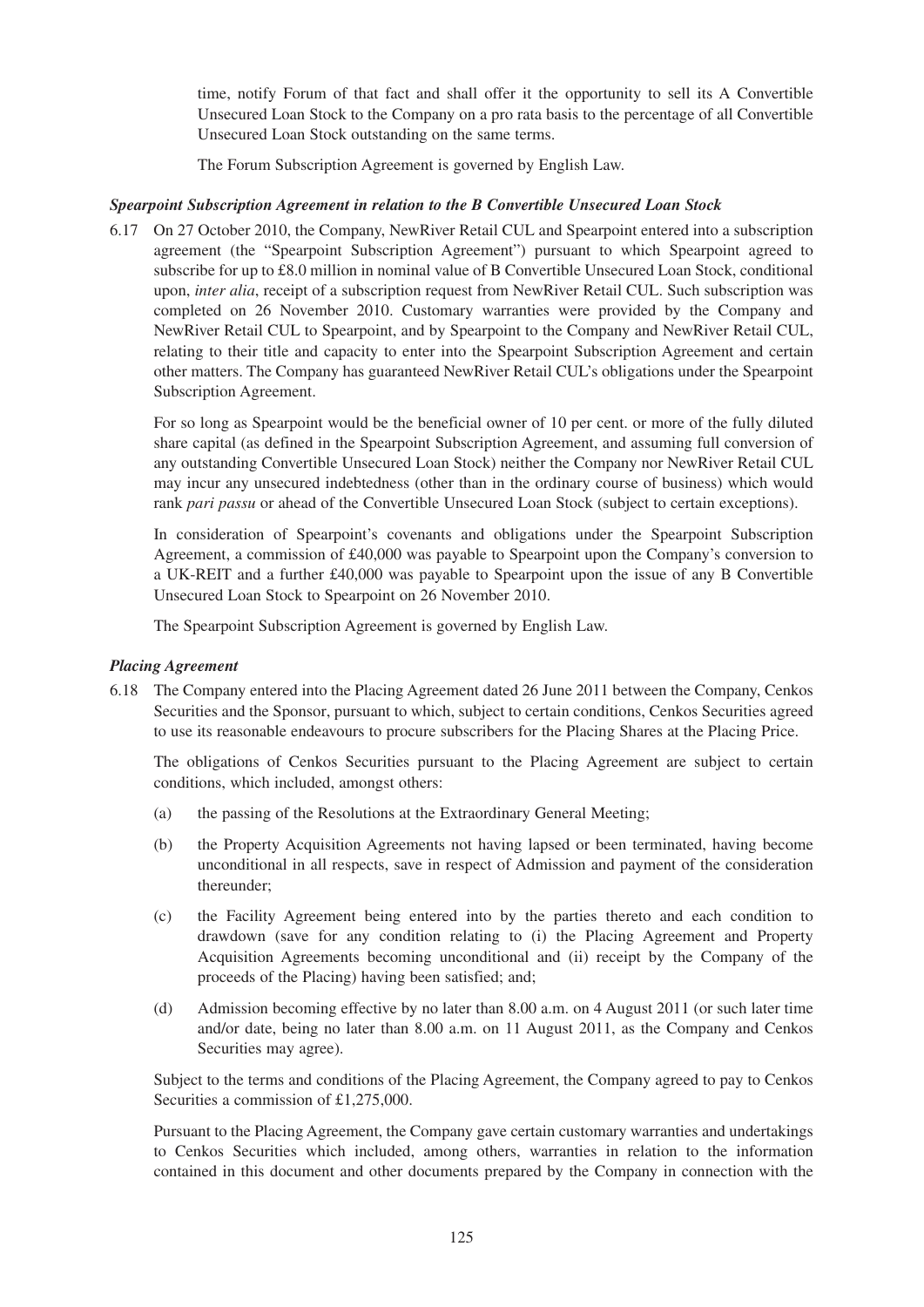Acquisition and the Placing and warranties in relation to the business of the Company and its compliance with applicable laws and regulations.

In addition, the Company agreed to indemnify Cenkos Securities against certain liabilities, including in respect of the accuracy of information contained in this document and other documents prepared by the Company in connection with the Placing and Admission, losses arising from a breach of the warranties contained in the Placing Agreement and certain other losses suffered or incurred in connection with the Placing.

The liability of the Company under the Placing Agreement is unlimited as to time and amount.

In addition, the Company agreed with Cenkos Securities, subject to certain exceptions, not to issue or agree to issue any Ordinary Shares (or options over Ordinary Shares) for a period of 12 months from Admission without Cenkos Securities' prior written consent (such consent not to be unreasonably withheld or delayed).

### *Other material contracts*

- 6.19 On 28 February 2010, NewRiver Retail (Portfolio No 1) LP and NewRiver Retail (GP1) Limited, acting in its capacity as general partner of NewRiver Retail (Portfolio No 1) LP entered into a loan agreement with Abbey National Treasury Services PLC (the "Abbey National"), pursuant to which Abbey National made available a term loan facility in an aggregate principal amount not exceeding the lower of:
	- (a) £29,400,000;
	- (b) 60 per cent. of the purchase price of the NewRiver Retail Investments Initial Portfolio (excluding VAT); and
	- (c) 60 per cent. of the market value of the NewRiver Retail Investments Initial Portfolio, for the purpose of funding the acquisition of NewRiver Retail Investments Initial Portfolio.

The facility was drawn down in two amounts on 5 March 2010 to acquire the other English properties and the Glasgow property and on 17 May 2010 to acquire the Widnes property.

The following security was entered into as security for repayment of the Facility:

- (i) Composite Guarantee and Debenture dated 5 March 2010 granted by the borrower, NewRiver Retail (Nominee 1) Limited, NewRiver Retail (GP 1) Limited and NewRiver Retail (Holding No. 1) LP in favour of the Abbey National;
- (ii) Partnership Interest Charge dated 5 March 2010 granted by NewRiver Retail (Holding No. 1) LP in favour of the Abbey National;
- (iii) Security Interest Agreement dated 5 March 2010 granted by NewRiver Retail Investments (GP) Limited in favour of the Abbey National;
- (iv) Security Interest Agreement dated 5 March 2010 granted by NewRiver Retail (GP1) Limited in favour of the Abbey National;
- (v) Standard Security dated 5 March 2010 granted by the borrower in favour of the Abbey National;
- (vi) Assignation of Rental Income dated 5 March 2010 granted by the borrower in favour of the Abbey National;
- (vii) Legal Charge dated 17 May 2010 granted by NewRiver Retail (GP1) Limited and NewRiver Retail (Nominee 1) Limited in favour of the Abbey National; and
- (viii) Duty of Care Deed dated 17 May 2010 made between (1) the borrower (2) NewRiver Retail (GP1) Limited (3) NewRiver Retail (Nominee 1) Limited (4) NewRiver Capital Limited (4) Workman LLP and (6) Abbey National.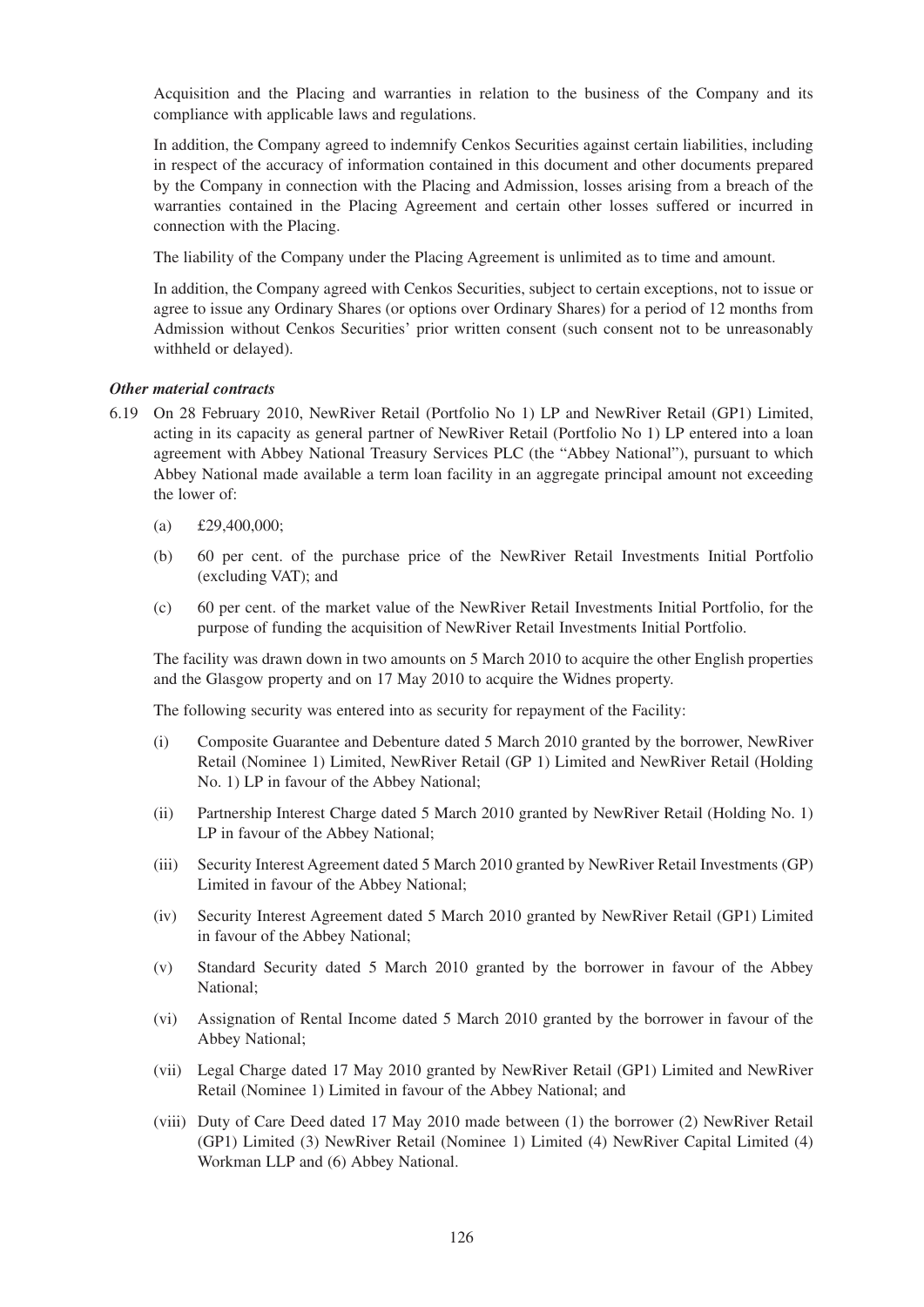- 6.20 On 19 February 2010, NewRiver Retail (Wrexham No. 1) Limited, NewRiver Retail (Market Deeping No. 1) Limited and NewRiver Retail (Newcastle No. 1) Limited (as "Borrowers") entered into a loan agreement with Abbey National, pursuant to which Abbey National made available to the Borrowers a term loan facility (the "3 Retail Facility") in an aggregate principal amount not exceeding the lower of:
	- (a) £9,303,000; and
	- (b) 60 per cent. of the aggregate purchase price of certain properties in Wrexham, Market Deeping and Newcastle (referred to at paragraph 2 of Part 4 of this document) (excluding VAT), for the purpose of funding the acquisition of the Properties.

The following security was entered into as security for repayment of the 3 Retail Facility:

- (i) Composite Guarantee and Debenture dated 3 March 2010 granted by the borrowers in favour of Abbey National;
- (ii) Security Interest Agreement over the share capital of each of the borrowers dated 3 March 2010 granted by NewRiver Retail Limited in favour of Abbey National;
- (iii) Legal Charge dated 9 July 2010 granted by NewRiver Retail (Newcastle No. 1) Limited in favour of Abbey National; and
- (iv) Duty of Care Deed dated 3 March 2010 made between (1) the Borrowers (2) NewRiver Capital Limited (3) Workman LLP and (4) Abbey National.
- 6.21 On 4 June 2010, NewRiver Retail (Portfolio No. 2) Limited (the "Portfolio Borrower") entered into a loan agreement with Abbey National, pursuant to which Abbey National made available to the Portfolio Borrower a term loan facility ("Redevco Portfolio Facility") in an aggregate principal amount not exceeding the lower of:
	- (a) £12,359,750;
	- (b) 65 per cent. of the aggregate purchase price of each property comprising the Redevco Portfolio (described in paragraph 2 of Part 4 of this document) (excluding VAT); and
	- (c) 65 per cent. of the aggregate market value of each such property, for the purpose of funding the acquisition of the Redevco Portfolio.

The aggregate principal amount of the facility is capable of being reduced pursuant to clause 2.2 of the loan agreement in the event that the facility is not drawn in one amount.

The following security was entered into as security for repayment of the Redevco Portfolio Facility:

- (i) Composite Guarantee and Debenture granted by the Portfolio Borrower in favour of Abbey National;
- (ii) Security Interest Agreement over the share capital of the Portfolio Borrower granted by NewRiver Retail Limited in favour of Abbey National;
- (iii) Legal Charge granted by the Portfolio Borrower in favour of Abbey National.

Pursuant to a deed of amendment and restatement dated 26 October 2010 the Redevco Portfolio loan agreement was amended, *inter alia*, to increase the aggregate principal amount of the Redevco Portfolio Facility by £9,100,000 to be utilised for the purpose of funding the acquisition of the Standard Life Portfolio (described in paragraph 2 of Part 4 of this document) and an additional legal charge was granted over the properties in the Standard Life Portfolio.

- 6.22 On 30 November 2010, NewRiver Retail (GP3) Limited entered into a loan agreement with HSBC Bank PLC ("HSBC"), pursuant to which HSBC made available a term loan facility in an aggregate principal amount not exceeding the lower of:
	- (a) £34,580,000; and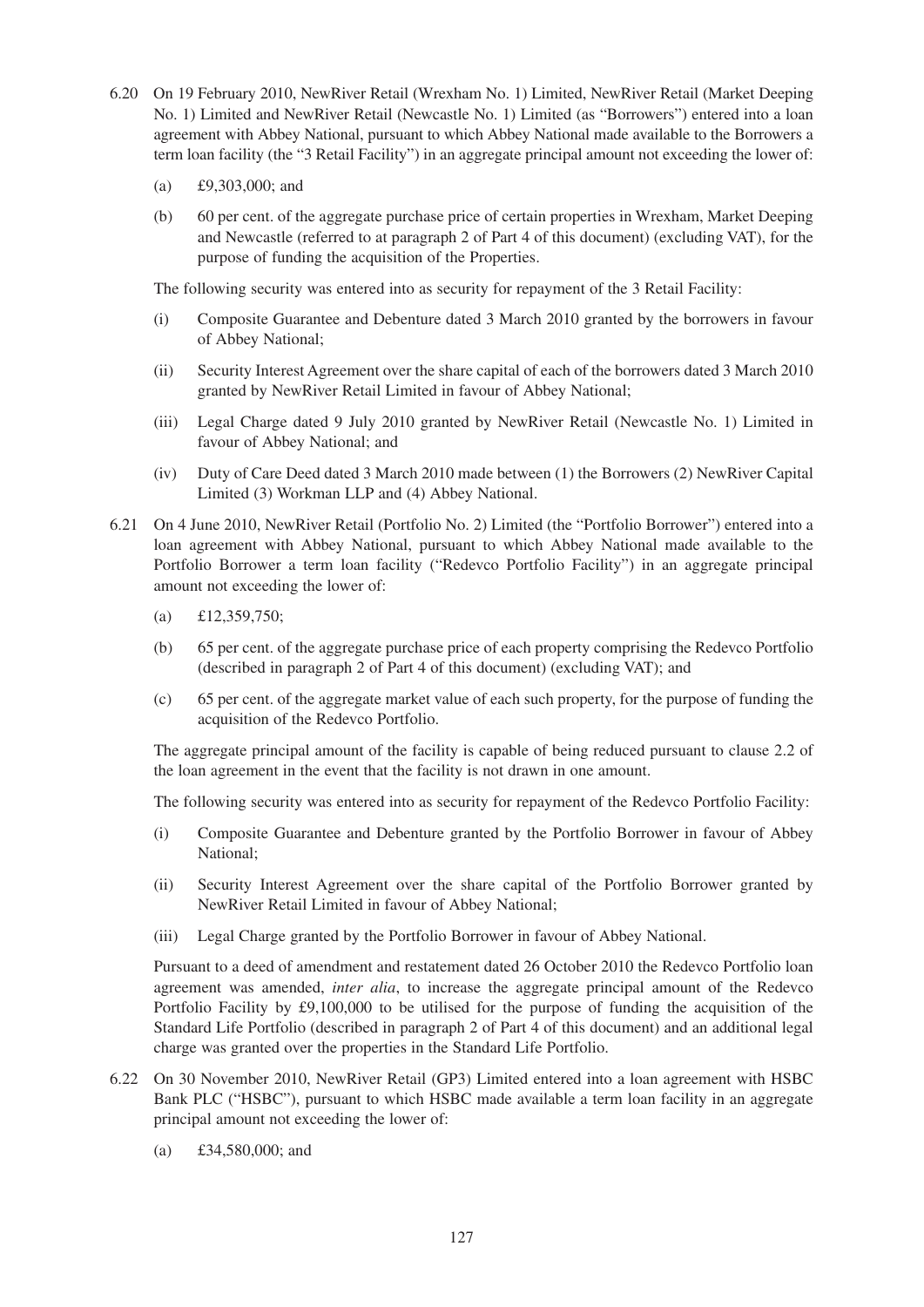(b) 65 per cent. of the market value of the properties comprising the portfolio in Fareham, Burgess Hill, Erdington, Wallsend and Bramley (the "Properties").

The following security was entered into as security for the repayment of this facility:

- (a) Debentures granted in favour of HSBC by NewRiver Retail (GP3) Limited as general partner for CPI Retail Active Management Programme (No.4) Limited Partnership and by NewRiver Retail (Portfolio No.3) Limited. The debenture granted by NewRiver Retail (GP3) Limited as general partner for CPI Retail Active Management Programme (No.4) Limited Partnership grants legal mortgages over the Properties in favour of HSBC;
- (b) Guarantees granted in favour of HSBC by NewRiver Retail (GP3) Limited as general partner for CPI Retail Active Management Programme (No.4) Limited Partnership and by NewRiver Retail (Portfolio No.3) Limited;
- (c) A share mortgage in favour of HSBC granted by NewRiver Retail Limited over the share capital held in NewRiver Retail (Portfolio No.3) Limited; and
- (d) A share mortgage in favour of HSBC granted by NewRiver Retail (Portfolio No.3) Limited over the share capital held in NewRiver Retail (GP3) Limited and NewRiver Retail (Nominees No. 3) Limited.

#### 6.23 *Summary of term sheet in respect of the Facility Agreement*

On 29 June 2011, NewRiver received full credit committee approval from the Bank in respect of the Facility Agreement. The key commercial terms of the Facility Agreement are that the Bank will make available to the NewRiver Acquisition Vehicles and certain other members of the NewRiver Group a term loan facility for 5 years in an aggregate principal amount not exceeding £40,815,000.

The material conditions to drawdown on the loan under the Facility Agreement will be:

- (a) Confirmation by the Bank's advisers that the NewRiver Acquisition Vehicles will acquire good unencumbered title to the Four Retail Properties; and
- (b) Receipt by the bank of a full valuation report on the Four Retail Properties from a valuer appointed and instructed by the Bank showing a minimum valuation for the Four Retail Properties of £68,025,000.

The members of the NewRiver Group who are party to the Facility Agreement will also give covenants and undertakings to the Bank of a sort which are customary in facility agreements of this type. The Bank will have the ability to terminate the Facility Agreement in the event of markets standard events of default.

The following security is to be entered into as security for repayment of the Facility Agreement:

- (i) Debenture over the NewRiver Acquisition Vehicles and their immediate holding company in favour of the Bank
- (ii) Composite guarantee granted by the NewRiver Acquisition Vehicles in favour of the Bank;
- (iii) Legal charge granted by the NewRiver Acquisition Vehicles in favour of the Bank; and
- (iv) Interest rate hedging arrangements in respect of at least 50 per cent. of the principal amount available under the Facility.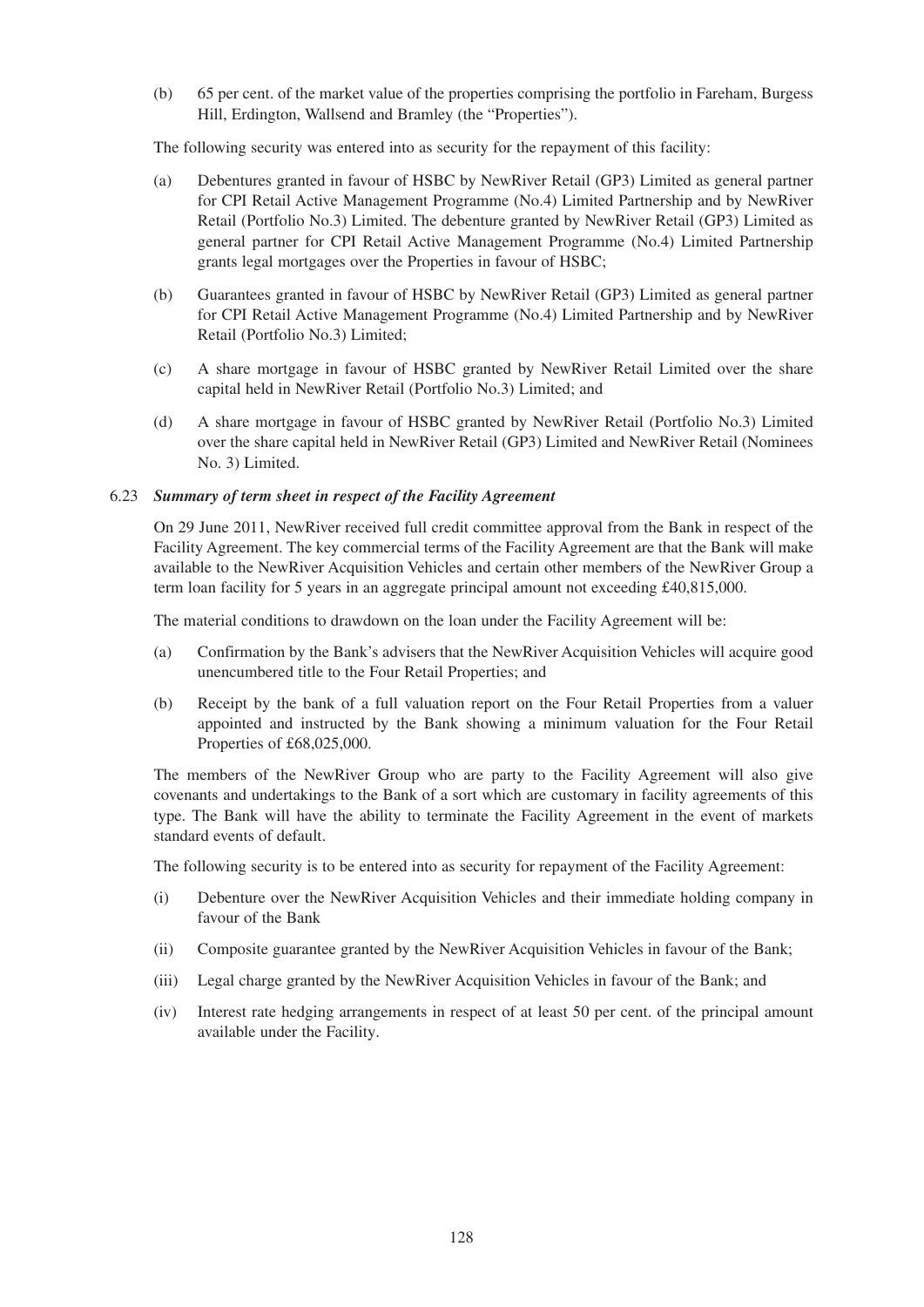## **7. Subsidiaries**

On Admission, subject to the Completion of the Acquisition, the Company will have the following subsidiary undertakings: *Proportion*

| Subsidiary undertaking                           | Country of<br>incorporation     | Registered office                                                | Nature of business                                                                     | of share<br>capital and<br>voting power<br>to be held<br>on Admission |
|--------------------------------------------------|---------------------------------|------------------------------------------------------------------|----------------------------------------------------------------------------------------|-----------------------------------------------------------------------|
| NewRiver Retail<br>(Wrexham No.1) Limited        | Guernsey                        | Isabelle Chambers,<br>Route Isabelle.<br>St.Peter Port, Guernsey | Real estate investments                                                                | 100%                                                                  |
| NewRiver Retail (Market<br>Deeping No.1) Limited | Guernsey                        | Isabelle Chambers,<br>Route Isabelle,<br>St.Peter Port, Guernsey | Real estate investments                                                                | 100%                                                                  |
| NewRiver Retail<br>(Newcastle No.1) Limited      | Guernsey                        | Isabelle Chambers,<br>Route Isabelle,<br>St.Peter Port, Guernsey | Real estate investments                                                                | 100%                                                                  |
| NewRiver Retail<br>(Portfolio No.1) Limited      | Guernsey                        | Isabelle Chambers,<br>Route Isabelle,<br>St.Peter Port, Guernsey | Real estate investments                                                                | 100%                                                                  |
| NewRiver Retail<br>(Portfolio No.2) Limited      | Guernsey                        | Isabelle Chambers,<br>Route Isabelle,<br>St.Peter Port, Guernsey | Real estate investments                                                                | 100%                                                                  |
| NewRiver Retail (UK)<br>Limited                  | United Kingdom 28 Brook Street, | London W1K 5DH                                                   | Provision of property investment<br>and management advice to<br><b>NewRiver Retail</b> | 100%                                                                  |
| NewRiver Retail<br>(Boscombe No.1) Limited       | United Kingdom 28 Brook Street, | London W1K 5DH                                                   | Real estate investments                                                                | 100%                                                                  |
| NewRiver Retail<br>(Carmarthen) Limited          | United Kingdom 28 Brook Street, | London W1K 5DH                                                   | Real estate investments                                                                | $100\%$                                                               |
| NewRiver Retail CUL<br>No.1 Limited              | United Kingdom 28 Brook Street, | London W1K 5DH                                                   | Finance company                                                                        | $100\%$                                                               |
| NewRiver Retail (GP3)<br>Limited                 | United Kingdom 28 Brook Street, | London W1K 5DH                                                   | Real estate investments                                                                | $100\%$                                                               |
| NewRiver Retail (Nominee<br>No.3) Limited        | United Kingdom 28 Brook Street, | London W1K 5DH                                                   | Real estate investments                                                                | 100%                                                                  |
| NewRiver Retail (Paisley)<br>Limited             | United Kingdom 28 Brook Street, | London W1K 5DH                                                   | Real estate investments                                                                | $100\%$                                                               |
| NewRiver Retail (Portfolio<br>No.3) Limited      | United Kingdom 28 Brook Street, | London W1K 5DH                                                   | Real estate investments                                                                | 100%                                                                  |
| NewRiver Retail (Portfolio<br>No.3) LP           | United Kingdom 28 Brook Street, | London W1K 5DH                                                   | Real estate investments                                                                | 100%                                                                  |
| NewRiver Retail (Portfolio<br>No.4) Limited      | United Kingdom 28 Brook Street, | London W1K 5DH                                                   | Real estate investments                                                                | 100%                                                                  |
| NewRiver Retail<br>(Skegness) Limited            | United Kingdom 28 Brook Street, | London W1K 5DH                                                   | Real estate investments                                                                | 100%                                                                  |
| NewRiver Retail<br>(Wisbech) Limited             |                                 | United Kingdom 28 Brook Street,<br>London W1K 5DH                | Real estate investments                                                                | 100%                                                                  |

## **8. Mandatory offers and squeeze-out**

## *Mandatory Offers*

The City Code on Takeovers and Mergers (the "City Code") applies to the Company. Under the City Code, if an acquisition of Ordinary Shares were to increase the aggregate holding of the acquirer and its concert parties to Ordinary Shares carrying 30 per cent. or more of the voting rights in the Company, the acquirer and, depending on the circumstances, its concert parties, would be required (except with the consent of the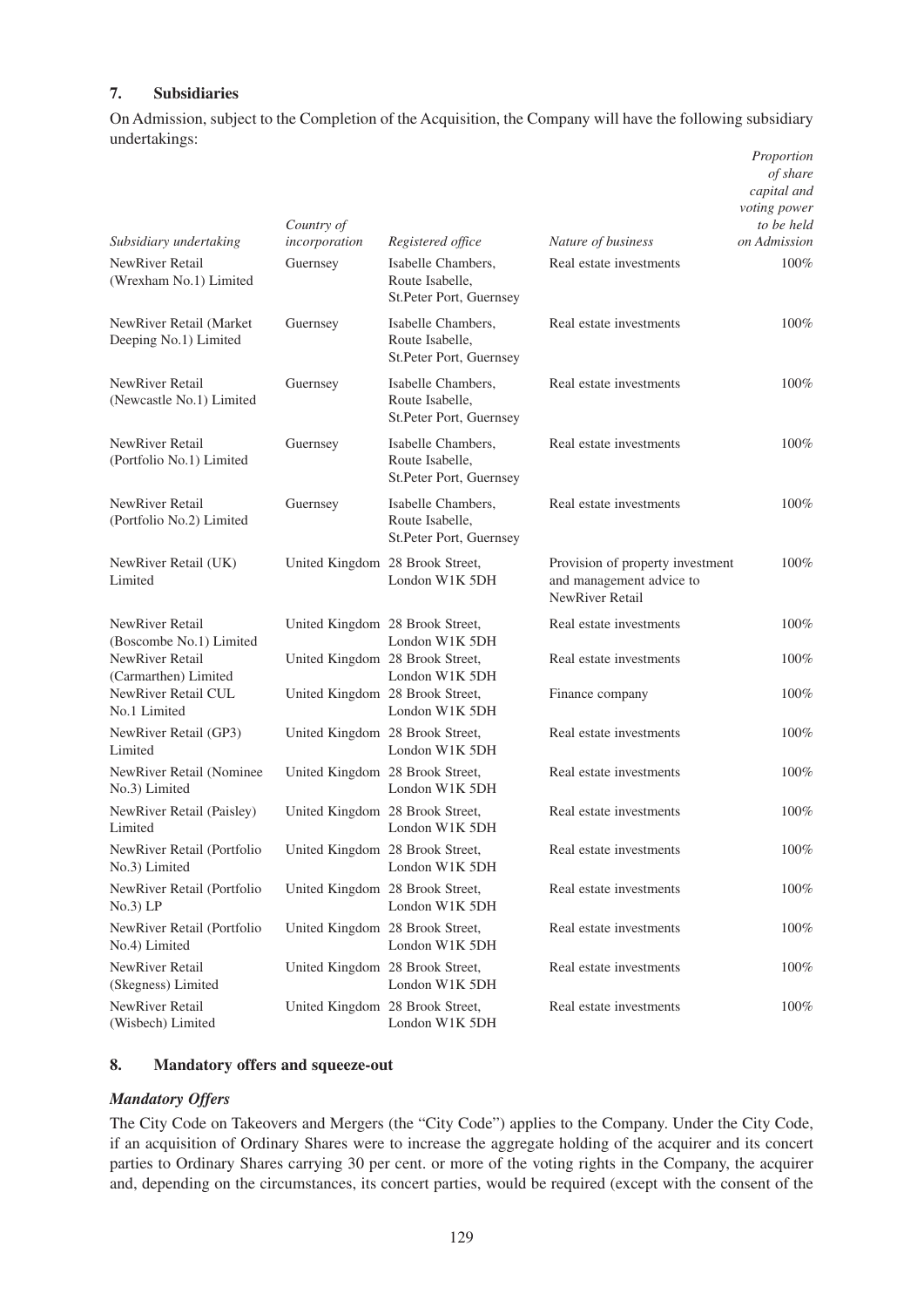Panel on Takeovers and Mergers) to make a cash offer for the outstanding Ordinary Shares in the Company at a price not less than the highest price paid for the Ordinary Shares by the acquirer or its concert parties during the previous 12 months. This requirement would also be triggered by any acquisition of Ordinary Shares by a person holding (together with its concert parties) Ordinary Shares carrying between 30 per cent. and 50 per cent. of the voting rights in the Company if the effect of such acquisition were to increase that person's percentage of the voting rights.

## *Squeeze-out*

Under the Law, if an offeror were to acquire 90 per cent. of the Ordinary Shares within four months of making its offer, it could then compulsorily acquire the remaining 10 per cent. It would do so by sending a notice to outstanding Shareholders telling them that it would compulsorily acquire their Ordinary Shares within two months of the expiry of that four month period. Four weeks later, it would be entitled to execute a transfer of the outstanding Ordinary Shares to it and pay the consideration to the Company, which would hold it on trust for outstanding Shareholders. The consideration offered to the Shareholders whose Ordinary Shares are compulsorily acquired under the Law must, in general, be the same as the consideration that was available under the takeover offer.

There has been no public takeover offer by a third party for all or part of any of the Company's equity share capital since incorporation of the Company for a period up to and including the date immediately prior to the date of this document.

## **9. Working capital**

The Directors are of the opinion, having made due and careful enquiry, taking into account the resources available to the NewRiver Group, that the working capital available to the NewRiver Group will be sufficient for its present requirements, that is for at least 12 months from the date of Admission.

## **10. Legal and arbitration proceedings**

The Company is not, nor has at any time since its incorporation been, engaged in any governmental, legal or arbitration proceedings, and the Company is not aware of any governmental, legal or arbitration proceedings pending or threatened by or against it which may have, or have since incorporation had, a significant effect on the Company's financial position or profitability.

## **11. Related party transactions**

From incorporation to the date of this document, no member of the NewRiver Group has entered into any material transactions with related parties save for; (a) the Property Management and Advisory Agreement between the Company and NewRiver Retail UK referred to in paragraph 6.1 of this Part 10 which has now been terminated; (b) the service agreements between NewRiver Retail UK and David and Allan Lockhart; and (c) the share transfer agreement between David Lockhart and Allan Lockhart and the Company relating to the acquisition of the entire issued share capital of NewRiver Retail UK as referred to in paragraph 2.9 of this Part 10.

## **12. Overseas investors**

This document does not constitute or form part of any offer or invitation to sell or issue, or any solicitation of any offer to purchase or subscribe for, any Ordinary Shares (i) in any jurisdiction in which such offer, invitation or solicitation is not authorised; (ii) in any jurisdiction in which the person making such offer, invitation or solicitation is not qualified to do so; or (iii) to any person to whom it is unlawful to make such offer, invitation or solicitation or invitation. The distribution of this document and any accompanying documents, and the offer and sale of the Ordinary Shares may be restricted by law. Persons into whose possession this document and any accompanying documents come must therefore inform themselves about and observe any such restrictions. Any failure to comply with these restrictions may constitute a violation of the securities laws of any such jurisdiction. In particular, no document may be distributed, forwarded to or transmitted in, into or from the United States, Australia, Canada, Japan, South Africa or the Republic of Ireland or to any US Person. Any person within the United States and any US Person who obtains a copy of this document must disregard it.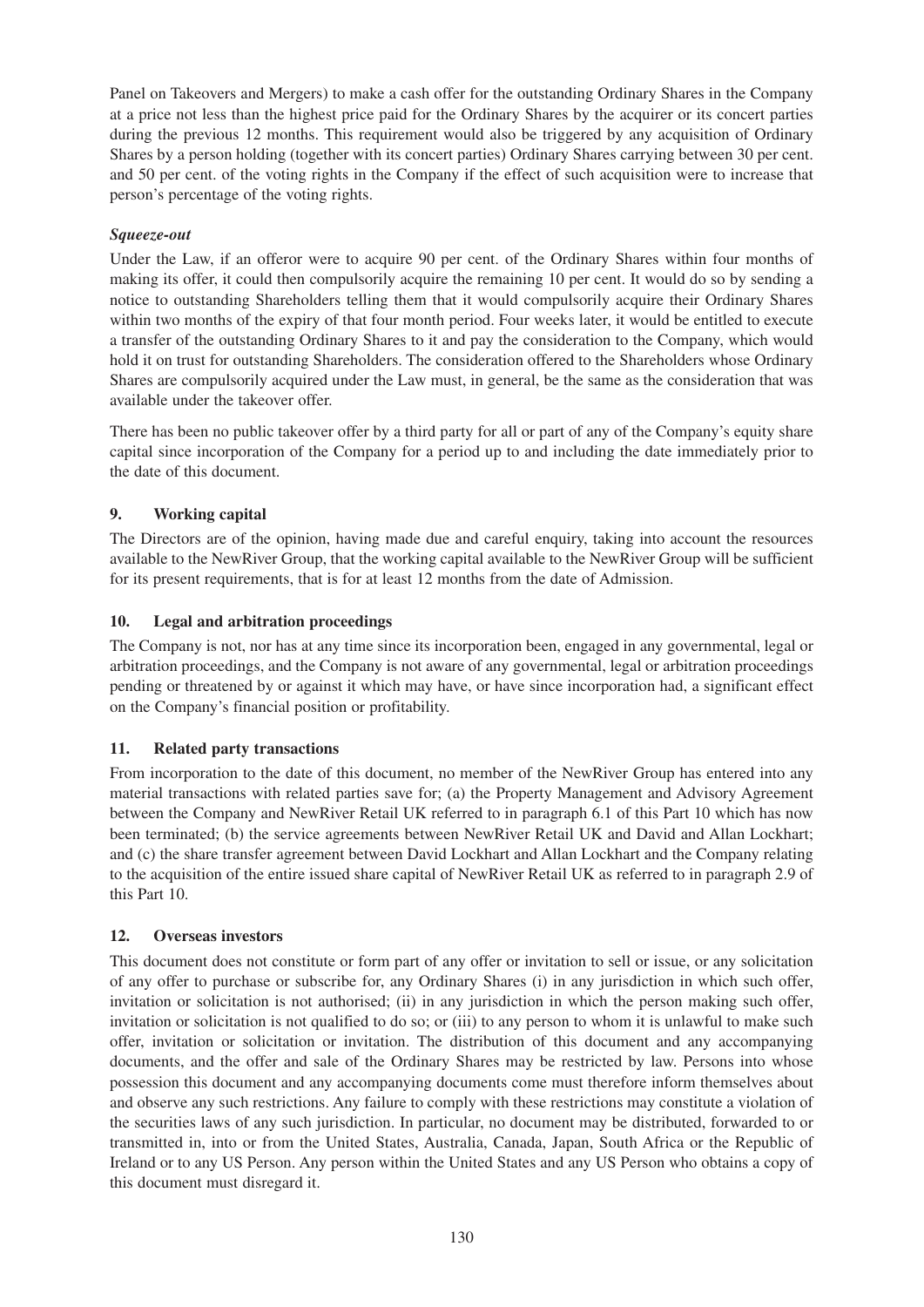No public offering of the Ordinary Shares is being made in any jurisdiction. No action has been or will be taken by the Company, NewRiver Retail UK, Cenkos Securities, Kinmont or their affiliates that would permit the offer or sale of the Ordinary Shares or possession or distribution of this document or any accompanying documents in any jurisdiction where action for that purpose is required.

The offer and sale of the Ordinary Shares has not been, nor will they be, registered under the Securities Act, or with any securities regulatory authority of any state or other jurisdiction of the United States. In addition, the Company has not been, and will not be, registered under the Investment Company Act, and investors will not be entitled to the benefits of that Act. The Ordinary Shares may not be offered, sold, pledged or otherwise transferred or delivered within the United States or to, or for the account or benefit of, any US Person. In connection with the Admission, the Ordinary Shares are being offered and sold only outside the United States to, and for the account or benefit of, non-US Persons in "offshore transactions" within the meaning of, and in reliance on the exemption from registration provided by, Regulation S under the Securities Act.

The Ordinary Shares have not been approved or disapproved by the US Securities and Exchange Commission, any state securities commission in the United States or any other US regulatory authority, nor have any of the foregoing authorities passed upon or endorsed the merits of the offering of Ordinary Shares or the accuracy or adequacy of this document. Any representation to the contrary is a criminal offence in the United States.

The Ordinary Shares have not been and will be not qualified or registered under the applicable securities laws of Australia, Canada, Japan, South Africa or the Republic of Ireland. Accordingly, the Ordinary Shares may not be offered or sold to within, or to any national, resident or citizen of Australia, Canada, Japan, South Africa or the Republic of Ireland.

The Articles contain provisions designed to restrict the holding of shares by persons where, in the opinion of the Directors, such a holding could cause or be likely to cause the Company some legal, regulatory, pecuniary, tax or material administrative disadvantage.

Prospective investors are referred to the notices for prospective investors at the beginning of this document.

A registered collective investment scheme is not permitted to be directly offered to the public in Guernsey but may be offered to regulated entities in Guernsey or offered to the public by entities appropriately licensed under the Protection of Investors (Bailiwick of Guernsey) Law, 1987, as amended.

## **13. Miscellaneous**

- 13.1 In making any investment decision in respect of the Admission, no information or representation should be relied on in relation to the Admission, the Company or the Ordinary Shares, other than as contained in this document. No person has been authorised to give any information or make any representation other than those contained in this document and, if given or made, such information or representations must not be relied on as having been authorised. Neither the delivery of this document nor any subscription made under it shall, under any circumstances, constitute a representation or create any implication that there has been no change in the affairs of the NewRiver Group since the date of this document or that the information in this document is correct as of any time subsequent to the date of this document.
- 13.2 Cenkos Securities is registered in England and Wales under number 5210733 and its registered office is 6.7.8 Tokenhouse Yard, London, EC2R 7AS. It has given and has not withdrawn its written consent to the issue of this document with the inclusion of its name and references to it in the form and context in which it appears.
- 13.3 Kinmont is registered in England and Wales under number 03456766 and its registered office is at 5 Clifford Street, London W1S 2LG. It has given and has not withdrawn its written consent to the issue of this document with the inclusion of its name and references to it in the form and context in which they appear.
- 13.4 Sackville TCI Property (GP) Limited has given and not withdrawn its written consent to the issue of this document with the inclusion of its name and references to it in the form and context in which they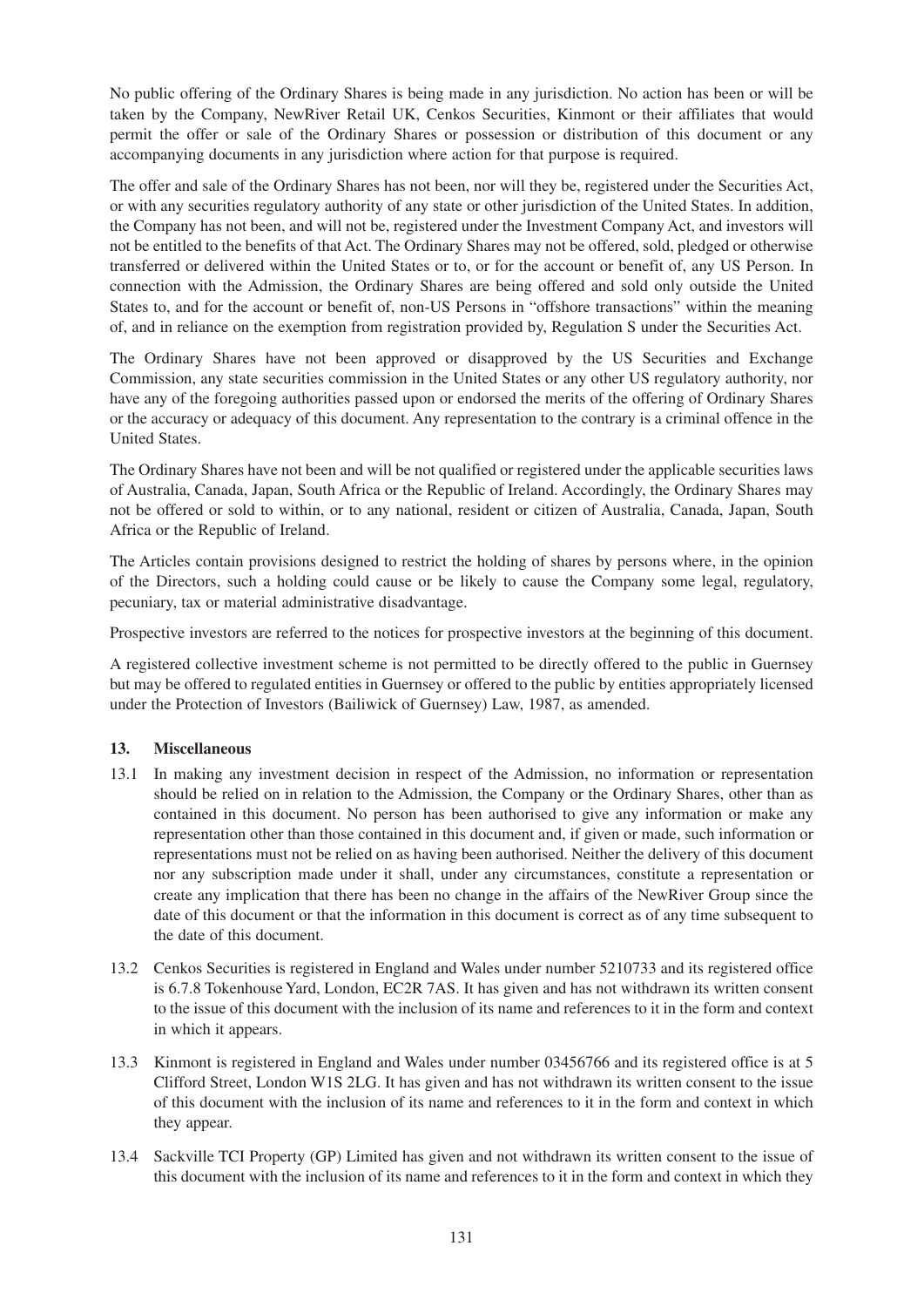appear and also to the disclosure of the material terms of the asset management agreement summarised in paragraph 6.5 of this Part 10.

- 13.5 MSREI has given and not withdrawn its written consent to the issue of this document with the inclusion of its name, and the names of any of its affiliates referred to herein, and references to it and any of its affiliates in the form and context in which they appear and also to the disclosure of the material terms of the joint venture contract set out herein.
- 13.6 Strutt & Parker has given and not withdrawn its written consent to the issue of this document with the inclusion of its name and references to it in the form and context in which they appear and also to the disclosure of the Valuation Report set out herein.
- 13.7 Colliers International has given and not withdrawn its written consent to the issue of this document with the inclusion of its name and references to it in the form and context in which they appear.
- 13.8 CBRE has given and not withdrawn its written consent to the issue of this document with the inclusion of its name and references to it in the form and context in which they appear.
- 13.9 Where information contained in this document has been sourced from a third party, the Company confirms that such information has been accurately reproduced and, so far as the Company is aware, and is able to ascertain from the information published by that third party, no facts have been omitted which would render the information reproduced inaccurate or misleading.
- 13.10 Other than the Directors, the Company has not had any employees since its incorporation and does not own any premises which it occupies.
- 13.11 Deloitte LLP has been appointed auditor of the Company. The annual report and accounts will be prepared according to International Financial Reporting Standards, as adopted by the European Union.
- 13.12 The Ordinary Shares being issued in connection with the Placing are being issued at 252 pence per Ordinary Share.
- 13.13 Other than in the case of Susie Farnon, who is a director of the Sponsor, the Directors are not aware of any conflicts or potential conflicts of interest in relation to their duties to the Company arising from their private interests and/or other duties.
- 13.14 Aside from the Acquisitions, there has been no significant change in the financial or trading position of the Company since 31 March 2011, the date of the 2011 Annual Accounts.
- 13.15 The expenses of the Placing and Admission are estimated to be £2,100,000 (excluding VAT) and are payable by the Company.
- 13.16 Colliers International and CBRE valued the Company's properties as at 31 March 2011 for the purposed of the compilation of the 2011 Annual Accounts. Colliers International and CBRE have each confirmed that, on the assumption that there have been no physical changes or material changes to the letting situation within each property, that the aggregate current value of such properties is broadly similar to that as at 31 March 2011.
- 13.17 The Company expects a typical investor in the Company will be an institutional investor or high net worth individual with a large portfolio of investments.
- 13.18 Save as disclosed in this document and the 2011 Annual Accounts, the Company does not have any contingent liabilities nor has it entered into any guarantees.
- 13.19 The ISIN number of the Ordinary Shares is GG00B4Z05859.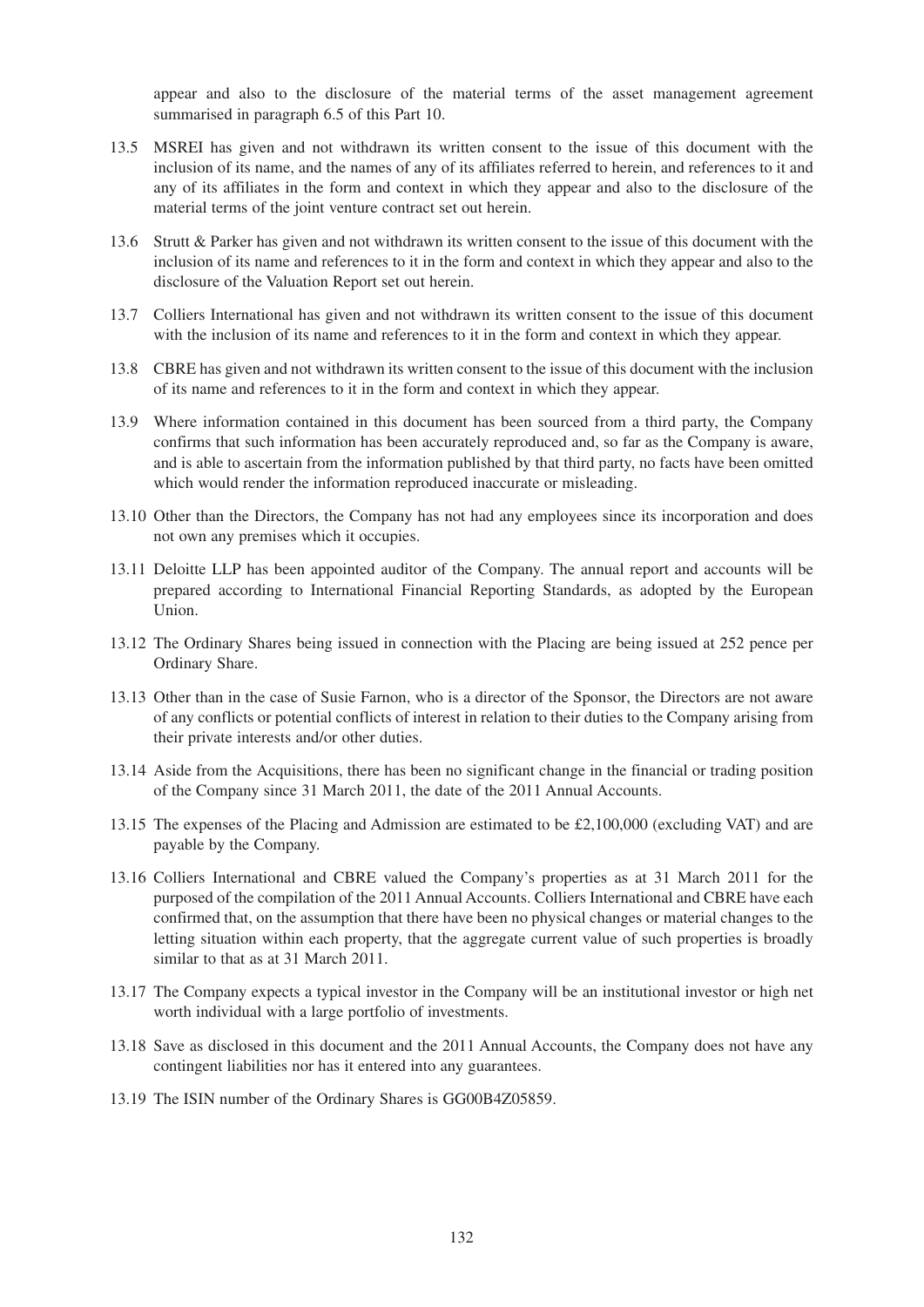## **14. Documents available for inspection**

Copies of the following documents will be available for inspection at the registered office of the Company and at the offices of Eversheds LLP at One Wood Street, London EC2V 7WS during usual business hours on any weekday from the date of this document (Saturdays, Sundays and public holidays excepted) for a period of 14 days or until Admission, whichever is the longer period:

- 14.1 the memorandum of incorporation of the Company and the Articles;
- 14.2 the Valuation Report;
- 14.3 the material contracts referred to in paragraph 6 of this Part 10;
- 14.4 the letters from Colliers International and CBRE referred to in paragraph 13.16 of this Part 10;
- 14.5 the 2010 Annual Accounts and the 2011 Annual Accounts; and
- 14.6 this document.

## **15. Availability of this document**

Copies of this document will be available free of charge to the public from the date of publication of this document for a period of 14 days or until Admission, whichever is the longer period, at the offices of Eversheds LLP, One Wood Street, London EC2V 7WS during usual business hours on any weekday (Saturdays, Sundays and public holidays excepted), and from the Company's registered office in Guernsey.

**Dated:** 7 July 2011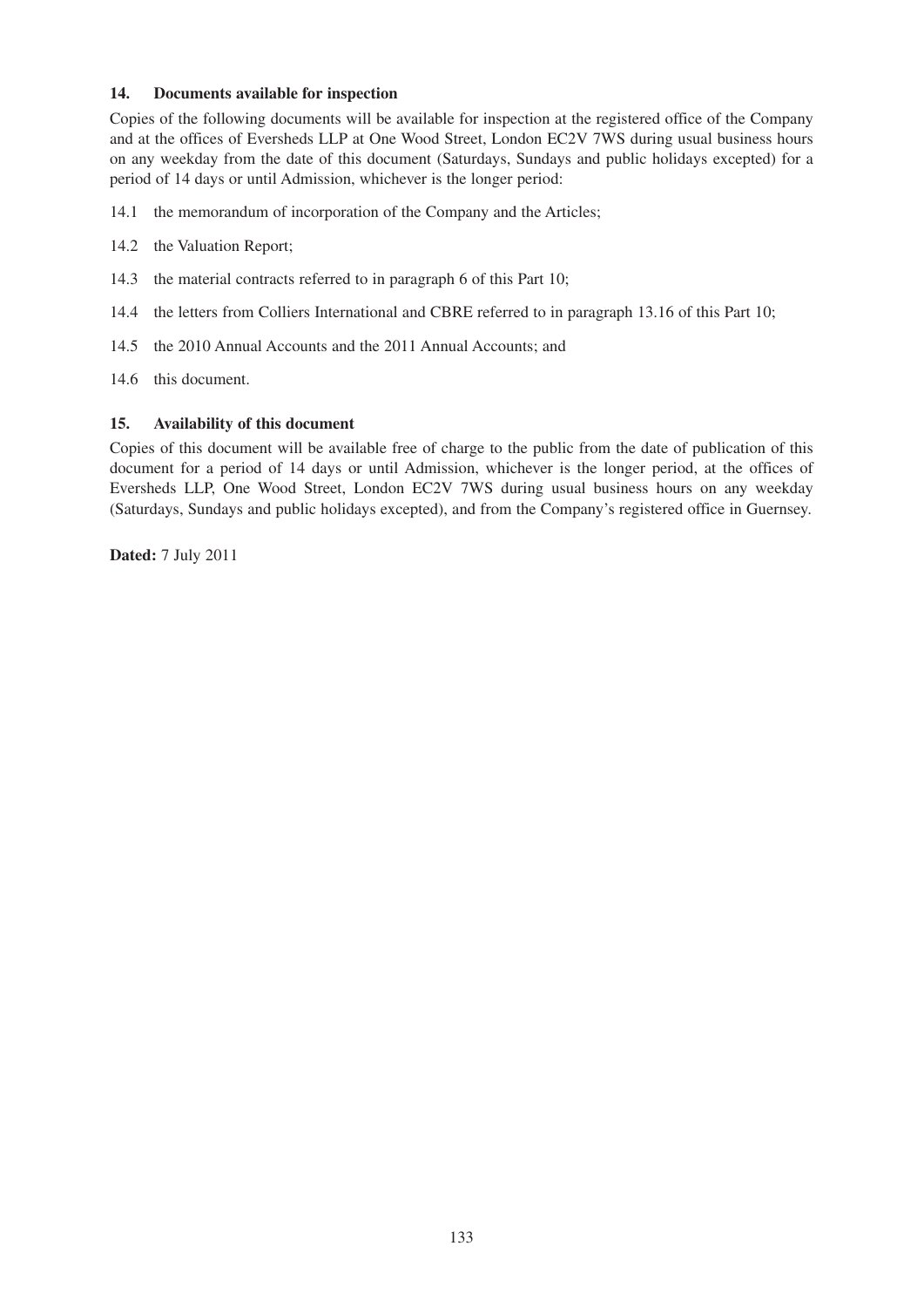# **NOTICE OF EXTRAORDINARY GENERAL MEETING**

## **NEWRIVER RETAIL LIMITED**

**NOTICE IS HEREBY GIVEN** that an Extraordinary General Meeting of NewRiver Retail Limited (the "Company") will be held at the offices of Eversheds LLP at One Wood Street, London EC2V 7WS on 2 August 2011 at 11.00 a.m. for the purpose of considering and, if thought fit, passing the following resolutions, of which Resolution 1 will be proposed as an ordinary resolution and Resolution 2 will be proposed as a special resolution:

### **ORDINARY RESOLUTION**

1. THAT the proposed acquisition by the Company of the Four Retail Properties, as defined in a circular and admission document sent by the Company to its shareholders dated 7 July 2011 of which this Notice of Extraordinary General Meeting forms part (the "Admission Document") on the terms of the Property Acquisition Agreements (as defined in the Admission Document) be approved, and the directors be authorised to effect such acquisitions on their terms, and conditional on the passing of Resolution 2.

### **SPECIAL RESOLUTION**

2. THAT subject to the Placing Agreement (as such expression is defined in the Admission Document) becoming unconditional (save for any condition relating to Admission (as such expression is defined in the Admission Document) and to the passing of the Resolution 1 set out in this Notice of Extraordinary General Meeting, in addition to all existing powers and authorities conferred upon them, the Company is hereby authorised to determine pursuant to Article 6.2 of the Company's Articles of Association that the provisions of Article 6.2 and any pre-emption rights included therein shall not apply in respect of the proposed allotment and issue for cash of the Placing Shares (as such expression is defined in the Admission Document) at the Placing Price (as such expression is defined in the Admission Document) and which represents a discount of 7.69 per cent. to the Company's last published net asset value of 273 pence per share on 31 March 2011, pursuant to or in connection with the Placing (as such expression is defined in the Admission Document) and that the Directors be and are hereby empowered to issue any such Placing Shares as if Article 6.2 and any pre-emption rights included therein did not apply to any such allotment and issue, provided that this power shall be limited to the allotment of the Placing Shares.

### **BY ORDER OF THE BOARD**

Serena Tremlett for and on behalf of **Morgan Sharpe Administration Limited** *Company Secretary* Date: 7 July 2011

*Registered Office:* Isabelle Chambers Route Isabelle St. Peter Port Guernsey Channel Islands GY1 3TX

**Notes:**

- (i) Any member entitled to attend, speak and vote at the meeting convened by the above notice is entitled to appoint one or more proxies to exercise all or any of his rights to attend, speak and vote at a meeting of the Company. A proxy need not be a member of the Company.
- (ii) A member may appoint more than one proxy in relation to a meeting, provided that each proxy is appointed to exercise rights attached to a different share or shares held by him.